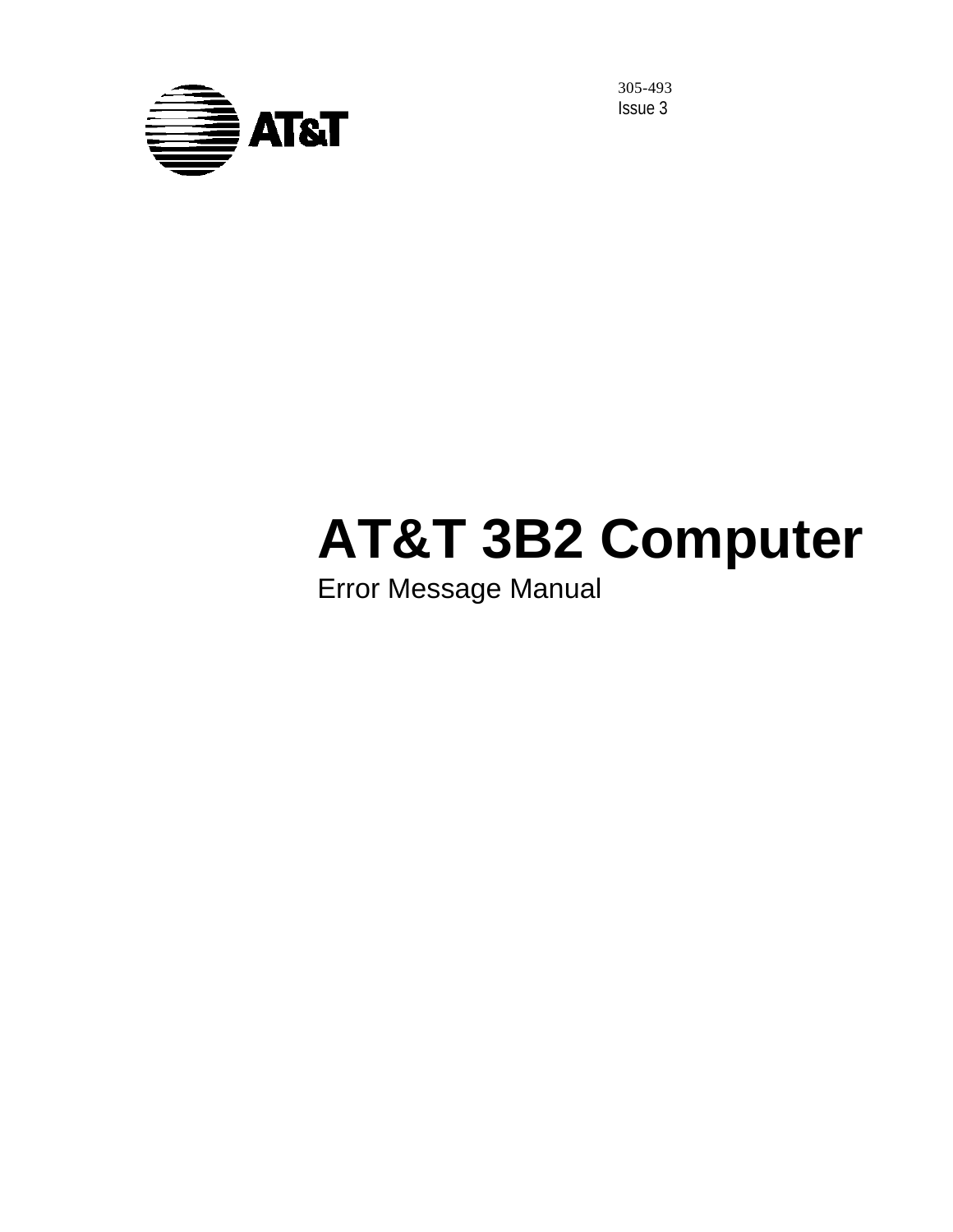# **NOTICE**

The information in this document is subject to change without notice. AT&T assumes no responsibility for any errors that may appear in this document.

> **Copyright© 1987 AT&T All Rights Reserved Printed in U.S.A.**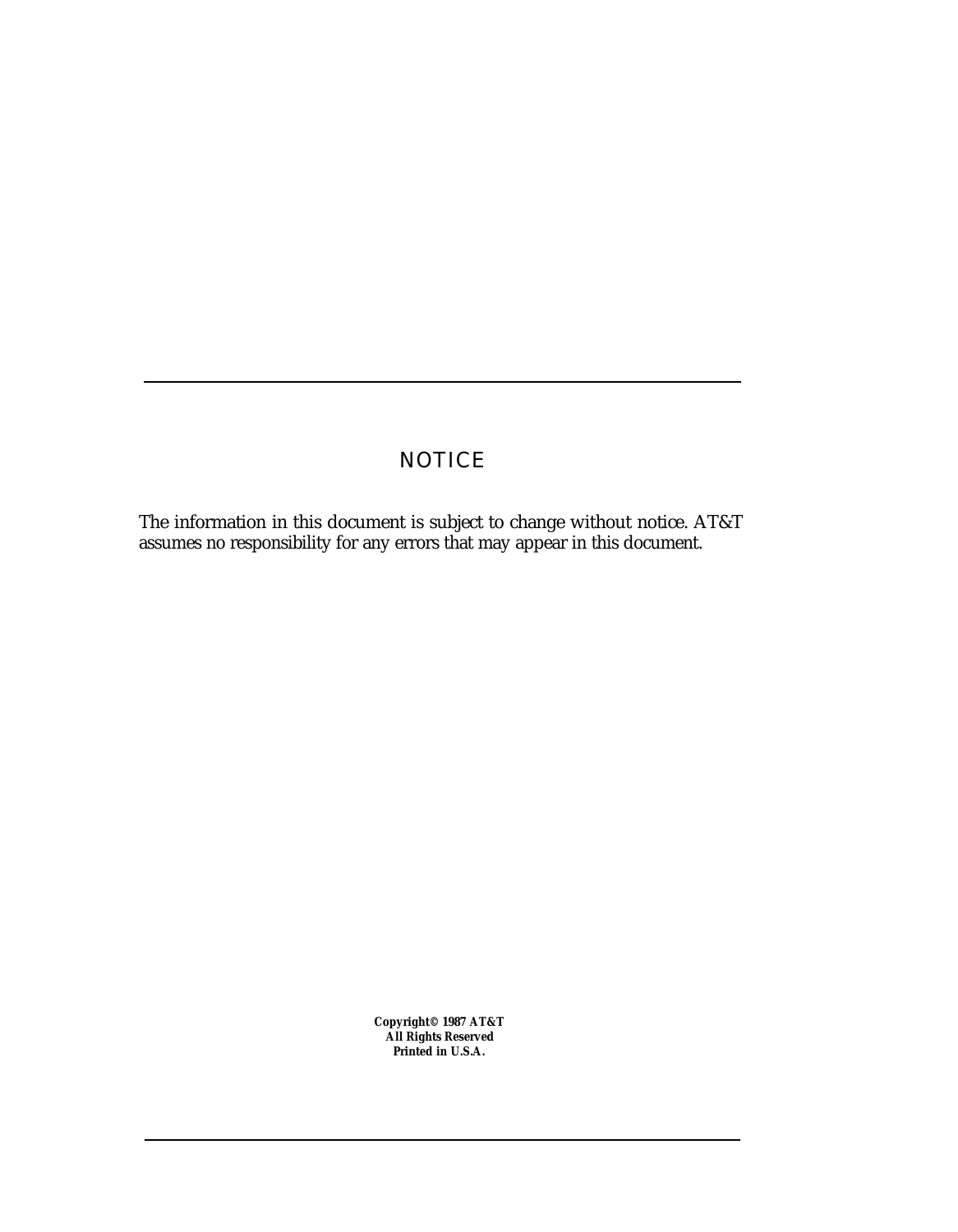# **TRADEMARKS**

The following trademark is used in this manual:

**ŽUNIX — Trademark of AT&T**

# **ORDERING INFORMATION**

Additional copies of this document can be ordered by calling

1-800-432-6600 Inside the U.S.A. 1-800-255-1242 Inside Canada OR 1-317-352-8557 Outside the U.S.A.

OR by writing to:

AT&T Customer Information Center Attn: Customer Service Representative P.O. Box 19901 Indianapolis, IN 46219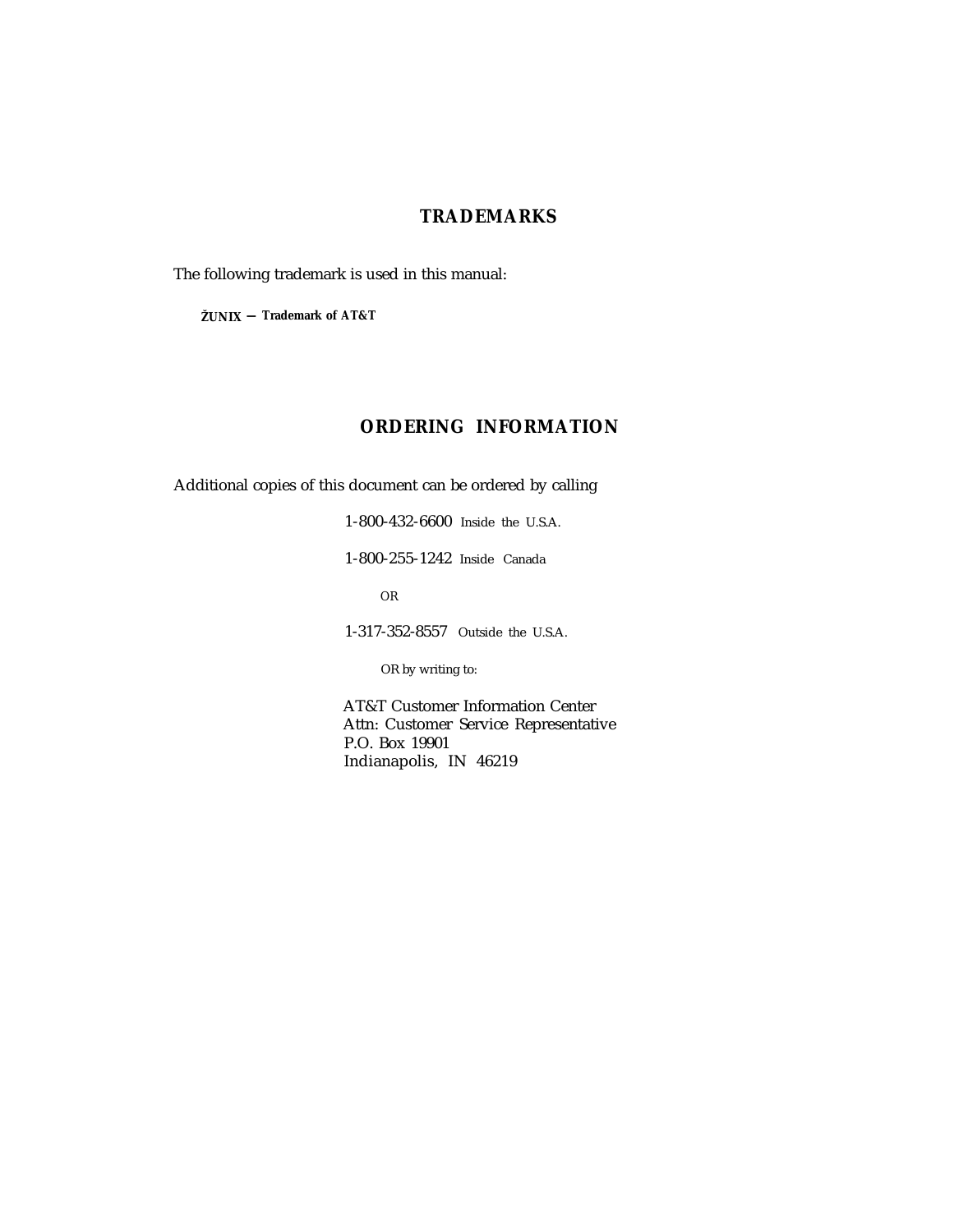# Table of Contents

| $\mathbf{1}$     | Introduction                            | $1-1$    |
|------------------|-----------------------------------------|----------|
|                  | General                                 | $1-1$    |
|                  | <b>Severity Classes</b>                 | $1-3$    |
|                  | <b>Error Message Descriptions</b>       | $1-4$    |
| $\boldsymbol{2}$ | <b>Firmware Error Messages</b>          | $2 - 1$  |
|                  | General                                 | $2 - 1$  |
|                  | <b>Firmware Error Message Expansion</b> | $2 - 2$  |
|                  | 3B2/300/310/400 Firmware Error Messages | $2 - 5$  |
|                  | 3B2/600 Firmware Error Messages         | $2 - 16$ |
| 3                | <b>EDT Completion Error Messages</b>    | $3-1$    |
|                  | General                                 | $3-1$    |
|                  | Error Messages (EDT)                    | $3-2$    |
| 4                | <b>Boot Error Messages</b>              | $4-1$    |
|                  | General                                 | $4-1$    |
|                  | <b>Boot PANIC Messages</b>              | $4 - 2$  |
|                  | <b>Self-Configuration Messages</b>      | $4 - 14$ |
| $\overline{5}$   | Diagnostic Monitor Error Messages       | $5-1$    |
|                  | General                                 | $5-1$    |
|                  | <b>DGMON Error Messages</b>             | $5 - 2$  |
| 6                | <b>Pump Error Messages</b>              | $6-1$    |
|                  | General                                 | $6-1$    |
|                  | <b>Error Messages</b>                   | $6 - 2$  |
|                  |                                         |          |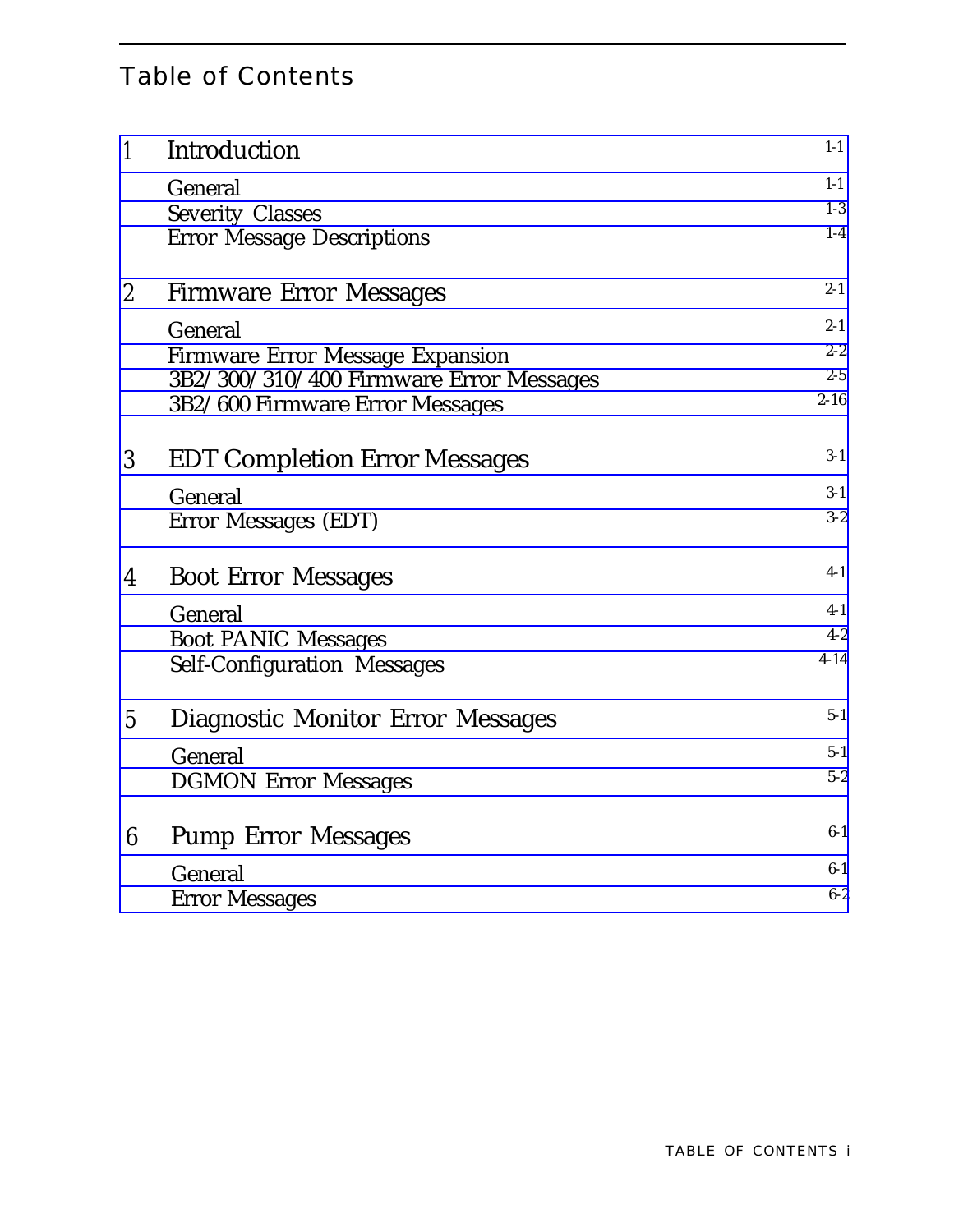| $\overline{\mathcal{U}}$ | <b>UNIX System Error Messages</b>                 | $7-1$          |
|--------------------------|---------------------------------------------------|----------------|
|                          | General                                           | $7-1$          |
|                          | <b>Error Messages</b>                             | $7 - 2$        |
|                          | <b>NOTICE Prefaced Messages</b>                   | $7 - 5$        |
|                          | <b>WARNING Prefaced Messages</b>                  | $7 - 23$       |
|                          | <b>PANIC Prefaced Messages</b>                    | $7 - 45$       |
| 8                        | Alarm Interface Circuit (AIC) Card Error Messages | $8 - 1$        |
|                          | General                                           | $8 - 1$        |
|                          | Error Messages (AIC)                              | $8 - 2$        |
| 9                        | Cartridge Tape Controller (CTC) Error Messages    | $9-1$          |
|                          |                                                   |                |
|                          | General<br>Error Messages (CTC)                   | $9-1$<br>$9-2$ |
|                          |                                                   |                |
| 10                       | Multiprocessor Enhancement (MPB) Card Error       |                |
|                          | Messages                                          | $10-1$         |
|                          | General                                           | $10-1$         |
|                          | Error Messages (MPB)                              | $10 - 2$       |
| 11                       | Network Interface Error Messages                  | $11 - 1$       |
|                          | General                                           | $11 - 1$       |
|                          | Network Interface Add Node (niaddnode)            | $11-2$         |
|                          | Network Interface Audit (niaudit)                 | $11-7$         |
|                          | Network Interface Exchange Password (niexpf)      | $11-9$         |
|                          | Network Interface Stop (nistop)                   | $11 - 10$      |
|                          | Network Interface Table (nitable)                 | $11 - 11$      |
| 12                       | PORTS/EPORTS Error Messages                       | $12 - 1$       |
|                          | General                                           | $12 - 1$       |
|                          | <b>PORTS Error Messages</b>                       | $12 - 2$       |
|                          | <b>EPORTS Error Messages</b>                      | $12 - 8$       |
|                          |                                                   |                |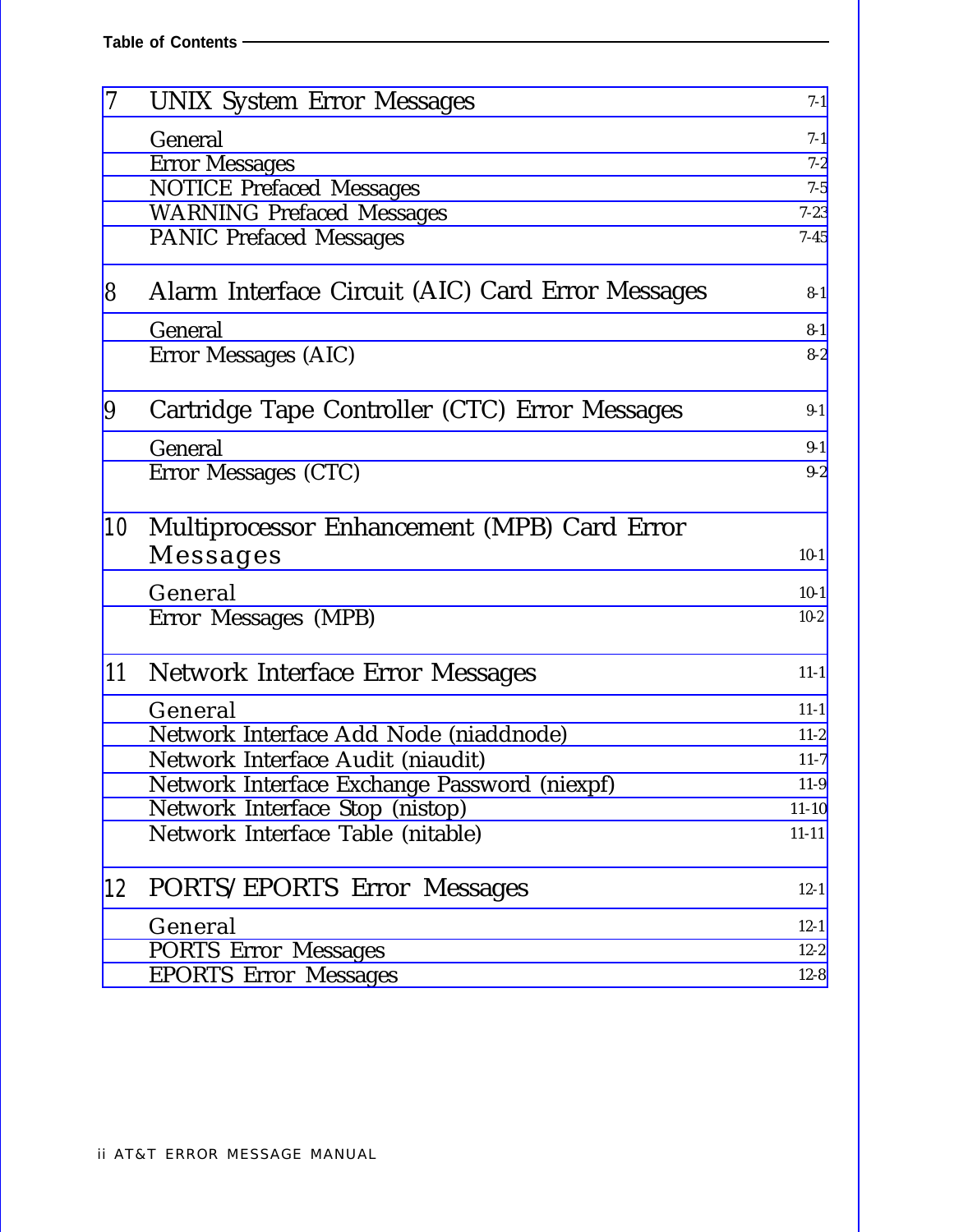| 13    | <b>SCSI Disk Driver Error Messages</b>  | $13-1$   |
|-------|-----------------------------------------|----------|
|       | General                                 | $13-1$   |
|       | <b>SD00 Disk Driver Error Messages</b>  | $13 - 2$ |
|       | <b>SD01 Disk Driver Error Messages</b>  | 13-24    |
| 14    | <b>SCSI Host Adapter Error Messages</b> | $14-1$   |
|       | General                                 | $14-1$   |
|       | <b>NOTICE Prefaced Error Messages</b>   | $14-2$   |
|       | <b>WARNING Prefaced Error Messages</b>  | $14-3$   |
|       | <b>PANIC Prefaced Error Messages</b>    | 14-32    |
| 15    | <b>SCSI Tape Driver Error Messages</b>  | $15-1$   |
|       | General                                 | $15 - 1$ |
|       | <b>Tape Driver Error Messages</b>       | $15 - 2$ |
| 16    | <b>STARLAN Error Messages</b>           | $16-1$   |
|       | General                                 | $16-1$   |
|       | Error Messages (STARLAN)                | $16 - 2$ |
| 17    | <b>XDC</b> Error Messages               | $17-1$   |
|       | General                                 | $17-1$   |
|       | Error Messages (XDC)                    | $17 - 2$ |
| Index |                                         | $I-1$    |
|       |                                         |          |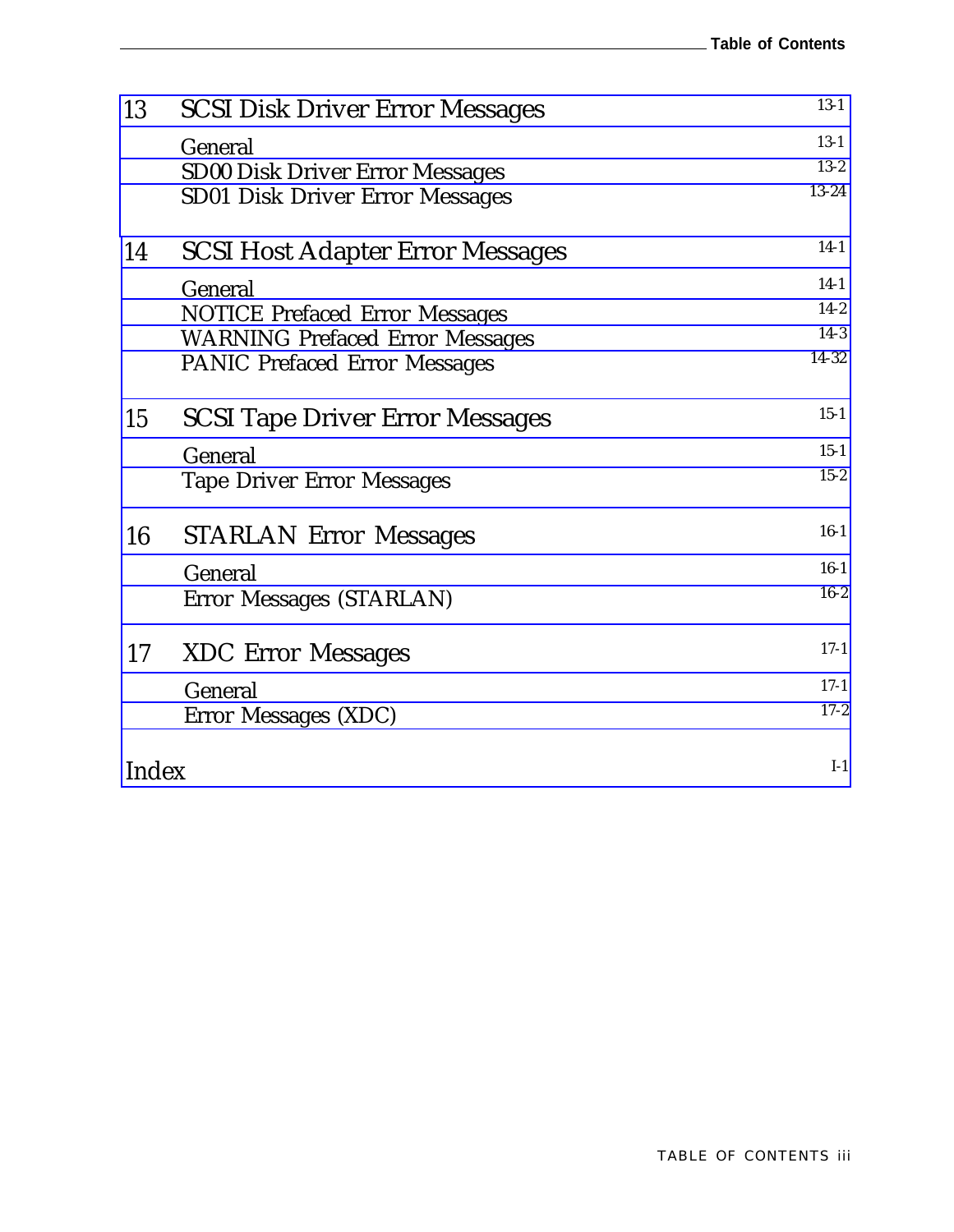# <span id="page-6-1"></span><span id="page-6-0"></span>General

The Error Message Manual for the AT&T 3B2 Computer identifies those messages displayed on a terminal when a problem occurs. Most of the displayed error messages are cleared through selfcorrective routines, but on occasion, some messages require corrective action that can be determined by referring to this manual. This manual is divided into Chapters with the error messages defined alphabetically. Each definition includes a "copy" of the message as it appears on the terminal, a description of the message, and the action to be taken (if any). This manual is structured so you may easily find the error message you are looking for without having to read the entire text. The remainder of this guide is organized as follows:

- Chapter 2, "Firmware Error Messages," lists the error messages that may occur while in the firmware mode. The firmware mode is the state of the 3B2 Computer which allows users to interface with several software programs (for example, unix, dgmon).
- Chapter 3, "EDT Completion Error Messages," lists the error messages that may be output if troubles occur while **filledt** is executing.
- Chapter 4, "Boot Error Messages," lists those messages displayed if a problem is encountered while trying to execute disk resident programs provided by boot firmware.
- Chapter 5, "Diagnostic Monitor Error Messages," lists the error messages that may occur while using the diagnostic monitor **(dgmon)** program. The **dgmon** program provides the user with the ability to execute test phases on the 3B2 Computer.
- Chapter 6, "Pump Error Messages," lists the messages which indicate a failure of a pump sequence during the powerup process.
- Chapter 7, "UNIX® System Error Messages," lists the UNIX Operating System error messages by severity class.
- Chapter 8, "Alarm Interface Circuit (AIC) Card Error Messages." lists the error messages associated with the Alarm Interface Circuit for the Remote Management feature.
- Chapter 9, "Cartridge Tape Controller (CTC) Error Messages," lists the error messages associated with the CTC. The CTC firmware and software provide the communication between the 3B2 Computer and the connected removable media drives (cartridge tape and floppy disk).
- Chapter 10, "Multiprocessor Enhancement (MPB) Card Error Messages," lists the error associated with the MPB card.
- Chapter 11, "Network Interface Error Messages," lists the error messages that may be encountered while using the 3BNET network interface feature.
- Chapter 12, "PORTS/EPORTS Error Messages," lists the error messages associated with changes in the status of the PORTS/EPORTS entries and permissions.
- Chapter 13, "SCSI Disk Driver Error Messages," lists the error messages associated with the SCSI disk driver.
- Chapter 14, "SCSI Host Adapter Error Messages," lists the error messages that are associated with the Host Adapter.
- Chapter 15, "SCSI Tape Driver Error Messages," lists the error messages that are associated with the cartridge tape and 9-track drivers.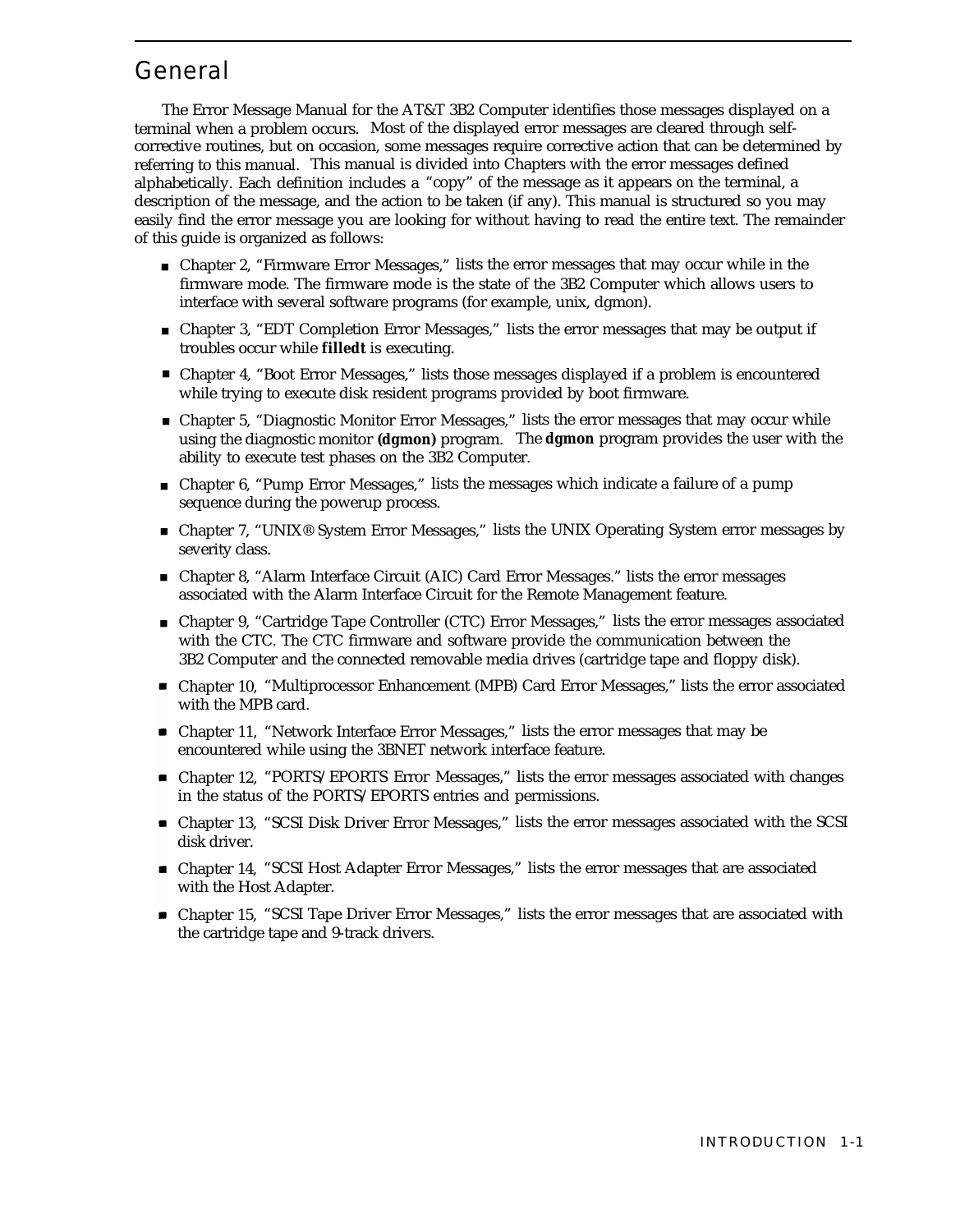- Chapter 16, "STARLAN Error Messages," lists the error messages that may be encountered when using the STARLAN network.
- Chapter 17, "XDC Error Messages," lists the error messages output by the Expansion Disk Controller (XDC).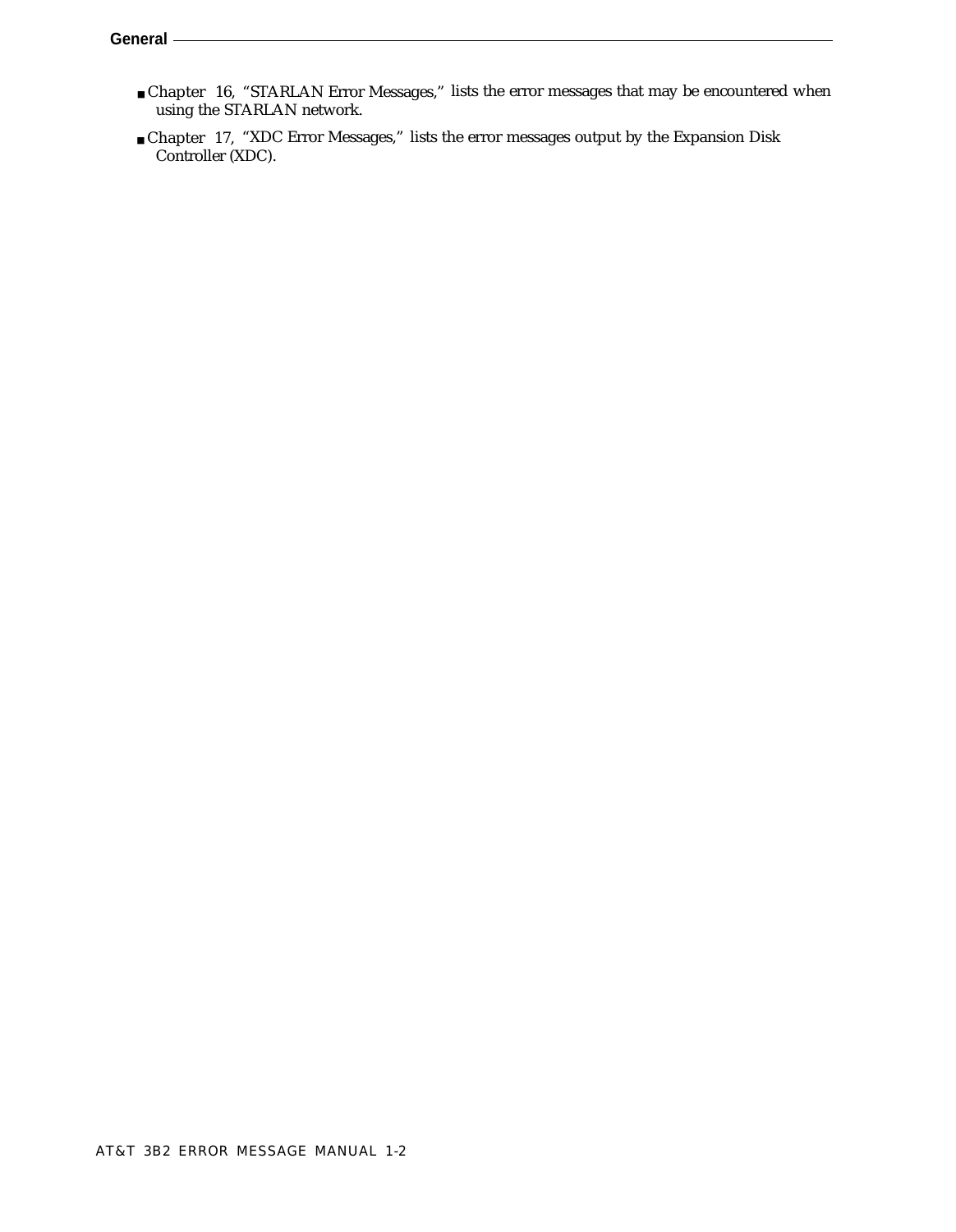# <span id="page-8-0"></span>Severity Classes

For the UNIX System and Kernel Error Messages, a severity class appears as the first part of the displayed error message. The three severity classes are: **NOTICE, WARNING,** and **PANIC.**

# NOTICE Error Messages

NOTICE error messages provide system status information. These messages can help you take preventive measures before a problem occurs.

# WARNING Error Messages

WARNING error messages indicate that the operating system may stop functioning if corrective action is not taken. These messages usually require some immediate corrective action.

# PANIC Error Messages

PANIC error messages indicate a problem so severe that the UNIX Operating System must stop. The cause is usually a system hardware problem or a problem in the kernel software. Any programs running when the PANIC occurs are lost and some file systems may become corrupt. However, the UNIX System checks for file system damage when it is restarted. As with most sophisticated computer systems, "PANICS" will occasionally occur but should not cause much concern. If a particular PANIC occurs repeatedly (or predictably), corrective action should be taken.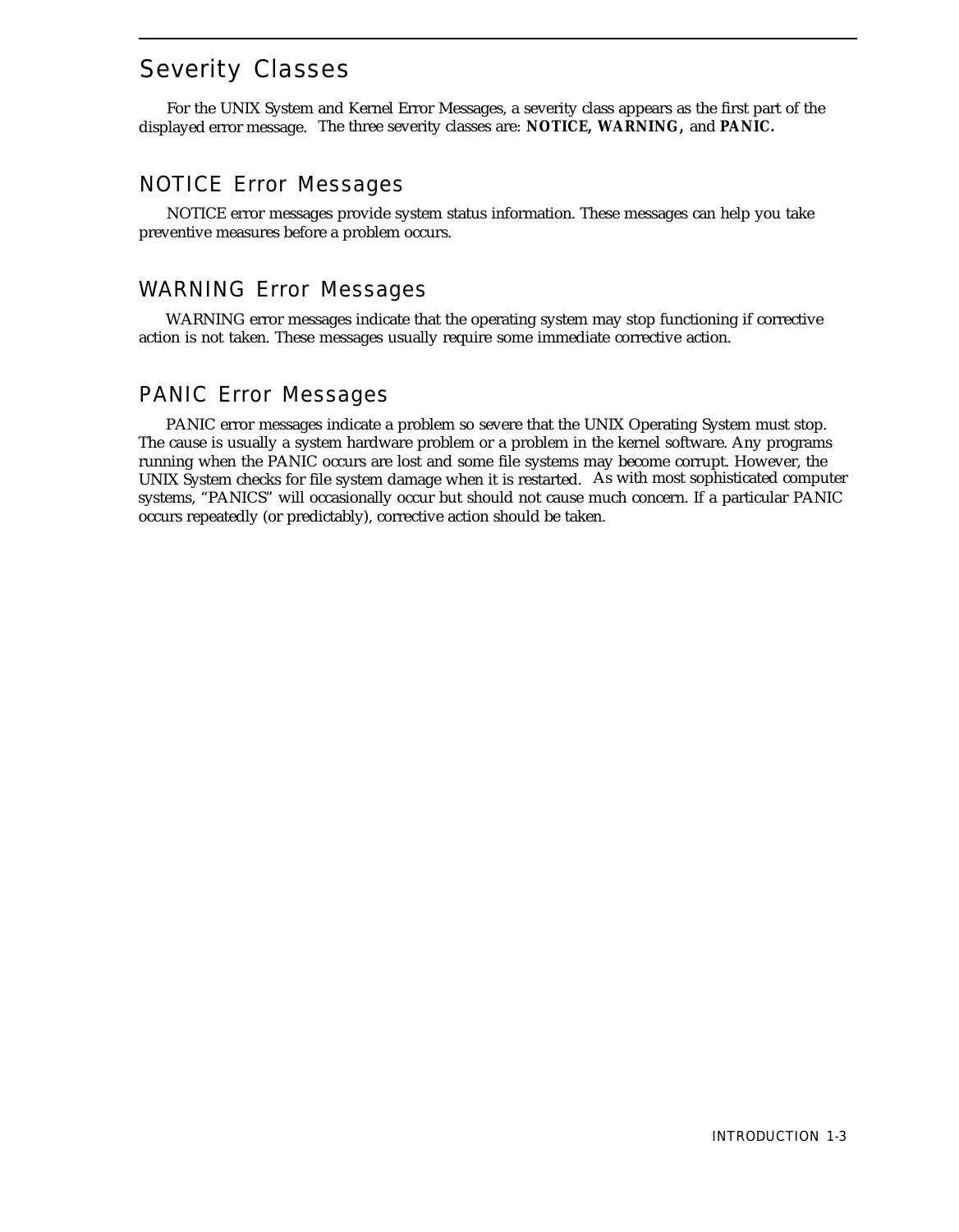# <span id="page-9-0"></span>Error Message Descriptions

All of the error message descriptions use the same format although not all headings will apply to each message. The format is as follows:

# *Error Number*

This segment includes a numbered error message for some types of errors. (Not all types of error messages are numbered.)

## *Message Displayed*

This segment displays the actual error message that is displayed on the terminal. In the displayed message, an *n* is used to represent number variables and *str* is used to represent string variables.

The following identification (id) numbers may be printed out in the error messages:

- **slot** *n* slot number on the Input/Output (I/O) bus
- **tc** *n* target controller id number
- **Unit** *n* disk driver id number
- **lu** *n* logical unit id number.

#### *Description*

This segment includes a detailed description of the message and any pertinent information that can help locate the problem.

#### *Action*

This segment contains the corrective action to be taken to resolve the problem (generic or not). The messages that require no action are "information only" messages. They are used as information for administrators and repairmen as possible hints for finding a problem.

#### *References*

This segment contains the names of any known document(s) that can be used to support the interpretation of error messages. It may contain a reference to the source code which outputs the particular error message.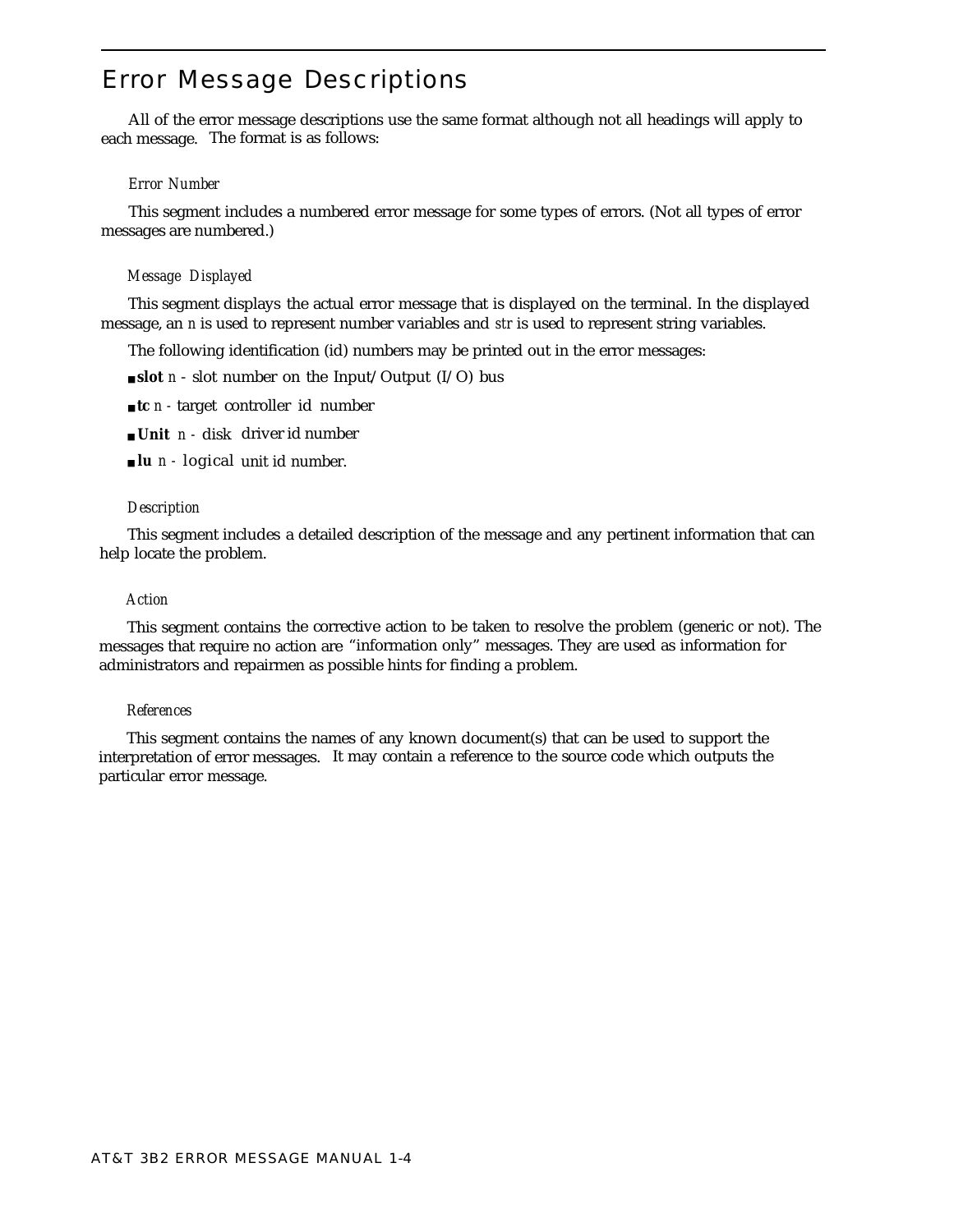# <span id="page-10-1"></span><span id="page-10-0"></span>General

The firmware mode is the state of the AT&T 3B2 Computer which allows users to interface with several software programs. If a problem occurs while the computer is in the firmware mode, a firmware error message is displayed on the console terminal. The messages are identified numerically and are prefaced by:

#### **FW ERROR** *n*

If the firmware PROMS have an issue number greater than 0x20, they are equipped with the capability to give additional information about DISK SANITY FAILURE, UNEXPECTED FAULT, or UNEXPECTED INTERRUPT errors. This capability is in the form of an unlisted command **(error info)** which is executed in the firmware mode for the AT&T 3B2/300/310/400 Computers and in the form of a listed command **(errorinfo)** which is also executed in the firmware mode for the AT&T 3B2/600 Computer. When prompted for the "name of program to execute," simply enter either:

**error info** *<CR>*

*or*

#### **errorinfo** *<CR>*

according to the type of computer being used.

The following types of errors are reported when the **error info** command is used (3B2/300/310/400 Computer):

- Disk Sanity Messages
- Interrupt Messages
- Exception Messages
- Block Access Input/Output Failure Messages.

The following types of errors are reported when the **errorinfo** command is used (3B2/600 Computer):

- Interrupt Messages
- Exception Messages
- Block Access Input/Output Failure Messages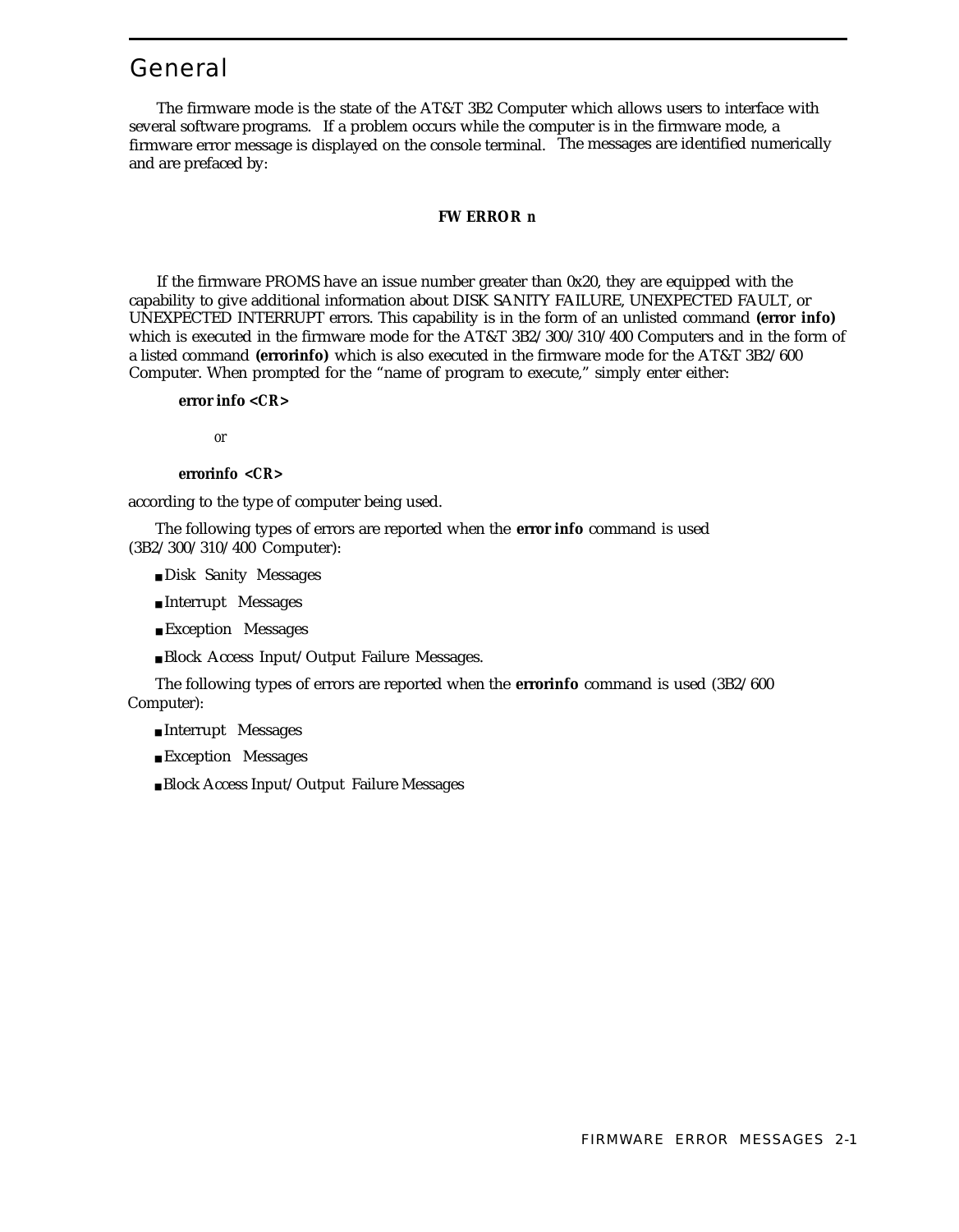# <span id="page-11-1"></span><span id="page-11-0"></span>Firmware Error Message Expansion

**Caution: Executing either the error info or errorinfo firmware-level command outputs and clears the expanded error information stored in Non-Volatile Random Access Memory (NVRAM). Be sure to either copy the displayed output or have a printer enabled when the command is first executed.**

For firmware version PF3 and later, additional information about firmware error messages is available. The **error info** (3B2/300/310/400) and **errorinfo** (3B2/600) commands are firmware-level commands used to output more detailed, fault-specific information about firmware error messages. The **error info** command is intentionally omitted from the firmware command menu output. However, the **errorinfo** command is included in the firmware command menu output for the 3B2/600 Computer. Executing either the **error info** or **errorinfo** command outputs the expanded error information and clears the data from NVRAM. Executing either of the commands a second time or executing either of the commands when no expanded error data is stored in NVRAM results in a NONE output message.

Expanded firmware error message information is available for the following:

- Disk Sanity Messages **(do not apply to the 3B2/600 Computer)**
- Interrupt Messages
- Exception Messages
- Block Access Input/Output Failure Messages.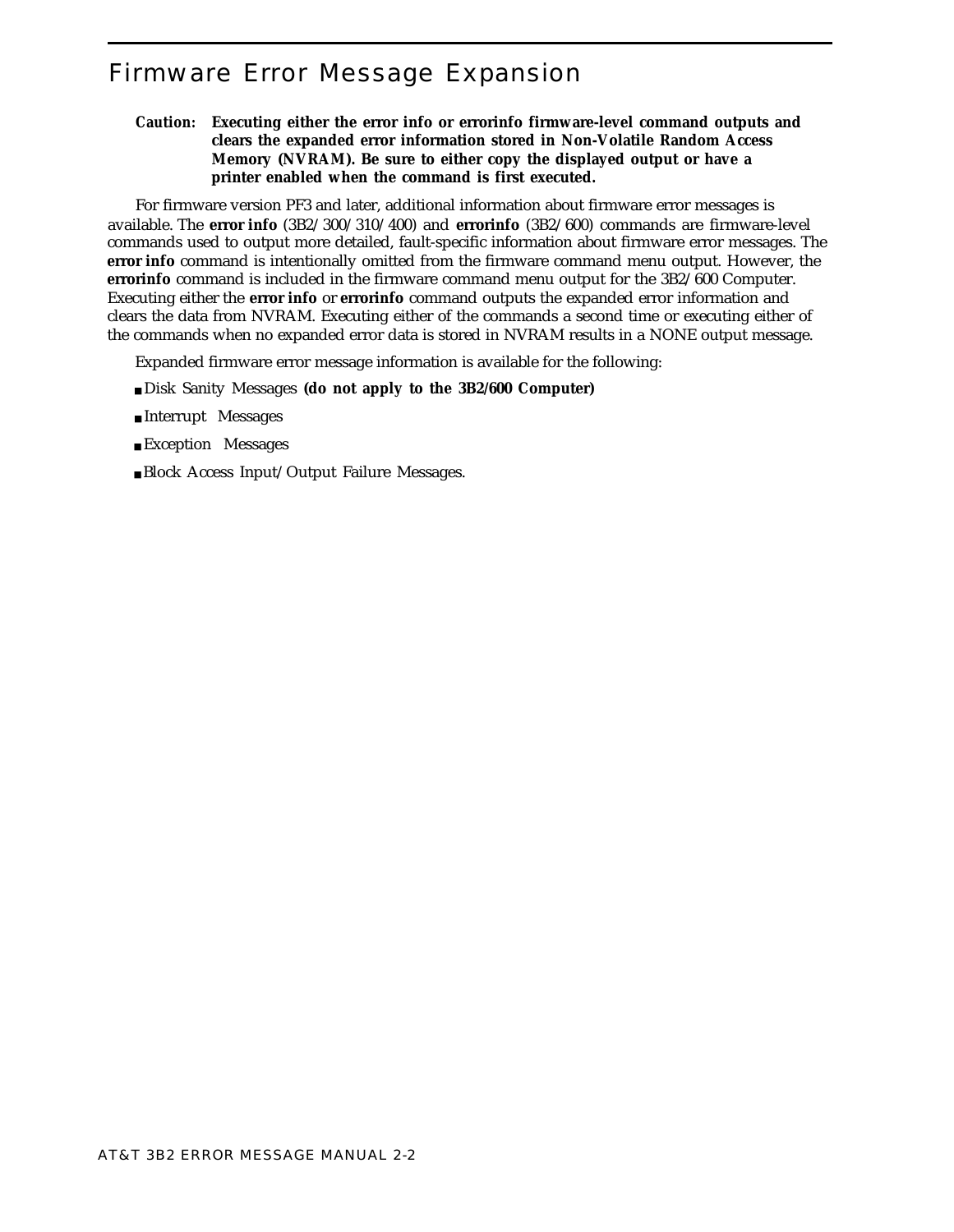# Disk Sanity Messages

The data output by the **error info** command for disk sanity messages is in the following format. *(The 3B2/600 Computer does not have these type of messages.)*

# **SANITY ON DISK X, ERROR** *y*

In this output, the value of *x* is either 0 or 1 to designate the integral hard disk drive. The value of *y* is an error code number identifying the particular failure. Error code numbers are defined in the following table.

| <b>ERROR</b><br><b>CODE</b> | <b>DESCRIPTION</b>                                                                                                                                                                                                        |
|-----------------------------|---------------------------------------------------------------------------------------------------------------------------------------------------------------------------------------------------------------------------|
| 1                           | Unable to read the physical information from sector $0$ , track $0$ , cylinder $0$ into a temporary<br>buffer. Error code 1 occurs when the disk controller detects an error in a disk command.                           |
| $\overline{2}$              | Bad sanity word in the physical description information. Error code 2 occurs when the<br>physical description information read from a disk is bad.                                                                        |
| 3                           | Bad sanity word in the physical description information once it has been copied to its correct<br>location.                                                                                                               |
| 4                           | Unable to re-initialize the hard disk controller information with new disk information. Error<br>code 4 occurs when the disk controller detects an error in a disk command.                                               |
| 5                           | Bad sanity pattern on the disk (only valid on boot device). Error code 5 occurs when either the<br>disk command fails or the data read is bad.                                                                            |
| 6                           | Unable to read defect map sector (additional defect map sectors on larger disks increment this<br>number for each successive sector). Error code 6 occurs when the disk controller detects an<br>error in a disk command. |

When disk sanity failure is caused by a failing disk command, more information about the disk controller is provided in the following format.

**COMMAND = 0x?, UNIT STATUS = 0x?, ERROR STATUS = 0x?, STATUS = 0x?**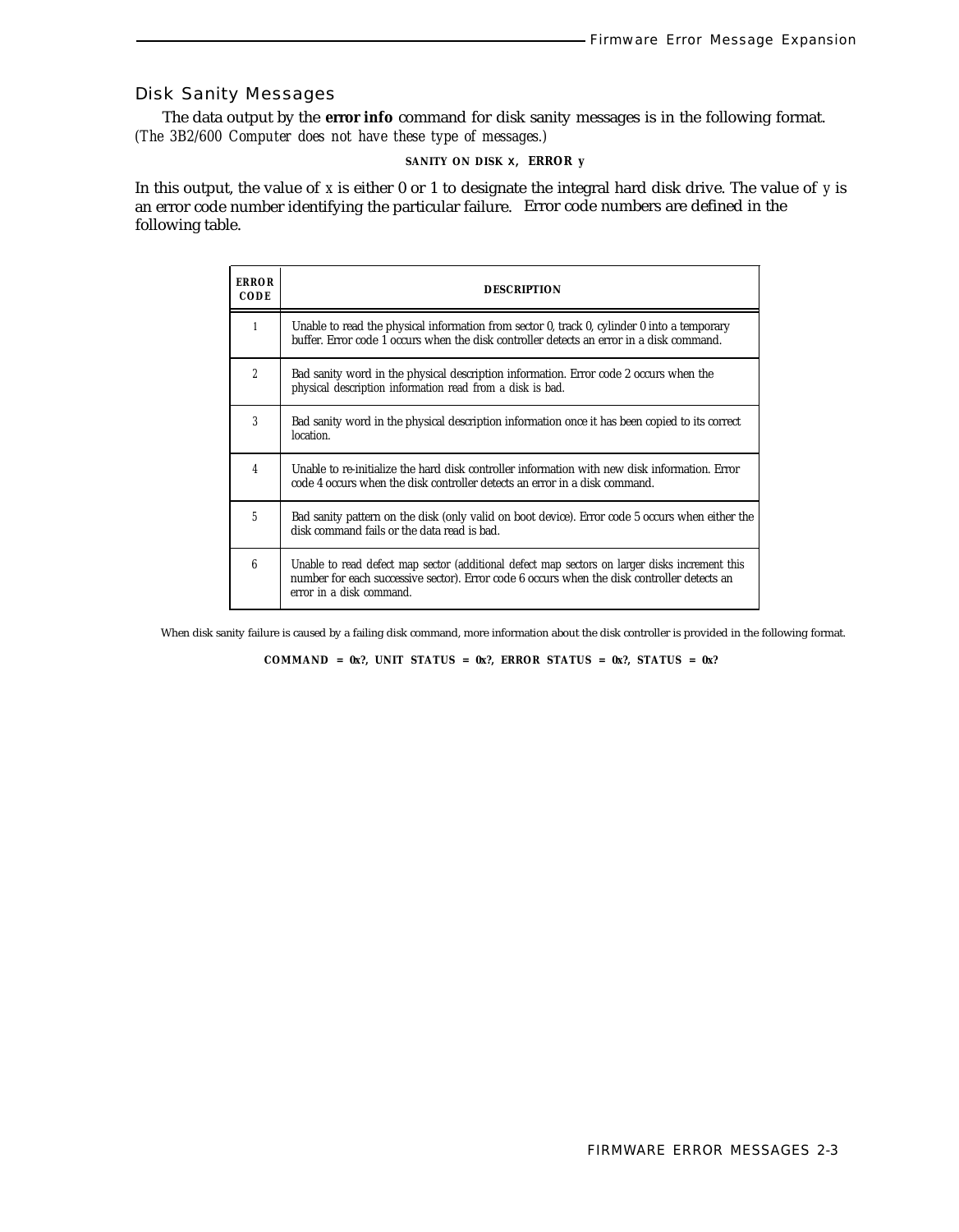#### Interrupt Messages

Interrupt message expansion provides values for the Program Counter (PC), Program Status Word (PSW), and priority level (LVL) at the time the system was interrupted. The format of the message is as follows.

**INTERRUPT , PC = 0x?, PSW = 0x?, LVL = ?**

#### Exception Messages

Exception message expansion provides values for the Program Counter (PC), the Program Status Word (PSW), and the Control Status Register (CSR) for the 3B2/300/310/400 Computers at the time the system was interrupted. The format of the message is as follows.

**EXCEPTION** ,  $PC = 0x$ ?,  $PSW = 0x$ ?,  $CSR = 0x$ ?

For the 3B2/600 Computer, exception message expansion provides values for the Program Counter (PC), the Program Status Word (PSW), the Control Status Error Register (CSER), and Fault Latches 1 and 2 (FL1 and FL2) at the time the system was interrupted. The format of the message is as follows.

**EXCEPTION**,  $PC = 0x$ ?,  $PSW = 0x$ ?,  $CSER = 0x$ ?,  $FL1 = 0x$ ?,  $FL2 = 0x$ ?

# Block Access Input/Output Failure Messages

The peripheral block access input/output routines report the block numbers for failing transfers. The expanded error information is in the following format.

**PERIPHERAL I/O ERROR AT BLOCK ?, SUBDEVICE ?, SLOT ?**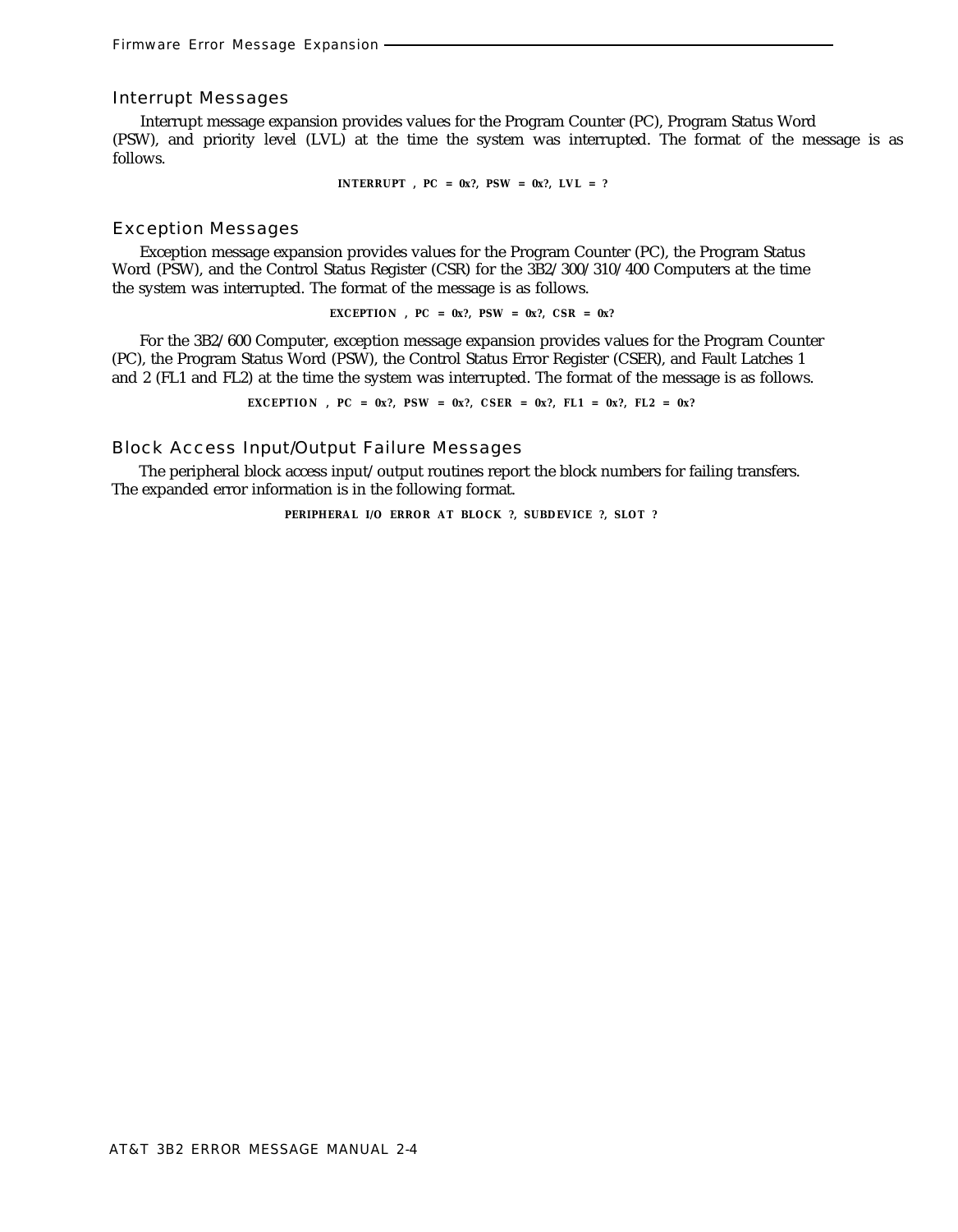# 3B2/300/310/400 Firmware Error Messages

The firmware messages shown in this section prefixed with **1** *-nn* are specific to the AT&T 3B2/300/310/400 Computers.

*Error Number*

**FW ERROR 1-01**

*Message Displayed*

# **NVRAM SANITY FAILURE DEFAULT VALUES ASSUMED IF REPEATED, CHECK THE BATTERY**

*Description*

Data stored in nonvolatile memory has been corrupted.

## *Action*

Repeat system powerup. If same message appears, check the voltage of the NVRAM battery. Default values are assumed.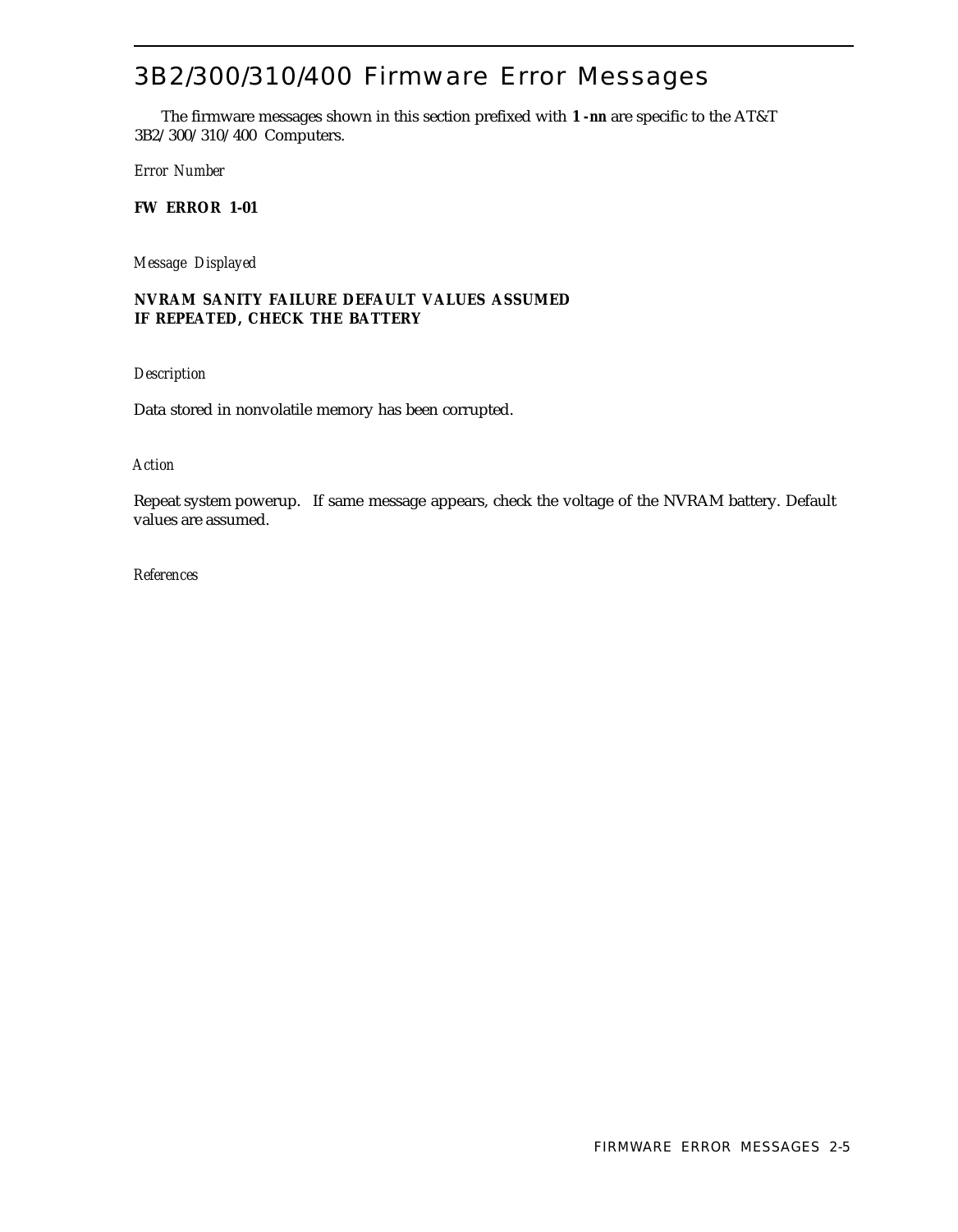**FW ERROR 1-02**

*Message Displayed*

# **DISK SANITY FAILURE**

## *Description*

The hard disk failed the low-level checks that FW performs before boot is attempted.

Additional information can be obtained using error info. The resulting message will be of the form:

# **SANITY ON DISK** *M,* **ERROR N**

where *M* identifies which of the two integral (0 or 1) disks had the failure and N is one of the following codes to identify what failed on the disk.

- 1. Unable to read the physical description information from sector 0 track 0 cylinder 0into a temporary buffer. This occurs if the disk controller itself detects an error in a disk command.
- 2. Bad sanity word in this physical description information. This occurs if a bad physical description information is read successfully from a disk.
- 3. Bad sanity word in this physical description information once it has been copied to its correct location. This occurs if memory is bad where the physical description information is placed.
- 4. Unable to re-initialize the hard disk controller with the new disk information. This occurs if the disk controller itself detects an error in a disk command.
- *5.* Bad sanity pattern on the disk (only valid on boot device). This occurs if the data read does not match the expected sanity pattern. If the disk command fails, the following information will be given so that the disk controller specification can be checked to determine the specific error.

**COMMAND = 0x?, UNIT STATUS = 0x?, ERROR STATUS = 0x?, STATUS = 0x?**

*6.* Unable to read defect map sector (additional defect map sectors on larger disks will increment this number for each successive sector). This occurs if the disk controller itself detects an error in a disk command.

#### *Action*

Check disk sanity track. If the error was an error number 5, the sanity pattern can be restored using "devtools" or by running diagnostics external to the disk (from a floppy disk). If the problem still exists, call your AT&T Service Representative or authorized dealer.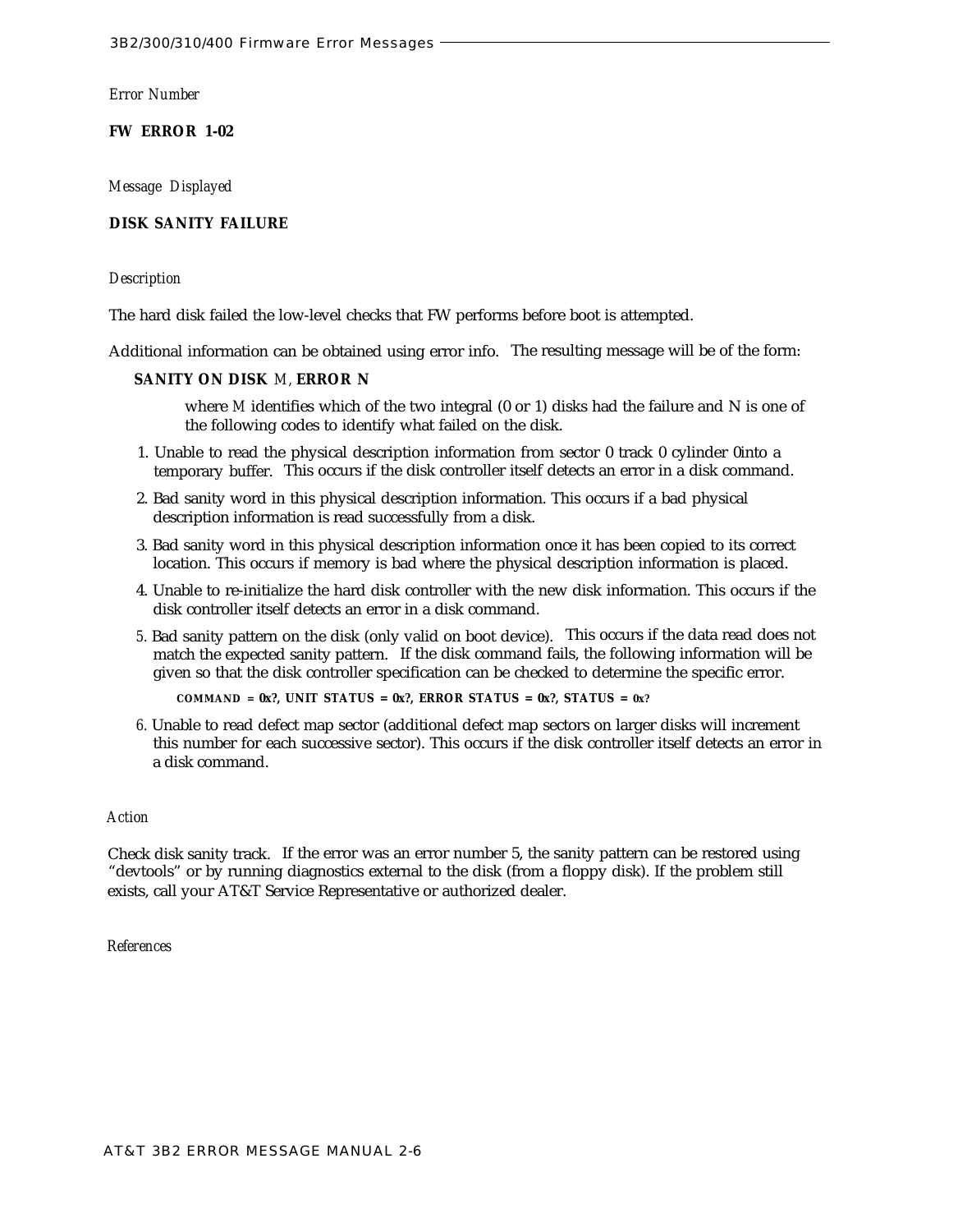**FW ERROR 1-03**

*Message Displayed*

# **UNEXPECTED FAULT**

*Description*

The processor checked any one of a number of fault types; most likely an external memory fault due to a parity error or an attempted access to an unequipped memory location.

Additional information can be obtained using error info. The resulting message will be of the form:

**EXCEPTION, PC = 0x?, PSW = 0x?, CSR = 0x?**

where **PC** is the value of the Program Counter, **PSW** is the Program Status Word for the system, and **CSR** is the value of the Control Status Register when the exception occurred.

*Action*

Check code if fault is localized. If not, check hardware.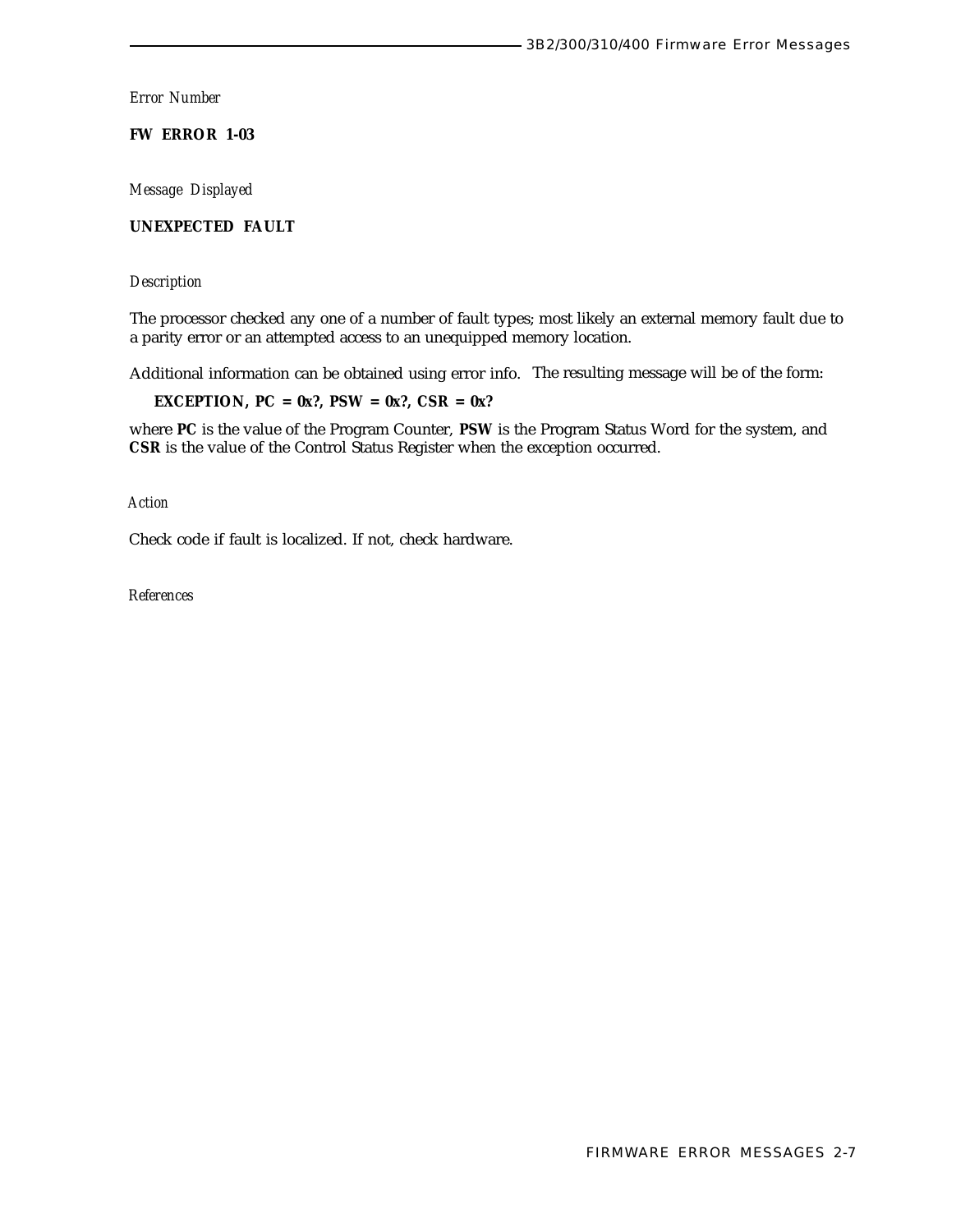**FW ERROR 1-04**

*Message Displayed*

# **UNEXPECTED INTERRUPT**

# *Description*

One of several sources of interrupts caused an interrupt at a time when FW was not expecting one.

Additional information can be obtained using error info. The resulting message will be of the form:

**INTERRUPT, PC = 0x?, PSW = 0x?, LVL = 0x?**

where PC is the value of the Program Counter, **PSW** is the Program Status Word when the system was interrupted, and **LVL** is the priority Level of the interrupt.

*Action*

Check interrupt sources.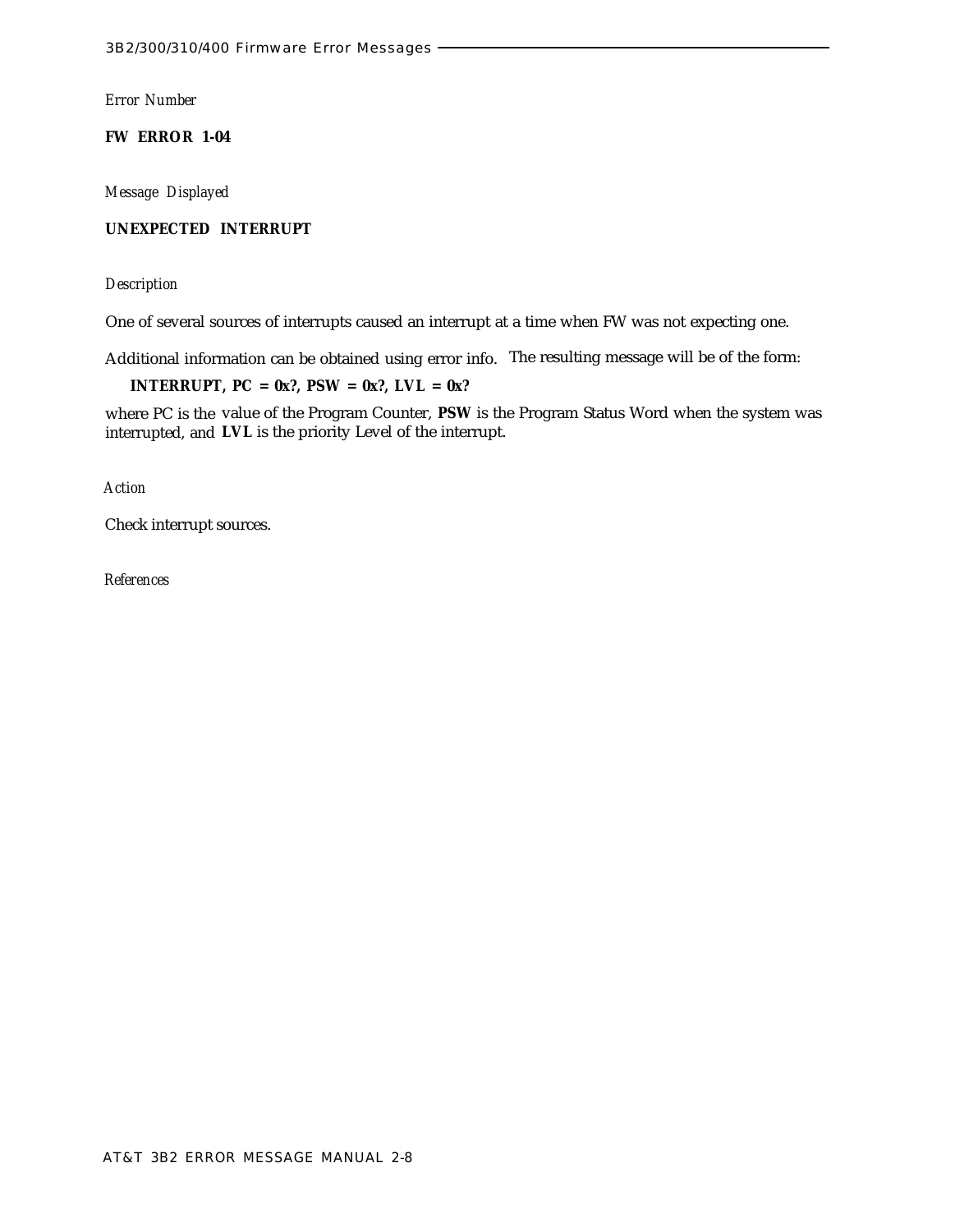**FW ERROR 1-05**

*Message Displayed*

# **SELF-CONFIGURATION FAILURE**

# *Description*

An exception occurred, other than the one expected (external memory fault) when trying to access the first unequipped slot.

# *Action*

Check Input/Output (I/O) cards and buffered microbus devices for good connections or for a skipped slot.

#### *References*

=================================================================================

*Error Number*

**FW ERROR 1-06**

*Message Displayed*

# **BOOT FAILURE**

*Description*

Boot of a program failed.

# *Action*

If floppy disk boots, ensure that correct floppy is in the drive. This message may also be a result of an incomplete **filledt,** diagnostic, or any program execution. If so, reboot the system.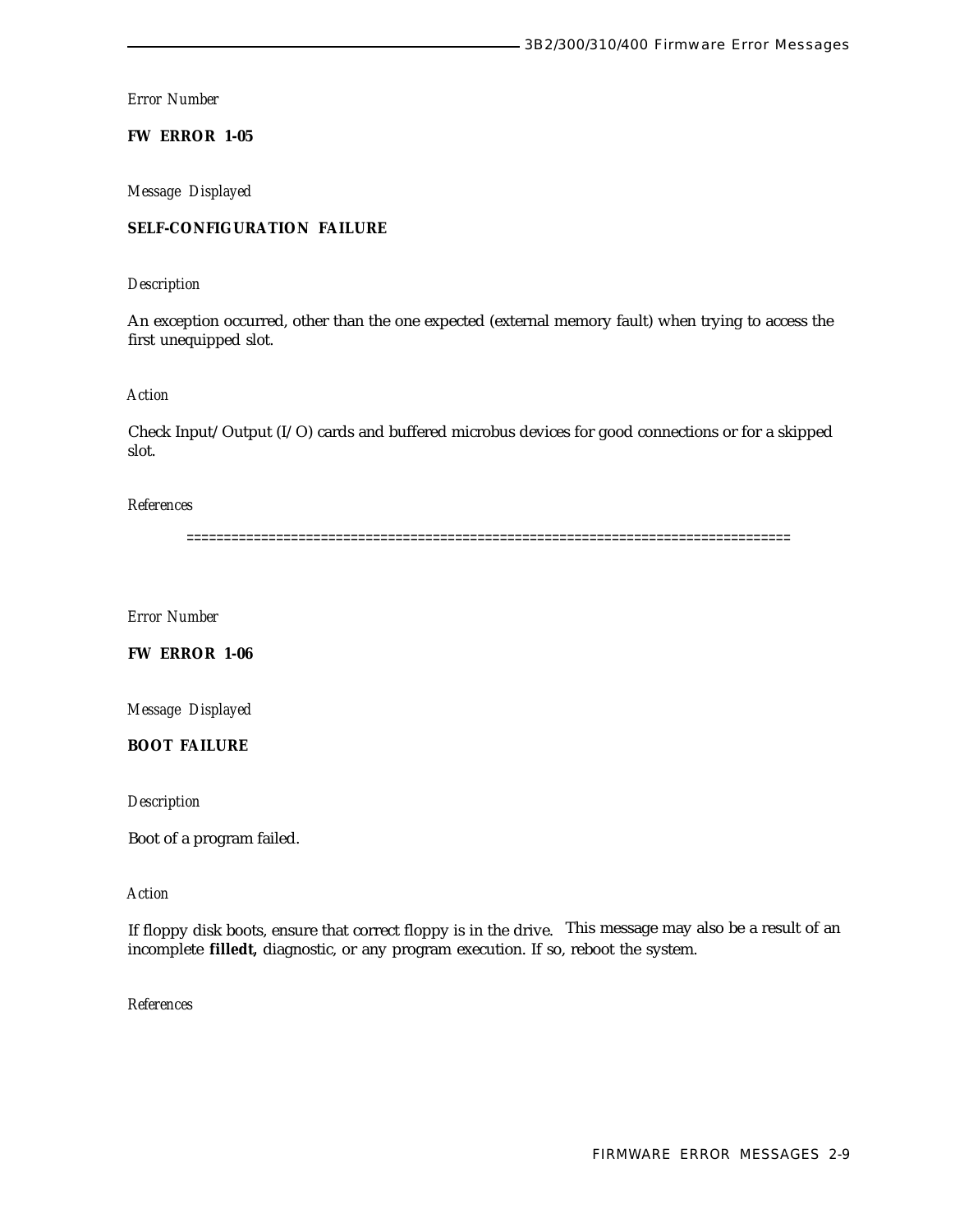**FW ERROR 1-07**

*Message Displayed*

# **FLOPPY KEY CREATE FAILURE**

*Description*

Unable to write floppy.

*Action*

Ensure that a formatted non-write protected floppy disk is in the drive when "go" is entered.

# *References*

====================================================================================================

*Error Number*

**FW ERROR 1-08**

*Message Displayed*

**MEMORY TEST FAILURE**

## *Description*

On powerup, the system tests the first 256 kilobytes of main store (main memory), the part of main store that contains the diagnostic code in the powerup sequence.

# *Action*

Retry request. If it fails again, a test failure occurred in the first 256 kilobytes of system memory; reseat the memory card, or substitute memory if possible and retry.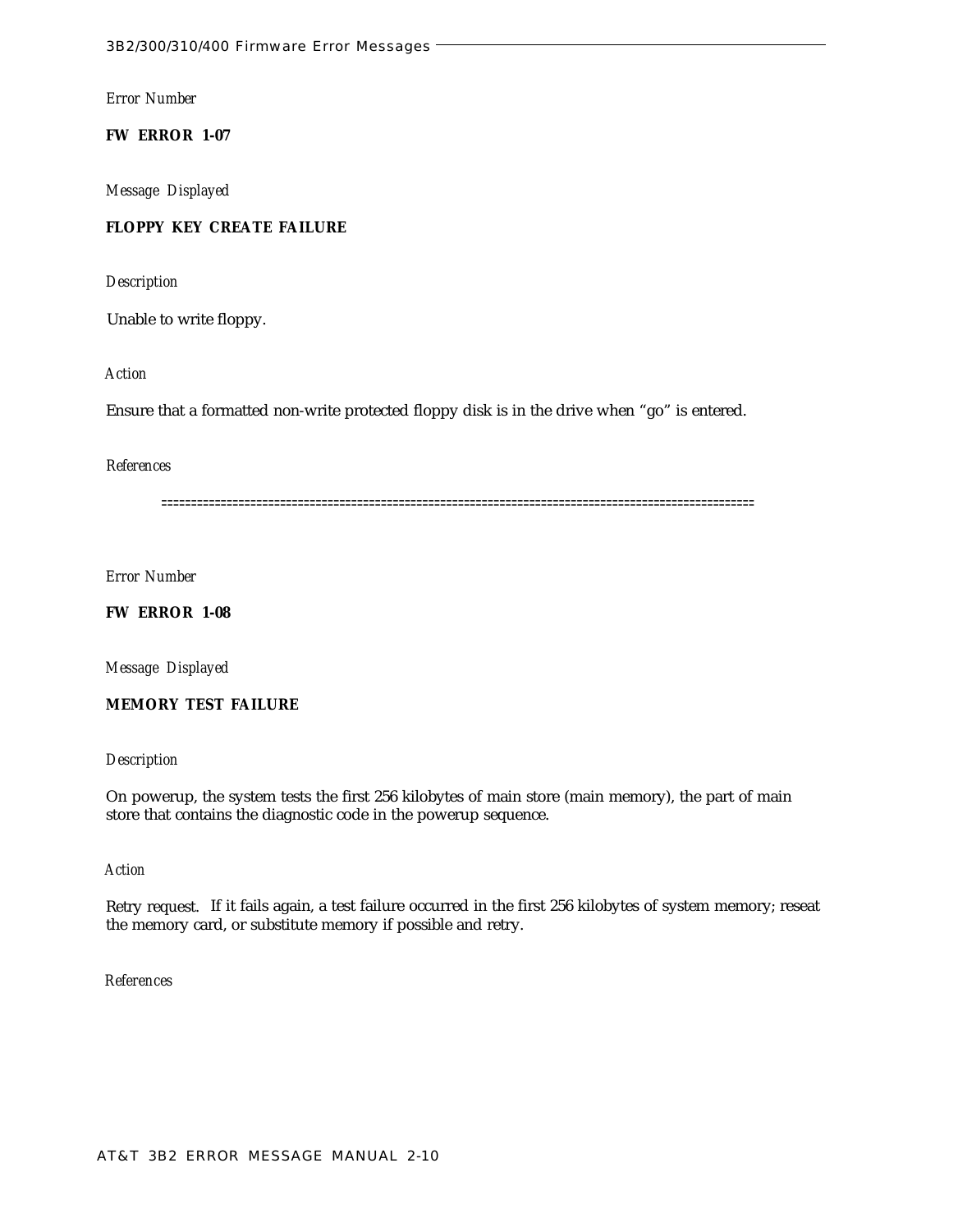# **FW ERROR 1-09**

*Message Displayed*

# **DISK FORMAT NOT COMPATIBLE WITH SYSTEM**

## *Description*

Release 2.1 firmware reads a failure from the default boot device that shows whether it contains Release 2.1 data, Release 2.0 data, or no data. This message appears if Release 2.0 data is detected by a Release 2.1 system.

## *Action*

If message appears during Release 2.0 update to 2.1 upgrade, continue with upgrade procedure. If not, check disk physical description block.

*References*

==========================================================================================================

*Error Number*

*Message Displayed*

**id** *n* **CRC error at disk address X**

**if CRC error at disk address X**

# *Description*

The *n* is a decimal number (0 or 1). The hard disk is id; the integral floppy disk is **if.** The **X** is an 8-character hexadecimal word specifying the physical cylinder number high (pcnh), the physical cylinder number low (pcnl), the physical head number (phn), and the physical sector number (psn).

## *Action*

If the system will boot (run UNIX Operating System), add the identified defect to the defect map using the **hdeadd** and **hdefix** command.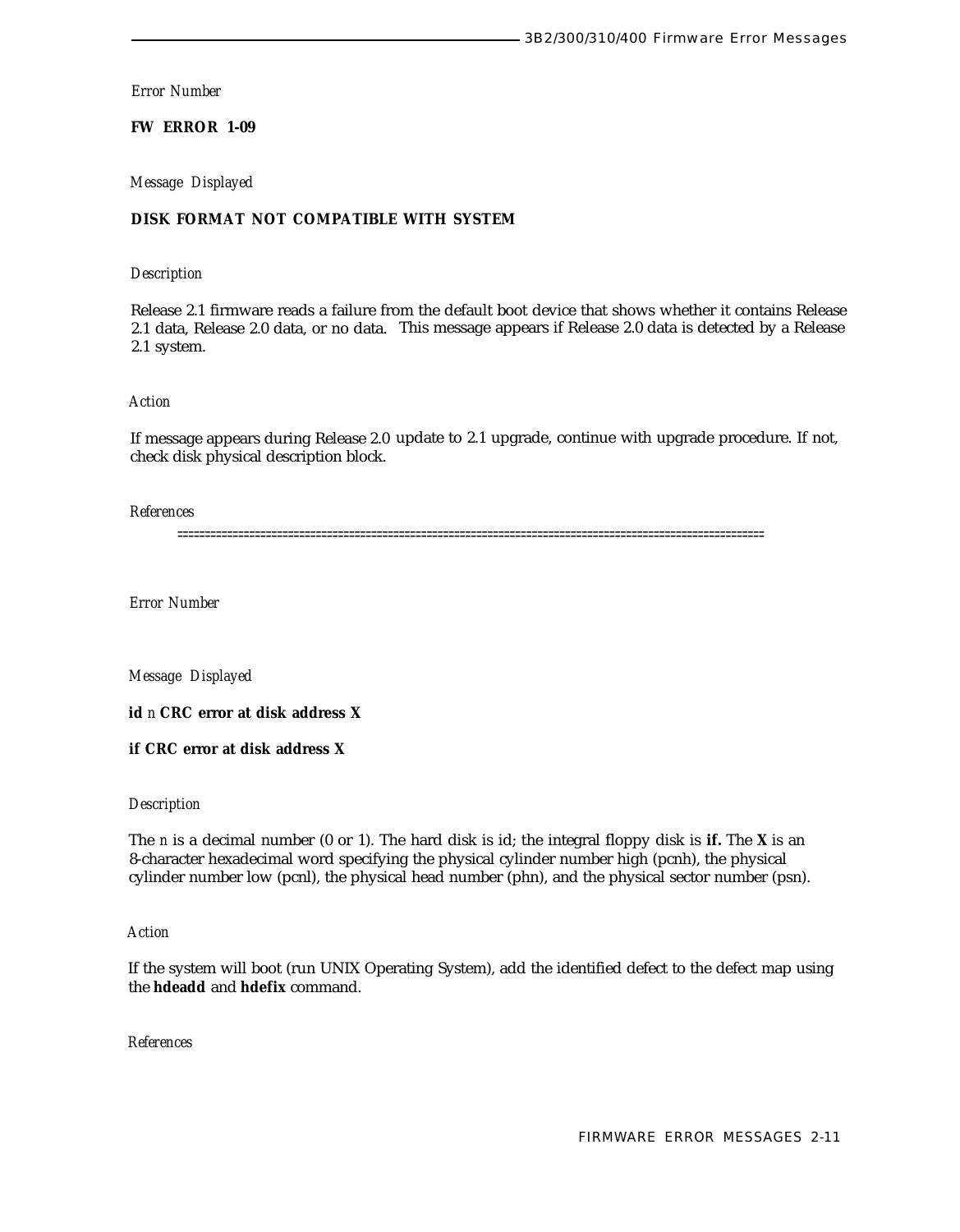#### *Message Displayed*

## **max input of 80 characters, re-enter entire line**

# *Description*

When entering a response to *"Enter name of program to execute:"* a string that extends beyond 80 characters in length was entered.

*Action*

Respond with a shorter string.

*References*

=======================================================================================

*Error Number*

*Message Displayed*

*n* **is not a valid option number**

*Description*

When loading a program, a number other than one in the prompt list was entered in response to *"Enter Option Number:"*

*Action*

Choose an existing option number.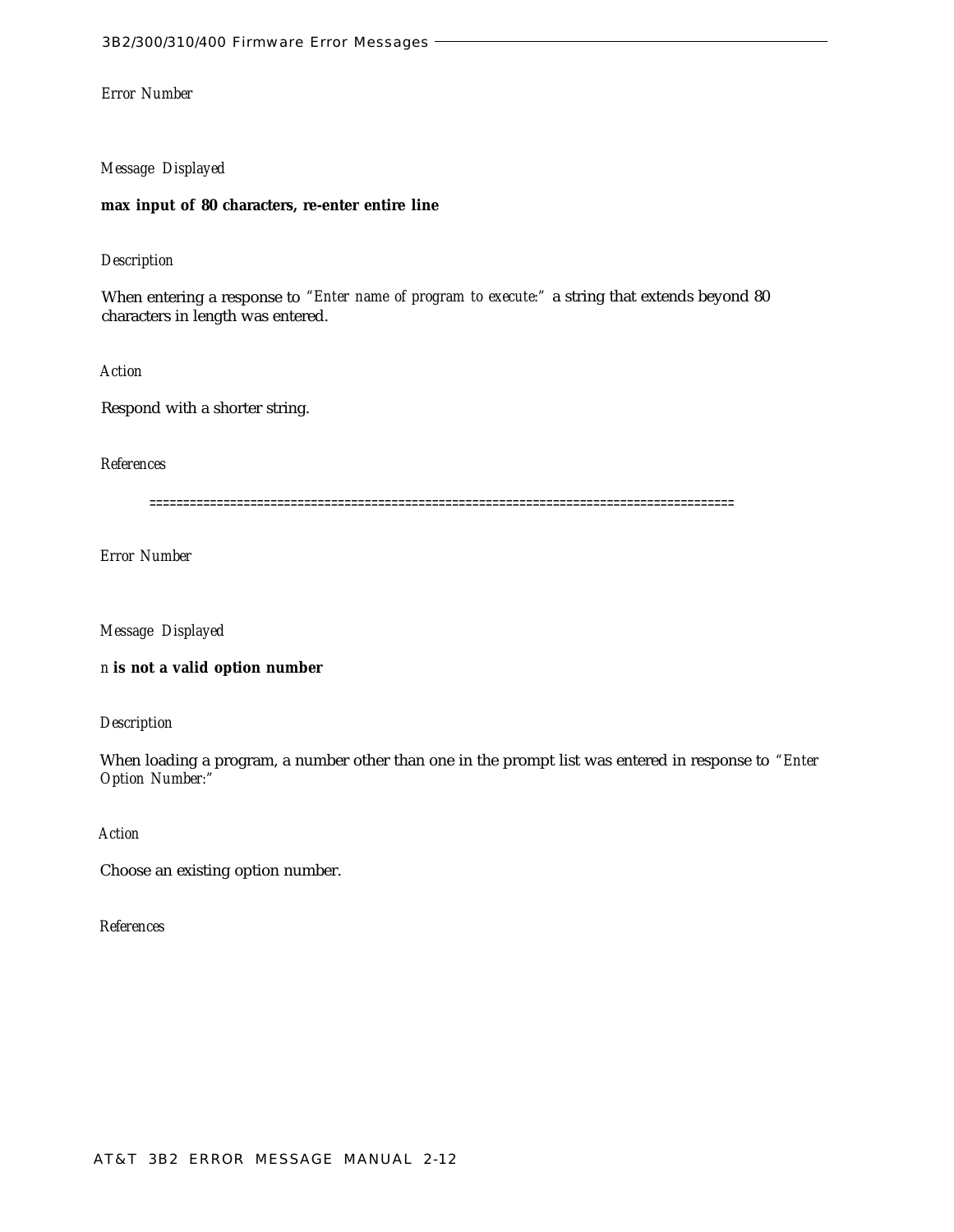# *Message Displayed*

# **PERIPHERAL I/O READ(WRITE) ERROR AT BLOCK** *n,* **SUBDEVICE** *n,* **SLOT** *n*

# *Description*

Read/write failure detected on a peripheral boot device.

# *Action*

If the system will boot (run UNIX Operating System), add the identified defect to the defect map using the **hdeadd** and **hdefix** command.

*References*

=======================================================================================================

*Error Number*

*Message Displayed*

# **SORRY!**

*Description*

When changing the firmware password, an incorrect response was entered when you were asked to entered your old password.

*Action*

Try again.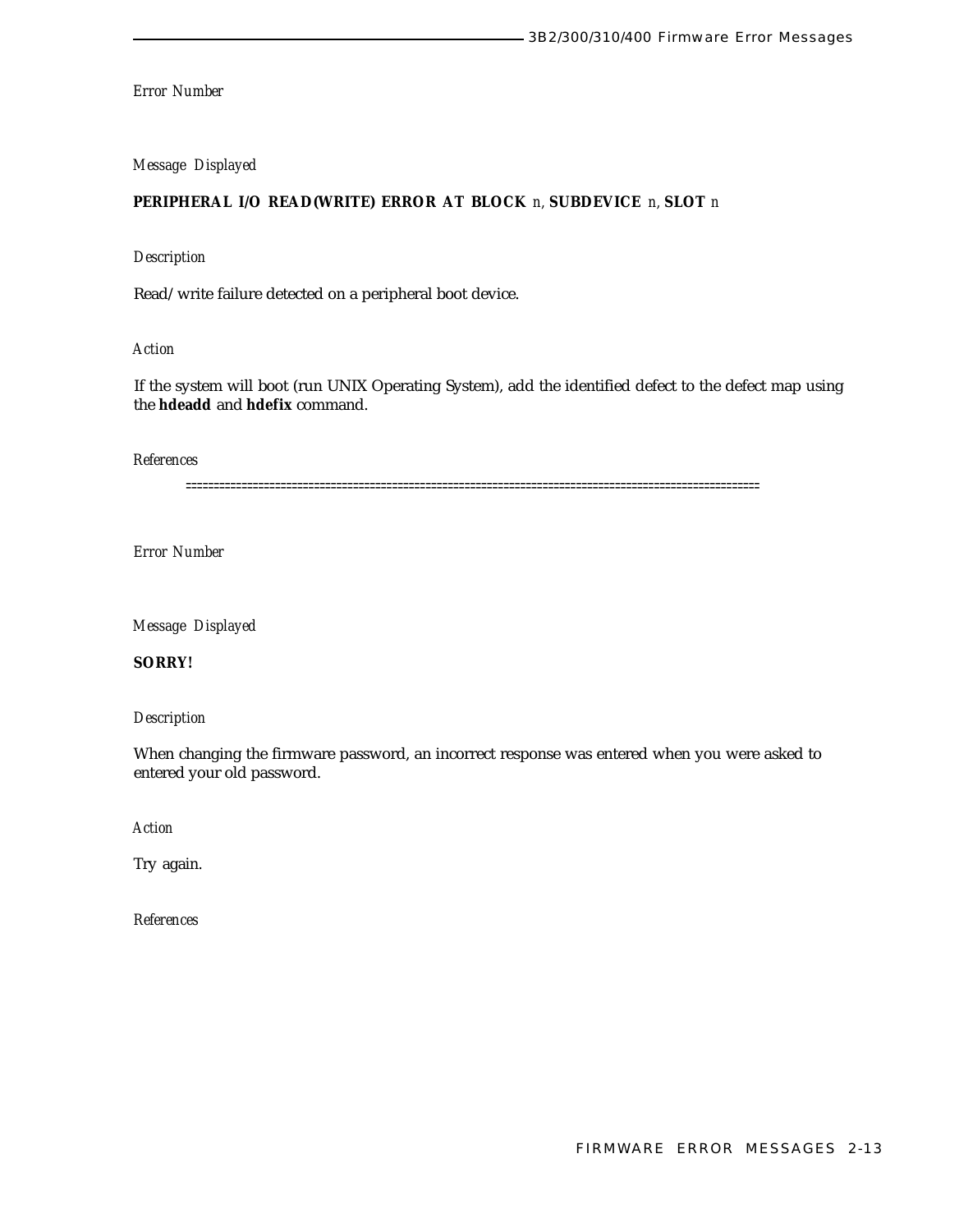*Message Displayed*

**Unsupported Baud Rate:** *n*

*Description*

An incorrect value for the console baud rate was entered when the firmware-level **baud** command prompted for a value.

*Action*

Enter the correct value.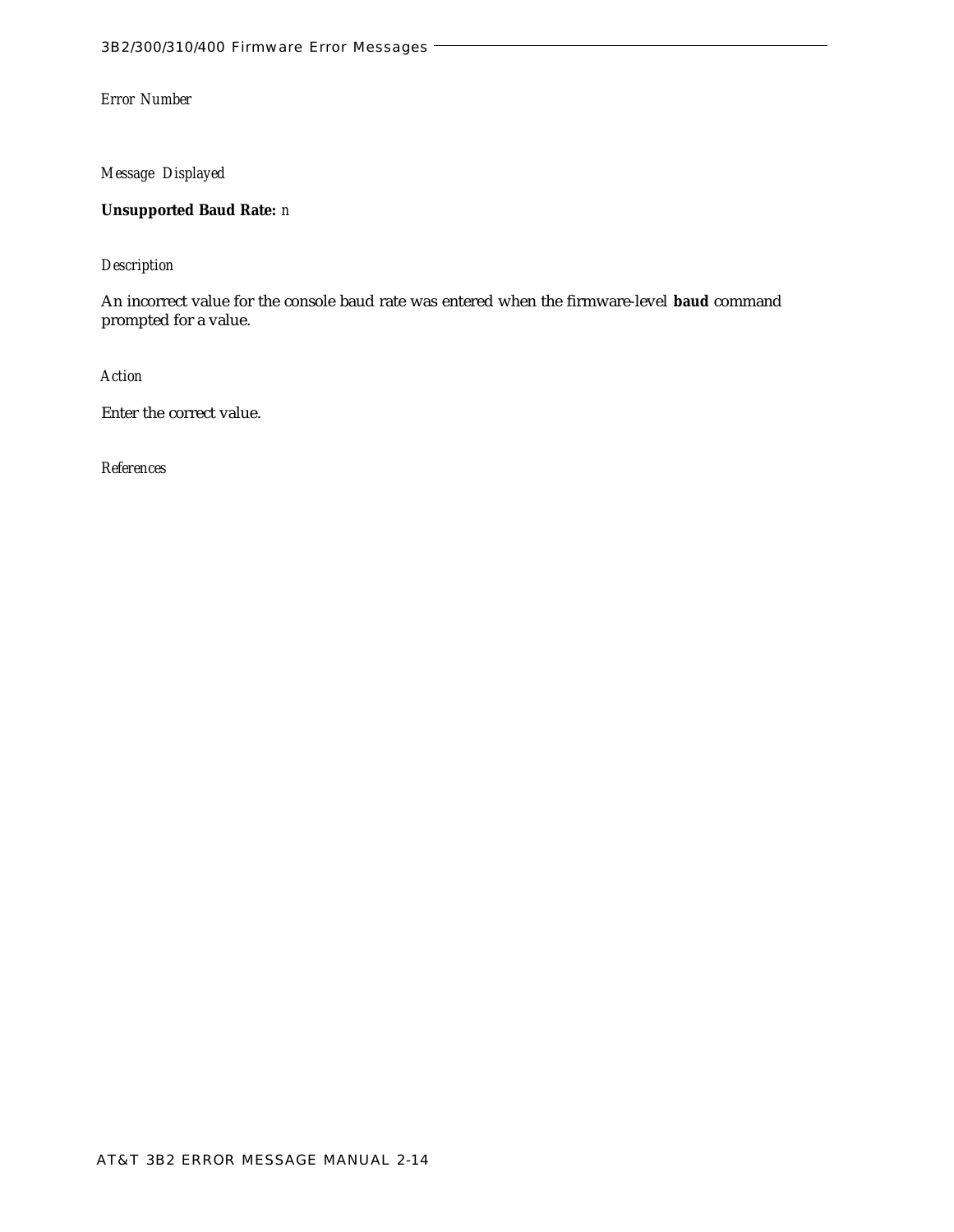**FW WARNING —**

*Message Displayed*

# **NVRAM DEFAULT VALUES ASSUMED**

*Description*

NVRAM cleared when the floppy key was used.

*Action*

No Action. This is an expected message to warn the user that the floppy key was used.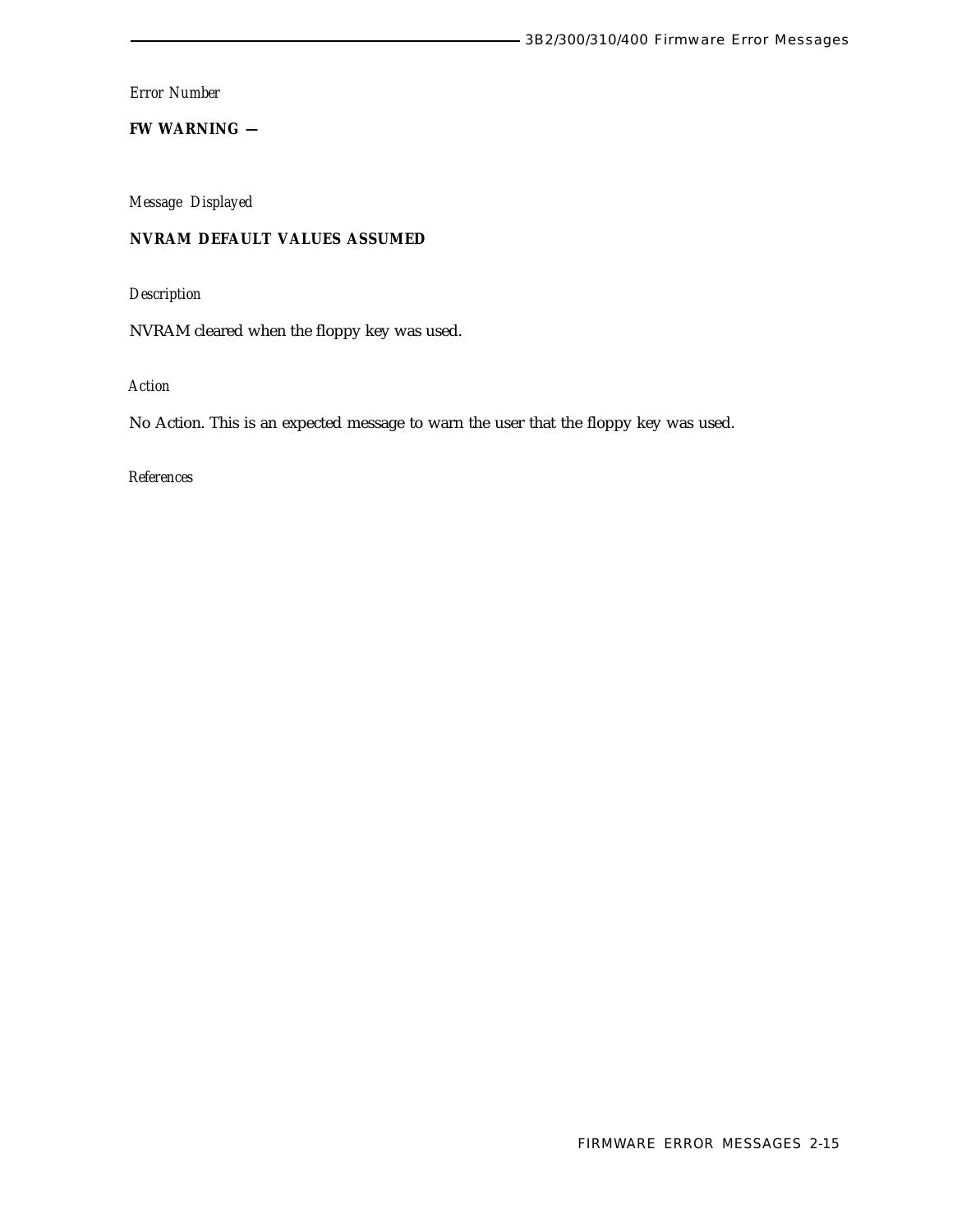# <span id="page-25-0"></span>3B2/600 Firmware Error Messages

The firmware error messages shown in this section prefixed with 2- error number are specific to the AT&T 3B2/600 Computer.

*Error Number*

**FW ERROR 2-01**

*Message Displayed*

# **NVRAM SANITY FAILURE DEFAULT VALUES ASSUMED IF REPEATED, CHECK THE BATTERY**

*Description*

Data stored in nonvolatile memory has been corrupted.

*Action*

Repeat system powerup. If the same message appears, check the voltage of the NVRAM battery. Default values are assumed.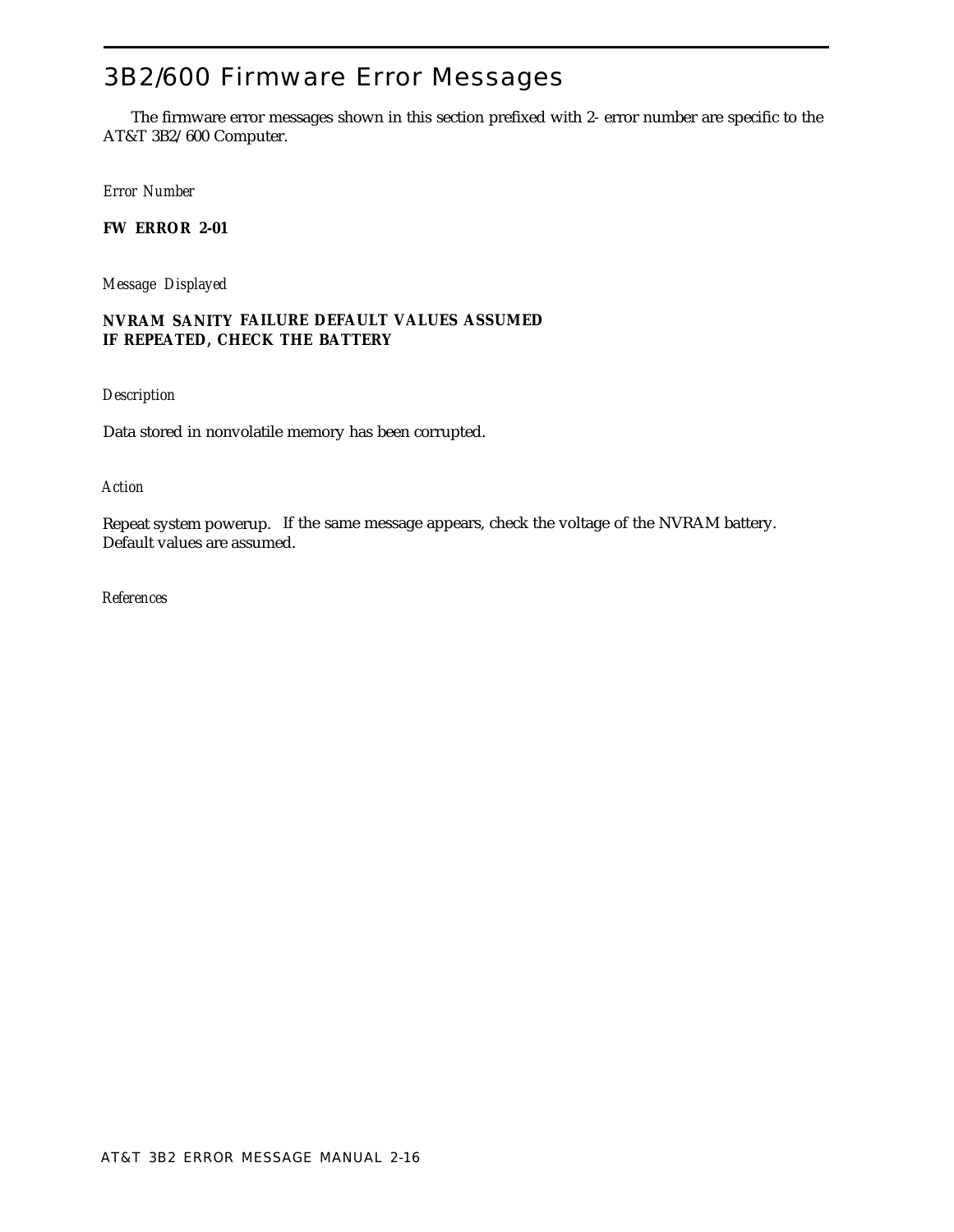**FW ERROR 2-02**

*Message Displayed*

# **NO LOAD DEVICE IN SLOT** *n*

# *Description*

This is an AT&T 3B2/600 Computer error message. There is no Input/Output (I/O) board in the slot specified. The load device, as specified in non-volatile RAM, must be an equipped peripheral (if other than the integral floppy).

## *Action*

Insure that the default load device refers to a peripheral slot that is equipped. The default device can be examined by trying a demand load of a program and examining the default device prompt. This can then be compared with the equipped device table.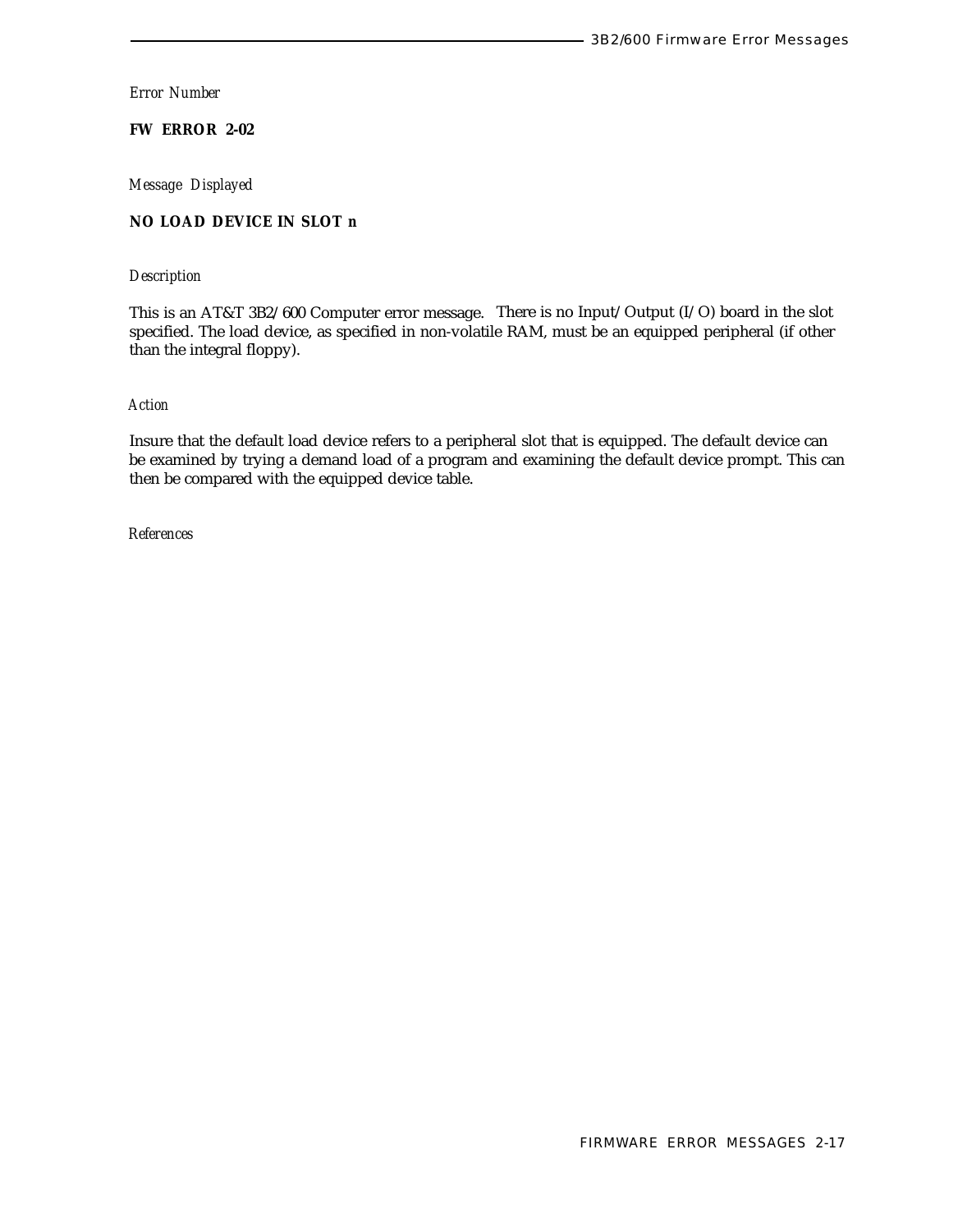**FW ERROR 2-03**

*Message Displayed*

**UNEXPECTED FAULT**

*Description*

The processor checked any one of a number of fault types; most likely an external memory fault due to a parity error or an attempted access to an unequipped memory location.

Additional information can be obtained using error info. The resulting message will be of the form:

**EXCEPTION, PC = 0x?, PSW = 0x?, CSER = 0x?, FL1 = 0x?, FL2 = 0x?**

where PC is the value of the Program Counter, PSW is the Program Status Word for the system, **CSER** is the value of the Control Status Error Register, and **FL1** and **FL2** are Fault latches that save the address where the failure occurred when the exception occurred.

*Action*

Check code if fault is localized. If not, check hardware.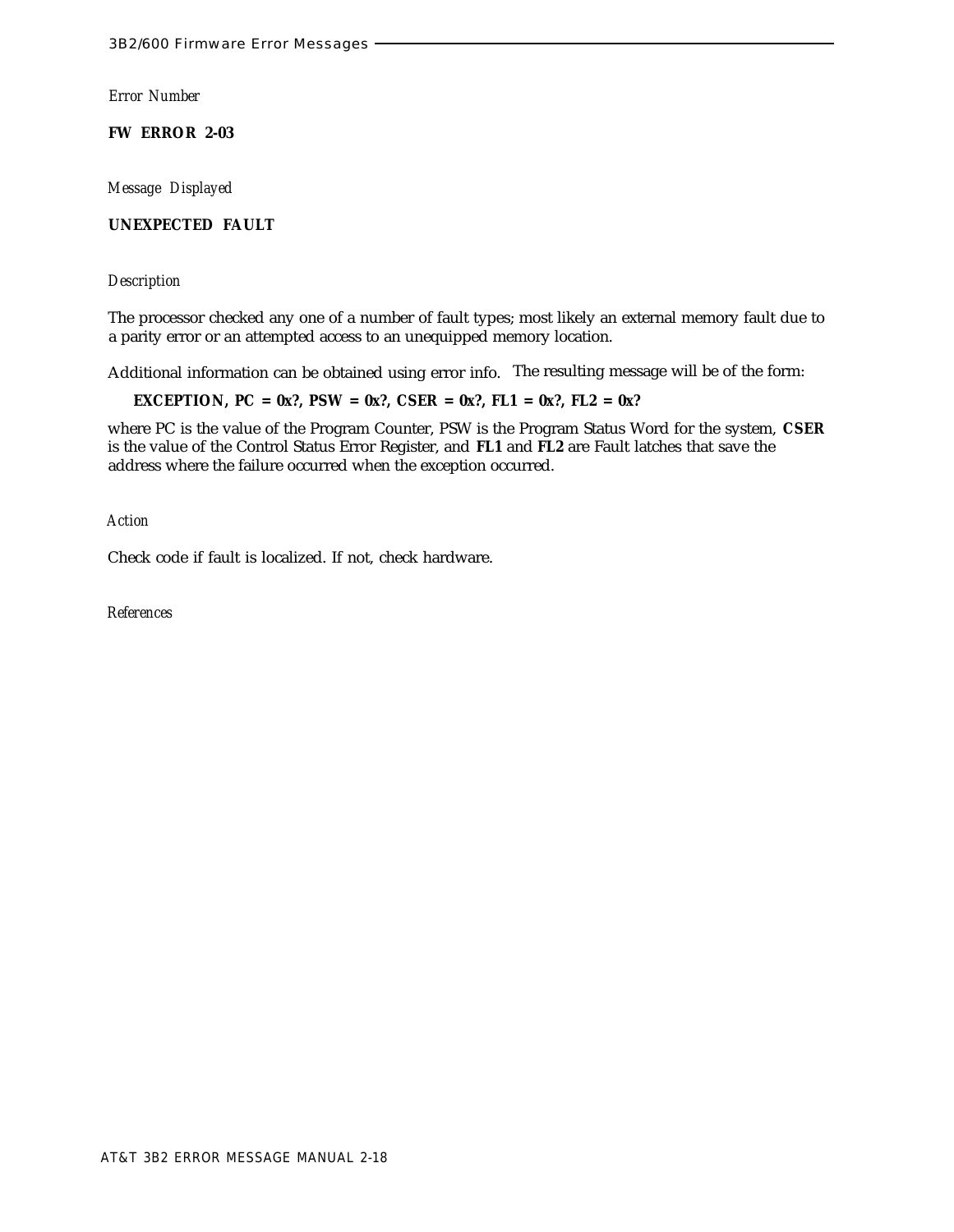**FW ERROR 2-04**

*Message Displayed*

# **UNEXPECTED INTERRUPT**

*Description*

One of several sources of interrupts caused an interrupt at a time when FW was not expecting one.

Additional information can be obtained using **errorinfo.** The resulting message will be of the form:

**INTERRUPT, PC = 0x?, PSW = 0x?, LVL = 0x?**

where PC is the value of the Program Counter, **PSW** is the Program Status Word when the system was interrupted, and **LVL** is the priority Level of the interrupt.

*Action*

Check interrupt sources.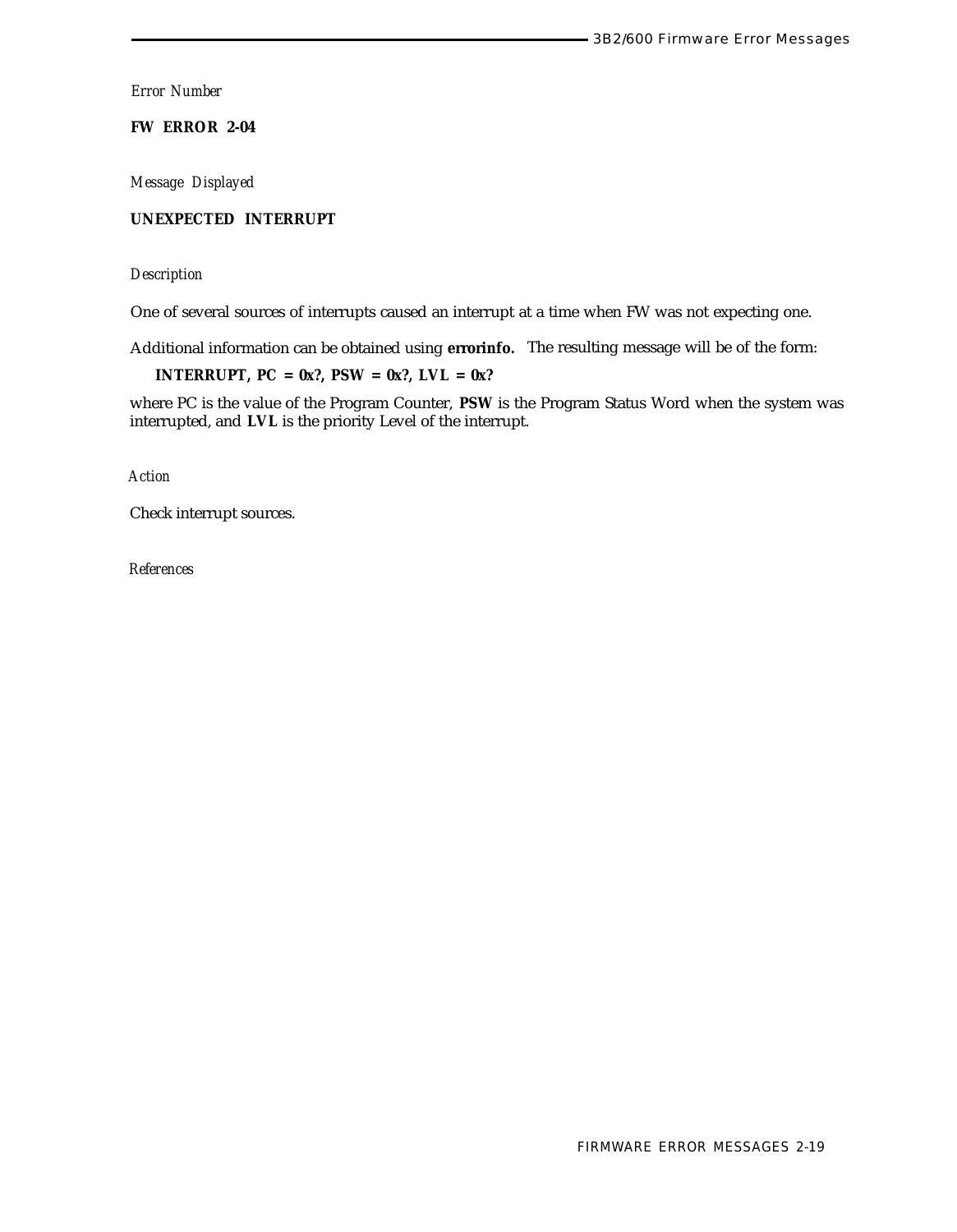**FW ERROR 2-05**

*Message Displayed*

# **SELF-CONFIGURATION FAILURE**

*Description*

An exception occurred, other than the one expected (external memory fault) when trying to access the first unequipped slot.

*Action*

Check Input/Output (I/O) cards and buffered microbus devices for good connections or for a skipped slot.

## *References*

============================================================================================================

*Error Number*

**FW ERROR 2-06**

*Message Displayed*

**BOOT FAILURE**

*Description*

Boot of a program failed.

# *Action*

If floppy disk boots, ensure that correct floppy is in the drive. This message may also be a result of an incomplete **filledt,** diagnostic, or any program execution. If so, reboot the system.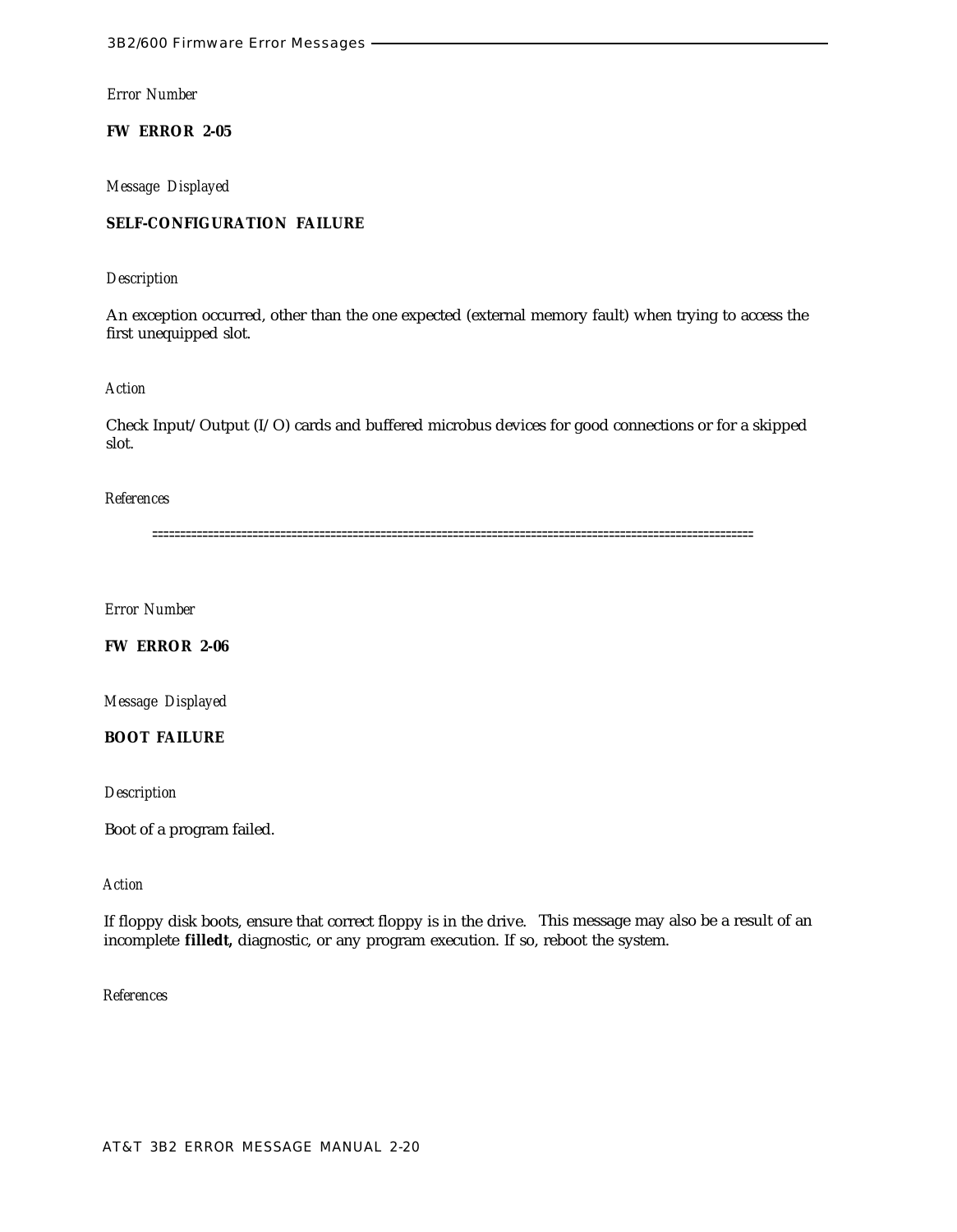# **FW ERROR 2-07**

*Message Displayed*

# **FLOPPY KEY CREATE FAILURE**

*Description*

Unable to write floppy.

*Action*

Ensure that a formatted non-write protected floppy disk is in the drive when "go" is entered.

#### *References*

=====================================================================================================================================

*Error Number*

**FW ERROR 2-08**

*Message Displayed*

**MEMORY TEST FAILURE**

## *Description*

On powerup, the system tests the first 256 kilobytes of main store (main memory), the part of main store that contains the diagnostic code in the powerup sequence.

# *Action*

Retry request. If it fails again, a test failure occurred in the first 256 kilobytes of system memory, reseat the memory card or substitute memory if possible and retry.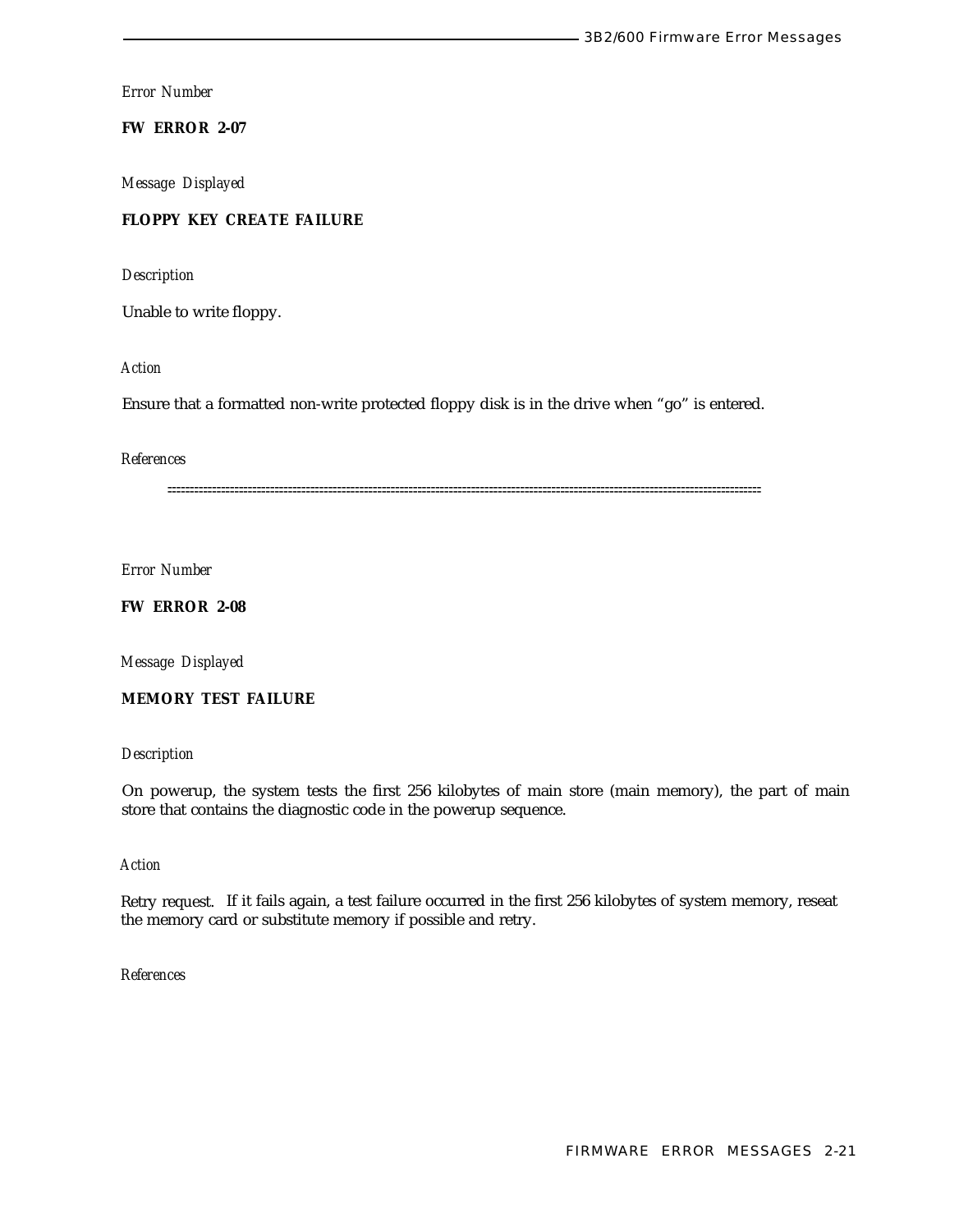**FW ERROR 2-09**

*Message Displayed*

**UNEXPECTED SANITY TIME-OUT EXECUTION HALTED**

The user should never see this error message. The 3B2/600 Computer hardware has sensed that the machine is not operating correctly and issued a non-maskable interrupt. The firmware executes with the sanity timer disabled.

## *Action*

Check diagnostic software for prolonged operation at an incorrectly high interrupt priority level that would prevent resetting of this timer or an omission of code to reset it.

## *References*

===============================================================================================================

*Error Number*

# **FW ERROR 2-10**

*Message Displayed*

# **UNEXPECTED ABORT EXECUTION HALTED**

# *Description*

This is a 3B2/600 Computer only debugging error message. It should never be seen by the user, it results from a special non-rnaskable interrupt to the machine.

## *Action*

If the hardware was modified to allow this signal to be sent, then operation is as expected. Otherwise, either the hardware has failed or the software is insane.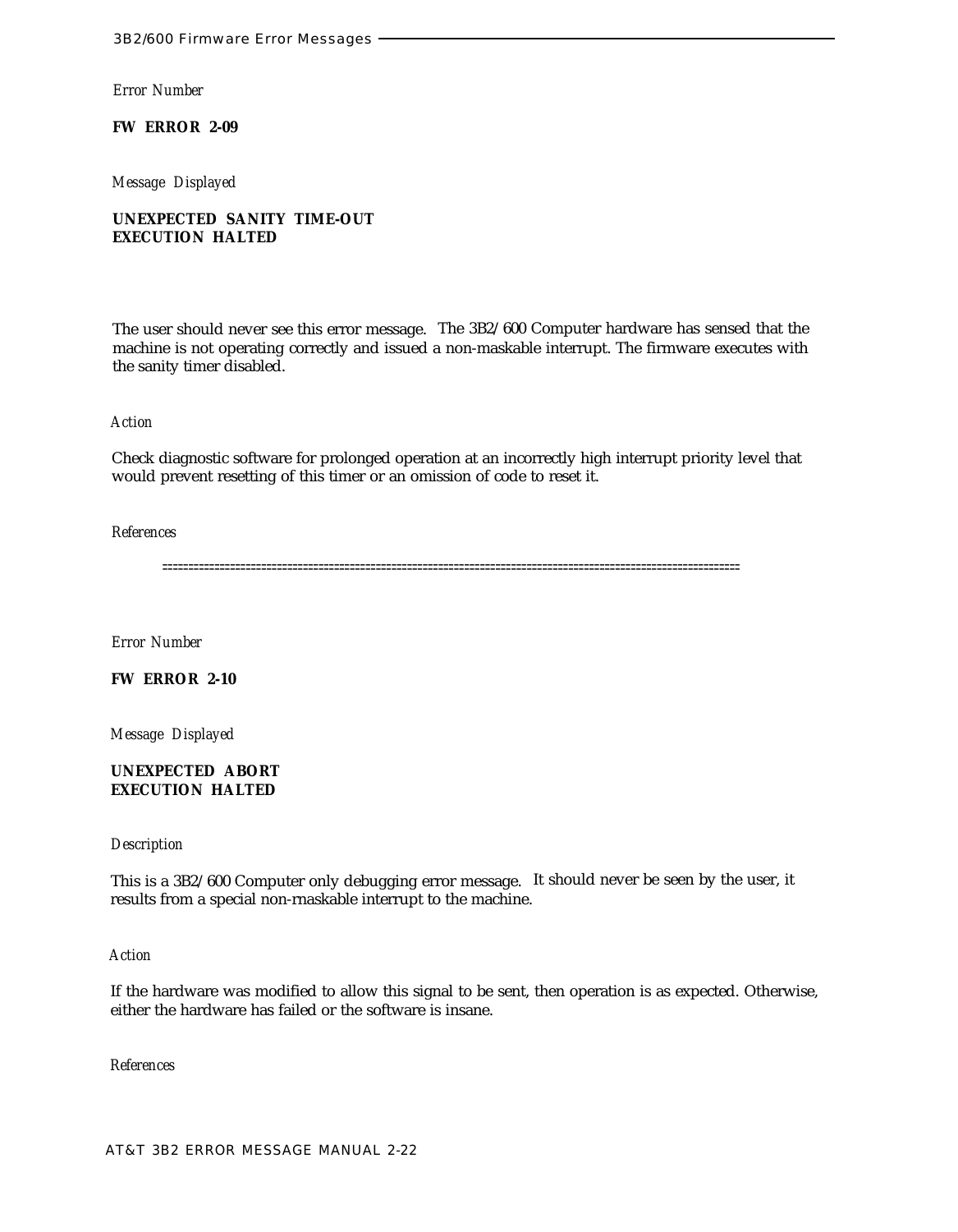# **FW ERROR 2-11**

#### *Message Displayed*

# **MEMORY CONFIGURATION OF** *n* **MEGABYTES UNSUPPORTED MAXIMUM IS 16 MEGABYTES**

#### *Description*

The system hardware only supports 16 megabytes of memory; more than 16 megabytes of memory have been installed. The system simply fails to boot.

## *Action*

The machine will not execute any program from a load device until the memory configuration is reduced. Firmware-level commands can still be used (that is, the **edt** command to show what memory boards are equipped).

#### *References*

================================================================================================================

*Error Number*

# **FW ERROR 2-12**

*Message Displayed*

# **MEMORY GAP IN SLOT** *n*

#### *Description*

This message appears if the memory slots are not filled in sequential order. The memory beyond the gap is not recognized, so a user may incorrectly think that more memory is available than actually is available. Operation is unaffected except only the contiguous memory is accessible.

#### *Action*

Rearrange the memory boards so that they are in sequential order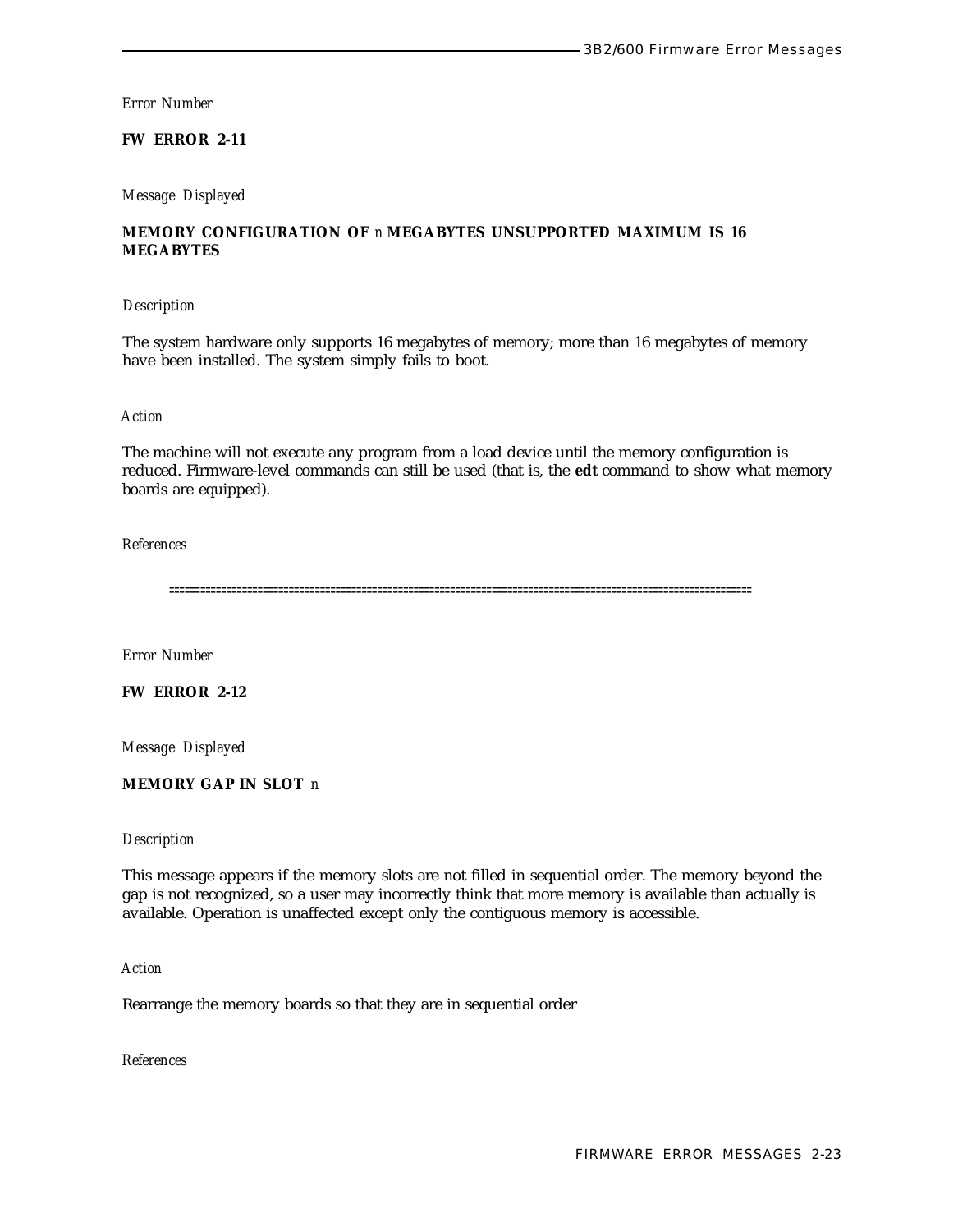*Message Displayed*

if CRC error at disk address X

## *Description*

The integral floppy disk is **if.** The **X** is an 8-character hexadecimal word specifying the physical cylinder number high (pcnh), the physical cylinder number low (pcnl), the physical head number (phn), and the physical sector number (psn).

#### *Action*

If the system will boot (run UNIX Operating System), add the identified defect to the defect map using the **hdeadd** and **hdefix** command.

#### *References*

============================================================================================================

*Error Number*

*Message Displayed*

**max input of 80 characters, re-enter entire line**

#### *Description*

When entering a response to *"Enter name of program to execute:"* a string that extends beyond 80 characters in length was entered.

## *Action*

Respond with a shorter string.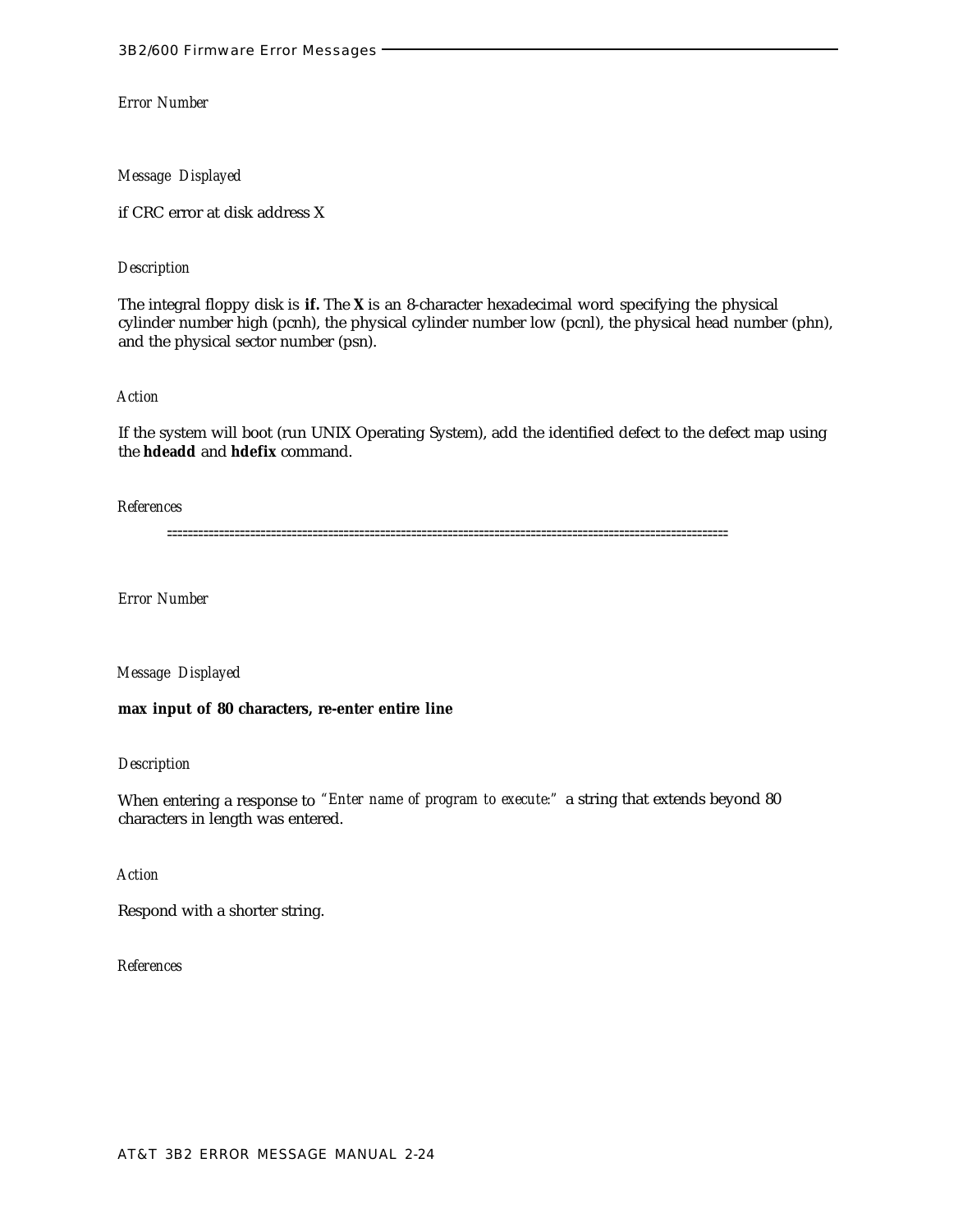# *Message Displayed*

# *n* **is not a valid option number**

## *Description*

When loading a program, a number other than one in the prompt list was entered in response to *"Enter Option Number:"*

*Action*

Choose an existing option number.

*References*

==================================================================================================================================

*Error Number*

*Message Displayed*

## **PERIPHERAL I/O READ(WRITE) ERROR AT BLOCK** *n,* **SUBDEVICE** *n,* **SLOT** *n*

*Description*

Read/write failure detected on a peripheral boot device.

*Action*

If the system will boot (run UNIX Operating System), add the identified defect to the defect map using the **hdeadd** and **hdefix** command.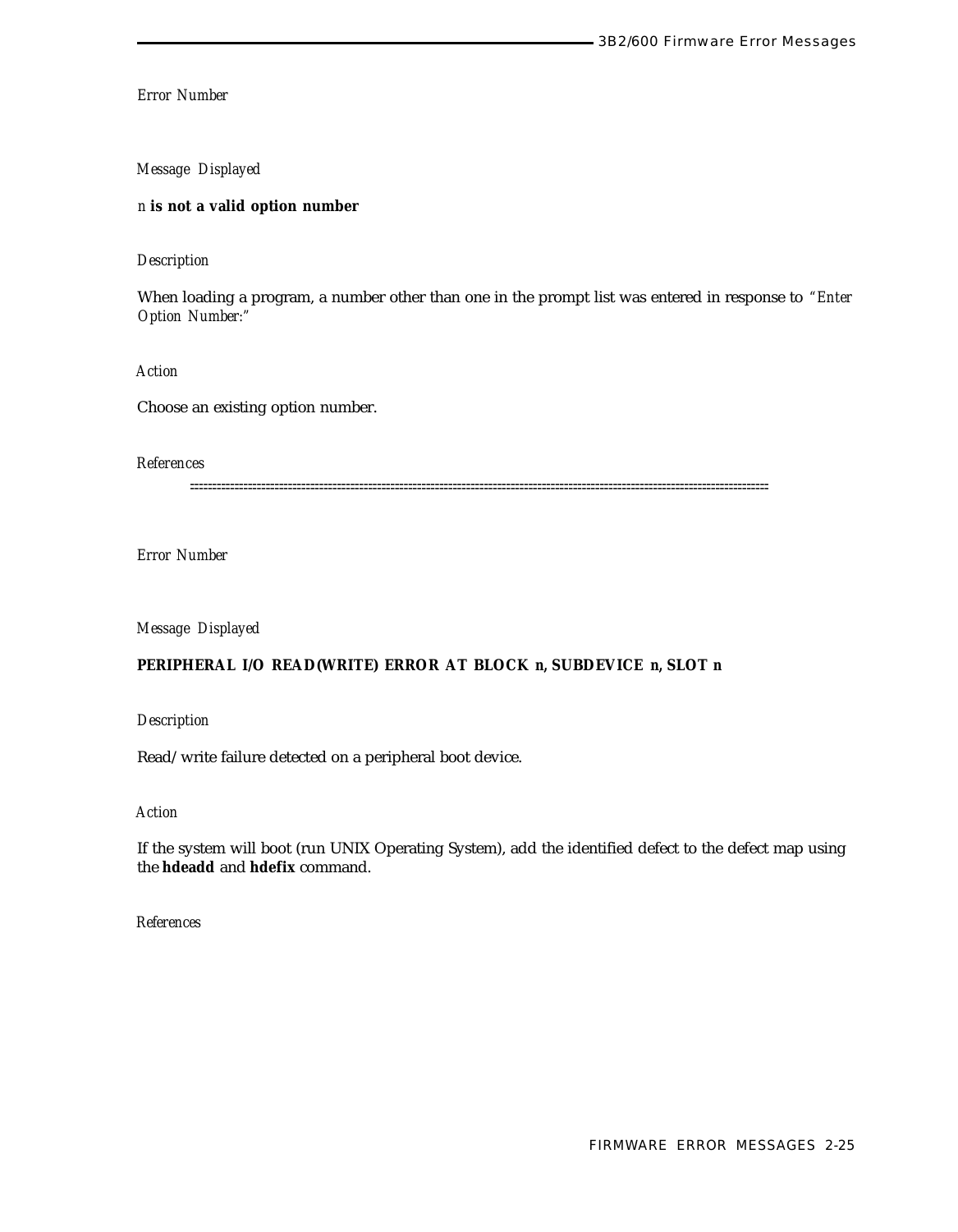*Message Displayed*

**SORRY!**

# *Description*

When changing the firmware password, an incorrect response was entered when you were asked to entered your old password.

*Action*

Try again.

*References*

========================================================================================================================

*Error Number*

*Message Displayed*

# **THERMAL SHUTDOWN**

*Description*

A hardware signal from the power supply has interrupted execution, and the firmware has immediately turned off the power.

# *Action*

Check power supply, peripheral equipment, or ambient temperature.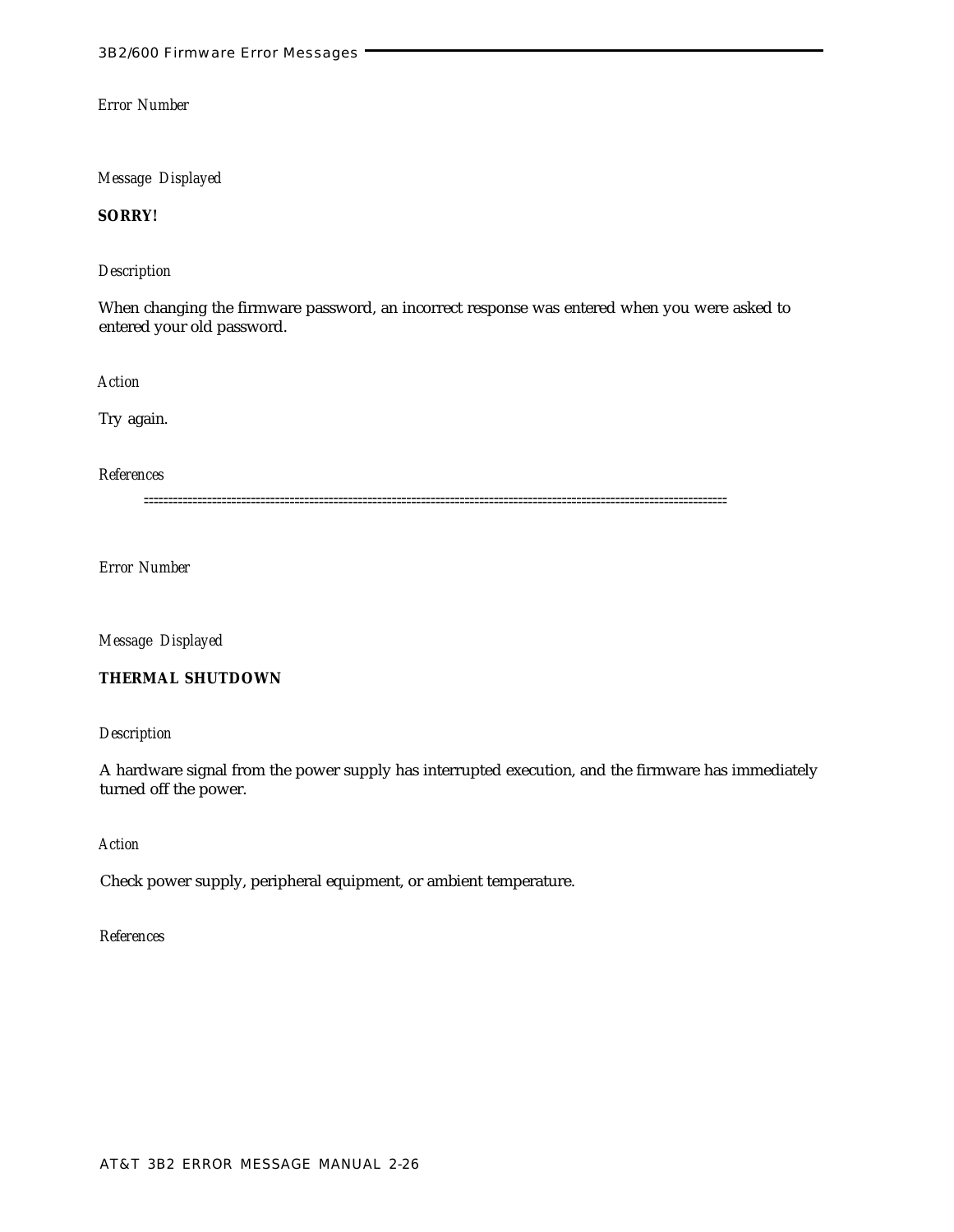*Message Displayed*

**Unsupported Baud Rate:** *n*

*Description*

An incorrect value for the console baud rate was entered when the firmware-level **baud** command prompted for a value.

*Action*

Enter the correct value.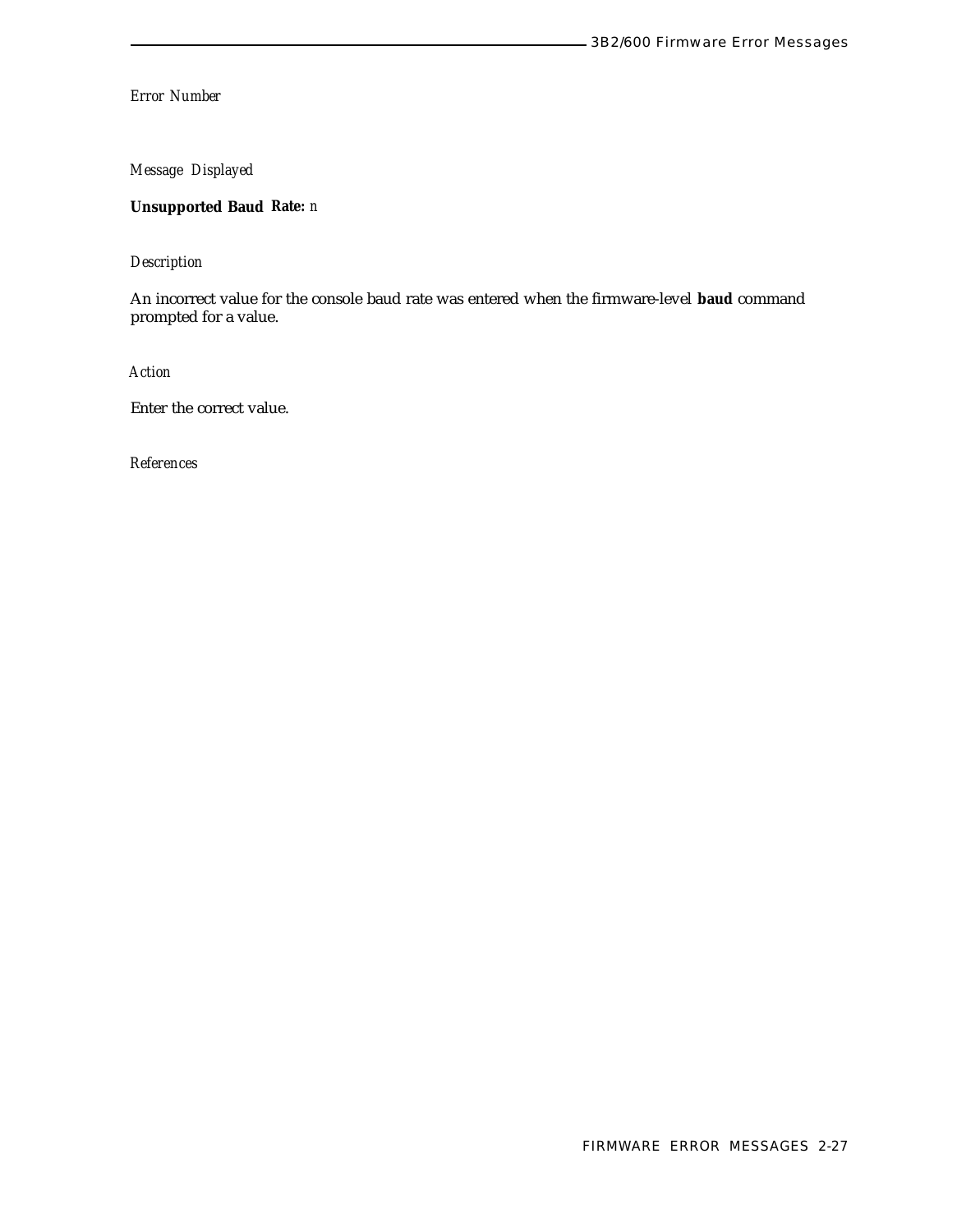**FW WARNING —**

*Message Displayed*

# **NVRAM DEFAULT VALUES ASSUMED**

*Description*

NVRAM cleared when the floppy key was used.

*Action*

*No* Action. This is an expected message to warn the user that the floppy key was used.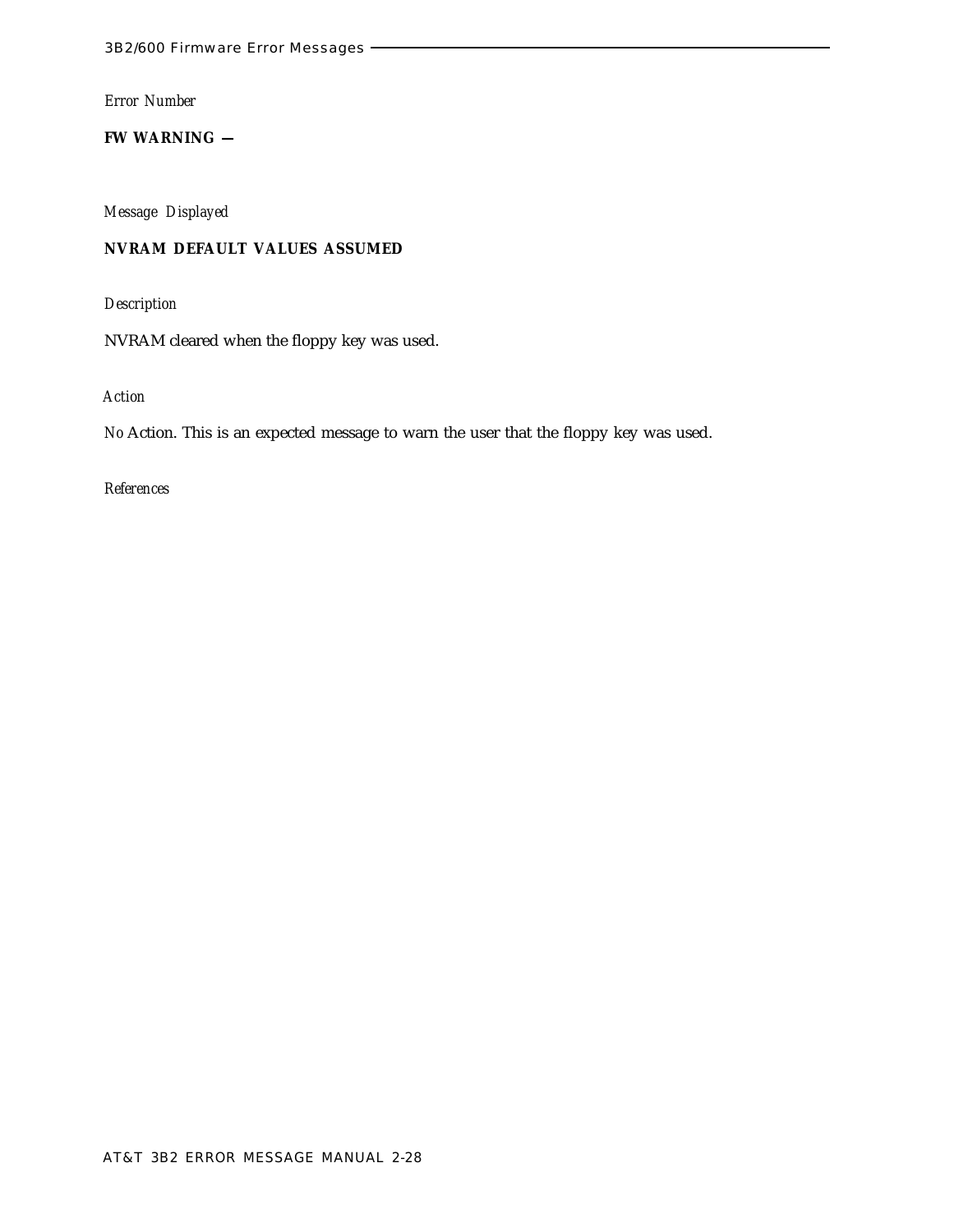# General

The EDT completion program (filledt) provides the ability to complete the Equipped Device Table (EDT). If a problem occurs that affects the file system or system configuration while using the EDT completion program, an error message will be displayed on the terminal. All of the EDT errors except *n-08* through *n-13* are suppressed during autoboot. If the system is manually booted, no errors are suppressed.

Each EDT completion error message is prefaced by:

#### **EDT COMPLETION ERROR #**

Also in this chapter are the **editsa** command error messages. The **editsa** command is meant to be used in the installation scripts of software packages. If an error occurs during the installation, either the software driver or the hardware device did not get initialized properly. The result is an incomplete installation of the package.

The EDT error messages may be prefixed with either a 1- or a 2-. If the error message is prefixed by a 1-, then you are operating on either an AT&T 3B2/300, 310, or 400 Computer. If the error message is prefixed by a 2-, then you are operating on an AT&T 3B2/600 Computer.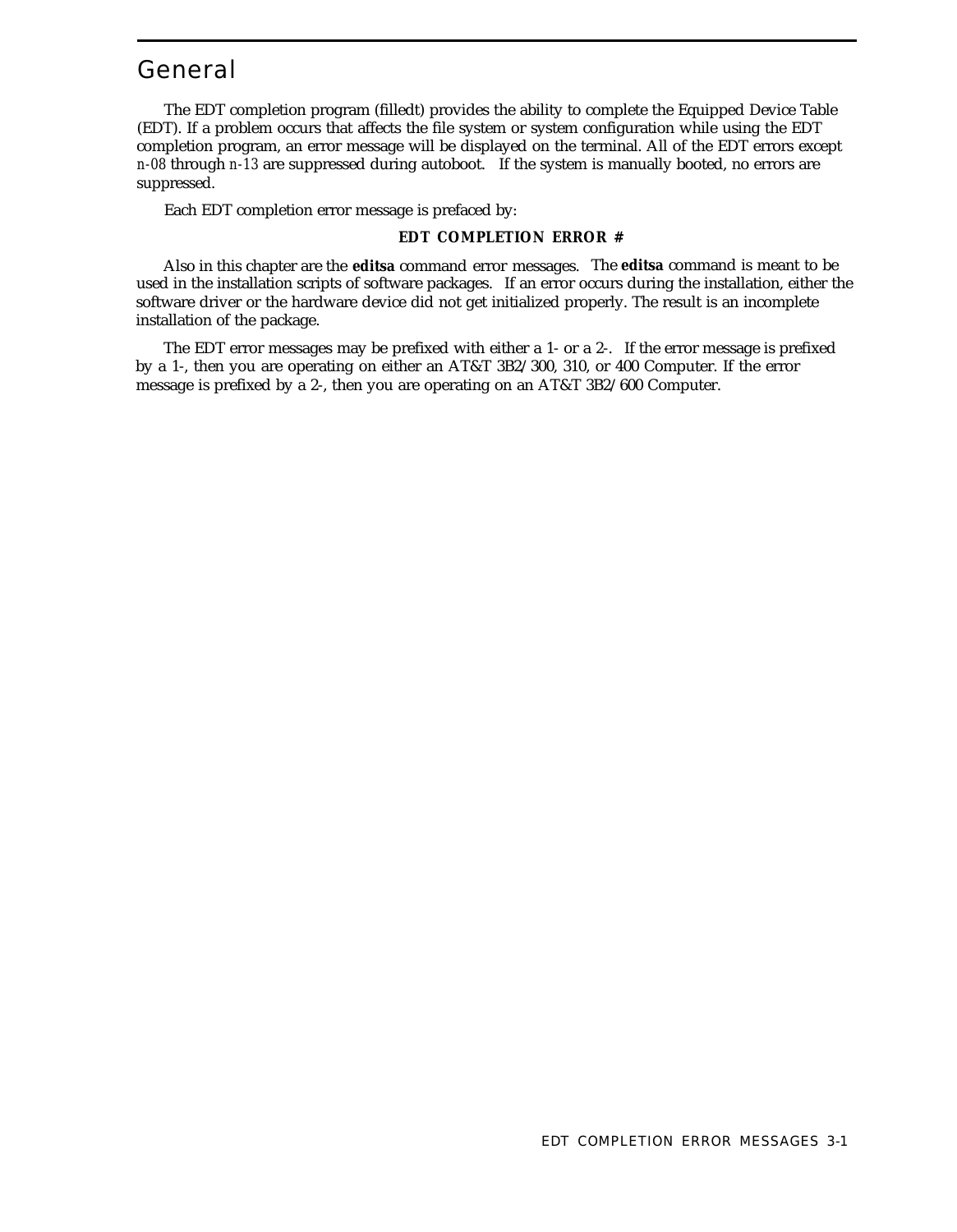# Error Messages (EDT)

#### *Error Number*

## **EDT COMPLETION ERROR** *n-00*

*Message Displayed*

# **FILE SYSTEM IS INACCESSIBLE. CONTROL WILL RETURN TO MAINTENANCE CONTROL PROGRAM.**

#### *Description*

The **filledt** code cannot locate the root file system offset. Since **filledt** itself is part of this file system, very recent corruption has occurred.

#### *Action*

Retry request. If it fails again, there is a problem with the root file system where diagnostics reside. It may be necessary to restore the file system.

## *References*

=====================================================================================================

*Error Number*

**EDT COMPLETION ERROR** *n-01*

*Message Displayed*

# **ERROR OCCURRED DURING SYSTEM CONFIGURATION. CONSOLE LOCATION PROCEEDING. CHECK EDT.**

#### *Description*

A device may have failed the Determine Sub-Device (DSD) sequence of SYSGEN. An error occurred during system configuration.

#### *Action*

Check equipped device table; device entry garbled. Verify device ID code, and check the look-up table in */dgn/edt\_data* using the **edittbl** routine.

*References*

AT&T 3B2 ERROR MESSAGE MANUAL 3-2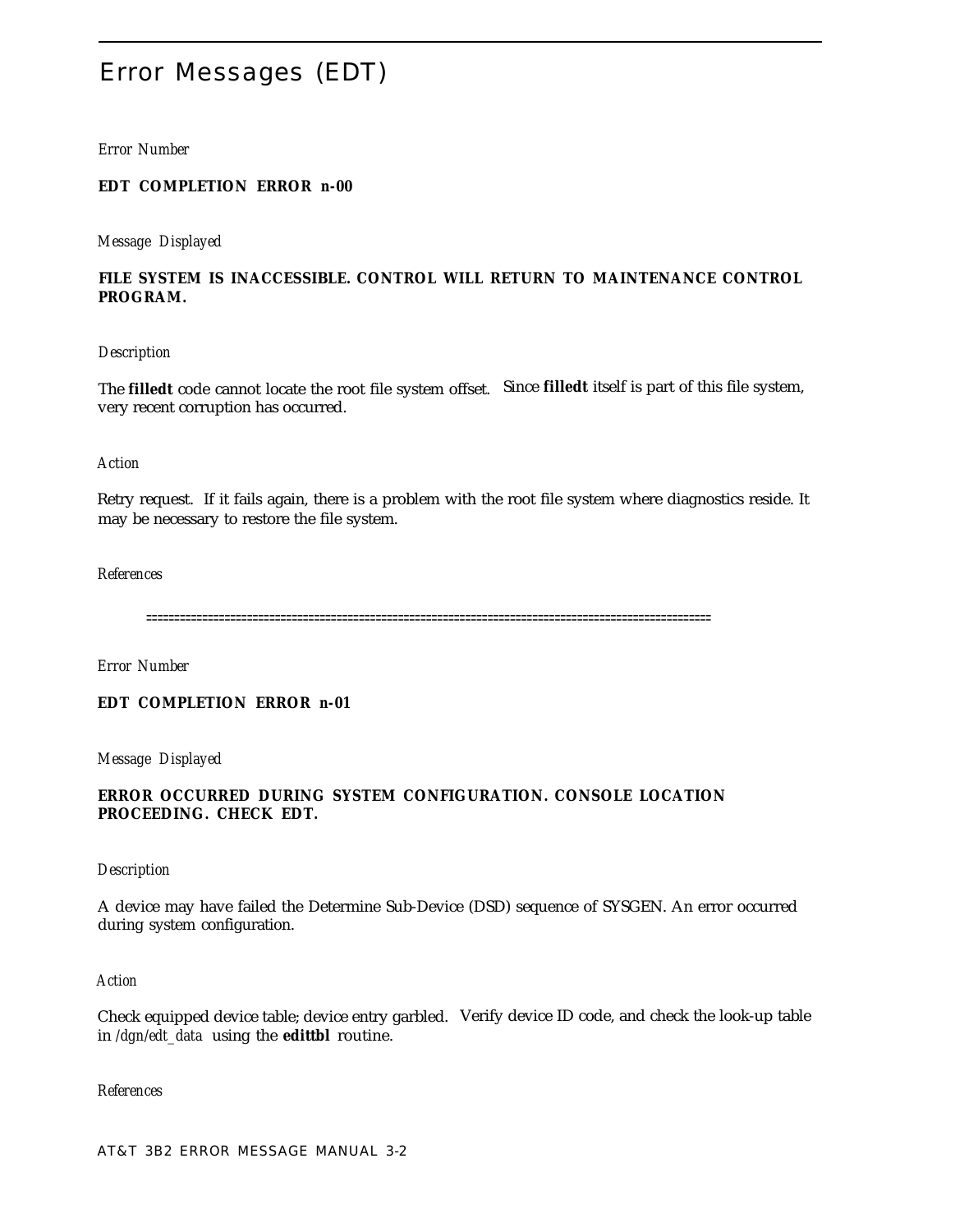**EDT COMPLETION ERROR** *n-02*

*Message Displayed*

**CANNOT FIND FILE: (file name)**

*Description*

The **filledt** program cannot find the file (named in the message).

*Action*

Retry request. If it fails again, restore it from a backup.

## *References*

==========================================================================================

*Error Number*

**EDT COMPLETION ERROR**  $n-03$ 

*Message Displayed*

**CANNOT LOAD FILE:** *(name)*

*Description*

The **filledt** program cannot load the file from the root file system.

*Action*

Retry request. If it fails again, check the file. It may be zero length, have an invalid magic number, etc.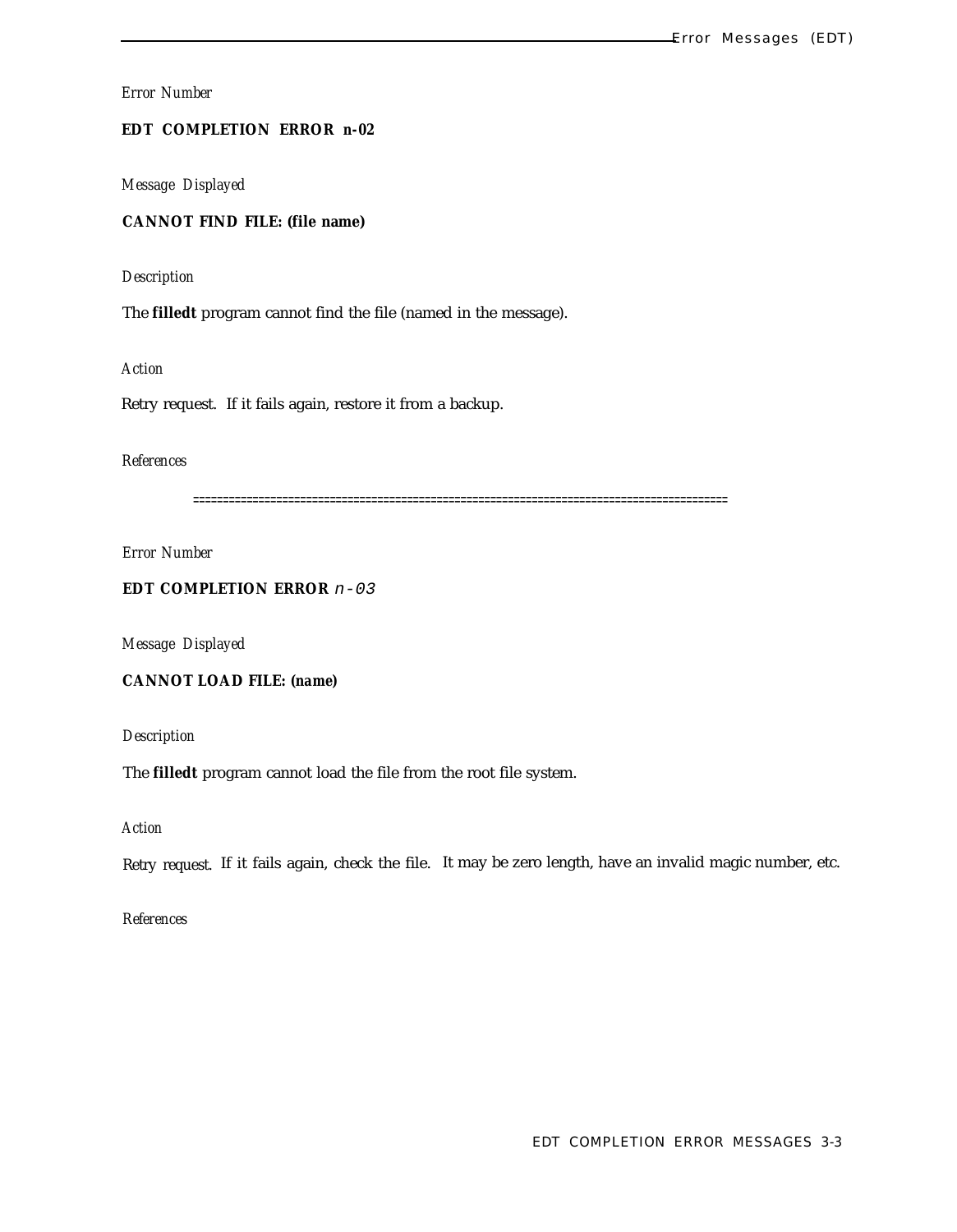# **EDT COMPLETION ERROR** *n-04*

*Message Displayed*

# **UNEXPECTED EXCEPTION**

## *Description*

The processor detected an unexpected exemption, probably due to an attempt to address an invalid memory location.

*Action*

Retry request. If it fails again, check hardware.

## *References*

==============================================================================================

*Error Number*

# **EDT COMPLETION ERROR** *n-05*

*Message Displayed*

# **UNEXPECTED INTERRUPT**

# *Description*

The processor detected an unexpected interrupt from any one of the components that can produce interrupts.

# *Action*

Retry request. If it fails again, check interrupt sources such as peripheral cards, disk subsystems, etc.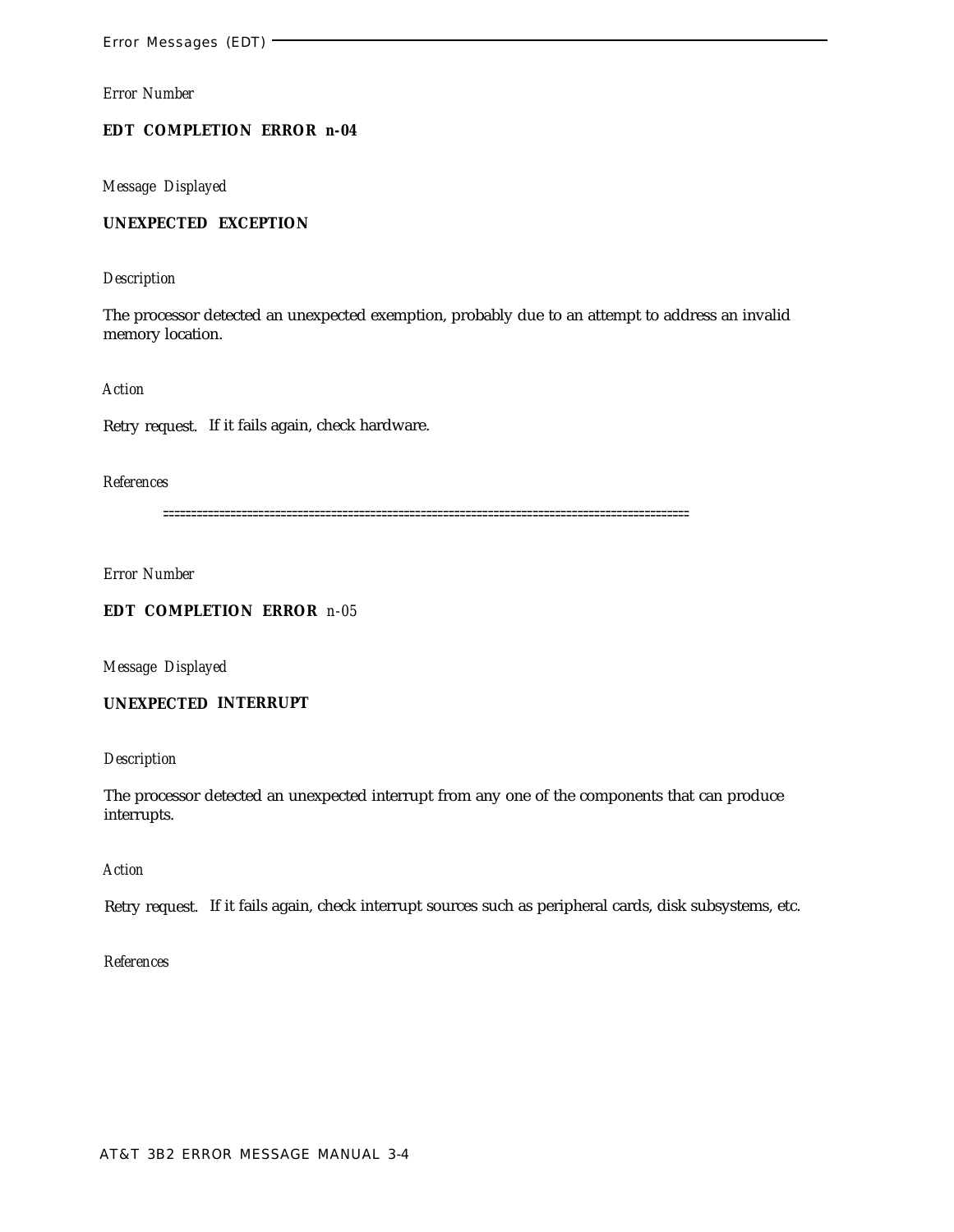## **EDT COMPLETION ERROR** *n-* **06**

## *Message Displayed*

# **SYSGEN FAILED FOR (name) IN SLOT (slot** *n)* **EQUIPPED DEVICE TABLE COMPLETION WILL CONTINUE. CHECK EDT.**

#### *Description*

The **filledt** program attempts to SYSGEN or "turn on" smart devices (those that support SYSGEN) before it can query them about possible hardware subdevices. This message appears if the SYSGEN attempt fails for a device.

# *Action*

The peripheral device is not responding to configuration requests. Retry request. If it fails again, check device.

#### *References*

======================================================

*Error Number*

**EDT COMPLETION ERROR** *n-* **07**

*Message Displayed*

**DSD FAILED FOR (device name) IN SLOT (slot** *n)* **EQUIPPED DEVICE TABLE COMPLETION WILL CONTINUE. CHECK EDT.**

#### *Description*

The **filledt** program asks each "smart" device what subdevice it has in the Determine Sub-Device (DSD) command once it has been SYSGENed. If it fails the DSD query, this message appears.

#### *Action*

The peripheral device is not responding to configuration requests. Retry request, If it fails again, check device.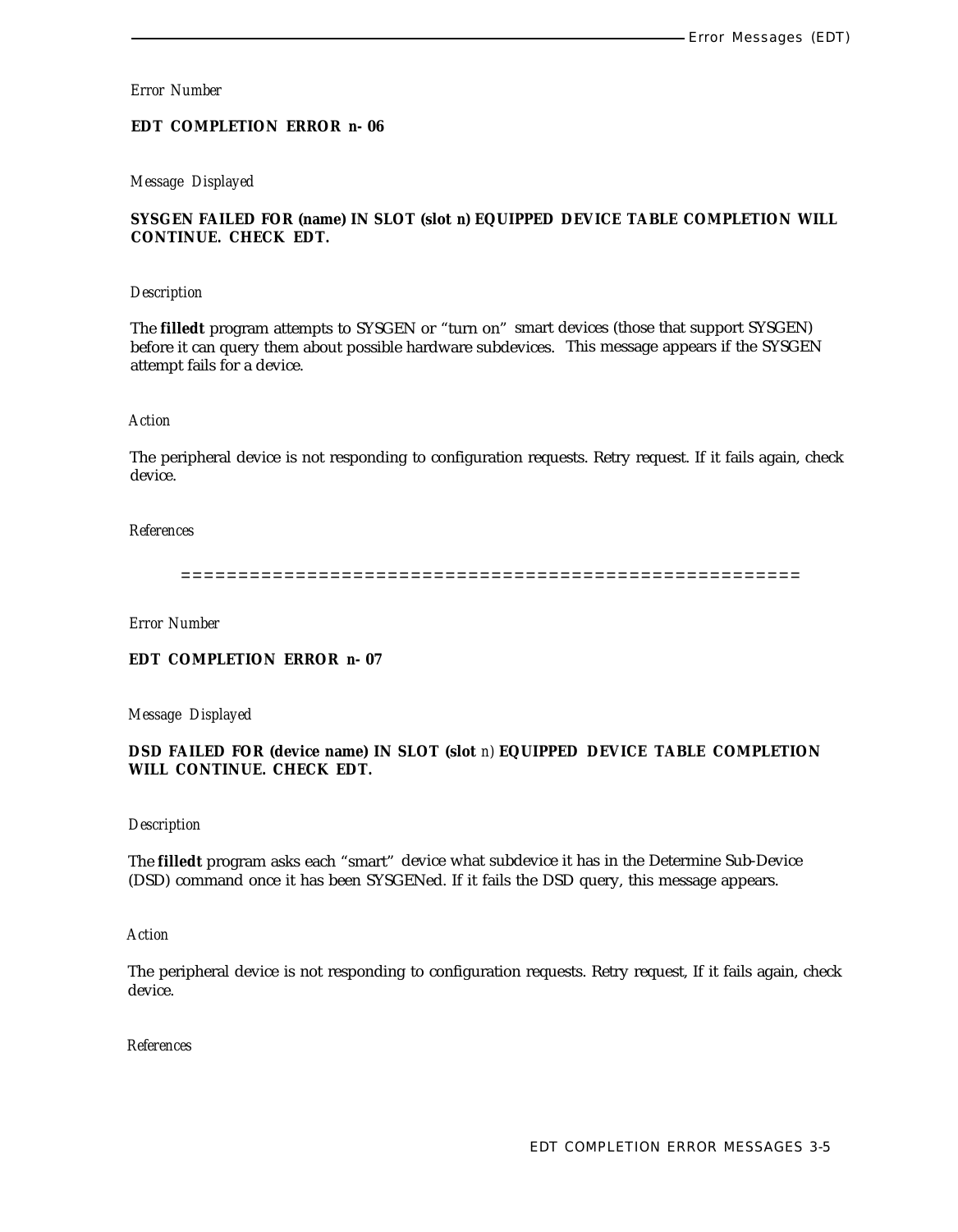# **EDT COMPLETION ERROR** *n-* **08**

## *Message Displayed*

# **UNKNOWN ID CODE (id code) IN SLOT (slot** *n)* **EQUIPPED DEVICE TABLE COMPLETION WILL CONTINUE. CHECK EDT.**

#### *Description*

The **filledt** program prints this message when it cannot find a device ID code in the file edt\_data to match the value that the device returned for the EDT. This may happen for newly installed hardware during the installation process or when a device has malfunctioned.

#### *Action*

If device installation is in progress, proceed. If not, retry request. If a failure recurs, check the look-up table in */dgn/edt\_data* using the **edittbl** routine, and check the device ID code using the "edt" firmware function.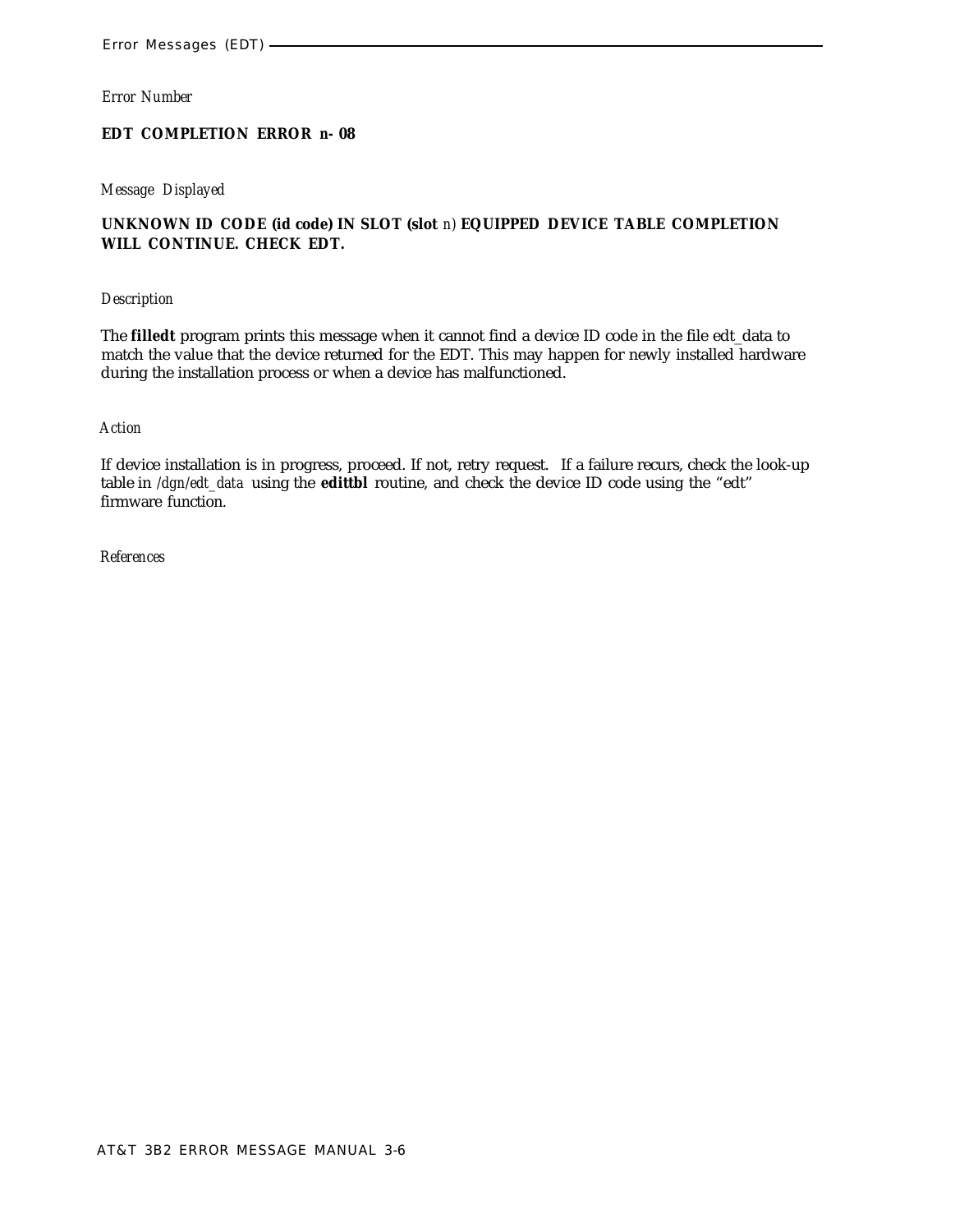# **EDT COMPLETION ERROR** *n-* **09**

# *Message Displayed*

# **UNKNOWN SUBDEVICE ID CODE FOR DEVICE (device name) IN SLOT (slot** *n)* **EQUIPPED DEVICE TABLE COMPLETION WILL CONTINUE. CHECK EDT.**

#### *Description*

The **filledt** program prints this message when a subdevice ID code collected with the SYSGEN-DSD queries is not part of the edt\_data look-up table. This may happen for newly-installed hardware during the installation process or when a peripheral device or subdevice has malfunctioned.

#### *Action*

If device installation is in progress, proceed. If not, retry request. If a failure recurs, check the subdevice look-up table in */dgn/edt\_data* using the **edittbl** routine, and check the subdevices ID code using the "edt" firmware function.

## *References*

======================================================

*Error Number*

# **EDT COMPLETION ERROR** *n-* **10**

*Message Displayed*

# **EDT EXCEEDS ALLOCATED SPACE AND CANNOT BE COMPLETED. REDUCE SYSTEM CONFIGURATION.**

#### *Description*

The **filledt** program checks the upper address of the EDT as it completes the entries. If the maximum table size is about to be exceeded, this message will appear. It will not cause a problem for normal use.

*Action*

Remove unnecessary devices. Retry request.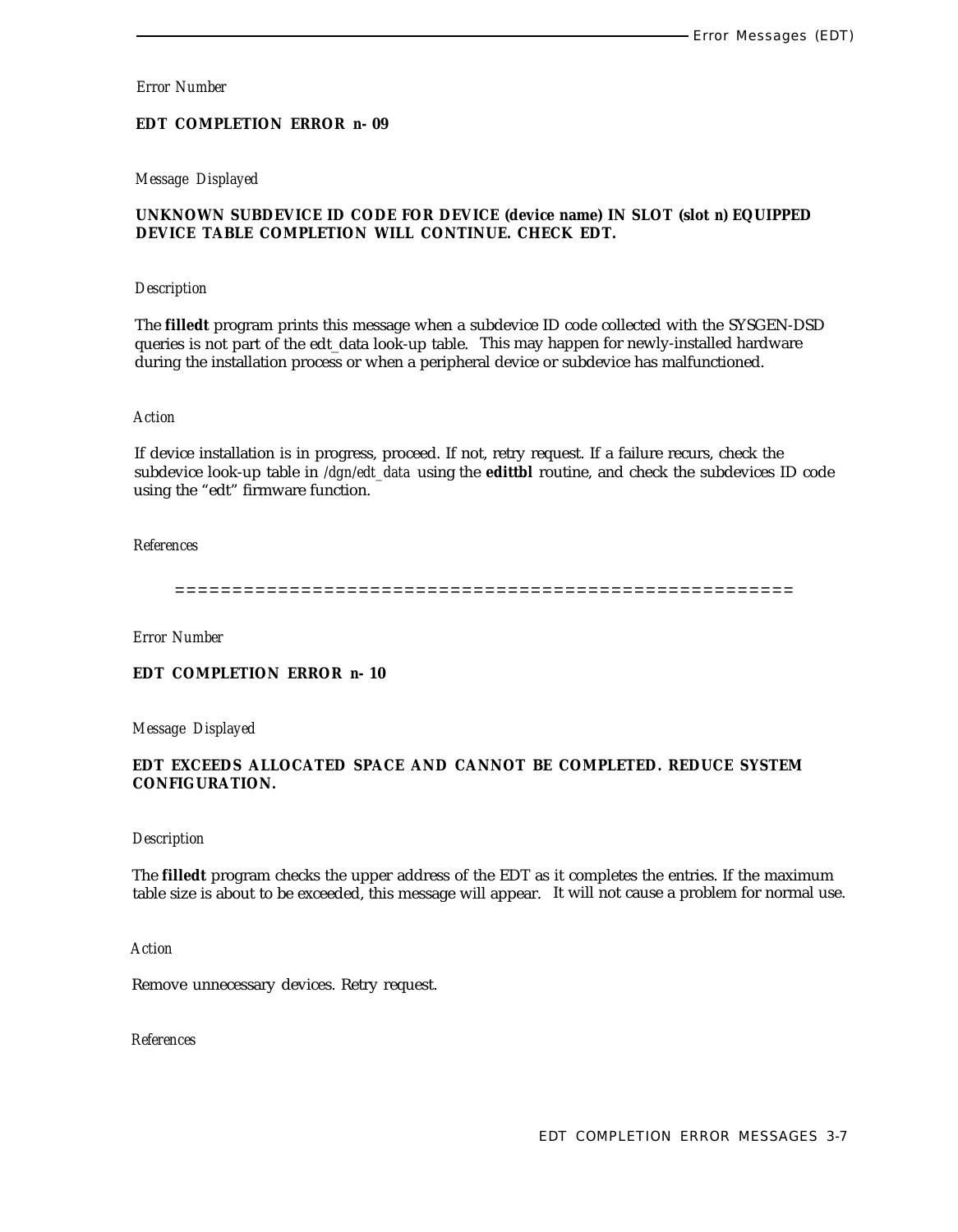#### **EDT COMPLETION ERROR** *n-* **11**

#### *Message Displayed*

# **SOFTWARE APPLICATION FILE ERROR - ENTRY FOR SLOT** *n* **DOES NOT MATCH EDT DEVICE NAME,** *name.* **EQUIPPED DEVICE TABLE COMPLETION WILL CONTINUE. CHECK EDT.**

## *Description*

The software application file *(/dgn/.edt\_swapp)* lists a device for slot n that is to be renamed. However, the Equipped Device Table (EDT) has a different device name than the one listed in the software application file *(/dgn/.edt\_swapp).*

#### *Action*

Check EDT and */dgn/.edt\_swapp* file and change either the system hardware configuration or the */dgn/.edt\_swapp* file.

#### *References*

====================================================

*Error Number*

# **EDT COMPLETION ERROR** *n-* **12**

*Message Displayed*

## **SOFTWARE APPLICATION FILE ERROR - EDT HAS NO DEVICE IN SLOT** *n.* **EQUIPPED DEVICE TABLE COMPLETION WILL CONTINUE. CHECK EDT.**

#### *Description*

The software application file *(/dgn/.edt\_swapp)* lists a device for slot *n* that is to be renamed. However, the Equipped Device Table (EDT) has no entry for slot *n.*

#### *Action*

Check EDT and */dgn/.edt\_swapp* file and change */dgn/.edt\_swapp* file appropriately using **editsa** command.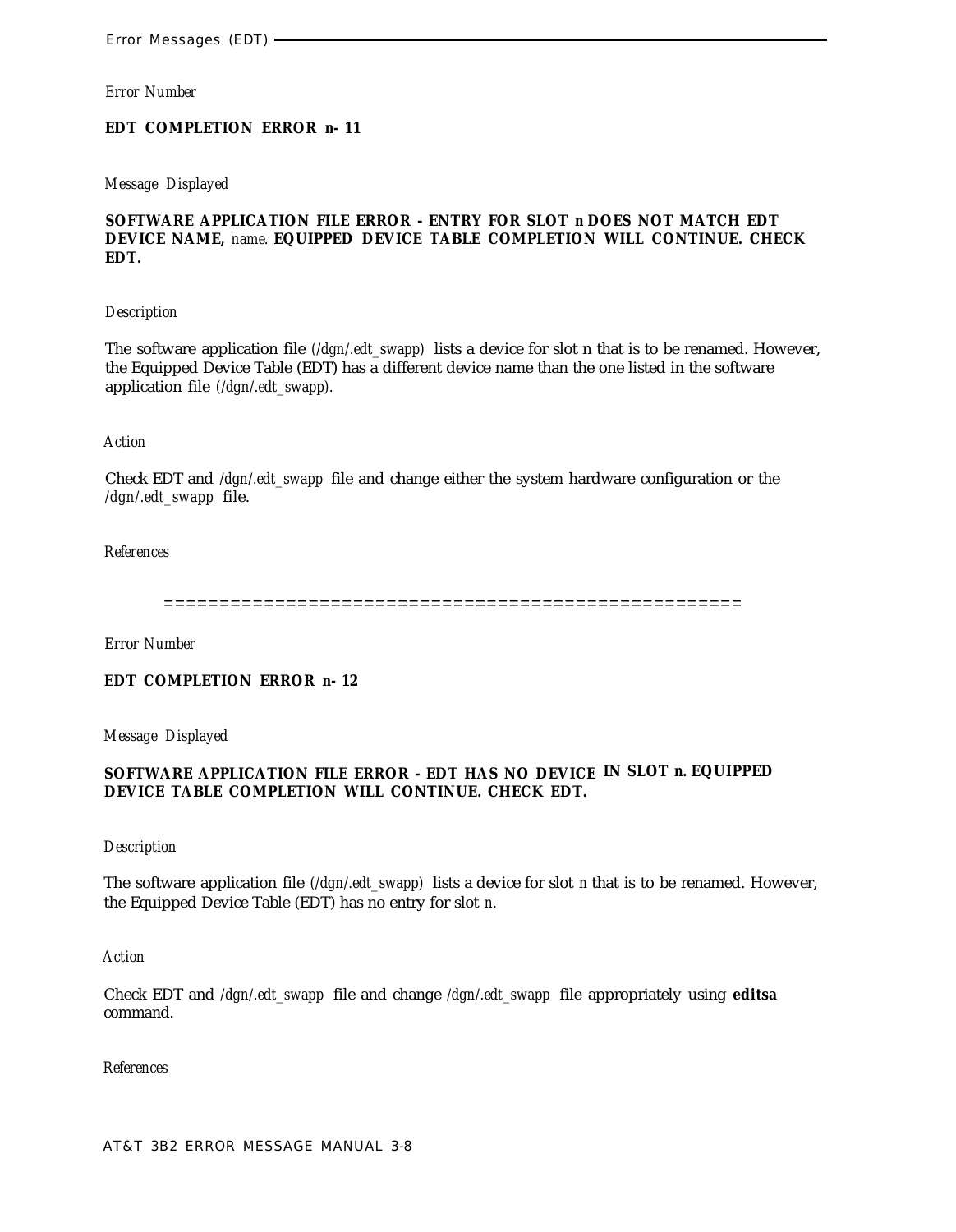# **EDT COMPLETION ERROR** *n-* **13**

## *Message Displayed*

# **SOFTWARE APPLICATION FILE ERROR - INCOMPLETE ENTRY FOR SLOT** *n.* **EQUIPPED DEVICE TABLE COMPLETION WILL CONTINUE. CHECK EDT**

#### *Description*

The application file *(/dgn/.edt\_swapp)* is missing one or both of the device name character strings for the device in slot *n.*

#### *Action*

Use **"-l"** option of **editsa** to inspect the contents of */dgn/.edt\_swapp.* Make appropriate fixes to application file using the **editsa** command.

# *References*

=============================================================

# *Message Displayed*

**editsa: ERROR, driver** *driver not* **found in /boot**

## *Description*

The software driver name *(driver)* specified in the **editsa** command is not valid. There is not a software driver under */boot* that matches the argument.

## *Action*

Insure that the software driver name *(driver)* specified is valid. Check for incorrect spelling, etc. Make sure that the software containing the specified driver has been properly installed on the hard disk media via the appropriate install procedure.

*References*

**(/boot) (/dgn/.edt\_swapp) (/etc/editsa)**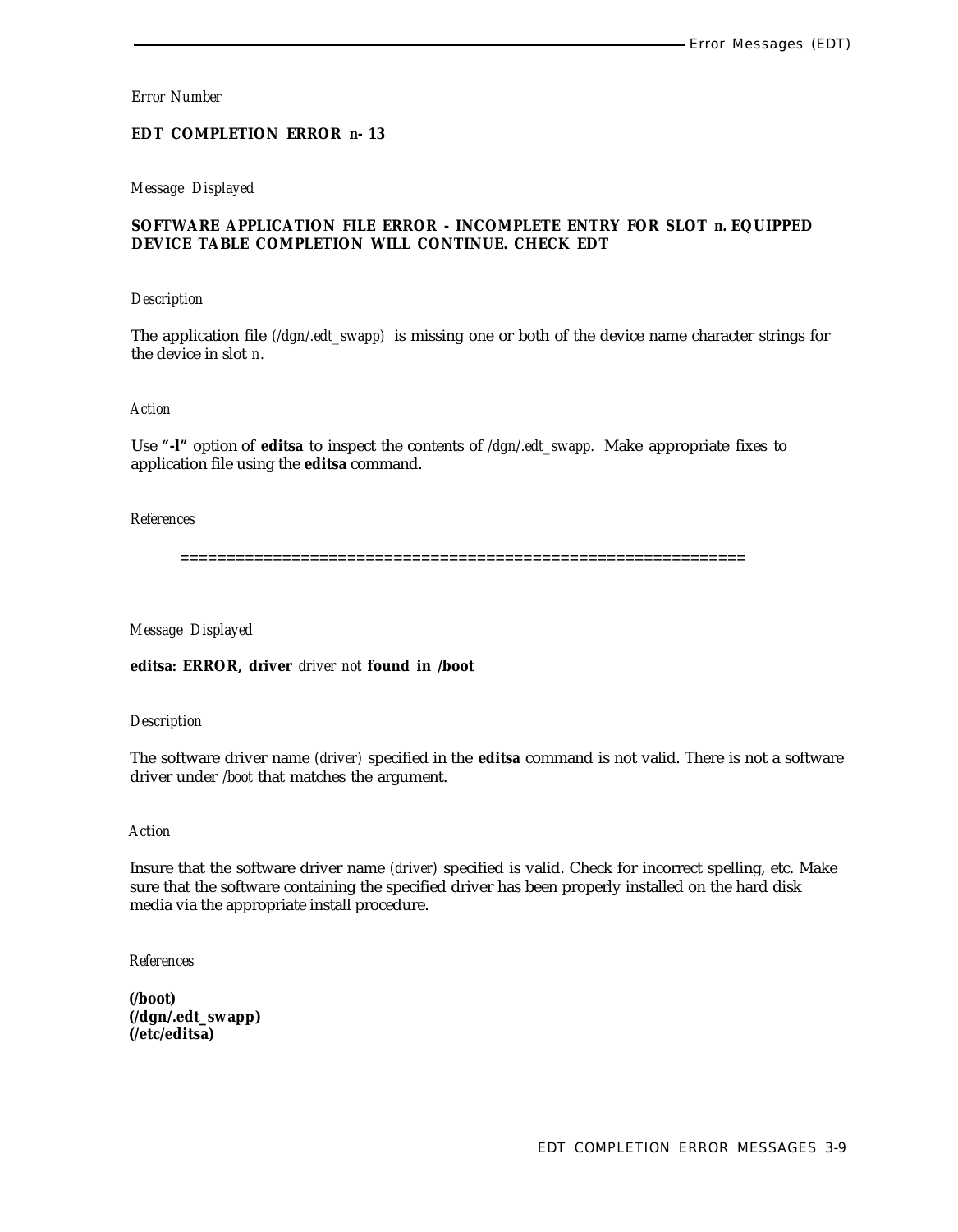## **editsa: ERROR, HWNAME and SWNAME specified are identical**

#### *Description*

The new name given as an argument to the **editsa** command is the same as the existing name. Therefore, this invocation will have no affect on the system. This execution is assumed to be a mistake.

*Action*

Correct the command line and re-execute.

#### *References*

=================================================================

*Message Displayed*

## **editsa ERROR,** *name* **does not match EDT entry for slot** *n*

#### *Description*

This message indicates verification of the hardware name *(name)* and backplane slot *(n)* passed by the **editsa** command failed against the current entries in the Equipped Device Table (EDT).

*Action*

Ensure the command line is correct. If not, retry the command using proper arguments. If the command was correct, perform a **filledt** and reboot the system using */etc/system* as the boot file.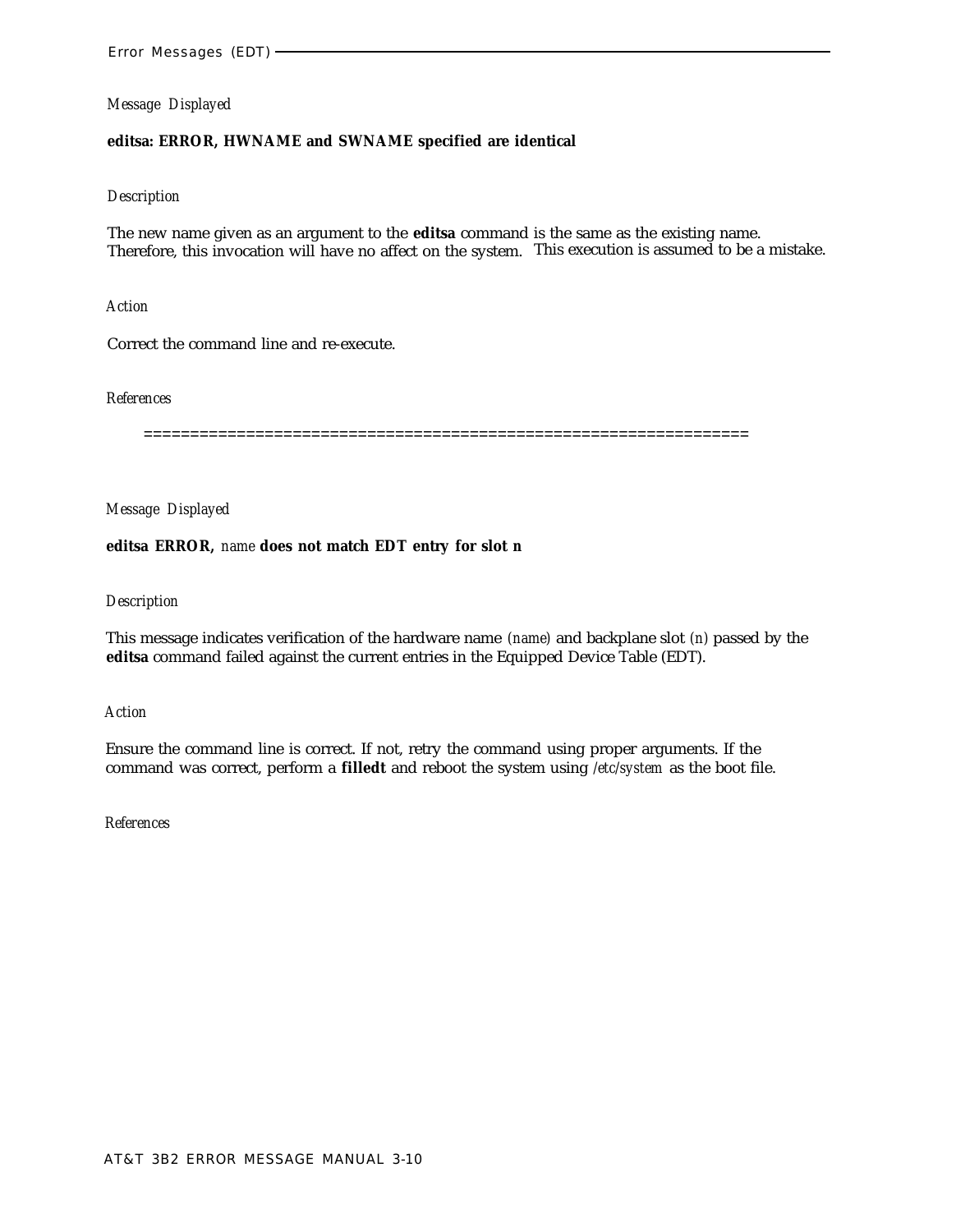## **editsa: ERROR, missing software application file**

#### *Description*

An attempt to modify, add, or delete an entry in the */dgn/.edt\_swapp* file failed because the file does not exist possibly due to file corruption.

## *Action*

Restore the file from backup. If no previous entry existed, the file can be recreated by executing **touch /dgn/.edt\_swapp.** Then reinstall the package that was being installed when the error occurred.

#### *References*

**(/dgn/.edt\_swapp) (/etc/editsa)**

====================================================

*Message Displayed*

**editsa: ERROR,** *name* **not found in software application file**

#### *Description*

An attempt to delete an entry in the */dgn/.edt\_swapp* file failed because the entry is not present.

#### *Action*

Check for obvious problems such as spelling errors. Use the -1 option of the **editsa** command to display the contents of *.edt\_swapp* file.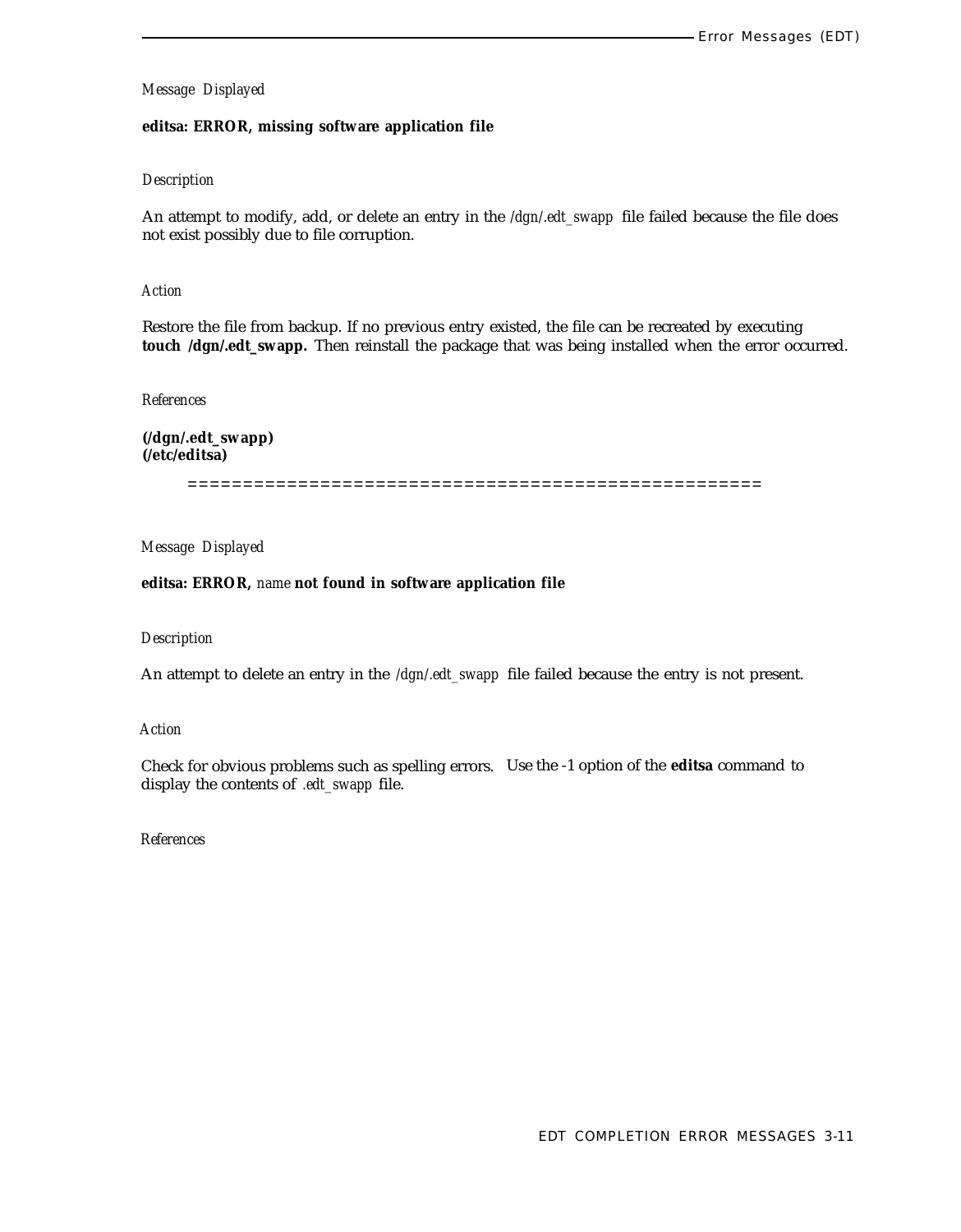# **editsa: ERROR, slot number** *n* **is invalid**

# *Description*

The backplane slot specified in the **editsa** command is not a valid number.

# *Action*

Re-enter the command line using a valid backplane slot number. Valid numbers are:

| 1 through 12 | for 12 backplane slot computers (for example, 3B2/400)         |
|--------------|----------------------------------------------------------------|
| 1 through 4  | for 4 backplane slot computers (for example, 3B2/300, 3B2/310) |

# *References*

**(/dgn/.edt\_swapp) (/etc/editsa)**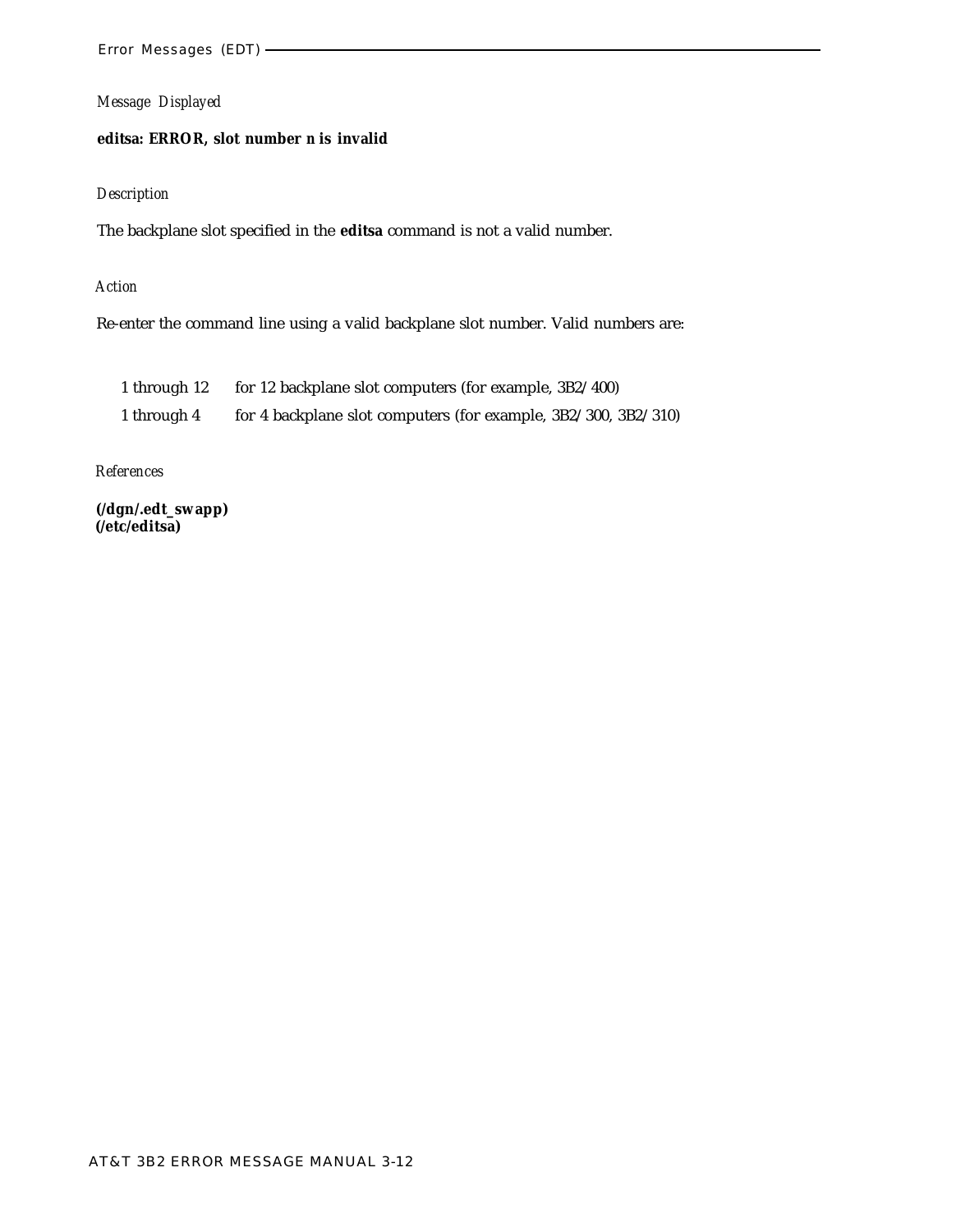# General

Boot firmware provides the user the ability to execute a number of disk resident programs. These programs include the diagnostic monitor, the UNIX Operating System, and the utilities. If a problem occurs while attempting to execute one of these programs, an error message is displayed at the console terminal.

Boot PANIC message results in a second message being printed and self-configuration entering an endless loop. The only escape from this loop is to reset the machine.

All boot error messages are listed alphabetically with a short description and corrective action. The variables used in this chapter and what they represent are as follows:

| <b>VARIABLE</b> | MEANING             |
|-----------------|---------------------|
| n               | number              |
| file            | file name           |
| name            | file or device name |
| driver          | driver name         |
| string          | an expression       |
|                 |                     |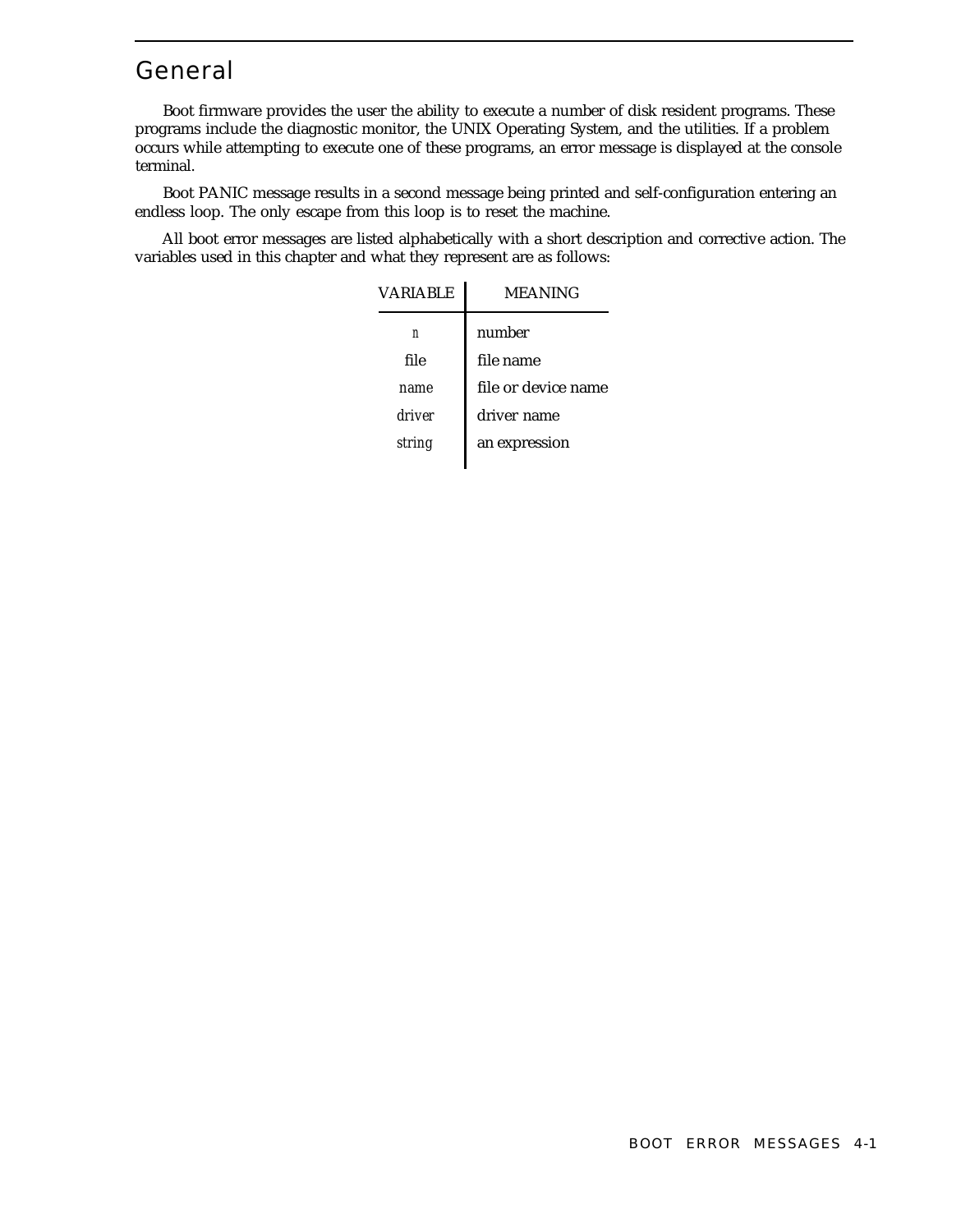# Boot PANIC Messages

*Message Displayed*

**PANIC:** *name*

*Description*

Symbol *name* could not be resolved.

*Action*

Determine where symbol *name* should be defined, then recompile and reboot.

*References*

**(boot/lboot/tables.c)**

=======================================================

*Message Displayed*

**PANIC: cannot chdir(/)**

*Description*

Cannot change directory to root (/).

*Action*

Action depends upon previously printed message.

*References*

**(boot/lboot/main.c)**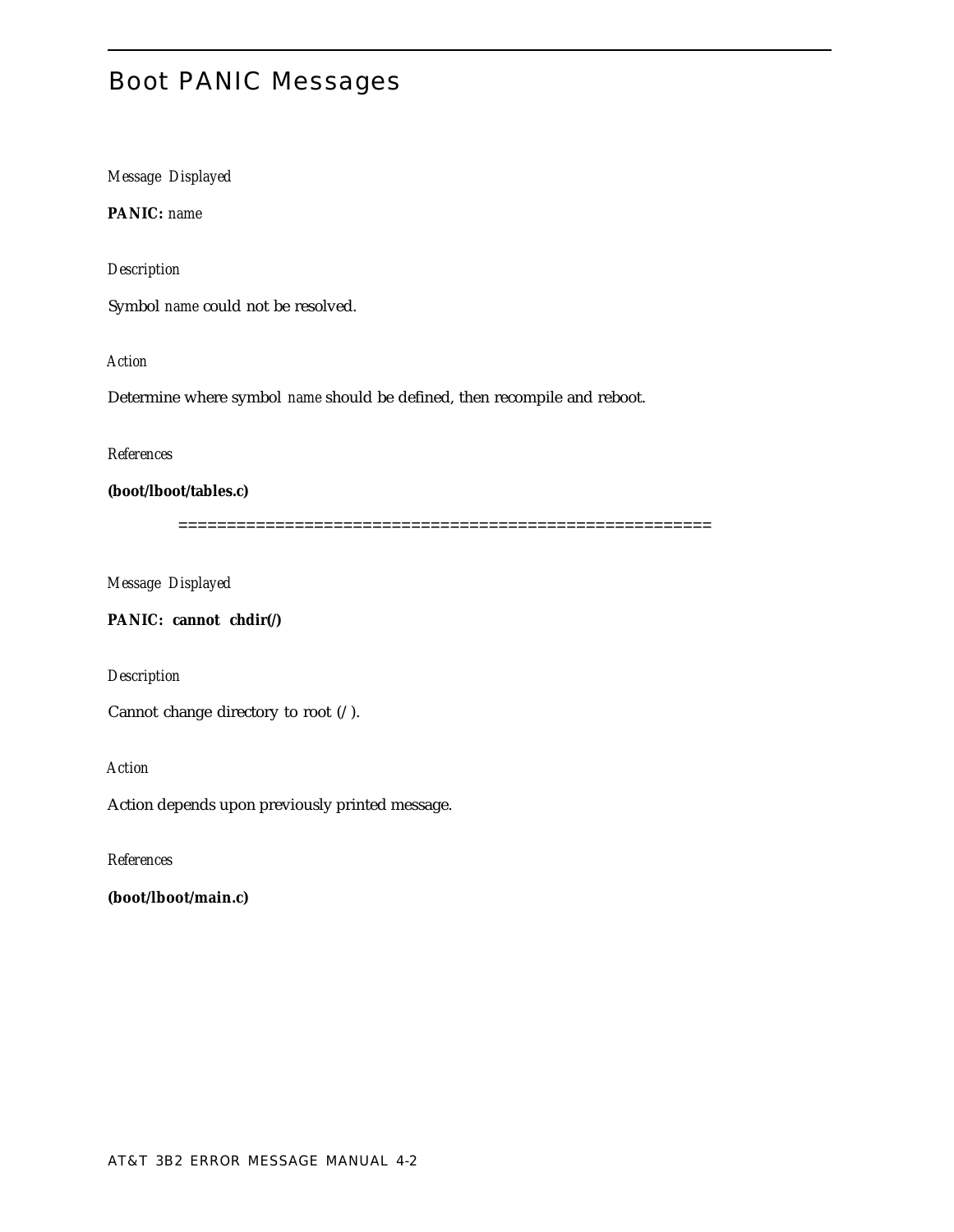# **PANIC: cannot mount root**

# *Description*

An I/O error occurred while the system was trying to mount the root file system,

# *Action*

Make sure that the disk pack you are trying to boot contains a copy of the root file system. Attempt to boot from a backup root. If unsuccessful, attempt to boot from a different root pack.

*References*

**(os/main.c) (boot/lboot/basicio.c)**

============================================================

*Message Displayed*

# **PANIC: error\_action() failed**

*Description*

Indicates self-configuration has been corrupted,

*Action*

Action to be taken on error is undefined. Try rebooting.

*References*

**(boot/lboot/main.c)**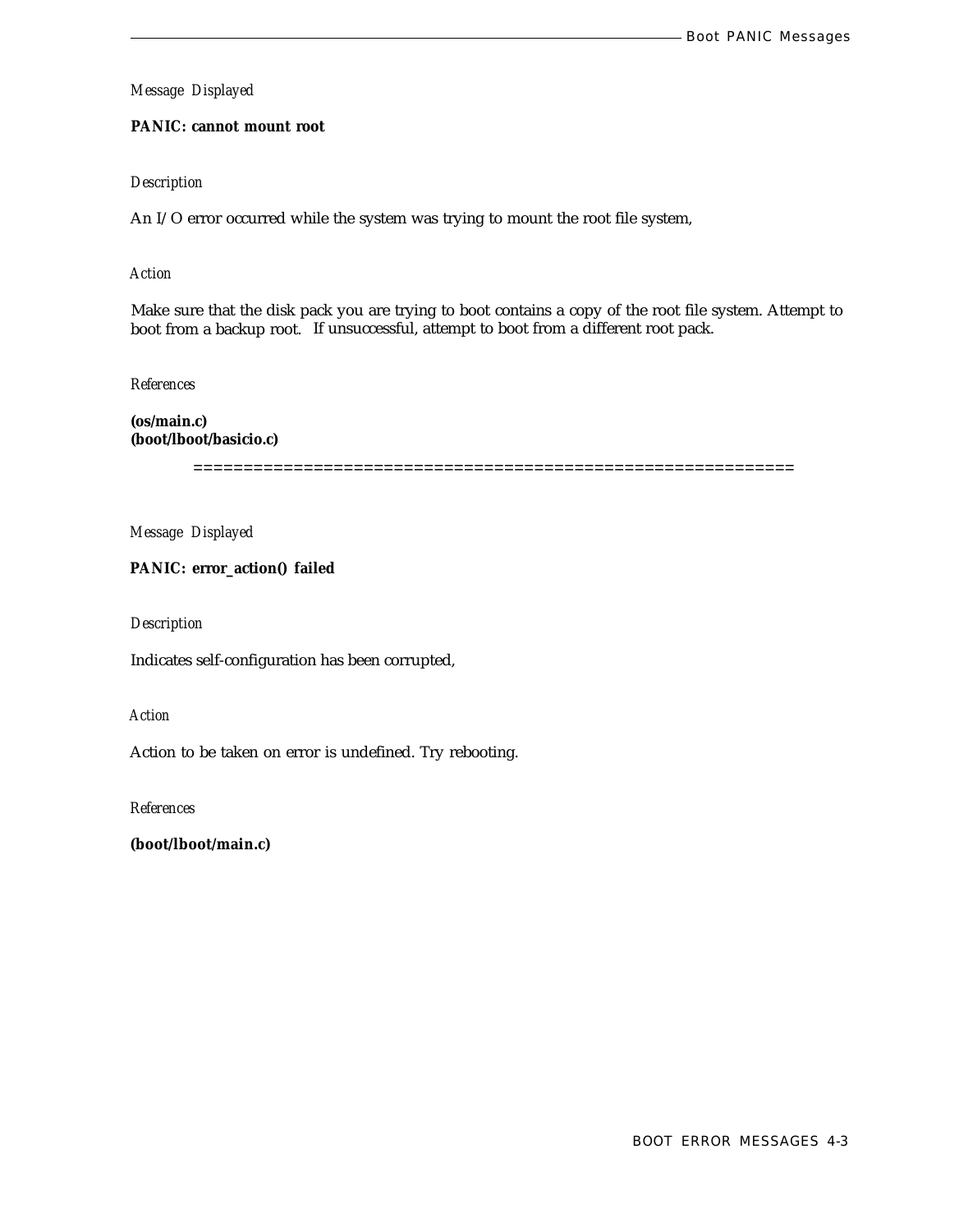# **PANIC: file table overflow**

## *Description*

Exceeded the maximum number of open files allowed per system as defined by NFILE in /etc/master.d/kernel. Default value is 100.

*Action*

This indicates self-configuration has been corrupted. Reconfigure and reboot.

#### *References*

================================================================

*Message Displayed*

**PANIC: flexname too long**

*Description*

One of the object files being loaded contains a symbol which is more than 256 characters in length.

#### *Action*

This is a flexname size limit imposed by self-configuration. Either shorten symbol name or change flexname size allowed by self-configuration.

*References*

**(boot/lboot/subr.c) (boot/lboot/error.c)**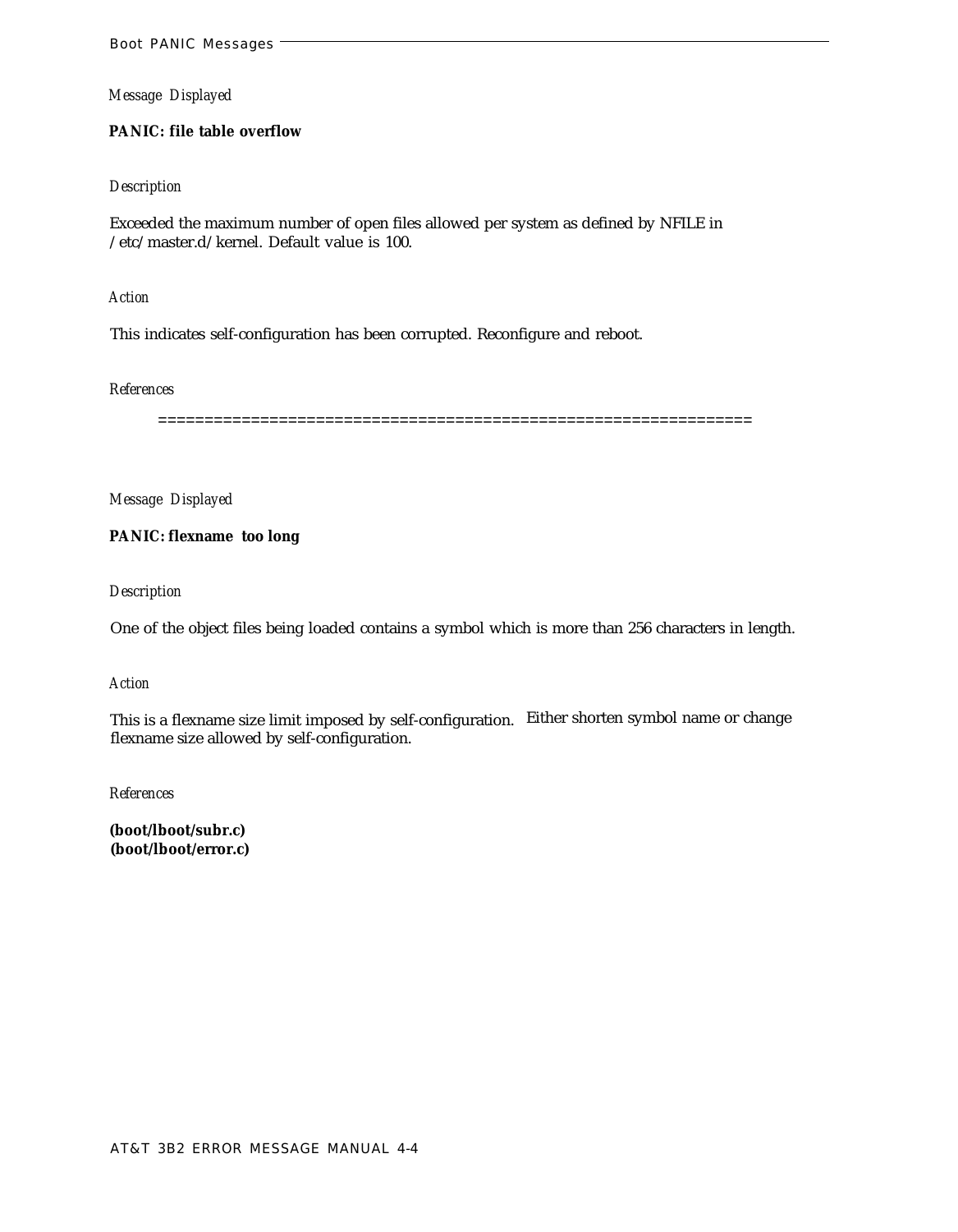# **PANIC: Illegal error action**

## *Description*

This indicates that self-configuration has been corrupted.

## *Action*

Try rebooting the system.

*References*

# **(boot/lboot/main.c)**

=======================================================================

*Message Displayed*

# **PANIC: inode table overflow**

*Description*

Exceeded the maximum number of inode table entries (system default is 100).

### *Action*

Indicates that self-configuration has been corrupted. Reconfigure/etc/master.d/kernel and reboot.

*References*

**(/etc/master.c/kernel)**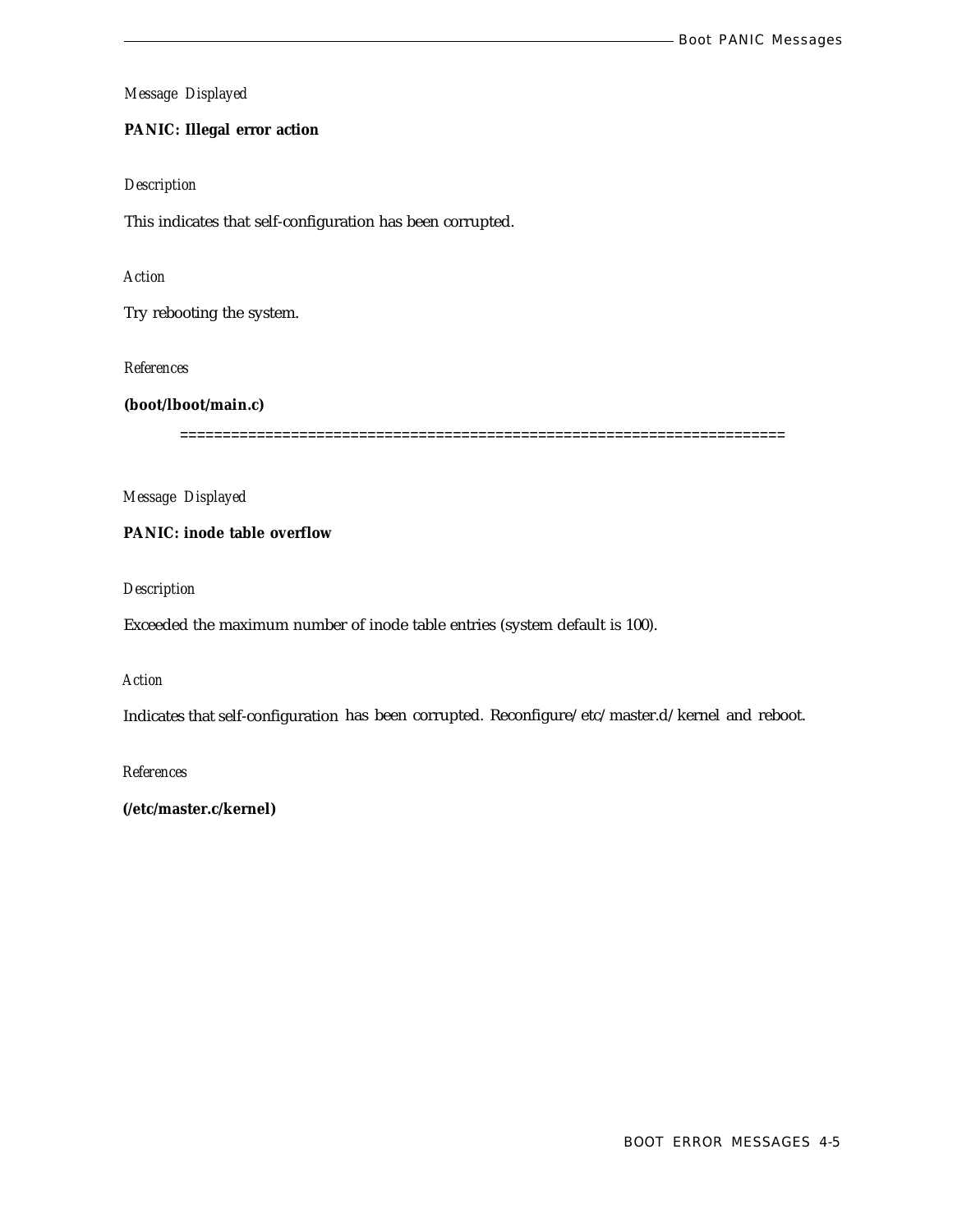**PANIC: inode locked**

*Description*

The requested inode is already in use.

*Action*

Indicates that self-configuration has been corrupted.

*References*

==================================================================

*Message Displayed*

**PANIC: MAXCNTL exceeded**

*Description*

The maximum number of controllers allowed per device (16) has been exceeded.

*Action*

This indicates an illegal hardware configuration. Correct hardware configuration, and then reboot.

*References*

**(boot/lboot/error.c) (boot/lboot/loadunix.c)**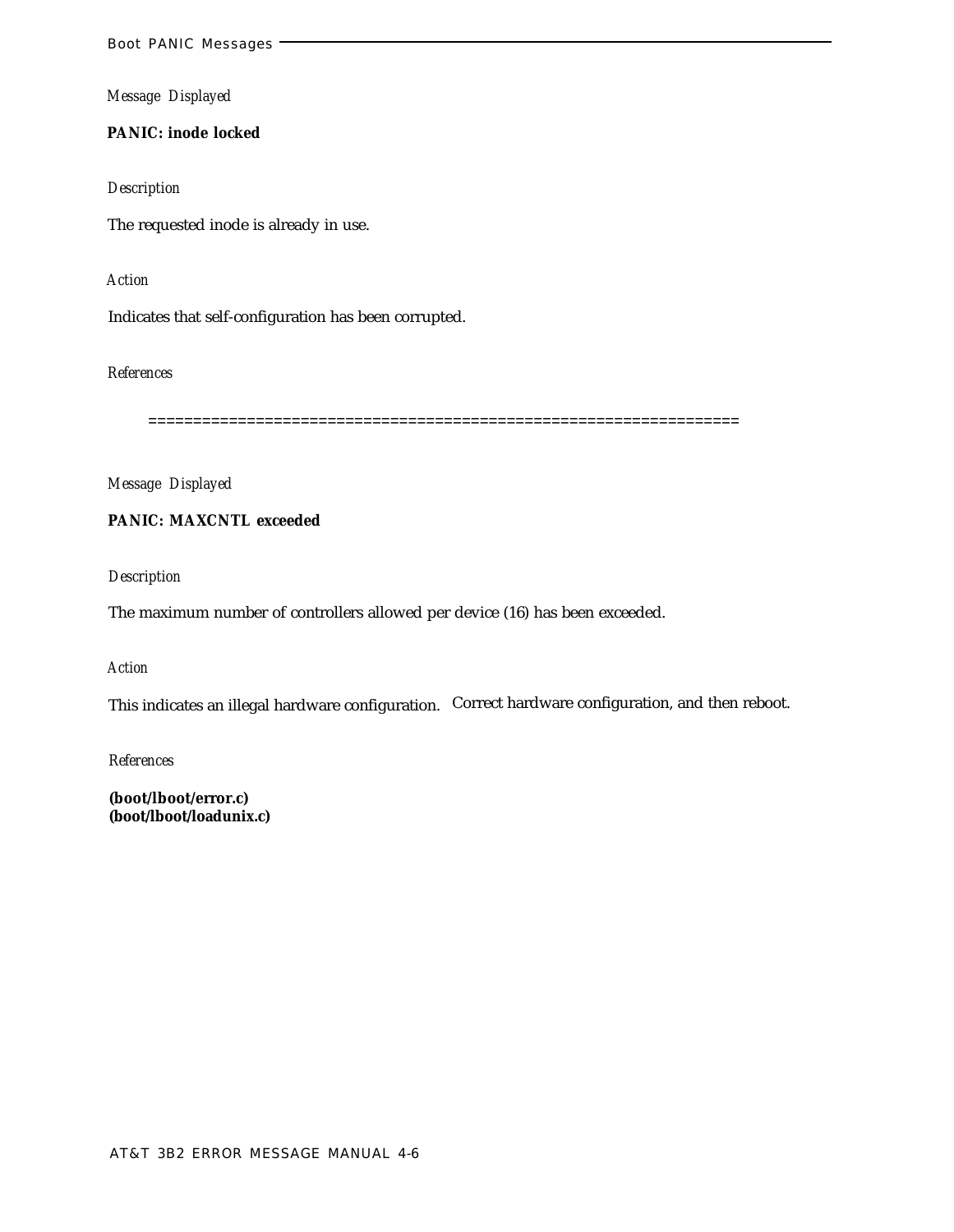## **PANIC: memory overflow**

## *Description*

Self-configuration would be overwritten. The text plus data size of modules being loaded exceeds the amount of memory available (from beginning of mainstore to start of self-configuration text).

*Action*

Decrease the number of modules being loaded, or move the origin of self-configuration.

*References*

**(boot/lboot/clibrary.c) (boot/lboot/loadmix.c) (boot/lboot/error.c)**

===================================================

*Message Displayed*

**PANIC: No memory for EXCLUDE list**

*Description*

Unable to allocate memory for EXCLUDE list.

*Action*

Decrease the number of modules being loaded, and reboot the system.

*References*

**(boot/lboot/loadunix.c)**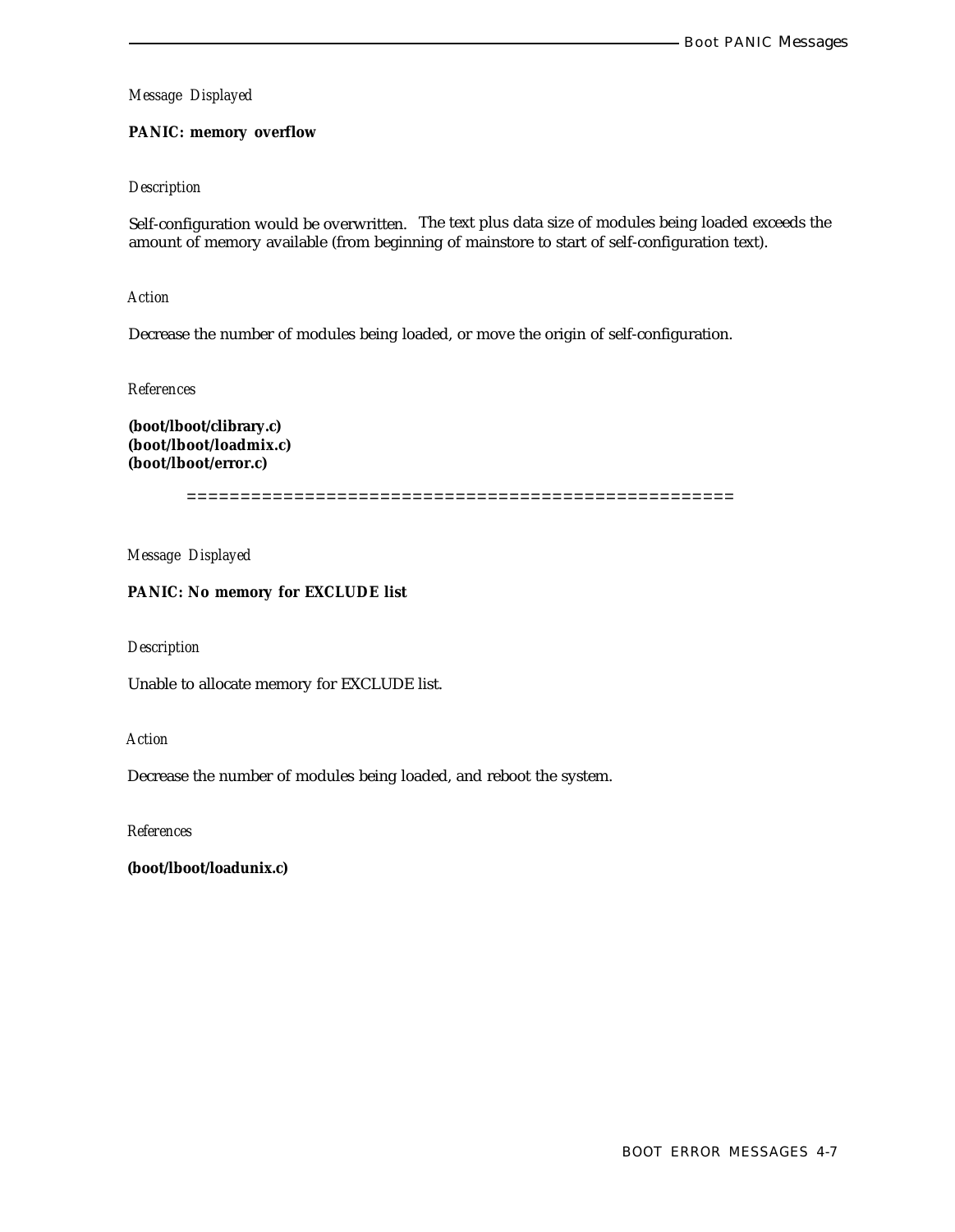# **PANIC: no memory for FILE buffer**

#### *Description*

Unable to allocate memory for the file header.

#### *Action*

Decrease the number of modules being loaded, and reboot the system,

## *References*

## **(boot/lboot/clibrary.c)**

==========================================================================

## *Message Displayed*

**PANIC: No memory for io\_init[], io\_start[] or pwr\_clr[]**

## *Description*

Unable to allocate memory for kernel data structures.

#### *Action*

Decrease the number of modules being loaded, or move the origin of self-configuration.

*References*

**(boot/lboot/loadunix.c)**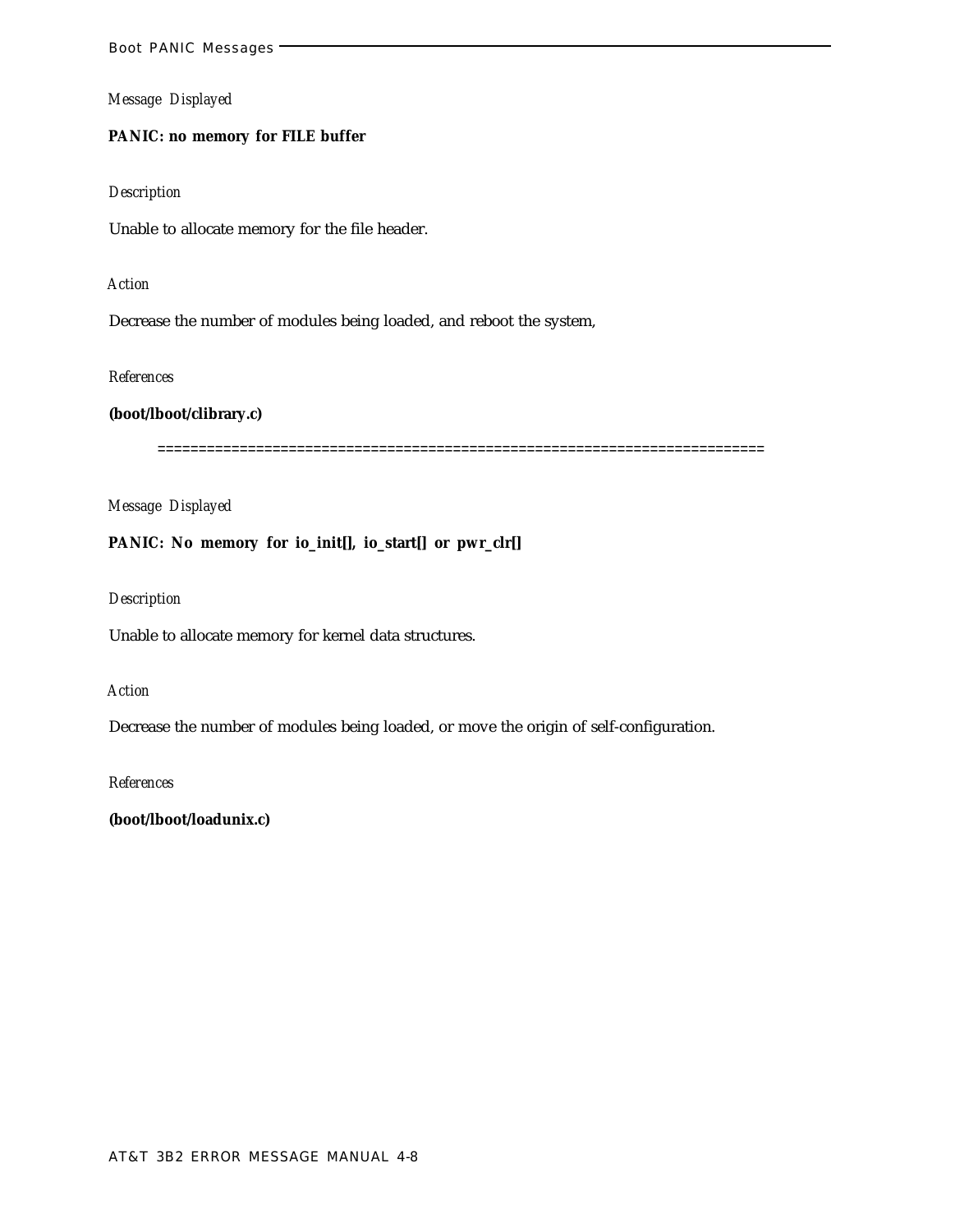## **PANIC: No memory for loadmap**

# *Description*

Unable to allocate memory for kernel loadmap.

# *Action*

Generate a system dump. Reboot the system. The **crash** command can be used to gather information.

*References*

## **(boot/lboot/subr.c)**

=====================================================================

*Message Displayed*

# **PANIC: No memory for parameter checking**

*Description*

Unable to allocate memory for parameter checking.

# *Action*

Decrease number of modules being loaded, or move origin of self-configuration.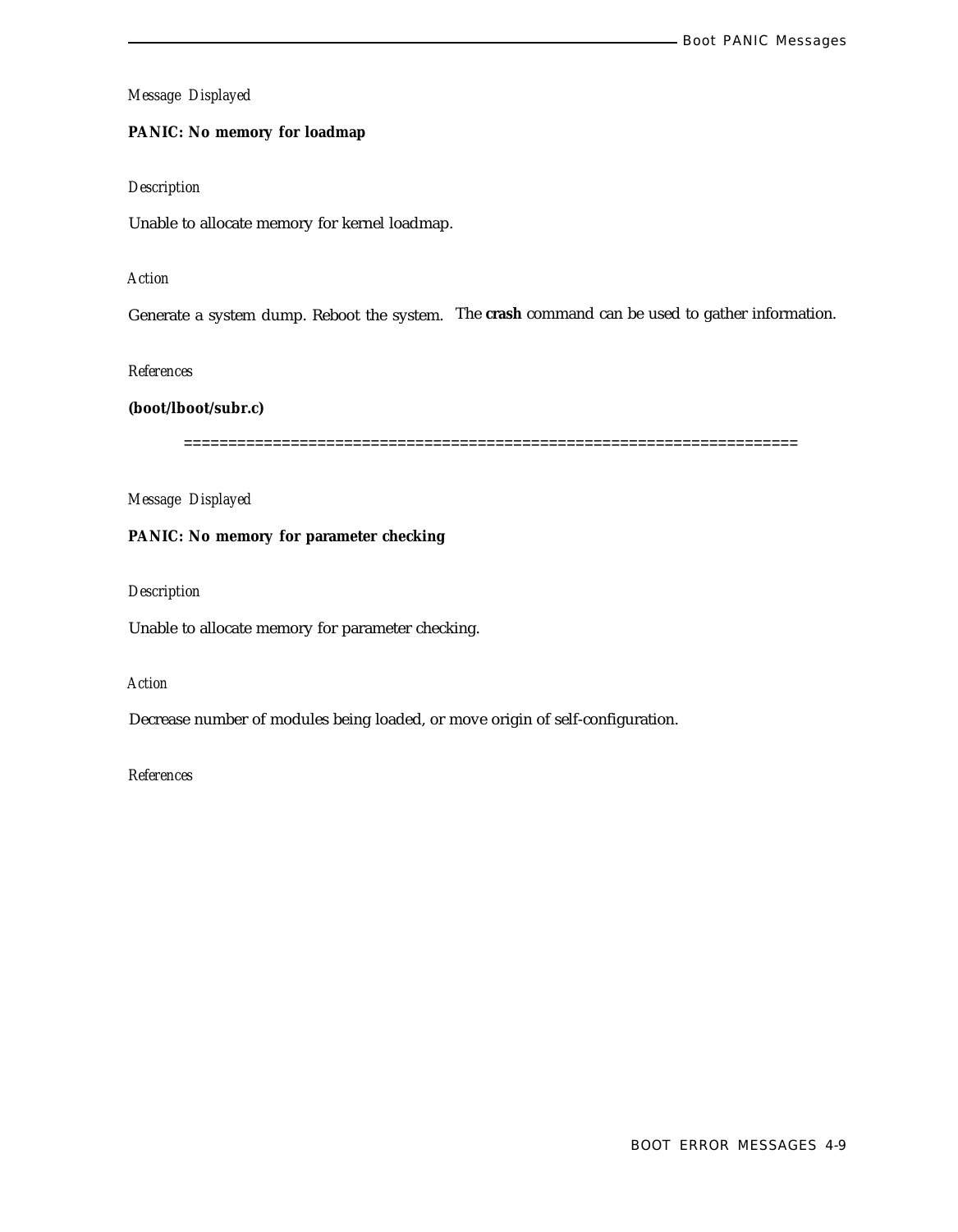## **PANIC: No memory for sys3bconfig structure**

## *Description*

Unable to allocate memory for sys3bconfig structure.

## *Action*

Recompile the system. Reboot the system.

## *References*

**(boot/lboot/loadunix.c)**

================================================================

*Message Displayed*

**PANIC: No memory for Xreloc**

*Description*

Unable to allocate memory for relocation entry.

# *Action*

Decrease number of modules being loaded, or move origin of self-configuration,

*References*

**(boot/lboot/tables.c)**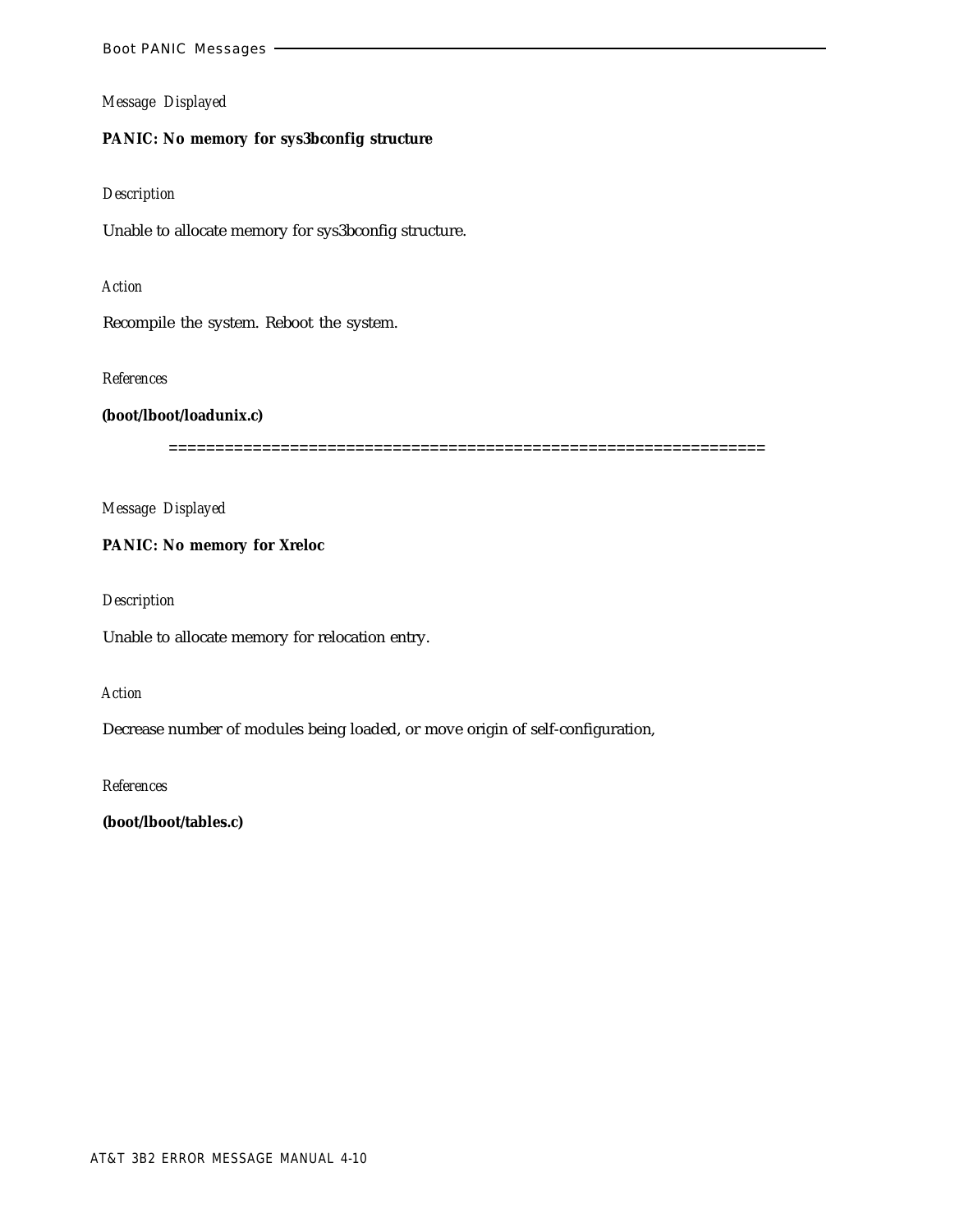## **PANIC: No memory for Xsymbol**

## *Description*

Unable to allocate memory for internal symbol table.

# *Action*

Correct the hardware configuration. Reboot the system.

# *References*

## **(boot/lboot.tables.c)**

========================================================================

*Message Displayed*

# **PANIC: out of free blocks**

*Description*

All available buffers in use.

*Action*

Indicates self-configuration has been corrupted. Reboot system.

*References*

**(boot/lboot/basicio.c)**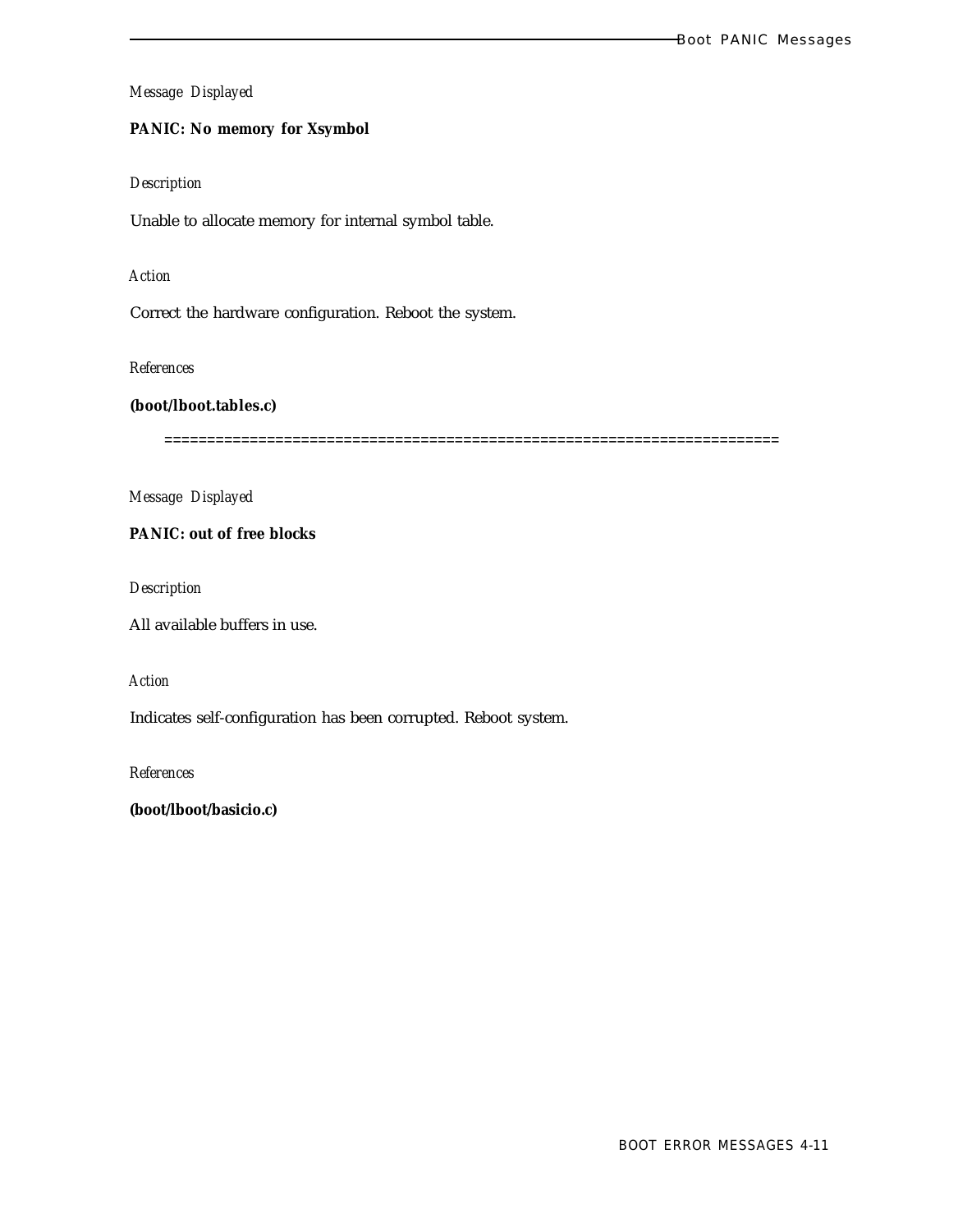## **PANIC: textSIZE**

#### *Description*

Actual text size of all object modules to be loaded plus size of interrupt routines not equal to calculated size.

### *Action*

Indicates self-configuration has been corrupted. Try rebooting the system.

## *References*

# **(boot/lboot/loadunix.c)**

==================================================================

*Message Displayed*

## **PANIC: Undefined expression element**

#### *Description*

Expression element unknown. A master file has an invalid expression.

#### *Action*

**See master(4) for valid expression element syntax. Check all master files for expression syntax. Reboot the system.**

## *References*

**(boot/lboot/loadunix.c) (boot/lboot/error.c)**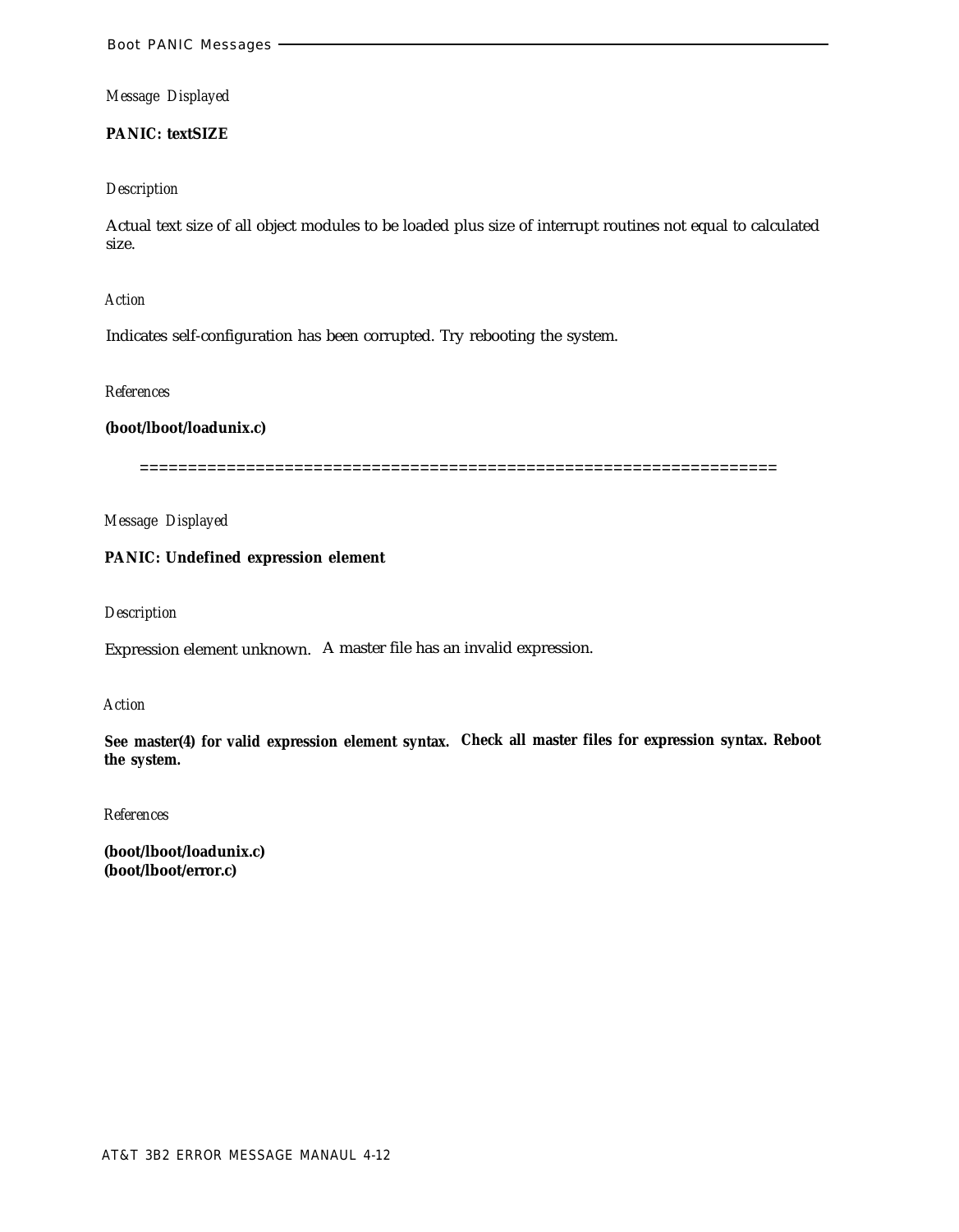# **PANIC: Unknown error number**

*Description*

Error code undefined.

*Action*

Indicates self-configuration has been corrupted. Try rebooting.

*References*

**(boot/lboot/main.c)**

==============================================================

*Message Displayed*

**PANIC: Unsupported relocation type**

*Description*

An object file has an invalid relocation type. The valid types are R\_DIR32 and R\_DIR32S.

*Action*

Recompile kernel with correct system generation system. Use **mkboot** command on any file that was changed. Reboot system.

*References*

**(boot/lboot/tables.c) (boot/lboot/error.c)**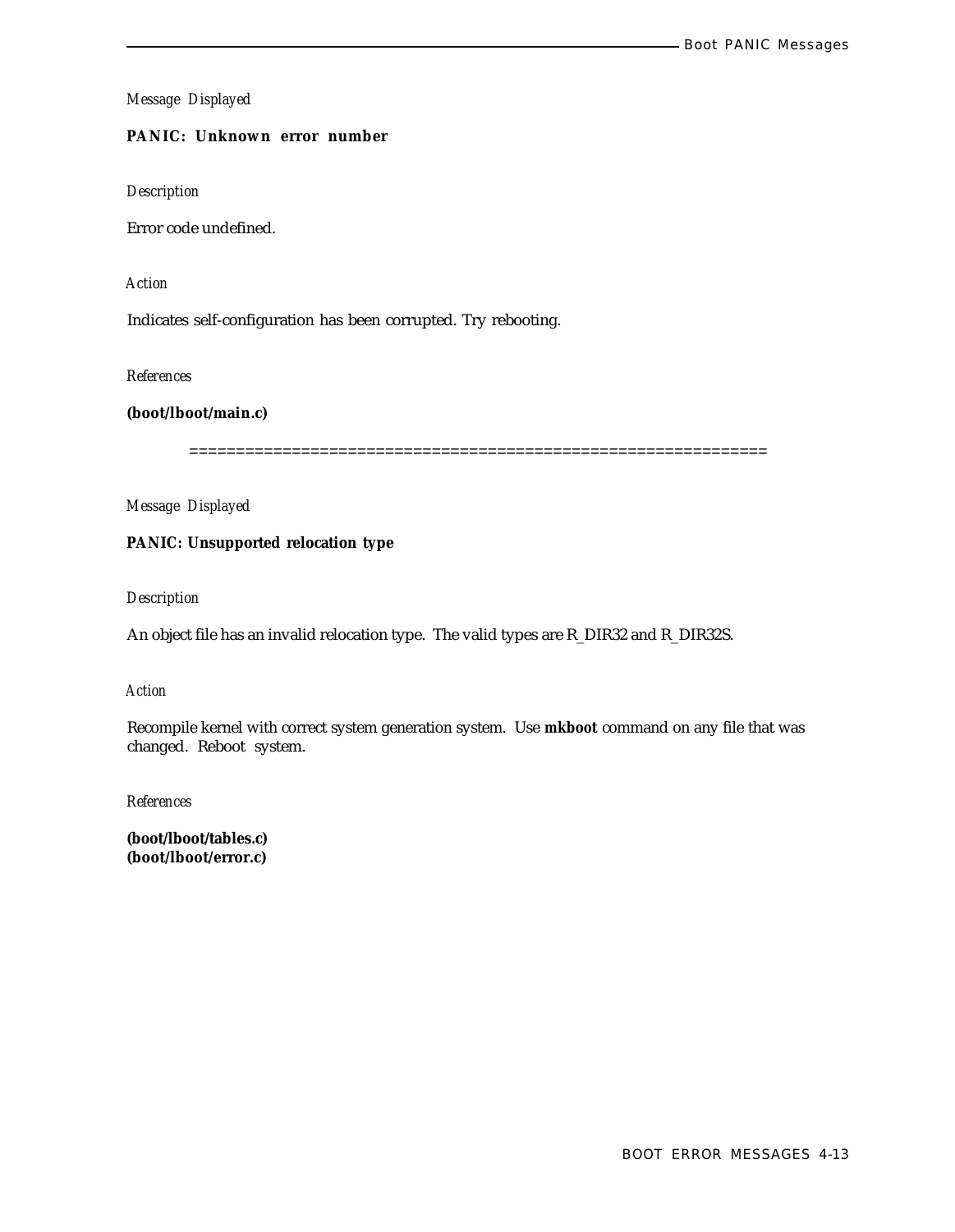# Self-Configuration Messages

The following boot error messages are warning and error messages printed by self-configuration.

# *Message Displayed*

*bootprgm* **configured for more memory than available - use /etc/system**

# *Description*

This is a warning message indicating a fatal error and will only be seen during a manual boot of the system, The message indicates that the amount of physical memory has been decreased since the creation of the boot program (bootprgm). If this condition exists during auto-boot (powerup), the message is suppressed and **/etc/system** is used. The message is associated with automatic tuning of the kernel NBUF parameter at "boot" time.

# *Action*

Reboot the system specifying **/etc/system** as the boot program or increase the amount of physical memory available.

*References*

**(boot/lboot/loadunix.c) (boot/lboot/error.c)**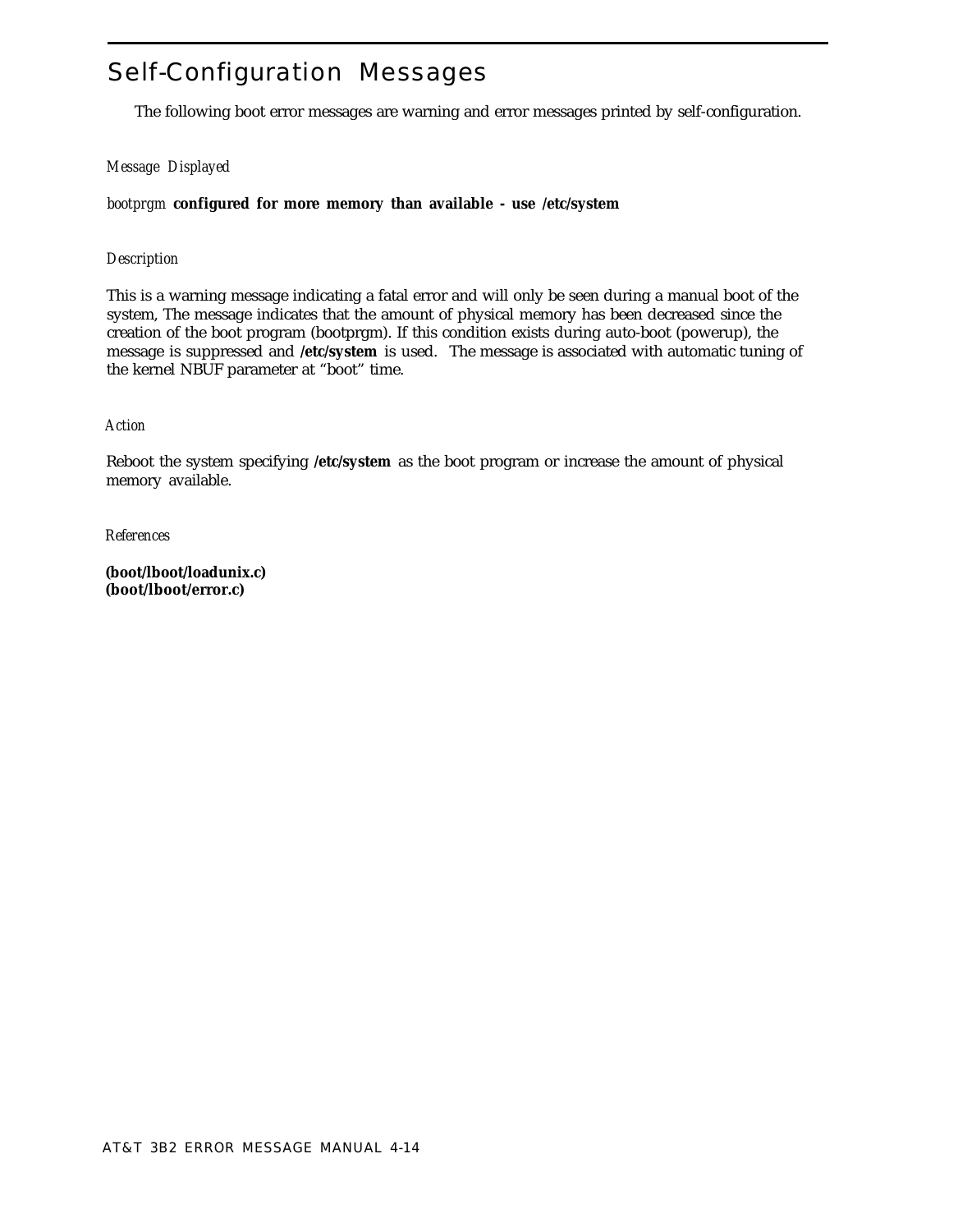#### *bootprgm* **configured for less memory than available**

#### *Description*

This is a warning message which will only be seen during a manual boot of the system. The message indicates that the NBUF kernel parameter is below its optimum value based on the amount of physical memory available and tuning values coded in the boot program (bootprgm).

#### *Action*

Reboot the system specifying **/etc/system** as the boot program. An optimized value of NBUF will be determined and utilized.

*References*

**(boot/lboot/loadunix.c) (boot/lboot/error.c)**

================================================================

#### *Message Displayed*

*driver:* **character string initializer truncated**

#### *Description*

This is a warning message. The system was attempting to initialize a string variable for *driver* but found string too long for variable.

# *Action*

Variable initialized to truncated string. This may cause unusual side effects.

*References*

**(boot/lboot/loadunix.c) (boot/lboot/error.c)**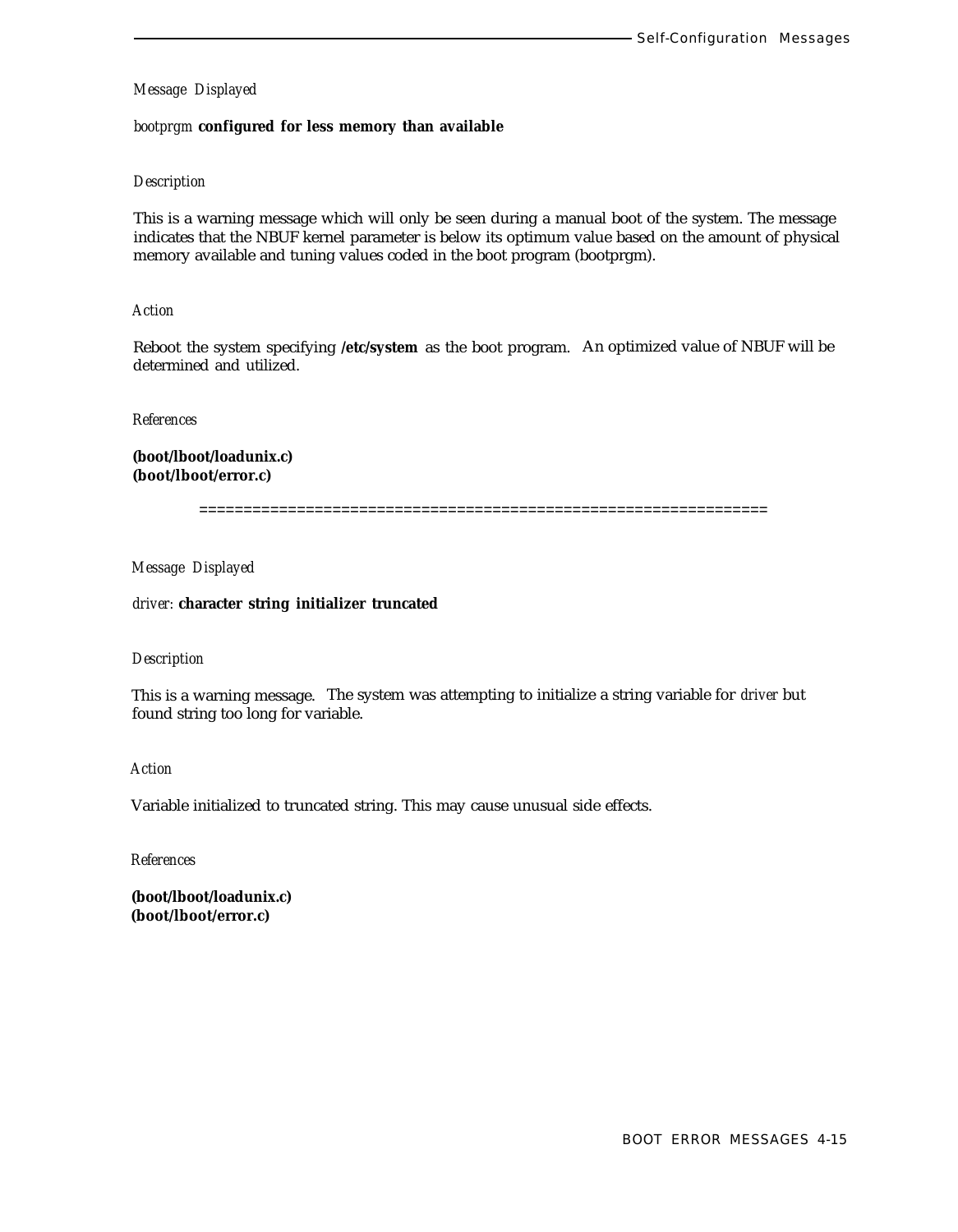## *driver:* **dependent driver** *name* **is EXCLUDED**

#### *Description*

*Driver* has dependencies upon driver *name,* but driver *name* is marked to be excluded. *Driver* will not be loaded.

*Action*

Remove driver *name* from the EXCLUDE line of the system file or add *driver* to the EXCLUDE line. If *driver* is added to the EXCLUDE line, remove it from the INCLUDE line if it exists there.

*References*

**(/etc/system) (boot/lboot/loadunix.c) (boot/lboot/error.c)**

=======================================================================

*Message Displayed*

*Description*

*driver:* **dependent driver** *name* **not available** *Driver* has dependencies upon driver *name,* but the object file for driver *name* is not found in boot directory. *Driver* will not be loaded.

*Action*

Place mkbooted object file for driver *name* in boot directory or add *driver* to EXCLUDE line of system file. If *driver* is on INCLUDE line, remove it from that line.

*References*

**(/etc/system) (boot/lboot/loadunix.c) (boot/lboot/error.c)**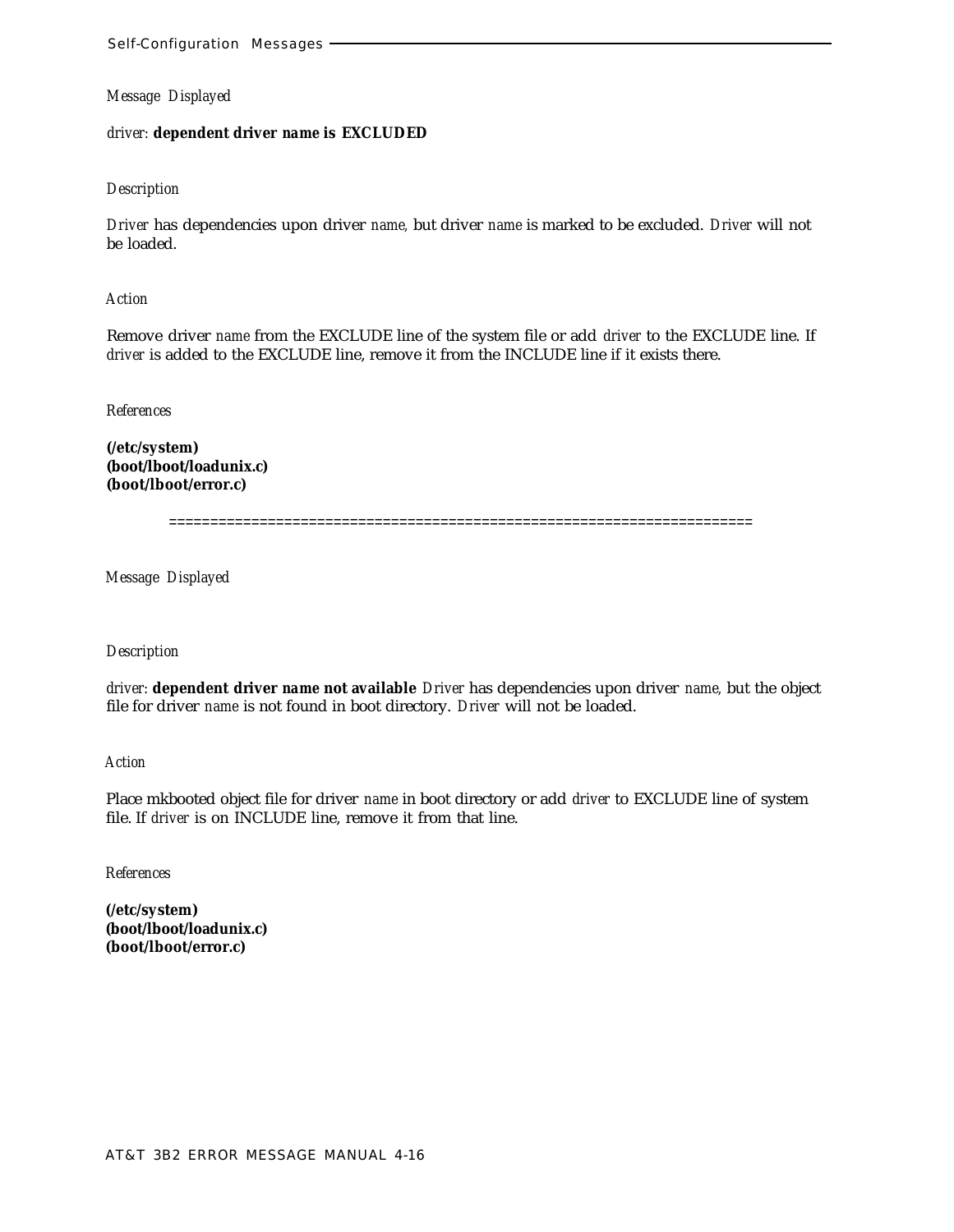## *driver:* **device not equipped for dependent driver** *name*

## *Description*

*Driver* has dependencies upon driver *name,* but hardware is not equipped for driver *name. Driver* will not be loaded.

## *Action*

Either add hardware for driver *name* or add *driver* to EXCLUDE line of the system file. If *driver* is added to the EXCLUDE line, then remove it from the INCLUDE line if it exists there.

## *References*

**(/etc/system) (boot/lboot/loadunix.c) (boot/lboot/error.c)**

=======================================================================

*Message Displayed*

## *driver:* **illegal character string initialization: zero assumed**

# *Description*

This is a warning message. Process was attempting to initialize a string variable for *driver* but found an illegal character string.

#### *Action*

Check master file for illegal character string initialization.

#### *References*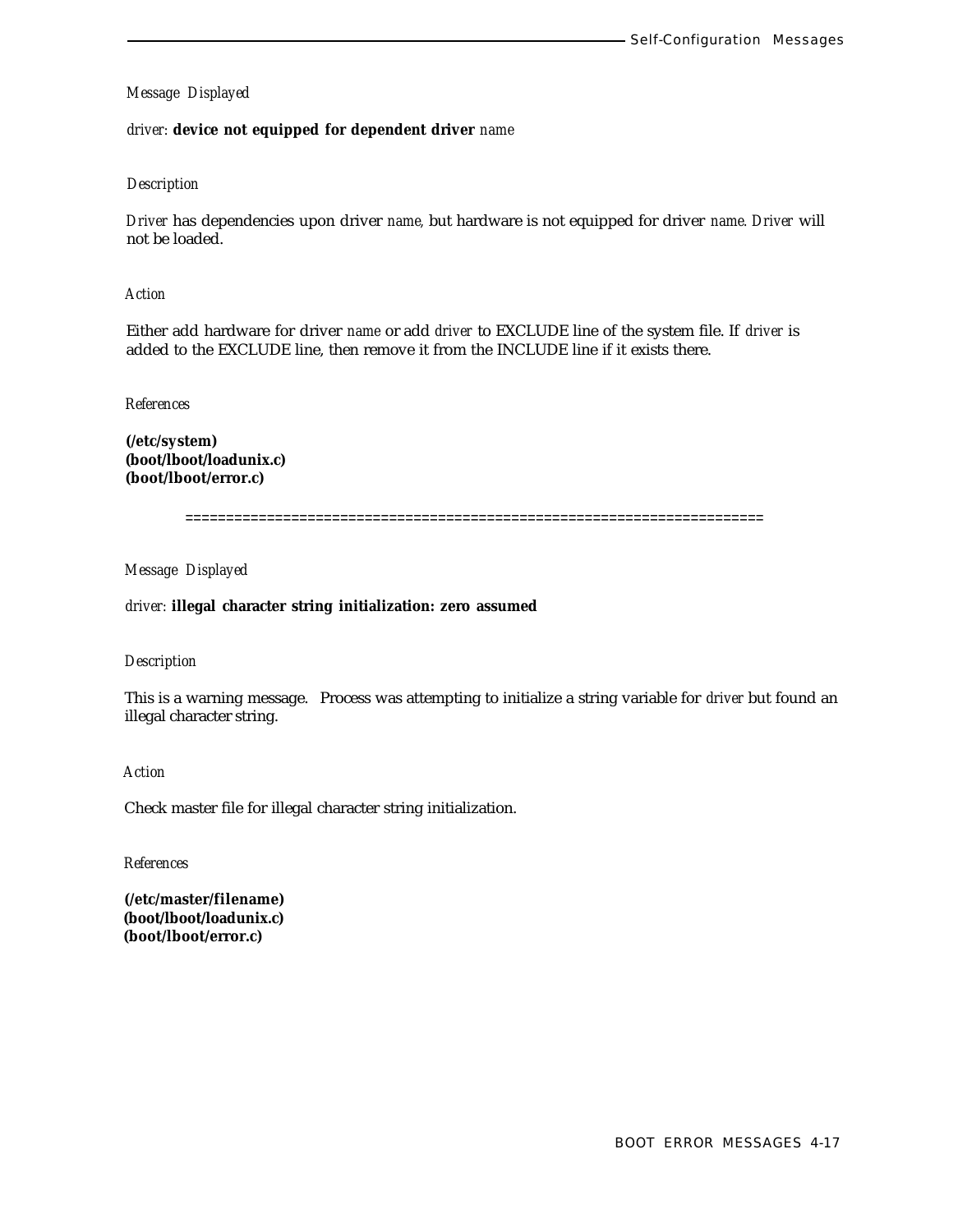*driver:* **routine** *name:* **unknown id: RNULL assumed**

#### *Description*

The routine *name* which is referenced by *driver* could not be found.

#### *Action*

Resolve the reference to routine *name,* then reboot system.

*References*

**(boot/lboot/loadunix.c) (boot/lboot/error.c)**

========================================================================

*Message Displayed*

*name:* **already allocated**

*Description*

Self-configuration attempted to allocate space for variable *name* but found it was already allocated.

*Action*

Resolve the variables in the master files, and use the **mkboot** command on the drivers for which changes were made in the associated master files. Reboot the system.

*References*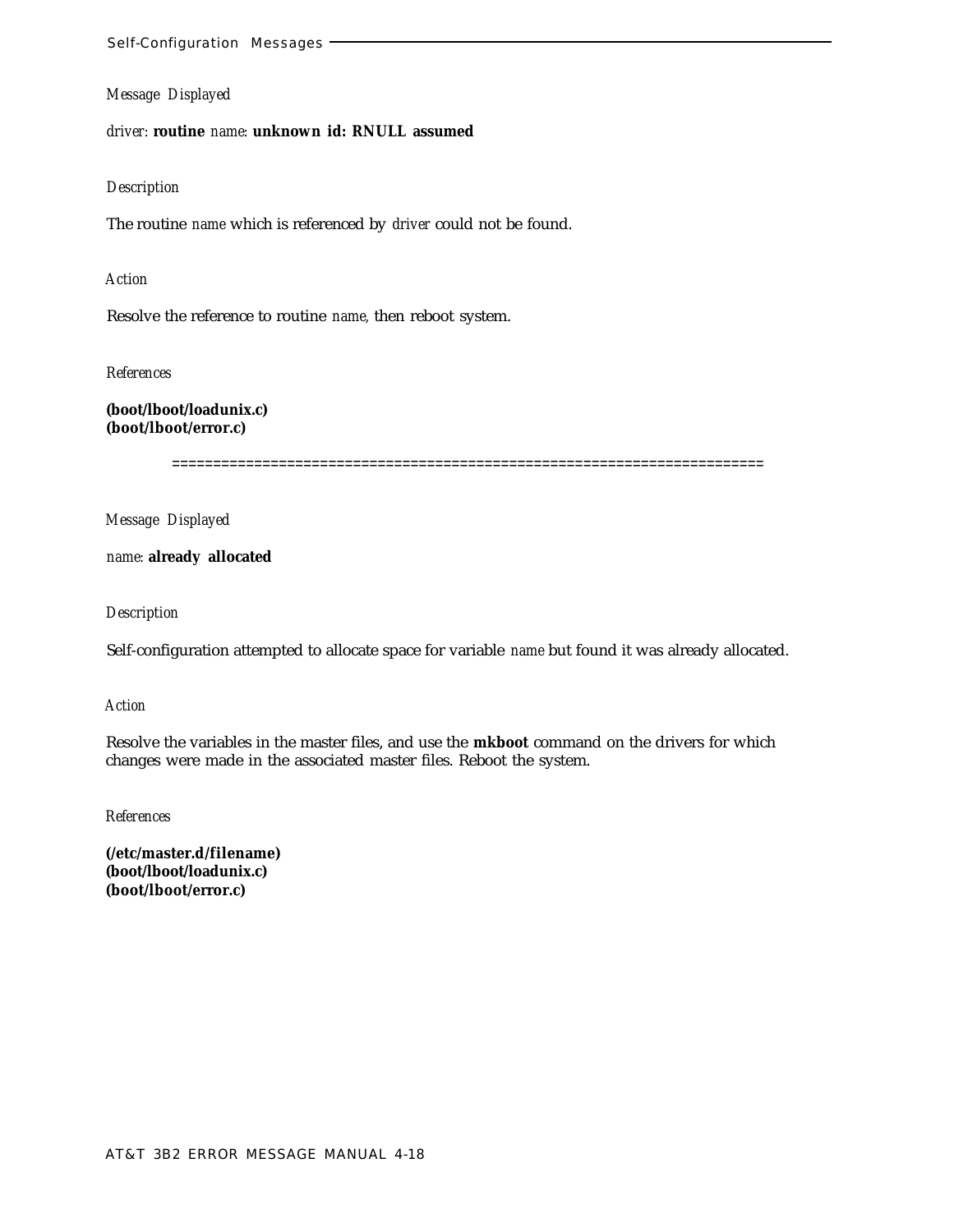*name:* **already defined**

*Description*

Self-configuration expects to define the symbol *name* but found it already defined.

*Action*

Find the definition of symbol *name* and remove it. Reboot system.

*References*

**(boot/lboot/loadunix.c) (boot/lboot/error.c)**

====================================================================

*Message Displayed*

*name:* **Bad file number**

*Description*

Invalid file descriptor.

*Action*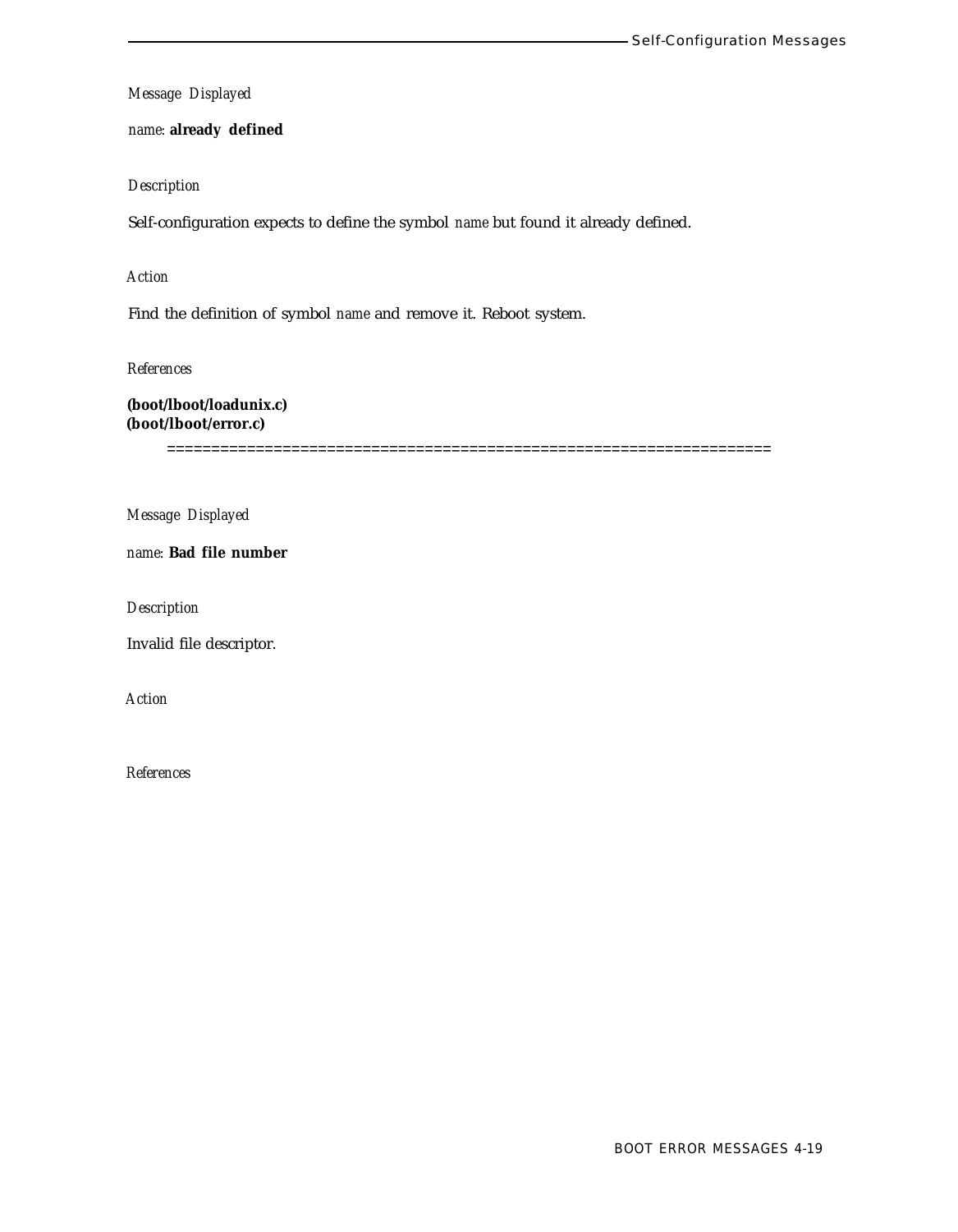*name:* **data initializer #C(expression) unknown; zero assumed**

## *Description*

The master file for module *name* contains a reference to a master file entry "number of controllers" (expression) which cannot be found.

*Action*

Correct master file *name,* mkboot driver *name,* and then reboot.

*References*

**(/etc/master.d/filename) (boot/lboot/loadunix.c) (boot/lboot/error.c)**

=================================================================

*Message Displayed*

# *name:* **data initializer #D(expression) unknown; zero assumed**

#### *Description*

The master file for module *name* contains preference to a master file entry "number of devices" (expression) which cannot be found.

*Action*

Correct master file *name,* mkboot driver *name,* and then reboot.

*References*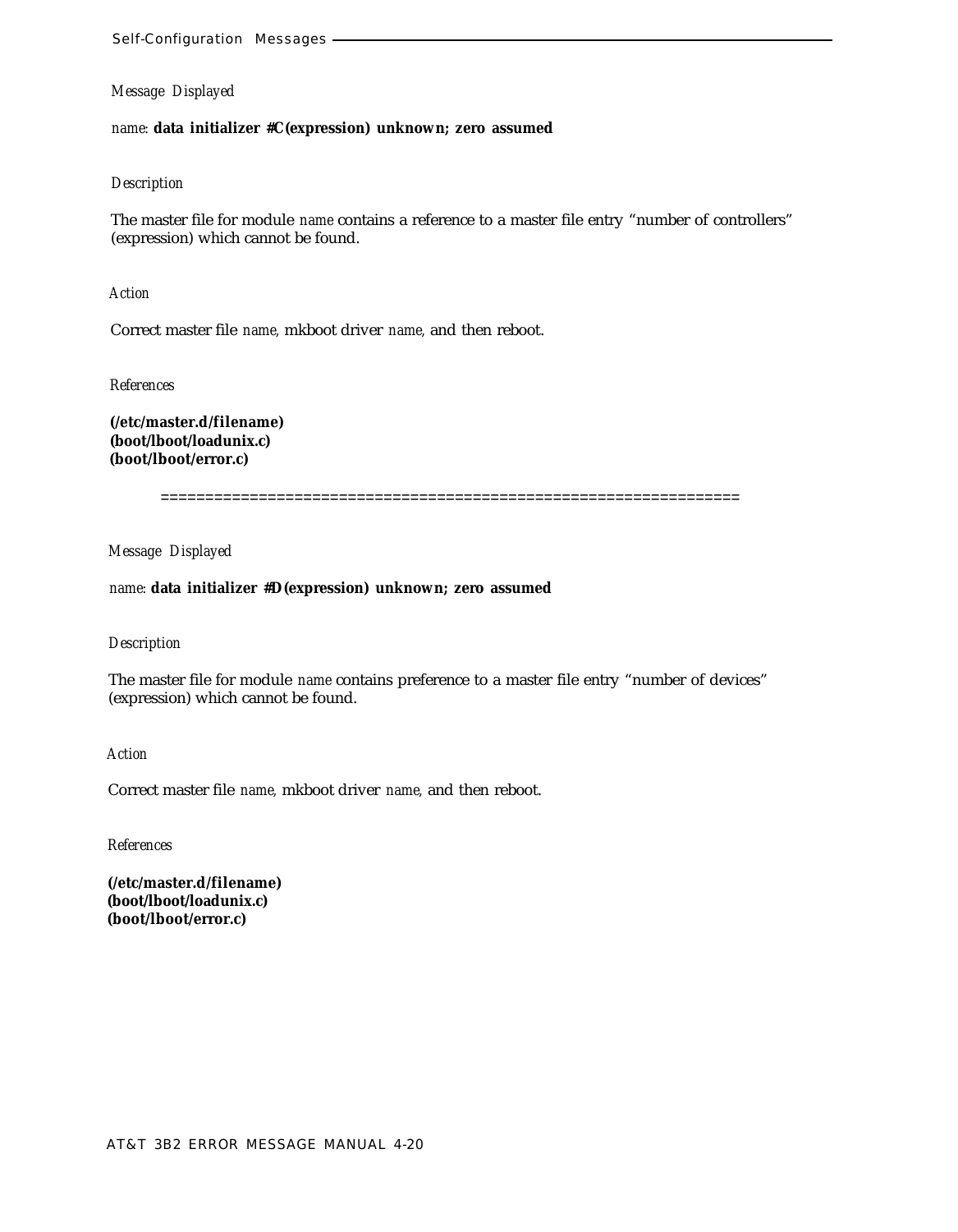*name:* **data initializer #M(expression) unknown; zero assumed**

## *Description*

The master file for module *name* contains a reference to a module major number (expression) which cannot be found.

*Action*

Correct master file *name,* mkboot driver *name,* and then reboot.

*References*

**(/etc/master.d/filename) (boot/lboot/loadunix.c) (boot/lboot/error.c)**

=================================================================

*Message Displayed*

*name:* **data initializer & expression cannot be resolved**

### *Description*

The master file for module *name* contains a reference to the address of a symbol (expression) which cannot be found.

# *Action*

Correct master file *name,* mkboot driver *name,* and then reboot.

*References*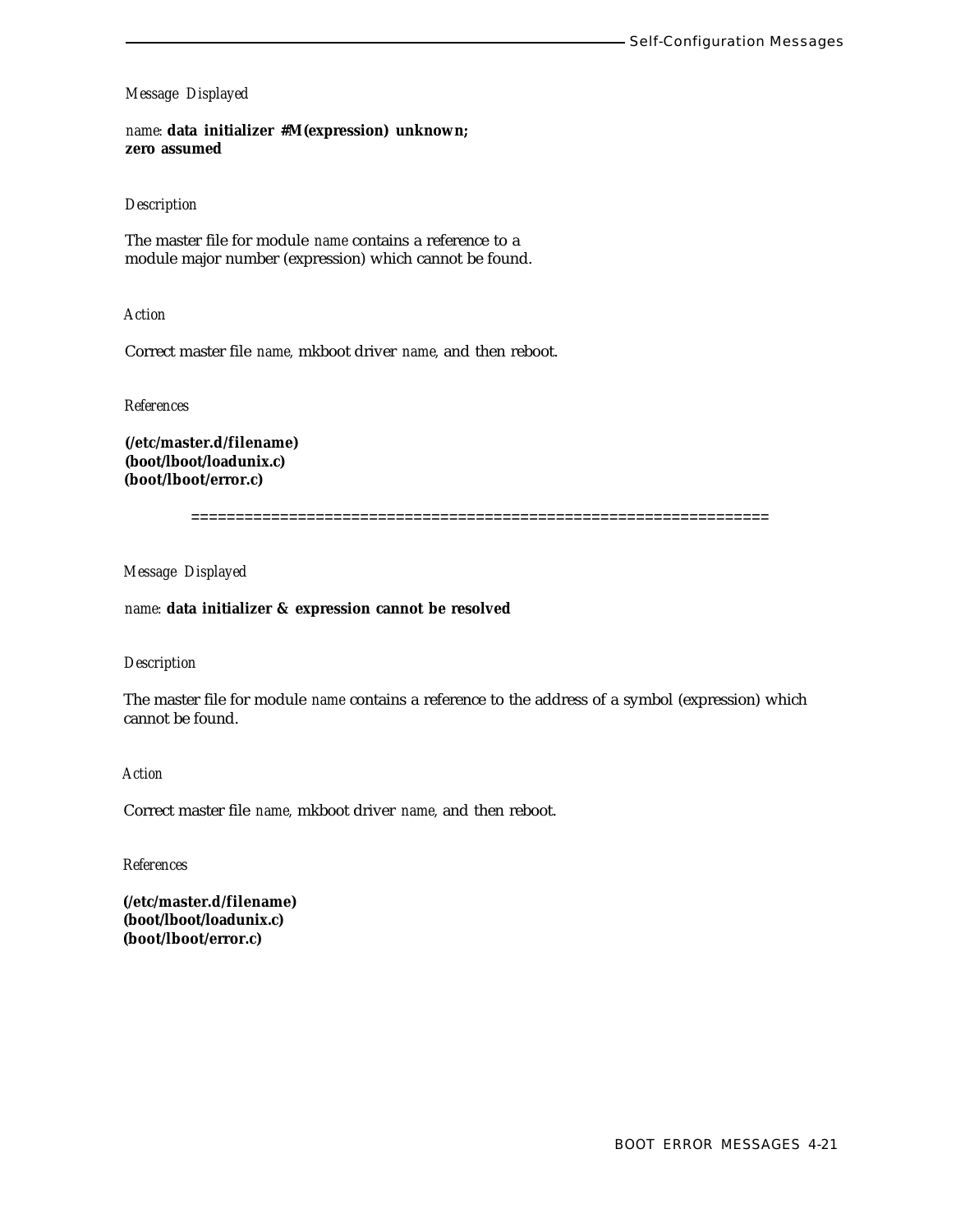*name:* **data initializer #expression unknown; zero assumed**

#### *Description*

The master file for module *name* contains a reference to the size of a symbol (expression) which cannot be found.

*Action*

Correct master file *name,* mkboot driver name, and then reboot.

*References*

**(/etc/master.d/filename) (boot/lboot/loadunix.c) (boot/lboot/error.c)**

=========================================================

*Message Displayed*

#### *name:* **data initializer expression unknown; zero assumed**

#### *Description*

The master file for module *name* contains a reference to a parameter (expression) which cannot be found.

*Action*

Correct master file *name,* mkboot driver *name,* and then reboot.

*References*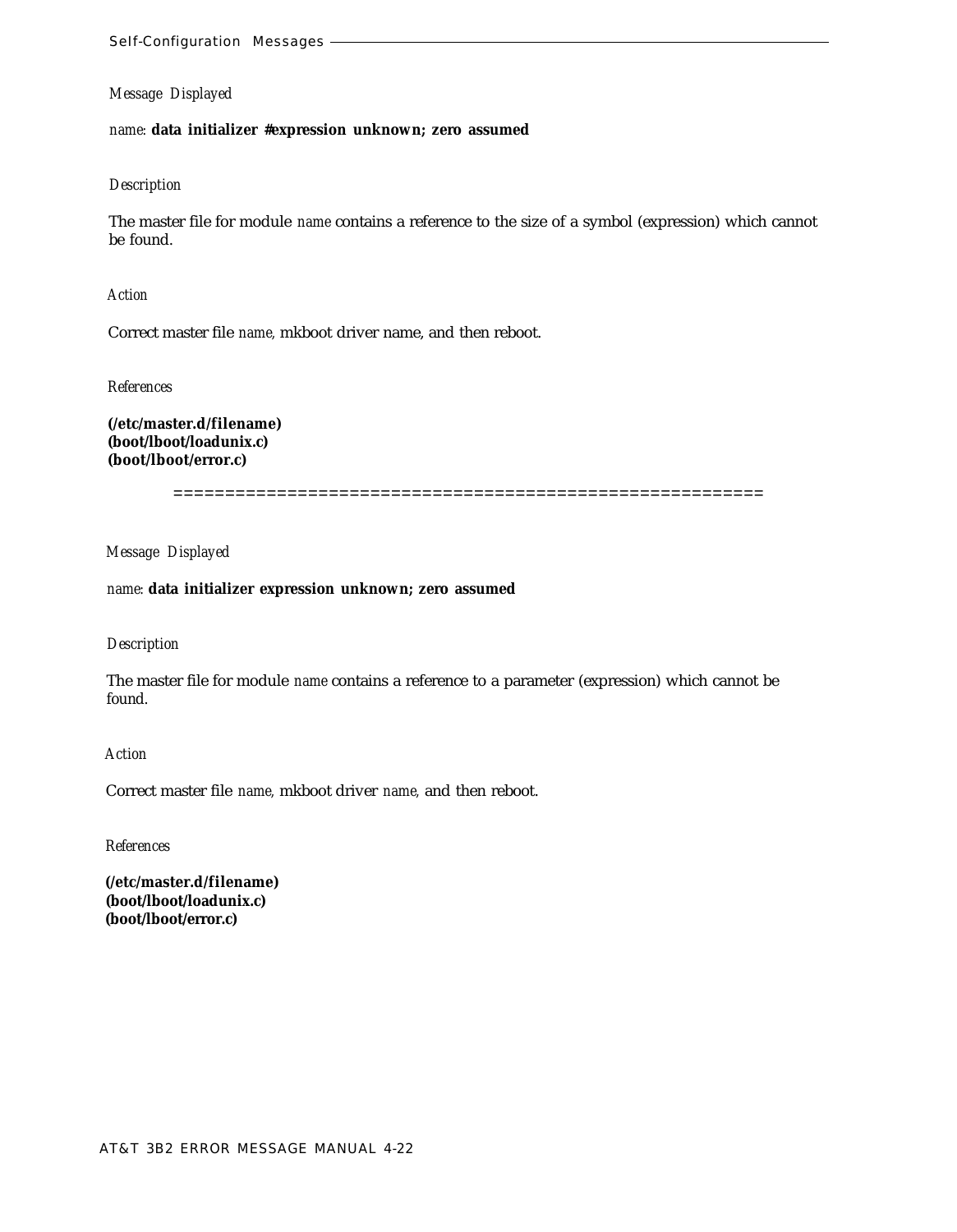*name* **does not exist**

*Description*

Unable to find *name.*

*Action*

Install the file for which you are looking.

*References*

==============================================================

*Message Displayed*

*name:* **File too large**

*Description*

The size of the named file exceeded the maximum file size (ULIMIT).

*Action*

*References*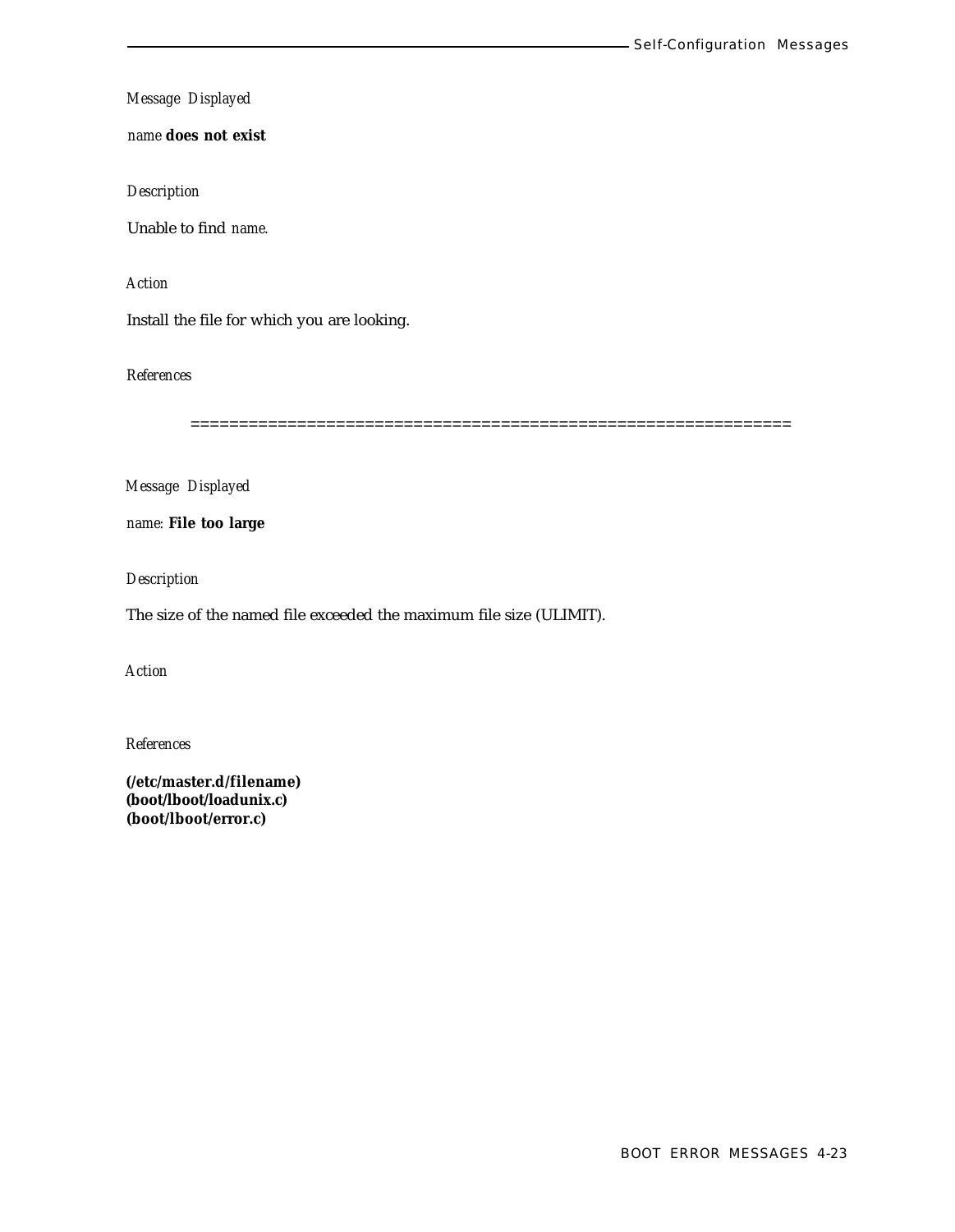*name:* **flagged as ONCE only; #C set to 1**

### *Description*

The master file for driver *name* is marked as "only specify once," but the number of controllers is greater than one. The number of controllers is set to one.

*Action*

Correct master file *name,* mkboot driver *name,* and then reboot.

*References*

**(/etc/master.d/filename) (boot/lboot/loadunix.c) (boot/lboot/error.c)**

===================================================================

*Message Displayed*

*na e:* **I/O error**

*Description*

Some physical input/output error has occurred while reading file *name.*

*Action*

Try again.

References

**(boot/lboot/basicio.c)**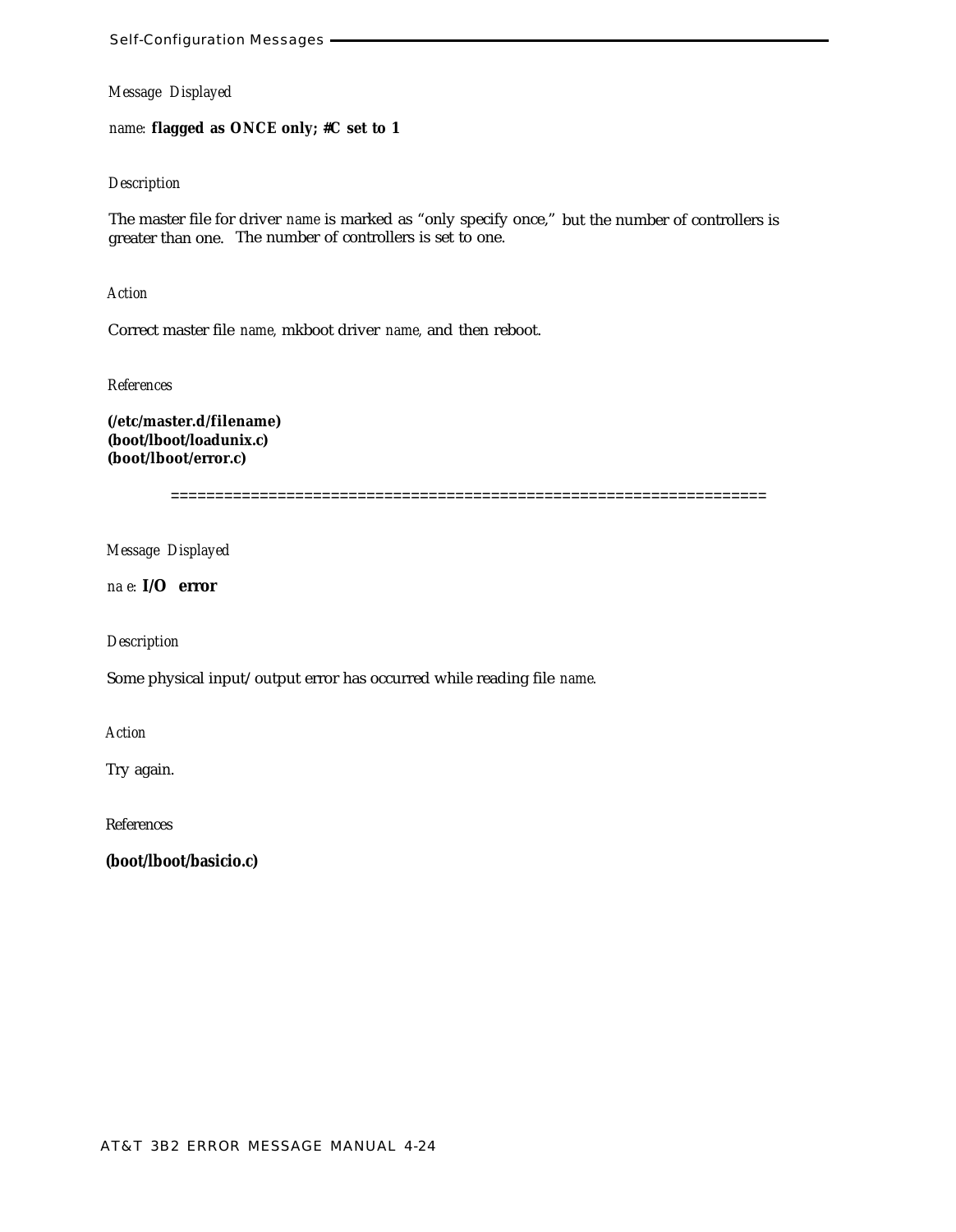# *name:* **Invalid argument**

# *Description*

Some invalid argument was passed.

# *Action*

Check *name* to find out what argument is invalid.

*References*

============================================================

*Message Displayed*

*name:* **invalid object file**

*Description*

Object file *name* not valid for this machine.

*Action*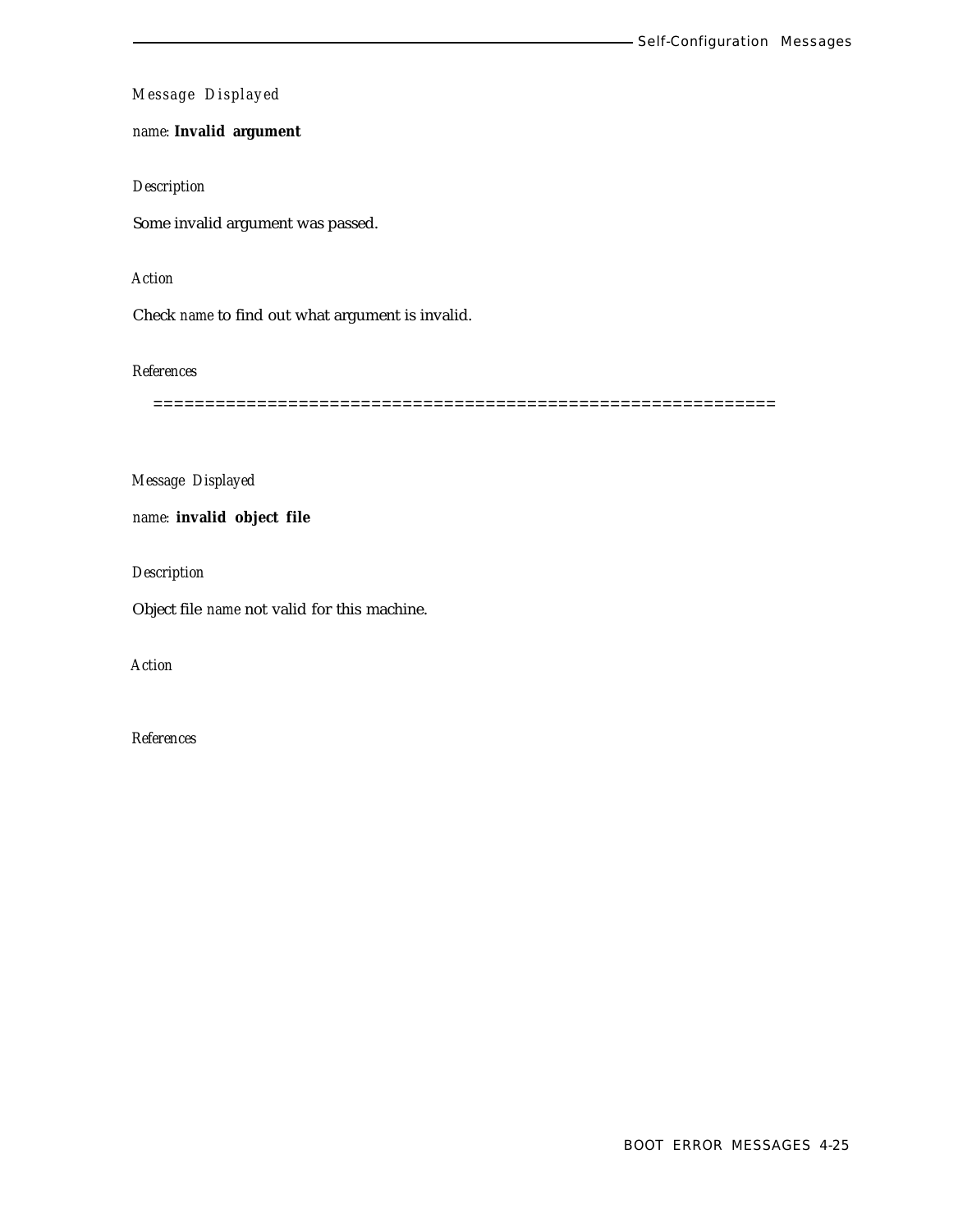*name:* **No drivers**

### *Description*

Unable to find valid loadable driver object files in boot directory *name.*

#### *Action*

Check path of boot directory, and check that the boot directory contains mkbooted driver object files. Then reboot.

#### *References*

**(boot/lboot/loadunix.c) (boot/lboot/error.c)**

==================================================================

*Message Displayed*

*name:* **no section headers**

### *Description*

The file header of boot module *name* indicates the number of sections in the object file is zero.

*Action*

Recompile *name,* mkboot *name,* and then reboot.

*References*

**(/etc/system) (boot/lboot/loadunix.c) (boot/lboot/error.c)**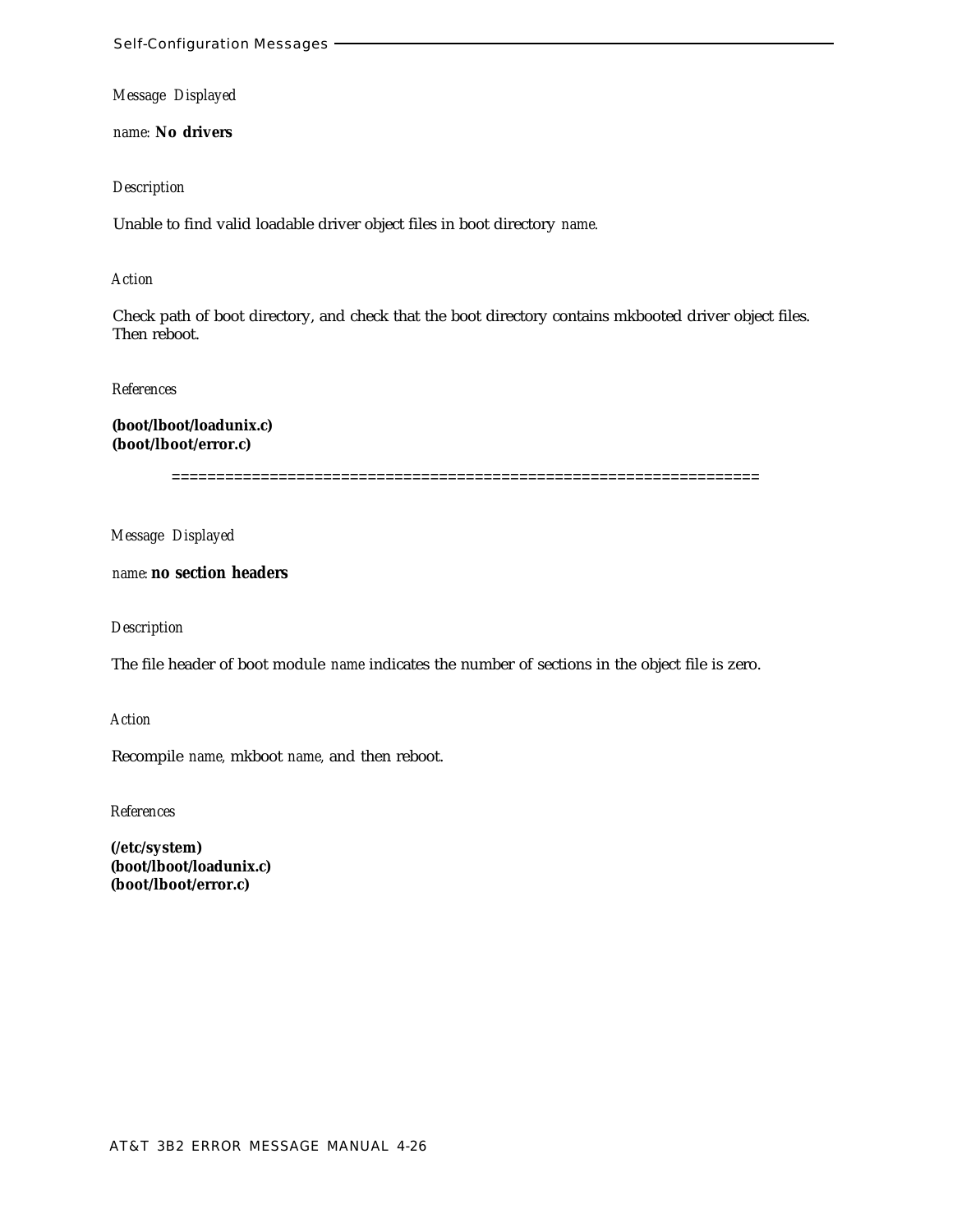### *name:* **No such device**

### *Description*

An attempt was made to apply an inappropriate system call to a device; for example, read a write-only device.

*Action*

*References*

====================================================================

*Message Displayed*

*name:* **No such file or directory**

*Description*

The file *name* does not exist. This error occurs when a file is specified and the file should exist but doesn't, when one of the directories in a path name does not exist, or when the modes are set incorrectly.

*Action*

*References*

**(boot/lboot/basicio.c) (boot/lboot/clibrary.c) (boot/lboot/main.c)**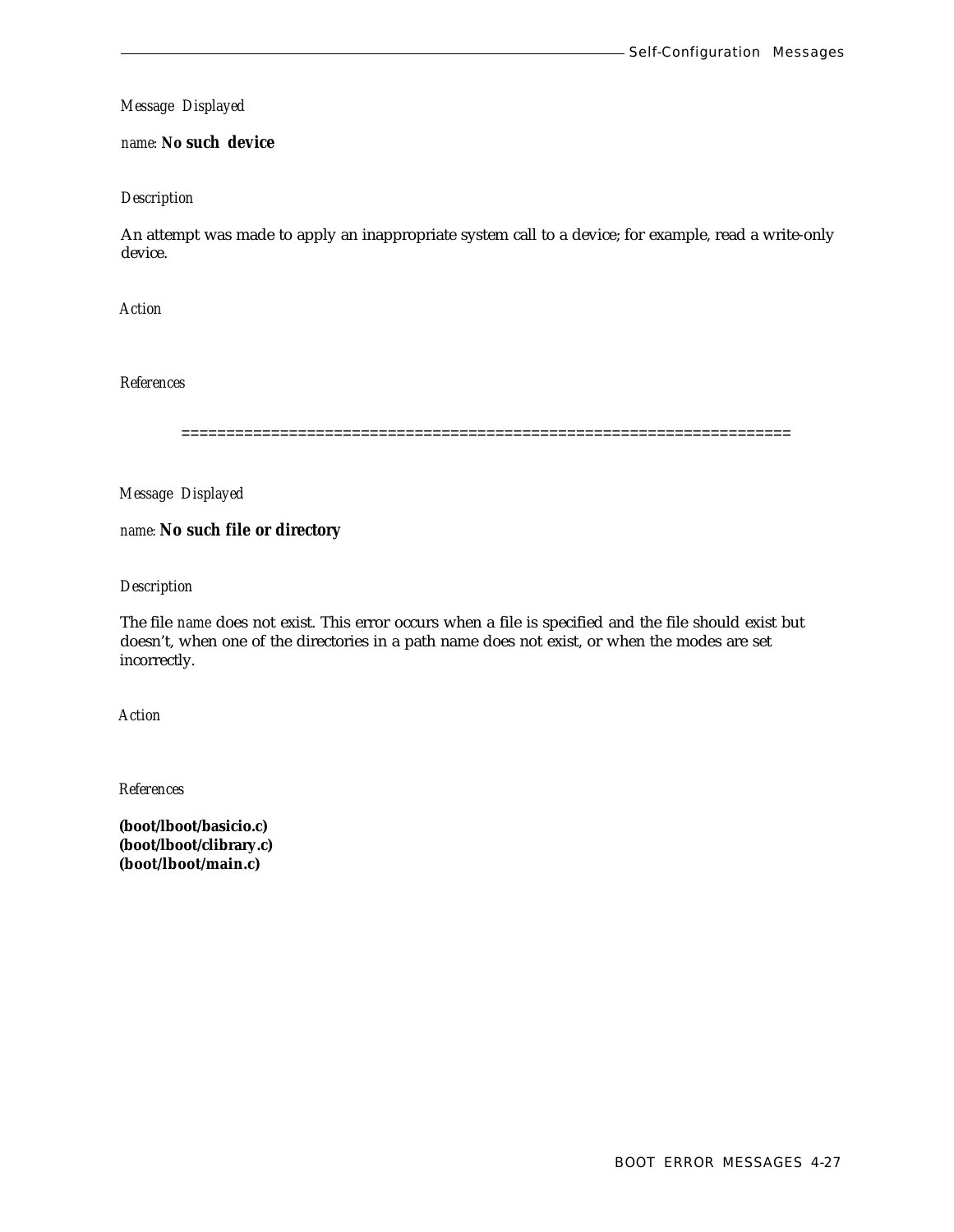*name:* **no symbols**

# *Description*

*No* symbols were found in the file specified for boot.

*Action*

# *References*

============================================================

*Message Displayed*

*name:* **Not a directory**

*Description*

Name is not a directory. Anon-directory was specified where a directory is required, for example, in a path prefix.

*Action*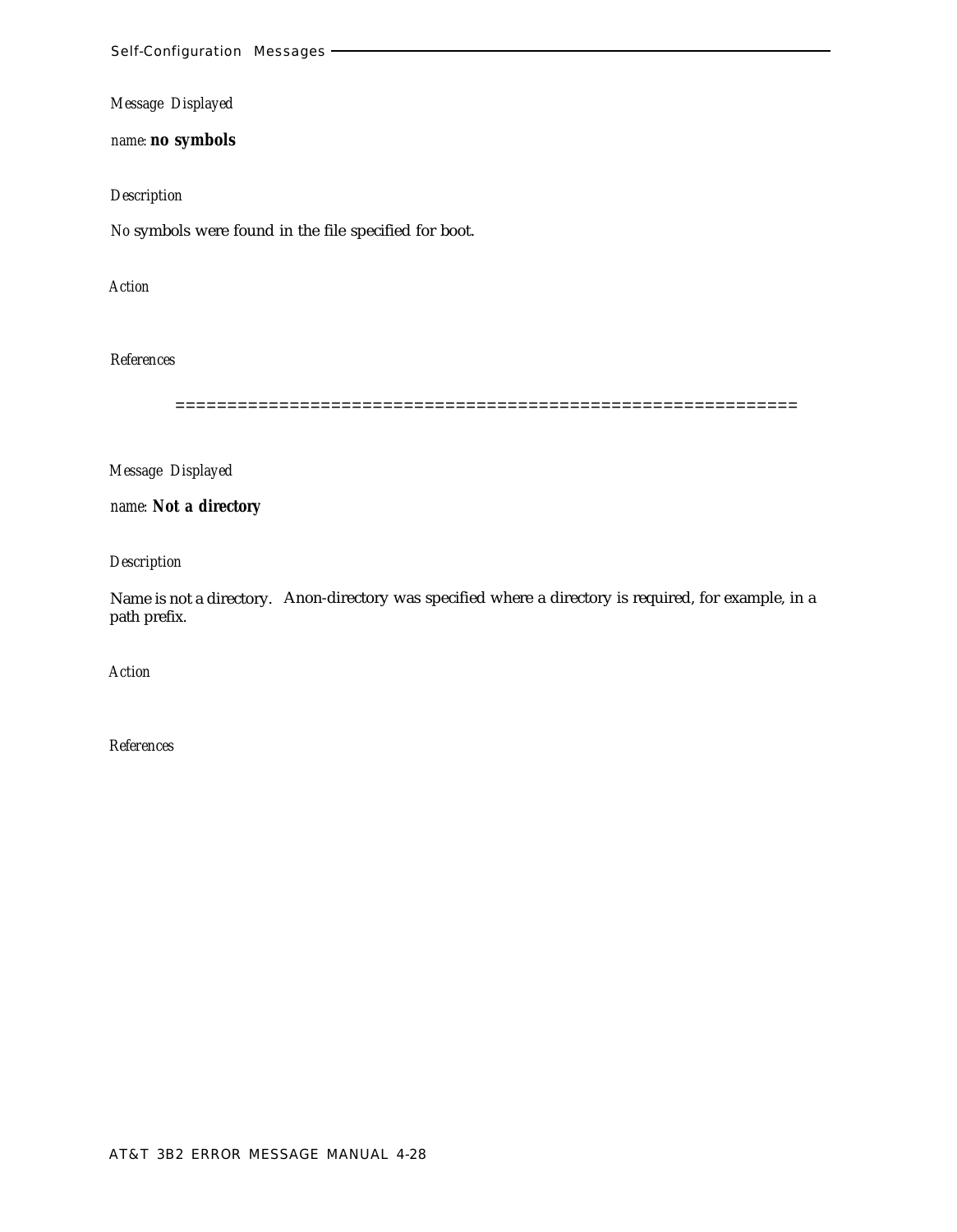*name:* **not MAC32 magic**

*Description*

Object module *name* contains an incorrect magic number.

*Action*

Recompile *name* with correct software generation system, mkboot *name,* and then reboot.

*References*

**(boot/lboot/loadunix.c) (boot/lboot/error.c)**

=========================================================================

*Message Displayed*

### *name:* **not object file and not ascii text file**

### *Description*

If *name* refers to the boot program, then this message means that *name* is not an object file. If *name* refers to a system file, that *name* was found to be non-ASCII, American Standard Code for Information Interchange.

*Action*

Reboot the system.

*References*

**(boot/lboot/subr.c) (boot/lboot/error.c)**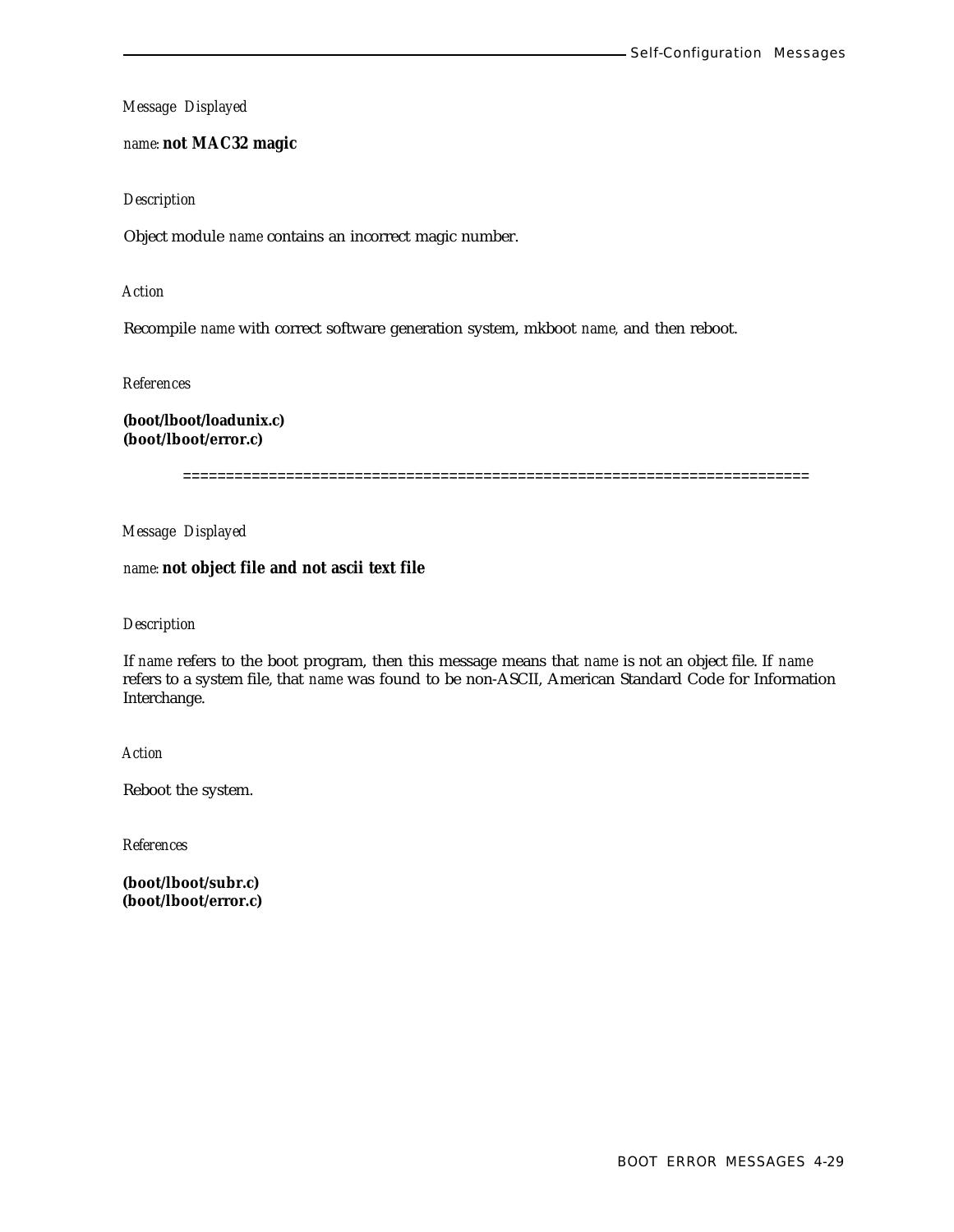*name:* **previously allocated**

### *Description*

Self-configuration attempted to allocate space for variable *name* but found it had been previously allocated by self-configuration.

*Action*

Correct variable name in the master files. Use the **mkboot** command on any files that have changed. Reboot system.

*References*

**(/etc/master.d/filename) (boot/lboot/loadunix.c) (boot/lboot/error.c)**

=============================================================

*Message Displayed*

*name:* **previously defined**

*Description*

Self-configuration expects to define the symbol *name* but found it already defined.

*Action*

This is a warning message but could result in unusual side effects.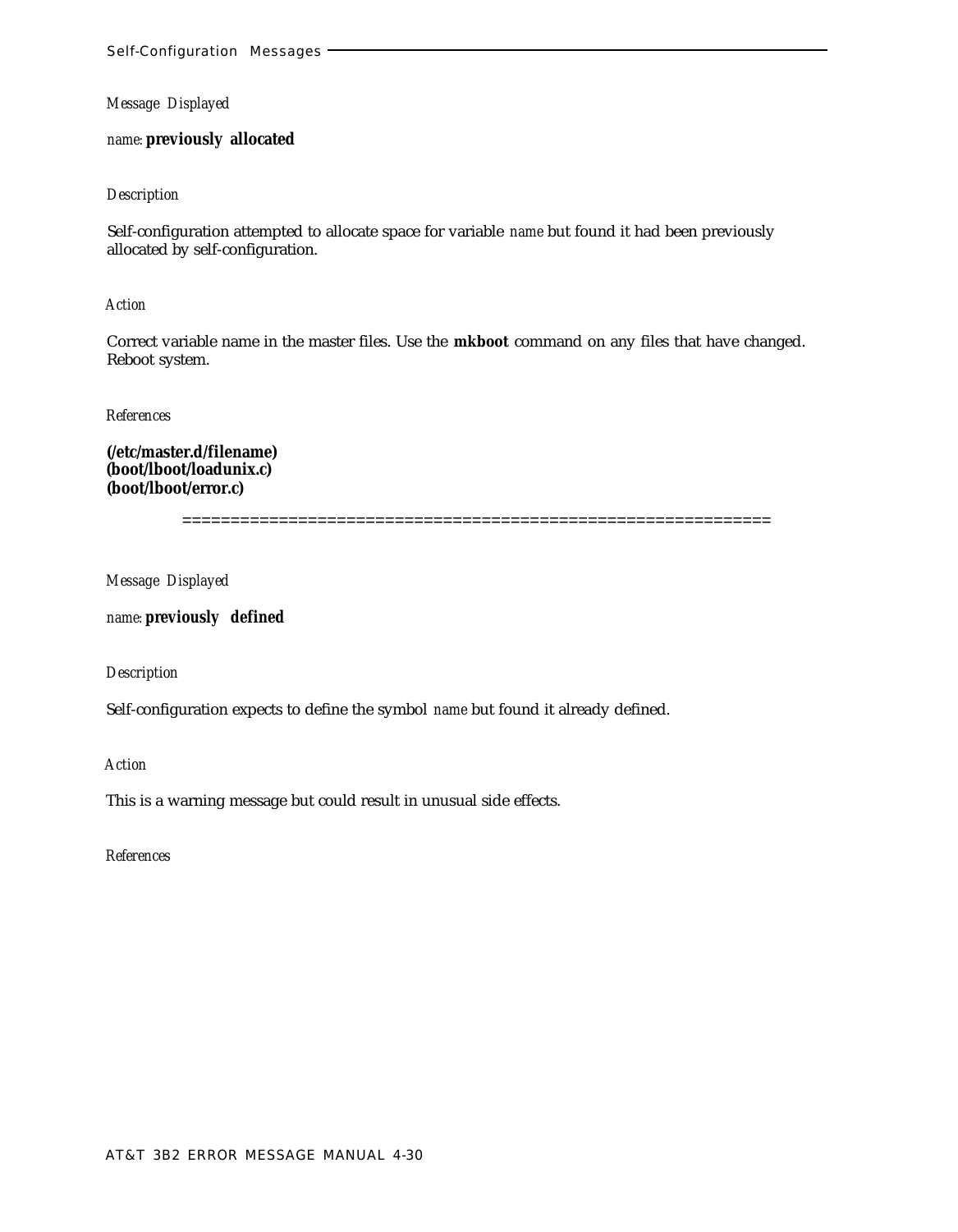# *name:* **required driver is EXCLUDED**

### *Description*

The driver *name* is marked as being required in its master file but is EXCLUDED in the system file. Unknown results may occur. It is illegal to EXCLUDE a required driver.

### *Action*

Remove *name* from the EXCLUDE line of the system file and add it to the INCLUDE line, and then reboot.

*References*

**(/etc/system) (boot/lboot/loadunix.c) (boot/lboot/error.c)**

=========================================================

*Message Displayed*

*name:* **routine** *name()* **not found**

### *Description*

The routine *name* was not found in the boot program *name.* The value of routine *name* is set to zero.

### *Action*

Determine why the routine *name* is missing. Correct the problem. Recompile file *name* using the **mkboot** command on *name.* Reboot the system.

*References*

**(boot/lboot/loadunix.c) (boot/lboot/error.c)**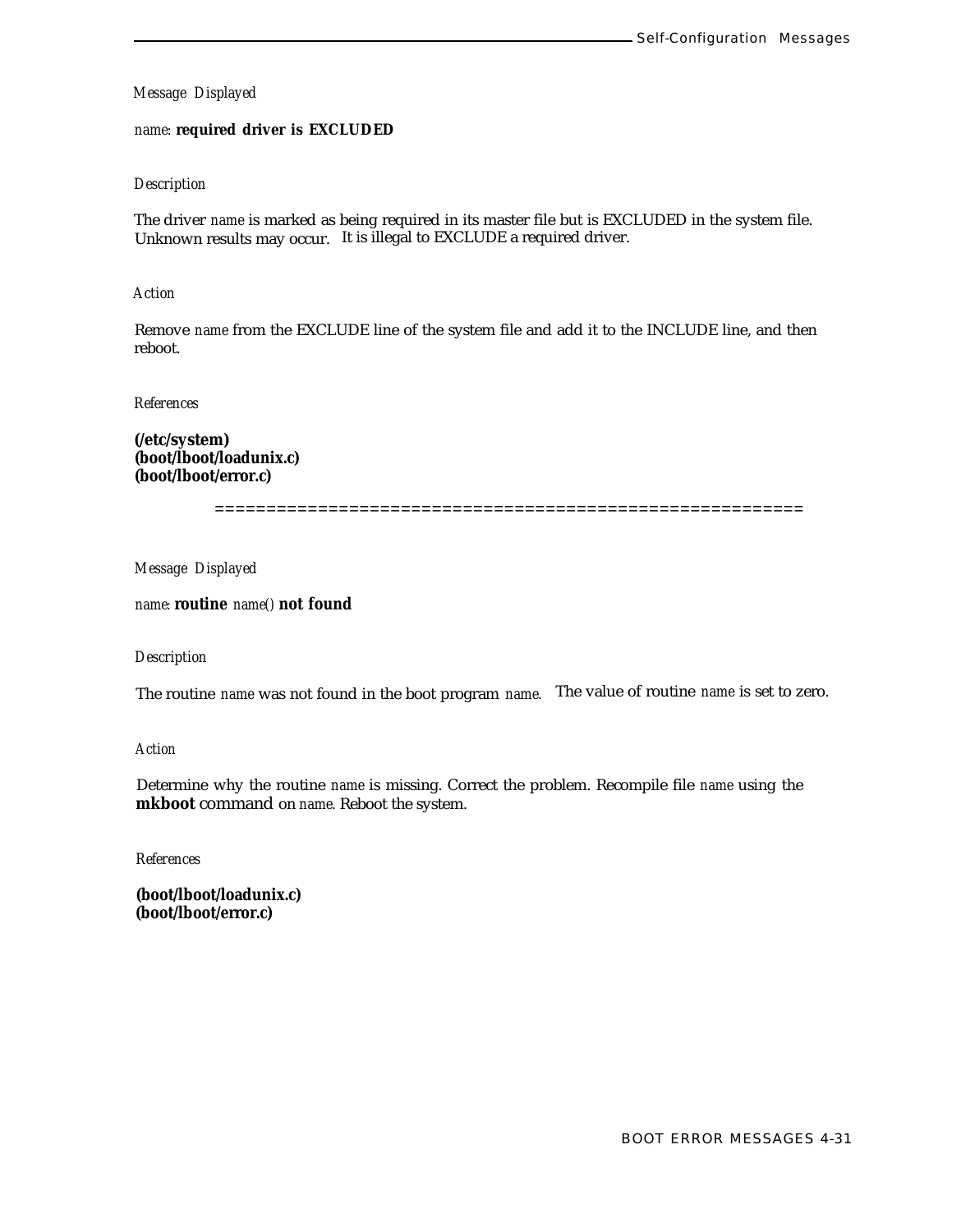*name:* **Special device cannot be used**

### *Description*

File *name* is a special device (character, block, or FIFO).

*Action*

#### *References*

==========================================================================

*Message Displayed*

*name:* **Too many open files**

*Description*

No process may have more than 20 file descriptors open at a time. This includes *stdin, stdout,* and *stderr,* with only 17 usable by the program.

*Action*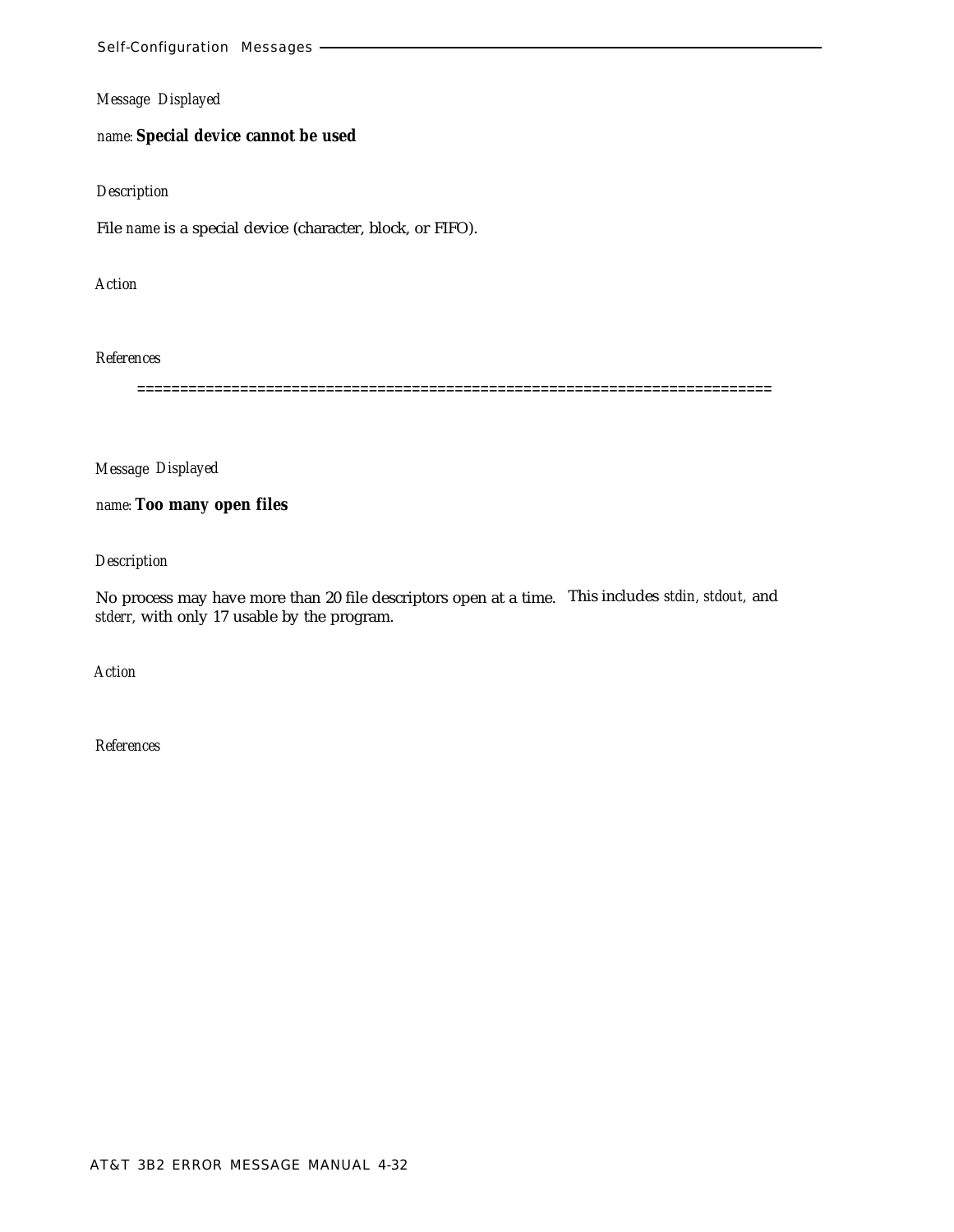*name:* **truncated read**

*Description*

Read of file *name* failed.

*Action*

*References*

**(boot/lboot/subr.c) (boot/lboot/loadunix.c) (boot/lboot/tables.c)**

===============================================================

*Message Displayed*

*name:* **truncated string table**

*Description*

While reading string table of file *name,* end-of-file was encountered prematurely.

*Action*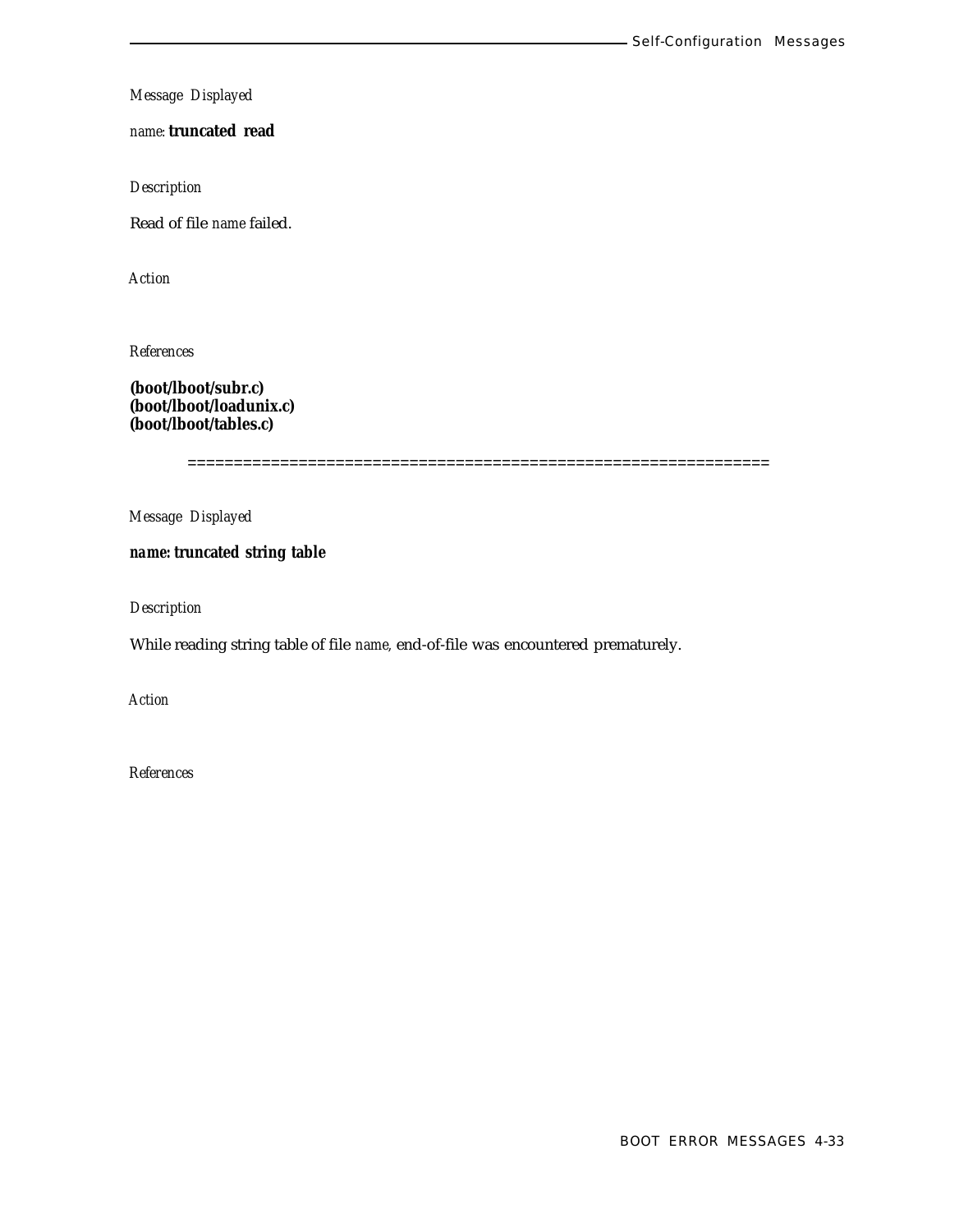# **Device** *name* **previously configured at board code** *n*

#### *Description*

Device *name* has been moved. It was previously located in slot *n.*

## *Action*

This is a warning message indicating a change in configuration was detected.

*References*

**(boot/lboot/loadunix.c) (boot/lboot/error.c)**

=================================================================

*Message Displayed*

### **Device name (board code n) not configured**

*Description*

Device name located in slot *n* was not installed at the time the absolute boot image was created.

*Action*

Therefore, it will not be usable when this absolute boot image is used.

References

(boot/lboot/loadunix.c) (boot/lboot/error.c)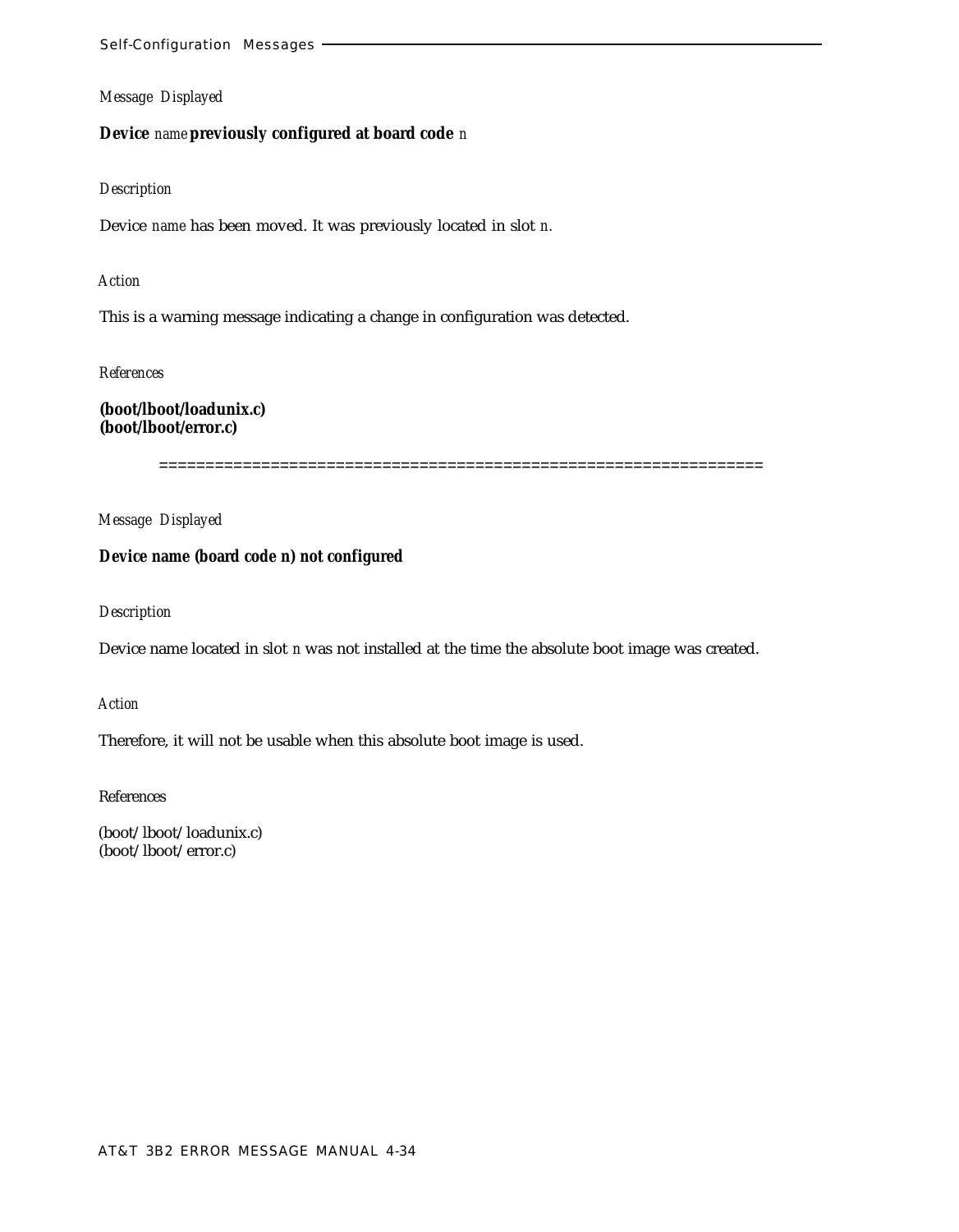**Driver not found for** *name* **device (board code** *n)*

### *Description*

A driver for device *name* was not found in the boot directory. The device is located in slot *n.* This is a warning message.

*Action*

Add driver for device *name* and reboot.

*References*

**(boot/lboot/loadunix.c) (boot/lboot/error.c)**

==================================================================

*Message Displayed*

**Driver** *driver:* **major number greater than 127**

### *Description*

A master file for software driver driver contains a major number greater than 127.

*Action*

Correct major number in master file driver. Then reboot.

*References*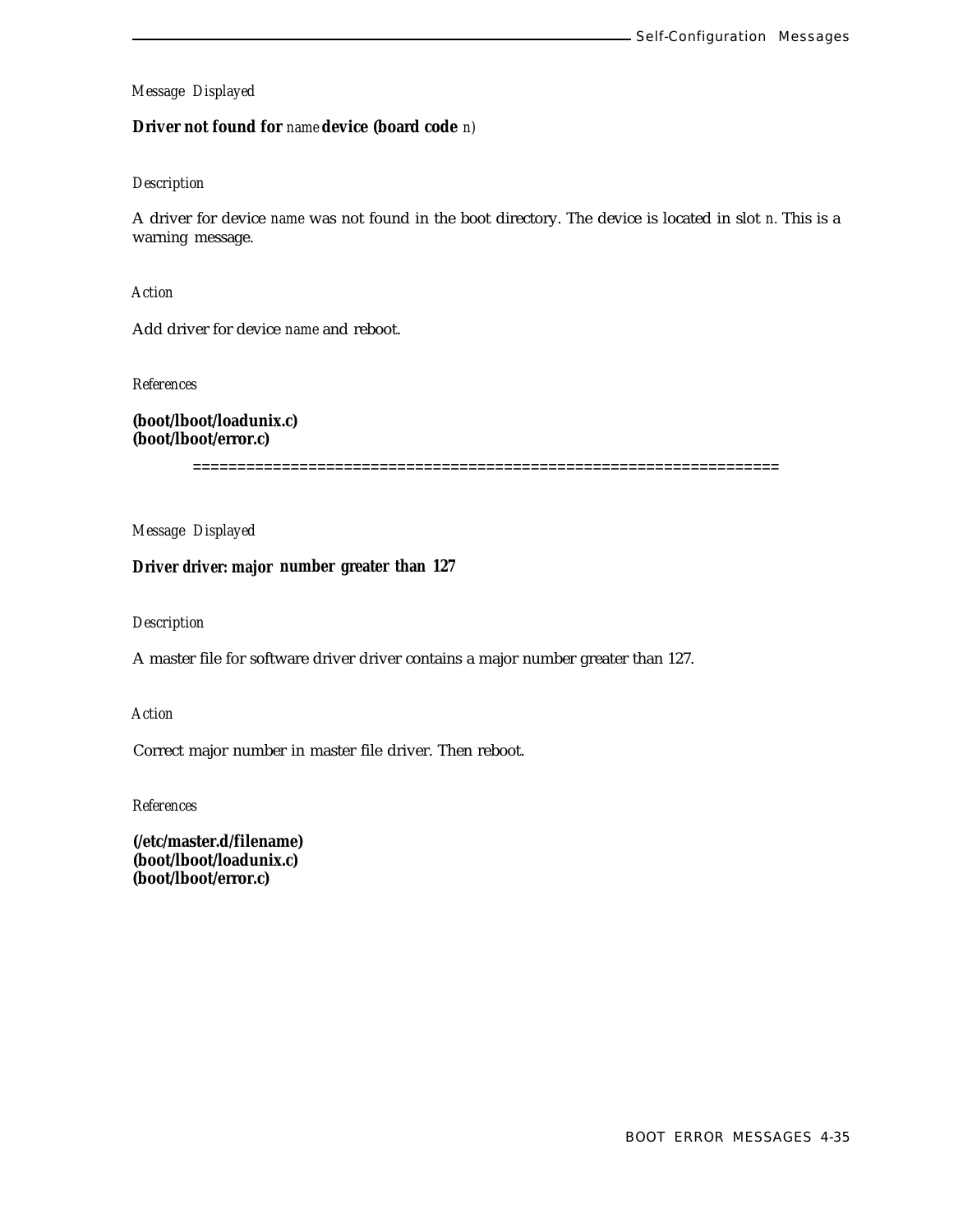**Driver** *driver:* **missing section text, data or .bss**

# *Description*

Driver object module *driver* is missing text, data, or .bss section header.

*Action*

Recompile driver *driver.* Then reboot.

*References*

**(boot/lboot/loadunix.c) (boot/lboot/error.c)**

================================================================

*Message Displayed*

# **Driver driven not a valid object file**

*Description*

Driver driver contains bad magic number.

*Action*

Recompile driver driver. Then reboot.

*References*

**(boot/lboot/loadunix.c) (boot/lboot/error.c)**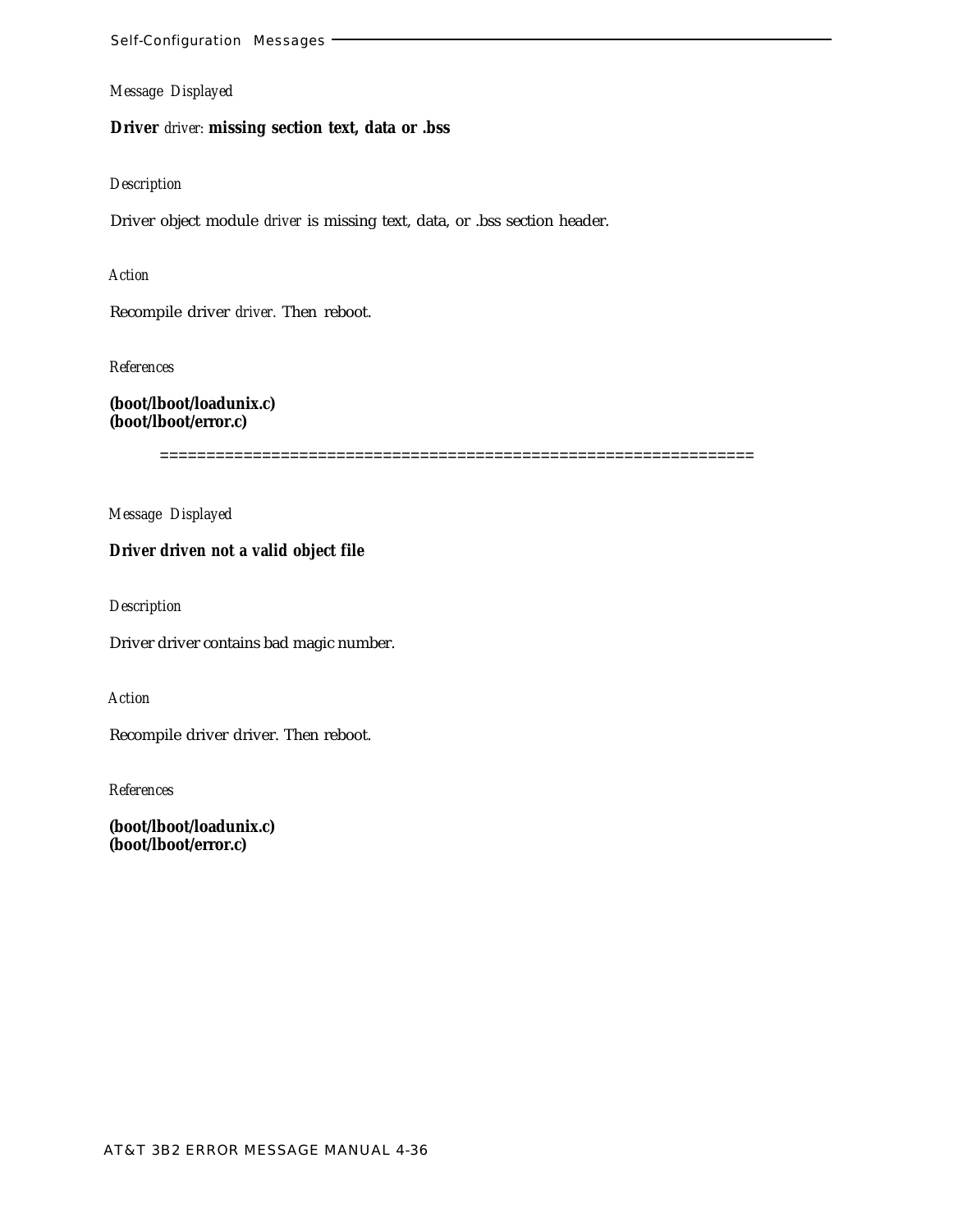**Driver** *driver:* **not processed by mkboot(1M)**

### *Description*

Driver object file *driver* was not processed by **mkboot** command.

### *Action*

Run **mkboot** on driver file *driver.* Then reboot.

*References*

**(boot/lboot/loadunix.c) (boot/lboot/error.c)**

===================================================================

*Message Displayed*

# **EXCLUDE:** *name:* **driver is INCLUDED**

*Description*

Driver *name* to be excluded is also to be included.

*Action*

Remove name from one or the other in the system file. Reboot the system.

*References*

**(/etc/system) (boot/lboot/loadunix.c) (boot/lboot/error.c)**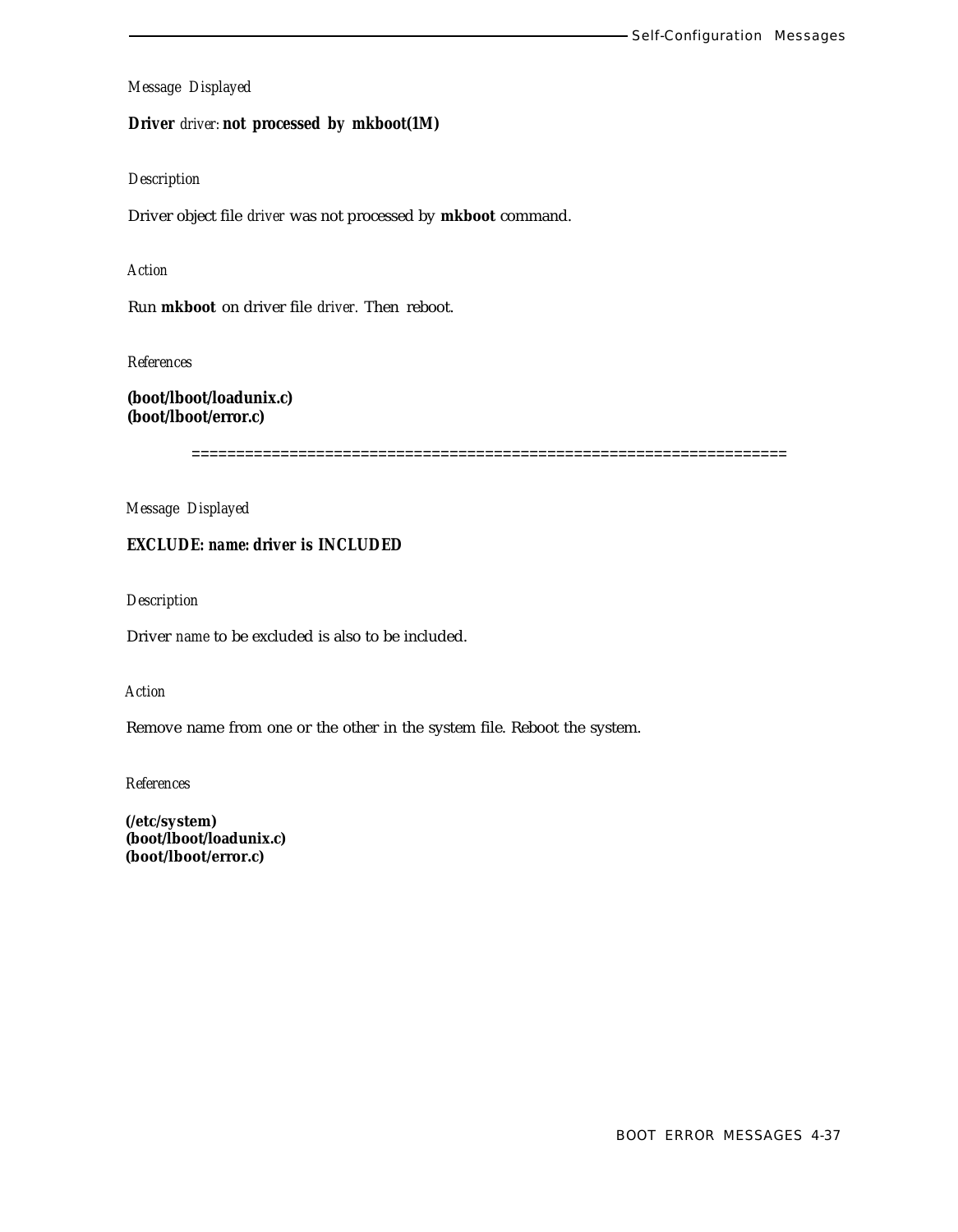## **External symbol** *name is* **undefined: set to zero**

# *Description*

The external symbol *name* value cannot be resolved. Its value is set to zero.

### *Action*

### *References*

========================================================================

### *Message Displayed*

# **I/O ERROR id= block= count= jstat= erstat= xerstat=**

### *Description*

A disk read job failed. The message contains the buffer header pointer, disk block number, byte count, job status returned by disk subsystem, and failing status codes returned by the disk subsystem.

*Action*

Diagnose disk subsystem and repair. Then reboot.

*References*

**(io/idfc.c)**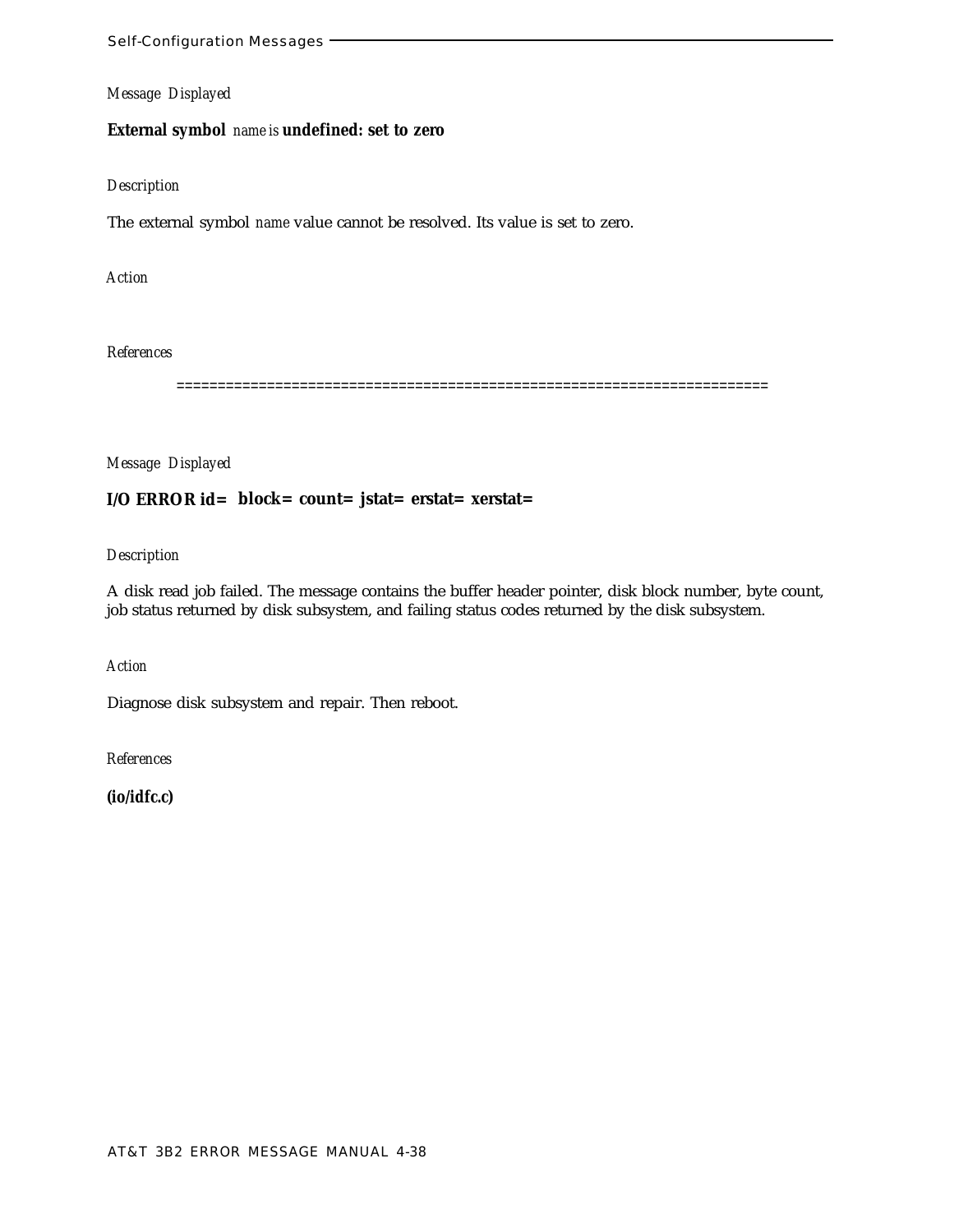# **INCLUDE:** *name;* **device not equipped**

### *Description*

Hardware not equipped for driver *name* to be included. This is a warning and driver *name* will not be loaded.

#### *Action*

Either add hardware for device *name,* add EXCLUDE statement to the system file for driver *name,* or remove driver from boot directory. Then reboot.

#### *References*

**(/etc/system) (boot/lboot/loadunix.c) (boot/lboot/error.c)**

=====================================================================

## *Message Displayed*

# **INCLUDE:** *name;* **driver is EXCLUDED**

### *Description*

Driver *name* appears on both the INCLUDE and EXCLUDE lines of the system file.

*Action*

Remove *name* from one or the other in the system file. Then reboot.

*References*

**(/etc/system) (boot/lboot/loadunix.c) (boot/lboot/error.c)**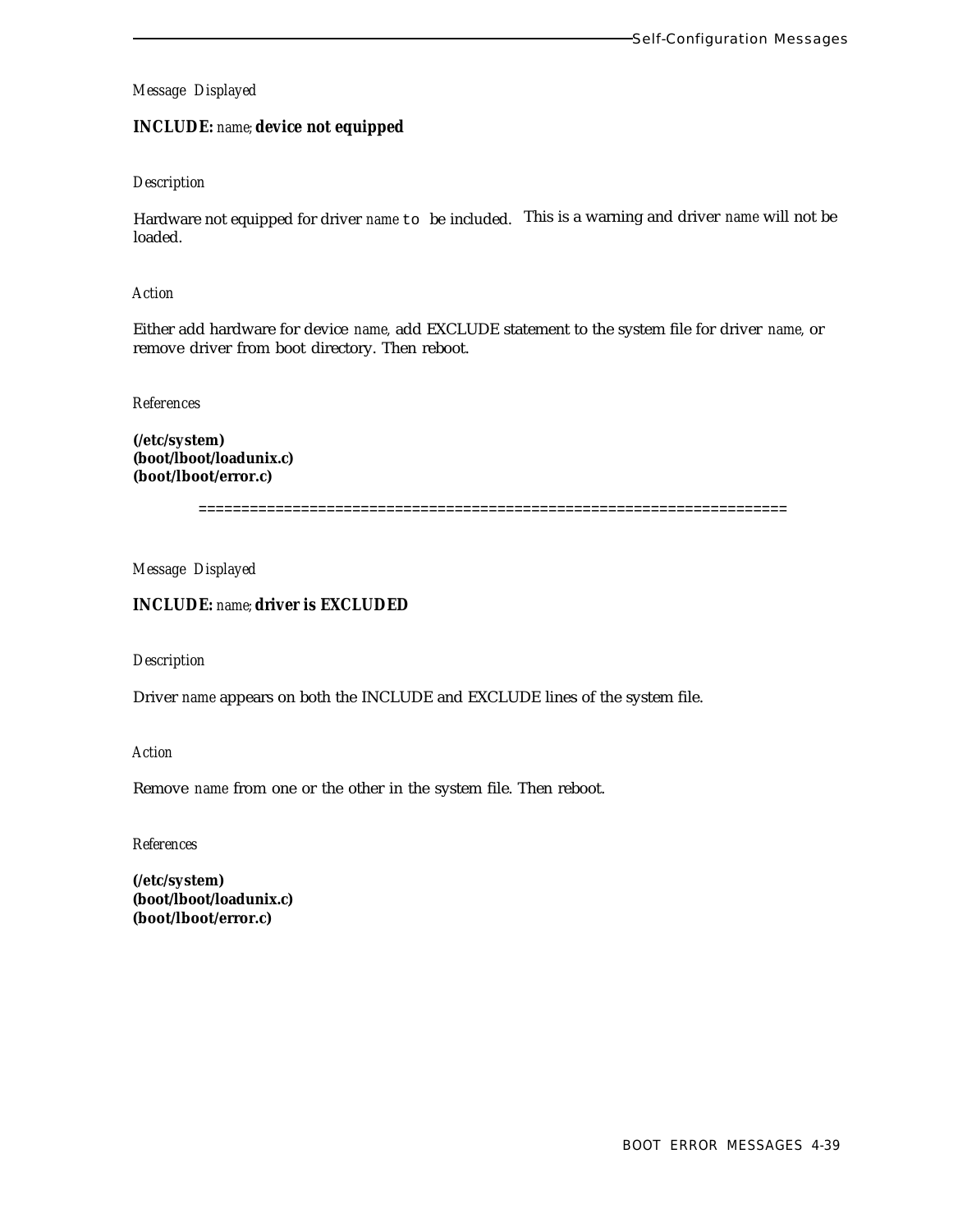## **INCLUDE:** *name;* **driver not found**

### *Description*

Driver *name* is marked to be included but is unable to find its object file in the boot directory.

#### *Action*

If driver *name* is to be included, then run **mkboot** on *name* object file and reboot. If driver *name* was not to be included, then remove it from the INCLUDE line in the system file. Then reboot.

#### *References*

**(/etc/system) (boot/lboot/loadunix.c) (boot/lboot/error.c)**

==========================================================================

*Message Displayed*

### **No drivers available, absolute BOOT program must be used**

### *Description*

The driver linked-list could not be built. Therefore, a self-configuration cannot be done, and an absolute boot program must be used.

*Action*

Boot the absolute boot program.

*References*

**(boot/lboot/loadunix.c) (boot/lboot/error.c)**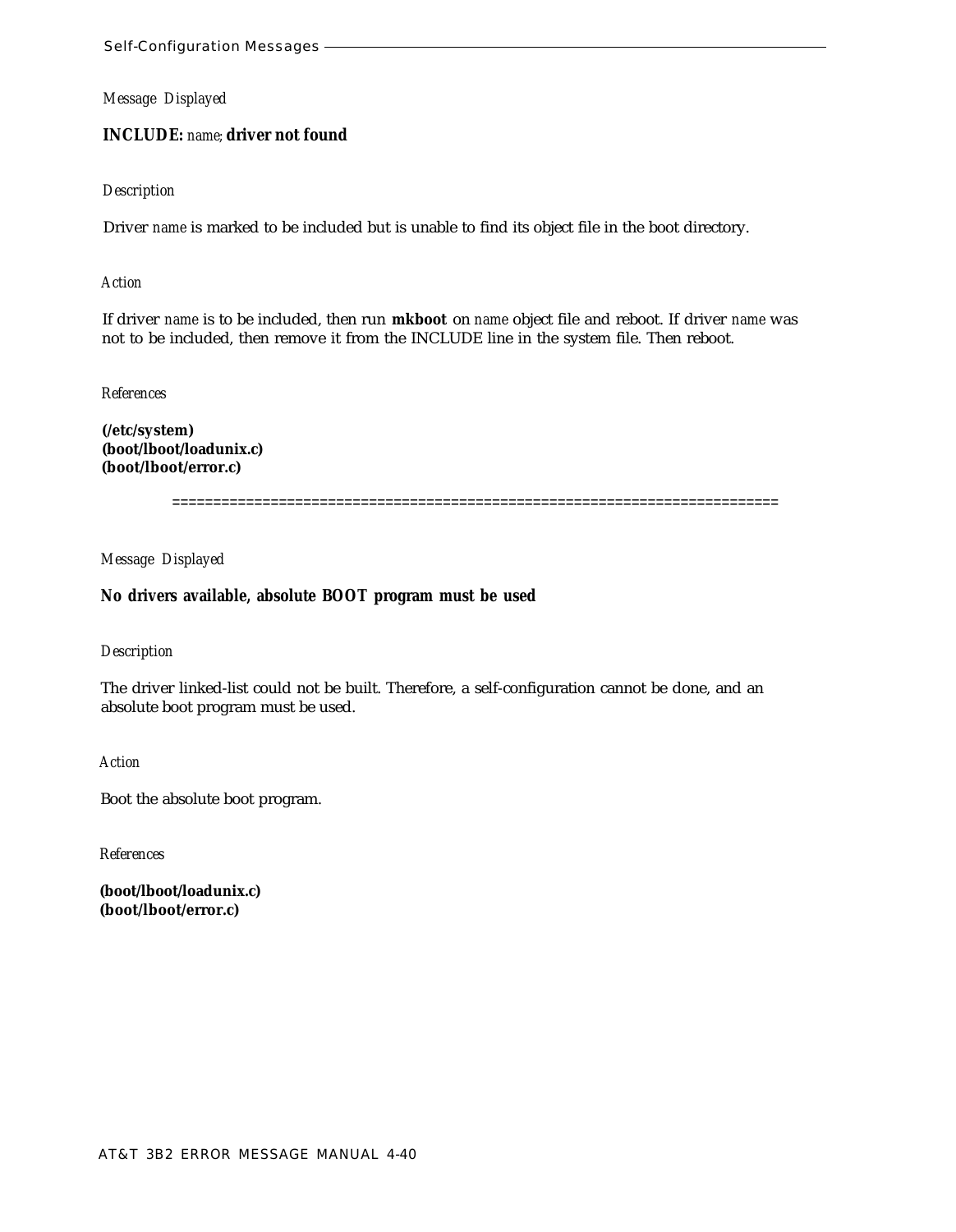# **No memory for driver linked-list**

### *Description*

Unable to allocate memory to build the driver linked-list.

*Action*

*References*

**(boot/lboot/loadunix.c) (boot/lboot/error.c)**

===================================================================================

*MessageDisplayed*

**No memory for kernel optional header**

*Description*

Unable to allocate memory to build the kernel optional header,

*Action*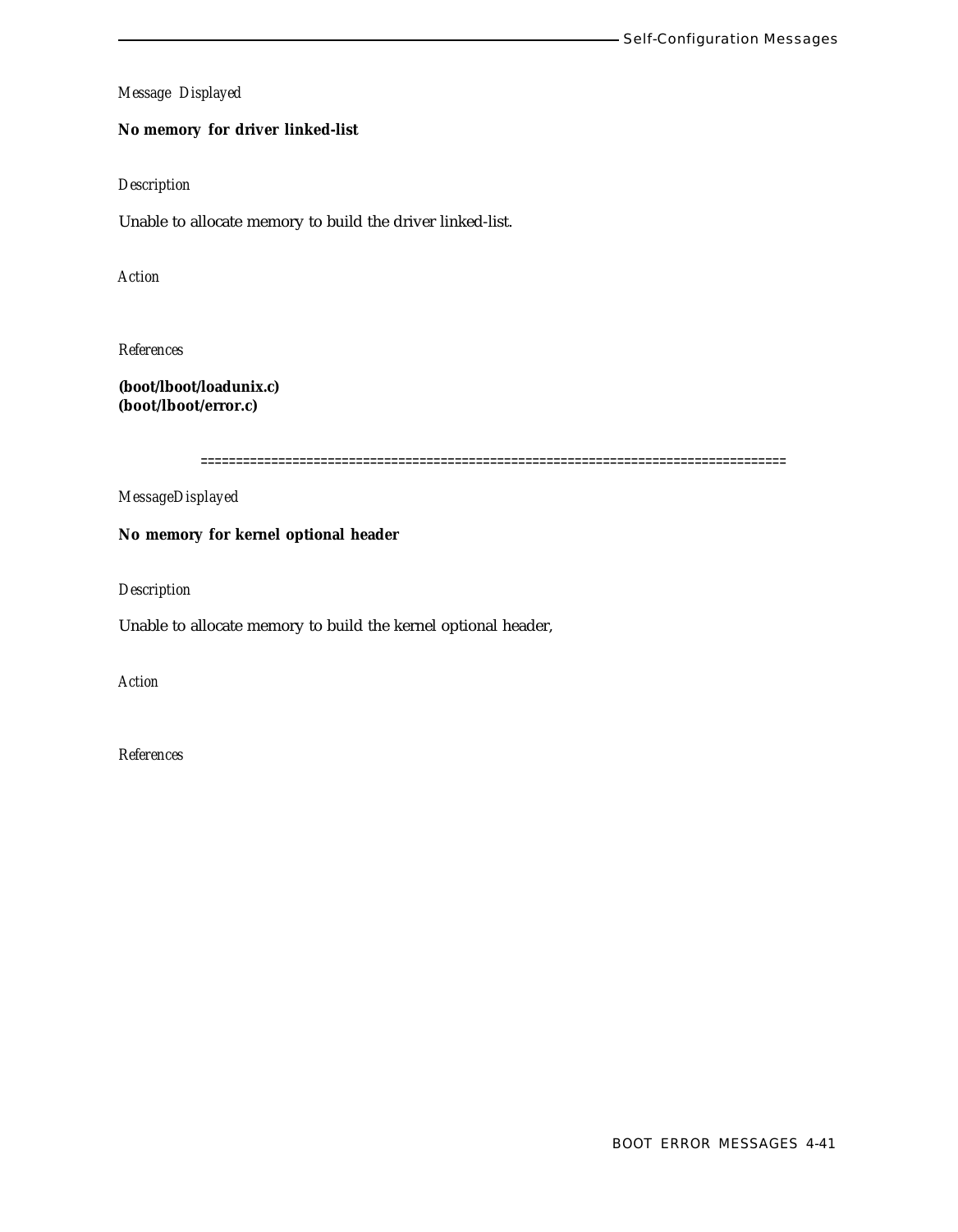# **No memory for driver symbol table processing**

### *Description*

Unable to allocate memory to process a driver symbol table.

*Action*

### *References*

==============================================================================

*Message Displayed*

**No memory for symbol table**

*Description*

Unable to allocate memory for kernel symbol table processing,

*Action*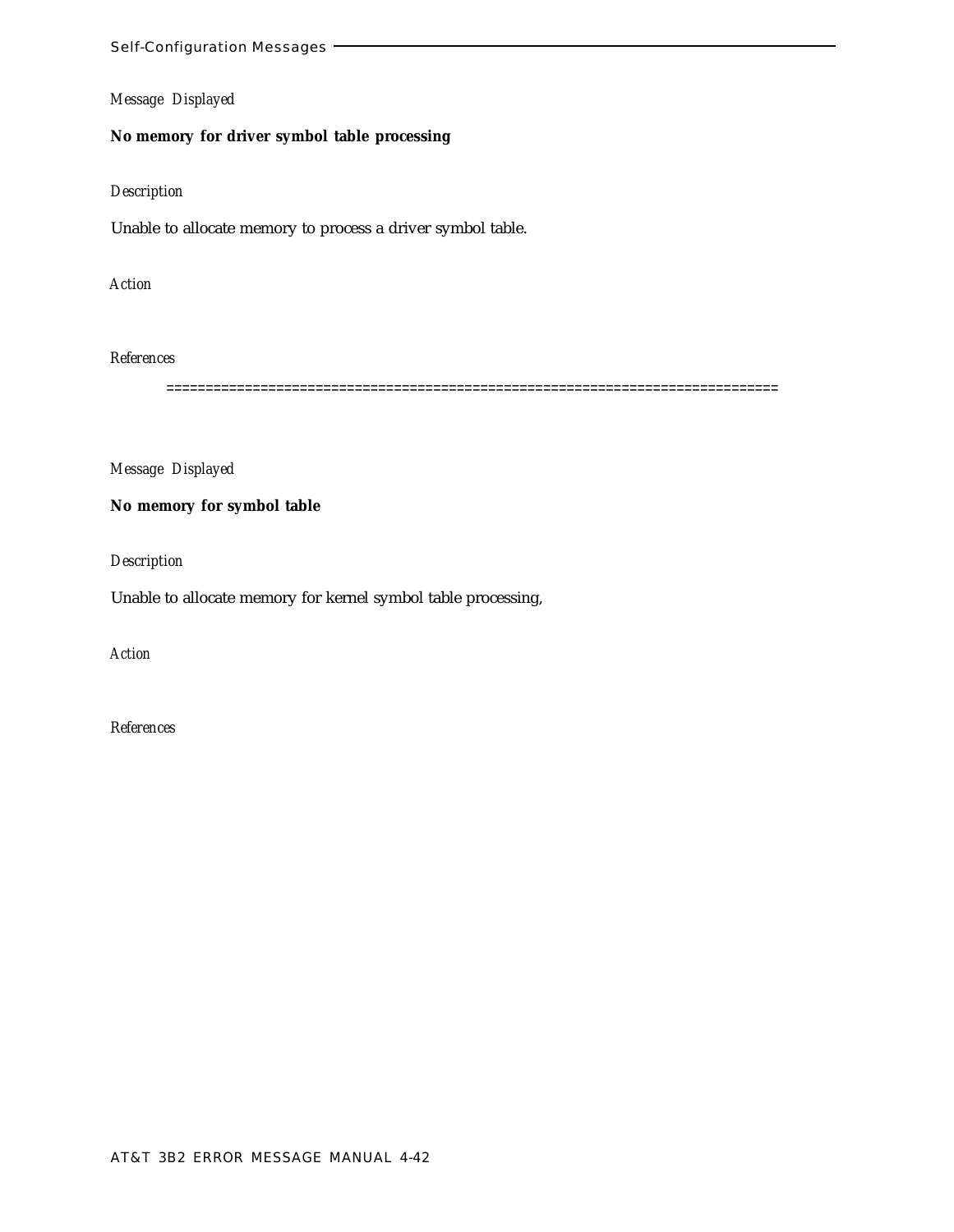### **No section loaded at virtual address zero: interrupt vectors are inaccessible**

### *Description*

This warning message indicates that nothing was loaded at virtual address zero. Therefore, the gate tables and interrupt vectors will not be accessible in virtual addressing modes.

*Action*

*References*

===================================================================================

*Message Displayed*

**Section** *name(file)* **loaded below MAINSTORE address**

*Description*

The section *name* from file *file* has an origin below the value of MAINSTORE.

*Action*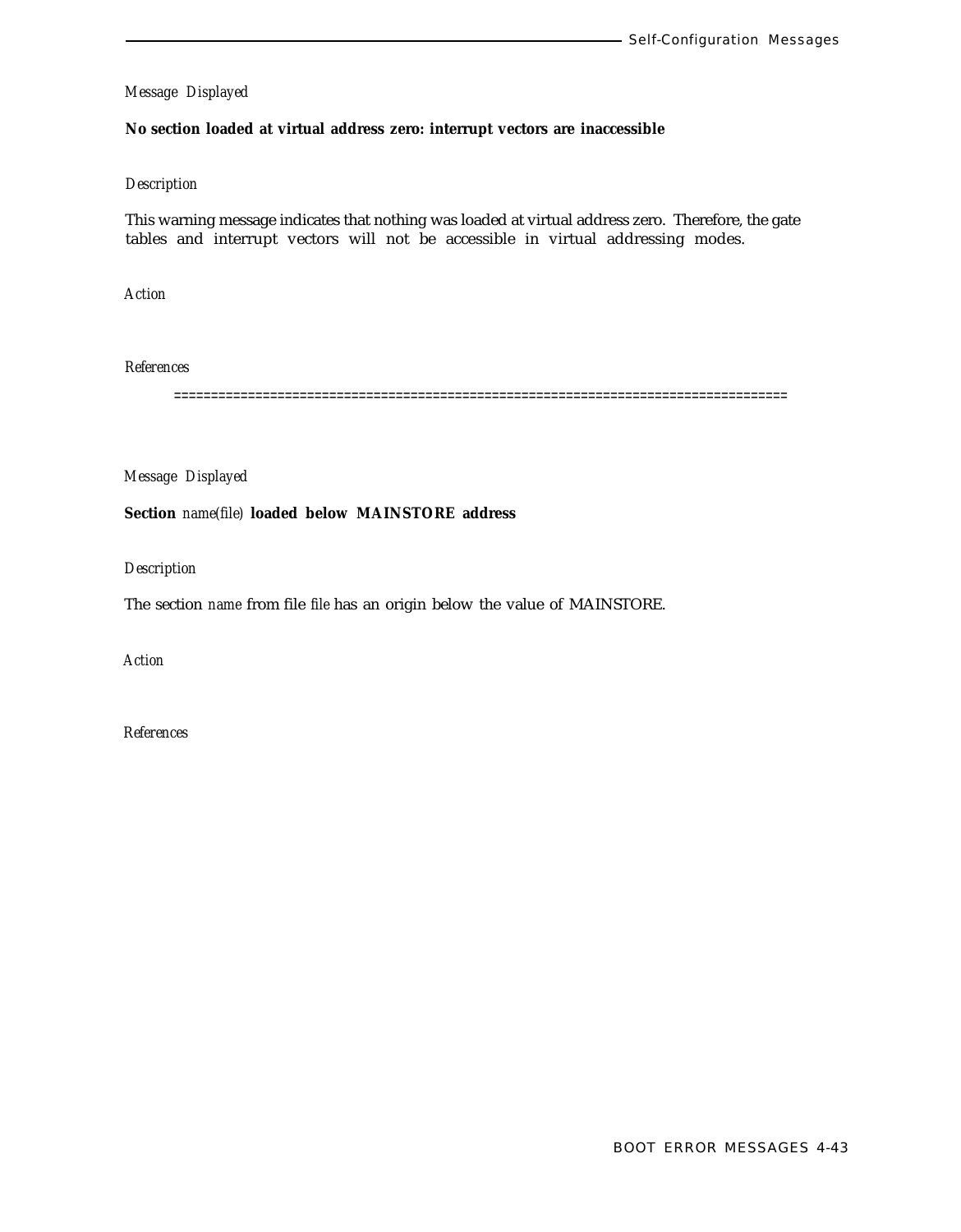# **Section** *name(file)* **loaded beyond end of MAINSTORE**

### *Description*

The section *name* from file *file* has an origin beyond the end of physical memory.

*Action*

*References*

=================================================================================

*Message Displayed*

**Section** *name(file)* **overlaps boot program**

*Description*

The section *name* from file *file* overlaid portions of self-configuration.

*Action*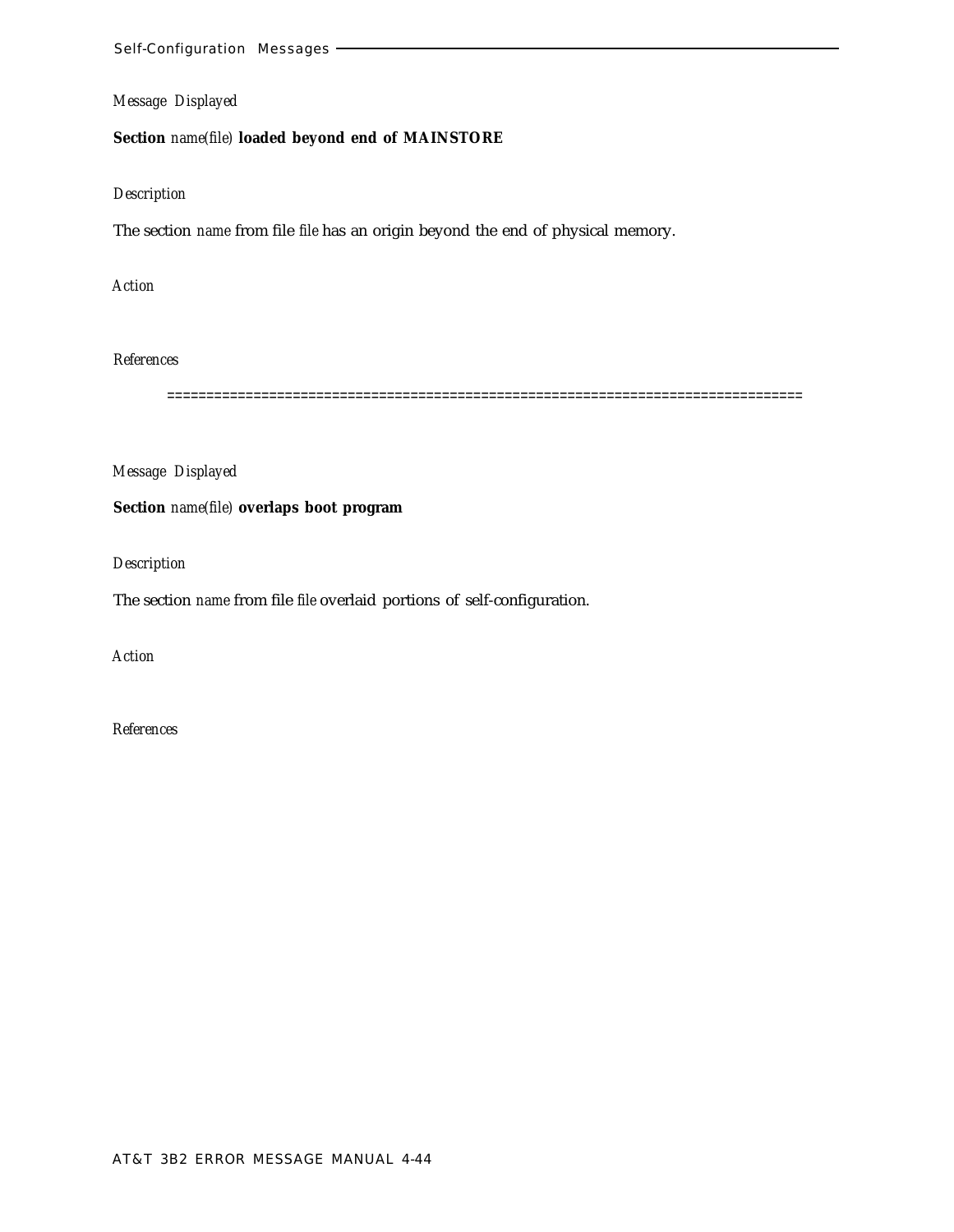**Section** *name(file)* **overlaps** *name(file)*

### *Description*

The section *name* from file *file* overlaps the section *name* from file *file.*

*Action*

# *References*

===================================================================================

## *Message Displayed*

### **VTOC does not exist or is damaged.**

# *Description*

The system cannot find the Volume Table Of Contents (VTOC) on disk, or the VTOC has been corrupted.

# *Action*

Repair with ''devtools" or call your AT&T Service Representative or an authorized dealer.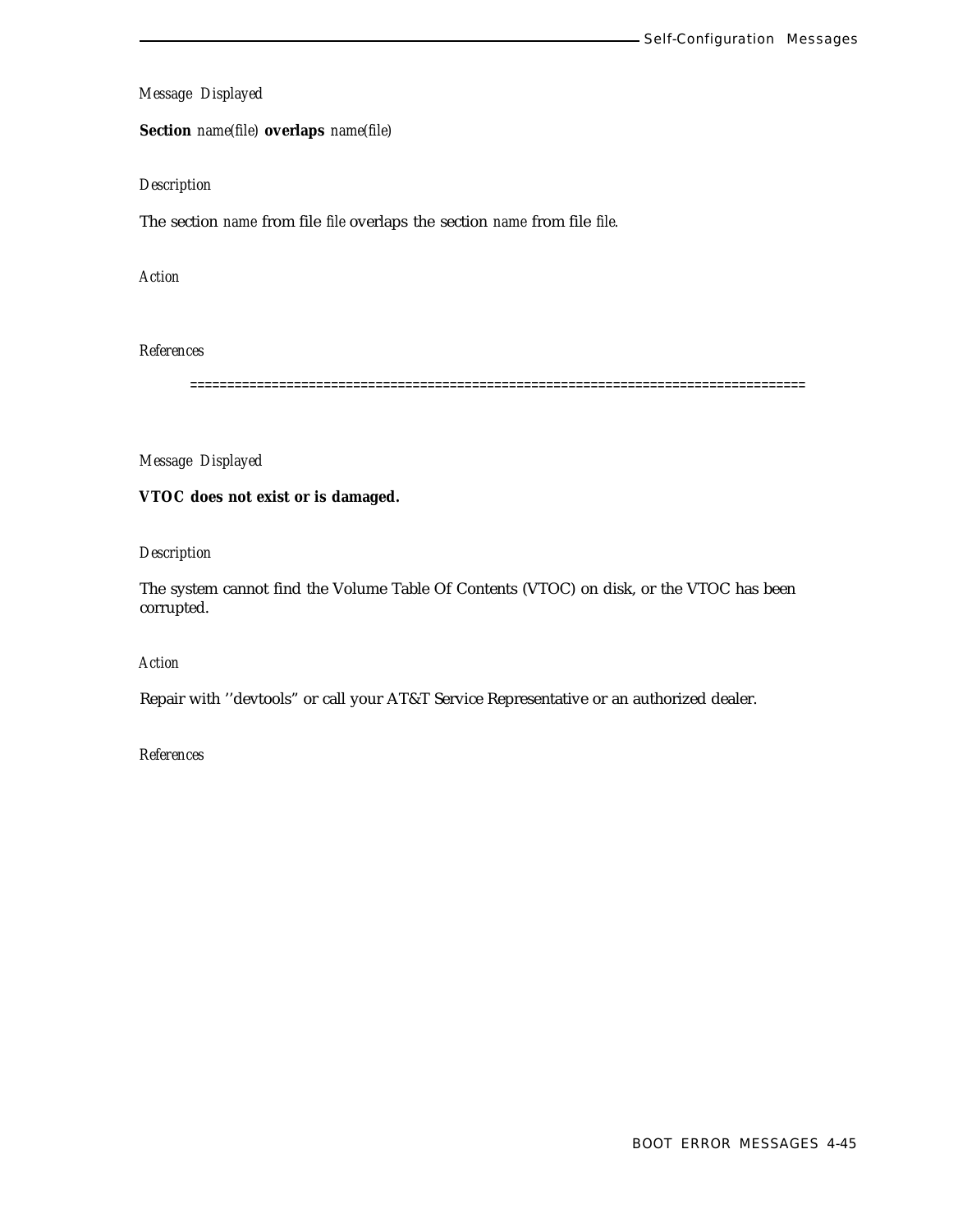**VTOC read failed.**

# *Description*

The system is unable to read the volume table of contents on disk.

*Action*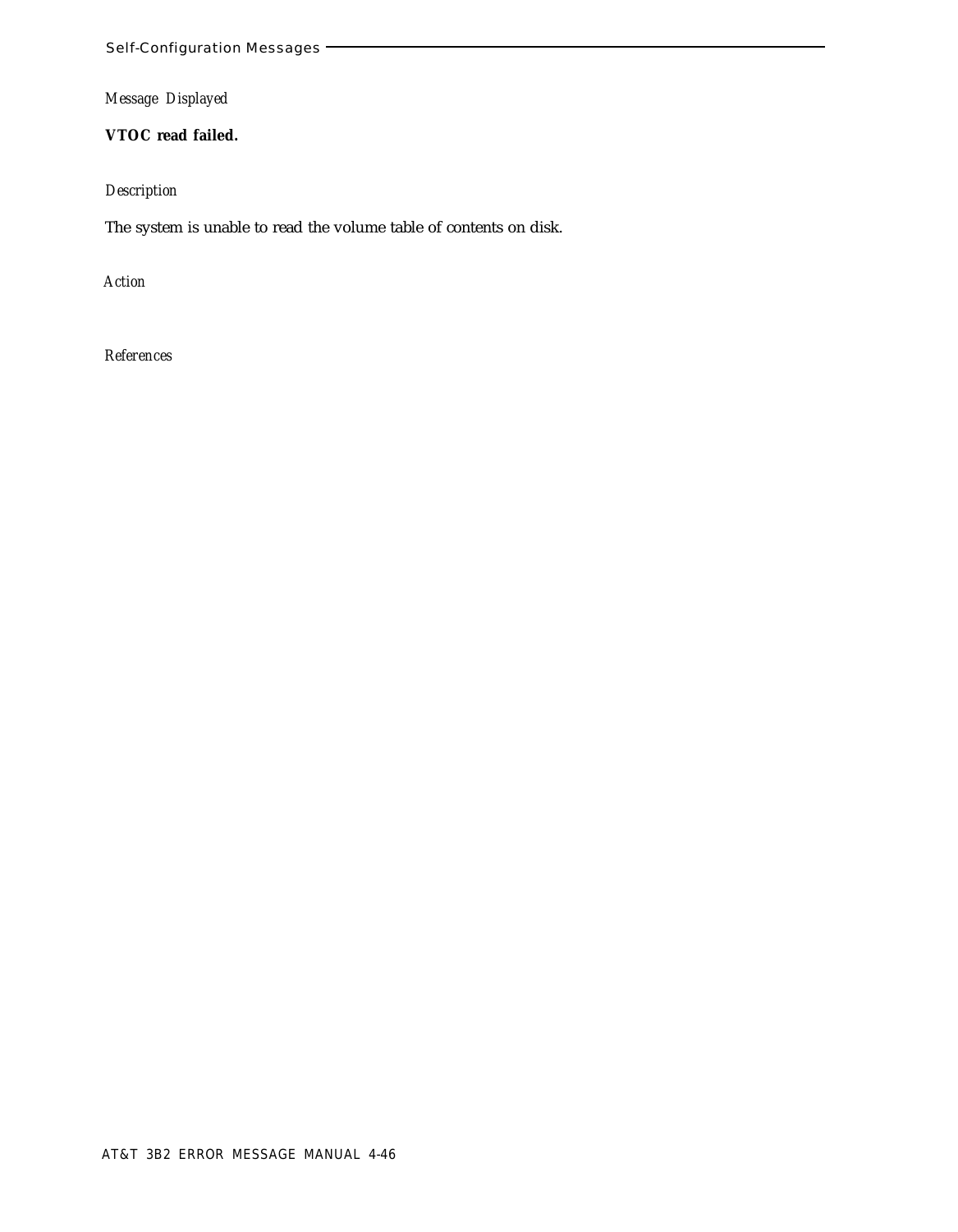# While Checking for Multiply Defined Parameters

The following boot error messages are from self-configuration checking for multiply defined parameters in the master files for all drivers.

*Message Displayed*

**Parameter** *name* **multiply defined**

*Description*

A parameter *name* is found to be defined more than once with different values.

*Action*

If the conflict cannot be resolved, then the parameter value will be set to zero.

*References*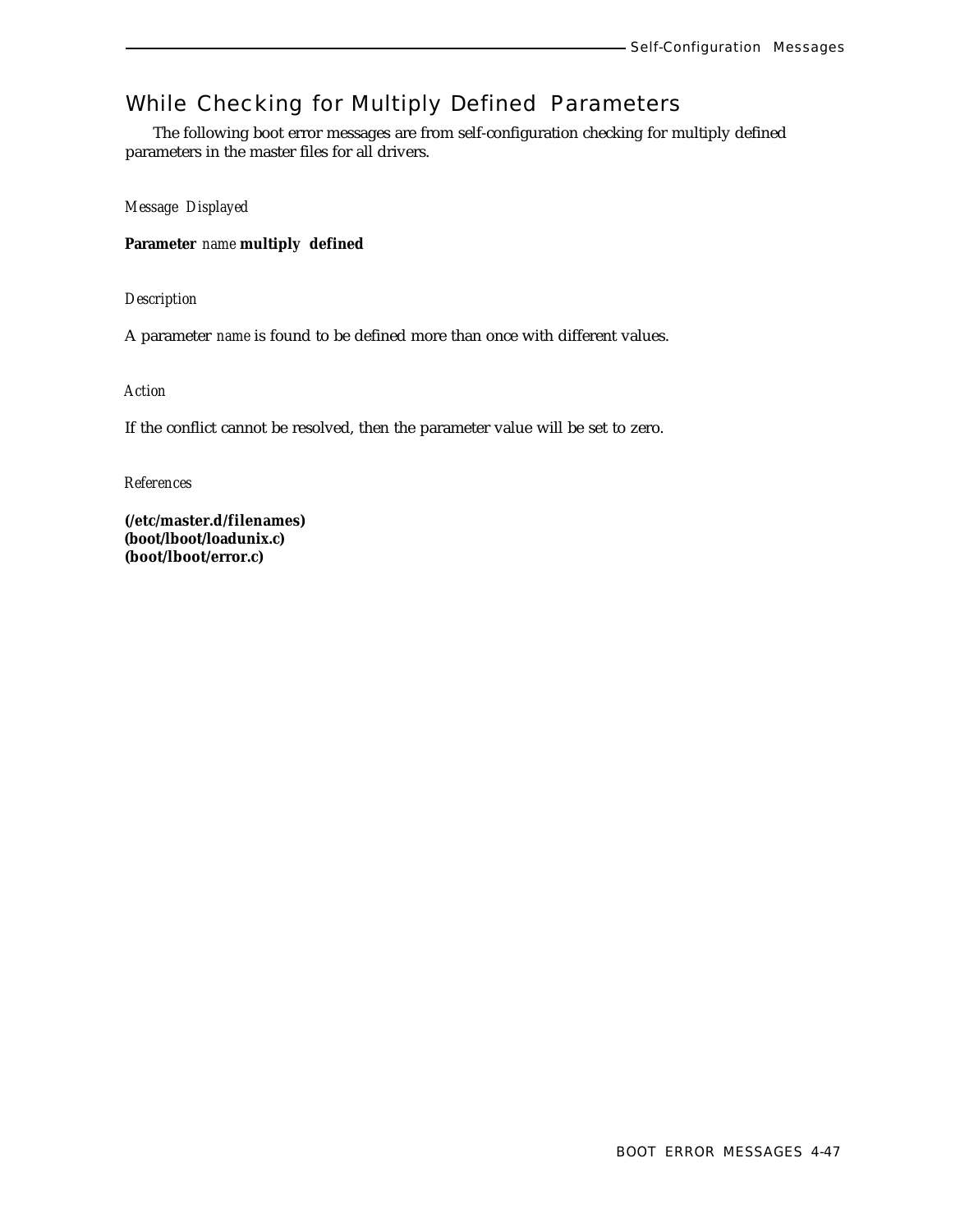*driver: name = n*

*Description*

Driver *driver* defines parameter *name* to be n.

### *Action*

This is an informational message to be used in determining what files have parameters defined and the values of those parameters. Correct the values or rename the parameter. Use the **mkboot** command to remake the parameters. Reboot the system.

*References*

**(/etc/master.d/filename) (boot/lboot/loadunix.c) (boot/lboot/error.c)**

================================================================================

*Message Displayed*

*driver: name = n (driver* **EXCLUDED, parameter ignored)**

*Description*

Driver *driver* defines parameter *name* to be n, but driver *driver* is to be EXCLUDED.

*Action*

This is a warning message that indicates parameter *name* has more than one definition. This will create a problem if it is loaded with the current configuration.

*References*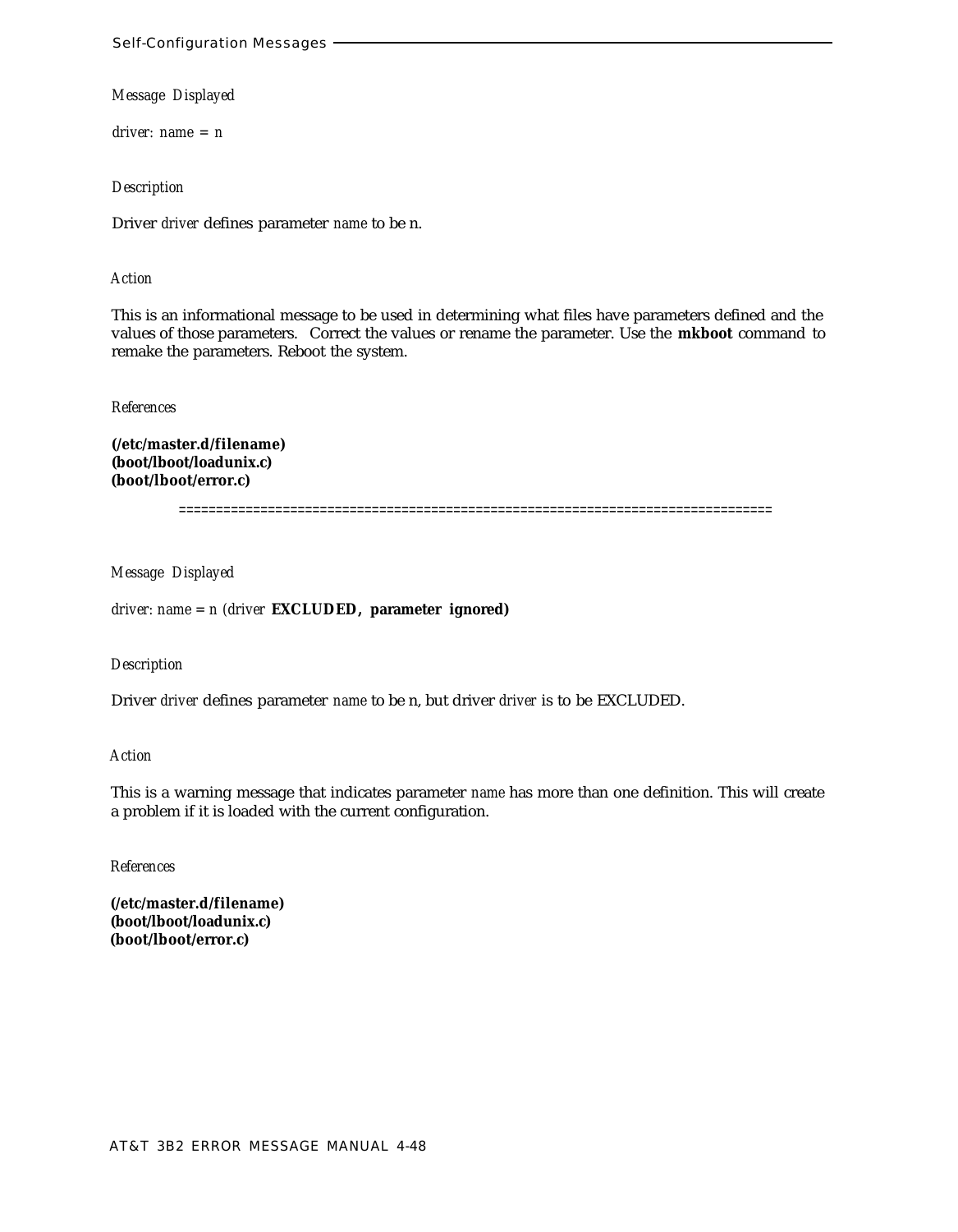*driver: name = n* **(set to zero)**

### *Description*

The system is unable to resolve conflict of parameter *name;* its value is be defines parameter *name* to be *n.*

### *Action*

Correct parameter definitions of the master files listed. Mkboot drivers for any master files which were changed, and then reboot.

*References*

**(/etc/master.d/filename) (boot/lboot/loadunix.c) (boot/lboot/error.c)**

==============================================================================

*Message Displayed*

*driver: name = string*

### *Description*

Driver *name* defines parameter *name* to be *string.*

# *Action*

This informational message informs the user which files define parameter *name.* Correct the definitions of parameter. Use the **mkboot** command to remake the files. Reboot the system.

### *References*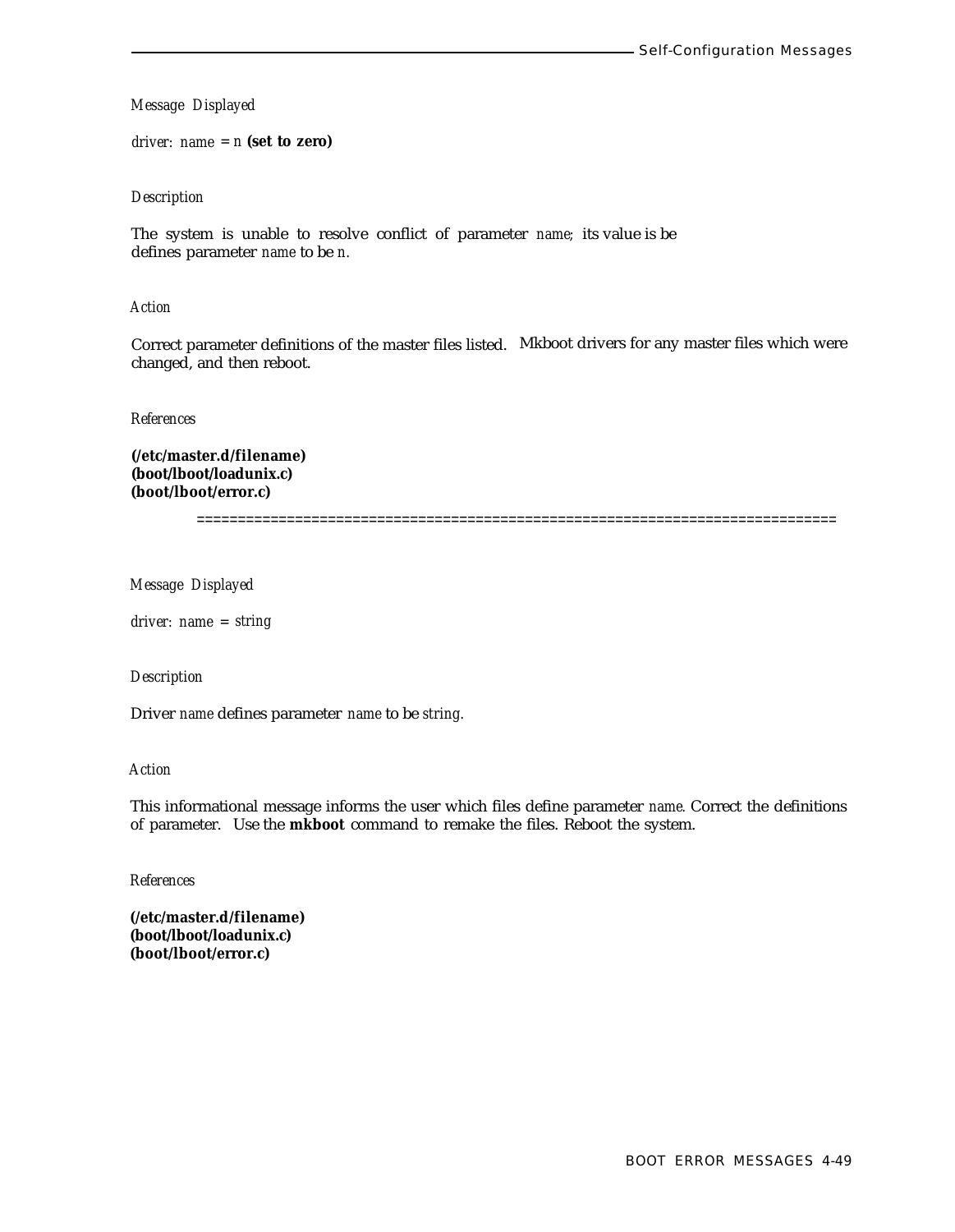*driver: name = string (driver* **EXCLUDED, parameter ignored)**

#### *Description*

Driver *driver* defines parameter *name* to be *string,* but driver *driver* is to be EXCLUDED.

#### *Action*

This warning message indicates that parameter *name* has more than one definition. This will create a problem if it is loaded with the current configuration.

#### *References*

**(/etc/master.d/filename) (boot/lboot/loadunix.c) (boot/lboot/error.c)**

================================================================

#### *Message Displayed*

*driver: name = string* **(set to zero)**

#### *Description*

The system is unable to resolve conflict of parameter *name;* its value is being set to zero. Driver *driver* defines parameter *name* to be *string.*

#### *Action*

Correct parameter definitions of the master files listed. Mkboot drivers for any master files which were changed, and then reboot.

# *References*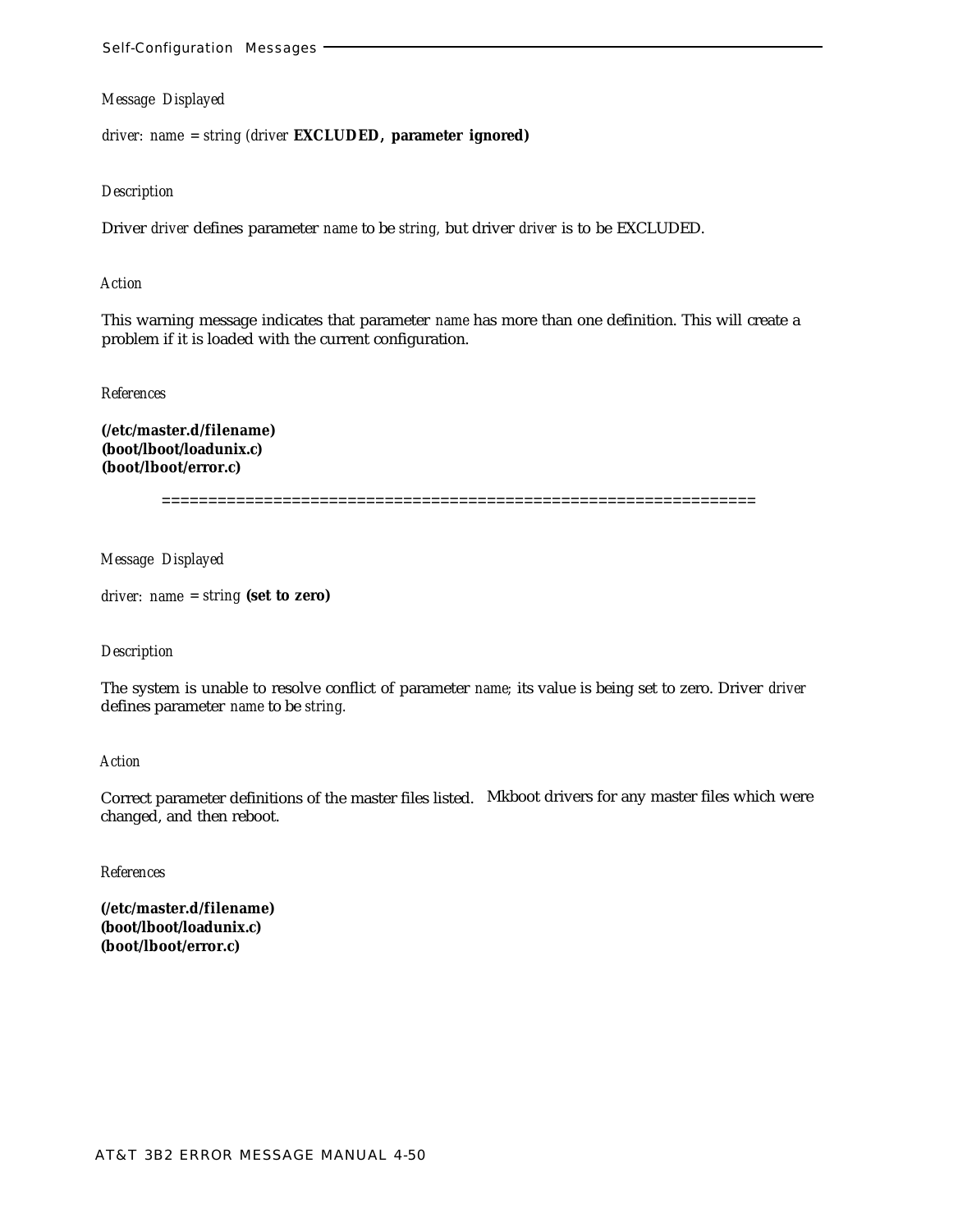# While Parsing the System File

The following boot error messages are generated by self-configuration when parsing the system file.

*Message Displayed*

**System: line** *n:* **cannot boot directory**

*Description*

The file specified for booting is a directory.

*Action*

References

======================================================================

*Message Displayed*

### **System: line** *n:* **cannot boot special device**

*Description*

The file specified on line *n* of the system file, the file to boot, is a special device and cannot reloaded.

*Action*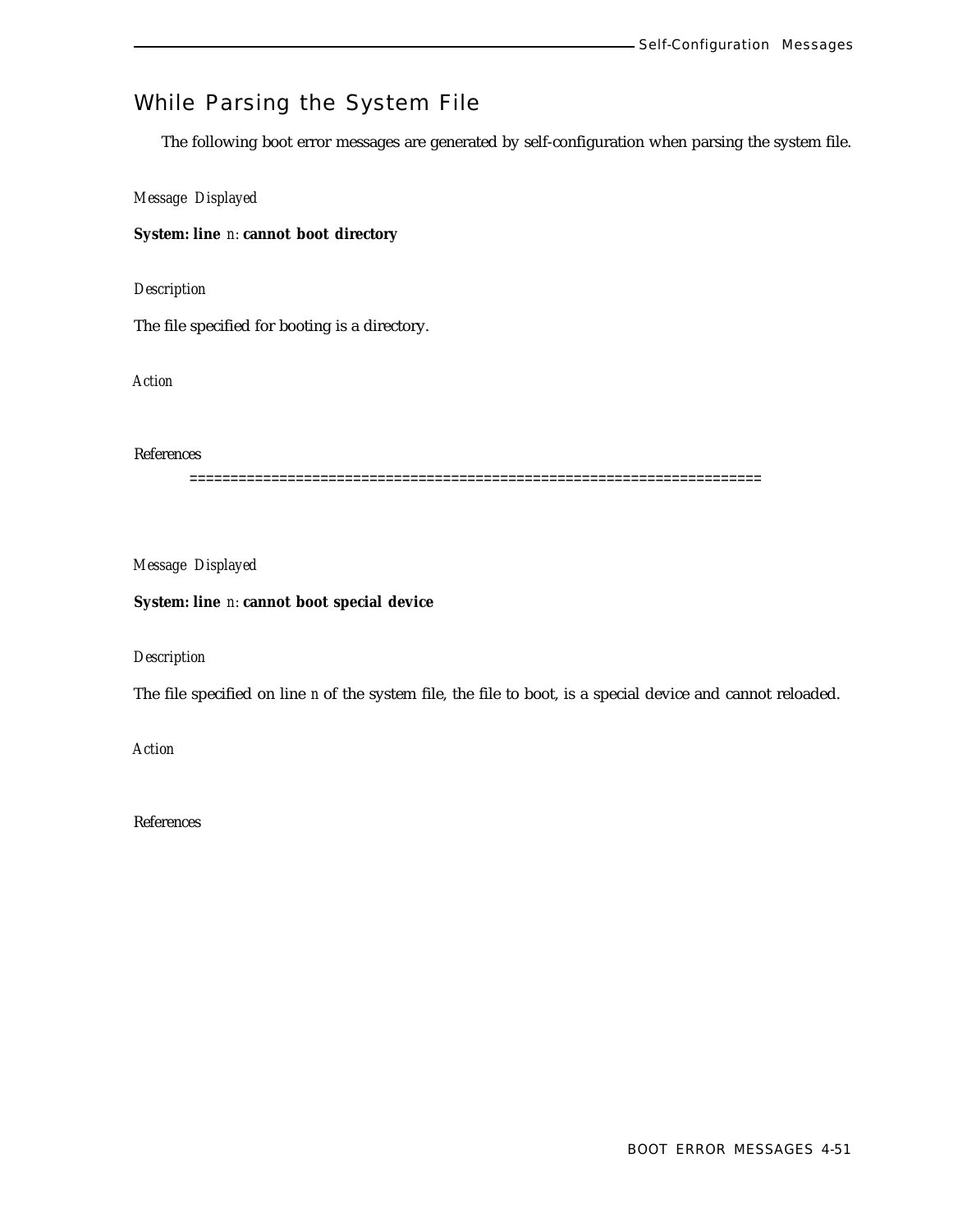# **System: line** *n:* **cannot boot special file**

### *Description*

The file specified on line *n* of the system file, the file to boot, is a special file and cannot be loaded.

*Action*

# *References*

====================================================================

*Message Displayed*

### **System: line** *n:* **count must be numeric**

*Description*

The count value on system file line *n* is not a numeric value.

*Action*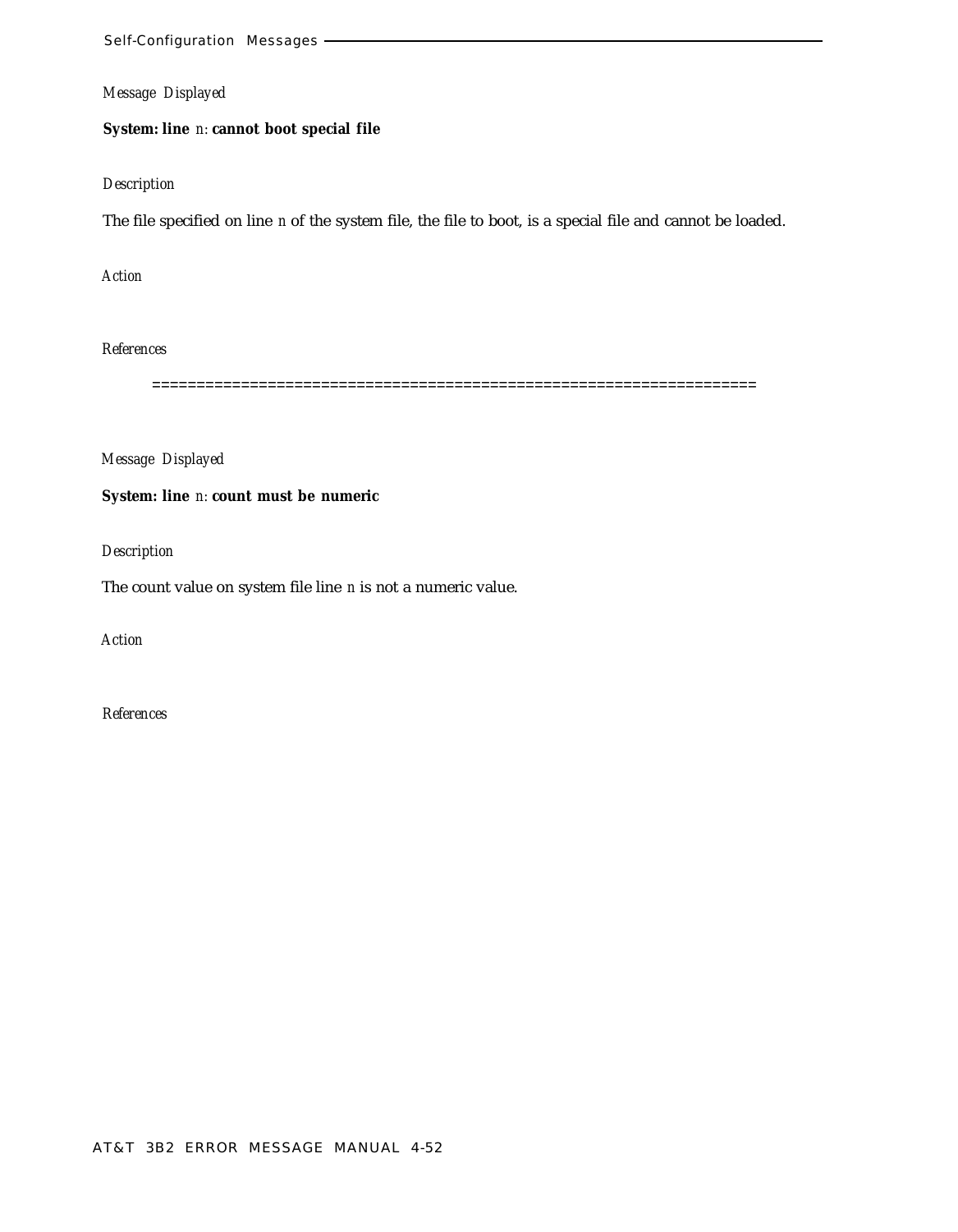## **System: line** *n:* **file not BLOCK or CHAR special**

#### *Description*

The device on line *n* of the system file is not a block or character special device.

*Action*

*References*

===========================================================================

*Message Displayed*

**System: line** *n:* **line too long**

*Description*

Line *n* of the system file is longer than 256 characters.

*Action*

Correct line *n* of the system file. Reboot the system.

*References*

**(/etc/system) (boot/lboot/loadunix.c) (boot/lboot/error.c)**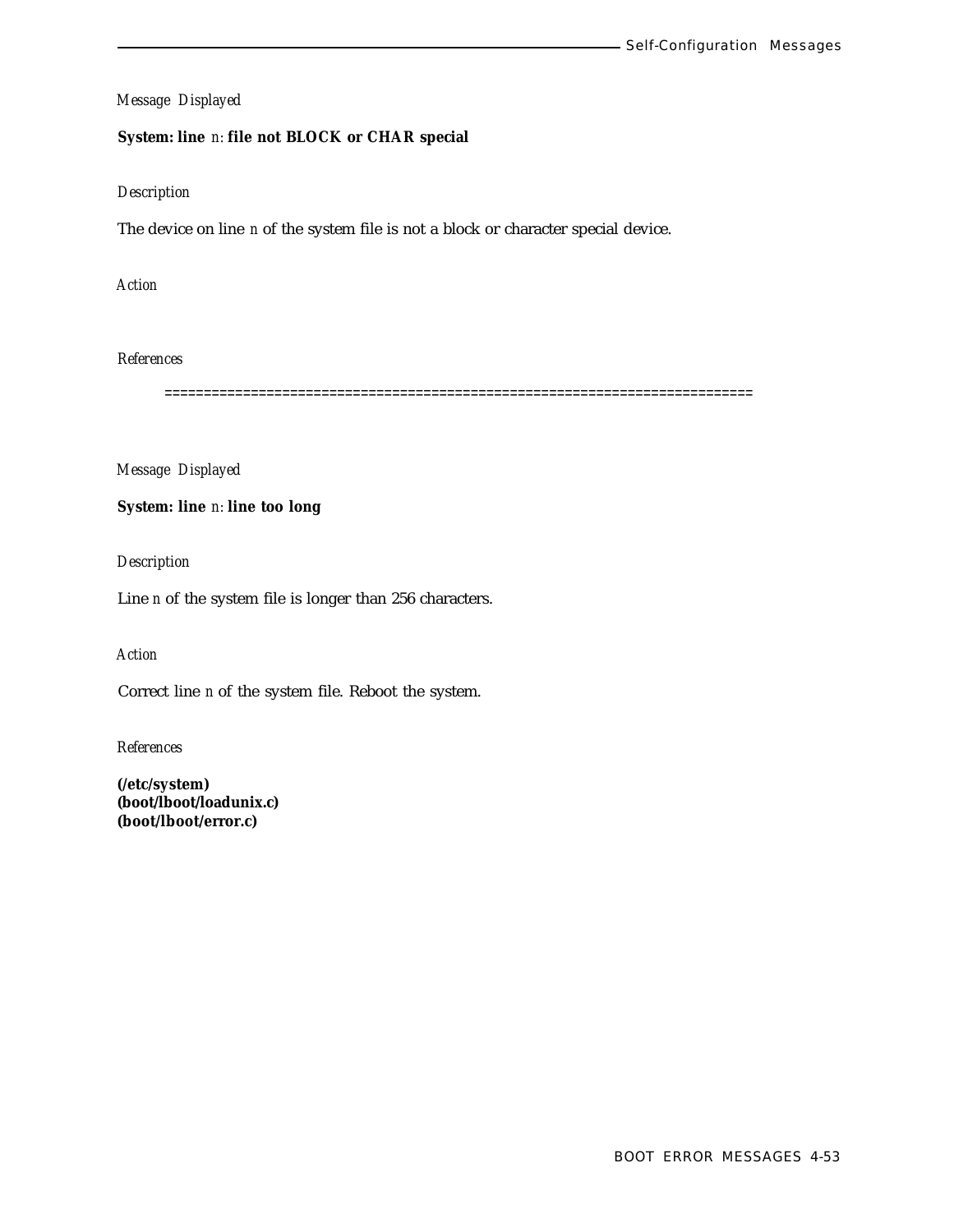**System: line** *n:* **major/minor must be numeric**

### *Description*

The major and/or minor numbers on line *n* of the system file are not numeric values.

*Action*

*References*

==================================================================================

*Message Displayed*

**System: line** *n:* **must be numeric**

*Description*

The numbers on line *n* are not numeric values.

*Action*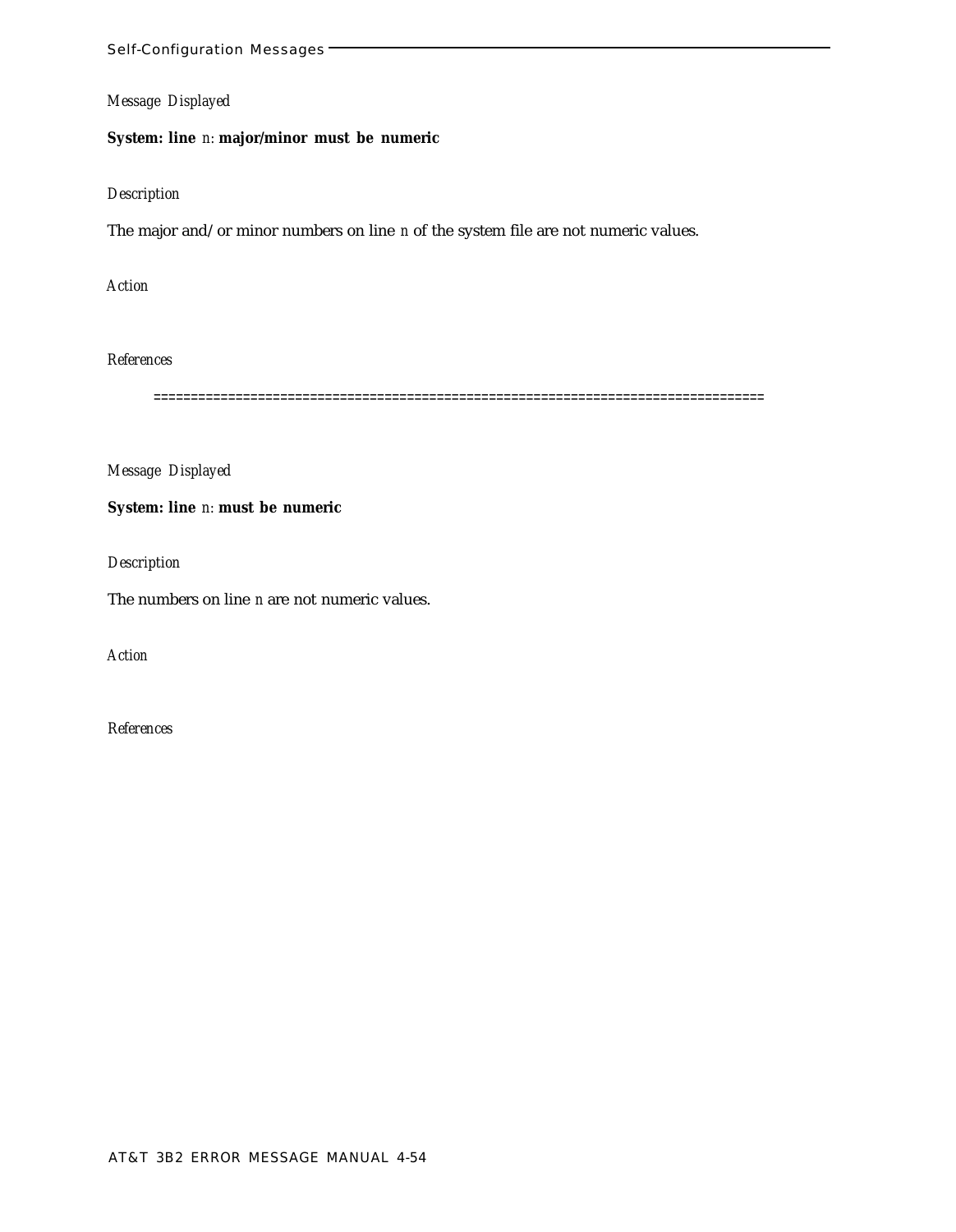# **System: line** *n:* **no such file**

# *Description*

The file specified on line *n* of the system file, the file to boot, cannot be accessed.

*Action*

*References*

==================================================================================

*Message Displayed*

# **System: line** *n:* **path too long**

*Description*

The path of the program to boot on system file linen contains more than 100 characters.

*Action*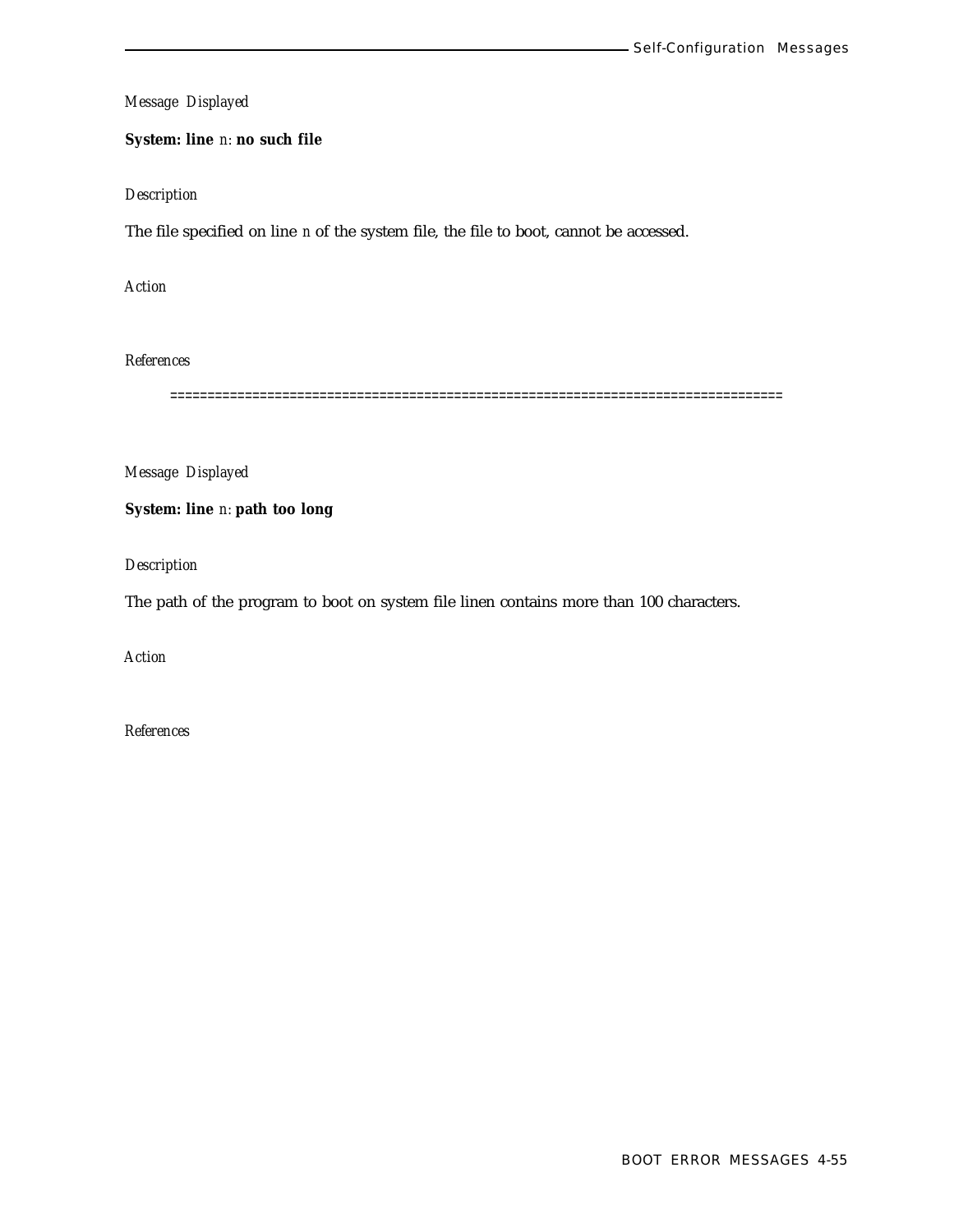**System: line** *n:* **syntax error**

*Description*

A syntax error was found on line *n* of the system file.

*Action*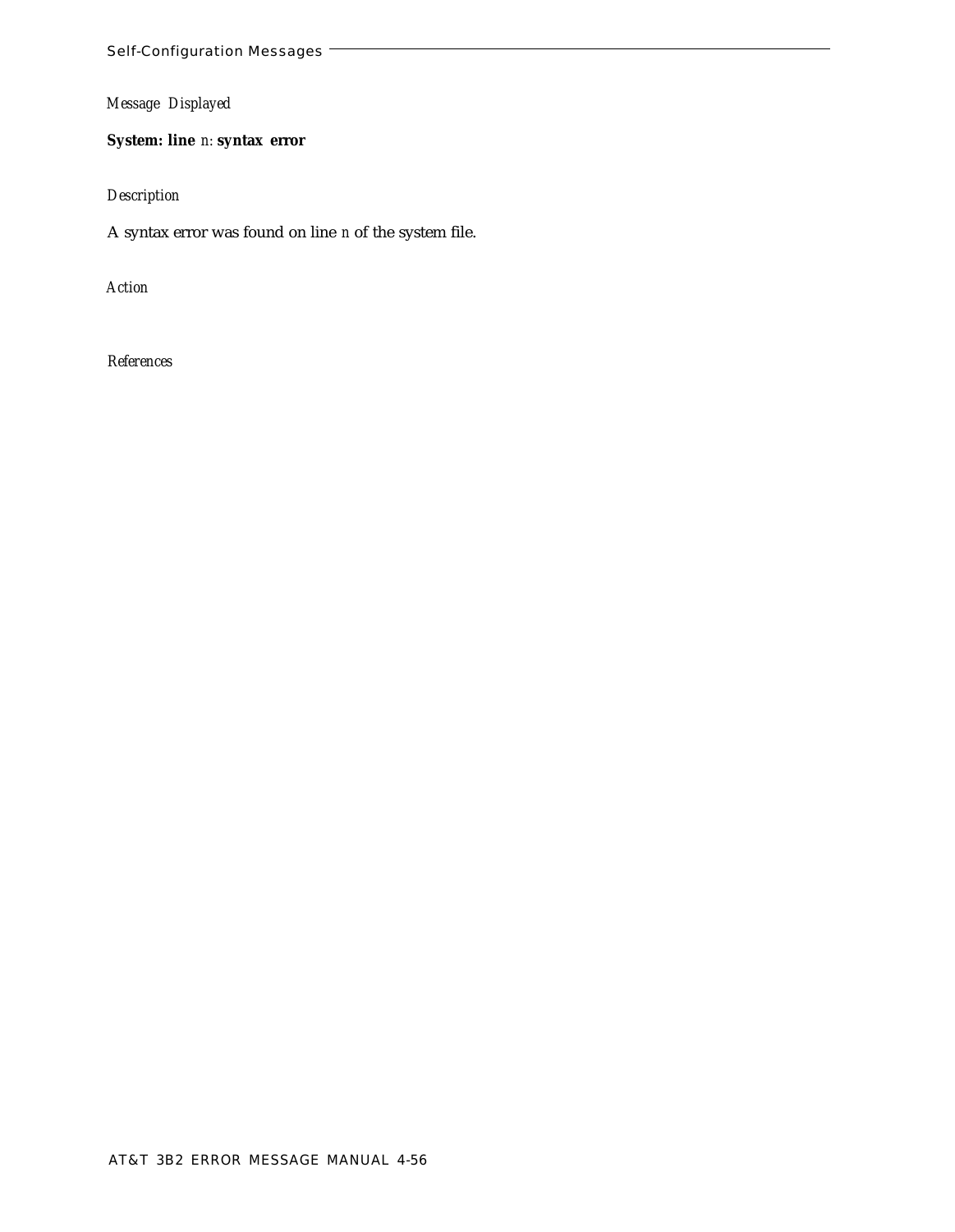# While inputting to the System File Prompts

The following boot error and warning messages result from input to system file prompts by selfconfiguration.

*Message Displayed*

**System: cannot boot directory**

*Description*

The file specified for booting is a directory.

*Action*

*References*

====================================================================================

*Message Displayed*

**System: cannot boot special device**

*Description*

The file specified for boot is a special device file.

*Action*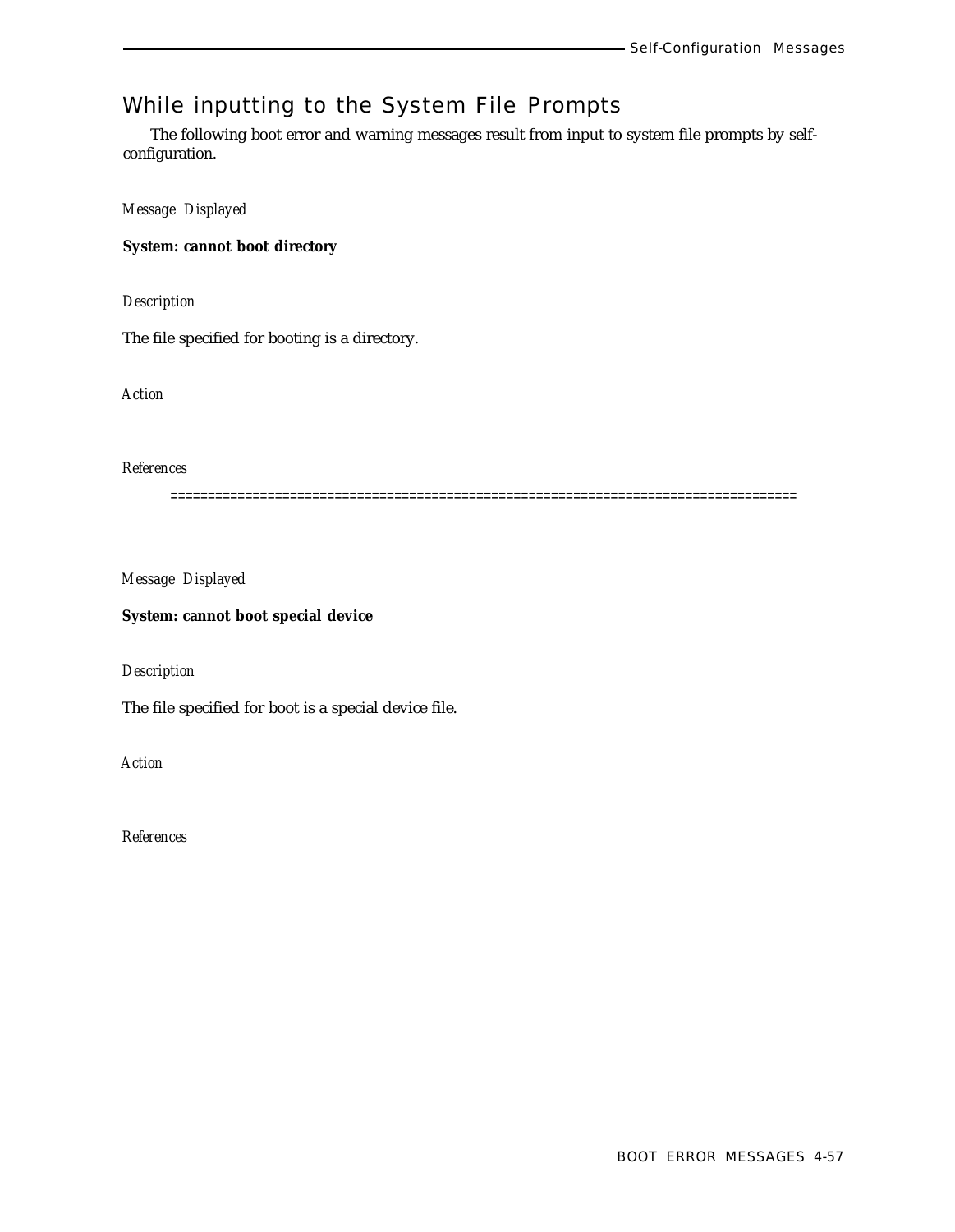**System: cannot boot special file**

*Description*

The file specified for boot is a special file.

*Action*

### *References*

========================================================================================

*Message Displayed*

**System: count must be numeric**

*Description*

The count value is not numeric.

*Action*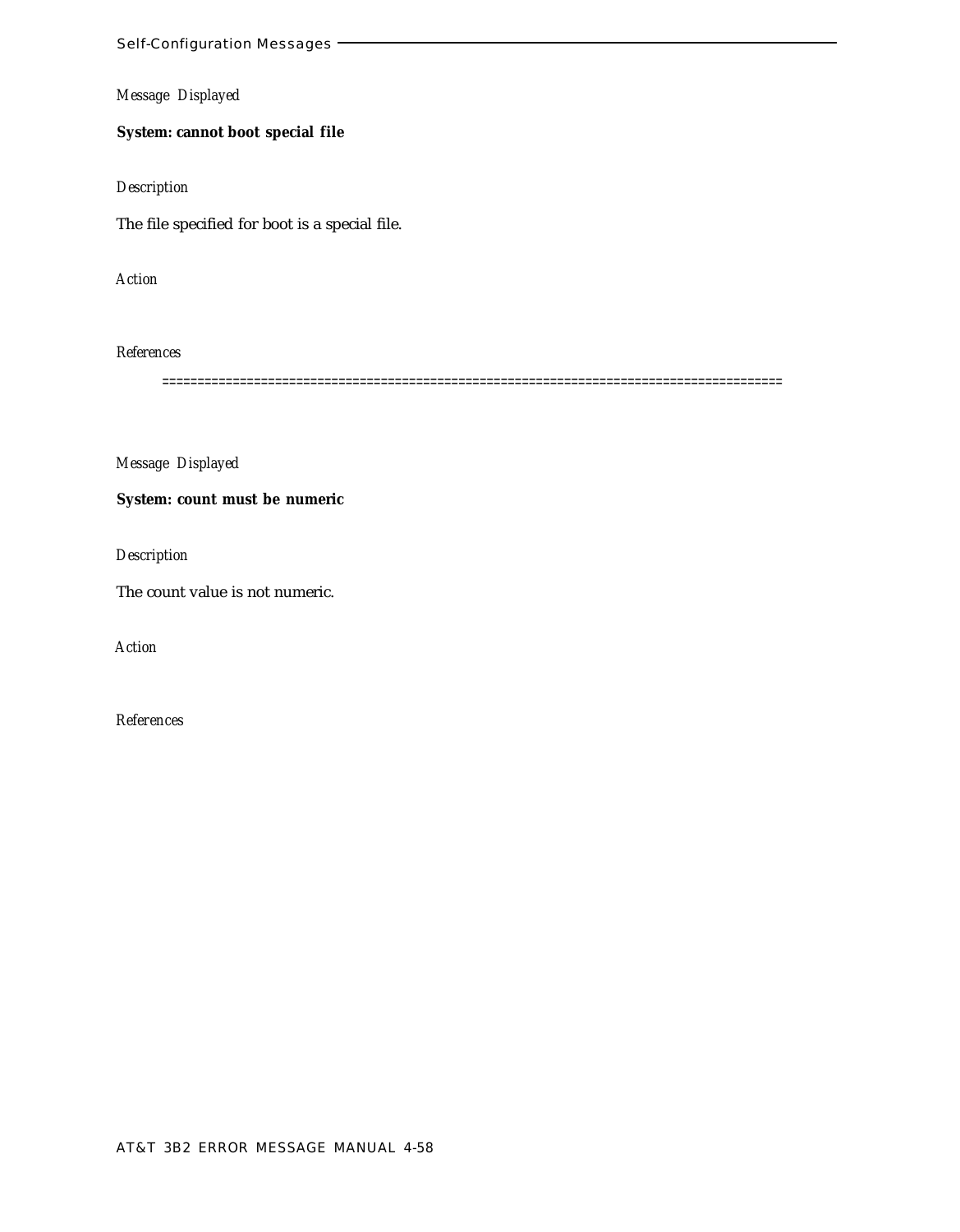## **System: file not BLOCK or CHAR special**

#### *Description*

The device specified is not a character or block special device file.

*Action*

*References*

==========================================================================================

*Message Displayed*

**System: line too long**

*Description*

The input line contains more than 256 characters.

*Action*

Re-enter the input line.

*References*

**(boot/lboot/subr.c) (boot/lboot/error.c)**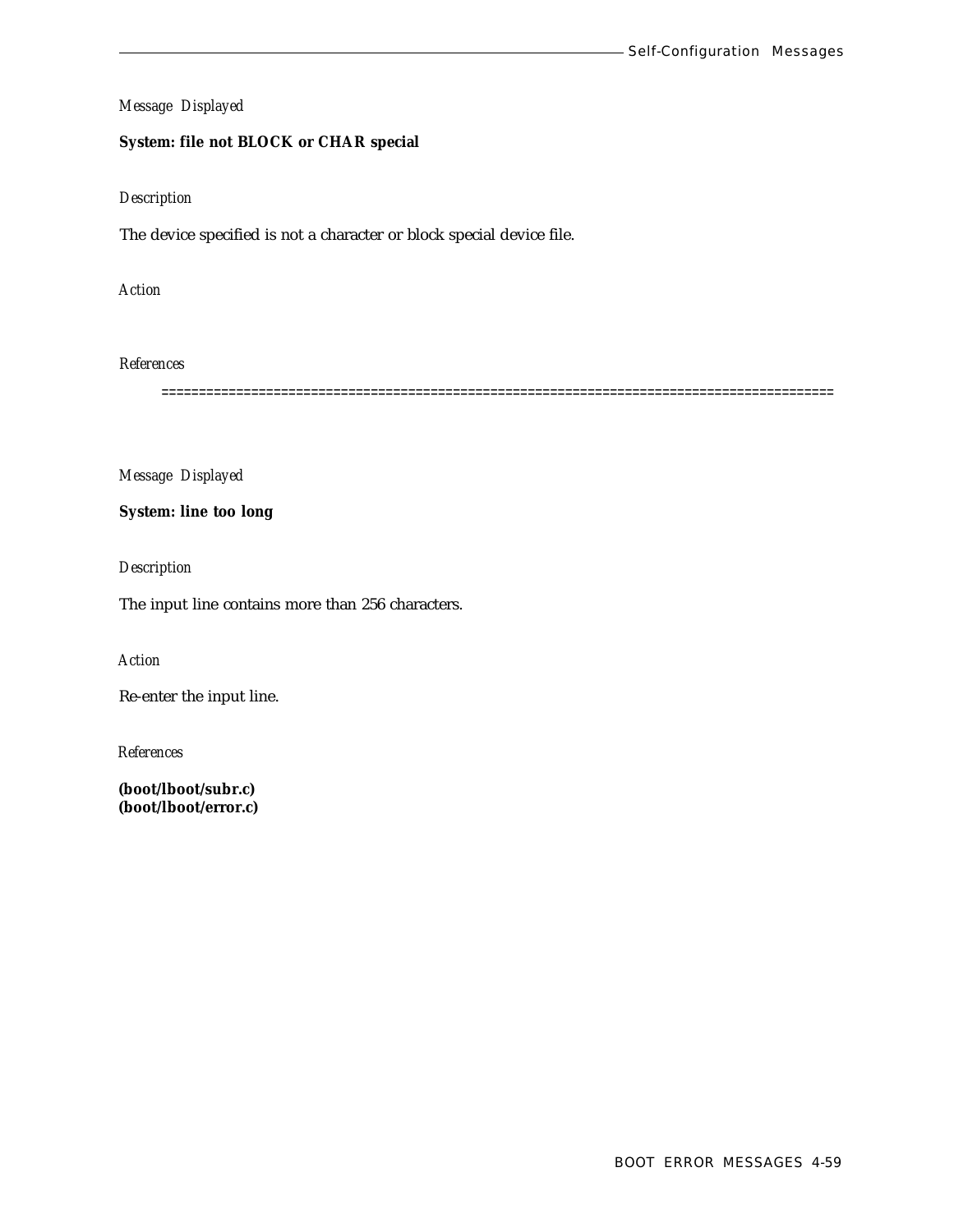## **System: major/minor must be numeric**

## *Description*

The major and/or minor numbers are not numeric.

*Action*

*References*

=================================================================================

*Message Displayed*

**System: must be numeric**

*Description*

The value entered is not numeric.

*Action*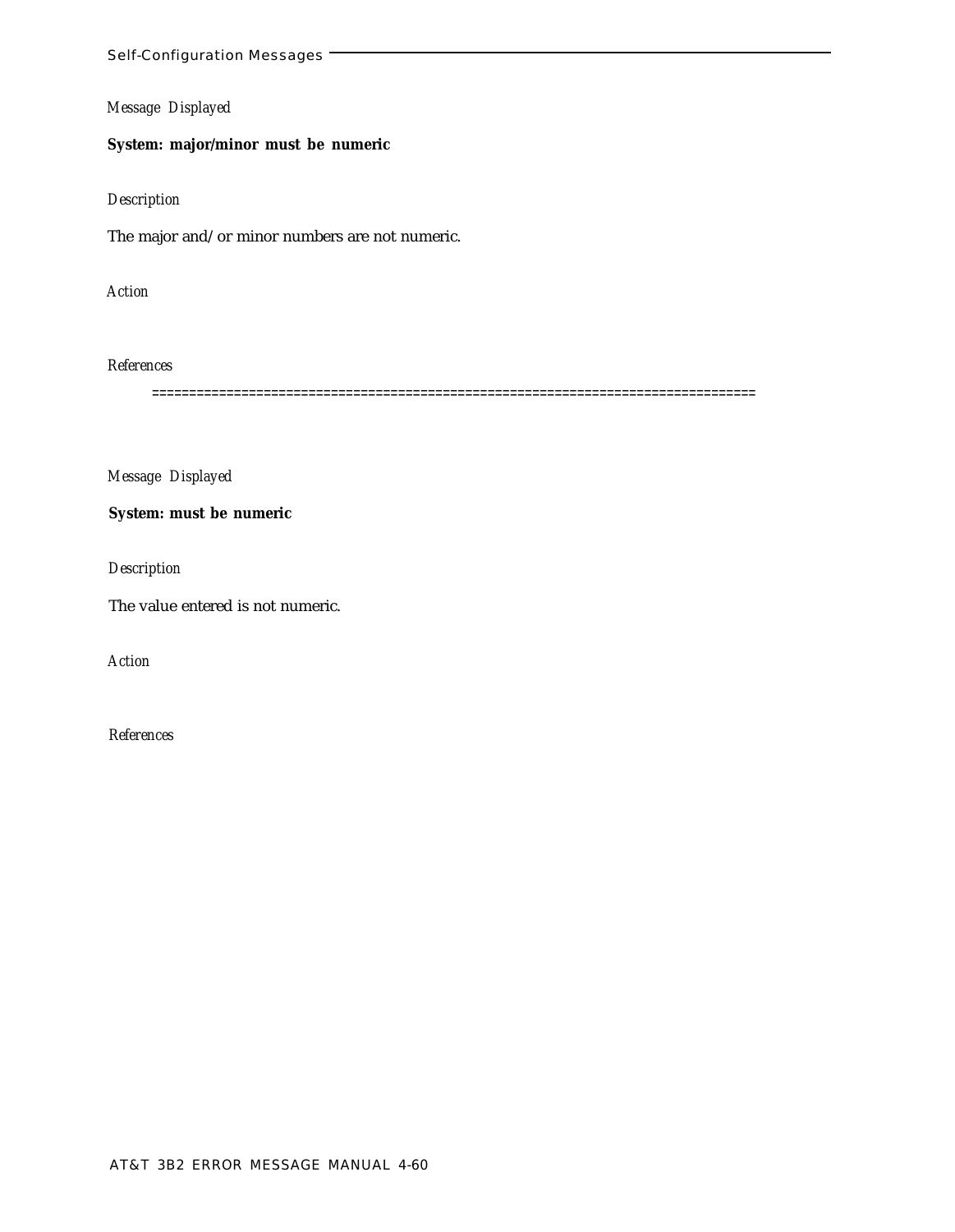**System: no such file**

## *Description*

The file specified for boot cannot be accessed.

*Action*

*References*

===========================================================================

*Message Displayed*

**System: path too long**

*Description*

The path for the boot file contains more than 100 characters.

*Action*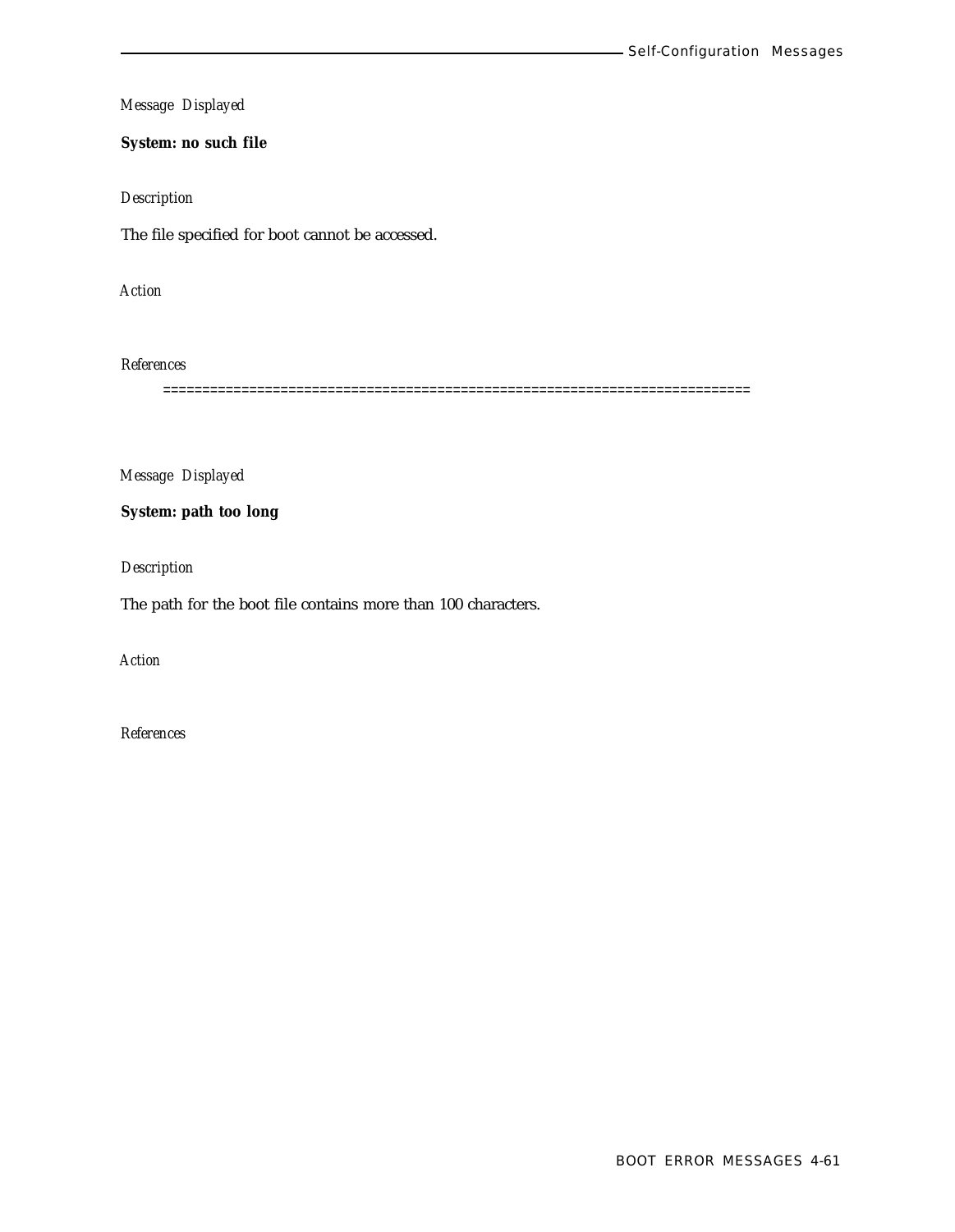**System: syntax error**

*Description*

The input line contains syntax errors.

*Action*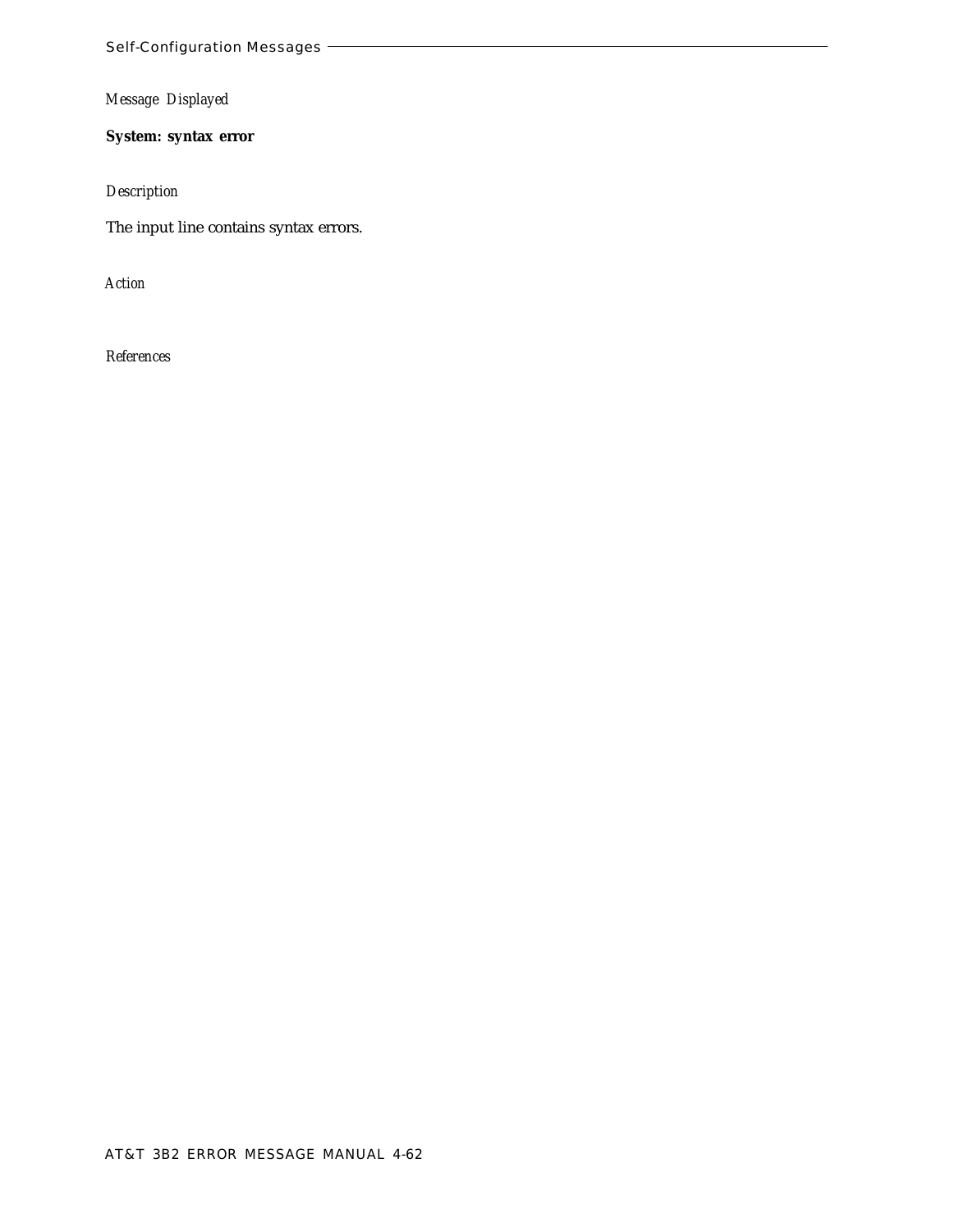## General

The Diagnostic Monitor (DGMON) program provides the ability to execute test phases on the AT&T 3B2 Computer. If a problem occurs while using the diagnostic monitor program, an error message is displayed on the console terminal. These error messages are numbered and prefaced by the following:

#### **DIAGNOSTIC MONITOR ERROR** *n*

The error number may be prefixed by either a 1- or a 2- number. If the error message is prefixed by a 1-, then you are operating on either an AT&T 3B2/300, 310, or 400 Computer. If the error message is prefixed by a 2-, then you are operating on an AT&T 3B2/600 Computer.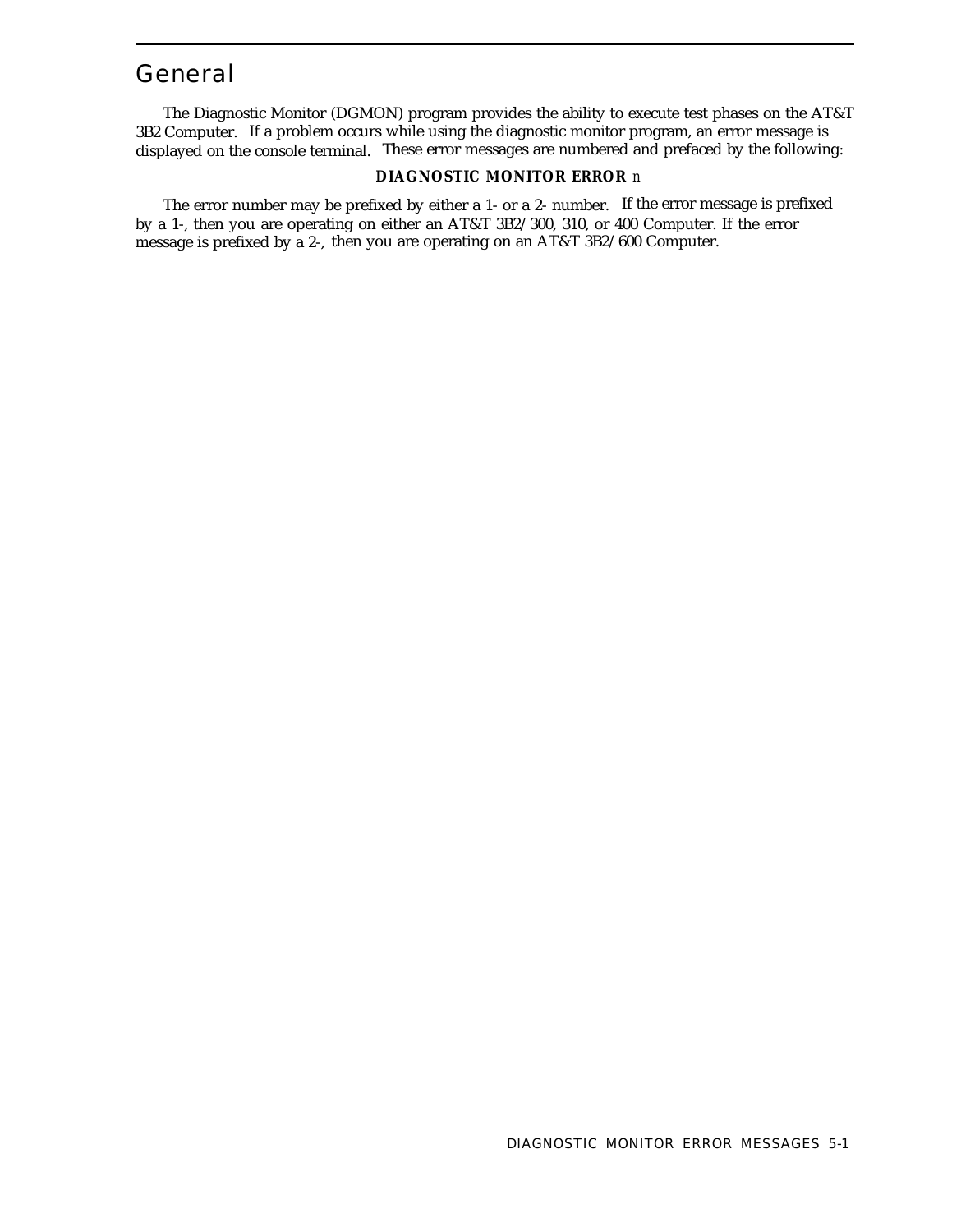# DGMON Error Messages

*Error Number*

## **DIAGNOSTIC MONITOR ERROR** *n-* **00**

*Message Displayed*

## **FILE SYSTEM IS INACCESSIBLE. CONTROL WILL RETURN TO MAINTENANCE CONTROL PROGRAM.**

## *Description*

The DGMON code cannot locate the file system offset of the root file system that contains the diagnostic files. Since the DGMON itself is part of the file system, very recent corruption of the system occurred.

#### *Action*

Retry request. If it fails again, a problem exists with the root file system where diagnostics reside. It may be necessary to restore the file system.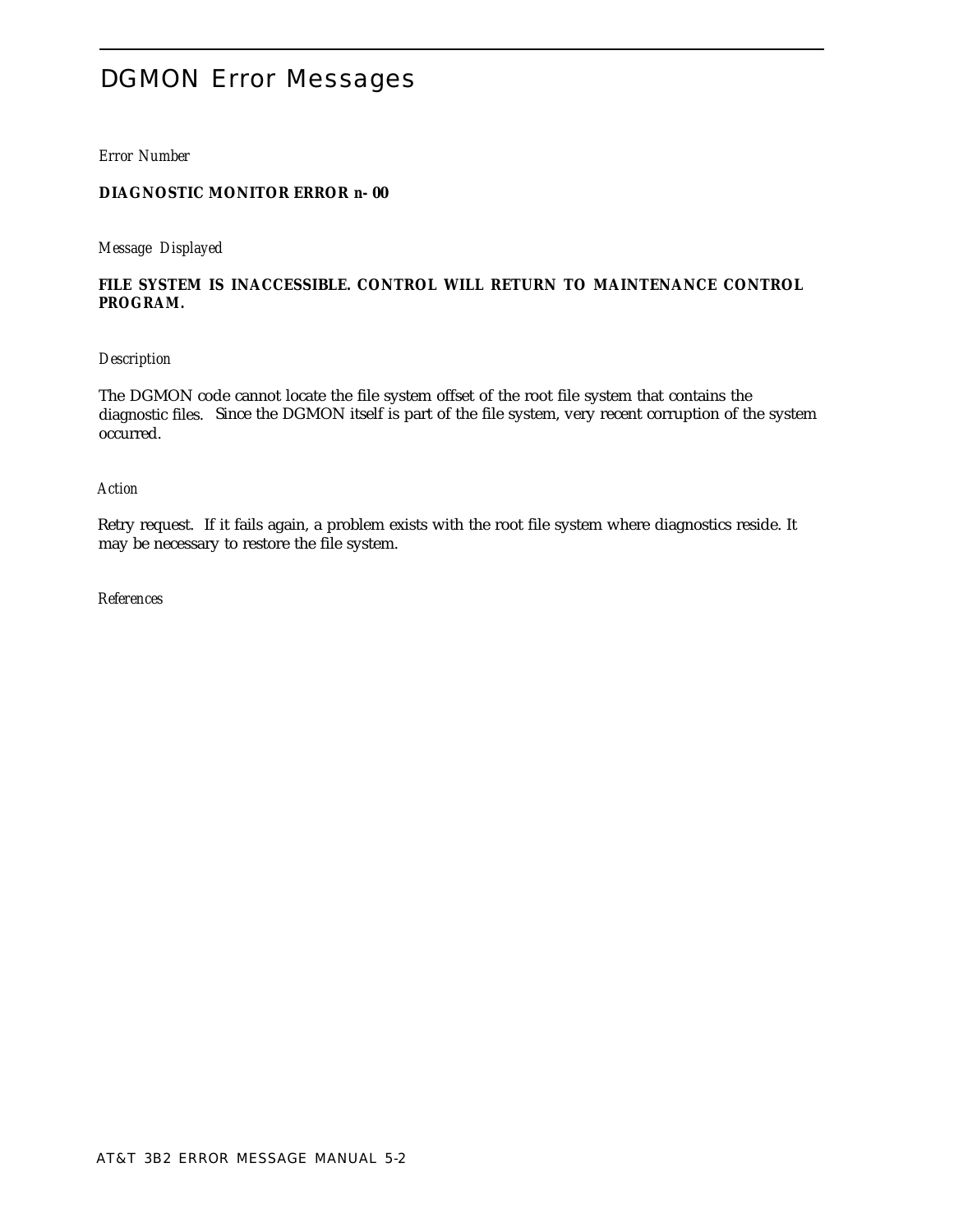## **DIAGNOSTIC MONITOR ERROR** *n-* **01**

#### *Message Displayed*

## **UNKNOWN ID CODE (dev code) FOR DEVICE IN SLOT (slot** *n)* **NO DIAGNOSTIC TESTS RUN FOR THIS SLOT. CHECK EDT.**

#### *Description*

An incomplete EDT may have devices with unknown ID codes. The DGMON will skip the device slot and proceed with any devices remaining to be tested.

#### *Action*

The device is not recognized because installation is incomplete or the device reports a bad ID code. If a message appears during the device installation, proceed with the installation. If not, retry request. If it fails again, check the look-up table in */dgn/edt\_data* using the **edittbl** routine, and check the device ID code using the "edt" firmware function.

*References*

**edittbl manual page**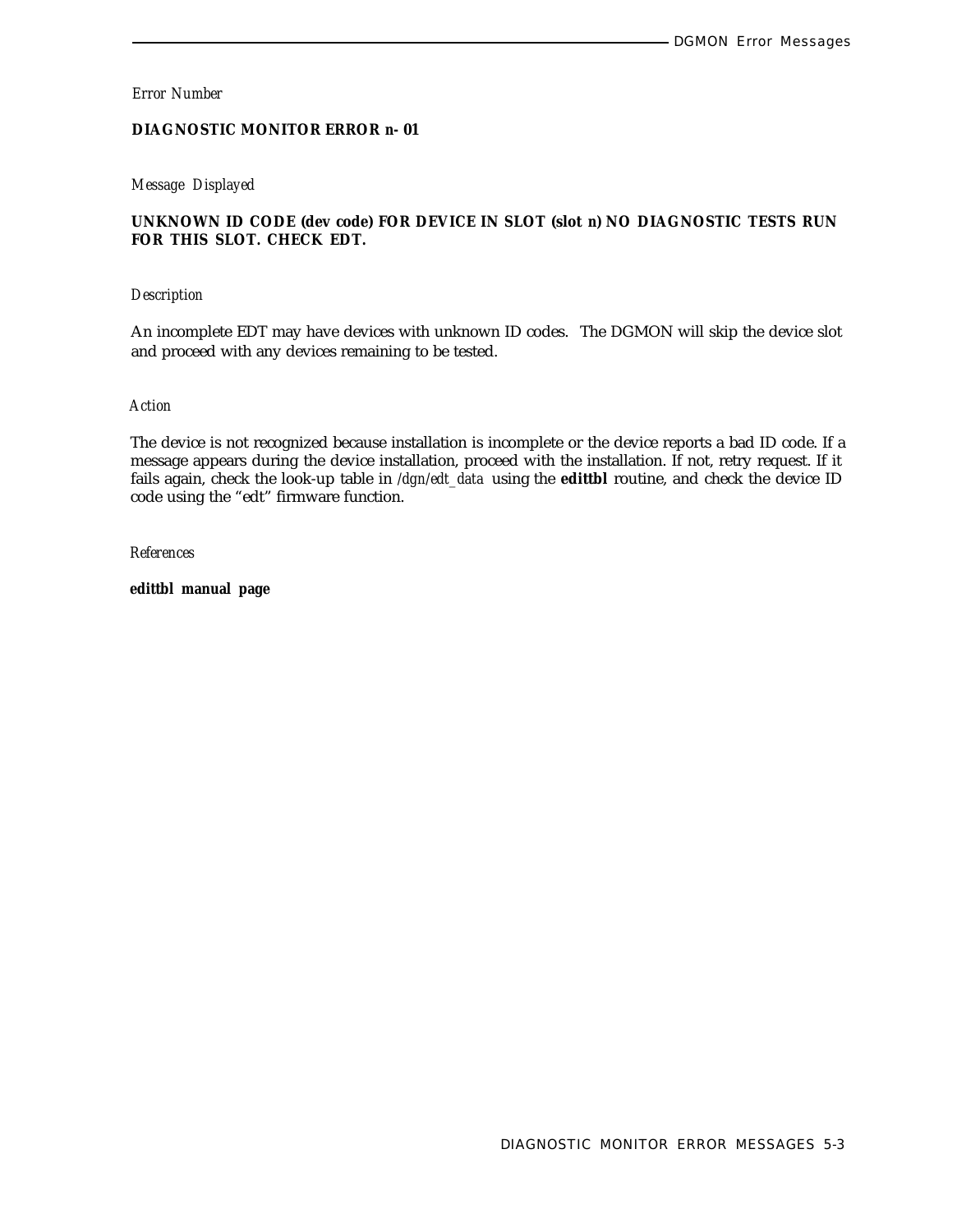#### **DIAGNOSTIC MONITOR ERROR** *n-* **02**

#### *Message Displayed*

## **CANNOT FIND FILE: (file name) DIAGNOSTIC REQUEST ABORTED.**

## *Description*

The DGMON cannot find the diagnostic file in the root file system.

## *Action*

Retry request. If it fails again, the file is missing. Restore it from a backup.

## *References*

===============================================================

## *Error Number*

## **DIAGNOSTIC MONITOR ERROR** *n-* **03**

*Message Displayed*

## **CANNOT LOAD FILE: (file name) DIAGNOSTIC REQUEST ABORTED**

## *Description*

The DGMON cannot load the diagnostic file from the root file system.

## *Action*

Retry request. If it fails again, check the file. It may be zero length or have an invalid magic number.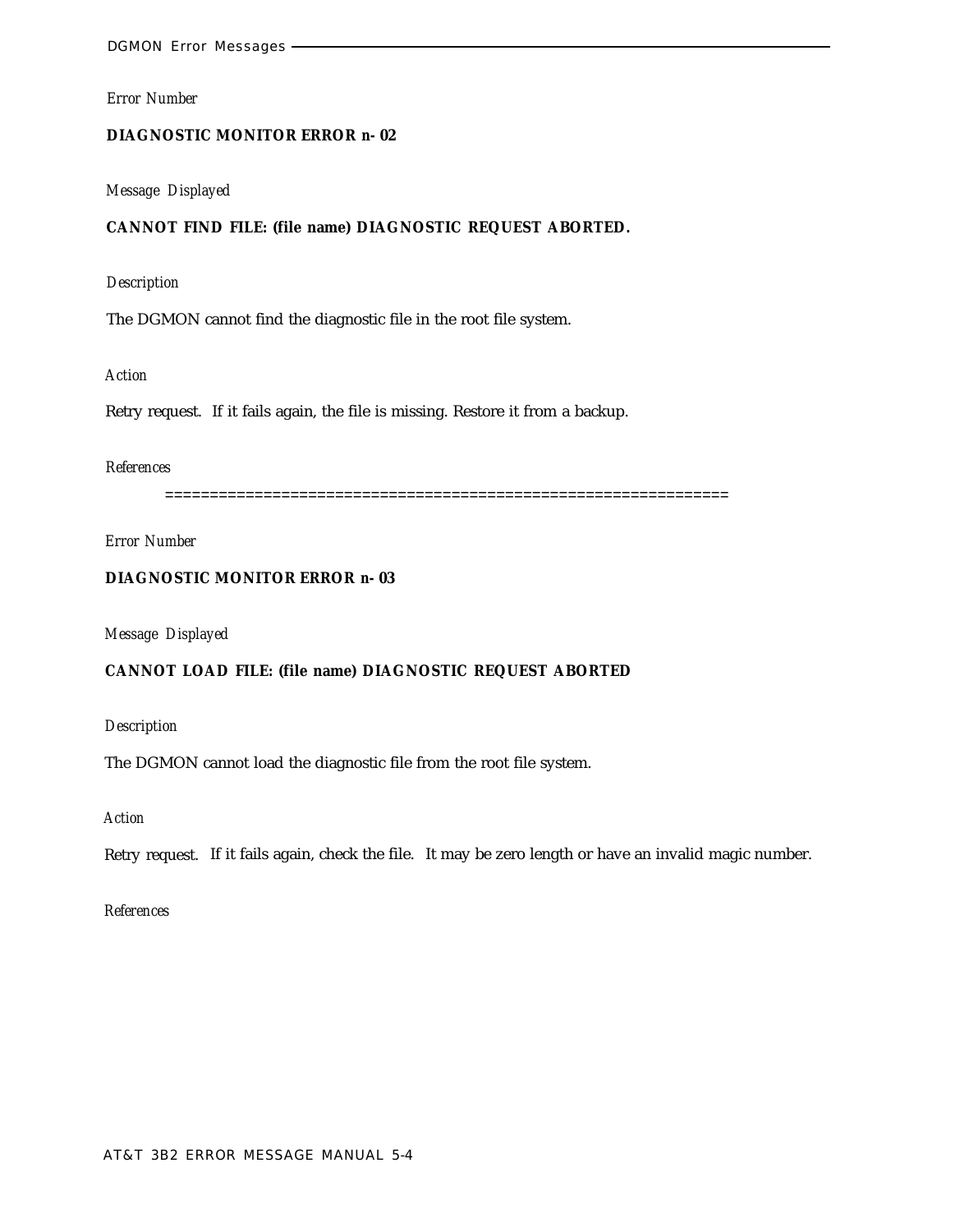## *.* **DIAGNOSTIC MONITOR ERROR** *n-* **04**

#### *Message Displayed*

## **UNEXPECTED DIAGNOSTIC EXCEPTION. DIAGNOSTIC REQUEST ABORTED**

#### *Description*

The processor detected an unexpected exception, probably due to attempts to address an invalid memory location or to parity errors. If you are operating on an AT&T 3B2/600 Computer and the error flag has been enabled, this error message will contain the following additional information:

> **PC=** *0xnnnnnnnn* **PSW=** *0xnnnnnnnn* **FLl=** *0xnnnnnnnn* **FL2=** *0xnnnnnnnn*

*Action*

Retry request. If message reappears, check code and hardware. The Diagnostic Monitor command **errorinfo** enables/disables the error flag for the 3B2/600 Computer. See the *AT&T* 3B2 *Computer UNIX® System V Release 3 System Administrator's Guide* for more information.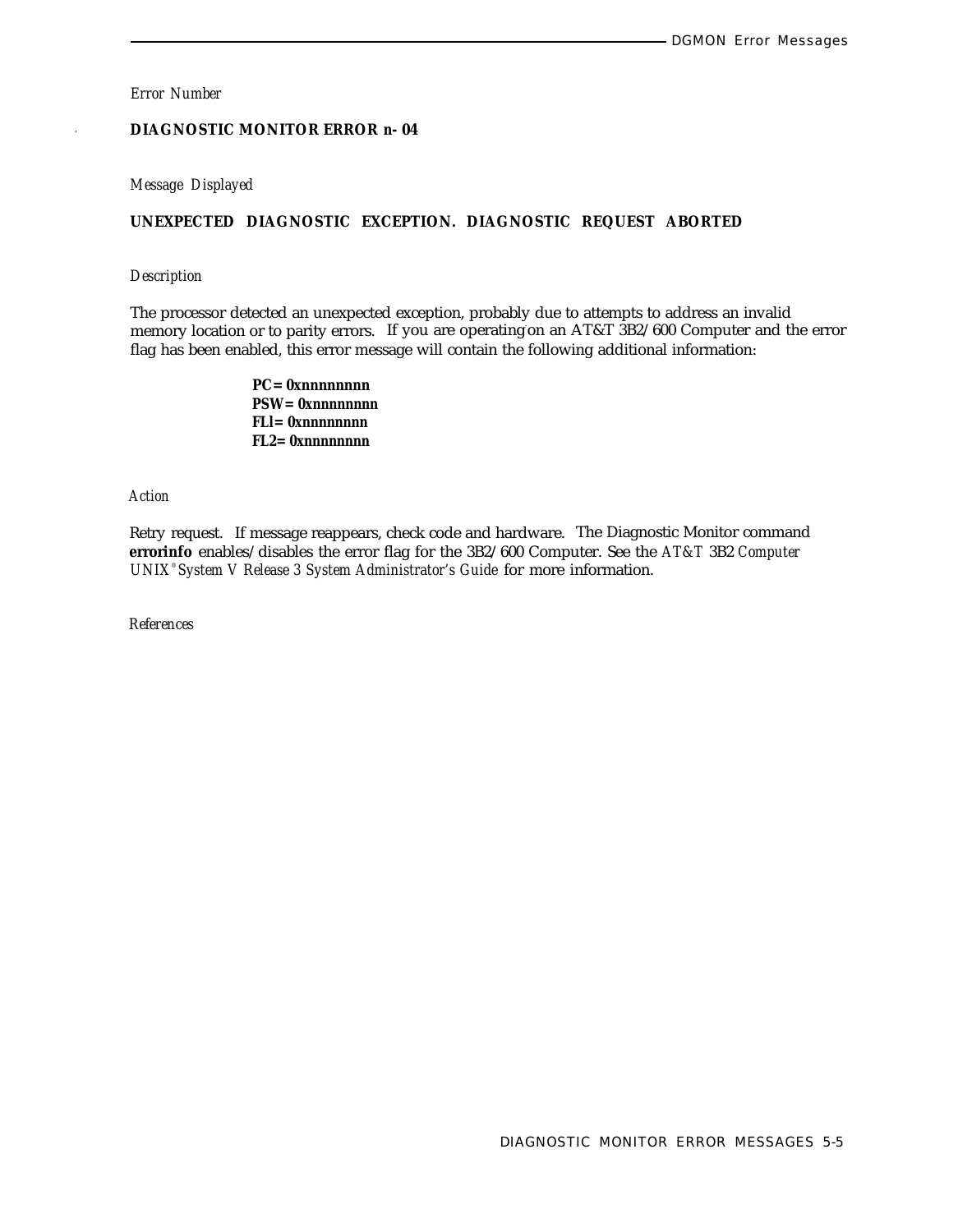#### **DIAGNOSTIC MONITOR ERROR** *n-* **05**

## *Message Displayed*

## **UNEXPECTED DIAGNOSTIC INTERRUPT. DIAGNOSTIC REQUEST ABORTED.**

#### *Description*

The processor detected an unexpected interrupt from any one of the components that can produce interrupts. If you are operating on an AT&T 3B2/600 Computer and the error flag has been enabled, this error message will contain the following additional information:

> **PC=** *0xnnnnnnnn* **PSW=** *0xnnnnnnnn* **FL1=** *0xnnnnnnnn* **FL2=** *0xnnnnnnnn* **LEVEL=** *nn*

#### *Action*

Retry request. If message reappears, check interrupt sources, for example, peripheral cards and disk subsystem. The Diagnostic Monitor command **errorinfo** enables/disables the error flag for the 3B2/600 Computer. See the *AT&T 3B2 Computer UNIX® System V Release* 3 *System Administrator's Guide* for more information.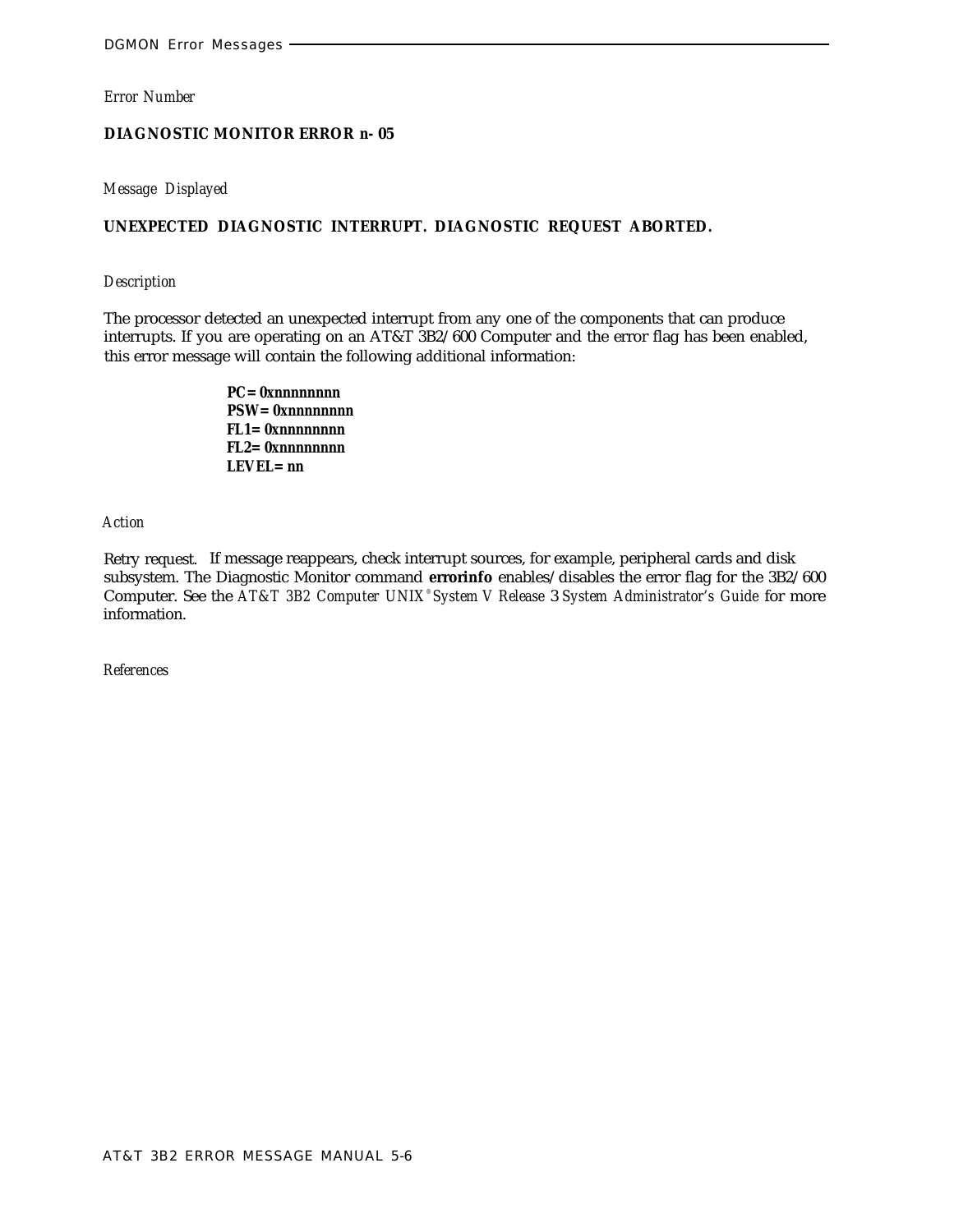## **DIAGNOSTIC MONITOR ERROR** *n-* **06**

## *Message Displayed*

## **NON-EXISTENT UNIT: (device name) THE EQUIPPED UNIT TYPES ARE: (list of device names)**

#### *Description*

The unit type requested is not in the EDT. A list of equipped units is provided.

*Action*

Retry request.

*References*

=============================================================================

*Error Number*

## **DIAGNOSTIC MONITOR ERROR** *n-* **07**

*Message Displayed*

## **INVALID UNIT NUMBER FOR (device name), THE EQUIPPED UNITS ARE: (list of device numbers) RETRY REQUEST**

*Description*

The device number requested is not part of the EDT. The DGMON lists the equipped device numbers.

*Action*

Retry request.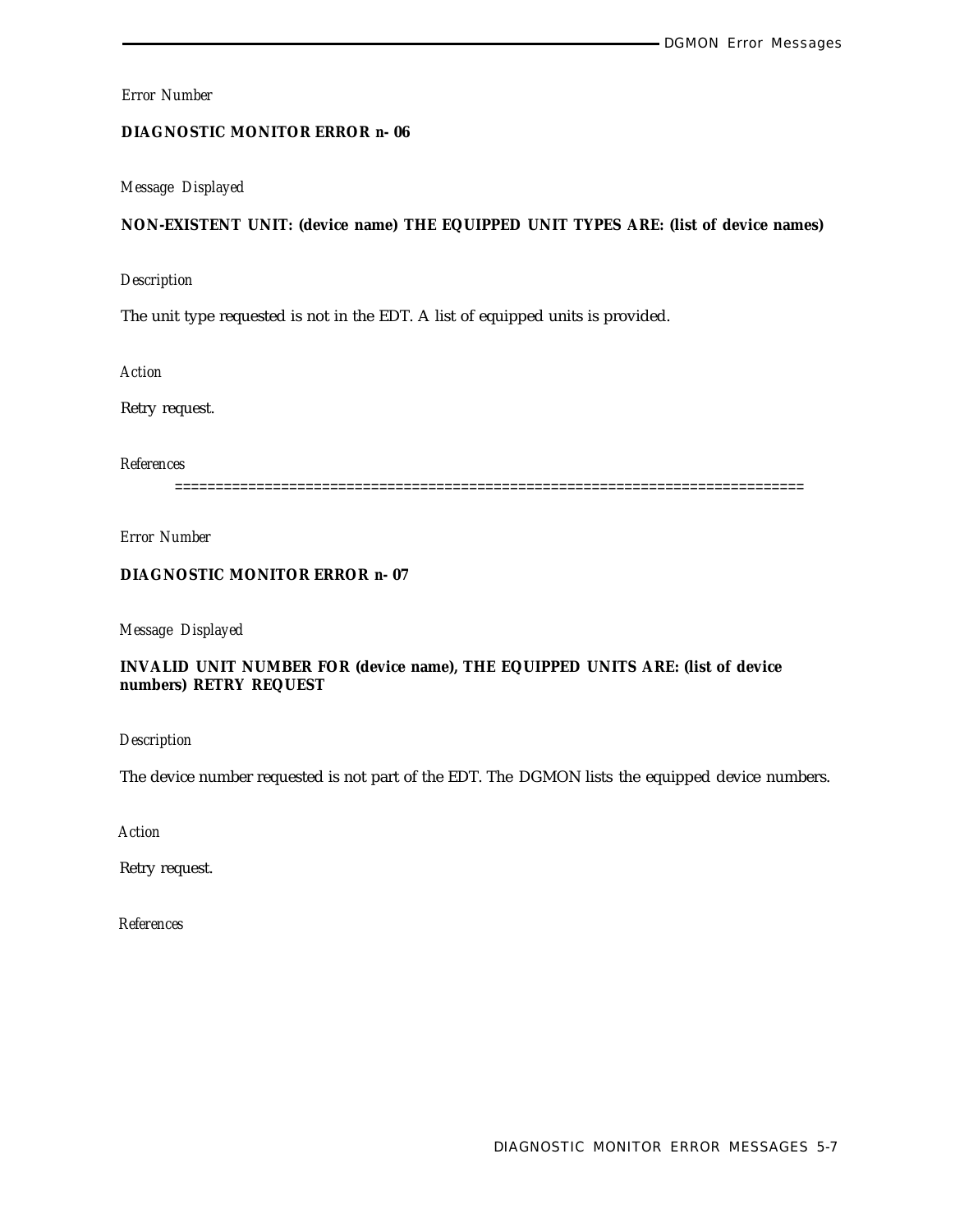### **DIAGNOSTIC MONITOR ERROR** *n-* **08**

#### *Message Displayed*

## **(echo of input string) UNRECOGNIZABLE DIAGNOSTIC REQUEST. CHECK REQUEST SYNTAX AND RE-ENTER**

#### *Description*

The string is echoed (shifted to uppercase). H(elp) command will list available DGMON command and syntax.

#### *Action*

Retry request. Check for possible non-printing characters that some terminals may send to the system board (^s for example).

#### *References*

===============================================================================

*Error Number*

## **DIAGNOSTIC MONITOR ERROR** *n-* **09**

*Message Displayed*

## **INVALID REPEAT VALUE RE-ENTER REQUEST USING VALUE BETWEEN 1 AND 65536**

*Description*

Repeat valve is out of range.

*Action*

Retry request with an in-range value.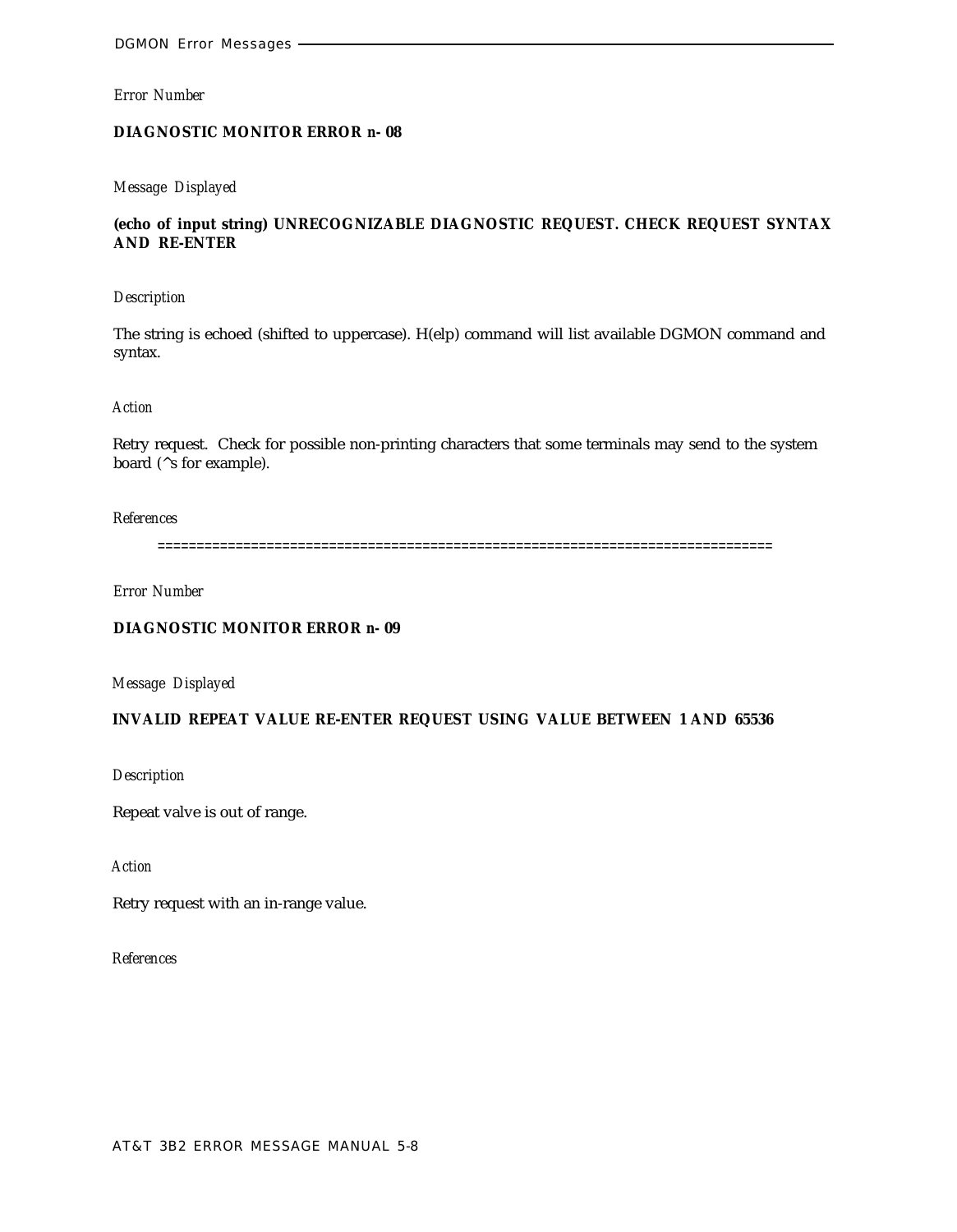## **DIAGNOSTIC MONITOR ERROR** *n-* **10**

#### *Message Displayed*

## **INVALID PHASE(S) REQUESTED. CHECK REQUESTED PHASE TABLE AND RETRY.**

#### *Description*

The user can list the phase table for the device to be tested with the L(IST) (device) command. This command appears in the menu listed by the H(elp) command.

*Action*

Retry request.

*References*

================================================================================================

*Error Number*

## **DIAGNOSTIC MONITOR ERROR** *n* **-11**

*Message Displayed*

#### **REDUNDANT DIAGNOSTIC REQUEST OPTION. RE-ENTER REQUEST**

*Description*

The DGMON checks for multiple definitions of options, such as repeat and phase range. At most, one of each is permitted.

*Action*

Retry request.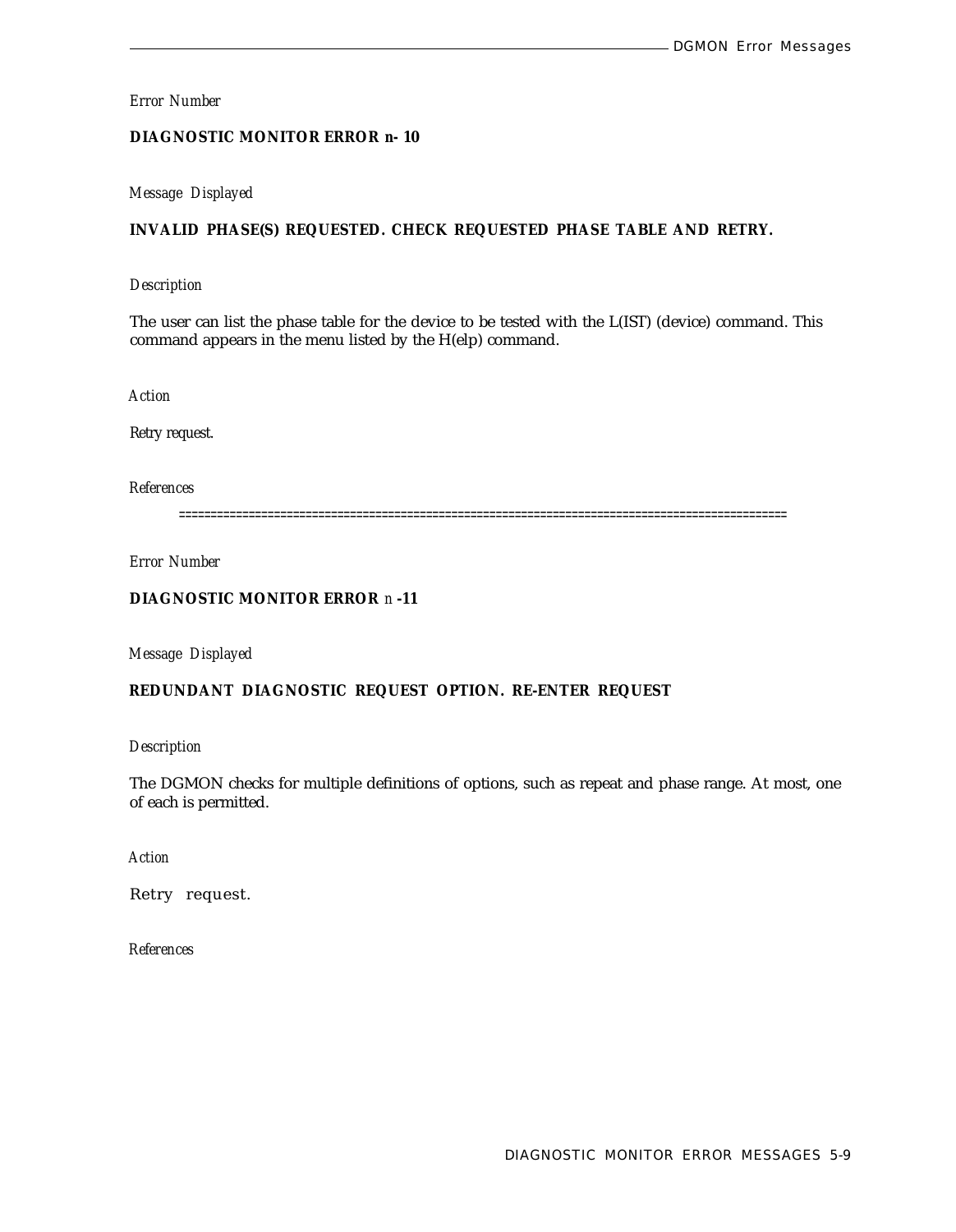## **DIAGNOSTIC MONITOR ERROR** *n-* **12**

## *Message Displayed*

## **SOAK AND UCL ARE INCOMPATIBLE DIAGNOSTIC OPTIONS. RE-ENTER REQUEST, OMITTING ONE.**

*Description*

SOAK and UCL may not be combined for the same diagnostic request.

*Action*

Retry request.

*References*

========================================================================================================

*Error Number*

## **DIAGNOSTIC MONITOR ERROR** *n-* **13**

*Message Displayed*

## **UNIT OR UNIT TYPE NEEDED FOR PHASE OPTION REQUEST. RE-ENTER REQUEST.**

*Description*

The user must specify the device type if a special range of phases is desired.

*Action*

Retry request.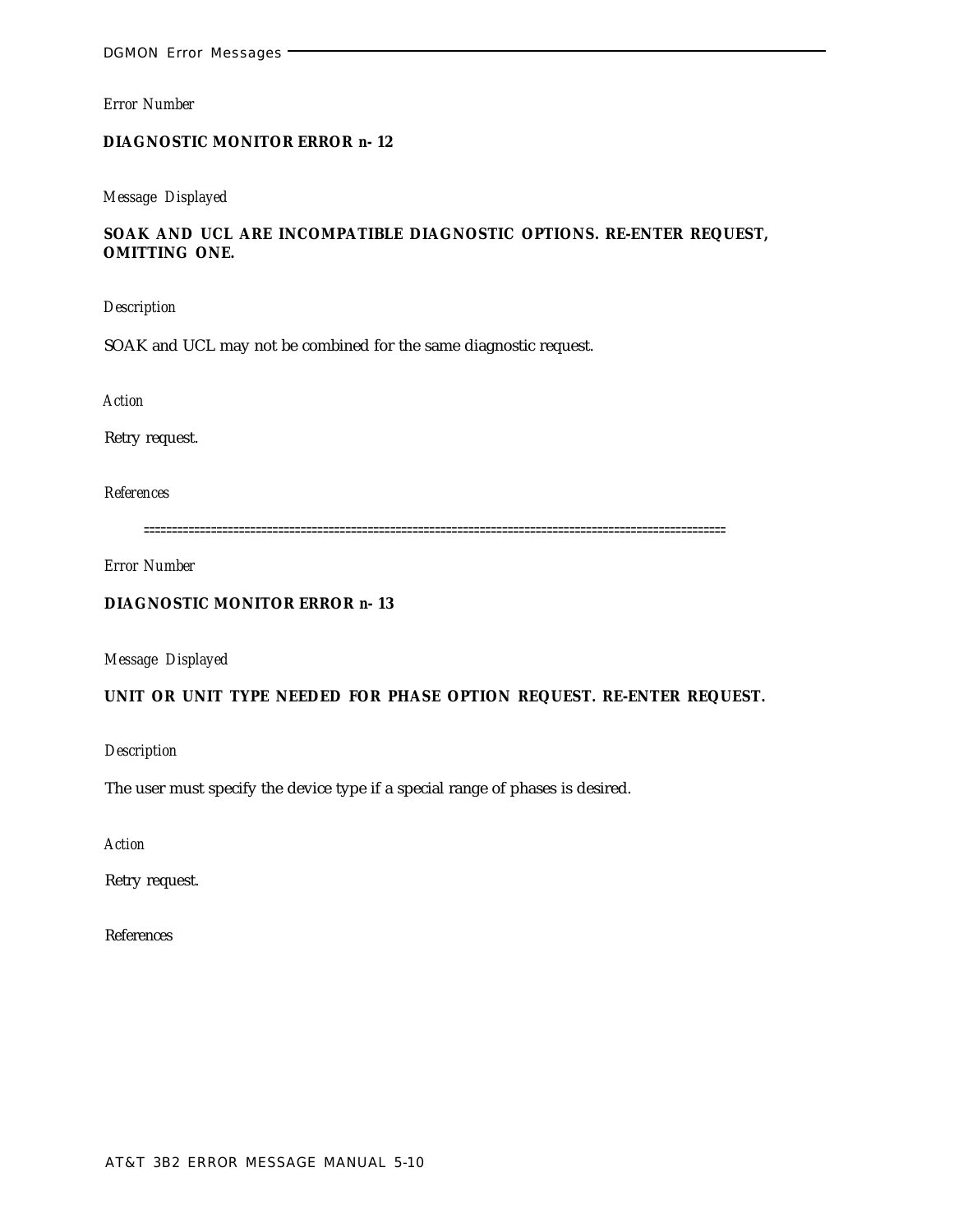## **DIAGNOSTIC MONITOR ERROR** *n-* **14**

## *Message Displayed*

## **USE UNIT TYPE ONLY FOR PHASE DISPLAY REQUEST. RE-ENTER REQUEST**

## *Description*

The L(IST) command requires a device name and a device name only.

*Action*

Retry request.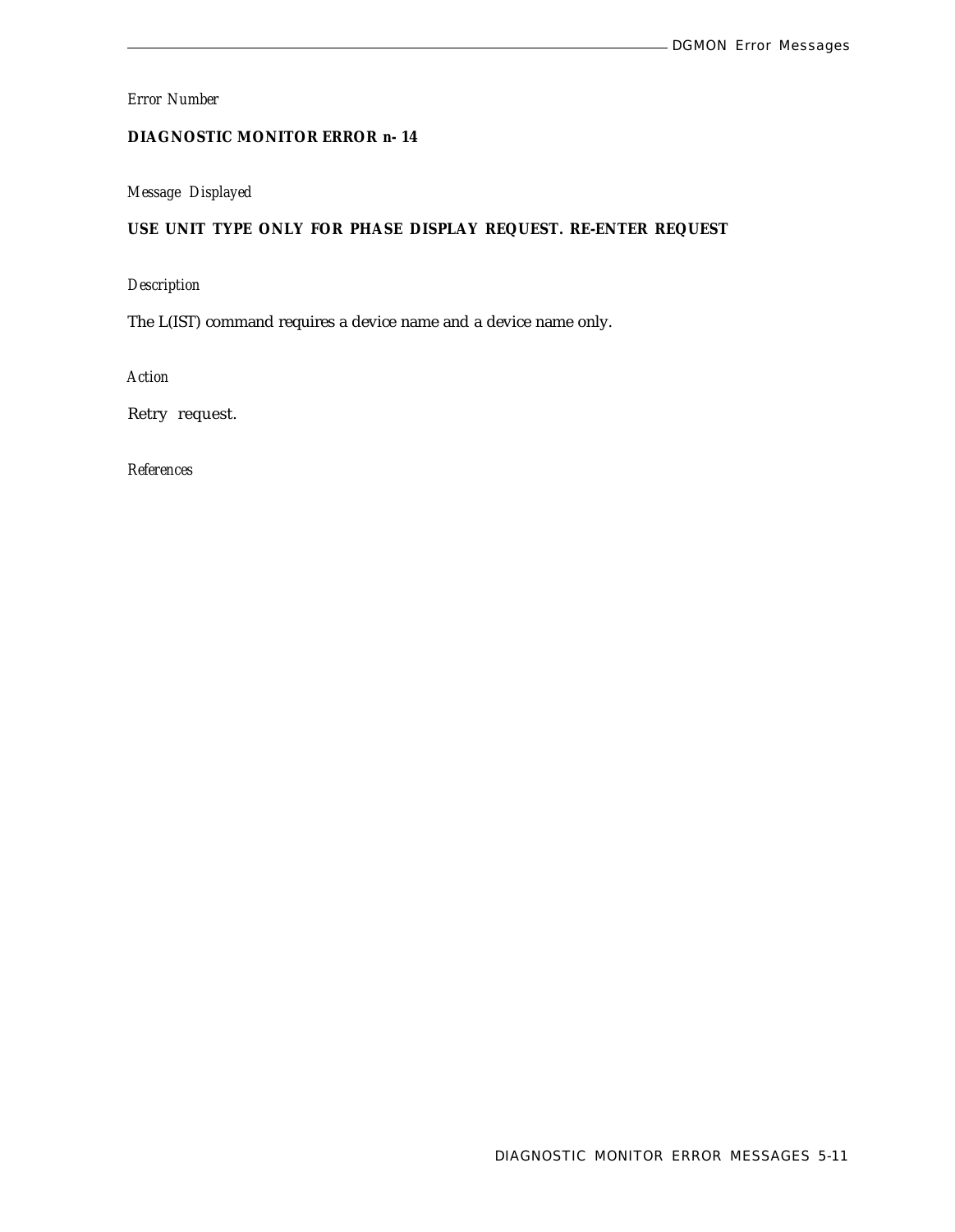## General

Pump is a feature which detects and automatically downloads firmware to feature cards mounted in the AT&T 3B2 Computer backplane slots during the powerup sequence. Pump error messages appear on the console terminal when a phase in the pump sequence fails. Although these errors are not fatal to the entire system, the affected card is not operational. Therefore, normal services provided by the device are not accessible.

Pump will read a B16 or X86 *a.out* file section into a buffer according to the physical address of the section. Pump expects a section in the *a.out* file called start. Once it finds this section, pump will inform the peripheral to start executing at the address found in *start* after it has downloaded the *a.out* file.

**Note:** The error messages in this chapter use the variables "/dev/devname" and "phase." The term "/dev/devname" refers to /dev/ttyAB,/dev/NI, etc where:

> A = Feature Card slot on backplane B = Port on Expansion Port Feature Card NI = Network Interface Feature Card

The term "phase" refers to one of the following phases:

Reset = Reset of the Feature Card so that pumping can occur

Download = Pumping to firmware of Feature Card

Sysgen = Initialization of Feature Card to known state

Force call to function = Calling the starting address of firmware that was downloaded.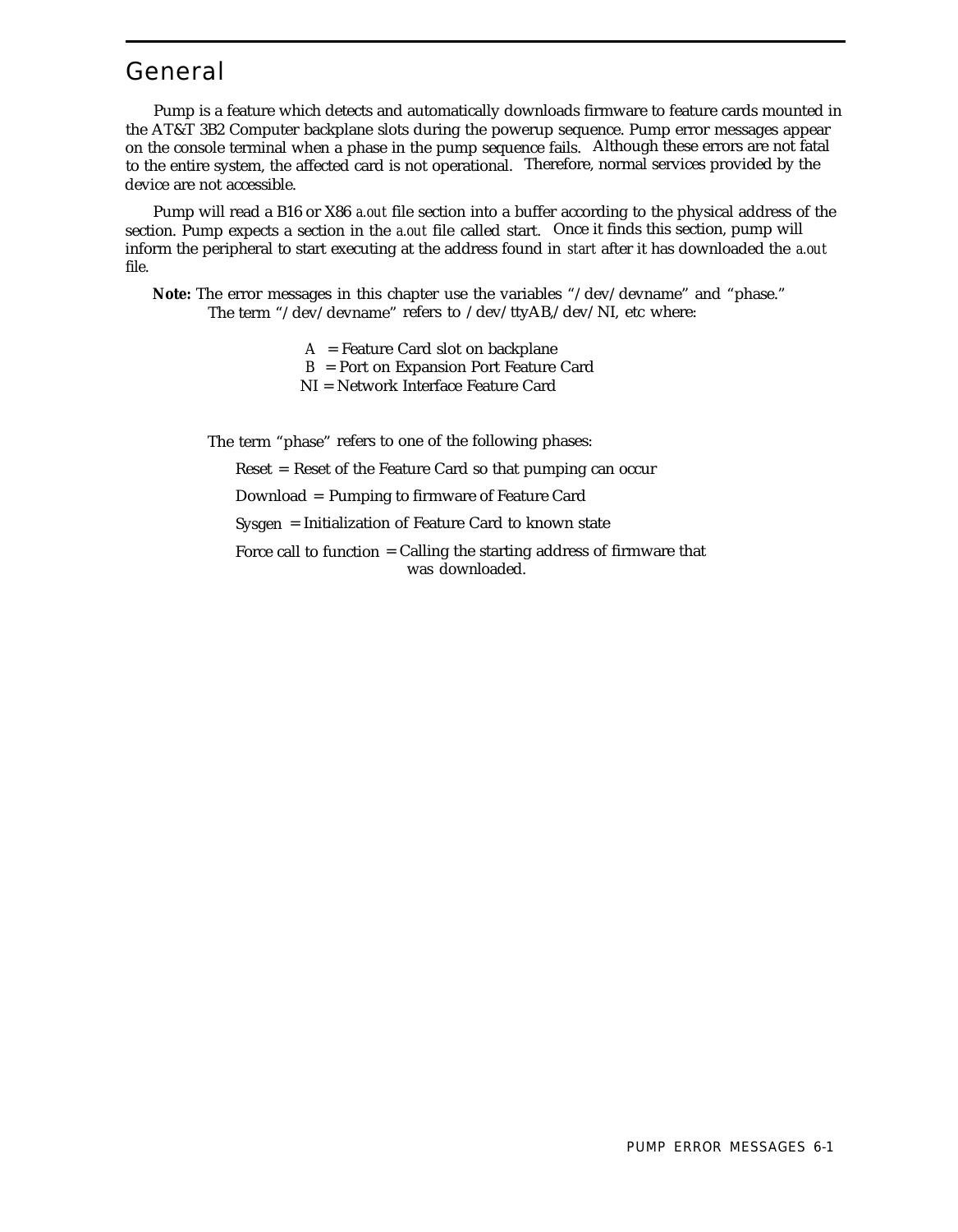## Error Messages

## *Message Displayed*

#### **Can't open a.out filename for reading!**

#### *Description*

This error indicates that there is no such file or the permissions are such that they cannot be read.

## *Action*

Turn power OFF using power switch. After powerdown sequence has completed, turn power ON again.

## *References*

=========================================================================================

#### *MessageDisplayed*

#### **Error: No section name called start**

## *Description*

The *a.out* file does not contain a section called "start."

#### *Action*

New peripheral code needs a ".start" code.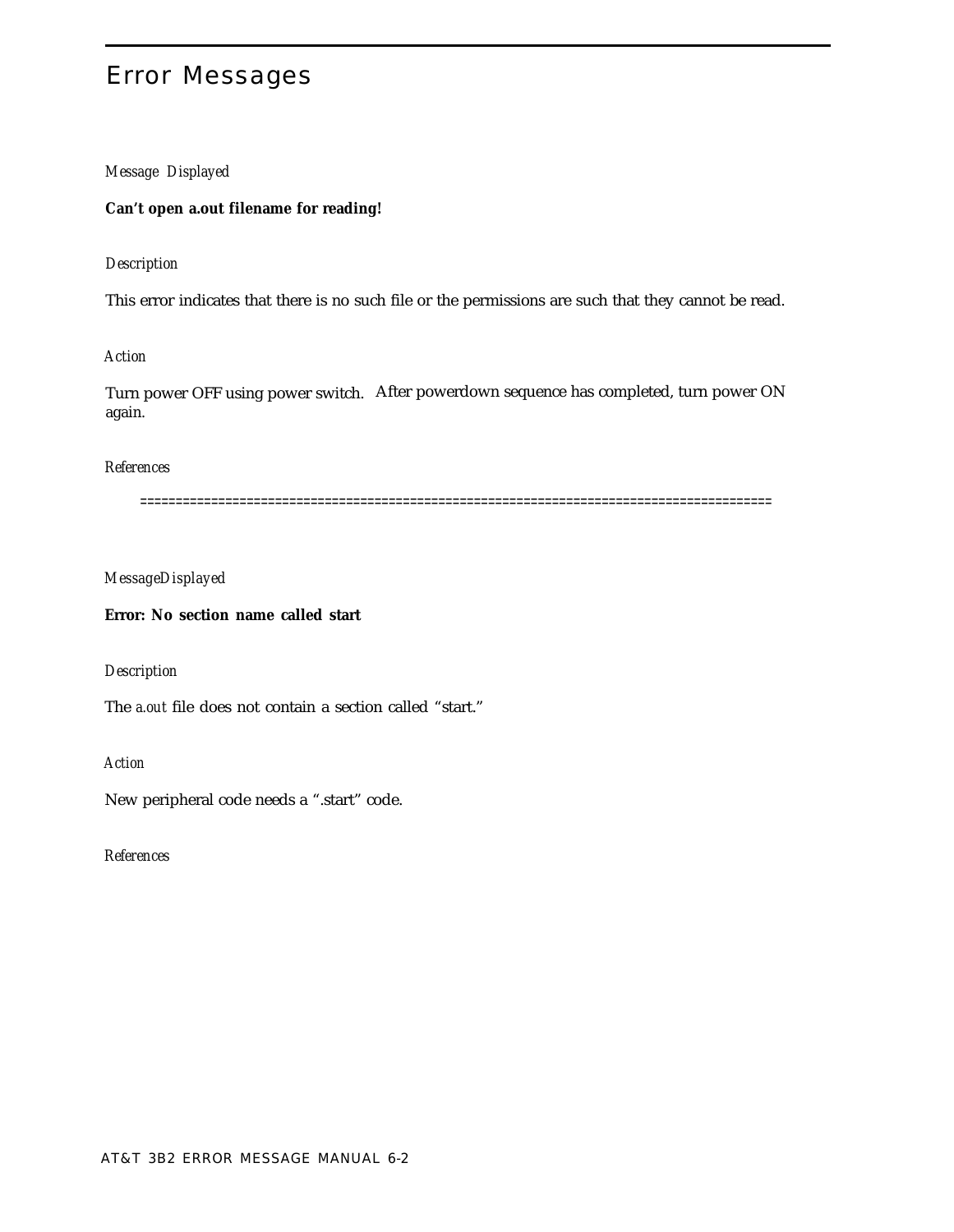## **Error: Object file is not in b16 or x86 common object format**

### *Description*

The file to be downloaded to the peripheral is not a B16 or X86 *a.out* file.

#### *Action*

New peripheral code is needed that is in B16 or X86 format.

## *References*

==================================================================================

## *Message Displayed*

## **Pump: A timeout has occurred on "/dev/devname" during ''phase"**

#### *Description*

The peripheral did not respond to a given command.

## *Action*

Turn power OFF using power switch, After powerdown sequence has completed, turn power ON again.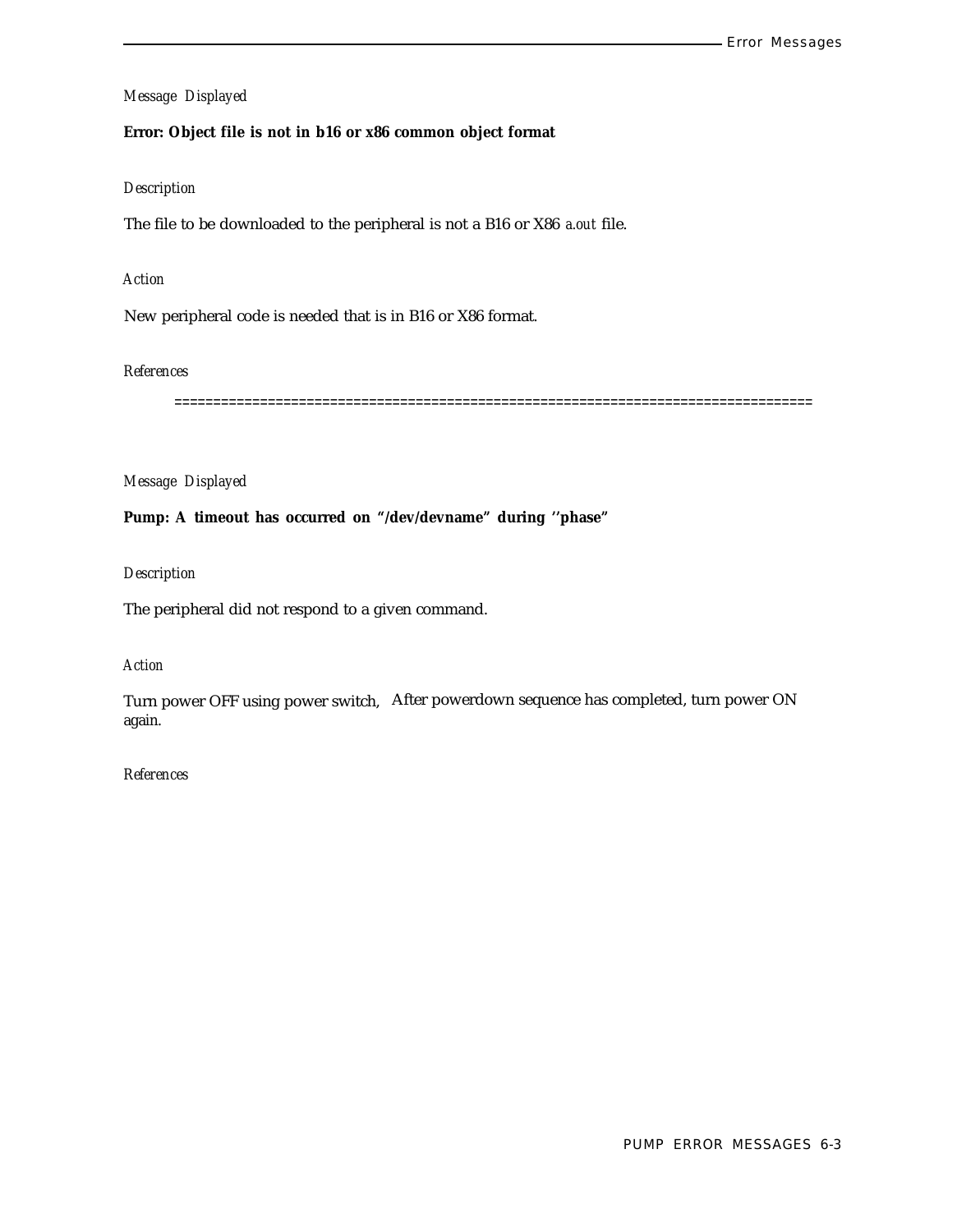## **Pump: "/dev/devname" did not respond during "phase"**

## *Description*

The called UNIX System driver may not have understood the command.

## *Action*

Turn power OFF using power switch. After powerdown sequence has completed, turn power ON again.

## *References*

===================================================================

*Message Displayed*

**Pump: "/dev/devname" returned a CIO FAULT during "phase"**

#### *Description*

The peripheral encountered a hardware fault during one of the phases of the pump.

## *Action*

Turn power OFF using power switch. After powerdown sequence has completed, turn power ON again.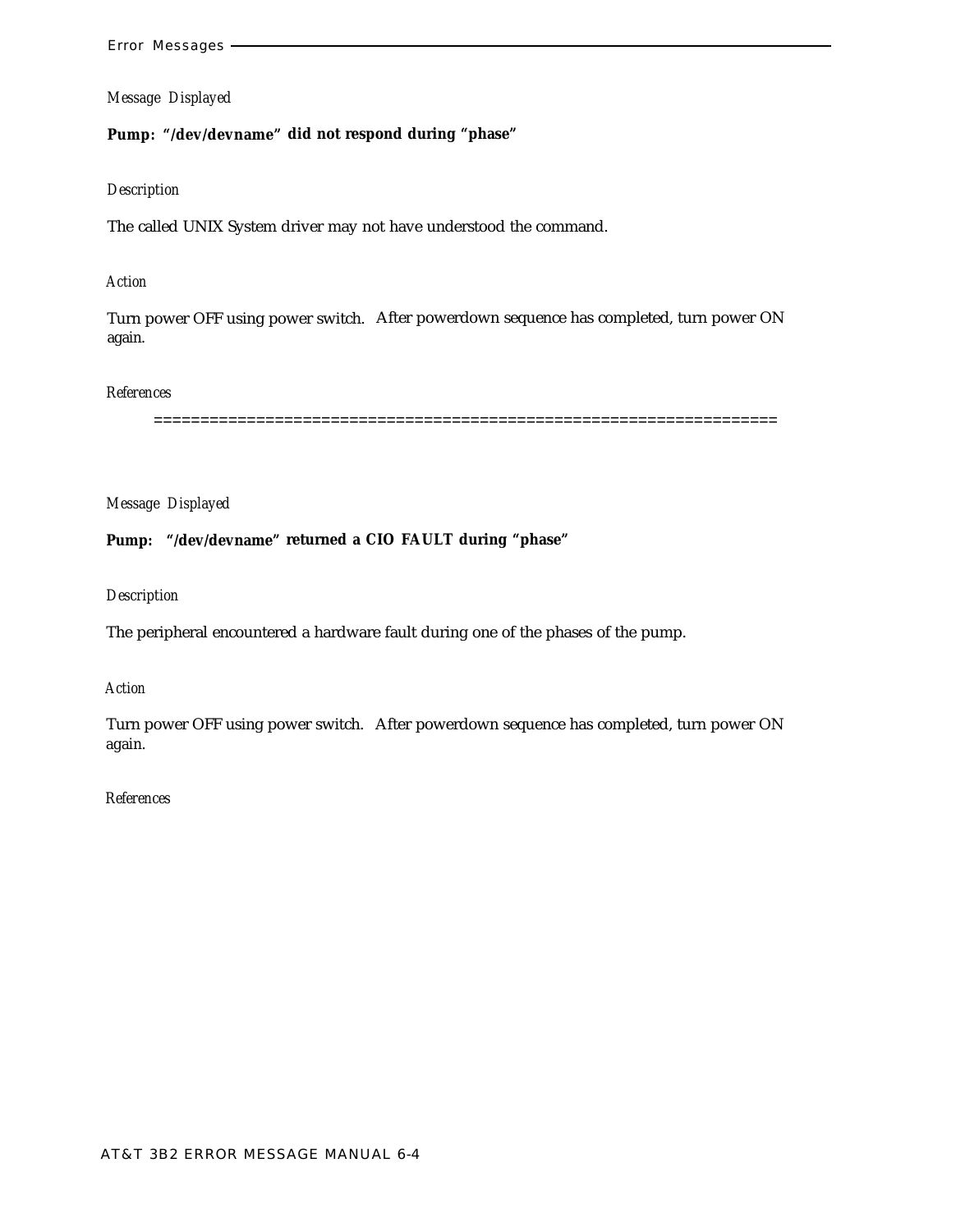## **Pump: "/dev/devname" returned a CIO Invalid Queue Entry during "phase"**

#### *Description*

The peripheral did not understand the command phase that was issued by pump.

## *Action*

Turn power OFF using power switch. After powerdown sequence has completed, turn power ON again.

#### *References*

==============================================================================================

#### *Message Displayed*

**Pump: There was no return for "/dev/devname" during "phase"**

#### *Description*

The return code that was given may have been corrupted.

## *Action*

Turn power OFF using power switch. After powerdown sequence has completed, turn power ON again.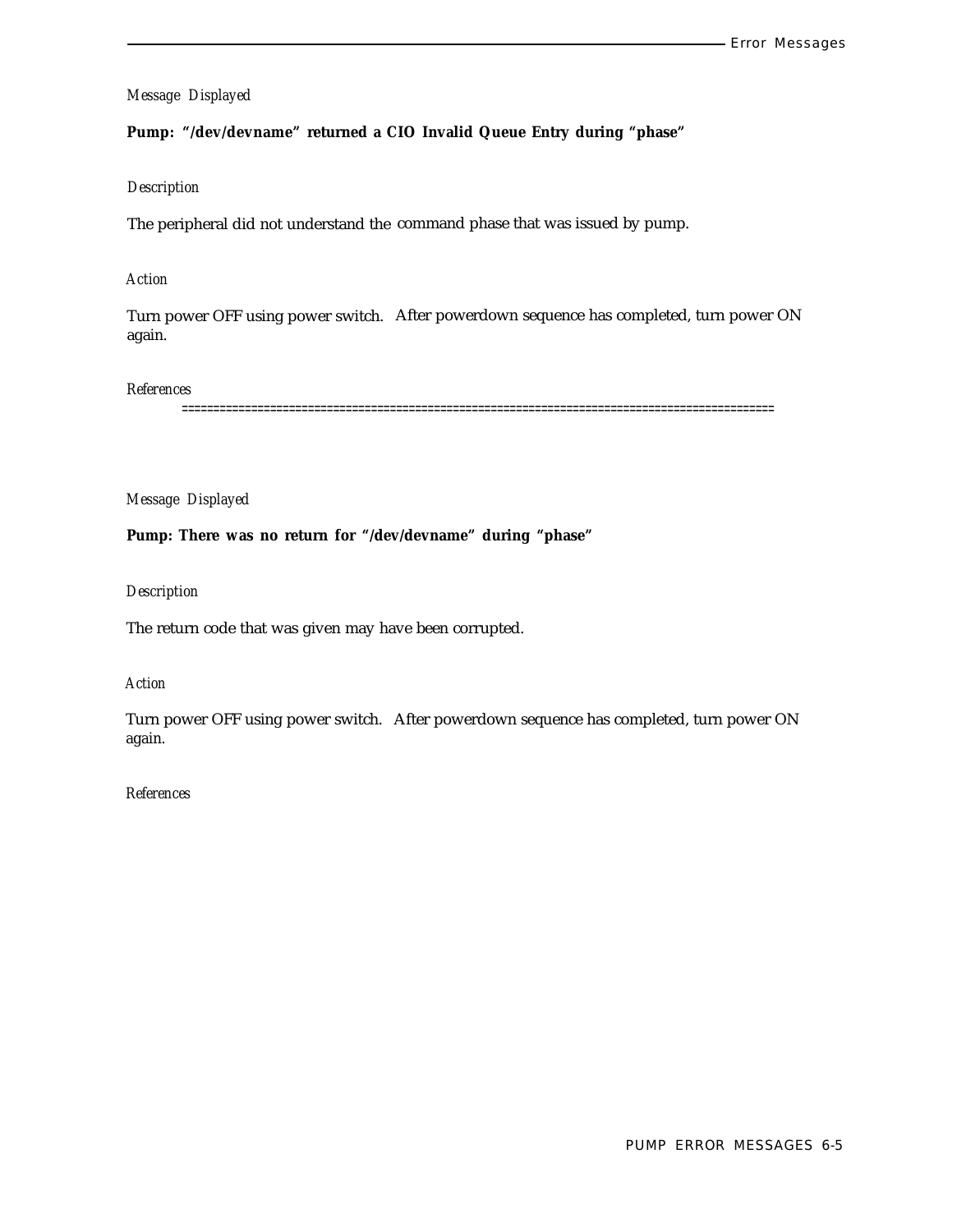#### **Pump error:** *n* **-ioctl call**

#### *Description*

The ioctl call failed. The error number returned can be a UNIX System error number or, in the case of NI, an error number of 208. Error number 208 is a time-out message. The peripheral board did not respond in time to the request.

#### *Action*

Turn power OFF using power switch. After powerdown sequence has completed, turn power ON again.

#### *References*

========================================================================================

#### *Message Displayed*

#### **Pump error: UNIX error number: Can't get status of /dev/devname**

#### *Description*

There may be no /dev/devname.

#### *Action*

Check to see if /dev/devname exists. Turn power OFF using power switch. After powerdown sequence has completed, turn power ON again.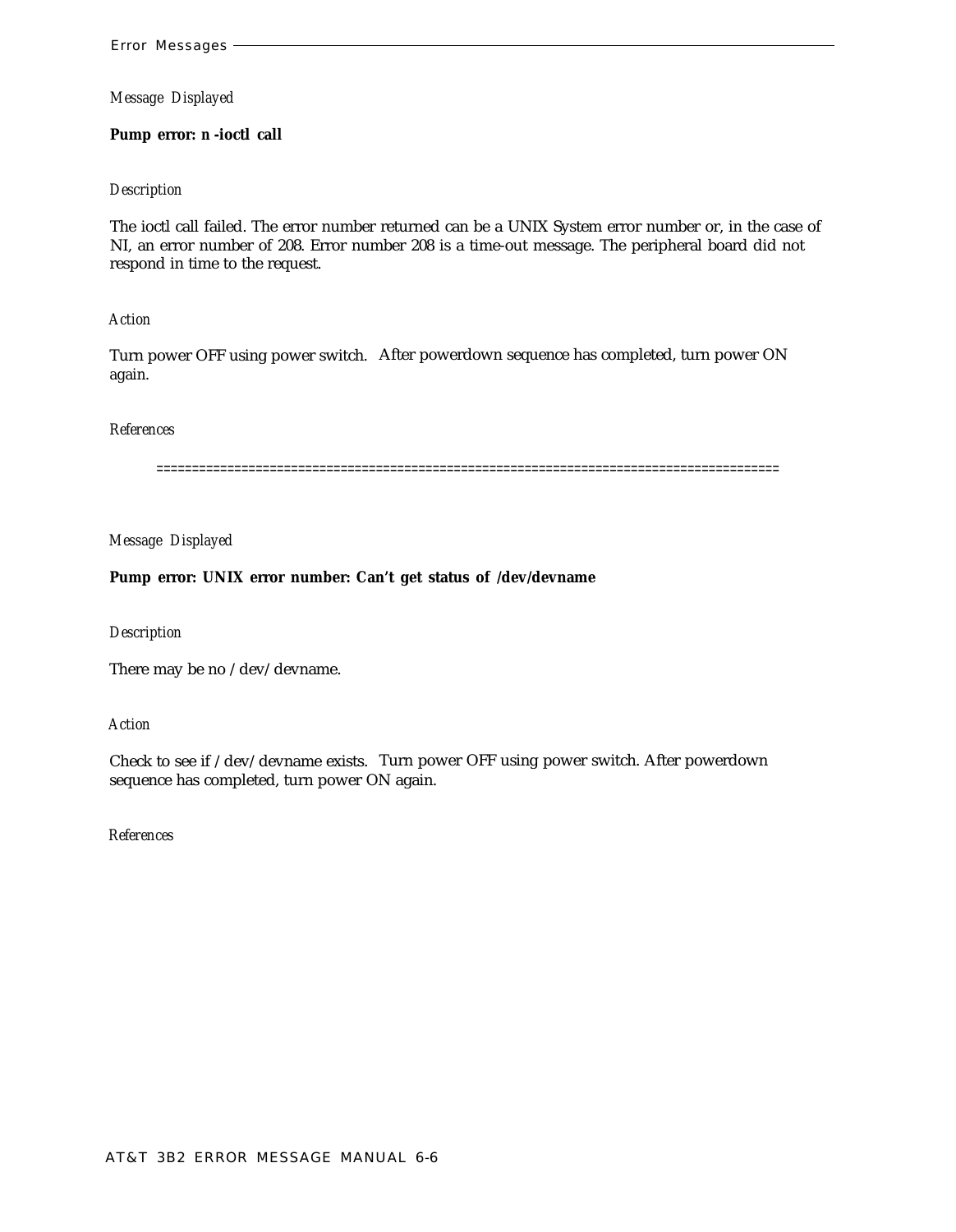## **Section size is too big for the buffer**

#### *Description*

The *a.out* file may be greater than the 128-kilobyte limitation of the random access memory on the peripheral.

#### *Action*

Turn power OFF using power switch. After powerdown sequence has completed, turn power ON again.

#### *References*

=========================================================================================

#### *Message Displayed*

### *str:* **Can't find a** *STR* **/dev/rdsk file with a major device number of** *n*

#### *Description*

The device file in the **/dev/dsk** directory for the *str* feature card does not exist. Either the file was accidentally removed or it was never created properly.

#### *Action*

Remove and then re-install the software utilities associated with the *str* feature card. Be sure to respond correctly to any prompts issued during the installation.

*References*

**(/etc/** *str)* **(/etc/rc.d/** *str)*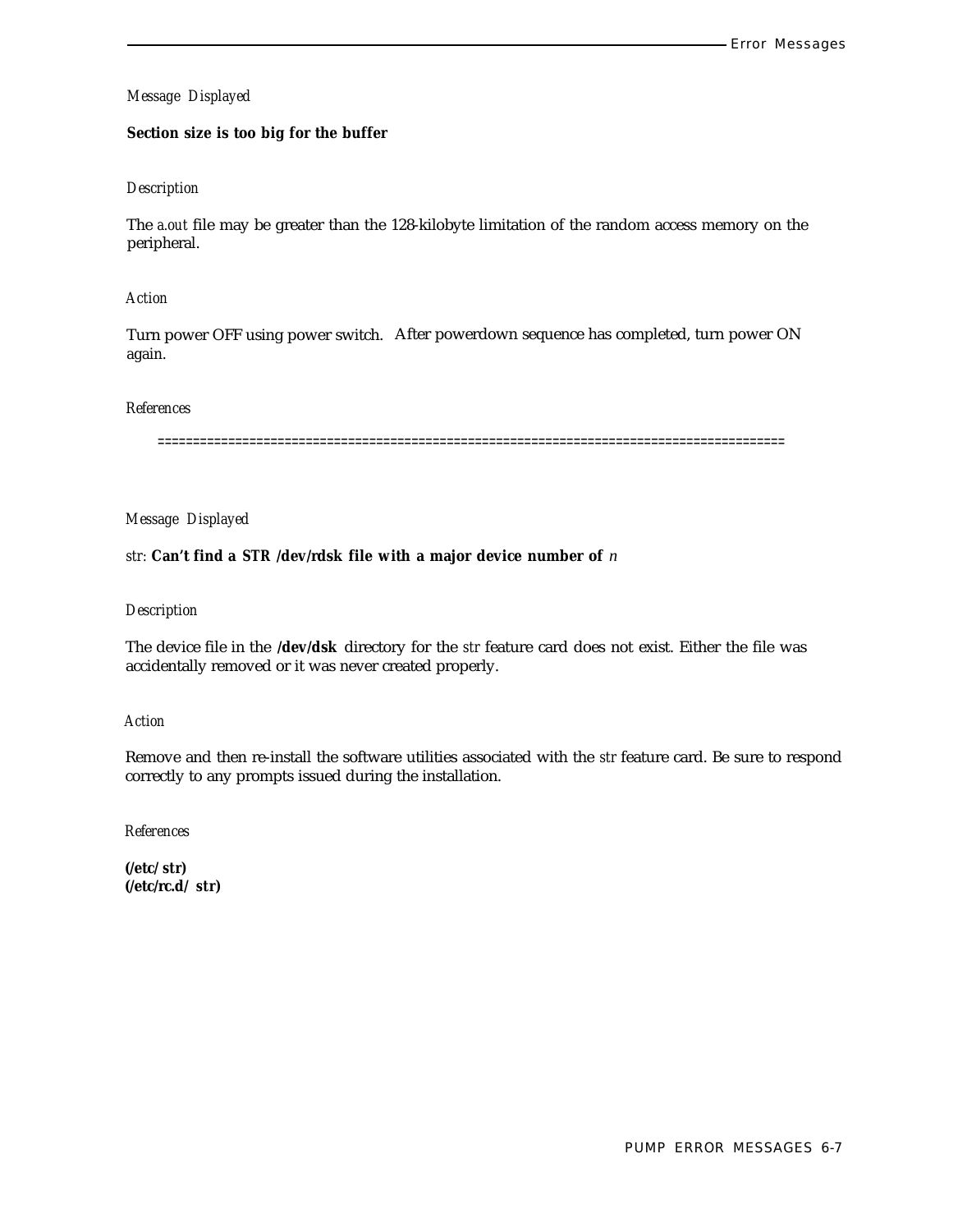*str: STR* **firmware file is missing /lib/pump/** *str*

## *Description*

The file /lib/pump/ *str* is not present or is corrupted. The initialization script for a feature verifies the existence of the file /lib/pump/ *str* where *str* is ni, ports, etc. The file contains the "pumpcode" that is to be downloaded to the appropriate feature card. This message may be accompanied by the *"str:STR* **initialization failed"** pump error message.

*Action*

Reload the software that accompanied the feature card to restore the **/lib/pump/** *str* **file.**

*References*

**(/etc/** *str)* **(/etc/rc.d/** *str)*

======================================================================================

*Message Displayed*

## *str: STR* **firmware pump failed on 5 successive attempts**

*Description*

An attempt to pump the *STR* feature card failed on five successive attempts. This message may be accompanied by the *"str: STR* **initialization failed on** *STR* **Major** *n"* pump error message.

*Action*

First remove and then re-install the feature card software if possible. Be sure to reboot the system afterward, if the feature card requires. If the problem persists, there is a high possibility that the *STR* hardware is defective. Call an AT&T Service Representative.

*References*

**(/etc/** *str)* **(/etc/rc.d/** *str)*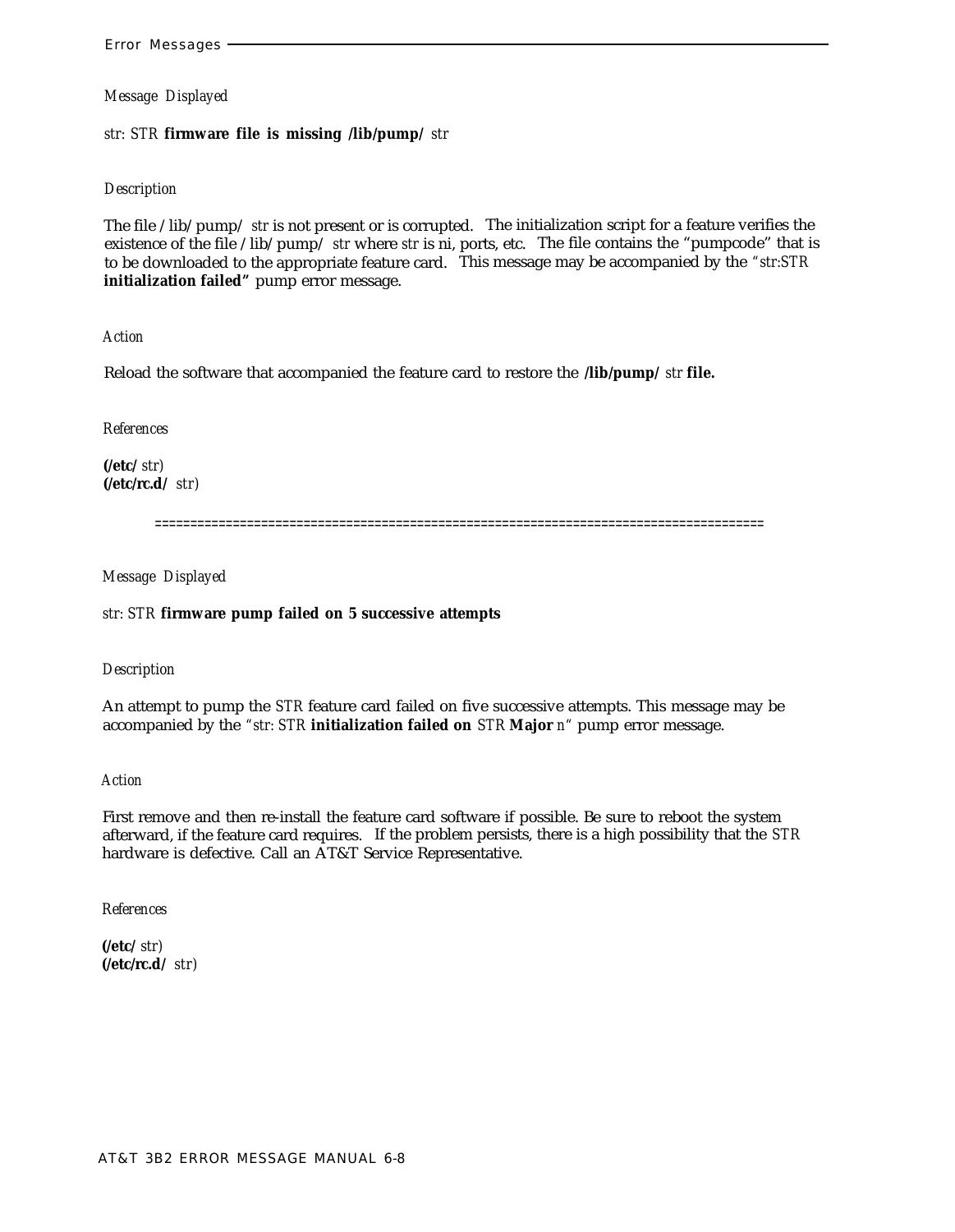#### *str: STR* **initialization failed.**

#### *Description*

An attempt to initialize the feature card *str* failed. This message is usually accompanied by another pump error message that indicates the cause of the failure.

#### *Action*

Refer to the accompanying error message to determine the action required.

*References*

**(/etc/** *str)* **(/etc/rc.d/** *str)*

======================================================================================

#### *Message Displayed*

#### *str: STR* **initialization failed on** *STR* **Major** *n*

#### *Description*

The initialization of the *str* feature card failed. This message usually accompanies another error message that indicates the problem.

*Action*

Refer to accompanying error message for action.

*References*

**(/etc/** *str)* **(/etc/rc.d/** *str)*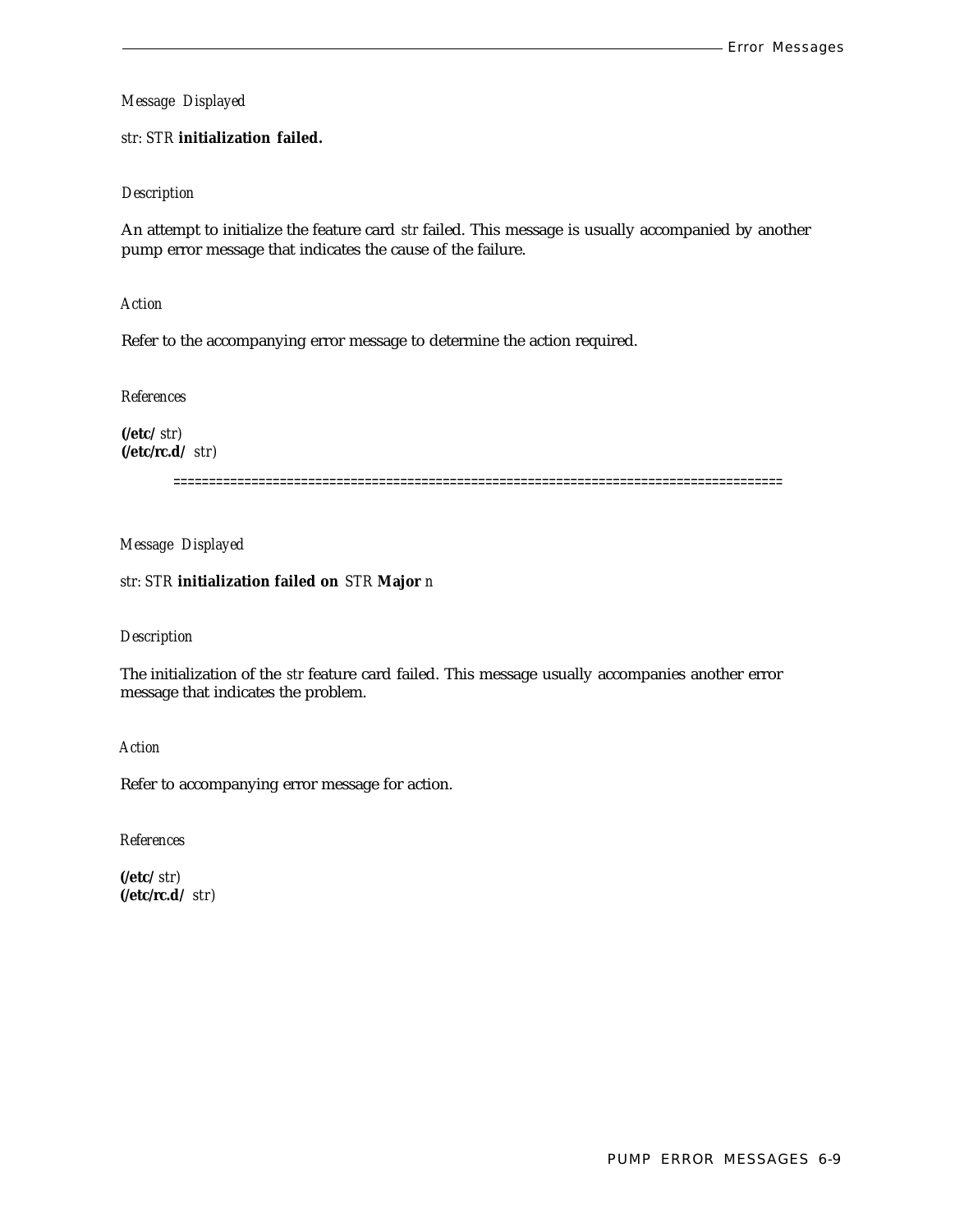## General

This chapter lists UNIX System and kernel error messages, describes each message, and recommends what action should be taken. The messages are divided into the following three classes of severity: **NOTICE, WARNING,** and **PANIC.** The class of severity is displayed as the first part of each error message.

The error message descriptions are listed alphabetically for each severity class. If you cannot find the exact message, look for variables *(str* or *n)* in the message which may change the alphabetical placement of the message. A brief description of each severity class is given before the error message descriptions, and each description is on a page by itself.

The error message descriptions are of the format shown in the "Error Message Descriptions" section of Chapter 1. The references found at the end of each description give the source code file name for the location of the message. The complete path is **/usr/src/uts/3b2/** *reference.*

Some of the actions refer to the **sysdump** command. Refer to the System Administration Documentation or the *AT&T 3B2 Computer Crash Analysis Guide* for more information if needed.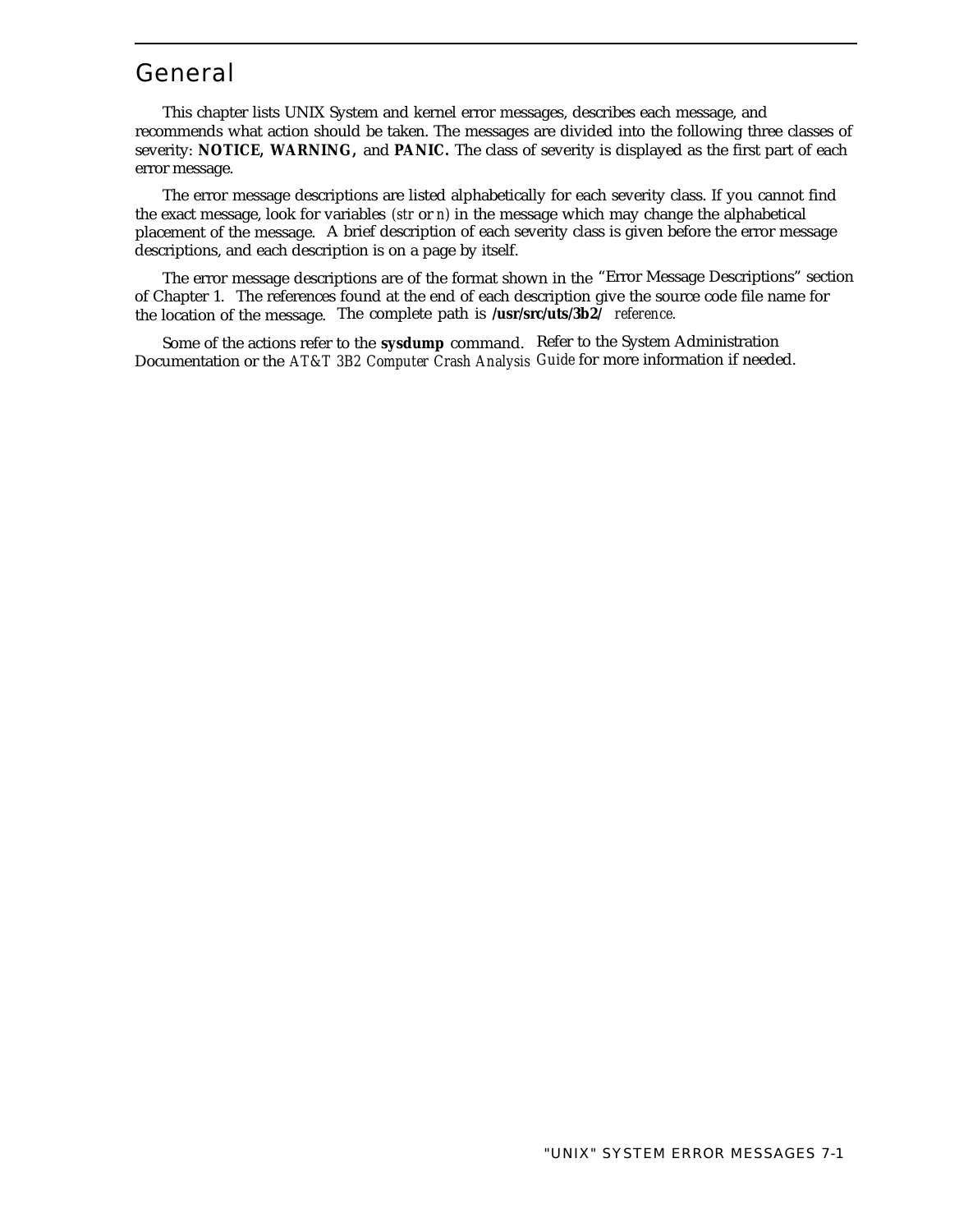# Error Messages

*Message Displayed*

**xterrclose =** *n*

*Description*

xt driver packet has a bad channel number.

*Action*

Check for noisy terminal lines.

## *References*

=================================================================

*Message Displayed*

## **xterrstart =** *n*

*Description*

xt driver packet has a bad channel number.

*Action*

Check for noisy terminal lines.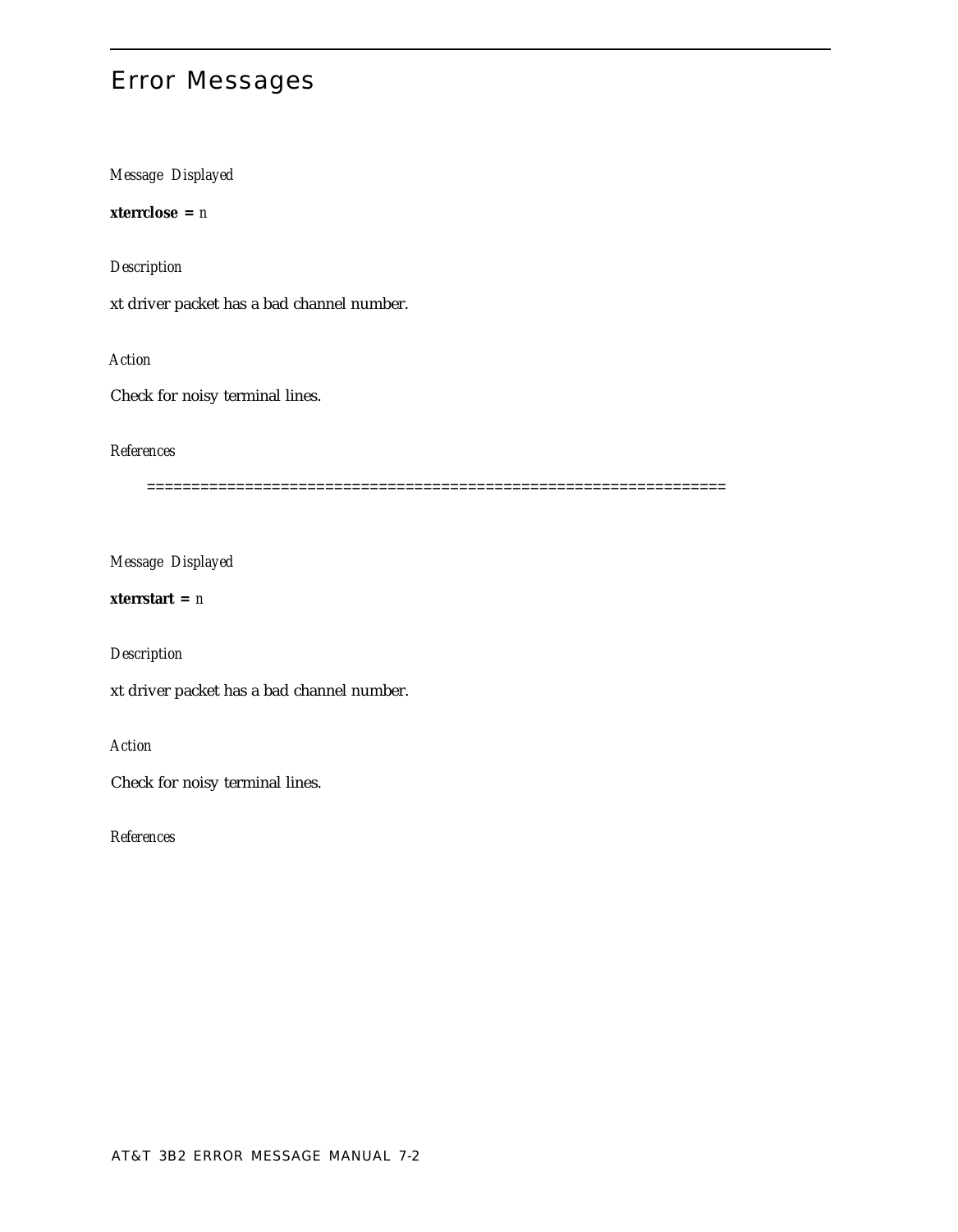## **xterrxtin =** *n*

## *Description*

xt driver packet has a bad channel number.

## *Action*

Check for noisy terminal lines.

## *References*

=================================================================

## *Message Displayed*

**unremio failed: err=** *n*

*Description*

The rfs server failed to transfer.

## *Action*

If it happens repeatedly, see your AT&T Service Representative or authorized dealer.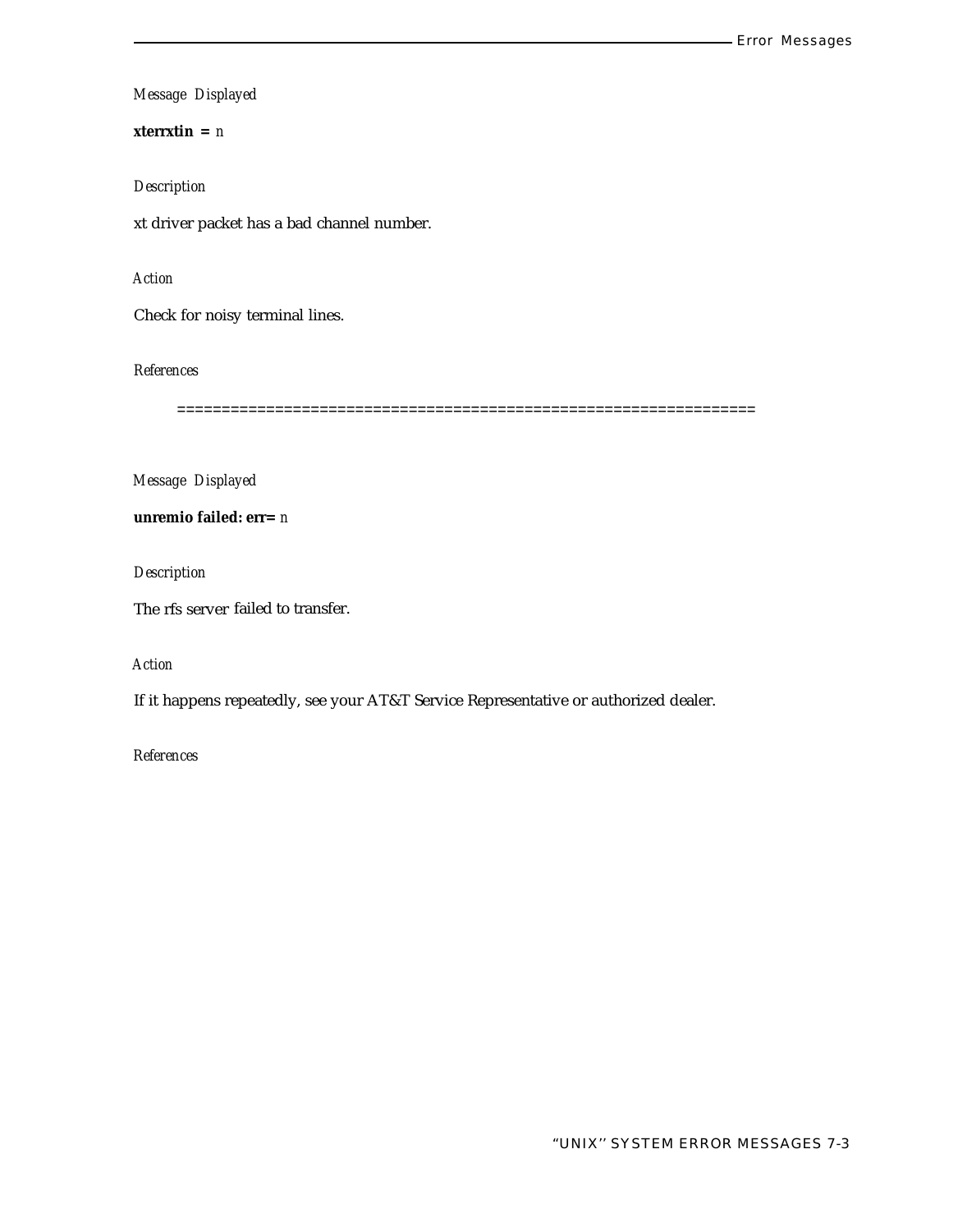*string,* **p->errlog[i].time**

#### *Description*

Part of the dumpnvram function used to dump NVRAM to the system console, via the DEBUG module or the sys3b system call. This message is informal and at the user's request.

*Action*

*References*

===============================================================

*Message Displayed*

**p->errlog[i].string**

*Description*

Part of the dumpnvram function used to dump NVRAM to the system console, via the DEBUG module or the sys3b system call. This message is informal and at the user's request.

*Action*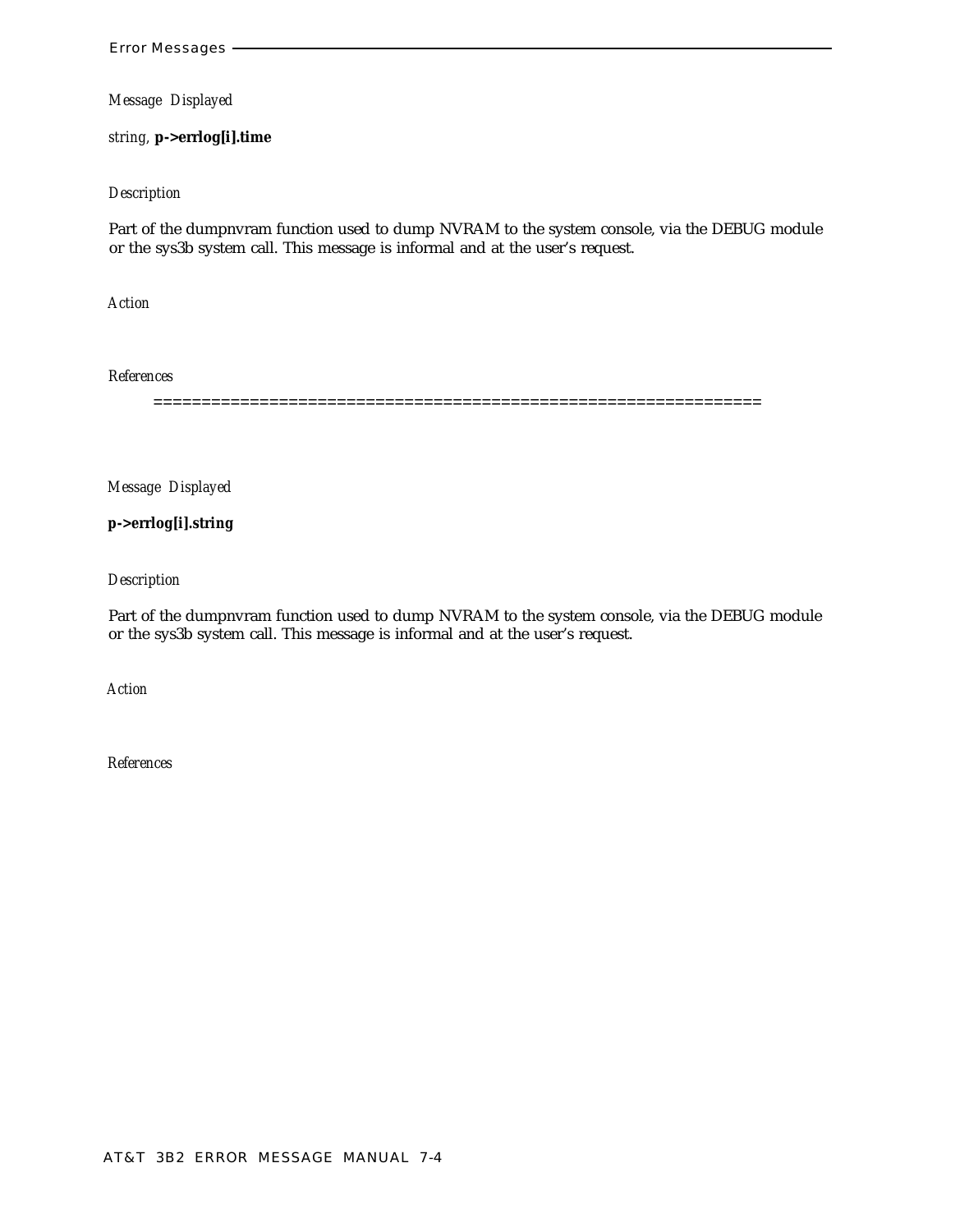# NOTICE Prefaced Messages

NOTICE error messages provide system status information that can, at times, help anticipate problems before they occur.

*Message Displayed*

## **NOTICE: bad block on floppy drive, slice** *n*

*Description*

An out-of-range block number was specified.

*Action*

Run **fsck** on the file system.

*References*

**(io/if.c) (os/alloc.c)**

=============================================================

*Message Displayed*

## **NOTICE: bad block on integral hard disk drive n, partition** *n*

*Description*

An out-of-range block number was specified.

*Action*

Take the system to the single-user mode, and run **fsck** on the file system.

*References*

**(io/id.c) (os/allot.c)**

"UNIX" SYSTEM ERROR MESSAGES 7-5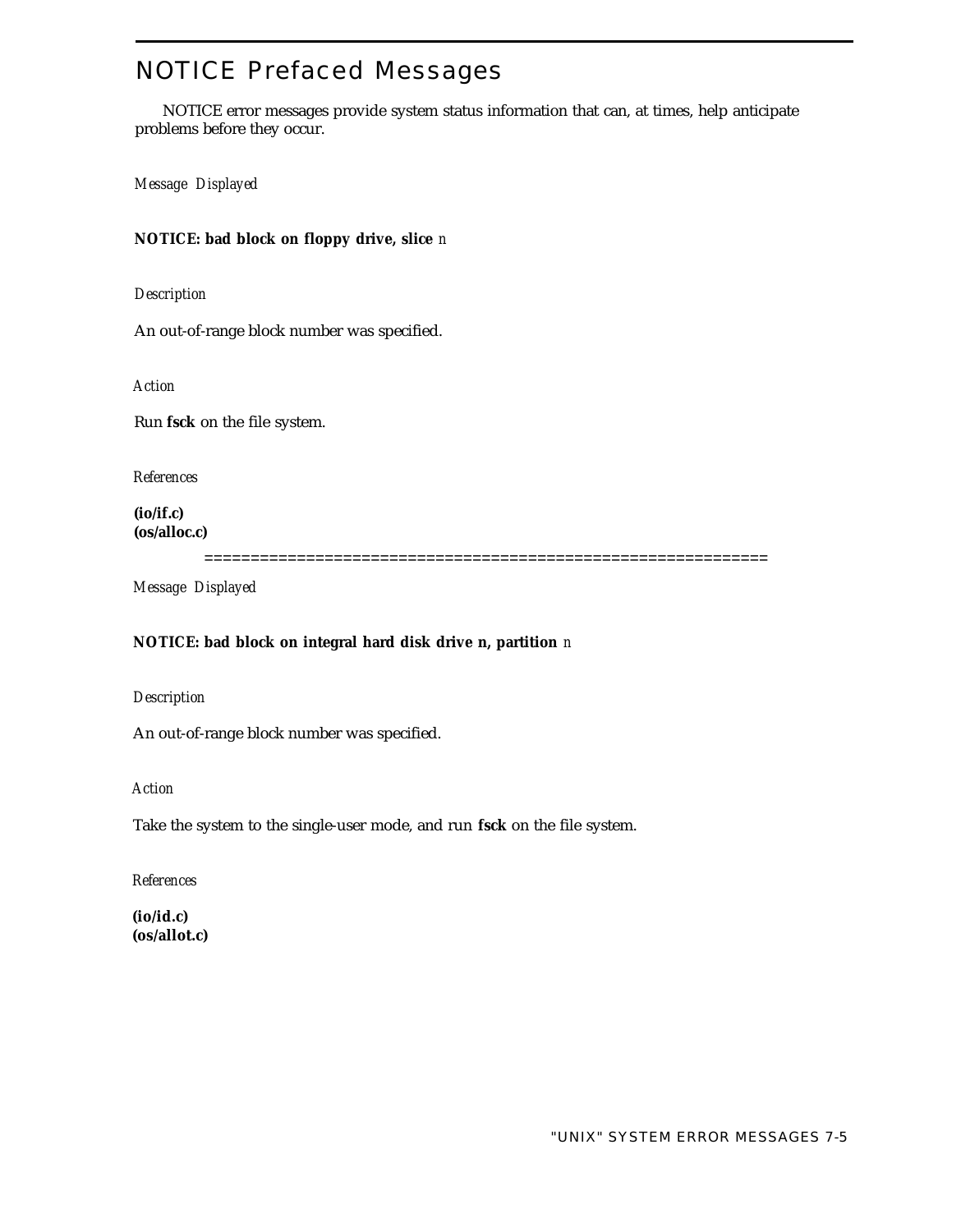## **NOTICE: bad count on floppy drive, slice** *n*

*Description*

A bad count in the super block.

*Action*

Run **fsck** on the file system.

*References*

**(io/if.c) (os/allot.c)**

=========================================================================

*Message Displayed*

#### **NOTICE: bad count on integral hard disk drive n, partition** *n*

*Description*

A bad count in the super block.

*Action*

Take the system to single-user mode, and run **fsck** on the file system.

*References*

**(io/id.c) (os/allot.c)**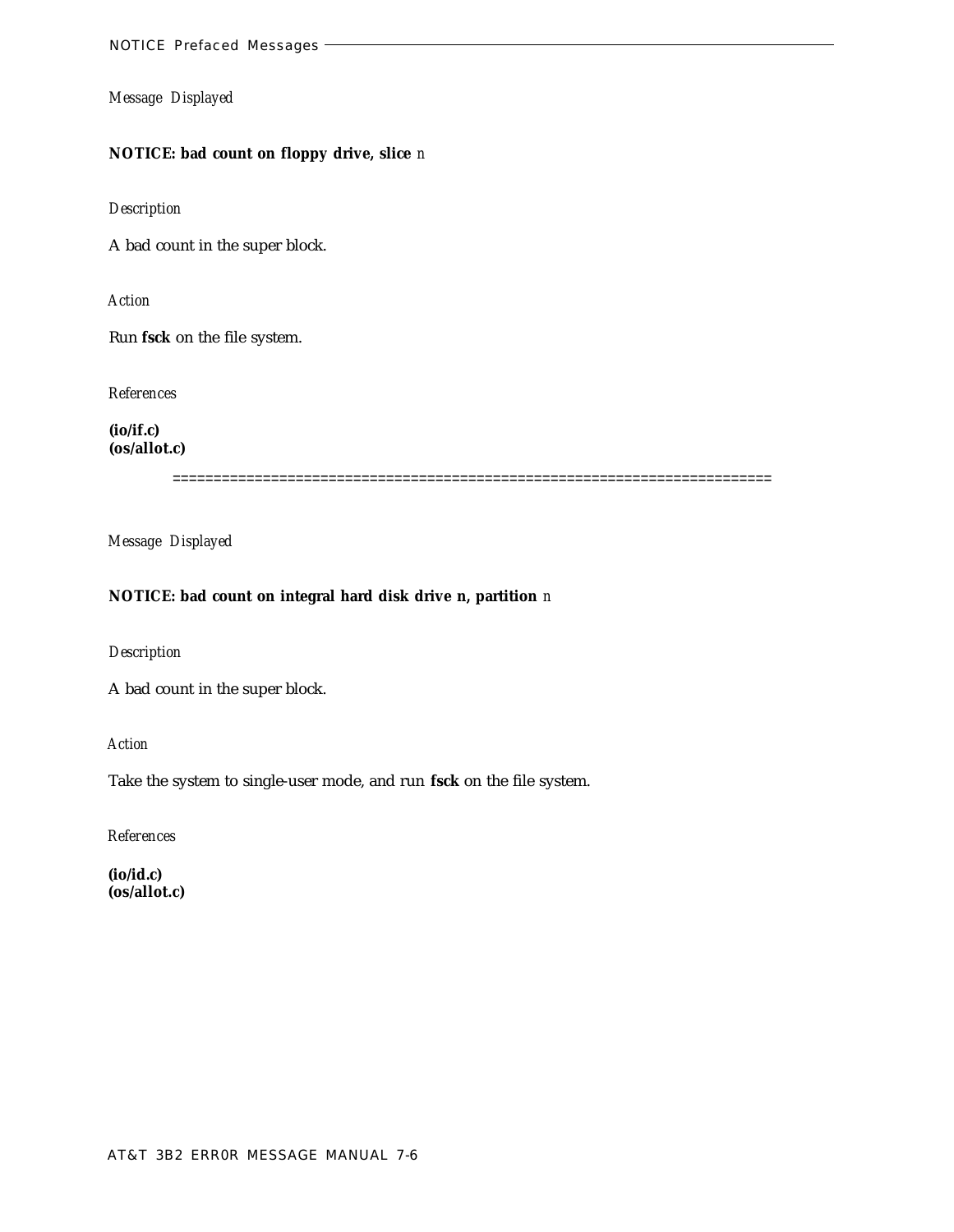## **NOTICE: Bad free count on floppy drive, slice** *n*

## *Description*

The free list count is inconsistent.

*Action*

Run **fsck** on the file system,

*References*

**(io/if.c) (os/allot.c)**

========================================================

*Message Displayed*

## **NOTICE: Bad free count on integral hard disk drive** *n,* **partition** *n*

*Description*

The free list count is inconsistent.

*Action*

Take the system to the single-user mode and run **fsck** on the file system.

*References*

**(io/id.c) (os/allot.c)**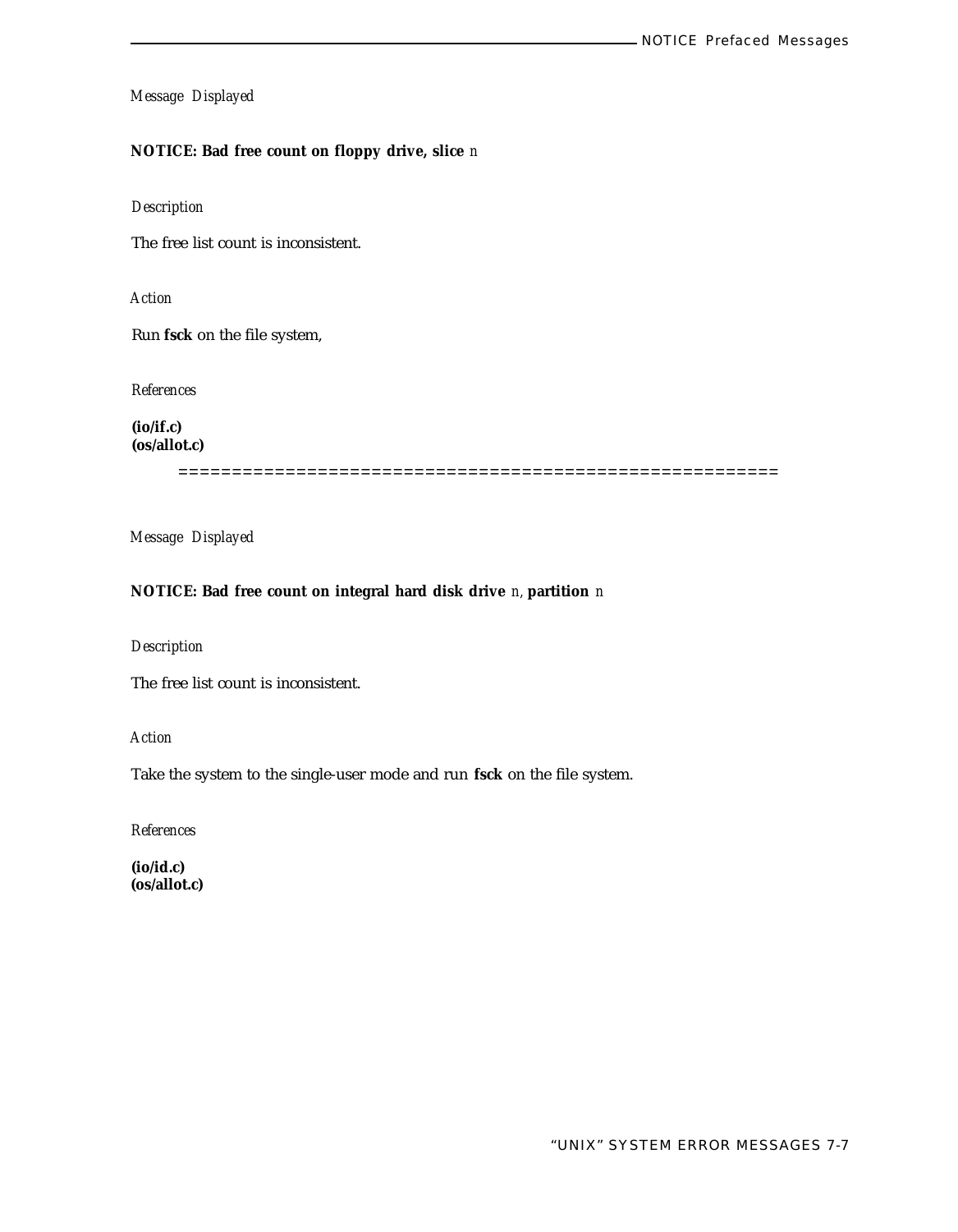**NOTICE:**  $\mathbf{bn} = n \mathbf{er} = n, n$ 

#### *Description*

A device error occurred during a read/write operation.

#### *Action*

Log that the message occurred. No action is required unless the problem persists.

#### *References*

## **(os/prf.c)**

==============================================================

*Message Displayed*

#### **NOTICE: Can't allocate message buffer.**

#### *Description*

All message buffers in the system are in use.

#### *Action*

To eliminate the problem, either retry at a later time, reduce the number of message buffers required by your software, or increase the number of system message buffers in the kernel.

*References*

**(io/msg.c) (/etc/mast.d/msg)**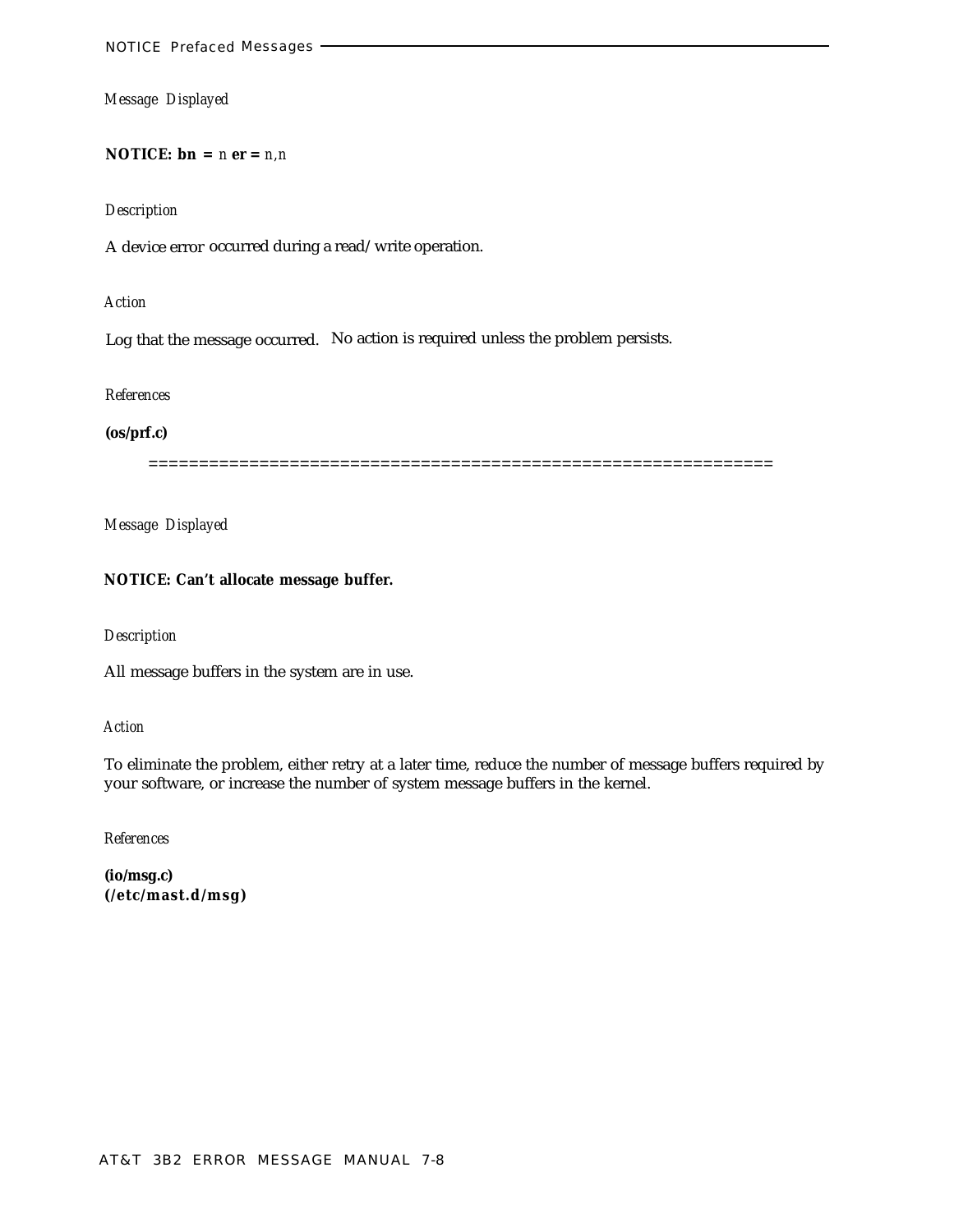## **NOTICE: Changing console baud**

### *Description*

Displayed when changing console baud via the *stty* command. When displayed, the software is updating the firmware baud rate saved in NVRAM. Therefore, future reboots of the system will retain the new baud rate.

*Action*

No action.

*References*

**(stty man page)**

========================================================================

*Message Displayed*

## **NOTICE: Configured value of NOFILES** *(n)* **is greater than max** *(n)* **NOFILES set to** *n.*

## *Description*

The value of NOFILES in */etc/master.d/kernel* exceeds the allowed maximum.

*Action*

*No* immediate action is required. To avoid repetitions on future configuration boots, change */etc/master.d/kernel* and execute **mkboot.**

*References*

**(os/startup.c)**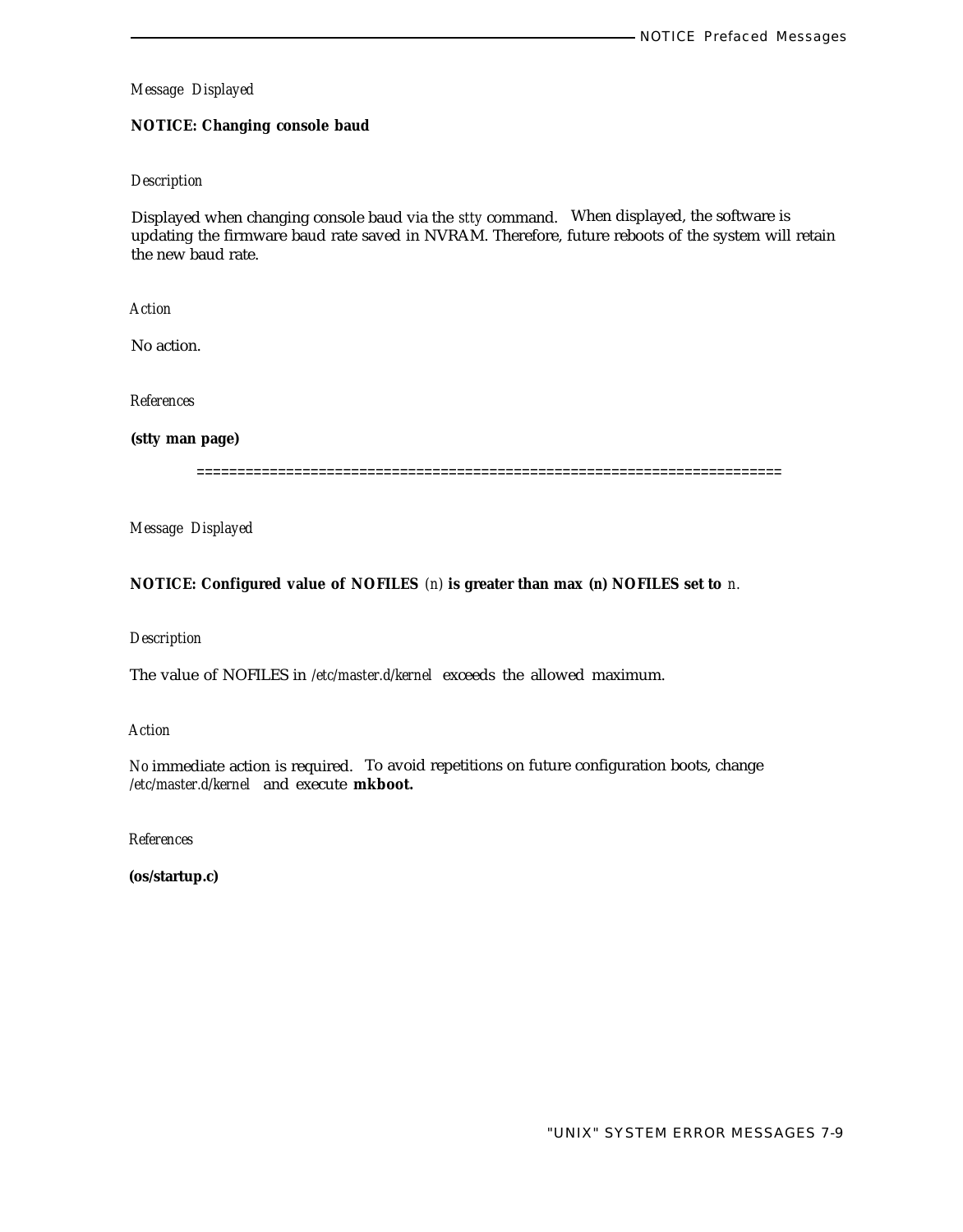## **NOTICE: Configured value of NOFILES** *(n)* **is less than min** *(n)* **NOFILES set to** *n.*

#### *Description*

The value of NOFILES in */etc/master.d/kernel* is less than the allowed minimum.

#### *Action*

*No* immediate action is required. To avoid repetitions on future configuration boots, change */etc/master.d/kernel* and execute **mkboot.**

## *References*

#### **(os/startup.c)**

==================================================================================

*Message Displayed*

## **NOTICE: CTC Access Error: Consult the Error Message Section of the 3B2 Computer Cartridge Tape Utilities Guide (error num=** *2nn)*

## *Description*

This message will appear when there is a problem with the CTC firmware or software.

*Action*

Refer to Chapter 9, "CTC ERROR MESSAGES," of this manual for the specific error number and course of action.

## *References*

**(io/ctc.c)** Chapter 9 of this manual.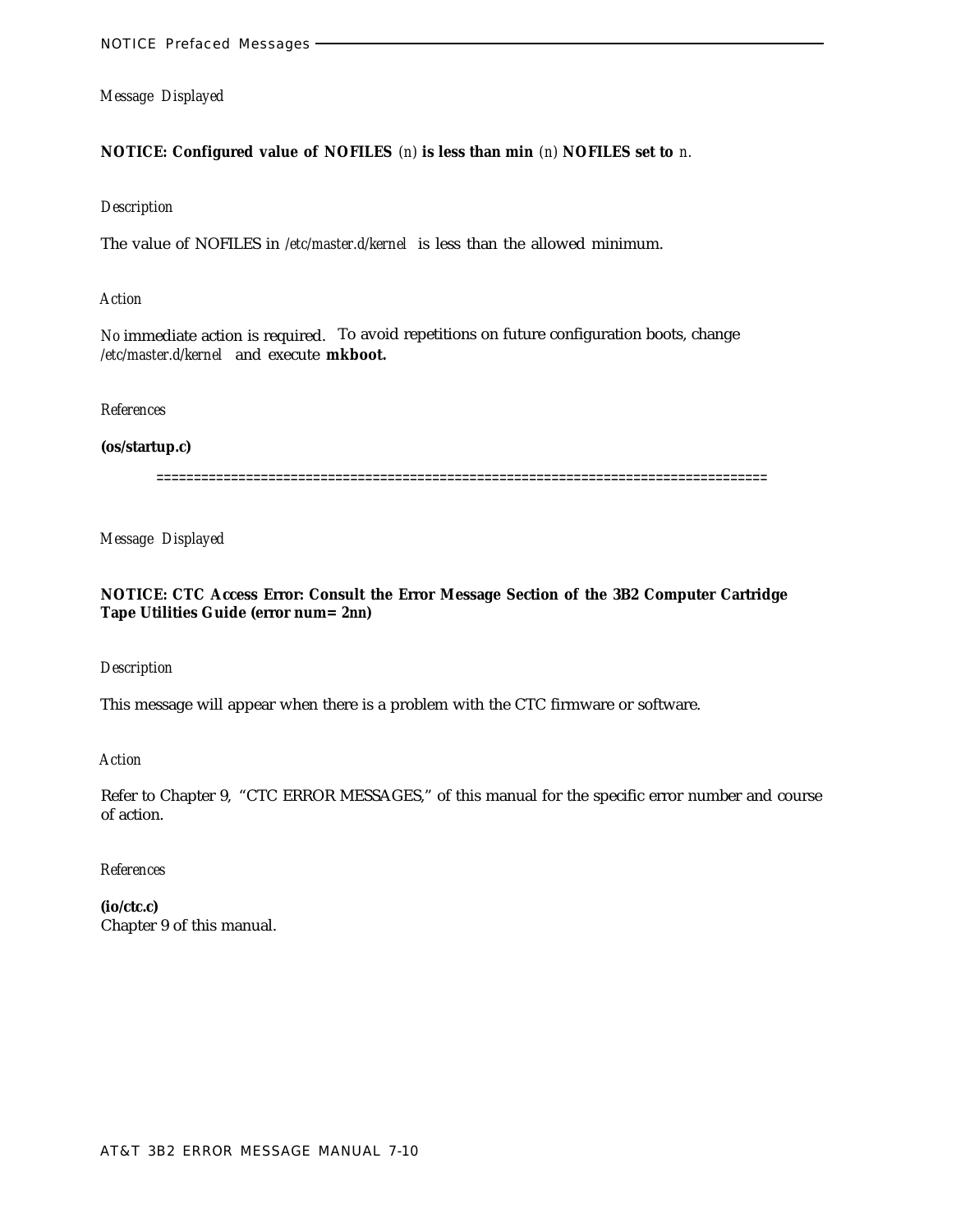## **NOTICE: /dev/swap doesn't match swapdev; changing it on fs**

#### *Description*

The system was booted from a new device for the very first time. This is an advisory message and may be ignored.

*Action*

None.

*References*

**(os/main.c)**

===============================================================================

*Message Displayed*

## **NOTICE: File table overflow**

*Description*

The system file access table has overflowed.

## *Action*

The corresponding code is not in the kernel, and sometimes the code is not displayed or seen. Increase the number of files and reboot the system.

*References*

**(os/fio.c) (/etc/master.d/kernel)**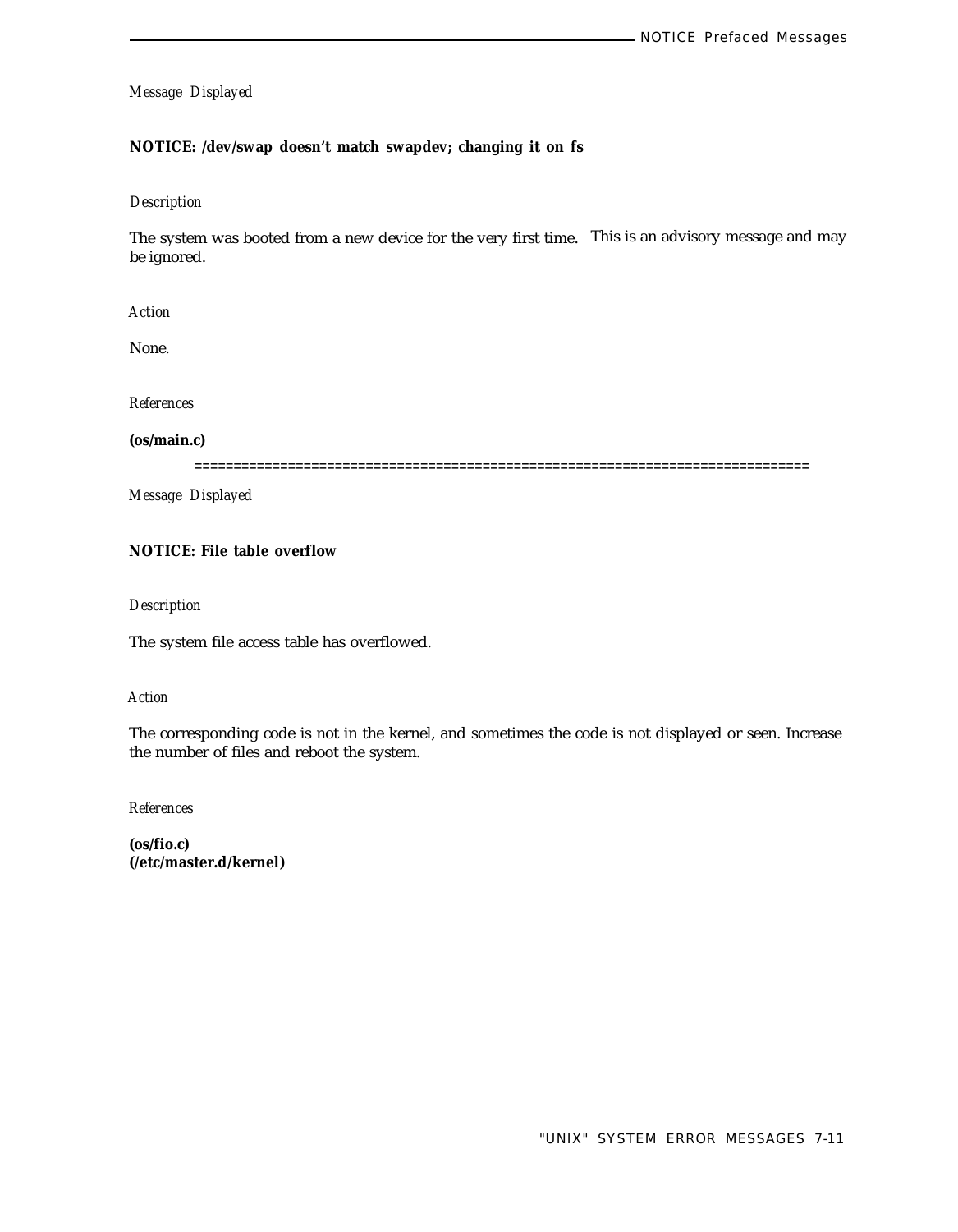## **NOTICE: Floppy Access Error: Consult the Error Message Section of the System Administration Utilities Guide**

#### *Description*

- 1. This message occurs when a floppy disk is not in the floppy disk drive, the drive door is not closed, or the drive is not up to speed.
- 2. This floppy requires reformatting or its file system runs off the end of the floppy. In the latter case, the file system should be reconfigured so as to not extend beyond the end of the floppy disk.
- 3. The write protect clip is in place on the floppy disk that is in the drive. This occurs when writes are done to a write protected floppy unless the file system is mounted with the "-r" option (for read only).
- 4. The floppy disk being used is defective (bad).

## *Action*

Make sure the floppy disk is in the drive and the door is closed. Remove write protect tab or mount file system with *r* (read only) option.

If reformatting fails the verify pass, replace the floppy disk.

## *References*

## **(io/if.c)**

Consult the error message section of the *AT&T 3B2 Computer System Administration Utilities Guide.*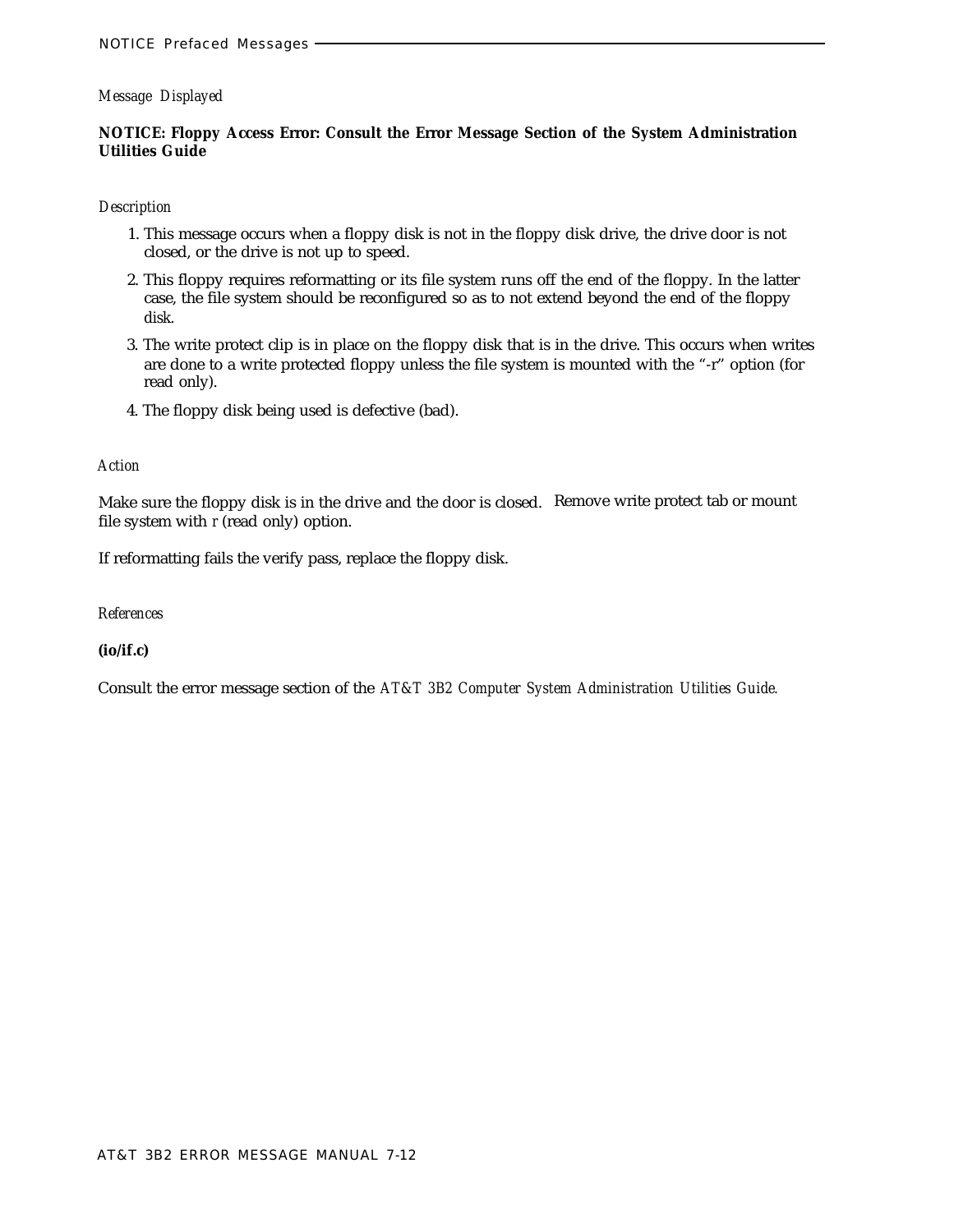**NOTICE: iaddress >2^24**

#### *Description*

While updating the file control block for a file, a block number in the inode was found to be greater than that permissible. This can be either a hardware or software problem.

*Action*

The file system should be checked for corruption. If a device driver has been modified, be sure to check anything of this nature. Also, it could be a disk or memory problem.

*References*

**(os/iget.c)**

===============================================================================

*Message Displayed*

**NOTICE: no space on floppy drive, slice** *n*

*Description*

The involved partition on the floppy disk is out of space.

*Action*

Copy fewer files to the partition or run **mkfs** to specify more inodes. Clean up the affected file system indicated by the partition number.

If more free blocks are also needed, repartition the file system. Both **mkfs** and repartitioning destroy the data on the floppy disk.

*References*

**(io/if.c) (os/allot.c)**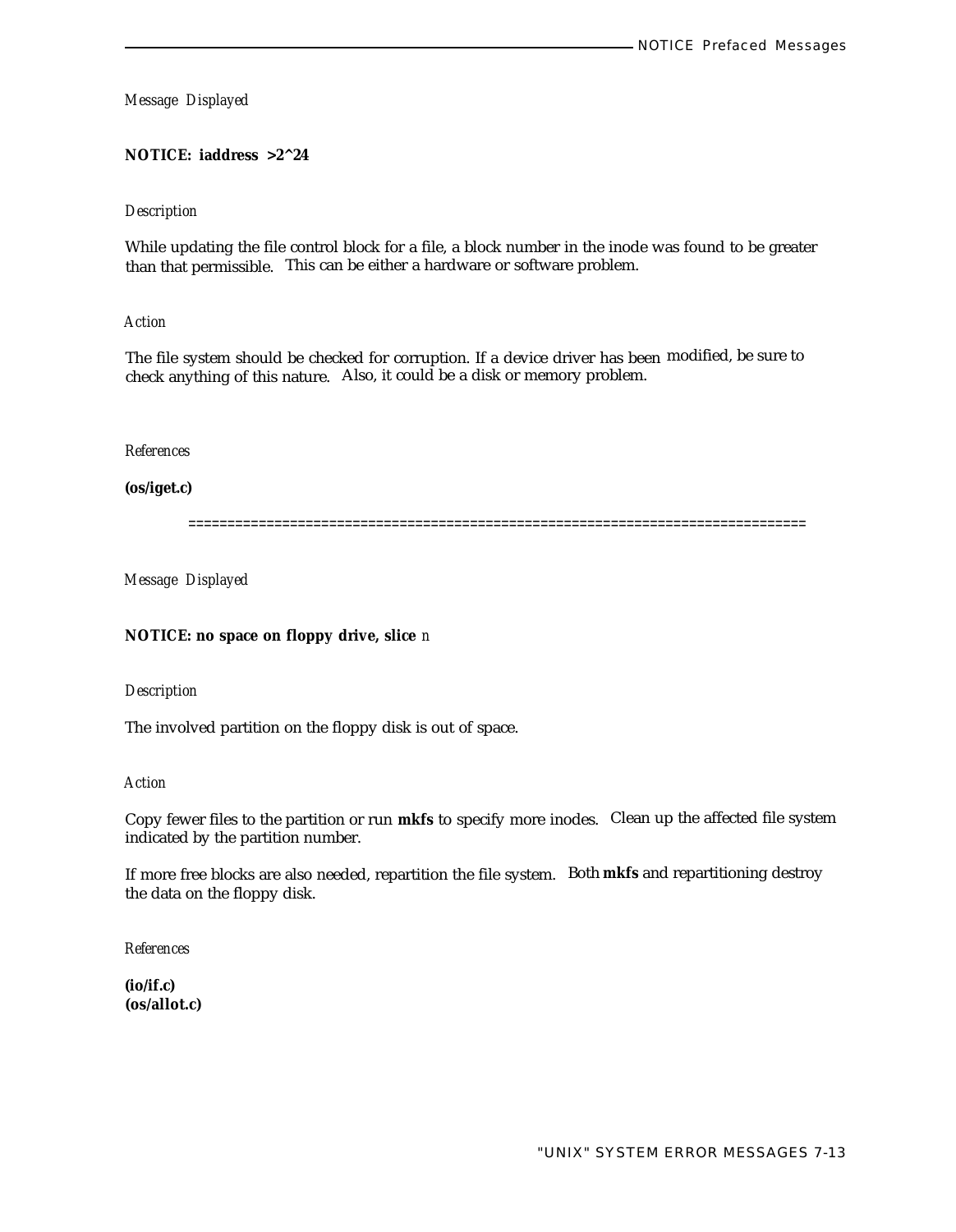# **NOTICE: no space on integral hard disk drive** *n,* **partition** *n*

#### *Description*

The involved partition on the integral hard disk is out of space.

#### *Action*

Copy less data to the partition or repartition if necessary. Clean up the affected file system indicated by the partition number.

#### *References*

#### **(io/id.c)**

==============================================================================

*Message Displayed*

## **NOTICE: Out of inodes on floppy drive, slice** *n*

#### *Description*

There are no free inodes in the involved partition.

#### *Action*

Copy fewer files to the partition or run **mkfs** to specify more inodes. Clean up the affected file system indicated by the partition number.

If more free blocks are also needed, repartition the file system. Both **mkfs** and repartitioning destroy the data on the floppy disk.

*References*

**(io/if.c) (os/allot.c)**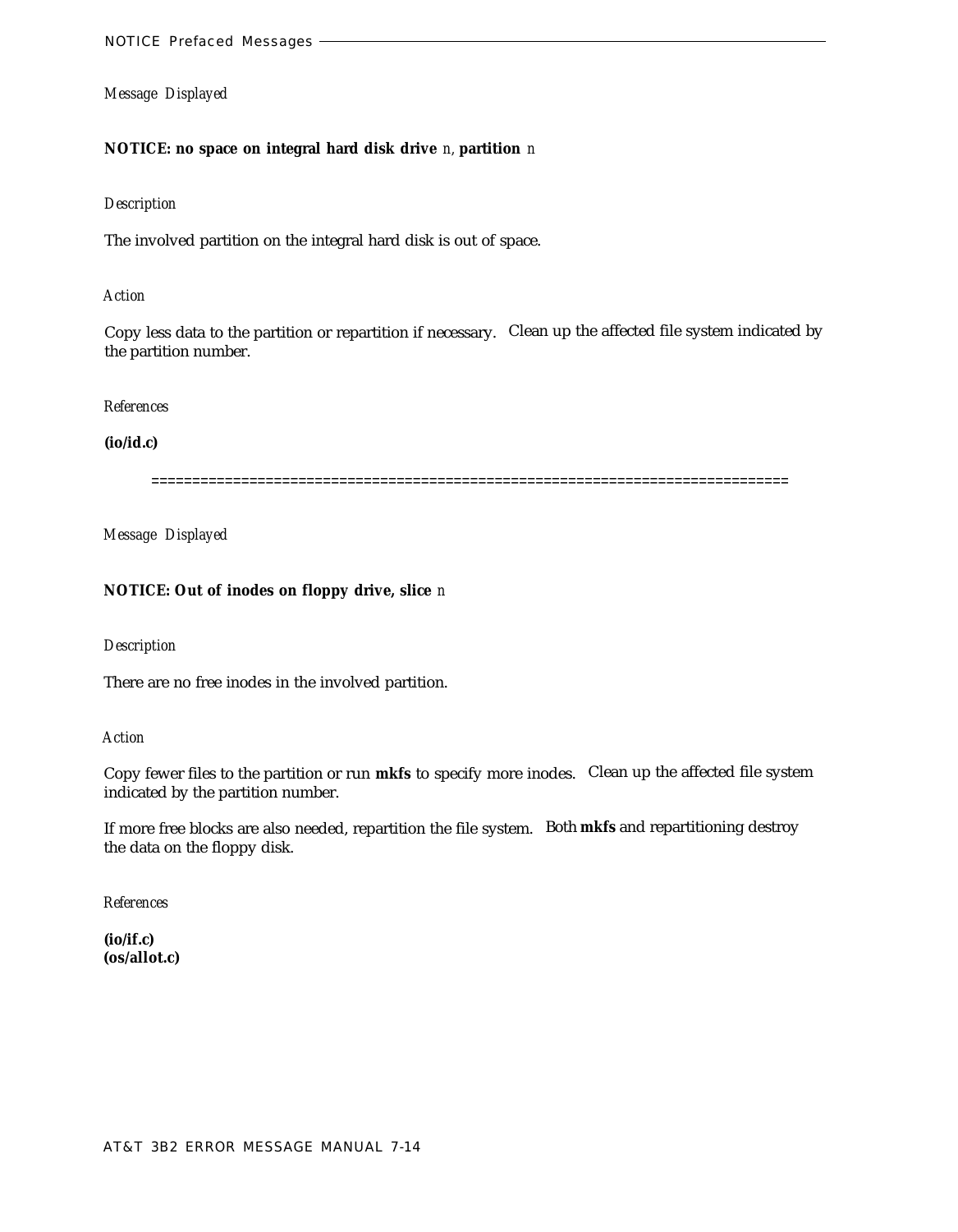#### **NOTICE: Out of inodes on integral hard disk drive** *n,* **partition** *n*

#### *Description*

There are no free inodes in the involved partition.

*Action*

Copy fewer files to the partition or run **mkfs** to specify more inodes. Clean up the affected file system indicated by the partition number.

If more free blocks are also needed, repartition the file system. Both **mkfs** and repartitioning destroy the data on the floppy disk.

*References*

**(io/id.c) (os/allot.c)**

=====================================================================

*Message Displayed*

## **NOTICE: page read error on floppy drive, slice** *n*

*Description*

An I/O error has occurred while trying to fault in a page from a file.

*Action*

Go to single-user mode and execute **hdefix.**

*References*

**(io/if.c) (os/fault.c)**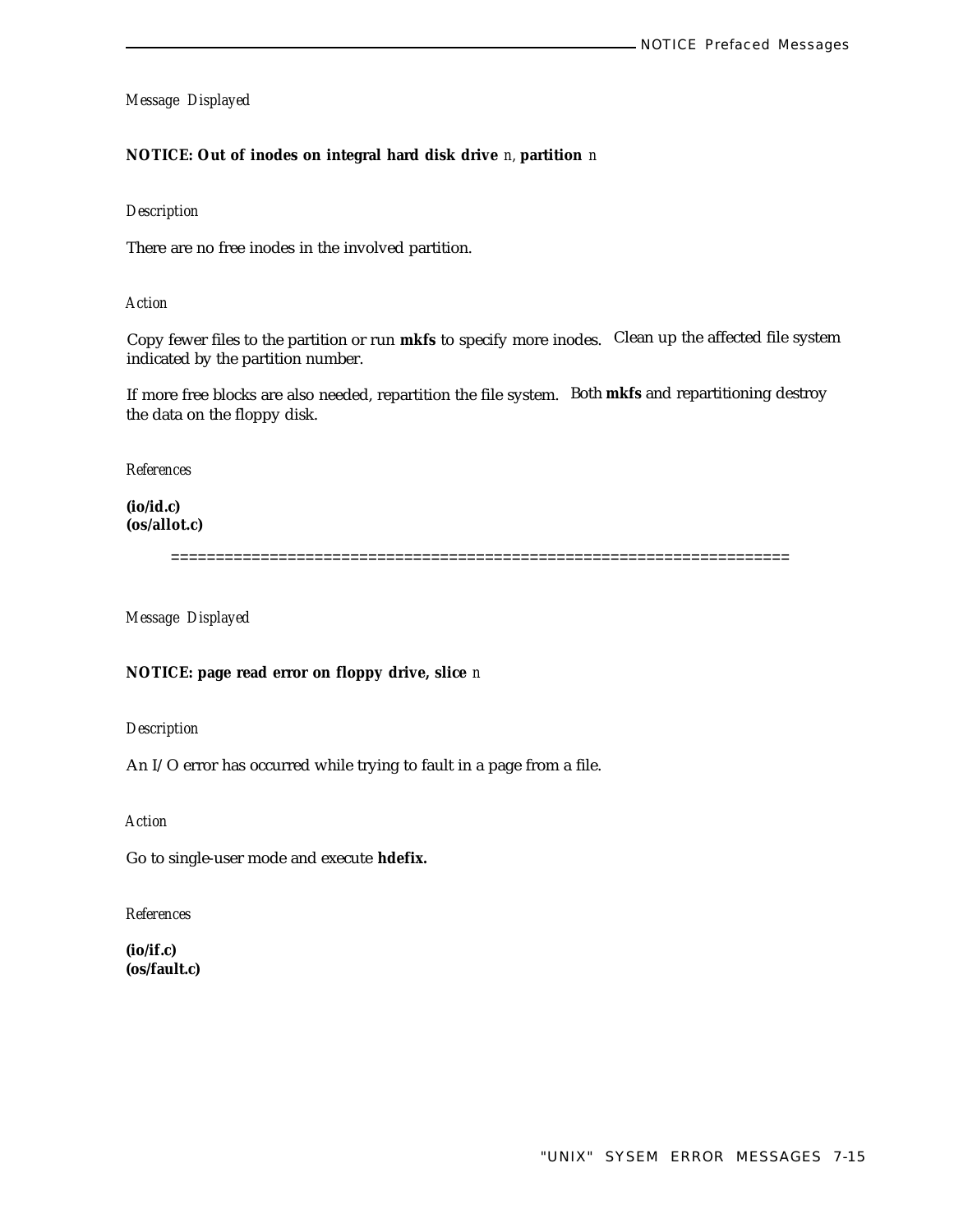# **NOTICE: page read error on integral hard disk** *n,* **partition** *n*

#### *Description*

An I/O error has occurred while trying to fault in a page from a file.

*Action*

Go to single-user mode and execute **hdefix.**

*References*

**(io/id.c) (os/fault.c)**

========================================================================

*Message Displayed*

# **NOTICE: proc on q**

*Description*

The system tried to place a process on the run queue that was already on the run queue.

*Action*

No action.

*References*

**(os/slp.c)**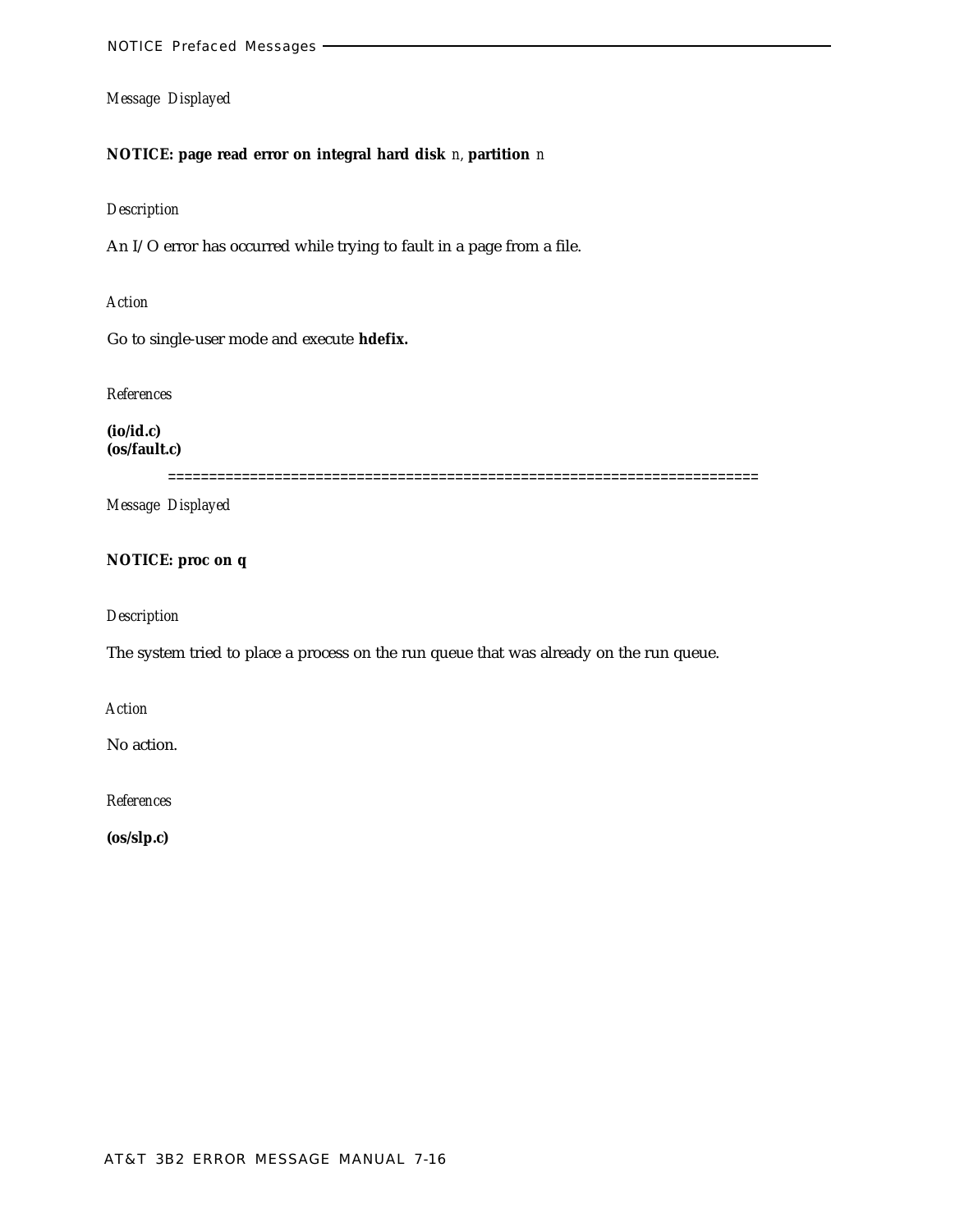# **NOTICE: READ CLOCK — TOO MANY TRIES**

## *Description*

Attempts to read the hardware real time clock have failed during system software clock initialization.

*Action*

Correct system time can be entered using sysadm/datetime command.

If a problem still exists, reset the NVRAM using the floppy key (firmware password is defaulted to *mcp).* Check the battery.

If an error condition still exists, run diagnostics on the Time-of-Day Clock. There may be a problem with the clock hardware.

*References*

**(os/todc.c)**

==============================================================================

*Message Displayed*

#### **NOTICE: shmctl - couldn't lock** *n* **pages into memory**

*Description*

Could not lock a shared memory segment into memory because memory was over committed.

*Action*

Try again.

*References*

**(io/shm.c)**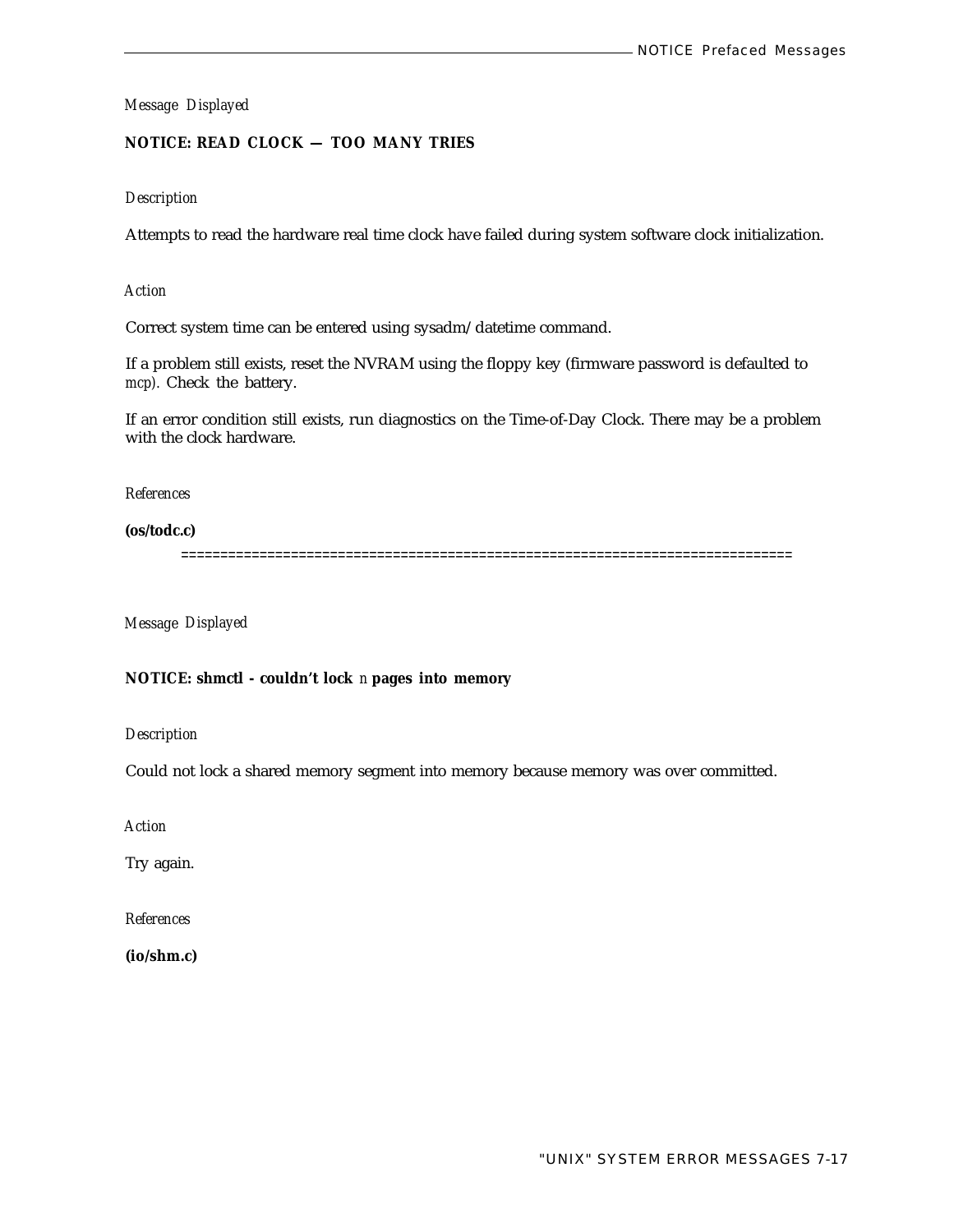# **NOTICE: spurious iu counter interrupt**

#### *Description*

An extraneous interrupt has been detected from the integral UART timer.

#### *Action*

Note occurrences. If frequent, run system diagnostics or contact your AT&T Service Representative or authorized dealer.

#### *References*

====================================================================================

*Message Displayed*

# **NOTICE: Soft power switch shutdown**

## *Description*

The software has detected a powerdown request initiated from the power switch. The system will enter the soft powerdown mode to gracefully bring down the system.

*Action*

No action.

*References*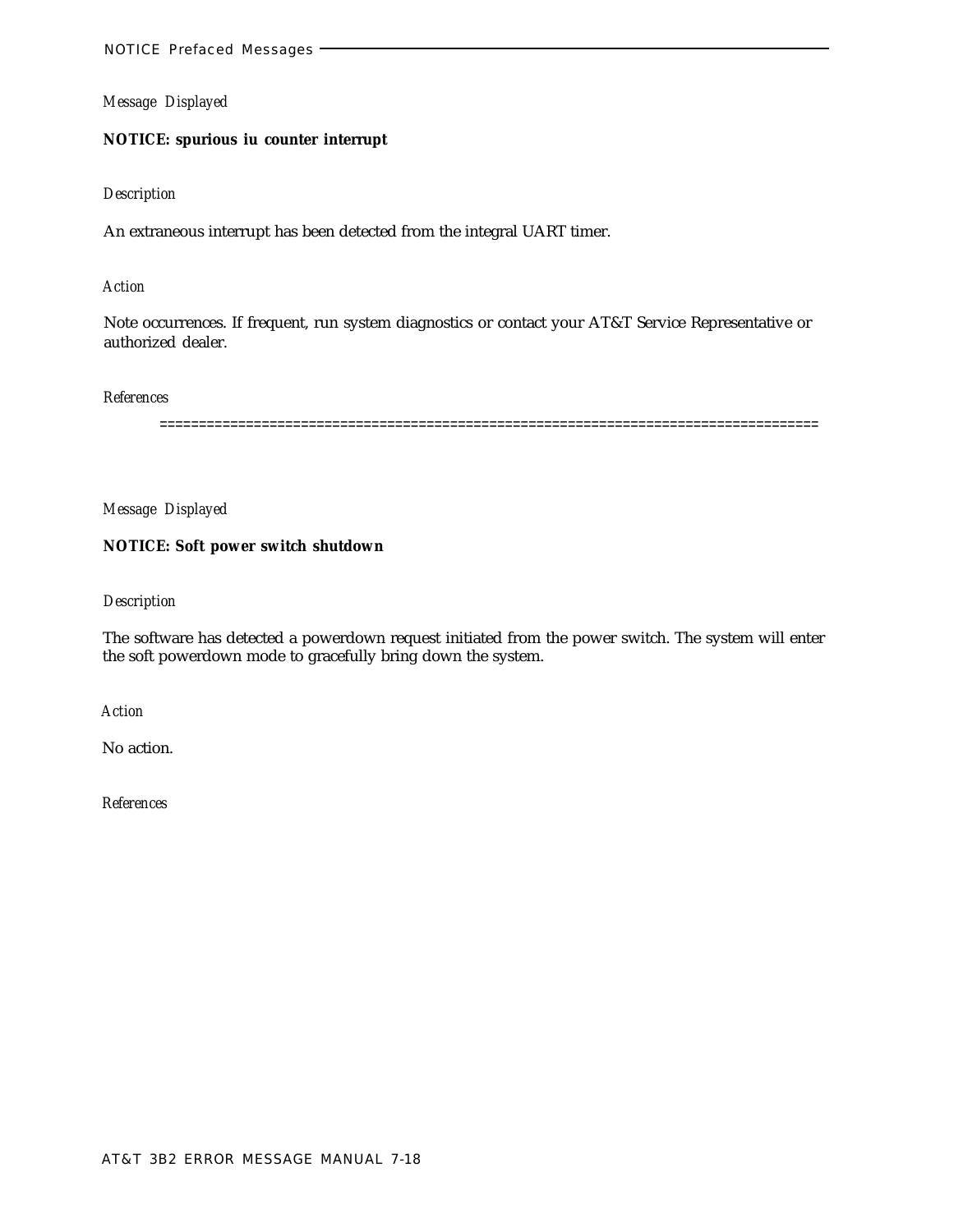# **NOTICE: stray interrupt at** *n*

#### *Description*

The corresponding code is not in the kernel and sometimes is not displayed or seen.

## *Action*

No action is required.

# *References*

**(os/trap.c)**

===============================================================================

*Message Displayed*

# **NOTICE:** *str* **- Insufficient memory to** *str n* **pages - system call failed**

*Description*

A system call has failed due to insufficient memory.

*Action*

Try again.

*References*

**(os/prf.c)**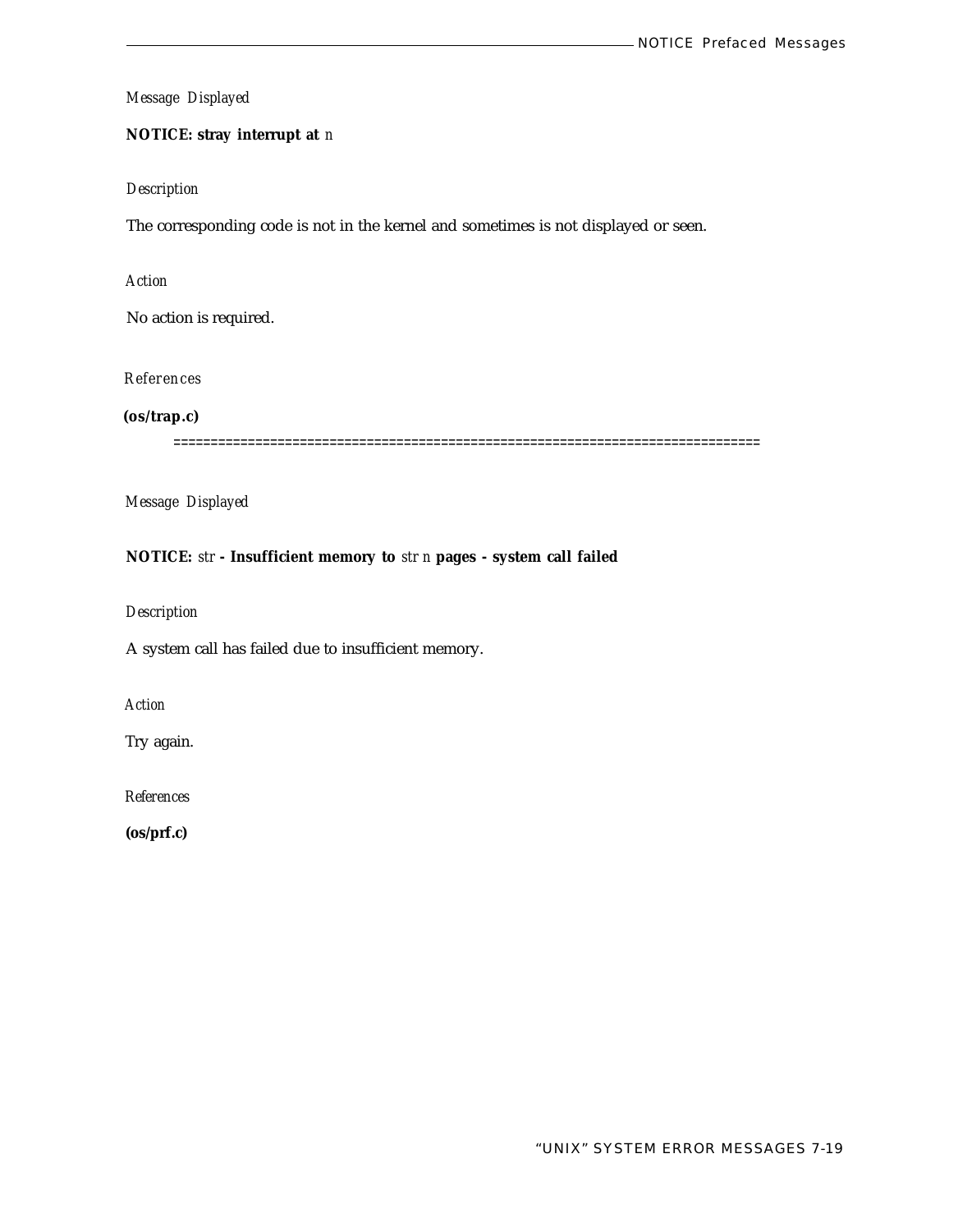# **NOTICE:** *str* **- swpuse count overflow.**

### *Description*

More than 256 processes are sharing the same page of swap.

# *Action*

A copy has been made. No action is required.

#### *References*

# **(os/swapalloc.c)**

=========================================================================

*Message Displayed*

# **NOTICE: swapdel - too few free pages**

#### *Description*

An attempt to delete a swap file failed because too little space would have remained.

*Action*

None.

*References*

**(os/swapalloc.c)**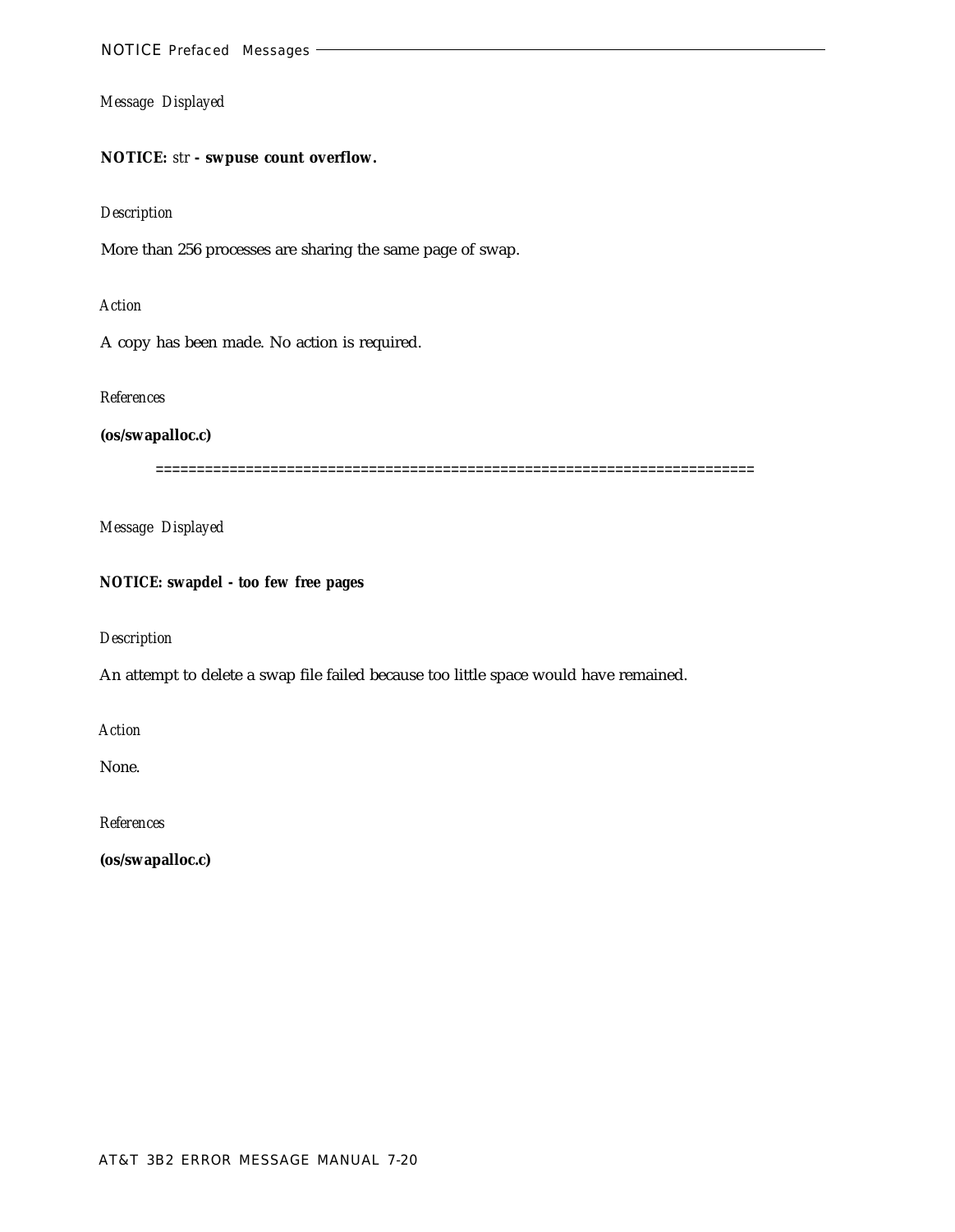## **NOTICE: swap space running out: needed** *n* **blocks**

## *Description*

The system had to remove saved text sections of processes which were swapped out to provide enough swap space to swap out a new process.

# *Action*

If this occurs frequently, run fewer simultaneous processes or expand system swap space.

#### *References*

# **(os/text.c)**

==========================================================================

*Message Displayed*

## **NOTICE: tune.t\_maxfc reduced to** *n.*

# *Description*

The tunable parameter MAXFC was found to be greater than the system imposed limit. MAXFC has been automatically reduced to the limit.

#### *Action*

Correct kernel master file, reconfigure, and reboot when convenient.

*References*

**(os/getpages.c) (/etc/master.d/kernel)**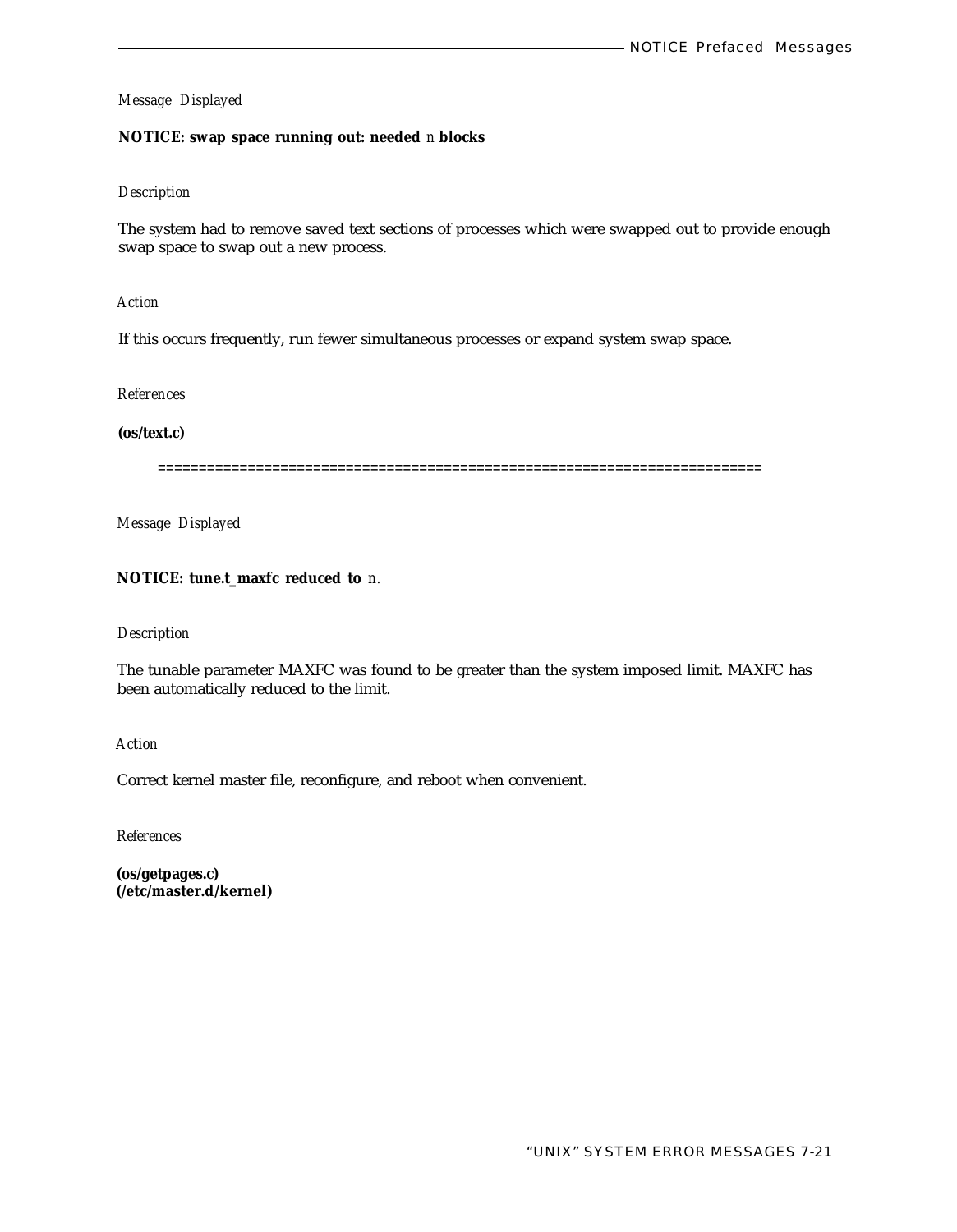#### **NOTICE: tune.t\_maxsc reduced to** *n.*

#### *Description*

The tunable parameter MAXSC was found to be greater than the system imposed limit. MAXSC has been automatically reduced to the limit.

*Action*

Correct kernel master file, reconfigure, and reboot when convenient.

*References*

**(os/getpages.c) (/etc/master.d/kernel)**

================================================================================

*Message Displayed*

## **NOTICE: useracc -couldn't lock page**

#### *Description*

Insufficient space is available to lock a user data page into memory making the system unable to service a read or write system call to a raw device.

*Action*

Reduce the system load, reduce the size of raw 1/0 buffer in the user program, or add more memory to the system.

*References*

**(os/probe.c)**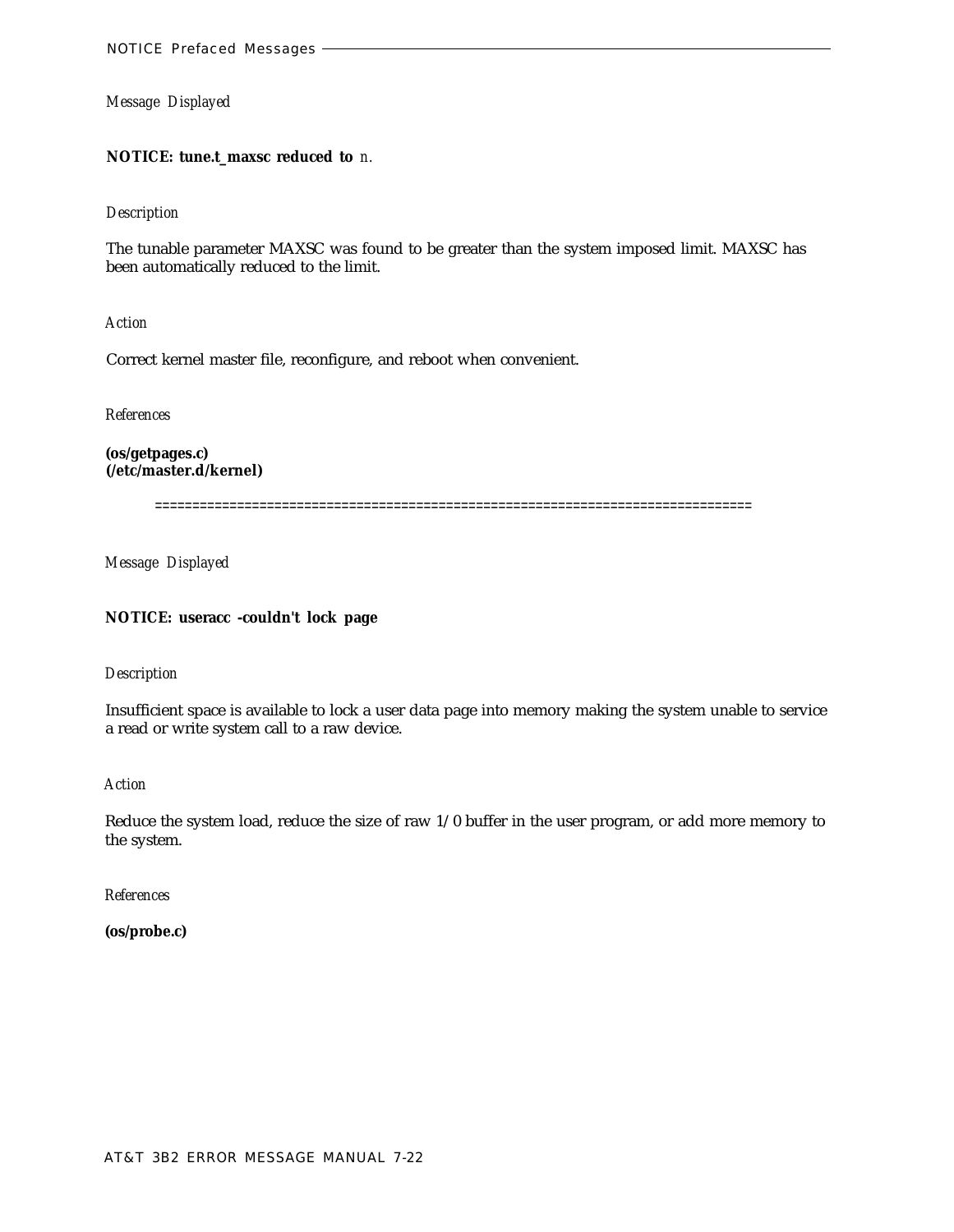# WARNING Prefaced Messages

WARNING error messages indicate that the UNIX System may stop functioning if corrective action is not taken.

*Message Displayed*

**WARNING: Cannot read time-of-day clock TRAP** proc=  $n$  psw=  $n$  pc=  $n$ 

*Description*

Successive reads of the time of day clock hardware have failed.

*Action*

Set clock manually to desired time. If the problem persists, run system diagnostics or call your AT&T Service Representative or authorized dealer.

#### *References*

============================================================================

*Message Displayed*

**WARNING: floppy disk Bad address returned from VTOP**

*Description*

An address passed into the floppy disk driver **ioctl** routine has failed the virtual to physical translation. This failure was caused by the user program.

*Action*

Log the error message, and reboot the system.

*References*

**(io/if.c)**

"UNIX" SYSTEM ERROR MESSAGES 7-23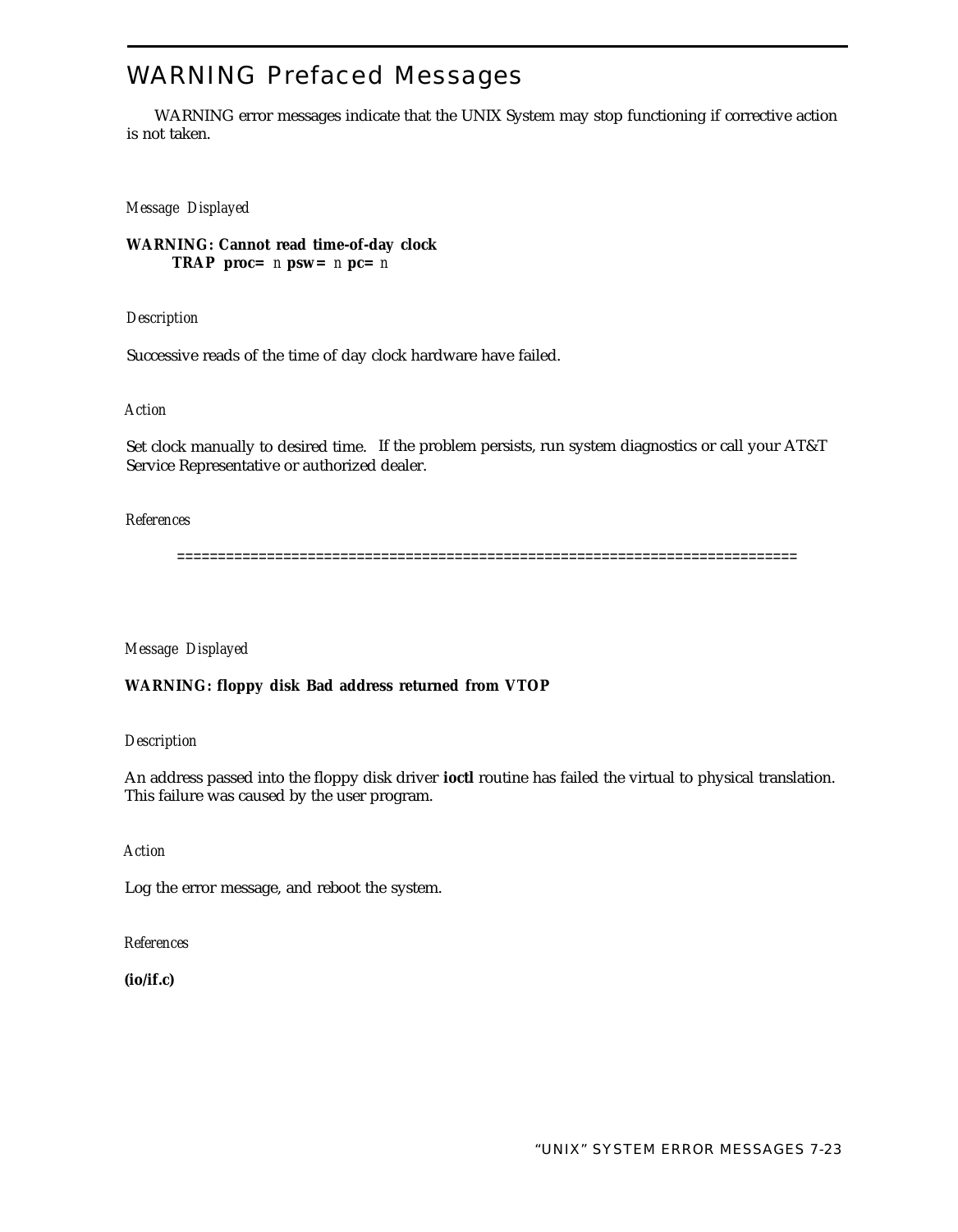## **WARNING: floppy disk timeout: request flushed**

#### *Description*

This error message occurs when the floppy door is not shut, no floppy diskette is in the drive, or the drive has gone off-line.

# *Action*

Check cable connections and the insertion of the floppy disk.

#### *References*

# **(io/if.c)**

=============================================================================

# *Message Displayed*

# **WARNING: hard disk: Bad sanity word in VTOC on drive** *n.*

## *Description*

The Volume Table of Contents (VTOC) is either bad or the wrong version.

#### *Action*

Restore the hard disk from the restore floppy disks selecting the full restore option.

*References*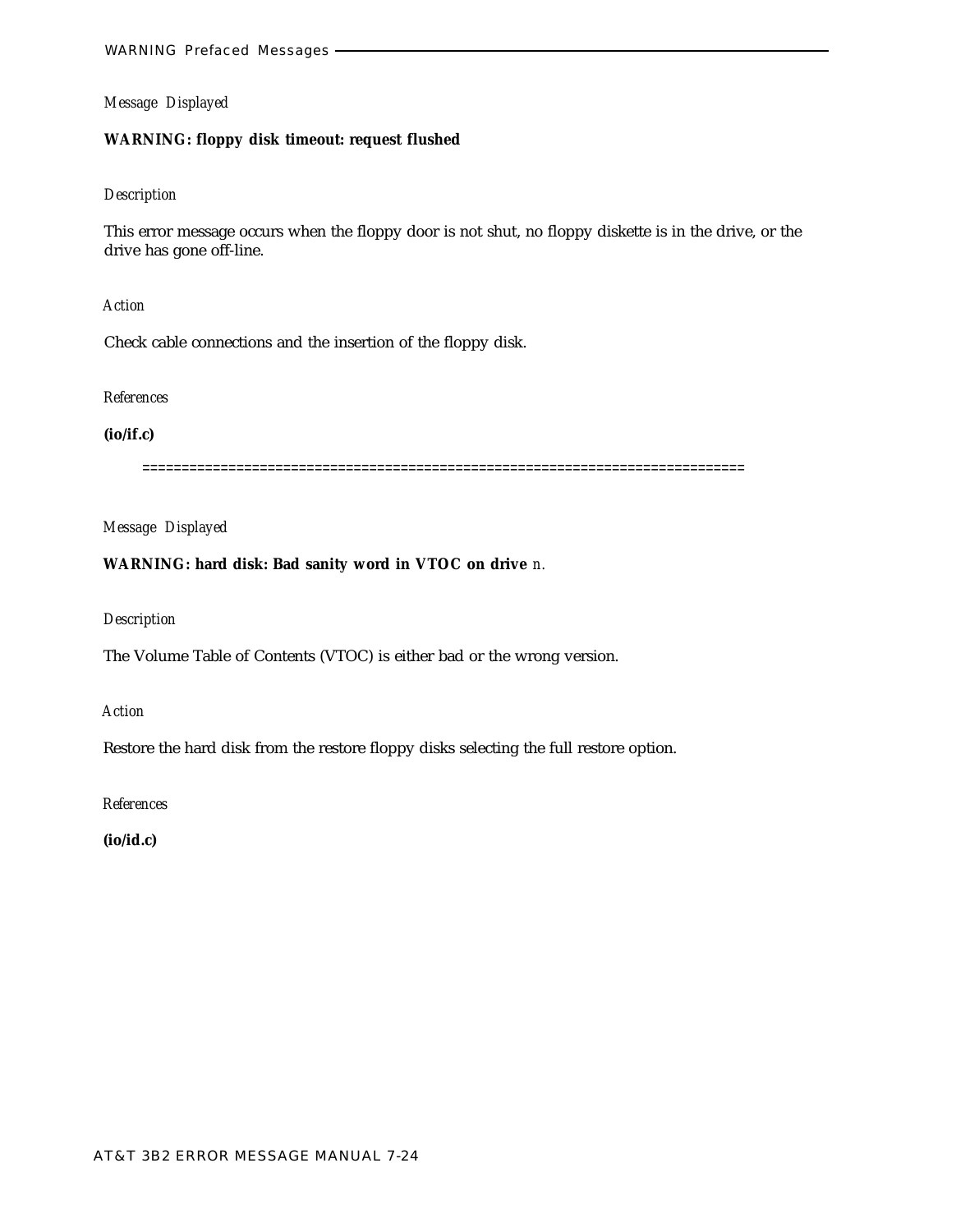## **WARNING: hard disk Bad sanity word on drive** *n.*

## *Description*

The defect table on the hard disk must be rebuilt.

# *Action*

Use the "defect" program on "devtools" or call your AT&T Service Representative or authorized dealer.

#### *References*

#### **(io/id.c)**

============================================================================

# *Message Displayed*

## **WARNING: hard disk: cannot access sector** *n,* **head** *n,* **cylinder** *n,* **on drive** *n*

## *Description*

This message should only appear when a bad disk block is found. The hard disk error logger should report that this disk block is logged.

# *Action*

To map this bad block, the user must be in single-user mode and execute the **hdefix** command.

*References*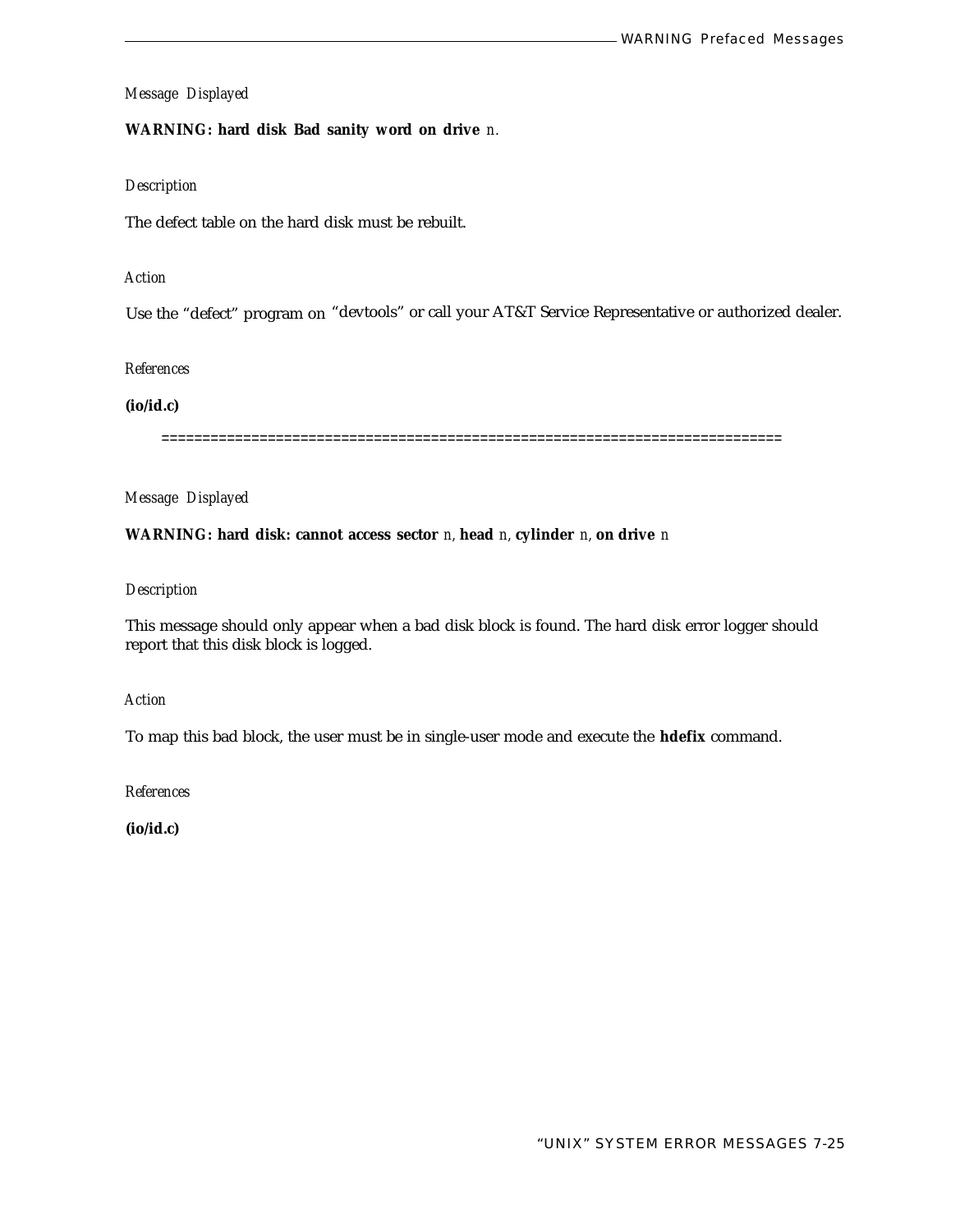## **WARNING: hard disk: Cannot read defect map on drive** *n*

#### *Description*

The defect map on the hard disk must be rebuilt.

# *Action*

Use the "defect" program of "devtools" or call your AT&T Service Representative or authorized dealer.

#### *References*

#### **(io/id.c)**

==============================================================================

*Message Displayed*

# **WARNING: hard disk cannot read sector 0 on drive** *n*

#### *Description*

The defect table is bad. Sector 0 has drive specific information needed by firmware and software to access the disk.

## *Action*

Try rebooting the system first. If it still cannot read sector 0, the disk must have the defects restored by running the program "defect'' in the ''devtool package, and then restore the disk. If you do not have "devtools'', you should call your AT&T Service Representative or authorized dealer.

*References*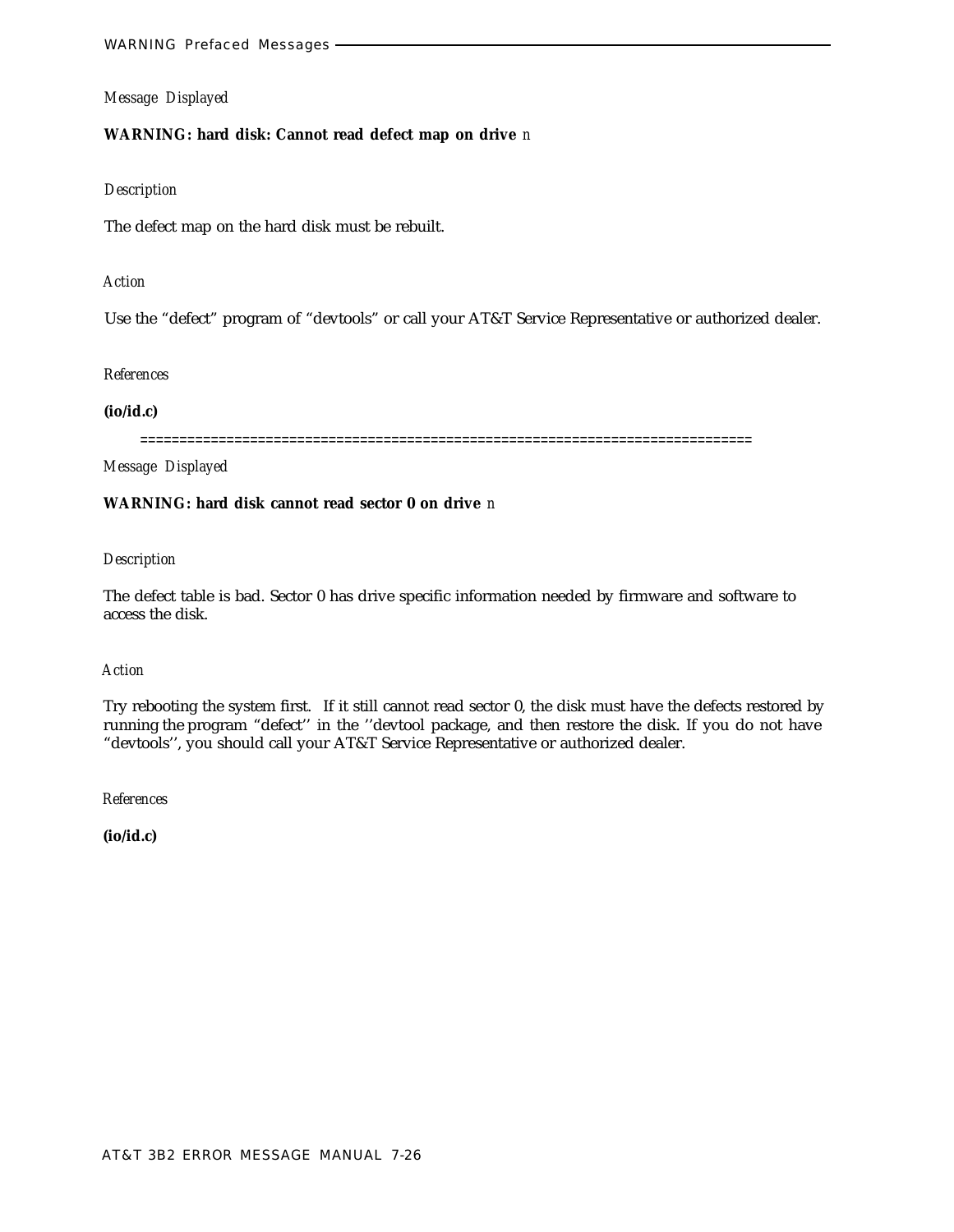# **WARNING: hard disk Cannot read the VTOC on drive** *n*

# *Description*

The hard disk must be restored.

#### *Action*

Restore the hard disk from the restore floppy disks. If trouble persists, replace drive.

#### *References*

**(io/id.c)**

======================================================================

*Message Displayed*

# **WARNING: hard disk: cannot recal drive** *n*

*Description*

This improbably a hardware problem with the disk drive.

*Action*

Replace disk drive.

*References*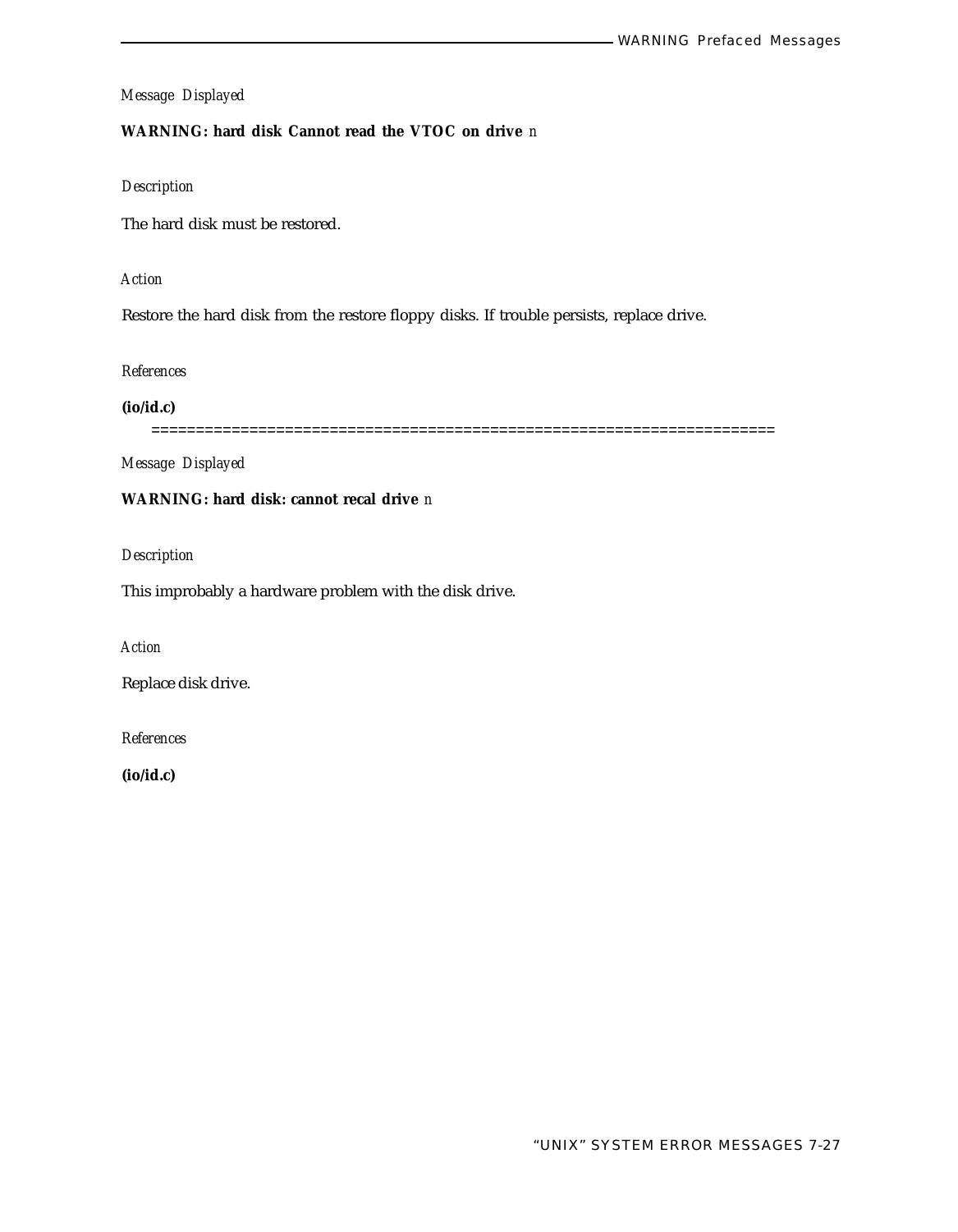**WARNING: hard disk Drive** *n* **is in the 1.0 layout. It can not be used until conversion is made to the current layout**

#### *Description*

A conversion must be made to the current layout.

*Action*

Restore the hard disk using the "upgrade" option of the restore floppy disks. This conversion can be made by running **"fmthard"** UNIX System command from the floppy restore disk, from the first disk to the second disk on a two-disk configuration, or "devtools" "defect" program. If you do not have "devtools", you should call your AT&T Service Representative or authorized dealer.

#### *References*

**(io/id.c)**

============================================================================================================

*Message Displayed*

# **WARNING: hard disk: Drive** *n* **not equipped**

# *Description*

This is probably a hardware problem. The accessed drive number is not present or has become disconnected.

*Action*

If the drive is present, check cabling for loose connection. Reboot the system.

*References*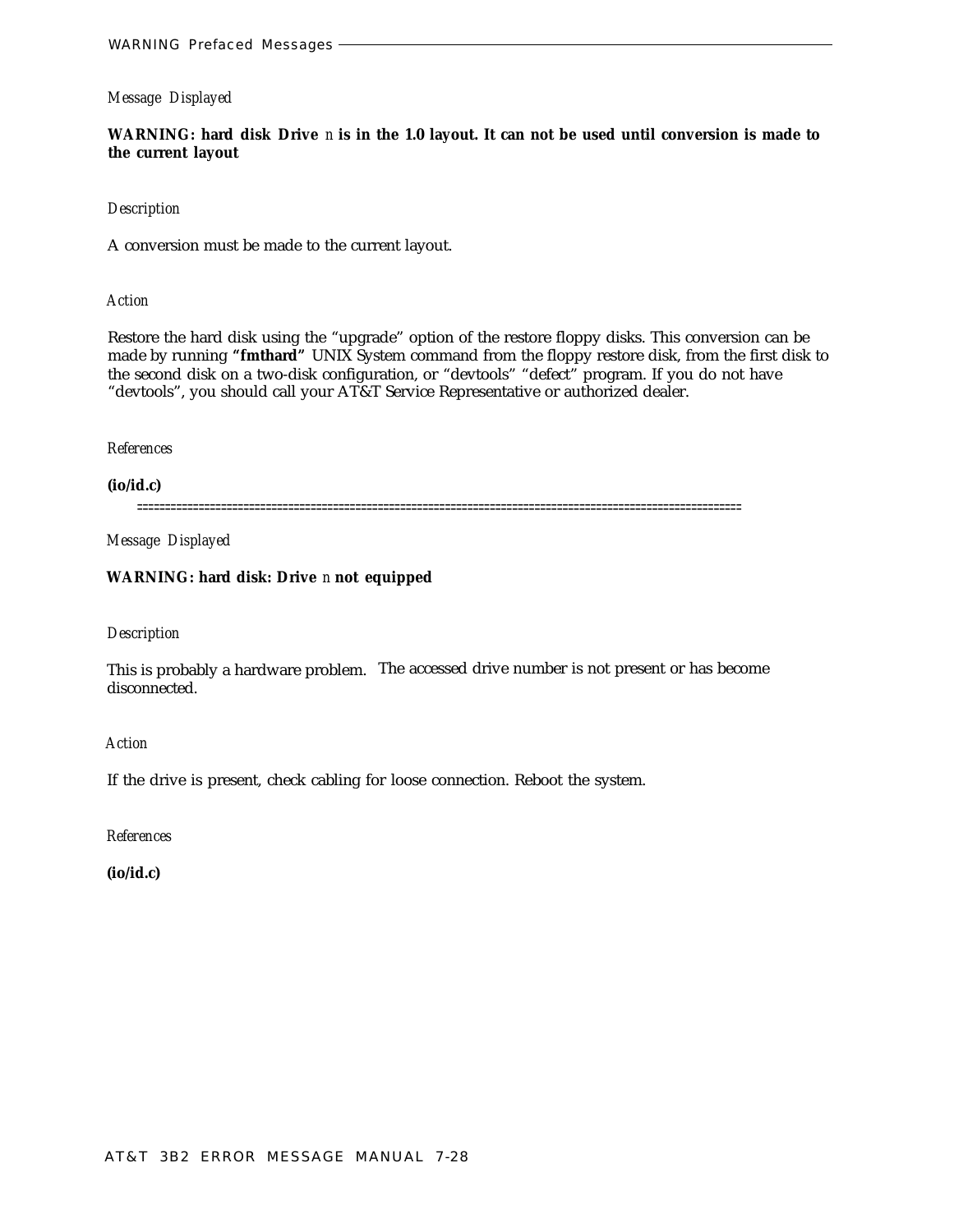# **WARNING: hard disk drive** *n* **out of service**

# *Description*

The drive must have gone off-line.

#### *Action*

Probably a hardware problem. Check cabling. Reboot the system.

*References*

**(io/id.c)**

==============================================================================

*Message Displayed*

# **WARNING: hard disk: partition** *n* **on drive** *n* **is marked read only**

*Description*

The disk partition being accessed is marked read only, and the disk request for that partition is write.

#### *Action*

If you wish to write it, the permissions in the VTOC must be changed. Use the **fmthard** command.

*References*

**(io/id.c)**

Consult the *AT&T 3B2 Computer System Administration Utilities Guide.*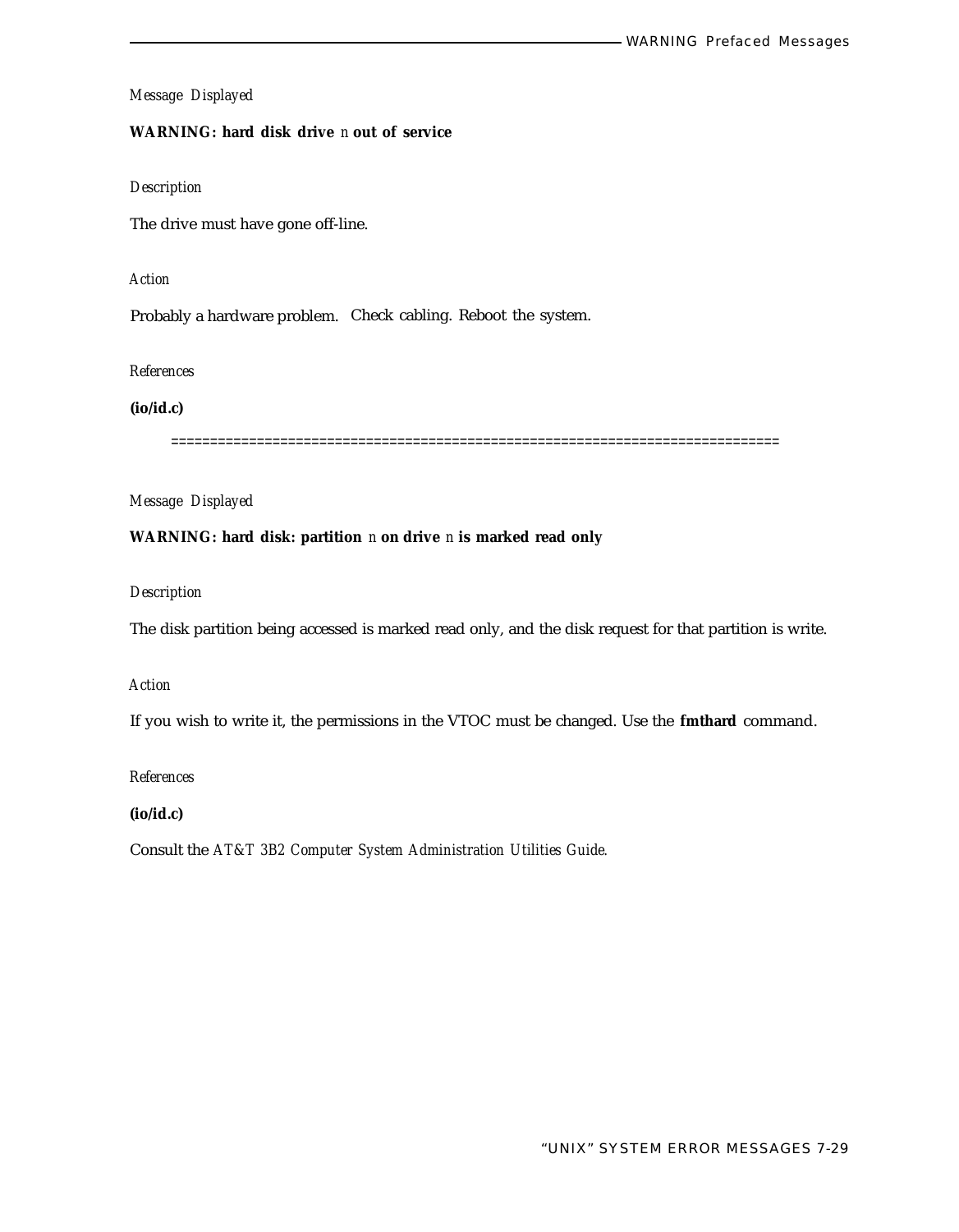## **WARNING: hard disk too little space allocated in driver for defect table on drive** *n*

#### *Description*

The current UNIX System version cannot be used with the current disk configuration.

#### *Action*

To increase the space in the driver, the following files must be edited and the operating system rebuilt.

*Id.h:* Increase #define IDDEFSIZ and #define IDDEFCNT

*master.d/idisk:* Increase number value for iddefect(IDDEFSIZ) (%0x800).

#### *References*

**(io/id.c)**

==================================================================================

*Message Displayed*

## **WARNING: HDE queue full, following report not logged**

*Description*

The hard disk error logger queue is full and can receive no more entries.

#### *Action*

Log that the message occurred. Save the error message output and manually add the reports to the disk error log. Consult the section on ''Bad Block Handling Feature" of your System Administration Documentation.

*References*

**(io/hde.c)**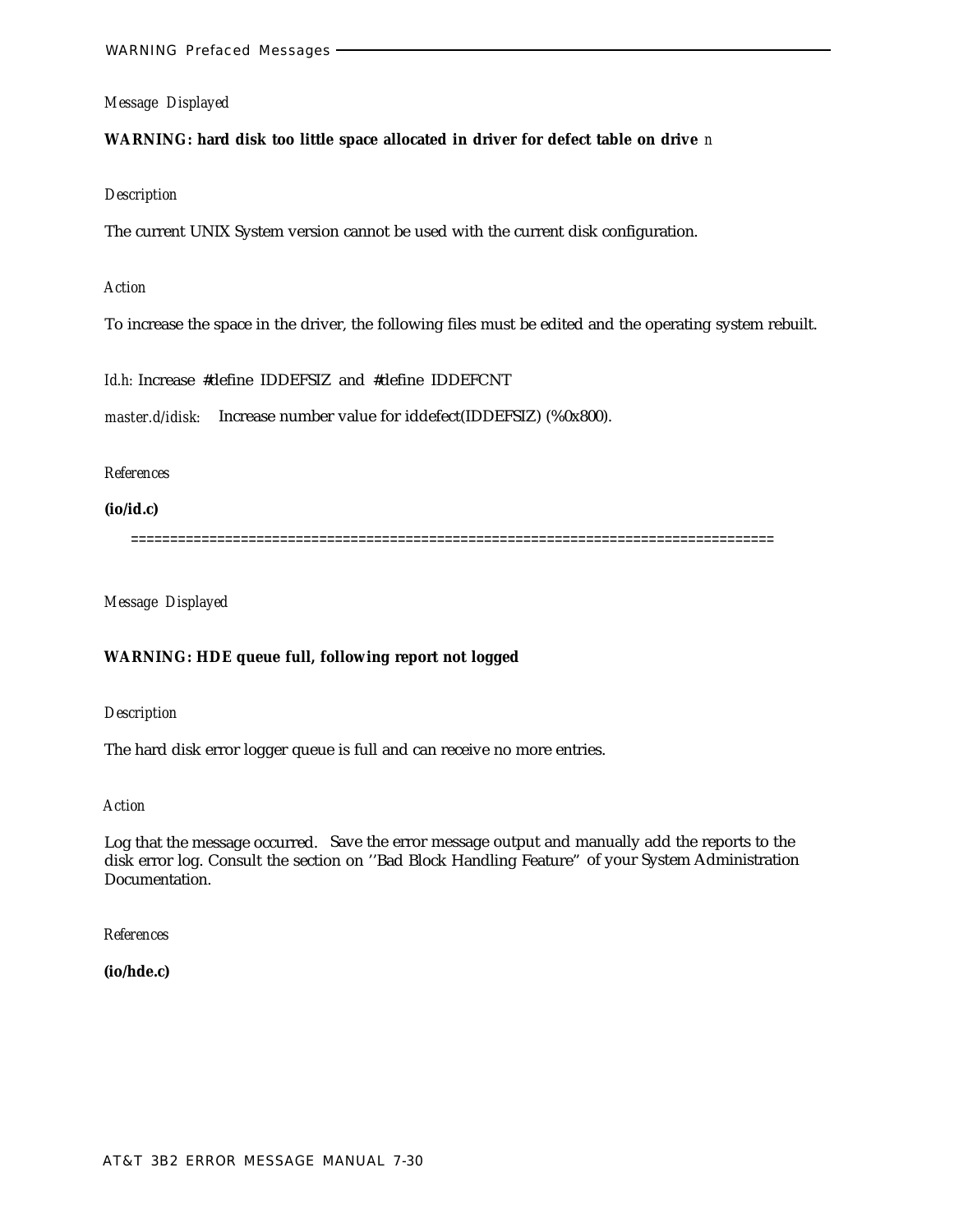# **WARNING: hdeeqd: major(ddev) =** *n* **(>=cdevcnt)**

#### *Description*

The hard disk error logger found a bad disk block and logged it.

#### *Action*

Log the error message and reboot the system. Make sure the major device number passed by the driver is valid.

#### *References*

#### **(io/hde.c)**

==========================================================================================

*Message Displayed*

## **WARNING: iget - inode table overflow**

# *Description*

The inode table ran out of free slots. There were too many open or in use files at one time.

#### *Action*

Run fewer applications at the same time, reduce the number of simultaneous users, or increase the number of inode table entries.

*References*

**(os/iget.c) /etc/master.d/kernel**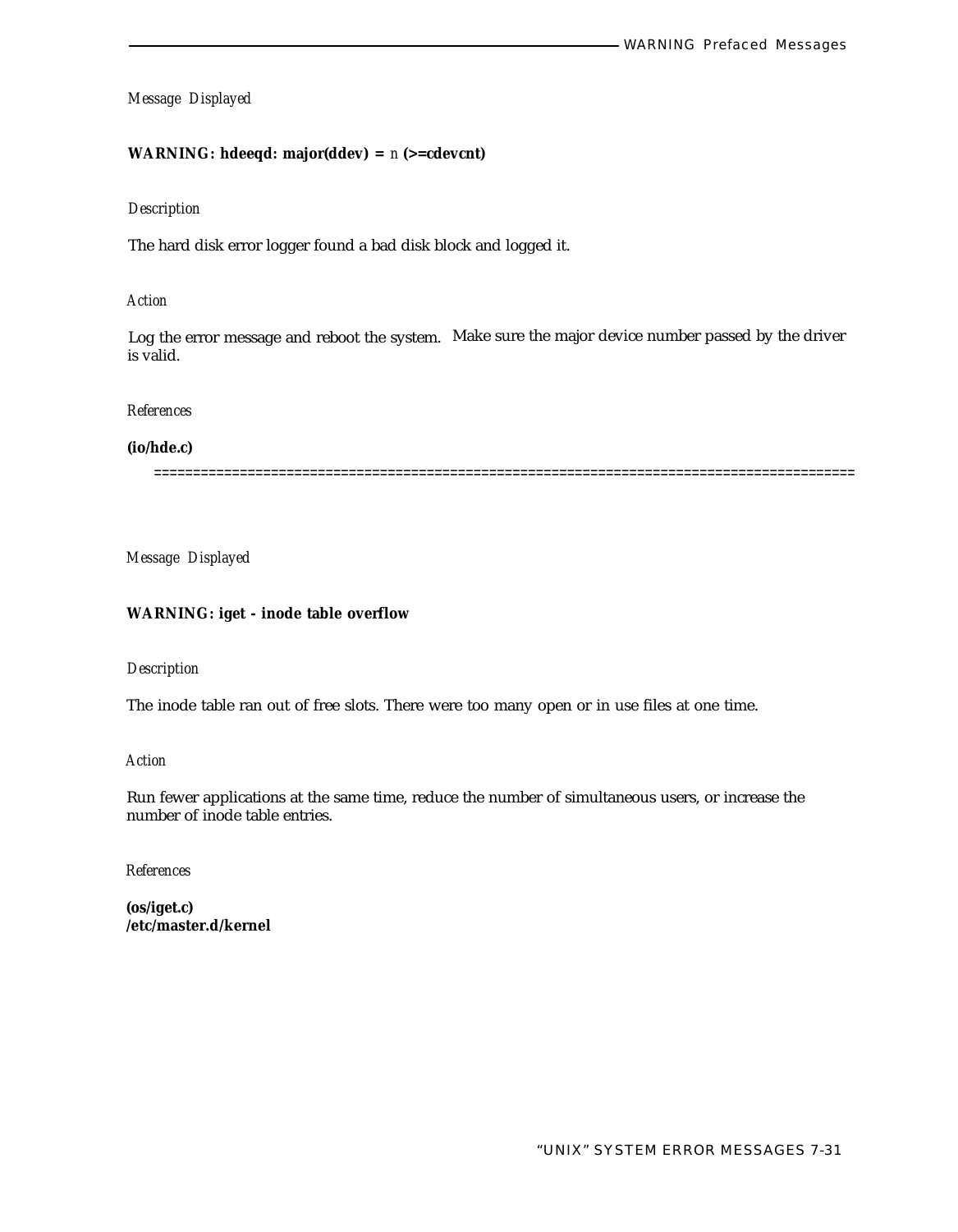# **WARNING: inode table overflow**

#### *Description*

The inode table is full, and the machine has to wait for an entry to be freed.

#### *Action*

If persistent, reconfigure system with a larger inode table (NINODE).

#### *References*

#### **(os/iget.c)**

==============================================================================

*Message Displayed*

# **WARNING: Lost date and time**

#### *Description*

Successive reads of the time-of-day clock hardware have failed.

#### *Action*

Set clock manually to desired time. If the problem persists, run system diagnostics or call your AT&T Service Representative or authorized dealer.

*References*

**sysadm datetime**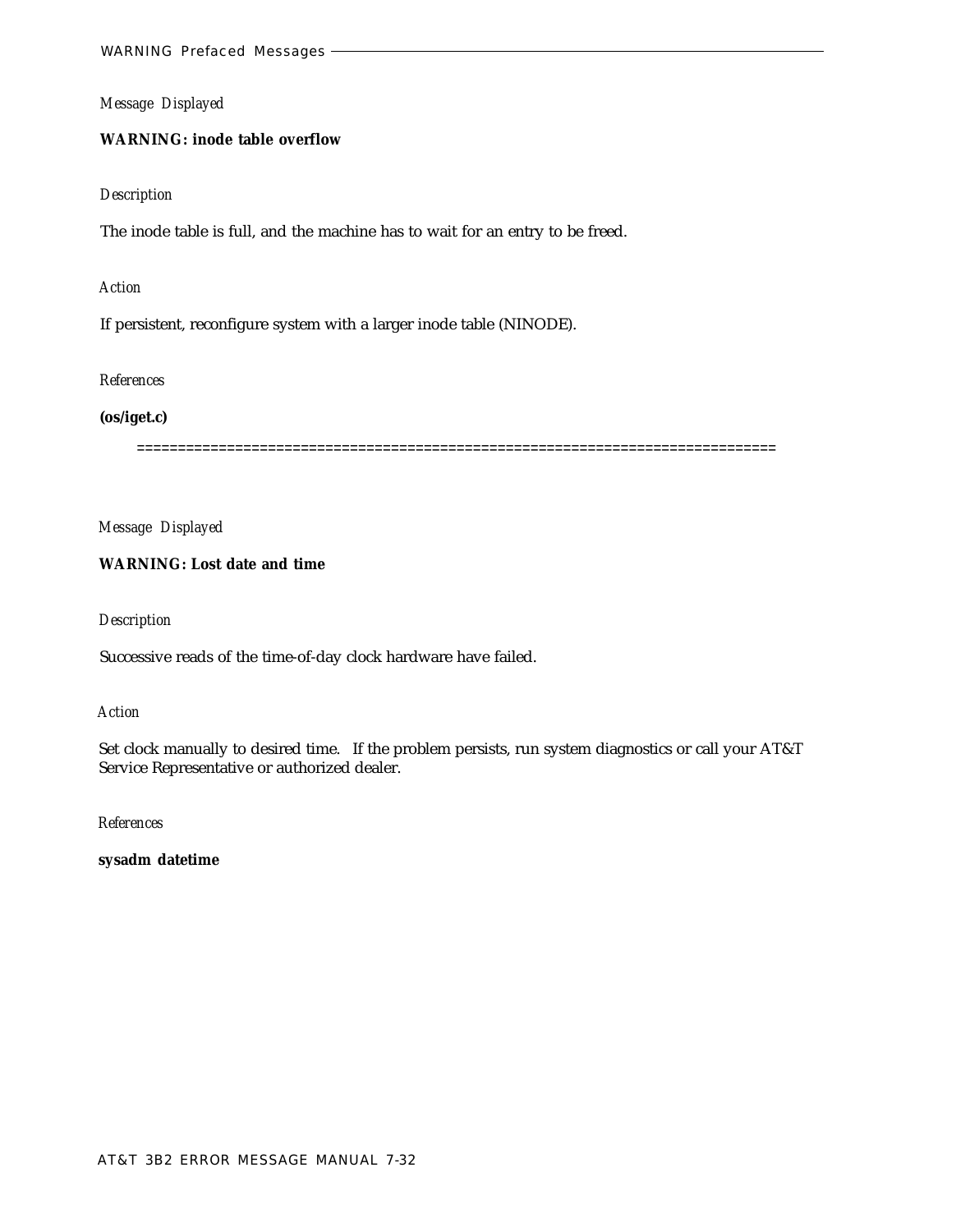**WARNING: mauinit: ERROR:** *string*

*Description*

Cannot init MAU.

*Action*

Run MAU diagnostics.

*References*

==================================================================================

*Message Displayed*

# **WARNING: mfree map overflow** *n.* **Lost** *n* **items at** *n*

# *Description*

The free memory allocation map is full, and a request to free more memory has failed since an empty slot could not be located, or memory is fragmented so the piece to be freed does not connect with an existing map entry.

*Action*

If persistent, reconfigure system with a larger core map size (CMAPSIZ).

*References*

**(os/malloc.c)**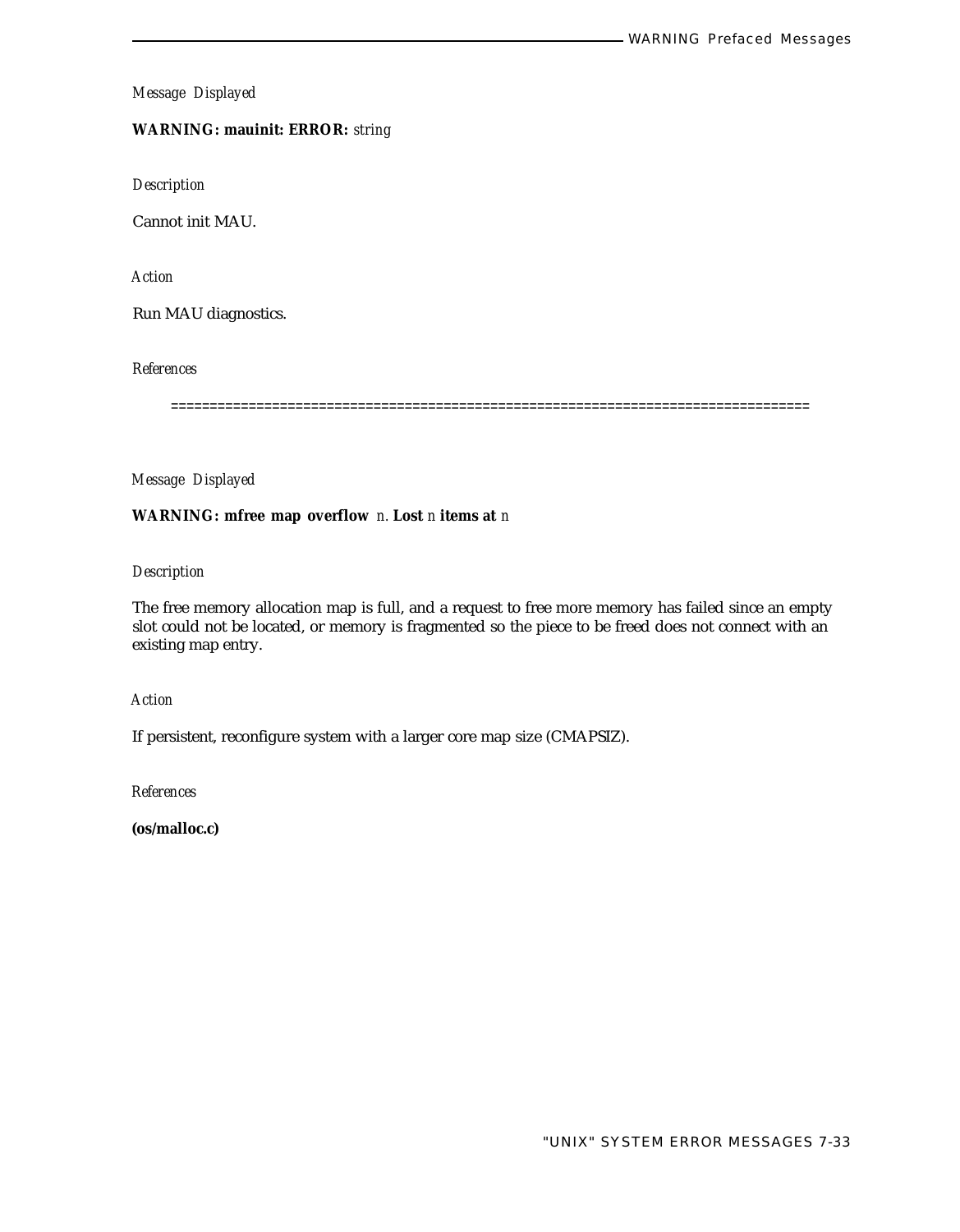**WARNING: No kernel virtual space. size=** *n,* **mode=** *n,* **base=** *n*

#### *Description*

The kernel has run out of virtual address space.

*Action*

If this persists, take the system to the firmware mode, use the **sysdump** command, and reboot.

*References*

**(os/page.c)**

=================================================================================

*Message Displayed*

# **WARNING: No swap space for exec args**

*Description*

Swap space is fully utilized.

*Action*

If this problem occurs frequently, either reduce the number of simultaneous processes or increase the swap area.

*References*

**(os/sys1.c)**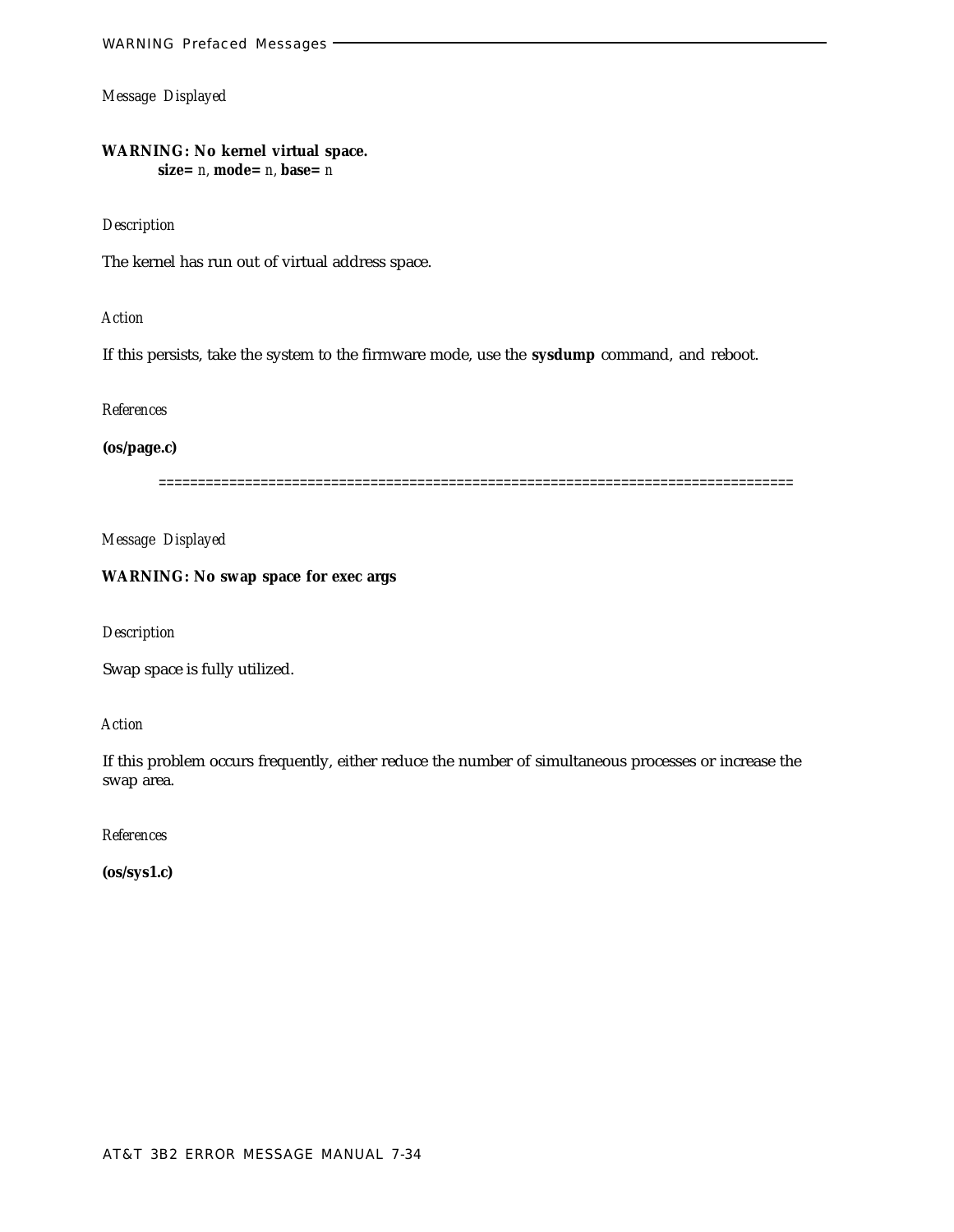# **WARNING: Null m\_mount in iget mp:** *n*

# *Description*

Search of mount table found null inode pointer reference,

#### *Action*

If the error persists, reboot the UNIX System.

#### *References*

**(os/iget.c)**

=======================================================================================

*Message Displayed*

# **WARNING: out of swap space: needed** *n* **blocks**

# *Description*

A process was left in memory because there was no room to swap it out. If room becomes available, it will be swapped out.

#### *Action*

This problem can be avoided by running fewer processes or expanding the swap area.

*References*

**(os/text.c)**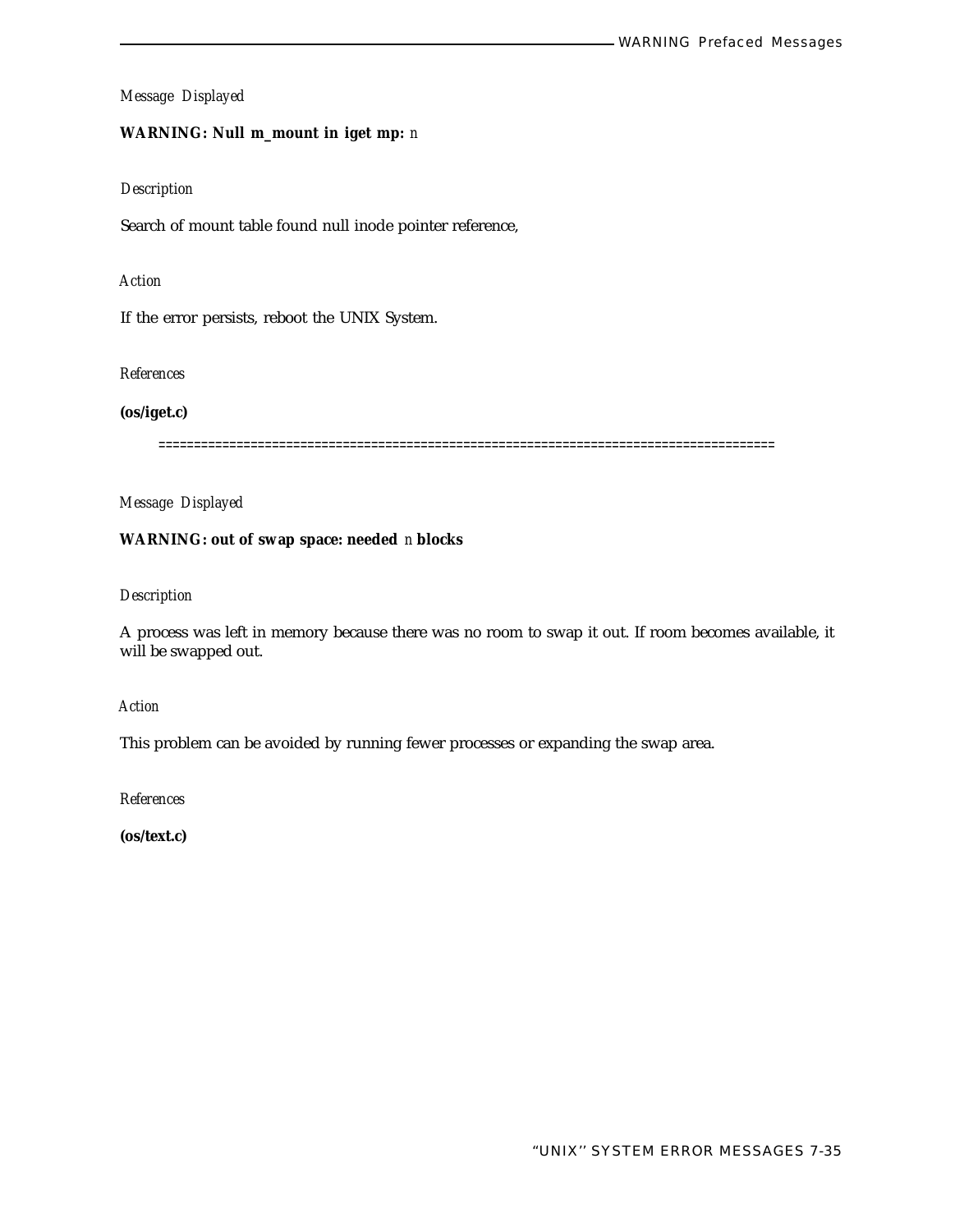**WARNING: out of text**

#### *Description*

A request to execute a new process has failed due to a full process text table.

*Action*

If persistent, reconfigure system with increased text table limits (NTEXT).

# *References*

**(os/tex.c)**

==========================================================================

*Message Displayed*

## **WARNING: PORTS: EXPRESS QUEUE OVERLOAD: One entry lost**

*Description*

A PORTS queue entry may have been lost or the PORTS board may be insane.

*Action*

Log that the error message occurred. Reboot the system.

*References*

**(io/lla\_ppc.c)**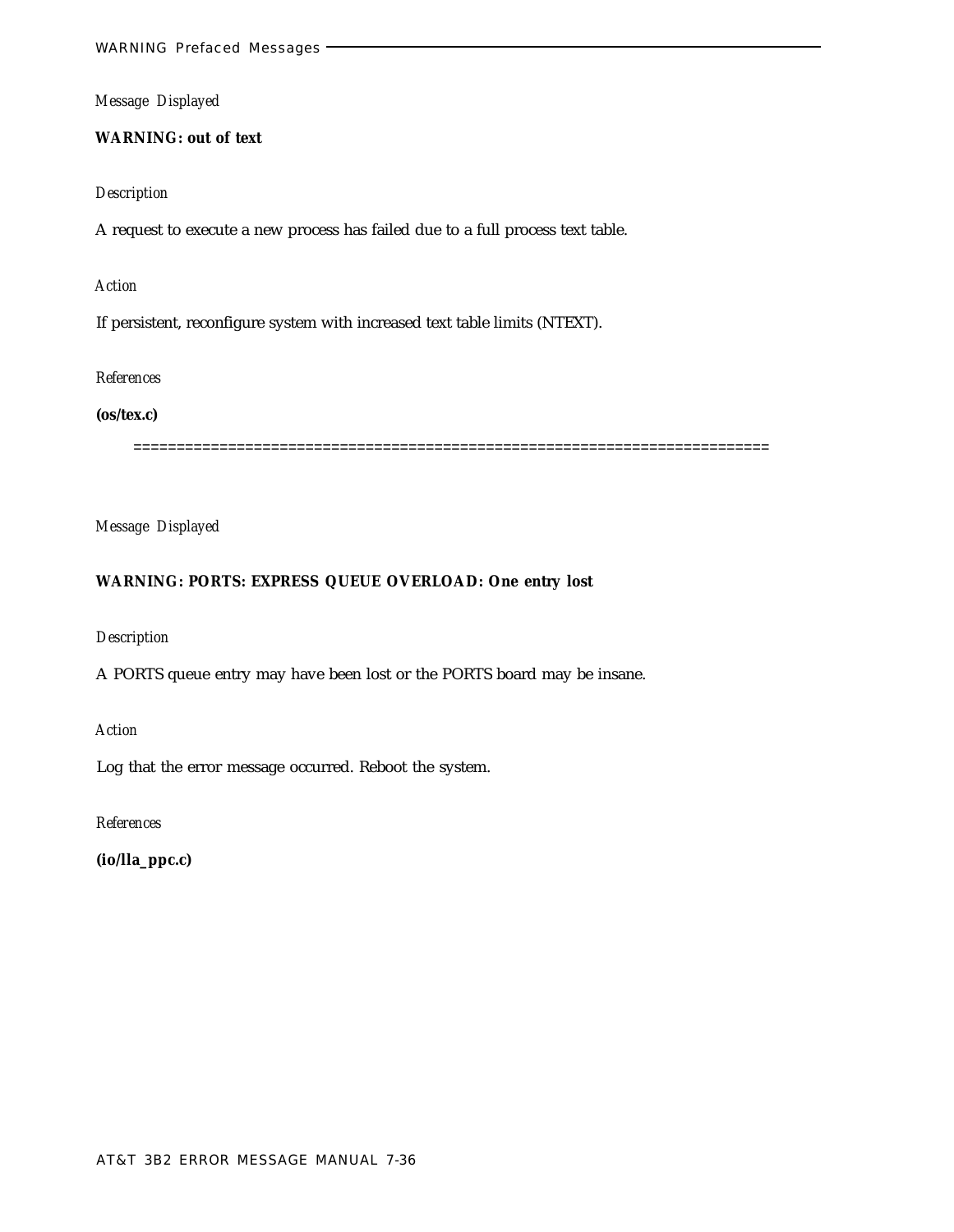**WARNING: PORTS: FAULT** - opcode=  $n$ , board  $n$ , subdev =  $n$ , bytecnt =  $n$ , buff address =  $n$ 

*Description*

An invalid PORTS opcode was encountered or the PORTS board may be insane.

*Action*

"Pump" the associated PORTS board. If a problem still exists, reboot the system.

*References*

**(io/ppc.c)**

================================================================

*Message Displayed*

**WARNING: PORTS: QFAULT** - opcode= *n*, board *n*, subdev = *n*, bytecnt = *n*, buff address = *n* 

*Description*

The PORTS job queue is invalid. The PORTS board may be insane.

*Action*

"Pump" the associated PORTS board. If a problem still exists, reboot the system.

*References*

**(io/pp.c)**

"UNIX" SYSTEM ERROR MESSAGES 7-37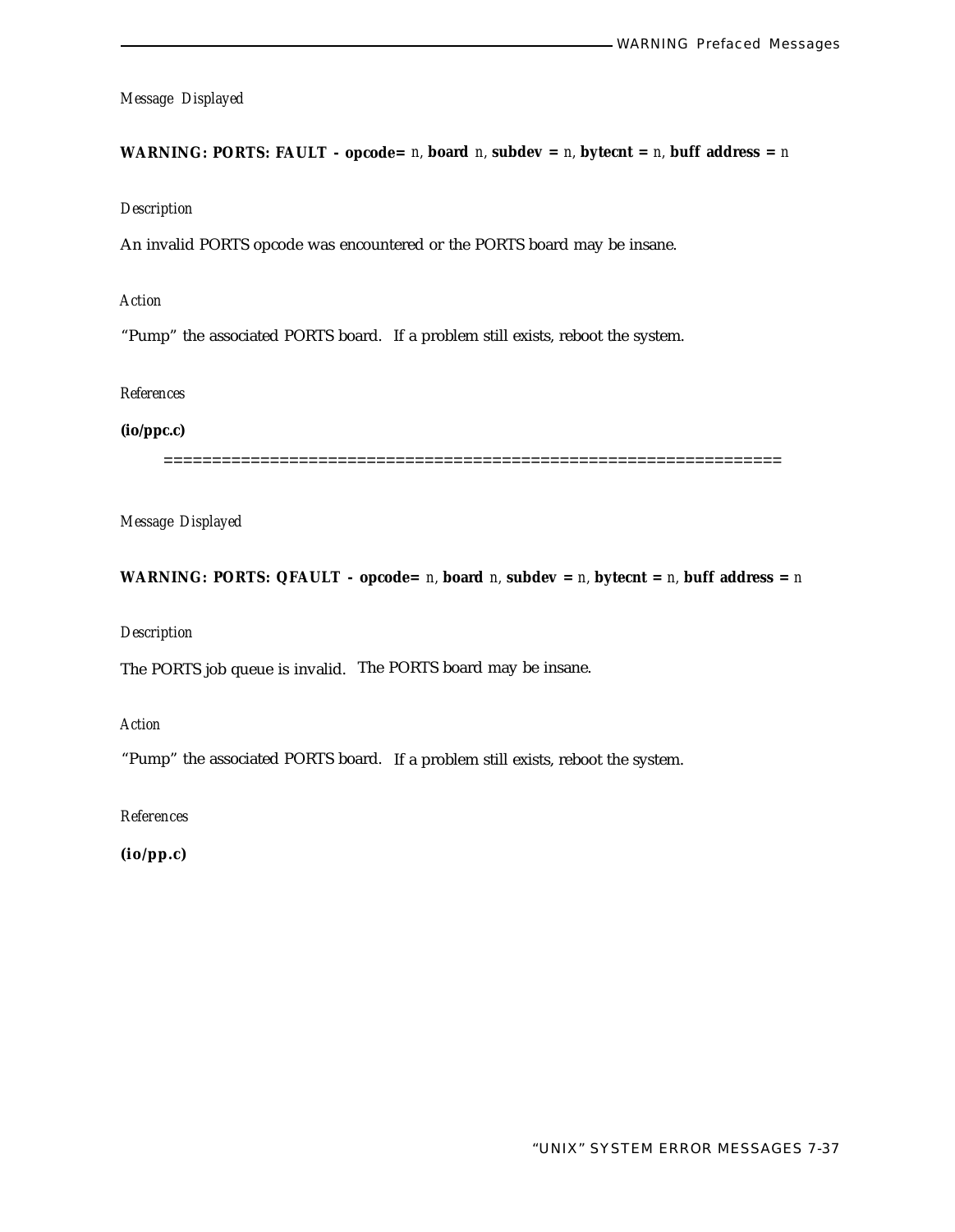# **WARNING: PORTS: SYSGEN failure on board** *n*

# *Description*

The ports board or the firmware has gone insane.

# *Action*

Log the error message, and reboot the system.

#### *References*

# **(io/ppc.c)**

======================================================================

# *Message Displayed*

# **WARNING: PORTS: timeout on drain board** *(n),* **port** *(n)*

# *Description*

The ports board or the firmware has gone insane.

# *Action*

Log the error message, and reboot the system.

*References*

**(io/ppc.c)**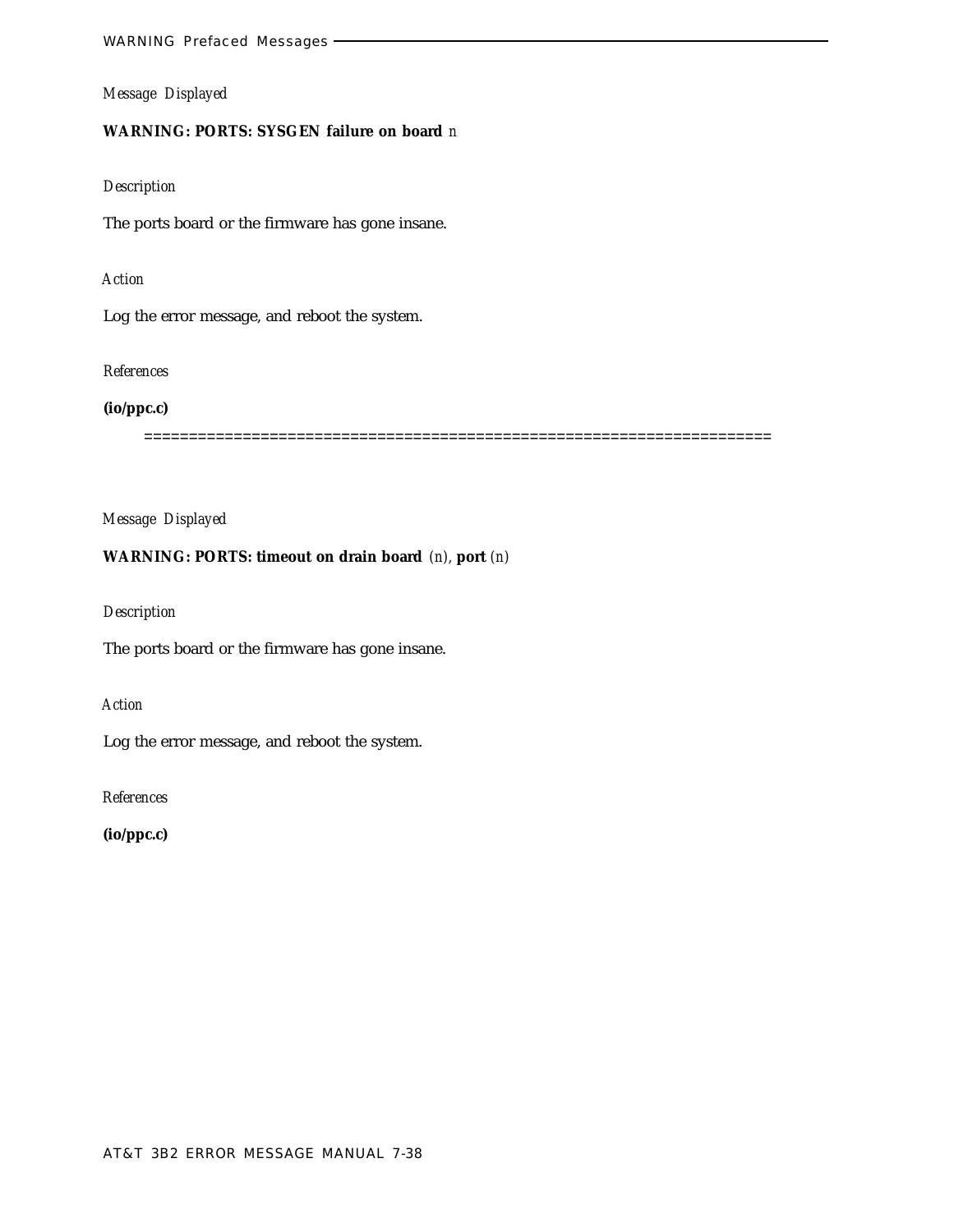## **WARNING: PORTS: unknown completion code:** *n*

#### *Description*

This is probably a hardware problem.

# *Action*

Log the error message, and reboot the system.

## *References*

## **(io/ppc.c)**

===============================================================================

## *Message Displayed*

#### **WARNING: PORTS: Unknown pump command:** *n*

# *Description*

This error message should never be seen.

# *Action*

Log the error message, and reboot the system.

*References*

**(io/ppc.c)**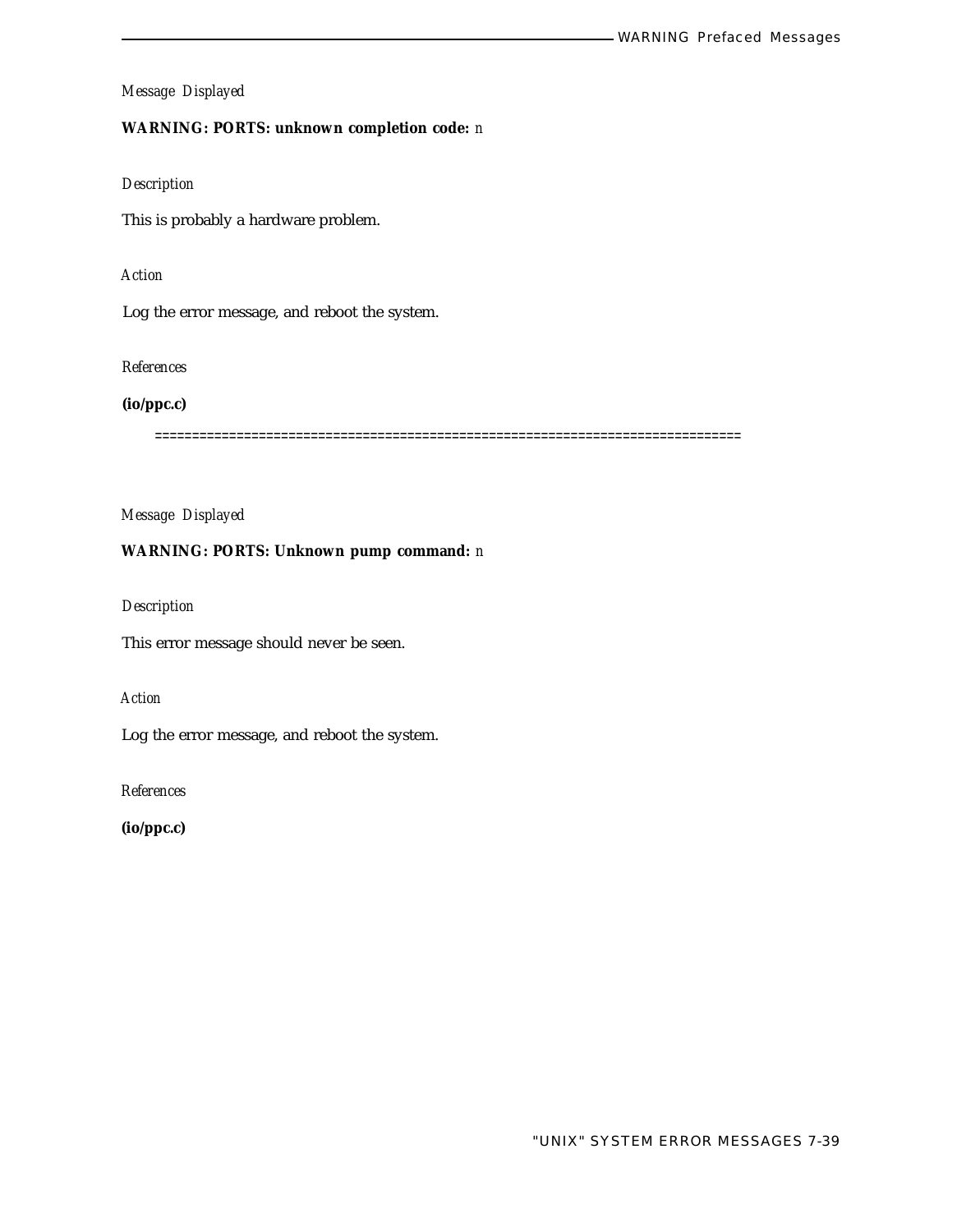# **WARNING: Region table overflow**

## *Description*

Each text, data, stack, and shmem process segment requires one entry in the region table. Too many processes cause the table to overflow. The system call that tried for another region failed.

*Action*

Reduce the number of active processes or increase the number of region table entries (NREGION).

*References*

**(os/region.c) (/etc/master.d/kernel)**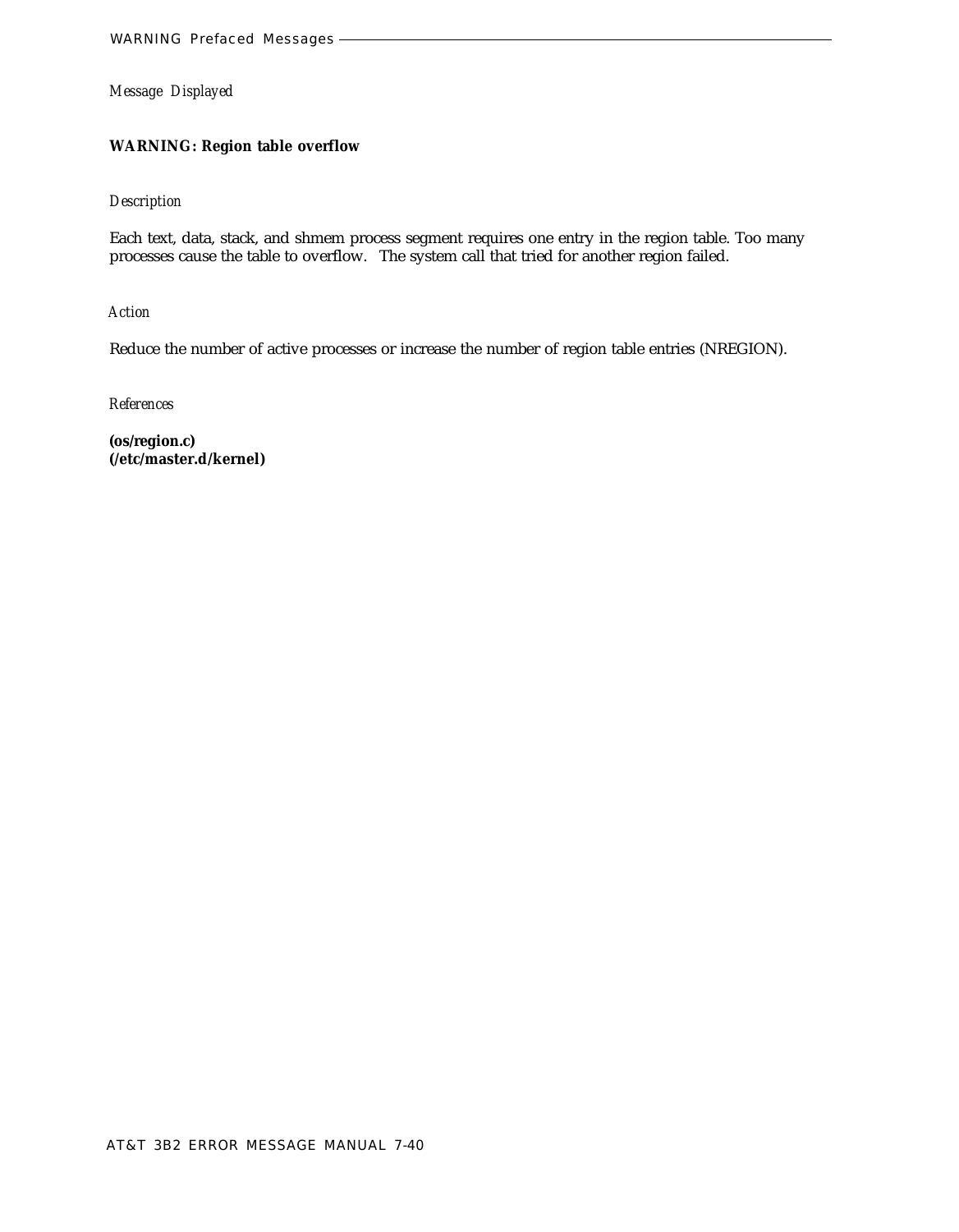#### **WARNING: Single-bit memory error at address** *0xnnnnnnnn* **is always above 0x2,000,000**

#### *Description*

Single-bit memory error has occurred in memory. The computer will fix itself. To determine which board has the problem, use the **Memory Address Range** table (these are hexadecimal numbers). The shown addresses are the physical addresses of the boards.

The size of and the arrangement of the memory boards in your system will also have a bearing on the location of the error. For example, if you have the following memory boards in the following arrangement and a single-bit error occurred at address 0x21f4970, which board would have the problem?

> **slot 1 1 Megabyte slot 2 4 Megabyte slot 3 2 Megabyte**

By referencing the Memory Address Range table, you can determine the address range for each board:

**slot 1 1 Megabyte 2000000 --** *20fffff* **slot 2 4 Megabyte 2100000 --** *24fffff* **slot 3 2 Megabyte 2500000 --** *26fffff*

The single-bit error occurred at address 21f4970; therefore, the problem is located on the 4-Megabyte memory board in slot 2. See the following table for a quick reference of memory address ranges.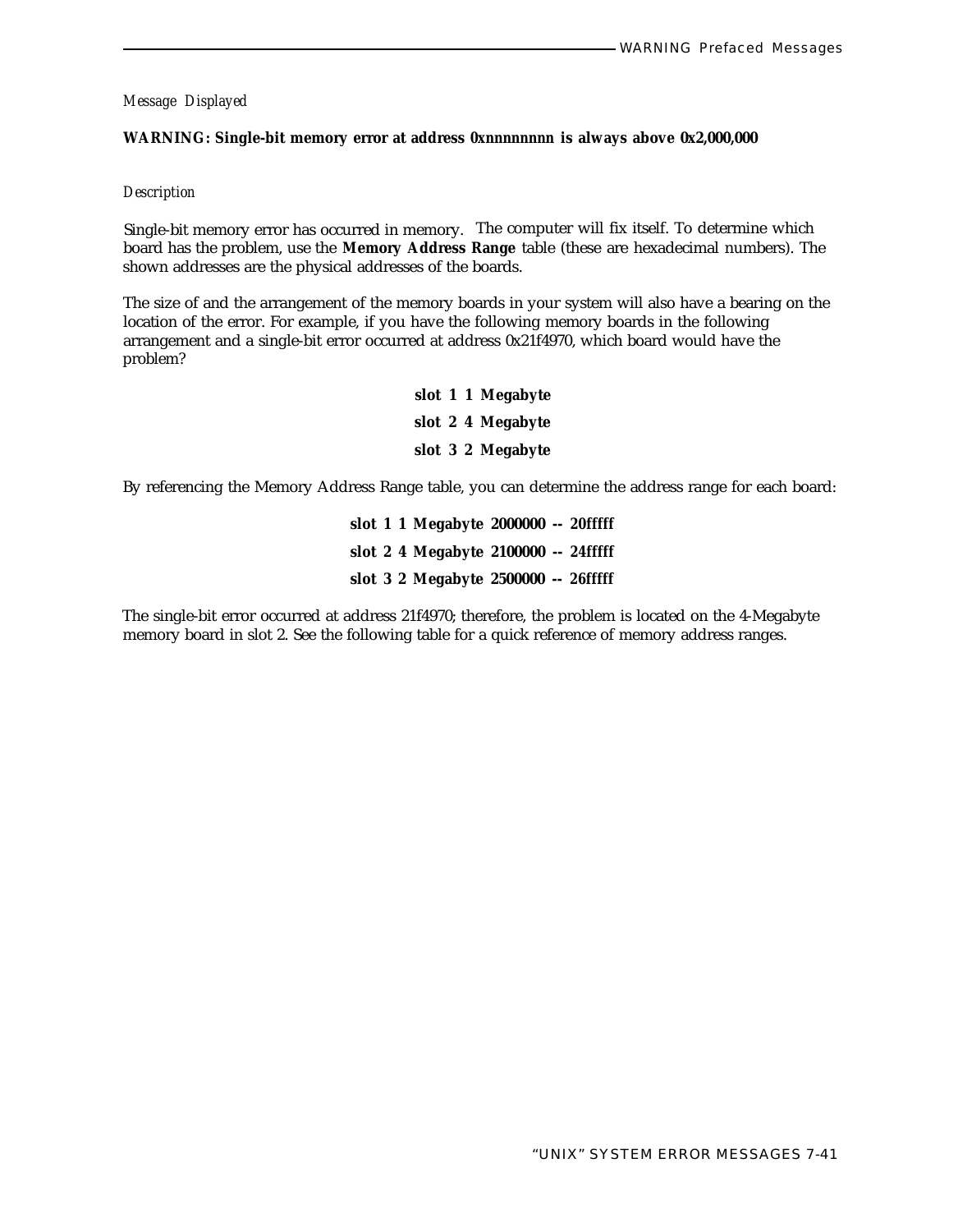| <b>Memory Address Ranges</b> |                      |         |
|------------------------------|----------------------|---------|
| <b>Memory Size</b>           | <b>Address Range</b> |         |
| (Megabytes)                  | From                 | T o     |
| $\frac{1}{4}$                | 2000000              | 203ffff |
| $\mathbf{1}$                 | 2000000              | 20fffff |
| $\sqrt{2}$                   | 2100000              | 21fffff |
| $\overline{3}$               | 2200000              | 22fffff |
| $\overline{\mathbf{4}}$      | 2300000              | 23fffff |
| $\overline{5}$               | 2400000              | 24fffff |
| $\boldsymbol{6}$             | 2500000              | 25fffff |
| $\overline{7}$               | 2600000              | 26fffff |
| 8                            | 2700000              | 27fffff |
| $\boldsymbol{9}$             | 2800000              | 28fffff |
| 10                           | 2900000              | 29fffff |
| 11                           | 2a00000              | 2afffff |
| 12                           | 2b00000              | 2bfffff |
| 13                           | 2c00000              | 2cfffff |
| 14                           | 2d00000              | 2dfffff |
| 15                           | 2e00000              | 2efffff |
| 16                           | 2f00000              | 2ffffff |

# *Action*

None. The machine fixes itself. If the error keeps occurring, the memory board will have to be replaced. The file "/usr/adm/errlog" should be checked for recurrences of single bit errors at the same address (it may indicate a bad memory board).

*References*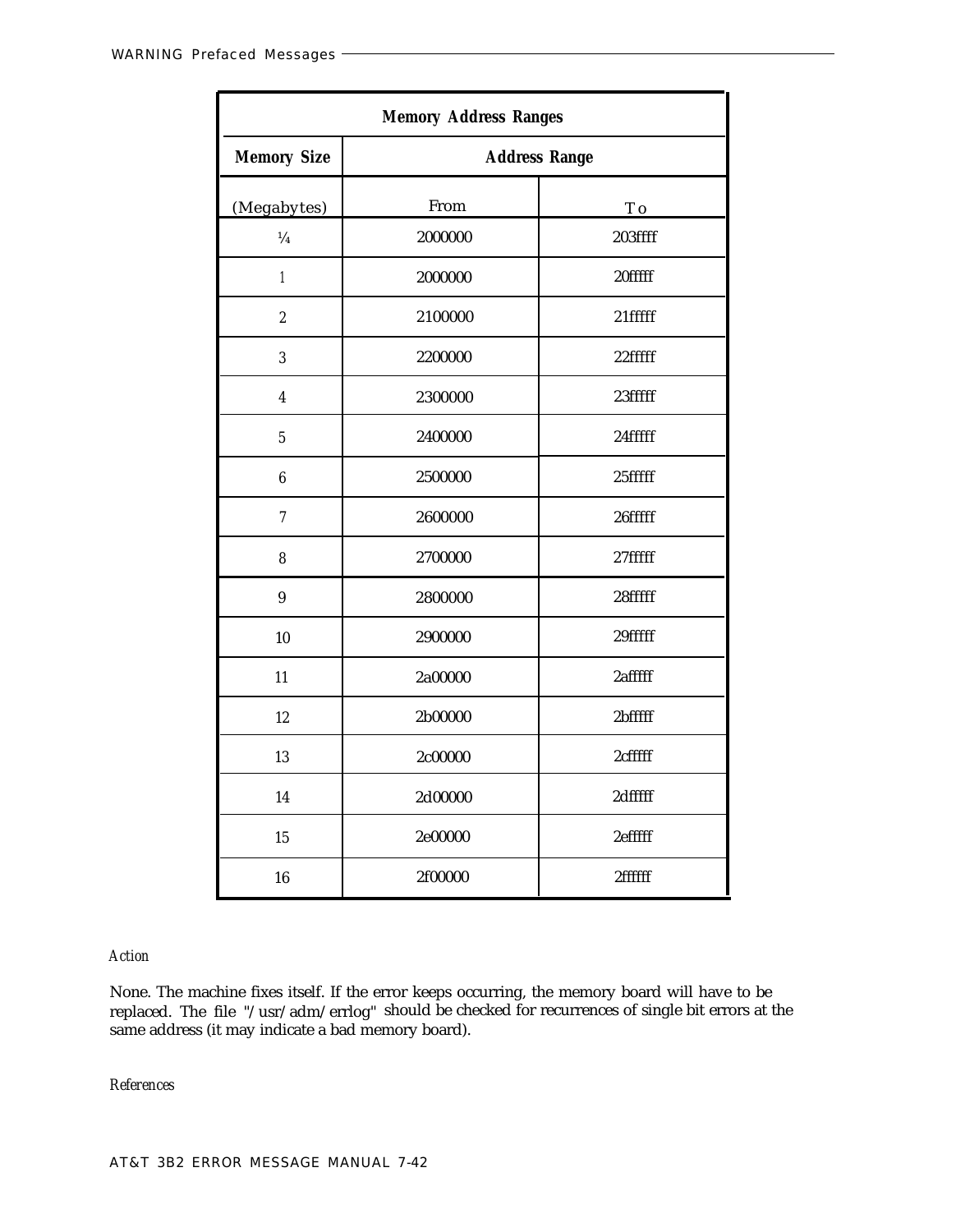#### **WARNING:** *str* **CRC hard disk error: maj/min=** *n/n*

#### *Description*

This message is generated as a result of the disk hardware detecting a checksum error on a block of data accessed from the disk media. This message is typically followed by a message from the hard disk error logger indicating that the bad block has been logged. Empirical evidence has shown that this problem could be caused by one of the following conditions:

- Unmapped defects on the disk media
- A power failure during a write operation to a particular sector on the disk media
- Hardware faults.

#### *Action*

In the case of media defects or a power failure, the bad block should be mapped using the **hdefix** command while in single-user mode. Hardware faults are usually characterized by persistent occurrences of this error message. Check for obvious problems such as loose or faulty cables.

*References*

**(io/hde.c)**

*Message Displayed*

**WARNING:** *str* **on bad dev** *n(8)*

*Description*

This message appears if the file system runs out of space.

*Action*

Clean up file system. Delete files no longer required or move to floppy. Reboot the system.

#### *References*

**(os/prf.c)**

"UNIX" SYSTEM ERROR MESSAGES 7-43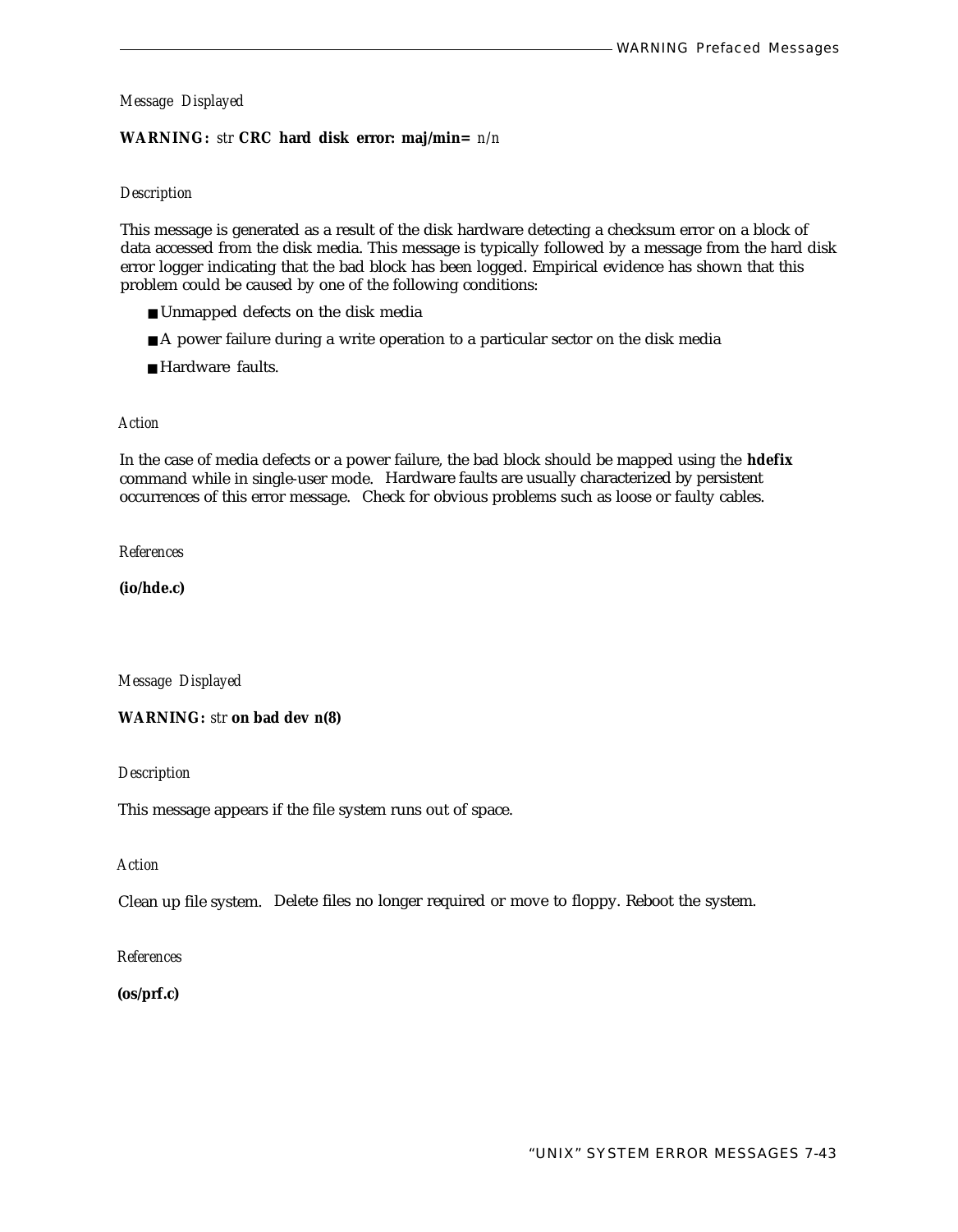# **WARNING: Thermal overload shutdown**

#### *Description*

The system has detected a thermal overload via the sensor on the power supply. As a result, it will enter soft power mode and gracefully powerdown the system.

*Action*

*References*

==============================================================================

*Message Displayed*

**WARNING: too few HDE equipped disk slots Bad block handling skipped for maj/min=** *n/n*

*Description*

If more disks are added than the system allows, change the tunable parameter set by the HDE logger.

*Action*

Log the error message, and reboot the system.

*References*

**(io/hde.c) sysadm datetime**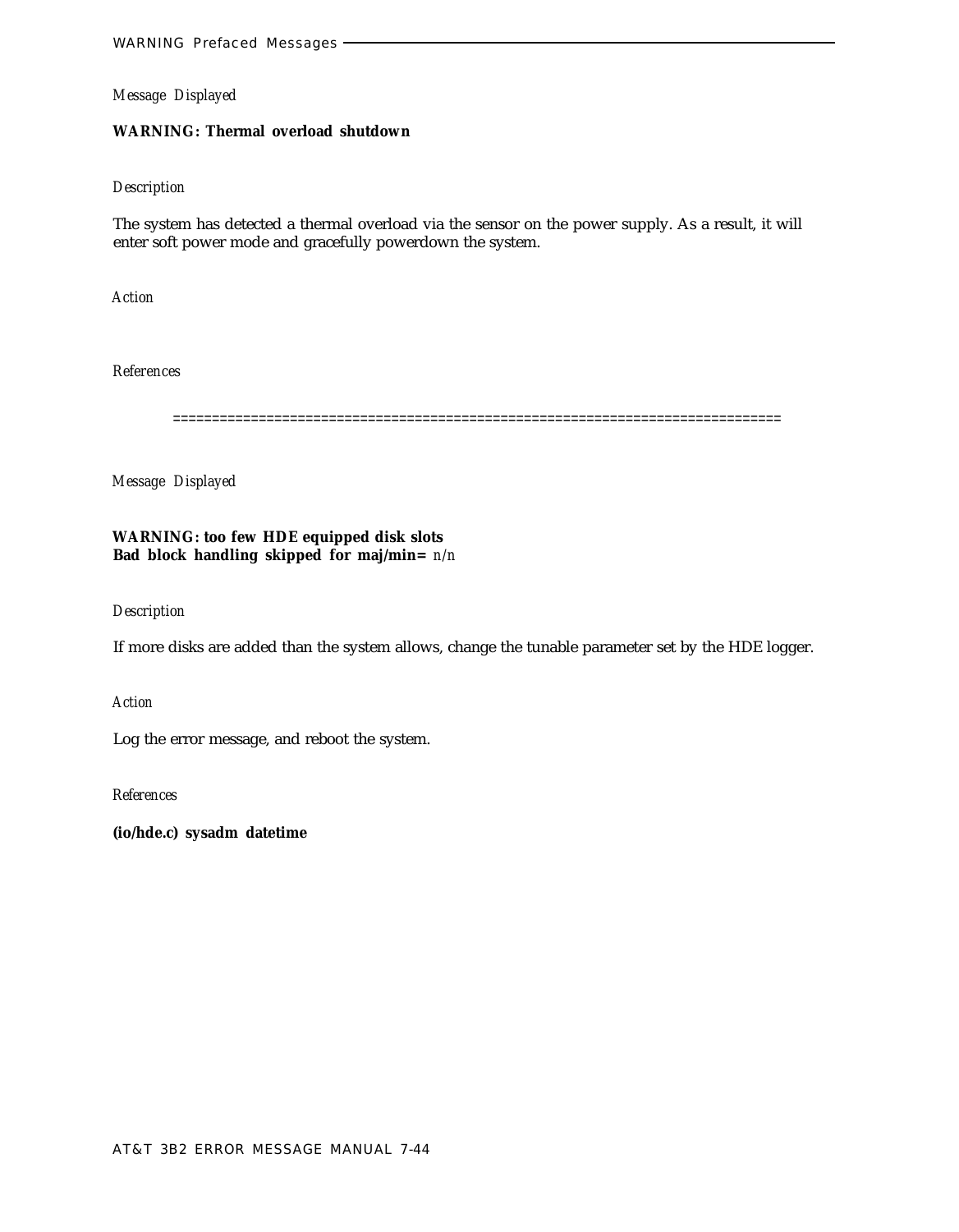# PANIC Prefaced Messages

Error messages are issued for errors severe enough that the UNIX System must stop. The cause is usually a hardware problem or kernel software bug. Following a PANIC, a system crash dump should be taken, if possible, before proceeding. If power cycle is required to regain control of the machine, a crash dump is not required. Instead, /etc/errdump should be executed to determine the cause of the PANIC.

As in most sophisticated computer systems, "crashes" (PANICS) will occasionally occur and should not cause much concern. If a particular PANIC occurs repeatedly (or predictably), you should seek help.

*Message Displayed*

**PANIC: blkdev**

#### *Description*

The major device number of a block type device exceeds the number of block device drivers generated in the system. The system description file may be incorrect or a modified driver may have caused the error.

## *Action*

After the panic completes, take the system to the firmware mode and use the **sysdump command. Reboot the system.**

*References*

**(io/bio.c)**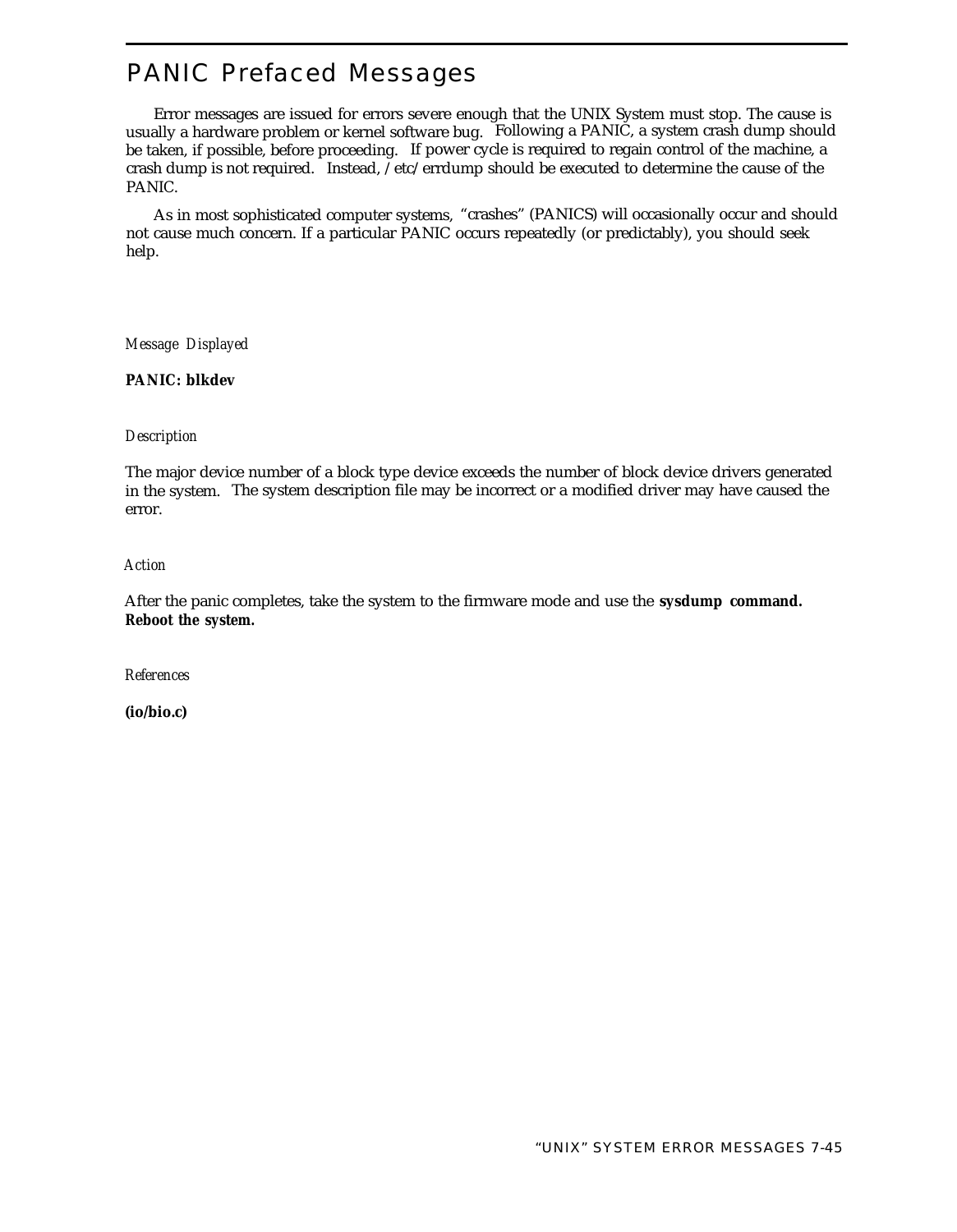#### **PANIC: bumprcnt - region count list overflow.**

#### *Description*

The system ran out of region count entries.

## *Action*

Take the system to the firmware mode, use the **sysdump** command, and reboot.

# *References*

## **(os/getpages.c)**

=============================================================================

# *Message Displayed*

# **PANIC: Call to internal routine of uninstalled package**

## *Description*

An internal routine was called for an optional package that was never installed. This version of the UNIX System has been built incorrectly.

*Action*

Rebuild the UNIX System with the missing module.

*References*

**(os/trap.c)**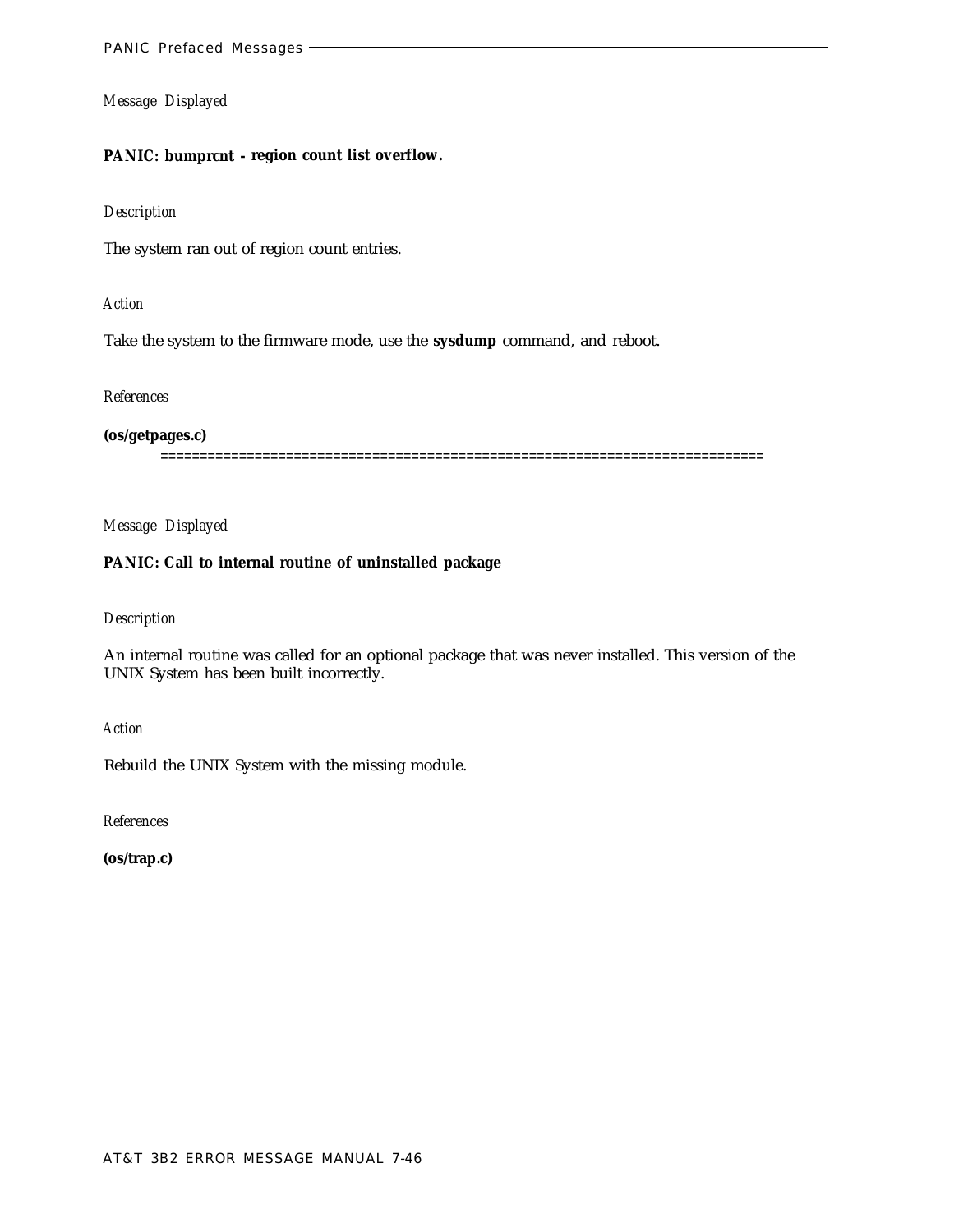# **PANIC: cannot expand TEXT with swap**

# *Description*

A request for text growth was rejected since process text cannot be expanded as the data or stack can.

# *Action*

This indicates a bug in the kernel. After the panic completes, take the system to the firmware mode and use the **sysdump** command. Reboot the system.

# *References*

# **(os/slp.c)**

====================================================================================

*Message Displayed*

# **PANIC: cannot mount root**

# *Description*

An Input/Output (I/O) error occurred while the system was trying to mount the root file system. The error is either hardware related or the root file system is improperly specified, that is, a non-equipped device.

# *Action*

After the panic completes, take the system to the firmware mode, and use the **sysdump** command. Reboot the system. If the reboot fails, do a partial restore from the core floppy disks.

*References*

**(os/sys3.c)**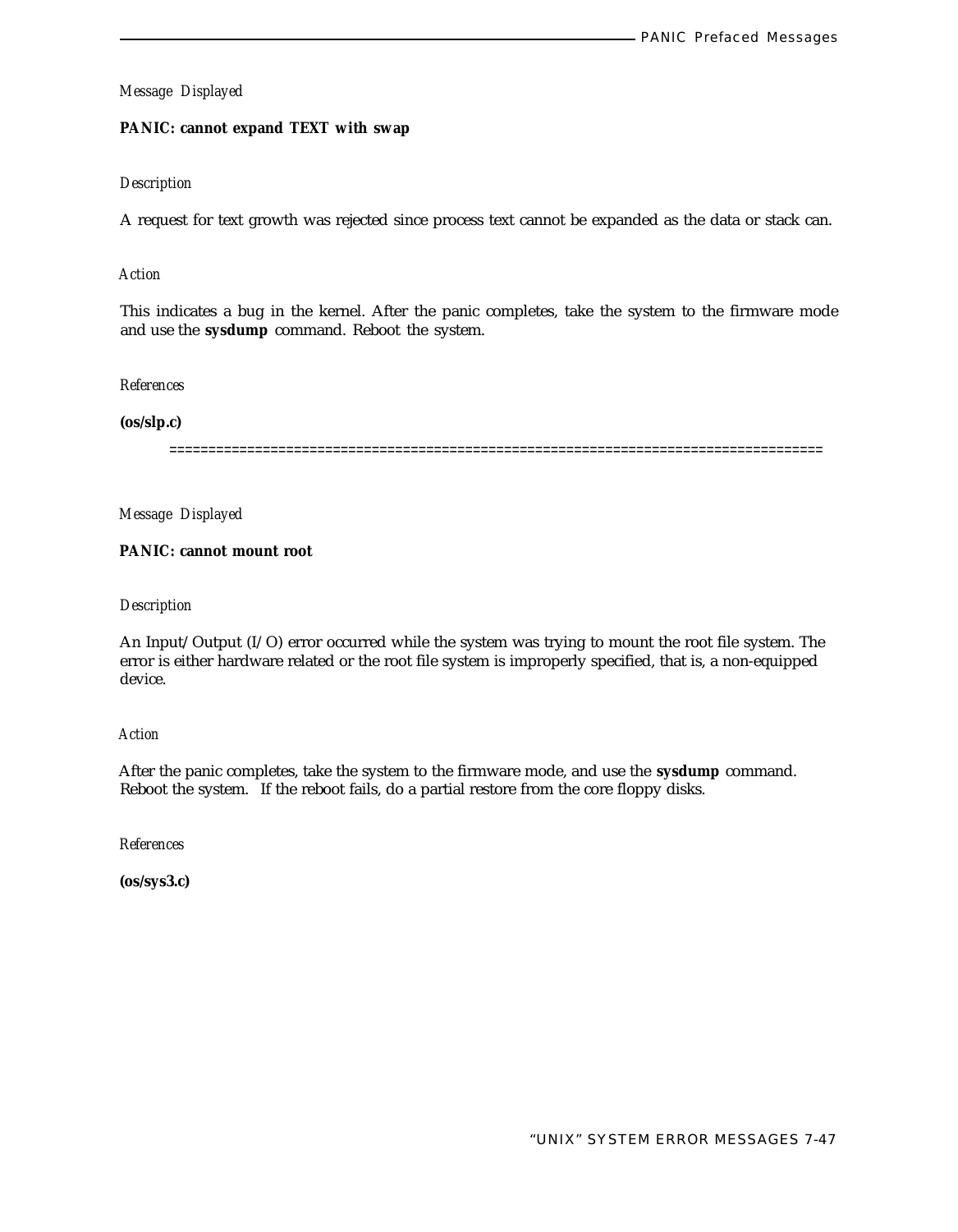#### **PANIC: data size error in swapin**

#### *Description*

The size of the swapped-in process data section is not the same size that was swapped out.

#### *Action*

This indicates a bug in the system kernel code or a hardware malfunction on swap size. After the panic completes, take the system to the firmware mode, and use the **sysdump** command. Reboot the system.

#### *References*

## **(os/slp.c)**

==============================================================================

#### *Message Displayed*

## **PANIC: devtab**

#### *Description*

The list header for the chain of buffers attached to the block type device cannot be found. The system description file may be incorrect or a modified driver may have caused the error.

#### *Action*

After the panic completes, take the system to the firmware mode, and use the **sysdump command. Reboot the system.**

#### *References*

**(io/bio.c)**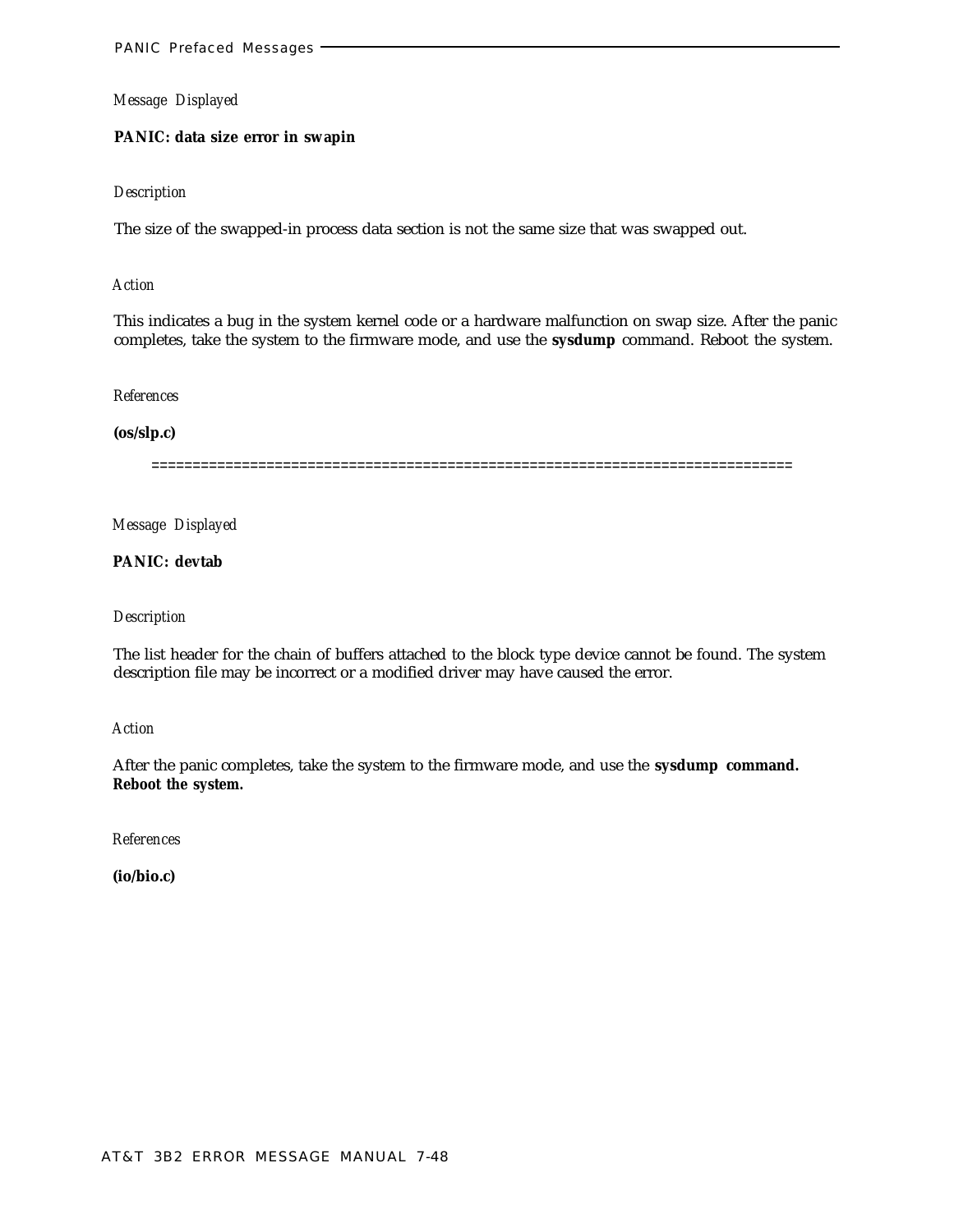# **PANIC: floppy disk bad address returned from VTOP**

# *Description*

An address has failed the virtual to physical translation in the floppy disk driver. The address acquired from the system buffer cache transferring is not correct.

# *Action*

After the panic completes, take the system to the firmware mode, and use the **sysdump** command. **Reboot the system.**

*References*

**(os/if.c)**

===================================================================================

*Message Displayed*

# **PANIC: getpages - pbremove**

#### *Description*

The kernel was attempting to remove a page from the page cache but could not find it in the cache. This is probably a software bug.

*Action*

Take the system to the firmware mode, use the **sysdump** command, and reboot.

*References*

**(os/getpages.c)**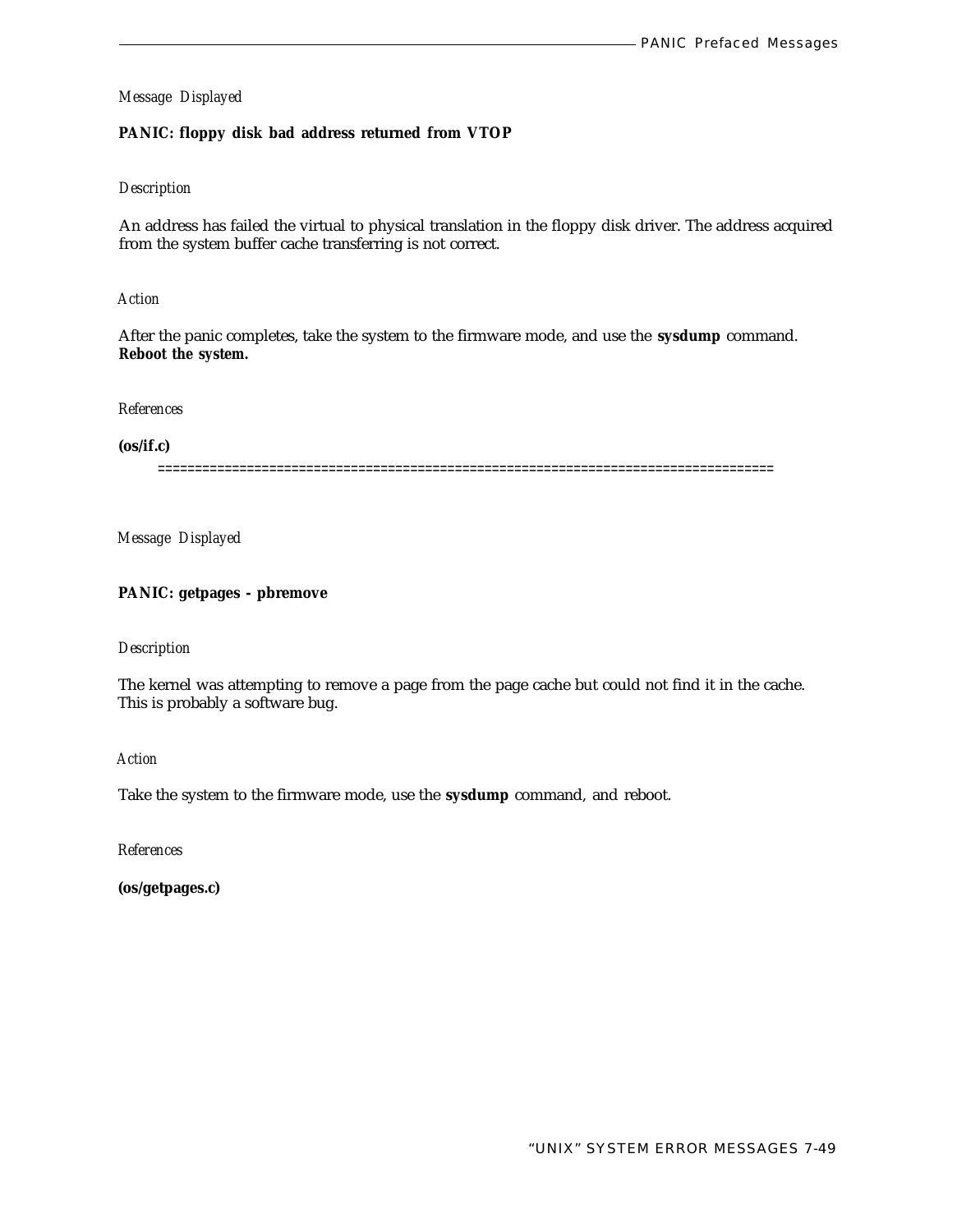## **PANIC: hard disk Bad address returned by VTOP**

# *Description*

An address has failed the virtual to physical translation in the floppy disk driver. The address acquired from the system buffer cache transferring is not correct.

#### *Action*

After the panic completes, take the system to the firmware mode, and use the **sysdump** command. Reboot the system.

#### *References*

## **(os/id.c)**

================================================================================

## *Message Displayed*

## **PANIC: iget - mounted on inode not in mount table.**

#### *Description*

An inode has a mount flag set, but it is not in the mount table. This is probably a software bug.

*Action*

Take the system to the firmware mode, use the **sysdump** command, and reboot.

*References*

**(os/iget.c)**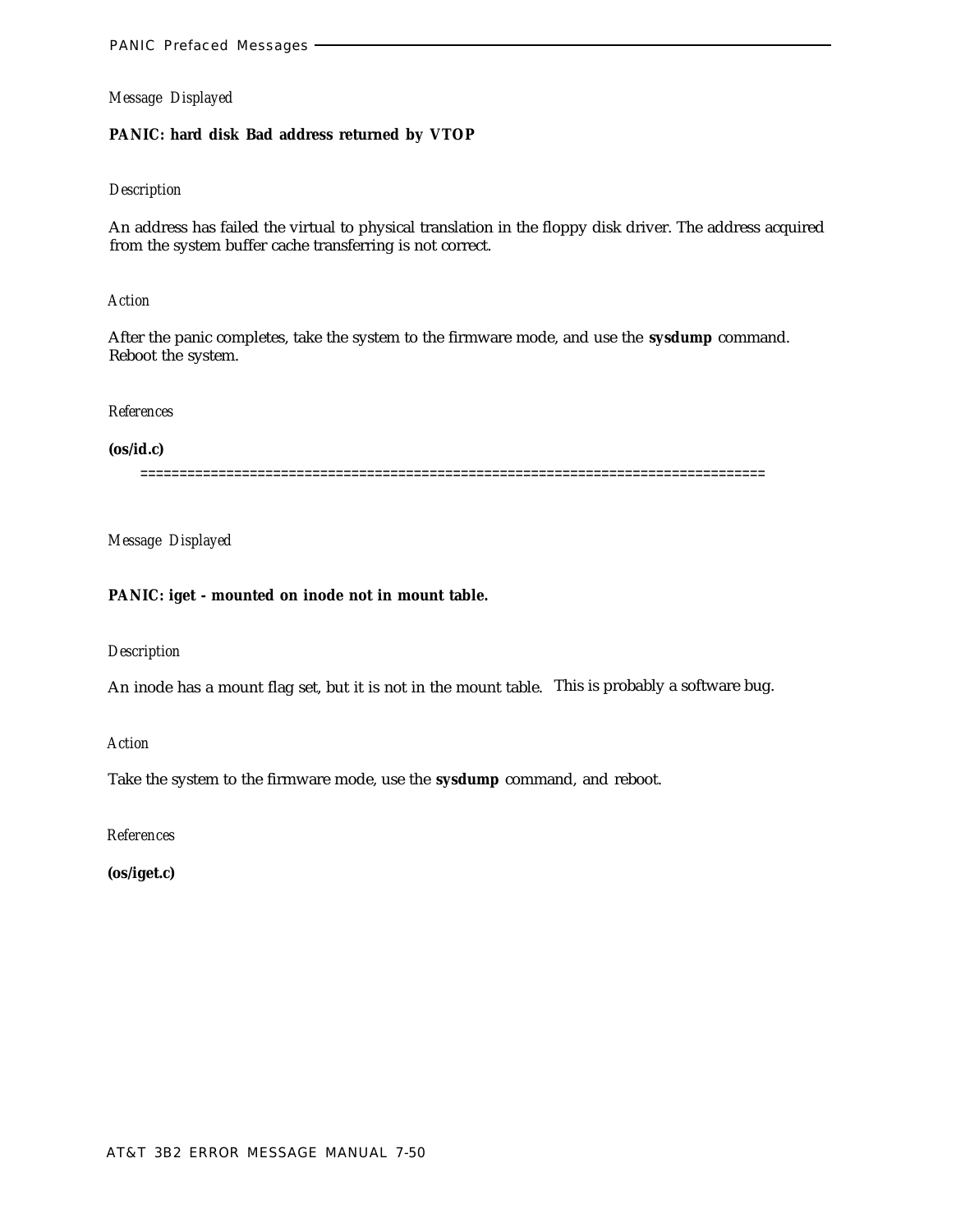# **PANIC: Illegal SIT counter selected**

# *Description*

An illegal command was passed to the interval timer access routine. This is caused by corrupted main memory or system hardware malfunction.

# *Action*

After the panic completes, take the system to the firmware mode, and use the **sysdump** command. Reboot the system.

#### *References*

**(os/machdep.c)**

================================================================================

*Message Displayed*

**PANIC: i/o error in swap**

## *Description*

An access error occurred on the swap device. The device controller could cause the error requiring hardware service.

## *Action*

Check the hard disk error log. After the panic completes, take the system to the firmware mode, and use the **sysdump** command. Reboot the system.

*References*

**(io/bio.c)**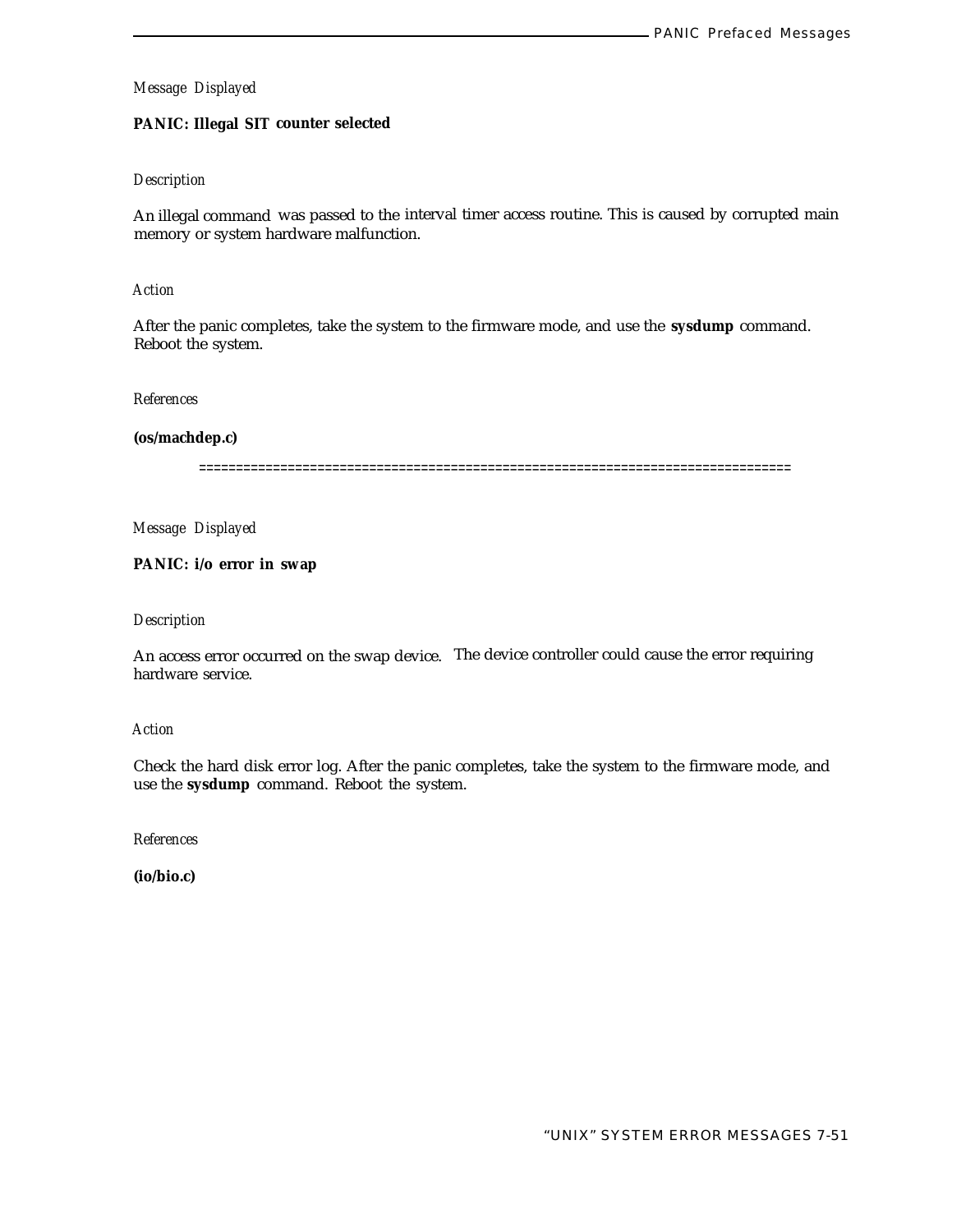# **PANIC: iput - bad mount count**

## *Description*

The count of the number of inodes in use on a partition file system is incorrect. This is probably a software bug.

*Action*

Take the system to the firmware mode, use the **sysdump** command, and reboot.

*References*

**(os/iget.c)**

================================================================================================

*Message Displayed*

# **PANIC: iupdat - fifo iaddress > 2^24**

*Description*

The block number for the inode is greater than the allowed value.

*Action*

Take the system to the firmware mode, use the **sysdump** command, and reboot.

*References*

**(os/iget.c)**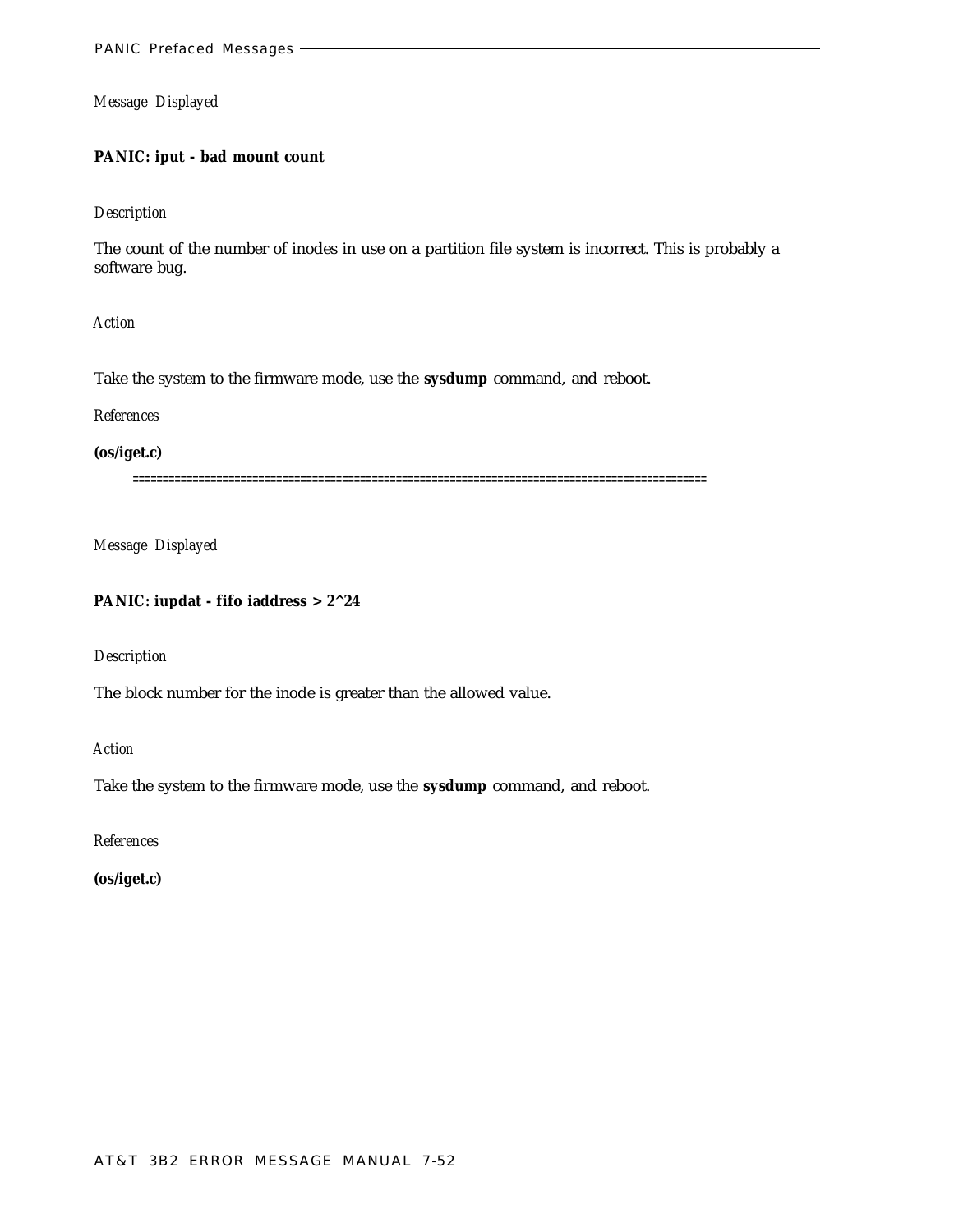# **PANIC: iupdat - iaddress > 2^24**

# *Description*

The block number for the inode is greater than the allowed value.

#### *Action*

Take the system to the firmware mode, use the **sysdump** command, and reboot.

## *References*

**(os/iget.c)**

=================================================================================

*Message Displayed*

# **PANIC: KERNEL BUS TIMEOUT**

# *Description*

A bus request by the system was not fulfilled within the allotted time.

*Action*

After the panic completes, take the system to the firmware mode, and use the **sysdump** command. Reboot the system.

*References*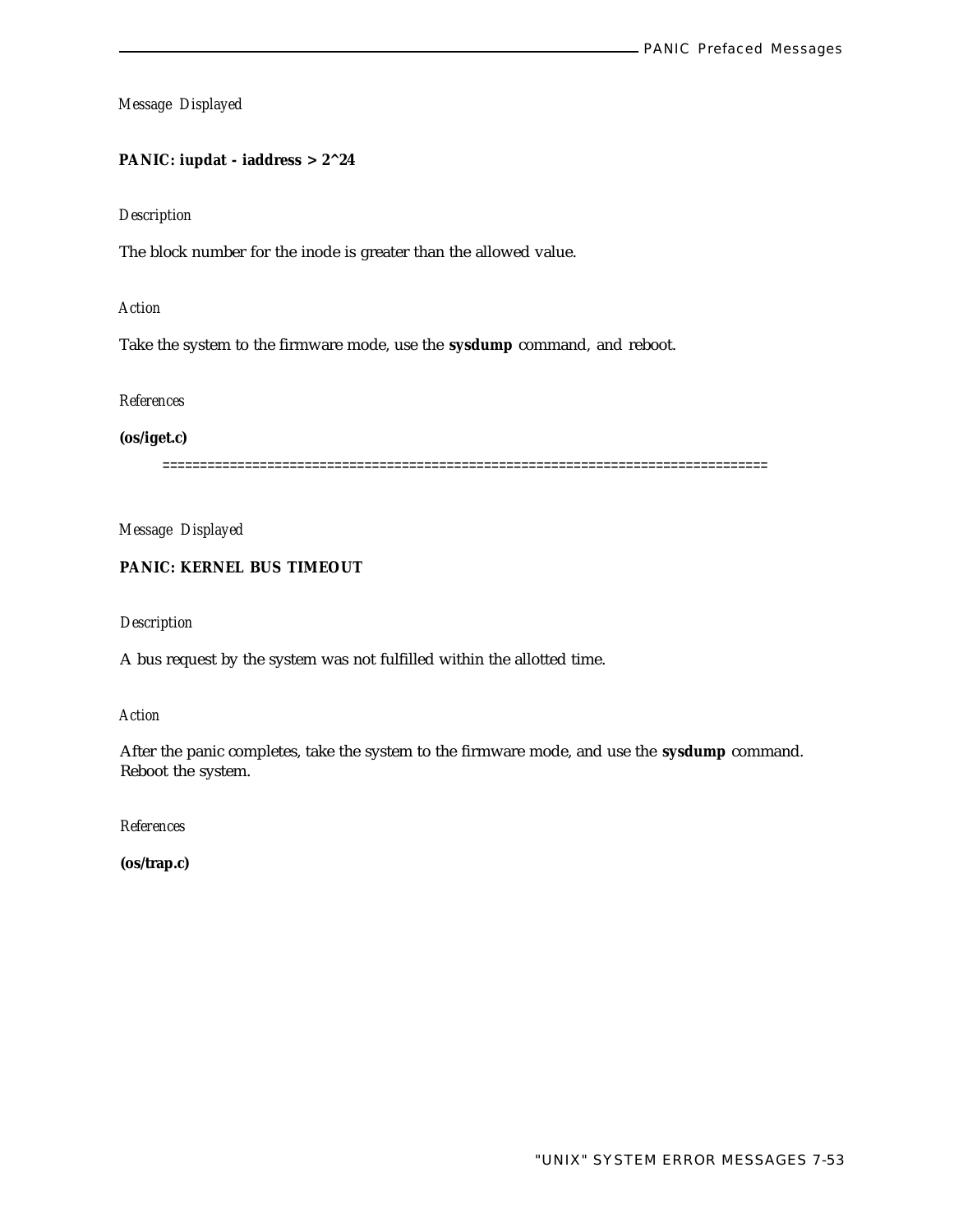# **PANIC: KERNEL DATA ALIGNMENT ERROR**

## *Description*

The system software attempted to execute an instruction using a pointer in referencing a half word or full word of data operand. This is normally caused by a kernel bug or a spurious bus error.

#### *Action*

After the panic completes, take the system to the firmware mode, and use the **sysdump** command. Reboot the system.

References

#### **(os/trap.c)**

================================================================================

*Message Displayed*

# **PANIC: KERNEL MMU FAULT** *str*

#### *Description*

An MMU fault has occurred during execution of an instruction while in the kernel mode. This is most frequently caused by a kernel code bug using an out-of-range address.

*Action*

After the panic completes, take the system to the firmware mode, and use the **sysdump** command. Reboot the system.

*References*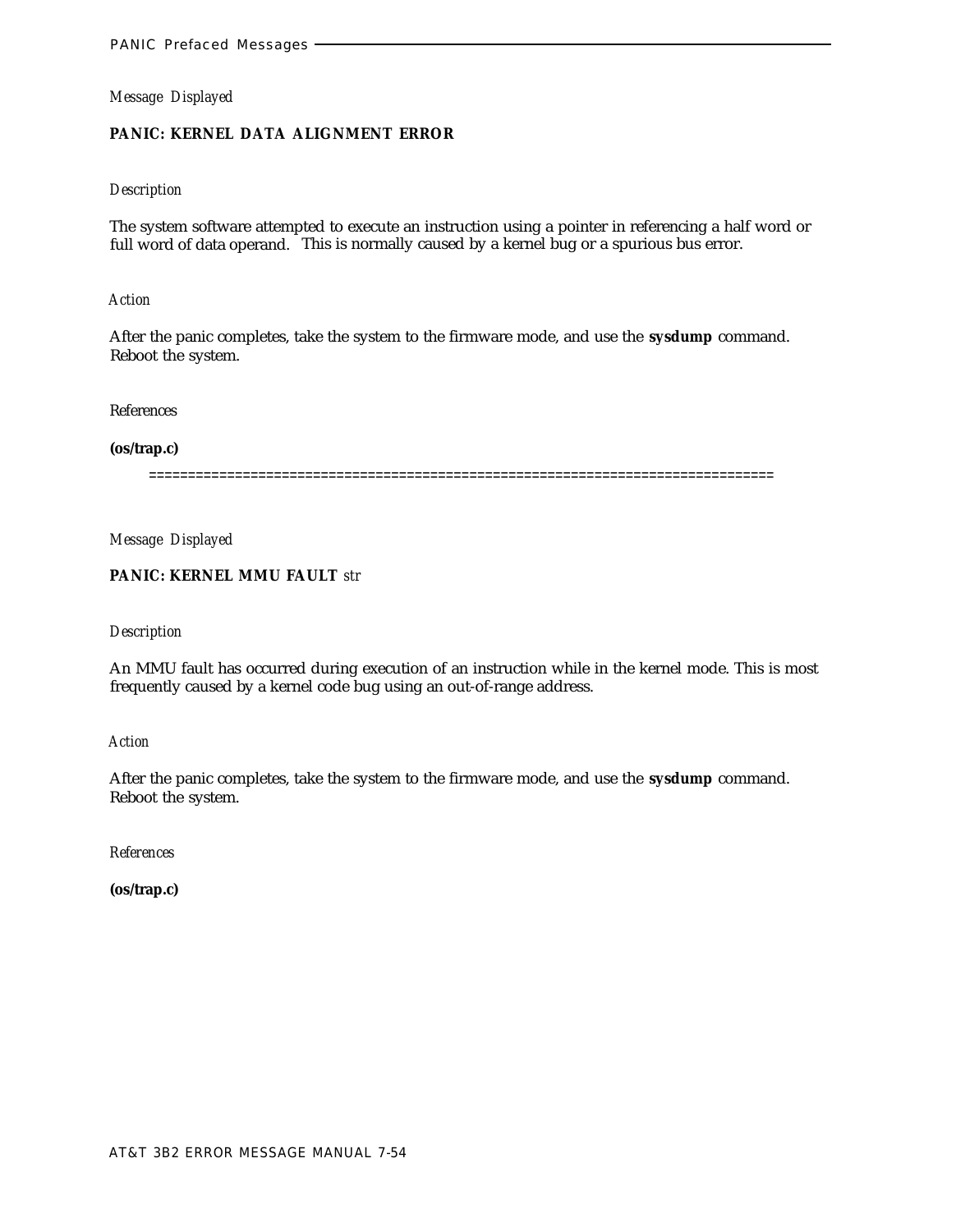# **PANIC: KERNEL MMU FAULT** *n*

## *Description*

A bus request by the system was not fulfilled within the allotted time.

#### *Action*

After the panic completes, take the system to the firmware mode, and use the **sysdump** command. Reboot the system.

#### *References*

#### **(os/trap.c)**

==========================================================================

*Message Displayed*

# **PANIC: KERNEL MODE FAULT, FT=** *n,* **ISC=** *n*

# *Description*

The processor unexpectedly registered an error identified by *fault type* (FT) and *internal state code* (ISC).

*Action*

After the panic completes, take the system to the firmware mode, and use the **sysdump** command. Reboot the system.

*References*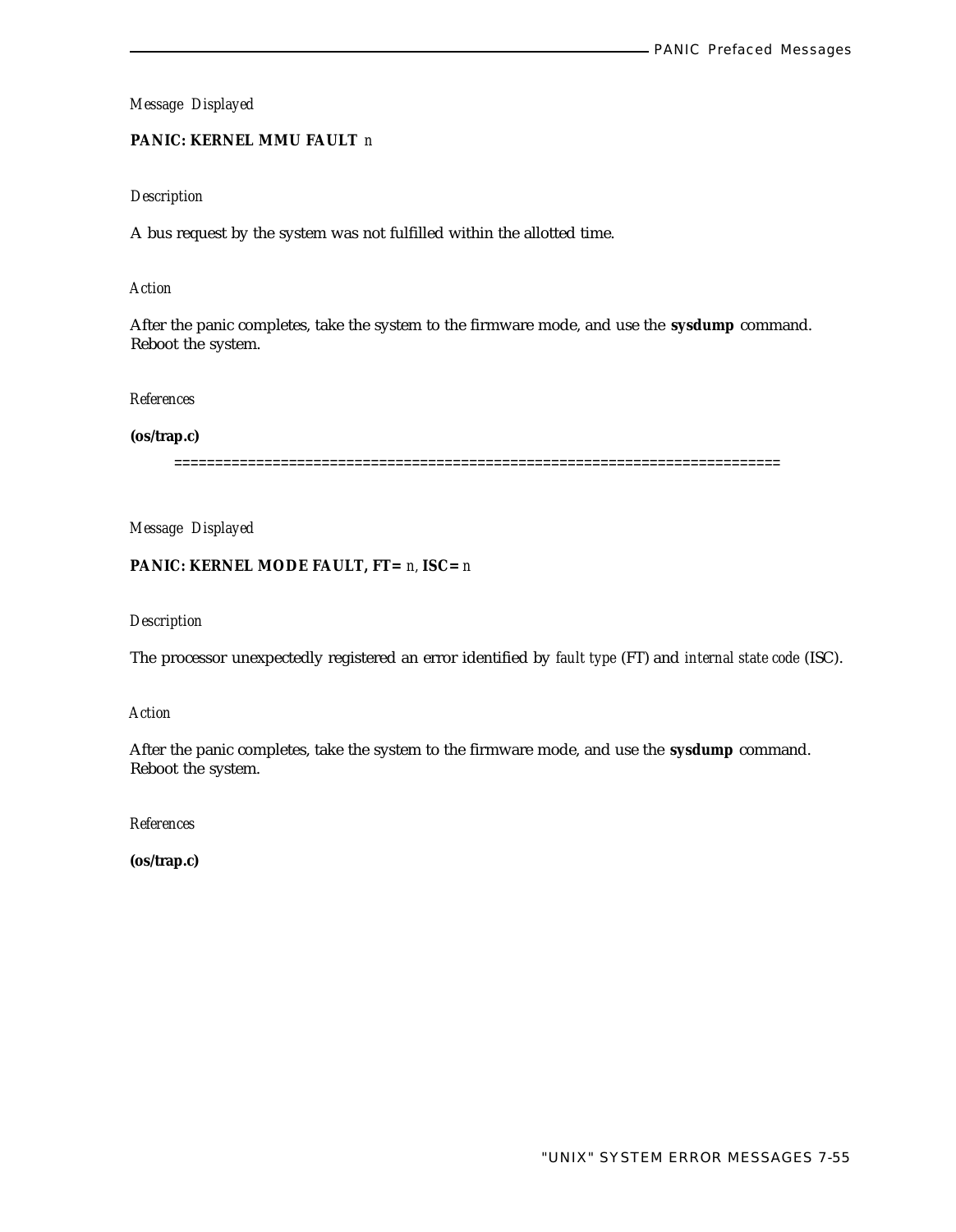# **PANIC: KERNEL MODE** *str* **FAULT**

## *Description*

The processor unexpectedly registered the error given by *str.* These errors are detected by the module and are listed in fault type class 3.

#### *Action*

After the panic completes, take the system to the firmware mode, and use the **sysdump** command. Reboot the system.

*References*

#### **(os/trap.c)**

==================================================================================================

*Message Displayed*

# **PANIC: kernel process stack exception**

#### *Description*

A stack fault caused a memory fault. This is normally caused by use of an invalid stack pointer or physical hardware fault.

## *Action*

After the panic completes, take the system to the firmware mode, and use the **sysdump** command. Reboot the system.

*References*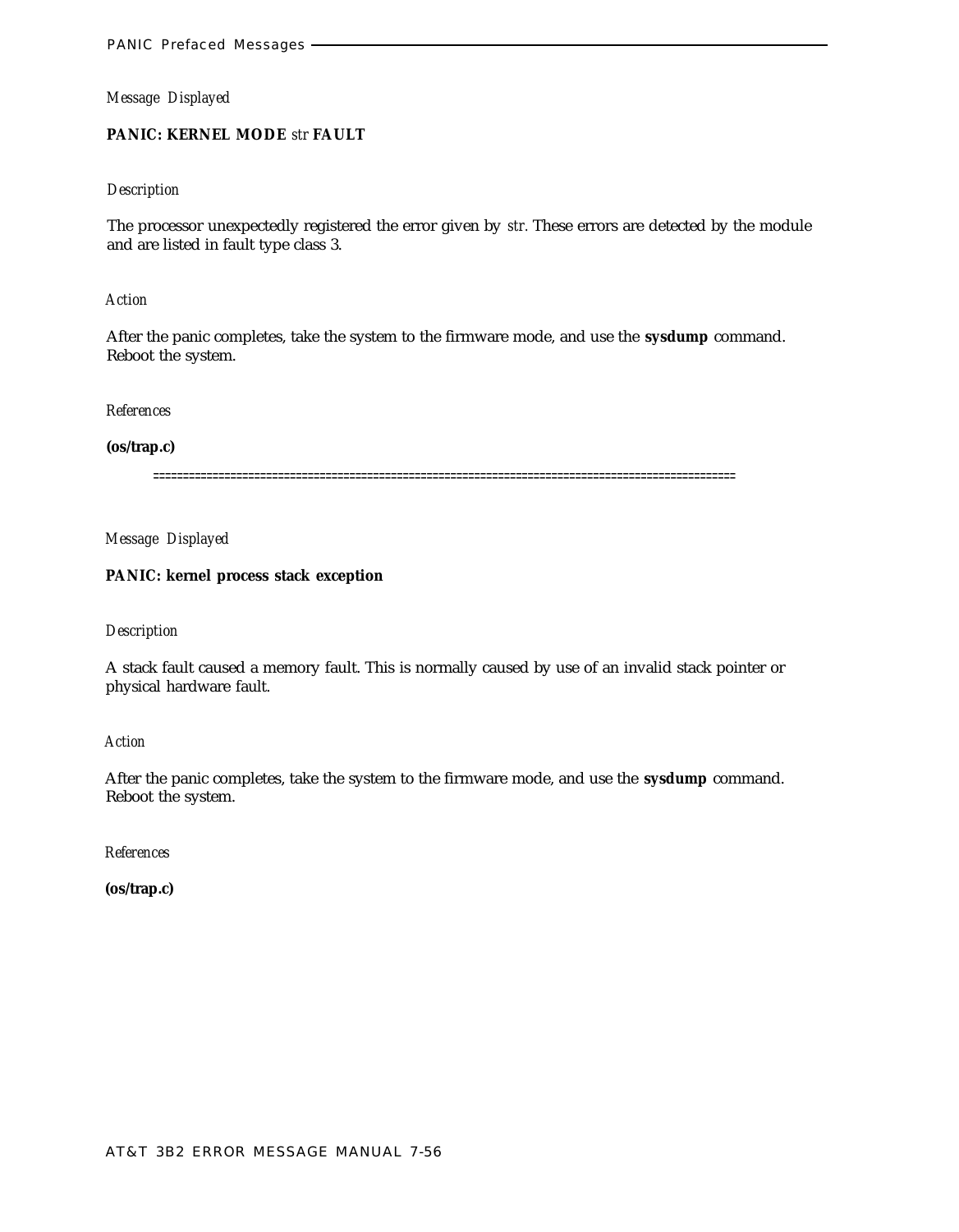# **PANIC: Krnlflt returned to k\_trap.**

#### *Description*

This is an erroneous message.

# *Action*

Take the system to the firmware mode, use the **sysdump** command, and reboot.

#### *References*

## **(os/trap.c)**

=======================================================================================

*Message Displayed*

# **PANIC: kseg - ptmemall failed**

#### *Description*

When memory space was needed, it was not available for the kernel or the driver.

# *Action*

Take the system to the firmware mode, use the **sysdump** command, and reboot.

*References*

**(os/mmgt.c)**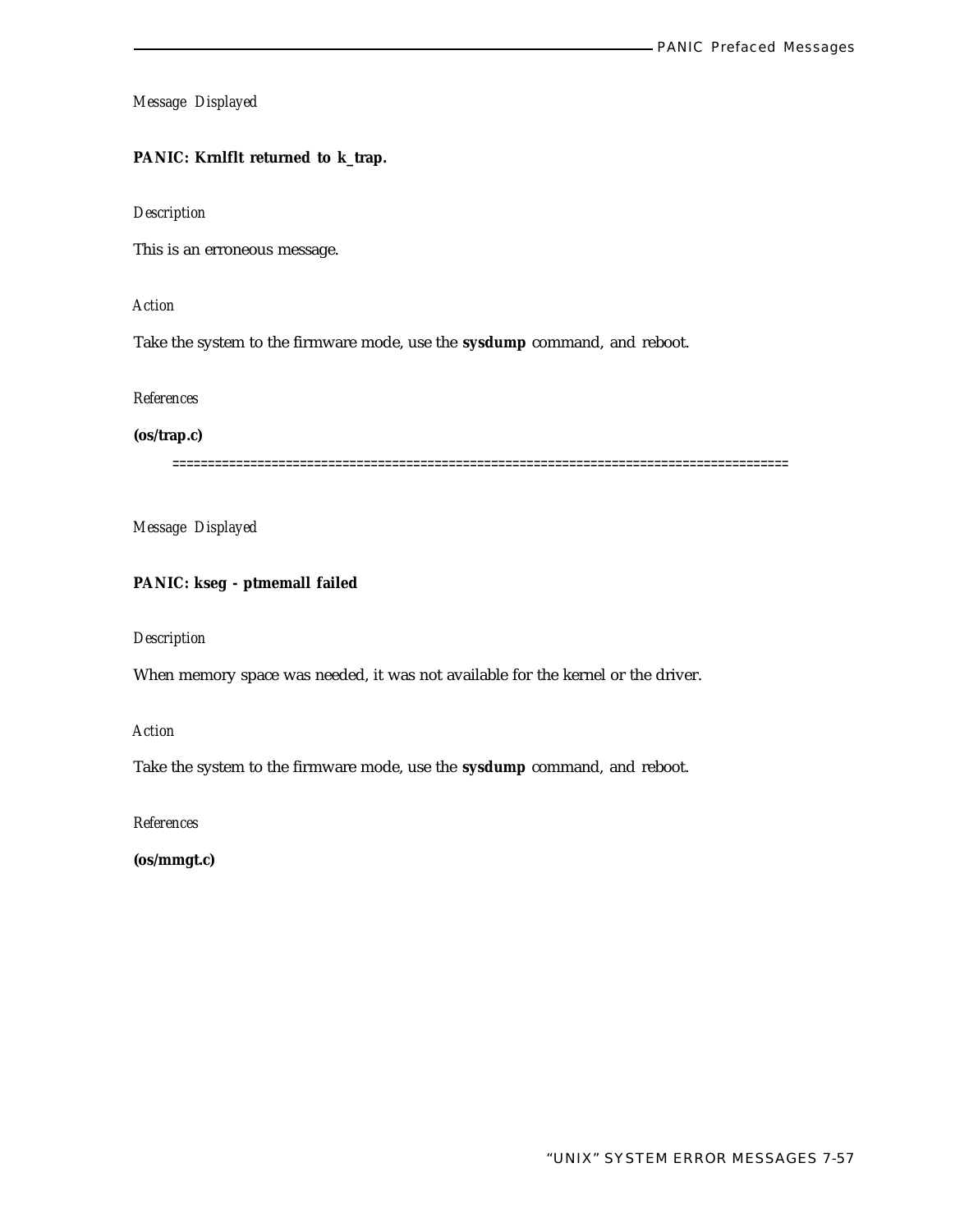# **PANIC: loadstbl - bad section id**

#### *Description*

An invalid section number was passed to LOADSTBL. This is probably a kernel bug.

# *Action*

Take the system to the firmware mode, use the **sysdump** command, and reboot.

#### *References*

#### **(os/sdt.c)**

====================================================================================

# *Message Displayed*

## **PANIC: loadstbl - segment table too short.**

## *Description*

The segment table is too short to map the entire region. This is probably a kernel bug.

*Action*

Take the system to the firmware mode, use the **sysdump** command, and reboot.

*References*

**(os/sdt.c)**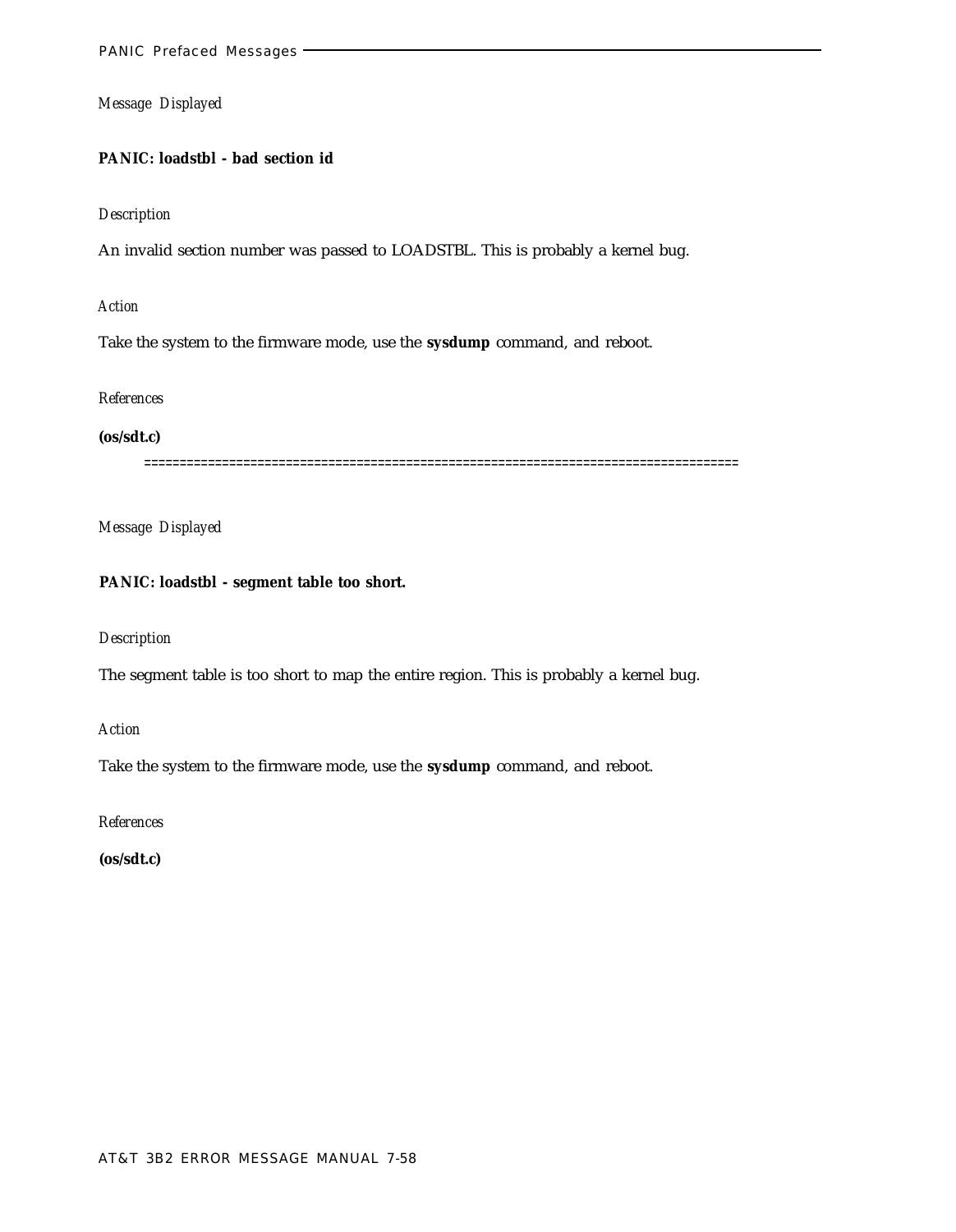## **PANIC: main - copyout of icode failed**

## *Description*

The kernel was not able to copy the assembly code which is used to start up */etc/init.*

#### *Action*

Take the system to the firmware mode, use the **sysdump** command, and reboot.

#### *References*

#### **(os/main.c)**

===============================================================================

*Message Displayed*

# **PANIC: main - swapadd failed**

## *Description*

The kernel was not able to attach to the first swap area.

*Action*

Check for unavailable swap area on the boot disk.

*References*

**(os/main.c)**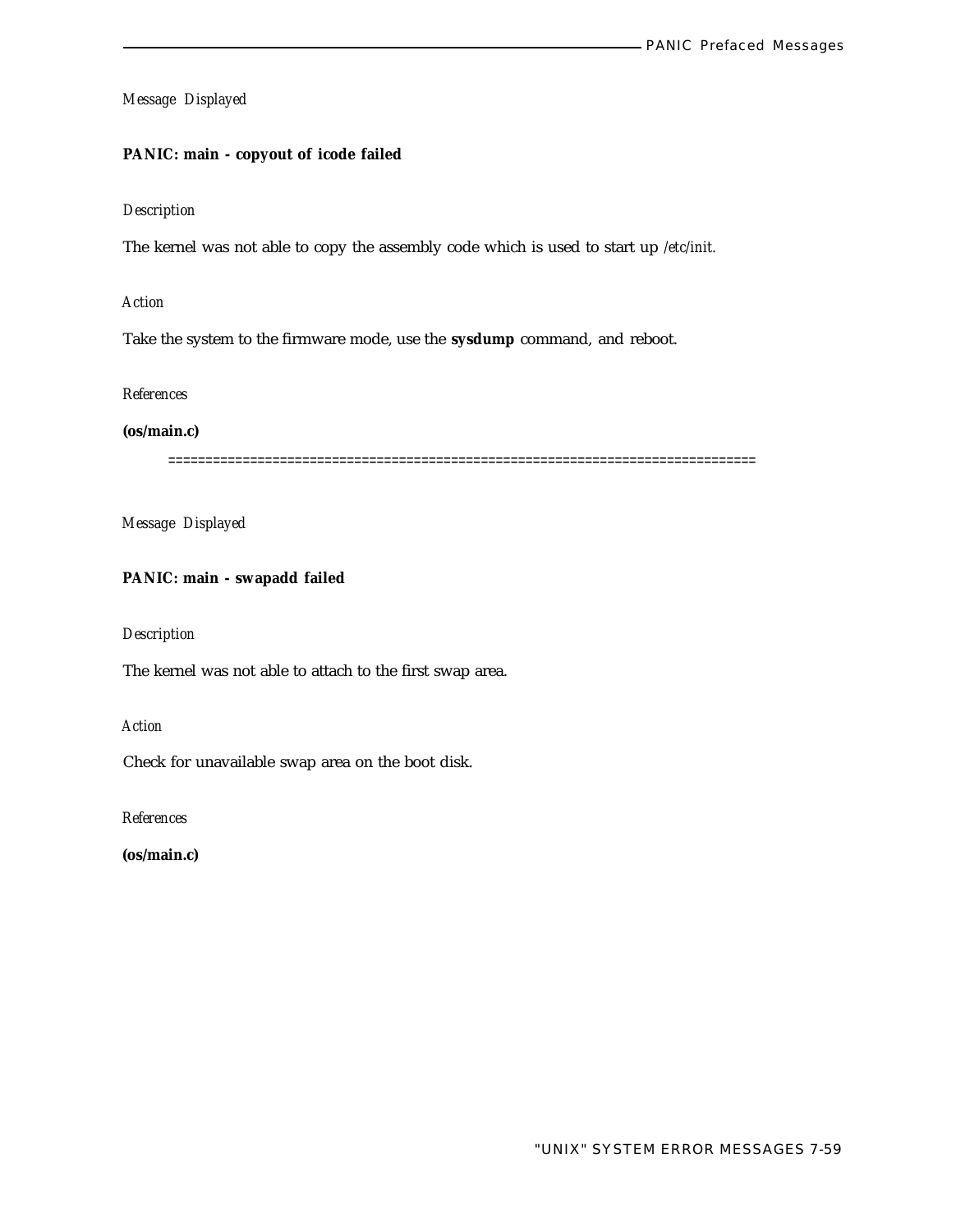#### **PANIC: microbus timeout interrupt** *0xnnnnnnnn*

*Description*

Microbus timed out.

*Action*

Check boards in microbus and reseat them. If the problem persists, the hardware may be bad.

*References*

=========================================================================================

*Message Displayed*

## **PANIC: Multiple-bit error interrupt at** *0xnnnnnnnn*

#### *Description*

A multiple-bit memory error occurred. If this occurs repeatedly, the hardware requires servicing. This was possibly caused by dirty memory card connectors.

*Action*

After the panic completes, take the system down to firmware mode. Run the system board diagnostic phases for the Random Access Memory (RAM) cards. If diagnostics fail, the RAM cards need servicing.

*References*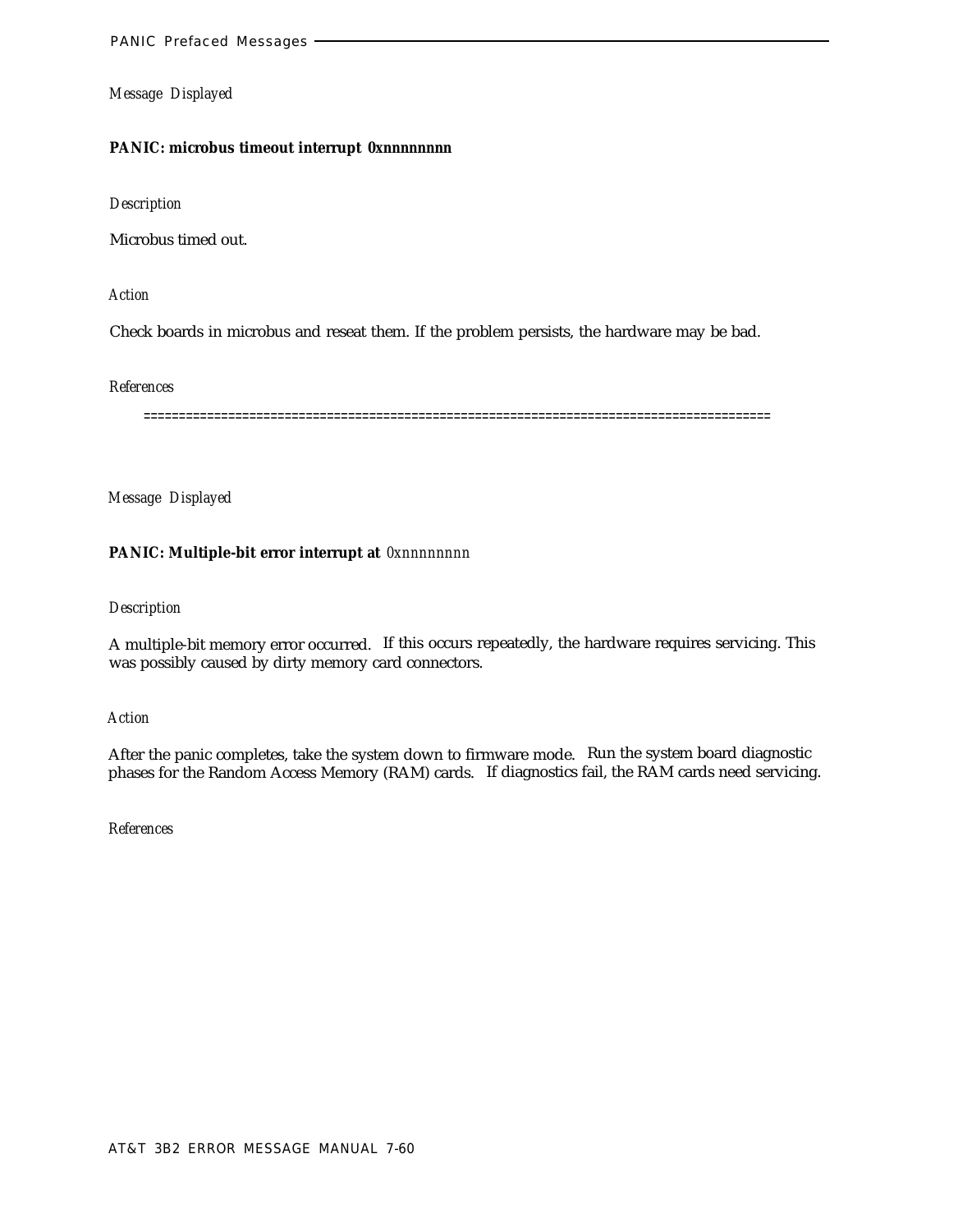# **PANIC: newproc — fork failed**

# *Description*

The kernel was not able to create one of the kernel processes while booting.

## *Action*

Take the system to the firmware mode, use the **sysdump** command, and reboot. Check the tunable parameters.

#### *References*

## **(os/fork.c)**

===================================================================================

*Message Displayed*

**PANIC: newproc — noprocs**

*Description*

The kernel ran out of process table slots while creating kernel processes upon booting.

*Action*

Take the system to the firmware mode, use the **sysdump** command, and reboot. Check the value of NPROC.

*References*

**(os/fork.c)**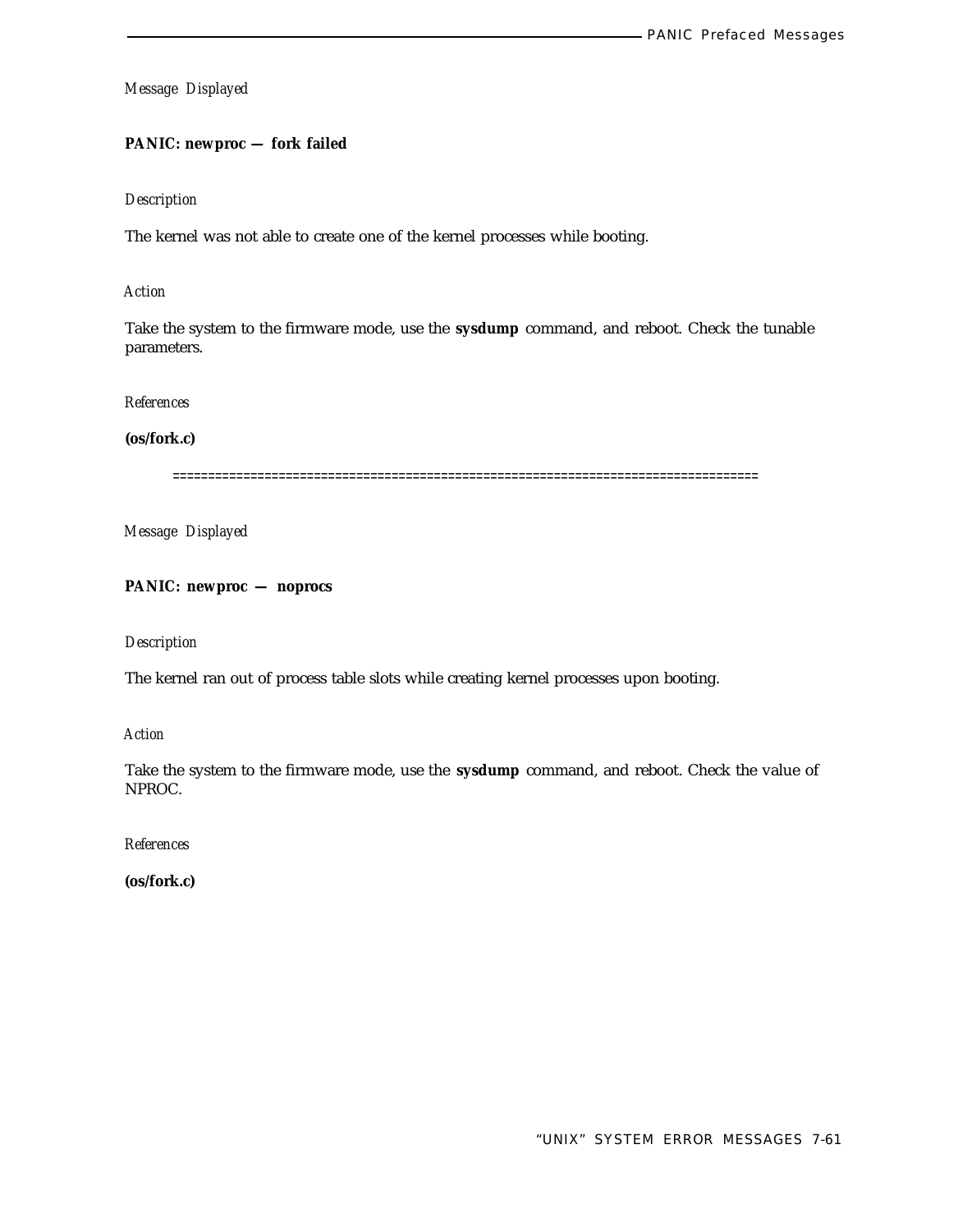**PANIC: no fs**

#### *Description*

The incore super block of a mounted file system cannot be found.

#### *Action*

After the panic completes, take the system to the firmware mode, and use the **sysdump** command. Reboot the system.

#### *References*

# **(os/allot.c)**

===========================================================================================

*Message Displayed*

**PANIC: no imt**

## *Description*

Amount point was not found in the system mount table when trying to traverse a file system boundary.

#### *Action*

After the panic completes, take the system to the firmware mode, and use the **sysdump** command. Reboot the system.

*References*

**(os/iget.c)**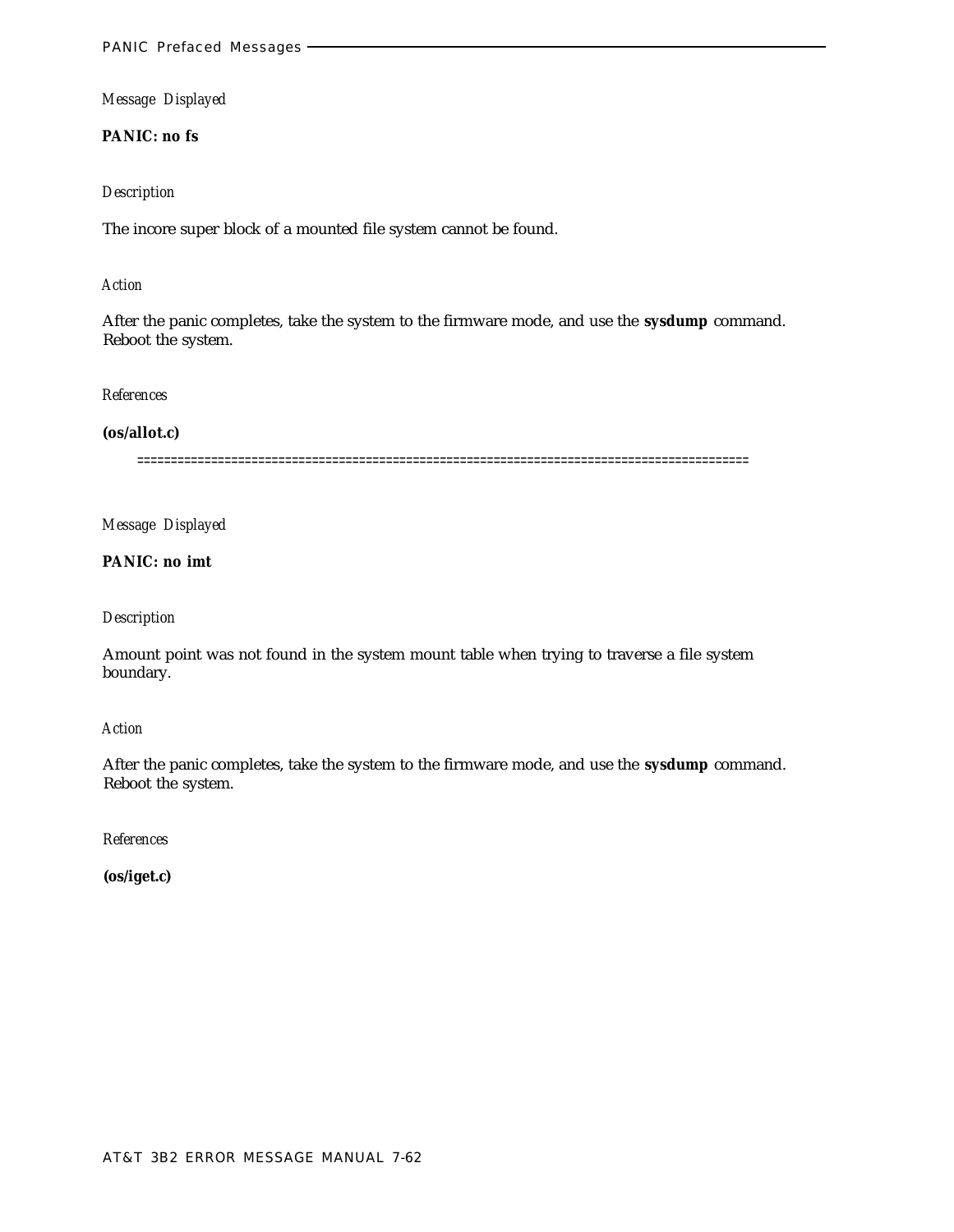**PANIC: no procs**

#### *Description*

A process table entry cannot be found during a process fork when it is known that an entry is available.

# *Action*

After the panic completes, take the system to the firmware mode, and use the **sysdump** command. Reboot the system.

*References*

#### **(os/slp.c)**

========================================================================================

*Message Displayed*

**PANIC: not a valid root**

#### *Description*

The root file system super block magic value is incorrect. Either the root device is improperly specified or the file system has been destroyed.

*Action*

After the panic completes, take the system to the firmware mode, and use the **sysdump** command. Reboot the system.

*References*

**(os/sys3.c)**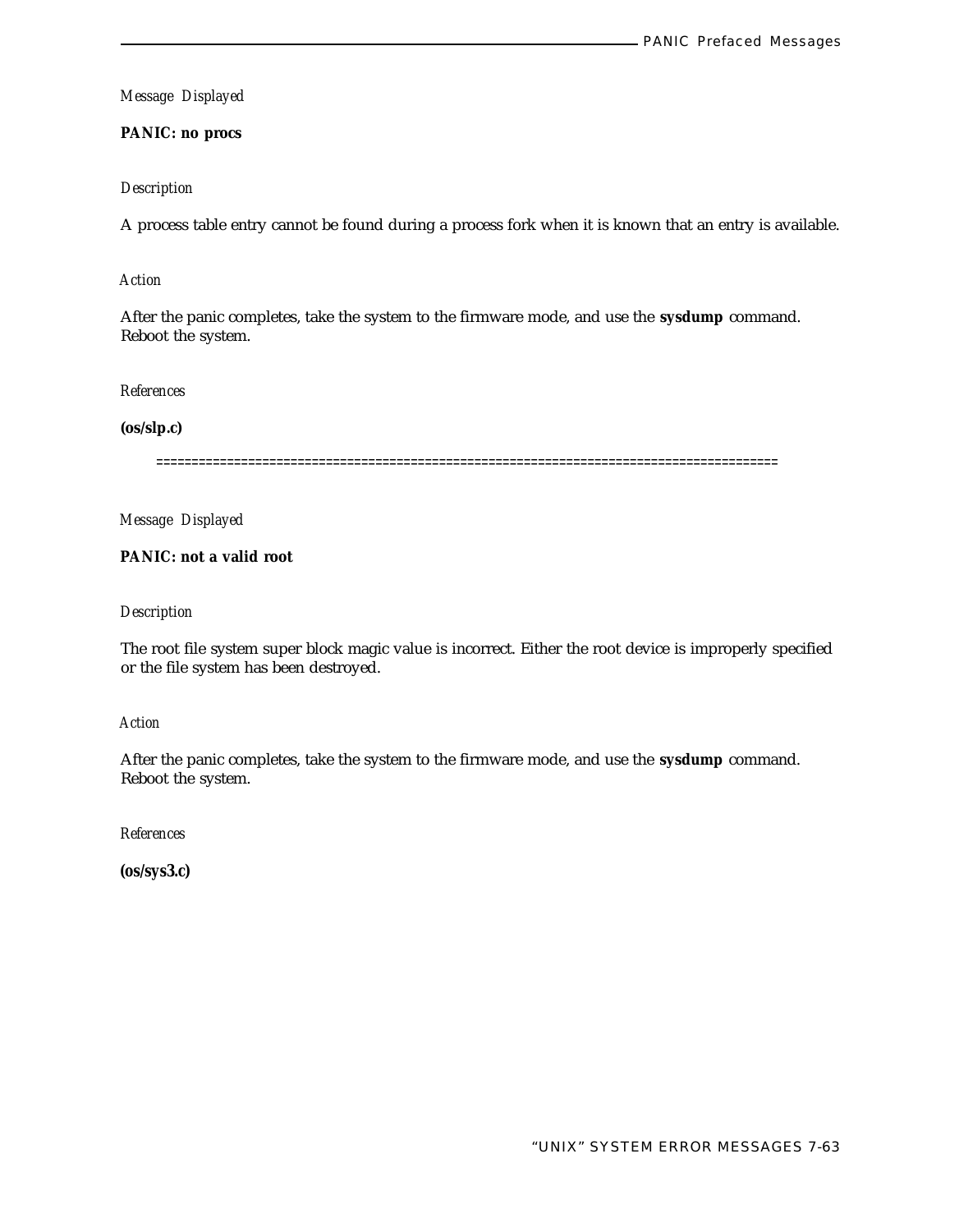# **PANIC: pinsert - pinsert dup**

#### *Description*

The kernel was attempting to add a page to the page cache, but the page already existed in the cache. This is probably a kernel bug.

*Action*

Take the system to the firmware mode, use the **sysdump** command, and reboot.

*References*

**(os/page.c)**

================================================================================================

*Message Displayed*

# **PANIC: pir queue overflow**

## *Description*

The program interrupt request queue has lost requests,

*Action*

Increase the size of the queue, which is specified in pircount in /etc/master.d/pir

*References*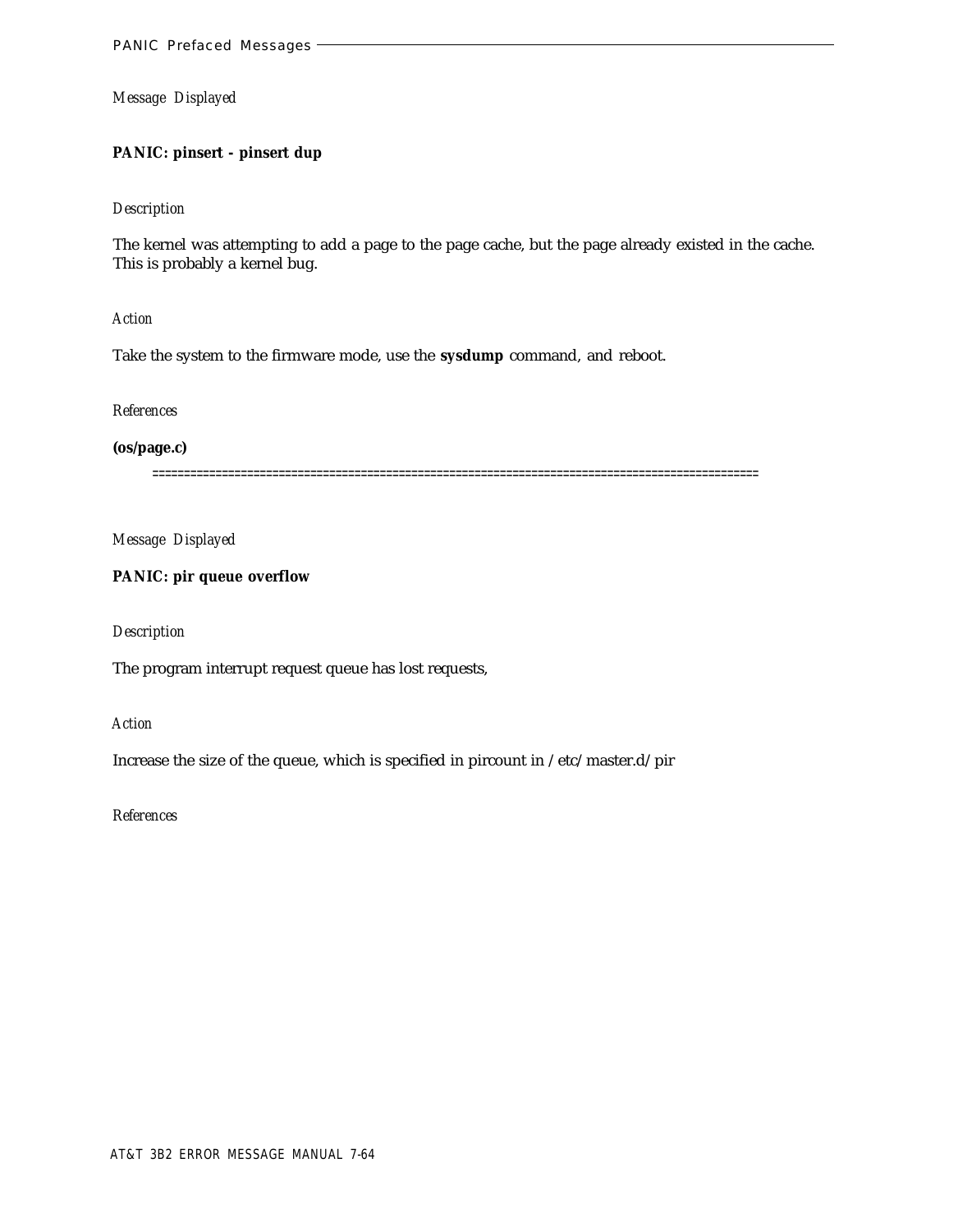# **PANIC: procdup() problem**

#### *Description*

An inconsistency has occurred between the "parent" process and the "child" process text size. This indicates either a bug in the kernel source code or a hardware error on text size calculation.

#### *Action*

After the panic completes, take the system to the firmware mode, and use the **sysdump** command. Reboot the system.

#### *References*

**(os/machdep.c)**

===================================================================================

*Message Displayed*

## **PANIC:** process exception, proc =  $0xn$ , pcbp =  $0xn$ .

#### *Description*

The system took a process exception while in the kernel of an interrupt handler. The "proc" variable is the pointer to the process table entry for the current process. The ''pcbp" variable points to the current pcb.

#### *Action*

Take the system to the firmware mode, use the **sysdump** command, and reboot. If it recurs, this possibly could be bad hardware or a kernel bug.

*References*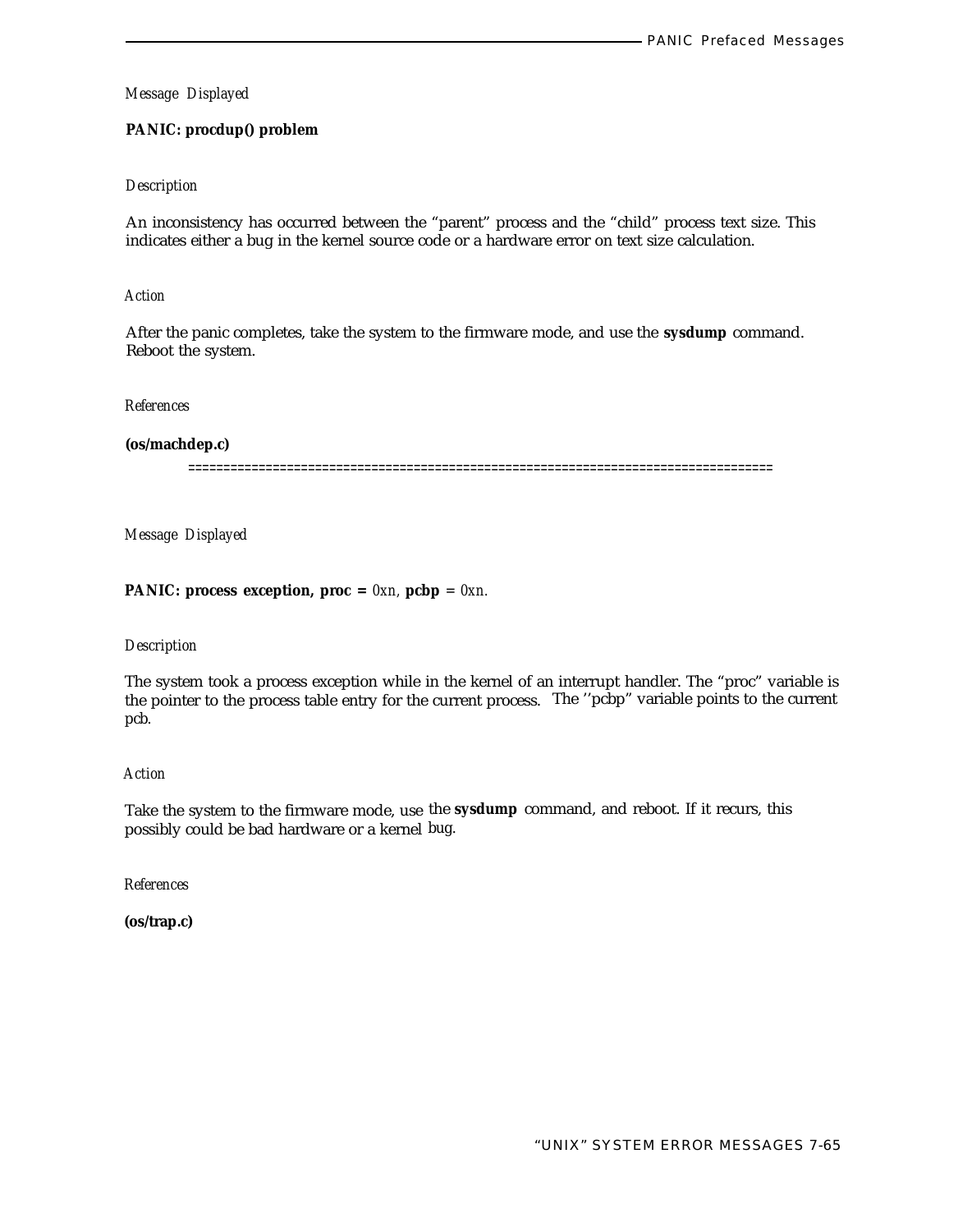#### **PANIC: process exception, user =** *0xn*

#### *Description*

Accessing a process control area caused a memory fault. Usually, this is caused by a kernel bug which uses an invalid Process Control Block (PCB) pointer physical hardware fault on memory access.

#### *Action*

After the panic completes, take the system to the firmware mode, and use the **sysdump** command. Reboot the system.

## *References*

# **(os/trap.c)**

================================================================================

# *Message Displayed*

# **PANIC: Sanity timeout**

# *Description*

The system sanity timer has expired. This is probably due to a loop in a program running at 1p115.

# *Action*

Examine crash dump to determine implicated program.

*References*

**Crash Analysis Manual**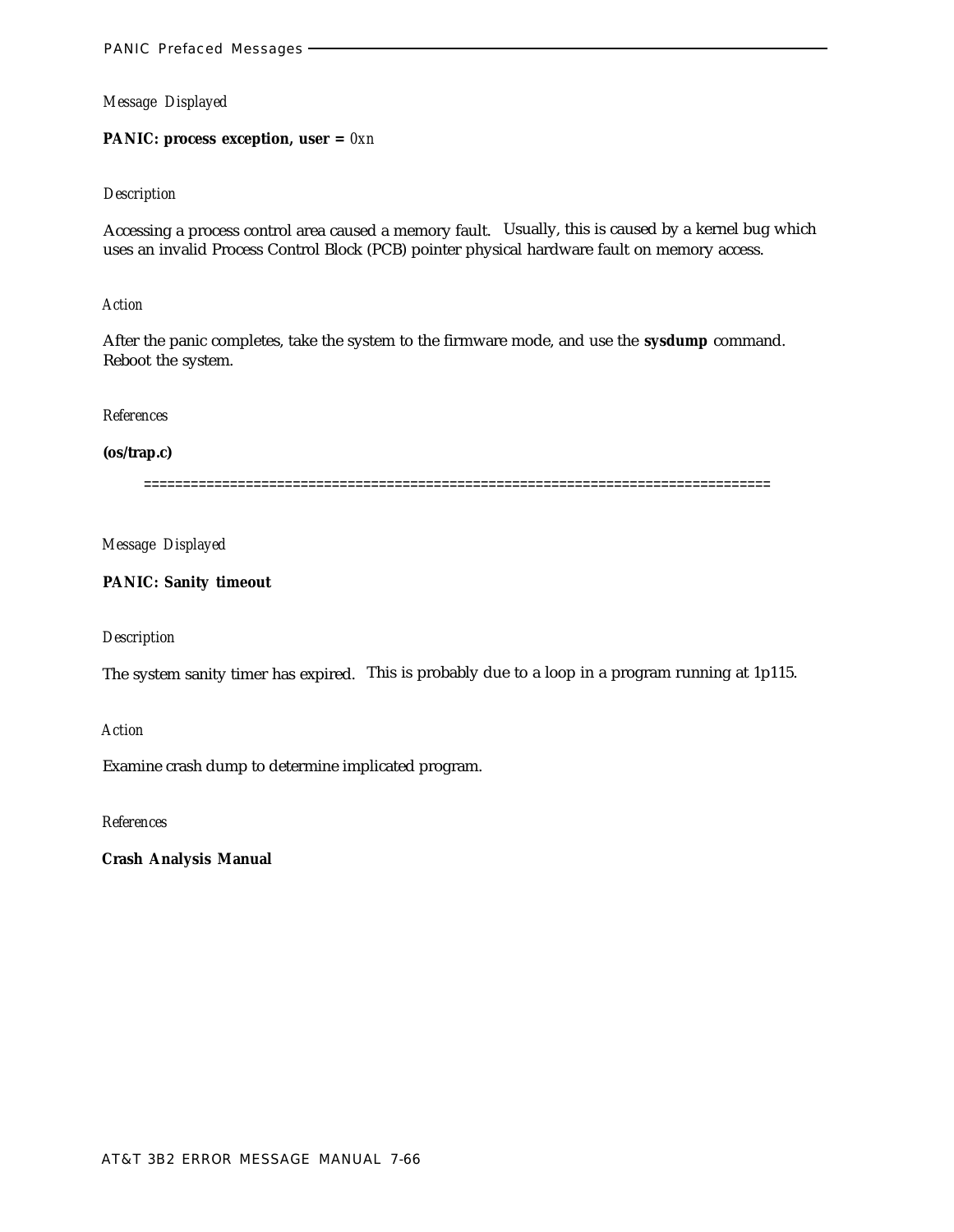# **PANIC: setrq - proc on q.**

#### *Description*

The kernel was attempting to add a process to the run queue, but the process was found to be on the queue already.

*Action*

Take the system to the firmware mode, use the **sysdump** command, and reboot.

*References*

**(os/slp.c)**

==================================================================================

*Message Displayed*

## **PANIC: shmslp: swap** *n* **size** *n* **count** *n* **valid** *n*

#### *Description*

An internal inconsistency was detected in the data retrieved by the shared memory driver. A PANIC condition is generated to prevent further system degradation.

*Action*

Log that the message occurred, Take the system to the firmware mode, use the **sysdump** command, and reboot.

*References*

(io/shm.c)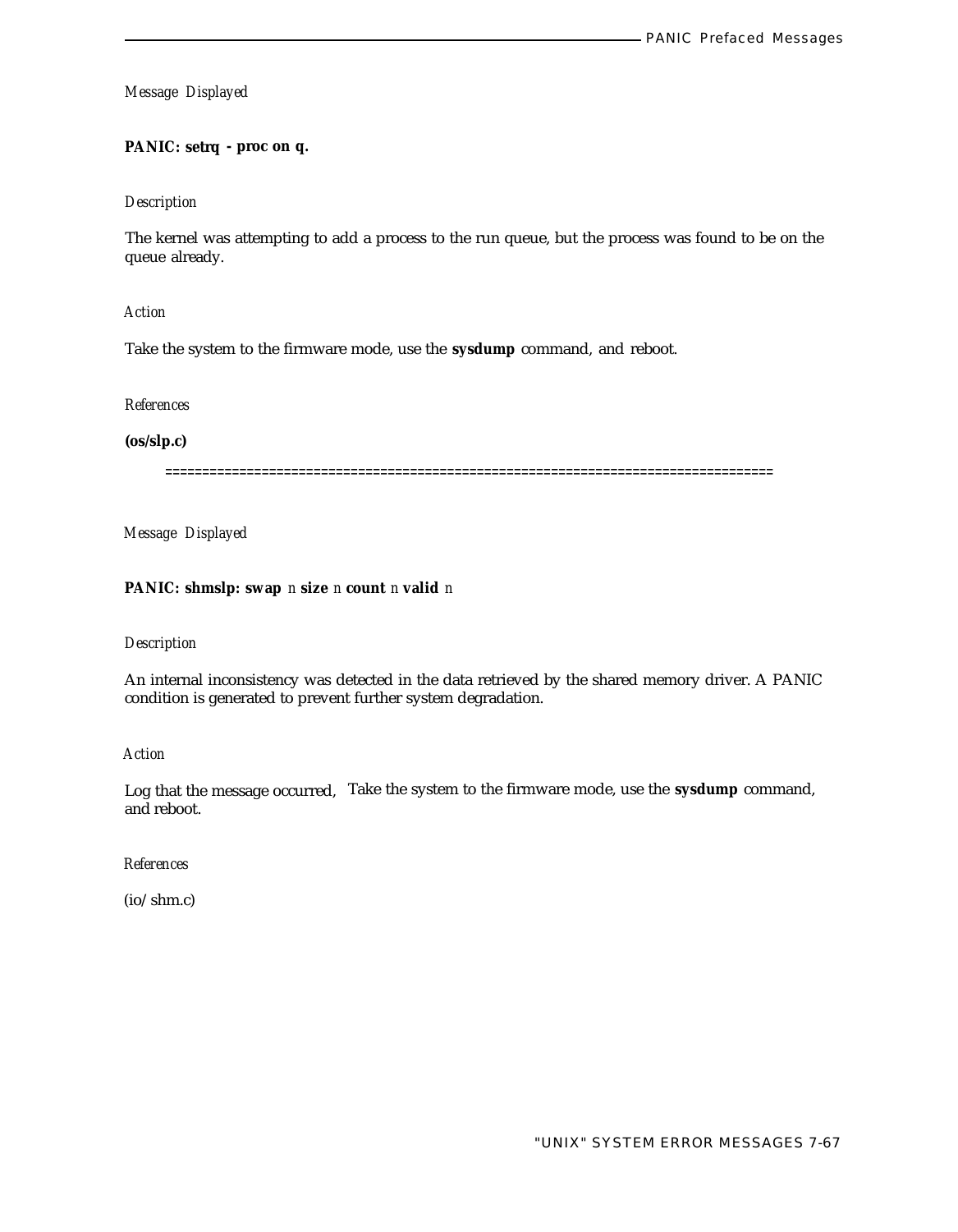#### **PANIC: srmount - cannot mount root**

#### *Description*

The kernel was not able to mount the root file system while booting.

## *Action*

Take the system to the firmware mode, use the **sysdump** command, and reboot. Check the Volume Table of Contents (VTOC) on the disk.

## *References*

# **(os/sys3.c)**

========================================================================================

*Message Displayed*

# **PANIC: srmount - not a valid root**

# *Description*

The root file system being mounted during boot did not have the correct "magic number."

*Action*

Take the system to the firmware mode, use the **sysdump** command, and reboot. Check the VTOC. Boot from another disk and check **(fsck)** root.

*References*

**(os/sys3.c)**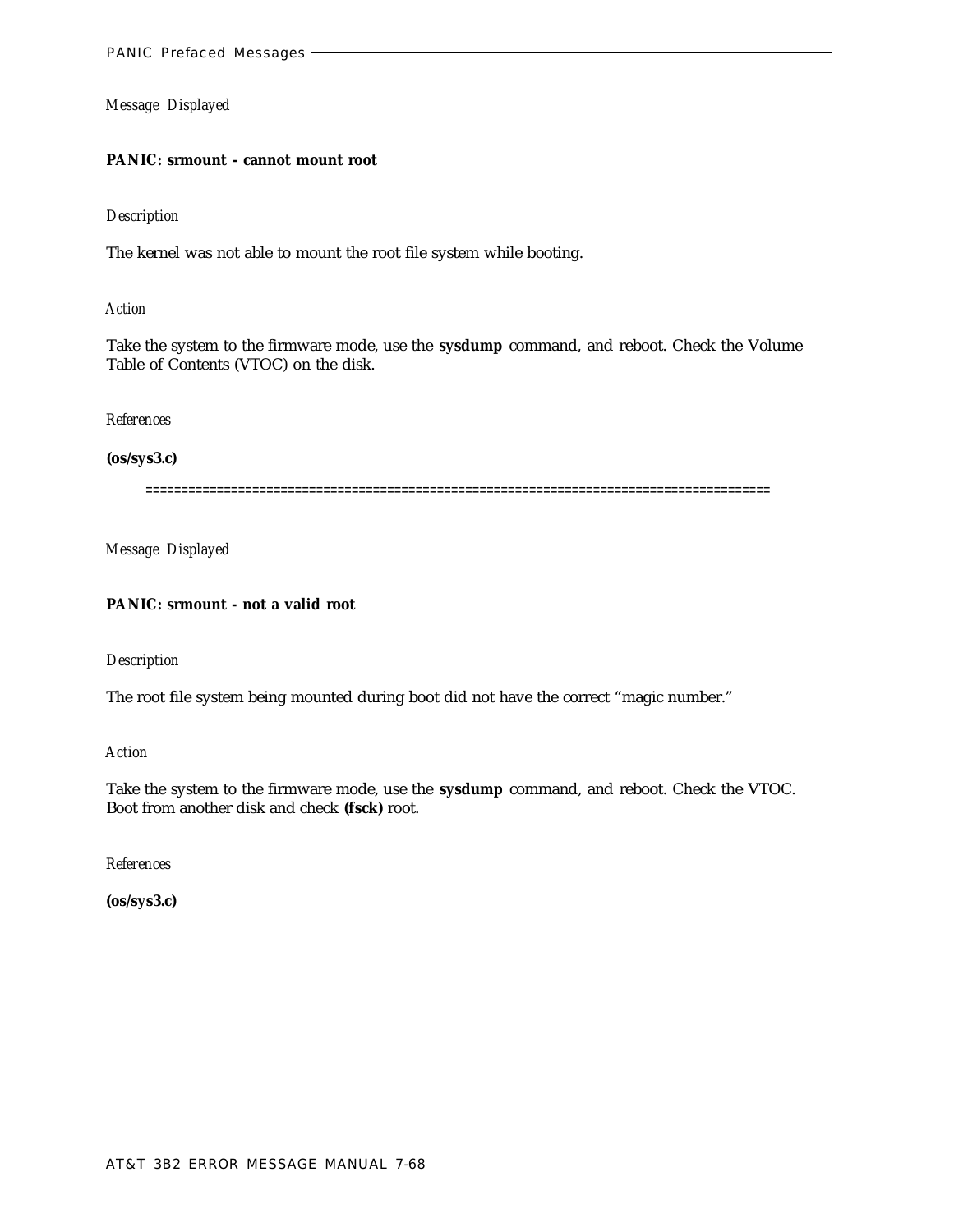# **PANIC: svirtophys - movtrw failed.**

#### *Description*

The **movtrw** instruction failed to convert a virtual address to a physical address. This could be a driver problem.

# *Action*

Take the system to the firmware mode, use the **sysdump** command, and reboot. Check the address and verify that it is within range.

#### *References*

## **(os/machdep.c)**

======================================================================================

*Message Displayed*

**PANIC: swapin lost text**

#### *Description*

The shared text table entry pointer is zero or an attempt was made to link to the text owner process. This indicates a kernel bug in the text link/unlink code.

*Action*

After the panic completes, take the system to the firmware mode, and use the **sysdump** command. Reboot the system.

*References*

**(os/slp.c)**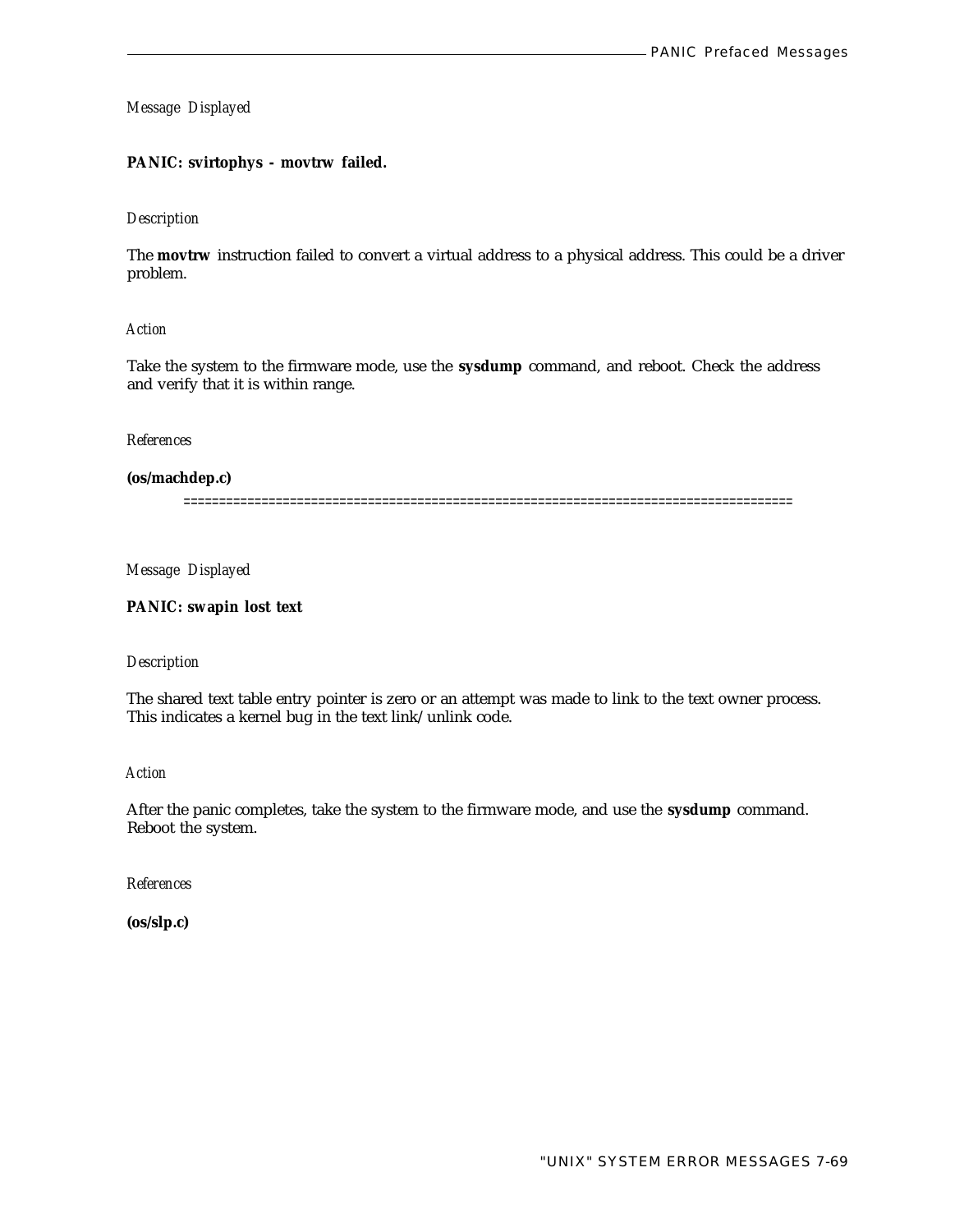# **PANIC: swapseg - i/o error in swap**

#### *Description*

An I/O error occurred during a transfer to or from the swap area. This is possibly a disk hardware problem.

#### *Action*

Take the system to the firmware mode, use the **sysdump** command, and reboot. The disk hardware should be checked if the problem persists.

#### *References*

#### **(os/physio.c)**

======================================================================================

*Message Displayed*

# **PANIC: sys3b - DELMEM premove failed**

#### *Description*

An attempt to remove memory from available system memory has failed. This impossibly a kernel bug.

#### *Action*

Take the system to the firmware mode, use the **sysdump** command, and reboot. Do not attempt to remove so much memory.

#### *References*

**(os/sys3b.c)**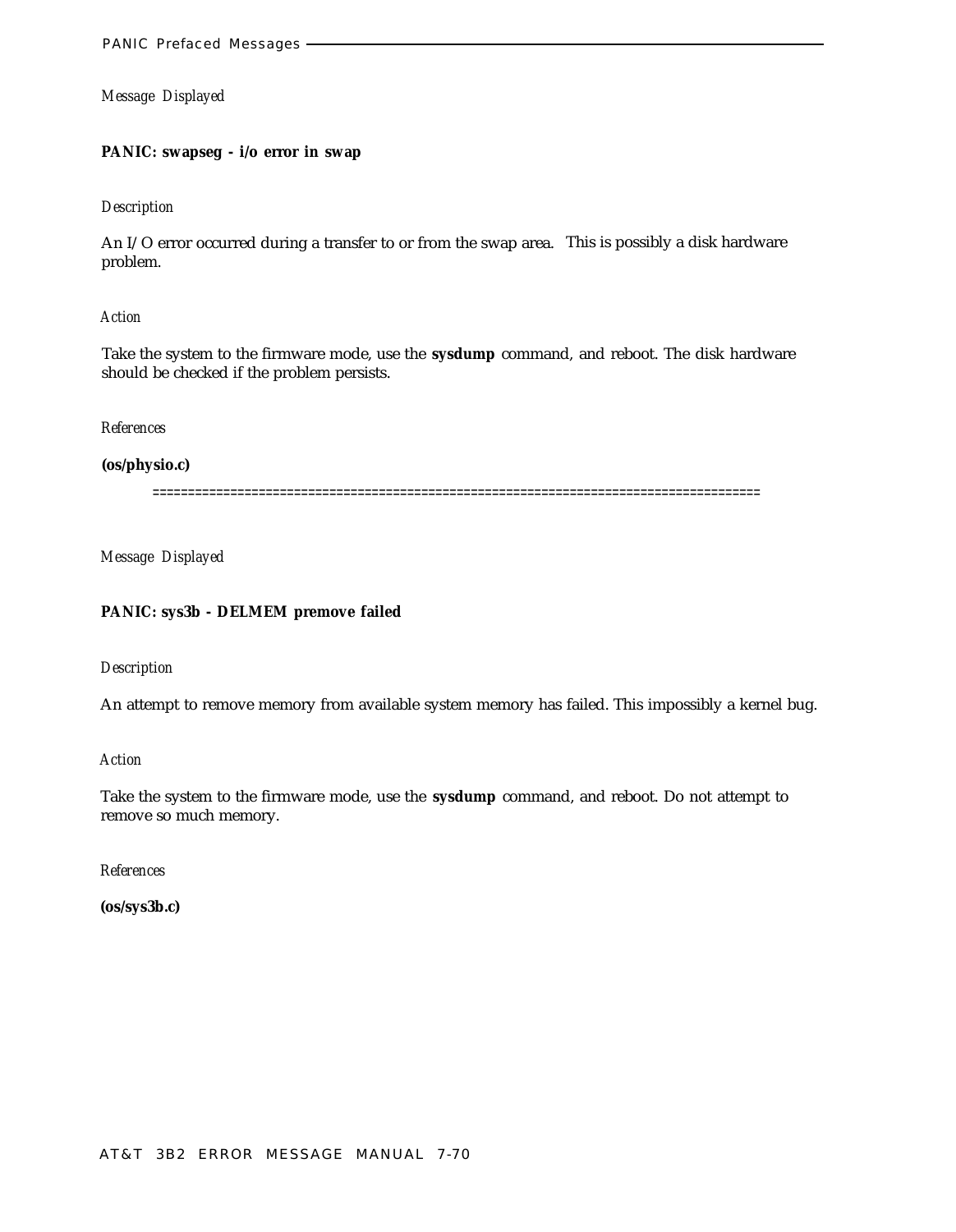# **PANIC: SYSTEM ALIGNMENT ERROR INTERRUPT**

## *Description*

The system software attempted to execute an instruction using an odd pointer in referencing a half word or full word data operand. This is usually caused by a kernel bug or system spurious bus error.

#### *Action*

After the panic completes, take the system to the firmware mode, and use the **sysdump** command. Reboot the system.

*References*

# **(os/trap.c)**

============================================================================================

*Message Displayed*

# **PANIC: SYSTEM BUS TIME OUT INTERRUPT**

#### *Description*

A bus request by the system was not fulfilled within the allotted time. Usually, this is caused by defective memory or a kernel reference to a non-equipped device address.

## *Action*

After the panic completes, take the system to the firmware mode, and use the **sysdump command.** Reboot the system.

*References*

**(os/trap.d**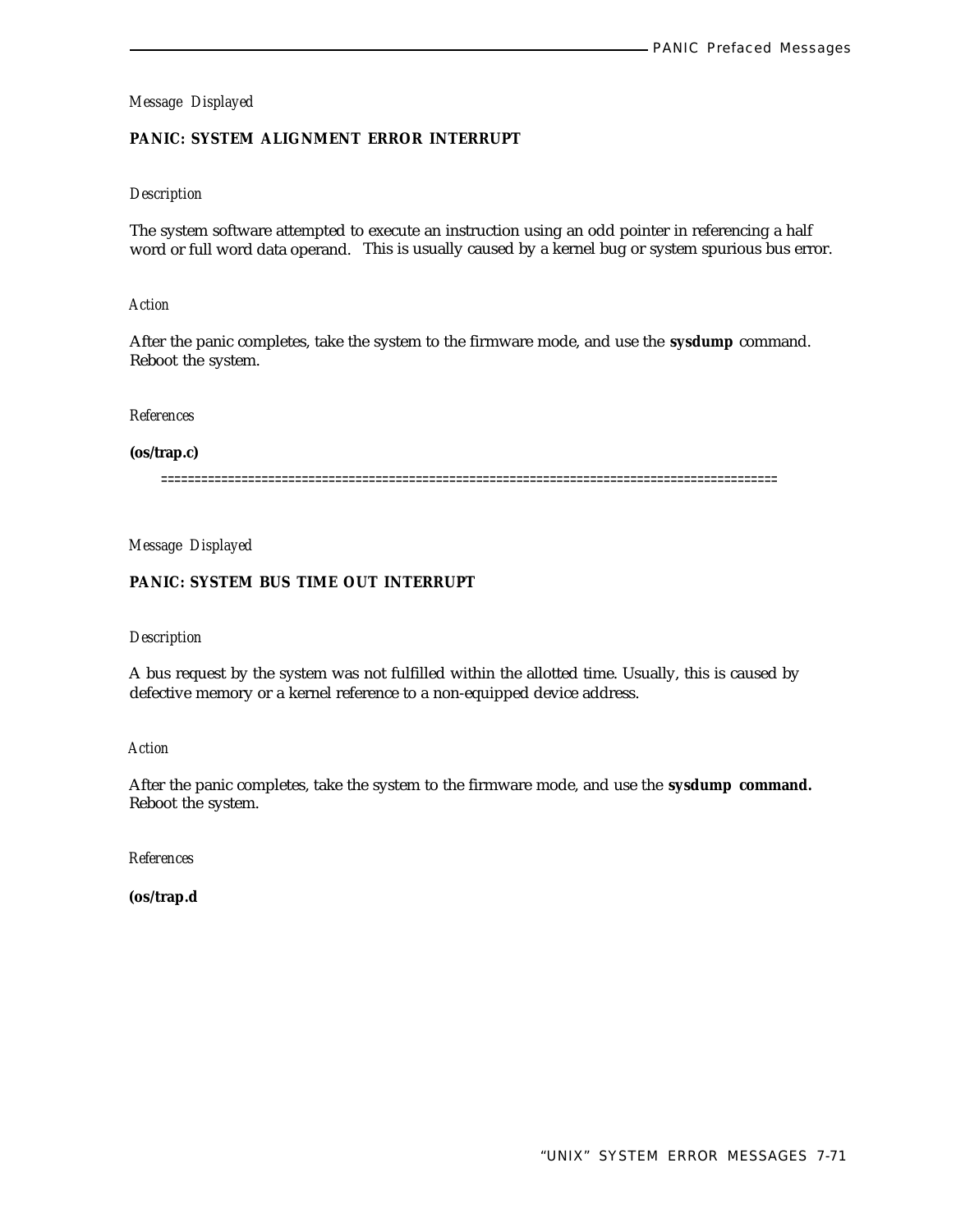# **PANIC: SYSTEM PARITY ERROR INTERRUPT (in trap)**

## *Description*

A memory parity error occurred. If this occurs repeatedly, the hardware requires servicing. This was possibly caused by dirty memory card connectors.

#### *Action*

After the panic completes, take the system to the firmware mode, and use the **sysdump** command. Reboot the system.

# *References*

#### **(os/trap.c)**

================================================================================================

*Message Displayed*

## **PANIC: text size error in swapin**

#### *Description*

The size of the swapped-in process text section is not the same size of swapped-out text. This indicates a bug in the system kernel code or a hardware malfunction on swap size.

#### *Action*

After the panic completes, take the system to the firmware mode, and use the **sysdump** command. Reboot the system.

*References*

**(os/slp.c)**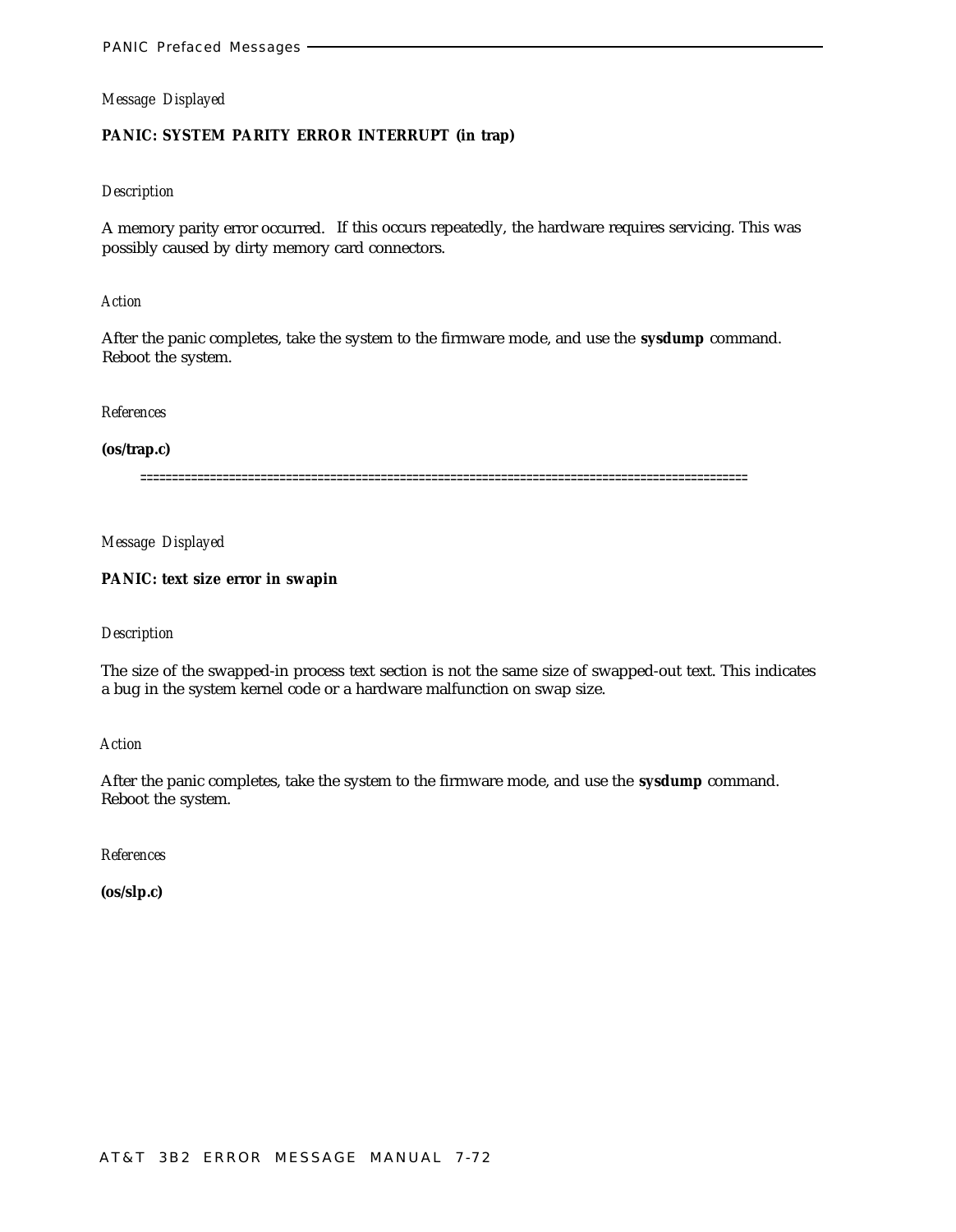# **PANIC: Timeout table overflow**

## *Description*

The queue for "timeout" requests has overflowed while attempting to add another entry.

#### *Action*

After the panic completes, take the system to the firmware mode, and use the **sysdump** command. Reboot the system. The size of the call-out table (calls) must be increased in the system description file.

*References*

**(os/clock.c)**

============================================================================

*Message Displayed*

## **PANIC: total size error in swapin**

*Description*

The computed size of the entire process swapped in is not the same as that swapped out.

*Action*

This indicates a bug in the system kernel code or a hardware malfunction on swap size. After the panic completes, take the system to the firmware mode, and use the **sysdump** command. Reboot the system.

References

**(os/slp.c)**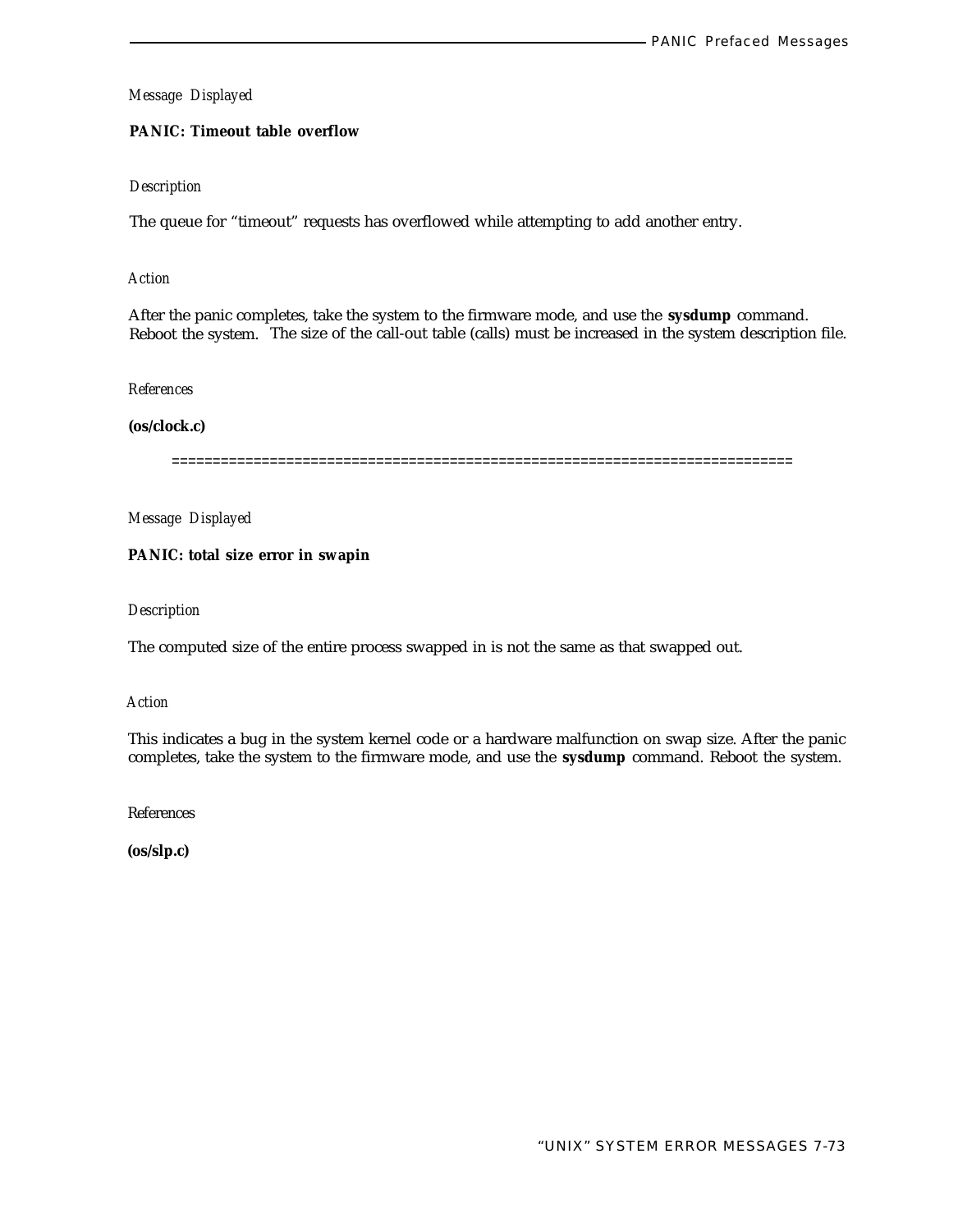# **PANIC: trap recursion**

## *Description*

A trap occurred while executing within the system trap handler. This indicates either consistent hardware failure or kernel text memory has been overwritten by a bad read request to an I/O device.

#### *Action*

After the panic completes, take the system to the firmware mode, and use the **sysdump** command. Reboot the system. Check the software drivers.

*References*

**(os/trap.c)**

======================================================================================

*Message Displayed*

# **PANIC: uballoc — ptmemall failed for u-block**

# *Description*

The system failed to allocate a page table for a user area. Space for user page tables is reserved in "proc" structure.

*Action*

Take the system to the firmware mode, use the **sysdump** command, and reboot.

*References*

**(os/fork.c)**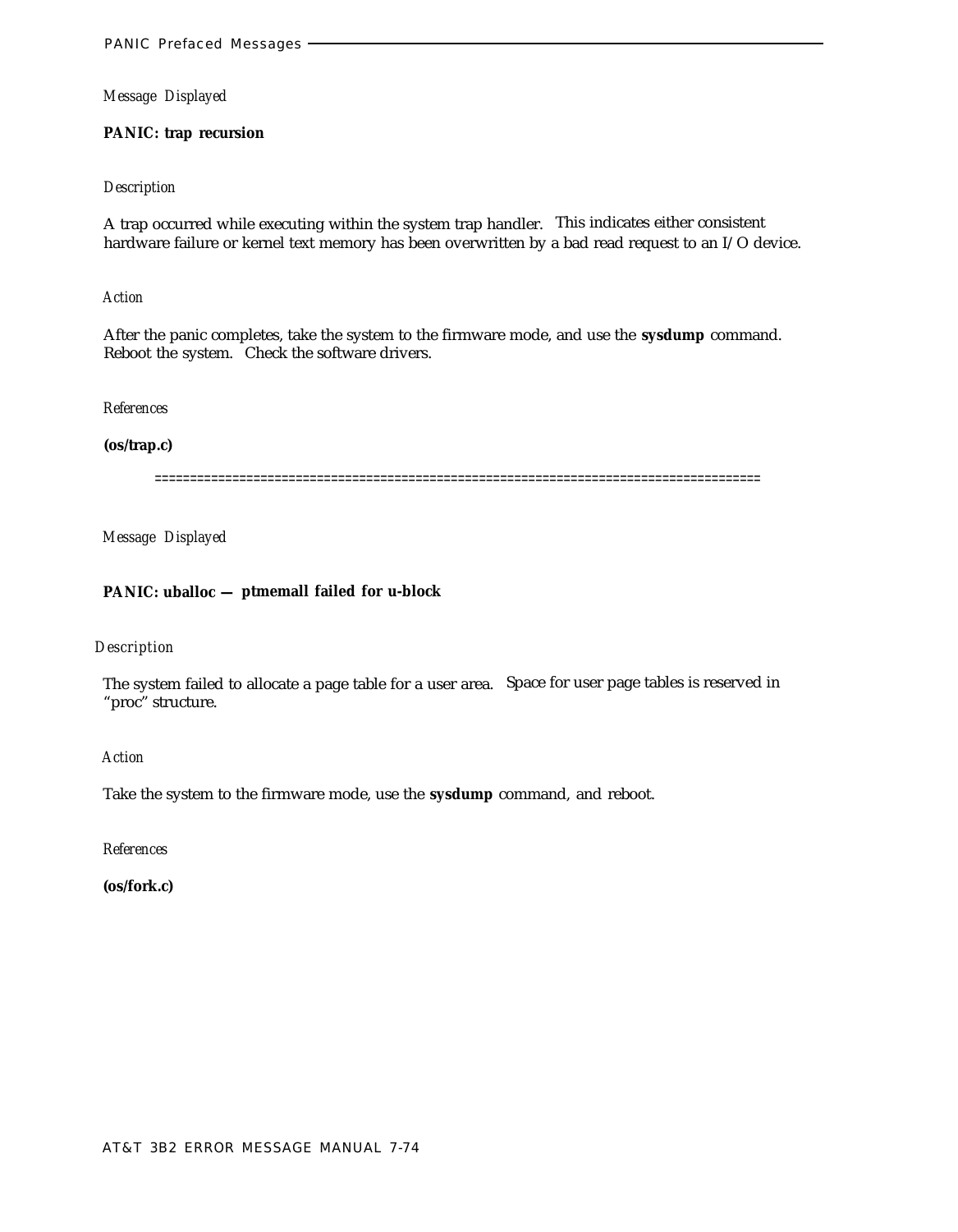# **PANIC: Unexpected user stack fault, ISC =** *n.*

# *Description*

A user stack fault occurred which was neither a stack bound or page fault. This is probably due to an interrupt vector ID fetch fault.

## *Action*

Take the system to the firmware mode, use the **sysdump** command, and reboot. Check the interrupt vector table (beginning at virtual location 140) and the hardware configuration.

## *References*

#### **(os/trap.c)**

====================================================================================

# *Message Displayed*

## **PANIC: unknown level in cmd\_err (level=** *n,* **msg=** *str)*

# *Description*

The common error software was invoked to process an error but was given an invalid error severity level. This problem is secondary; the original problem is given by *str.*

#### *Action*

After the panic completes, take the system to the firmware mode and use the **sysdump** command. **Reboot the system.**

*References*

**(os/prf.c)**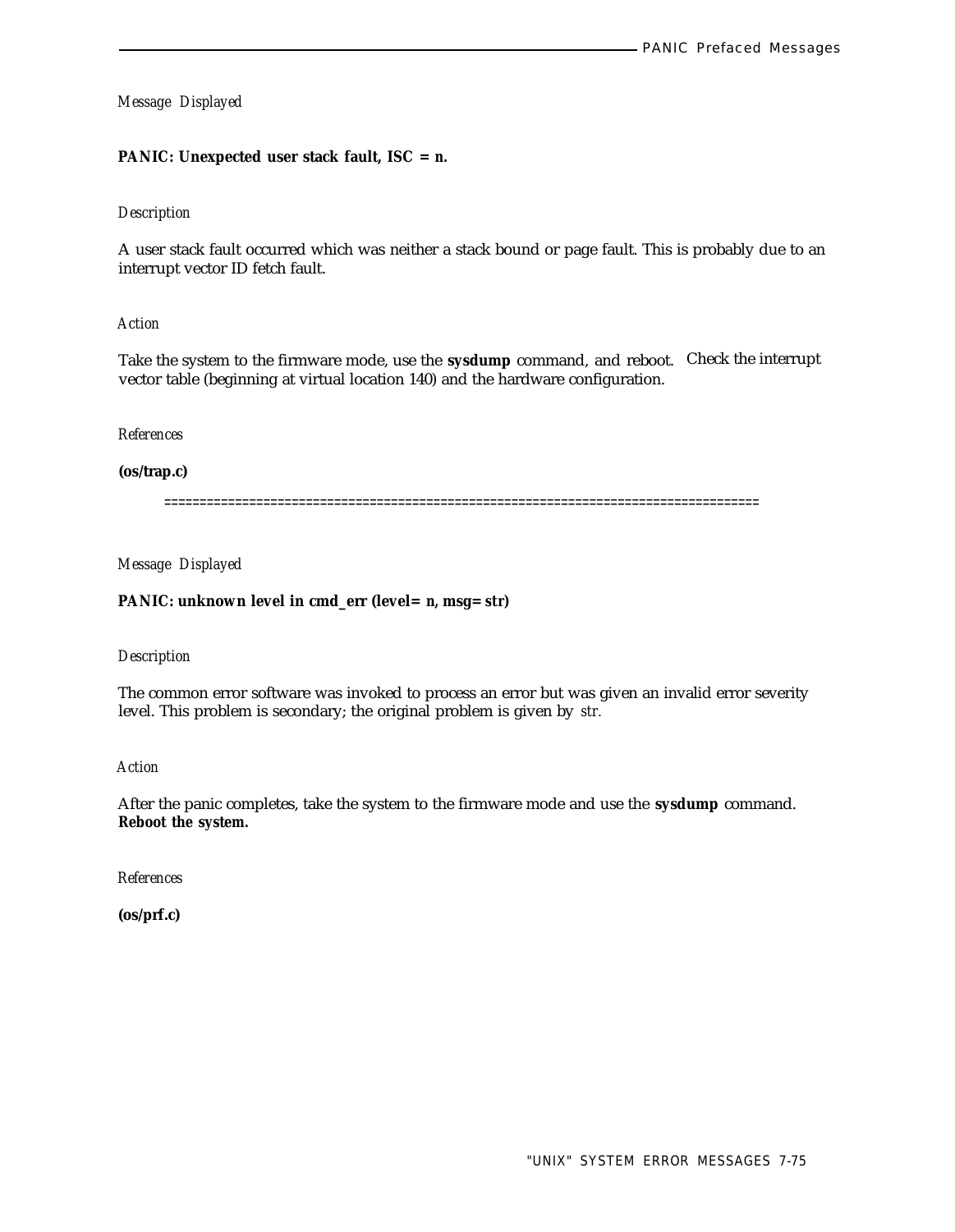# **PANIC: Unknown NMI**

# *Description*

The system has generated a Non-Maskable Interrupt (NMI), without any of the NMI source signals being active.

*Action*

Log the occurrence. If repeated, contact your AT&T Service Representative or authorized dealer.

# *References*

=======================================================================================

*Message Displayed*

# **PANIC: Unknown level 15 interrupt**

*Description*

The system has requested a level 15 interrupt without any of the level 15 control signals being active.

*Action*

Log occurrences. If repeated, contact your AT&T Service Representative or authorized dealer.

# *References*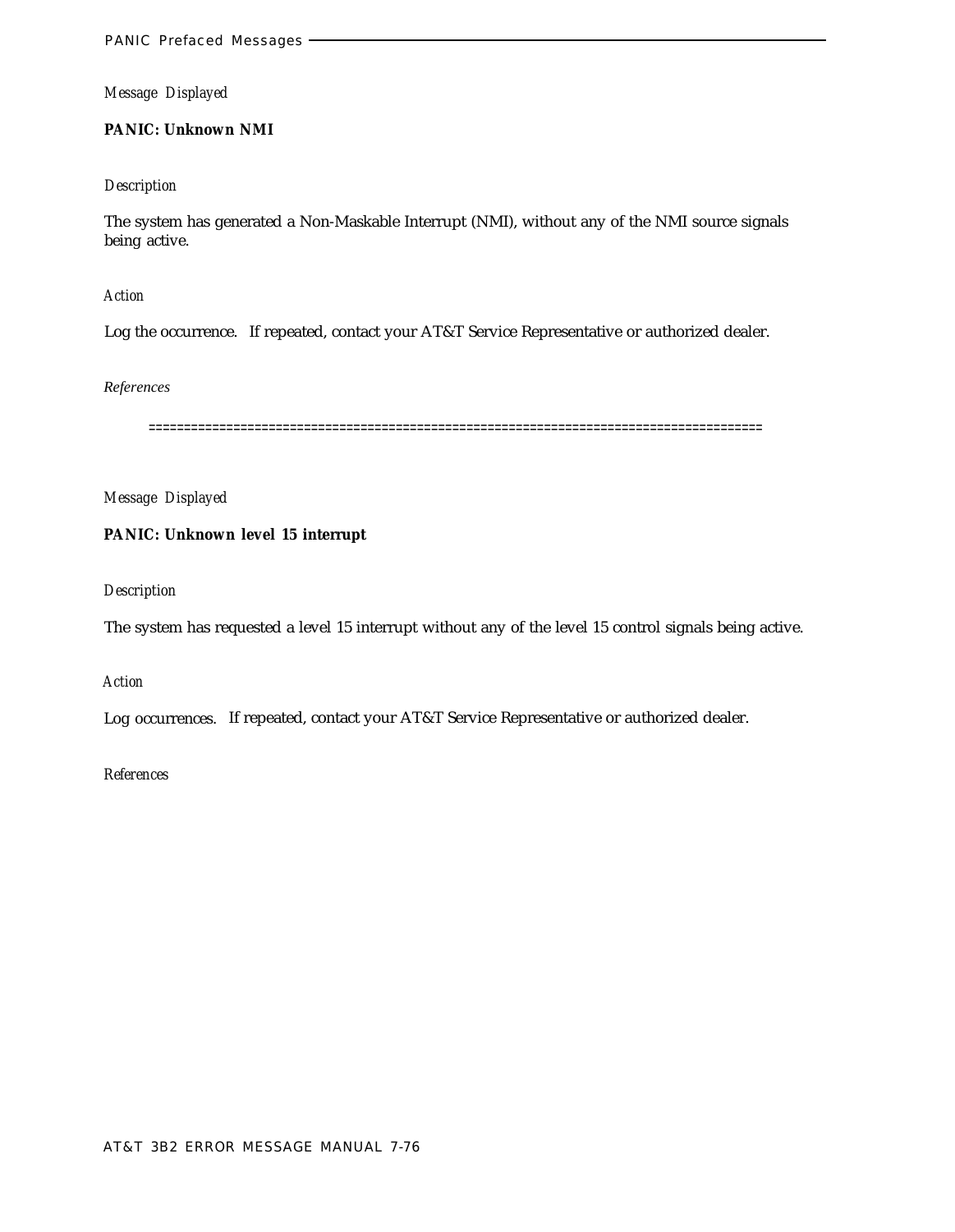# **PANIC: vfault — bad dbd\_type**

#### *Description*

The page being faulted is not of the type recognized: demand fill, demand zero, in file, on swap.

*Action*

Take the system to the firmware mode, use the **sysdump** command, and reboot.

*References*

**(os/fault.c)**

========================================================================================================

*Message Displayed*

**PANIC: xalloc - bad magic**

#### *Description*

An invalid magic number was found in an *a.out* header during an **exec** system call. This should have been detected earlier by the kernel, so there may be a bug in the kernel.

*Action*

Take the system to the firmware mode, use the **sysdump** command, and reboot.

*References*

**(os/text.c)**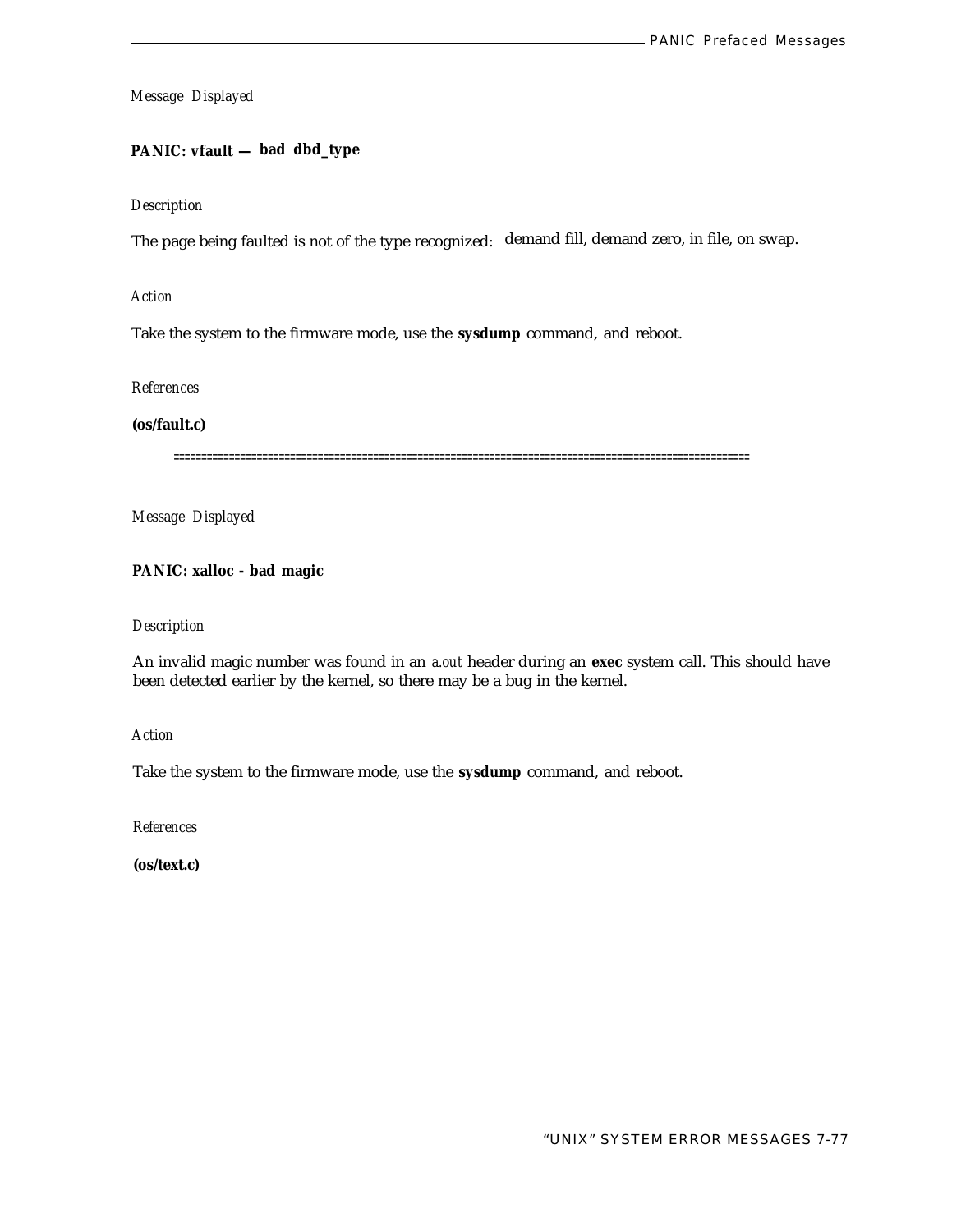# **PANIC: xalloc lost text**

## *Description*

A pointer to the process text table points to a bad address. This can be caused by a bug in the text table allocation/dealloc code.

*Action*

After the panic completes, take the system to the firmware mode, and use the **sysdump** command. Reboot the system.

*References*

**(os/text.c)**

========================================================================================

*Message Displayed*

# **PANIC: xswap() current process** *0xn*

#### *Description*

The swap-out process has been called with a process table address pointing to its own entry. This indicates an error in the swap selection code.

*Action*

After the panic completes, take the system to the firmware mode and use the **sysdump** command. Reboot the system.

*References*

**(os/text.c)**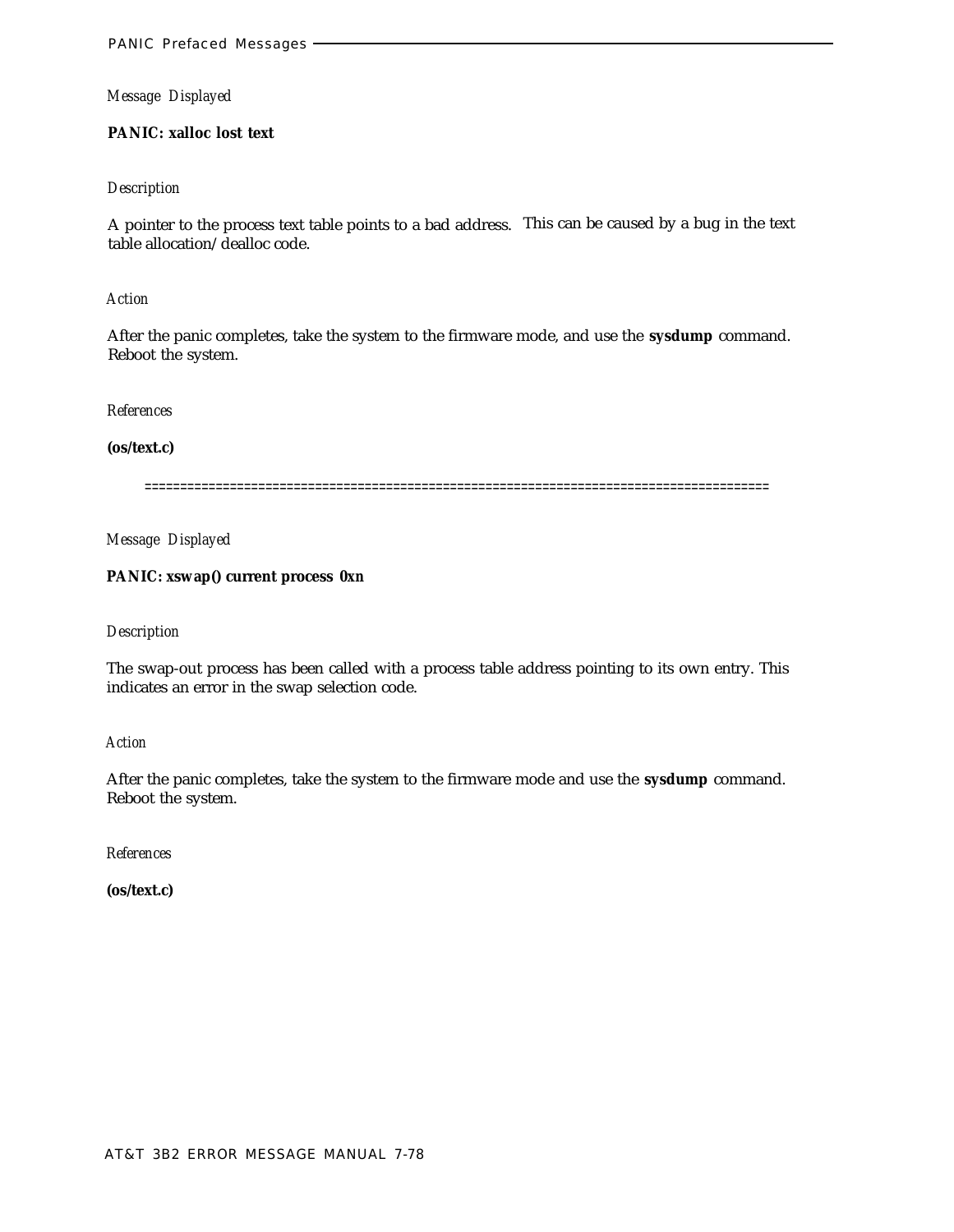# **PANIC: xswap error**

# *Description*

An illegal operation was passed to the xswap function. This indicates a kernel code bug possibly using an incorrect defined constant.

*Action*

After the panic completes, take the system to the firmware mode and use the **sysdump** command, Reboot the system.

*References*

**(os/text.c)**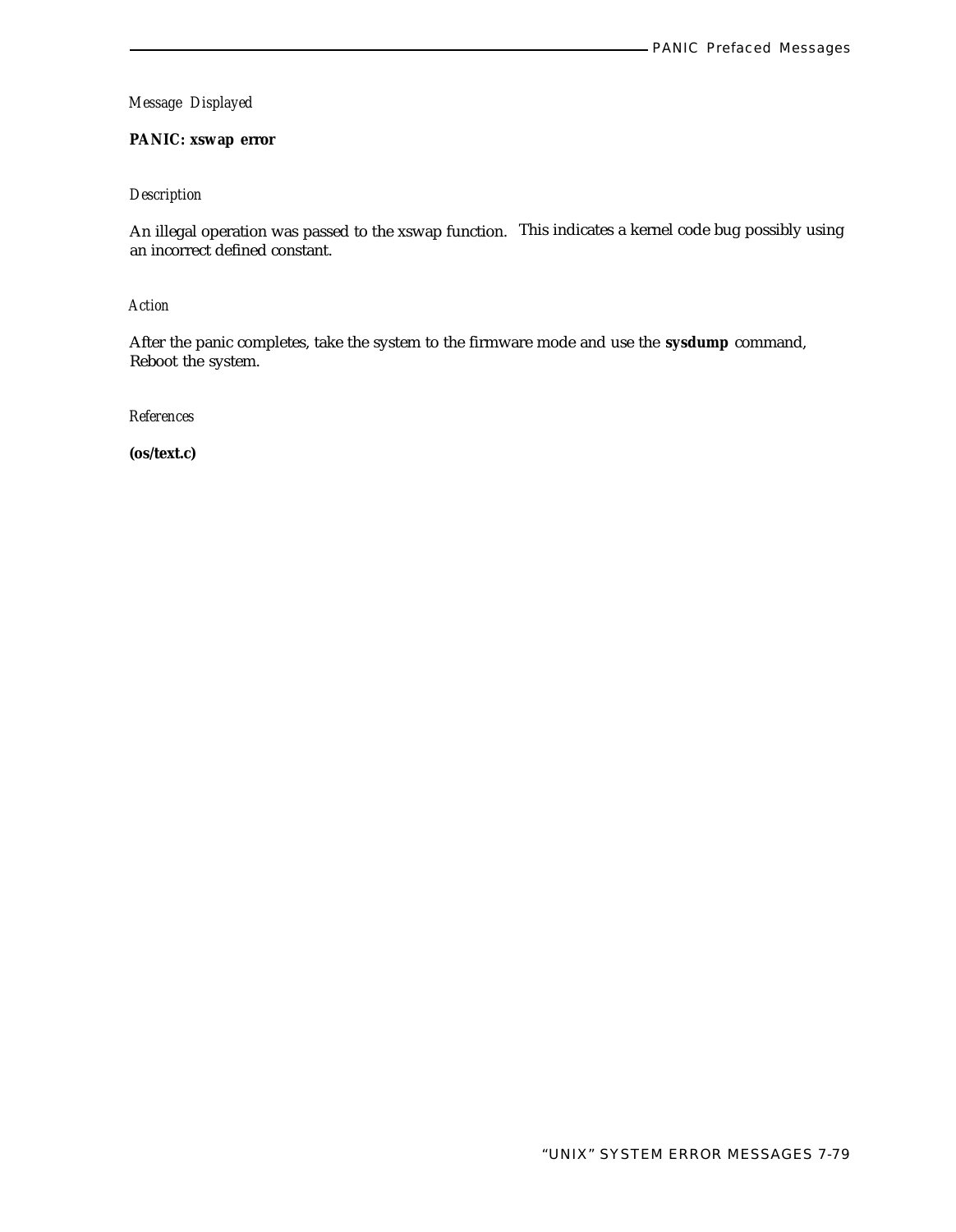# General

The Alarm Interface Circuit (AIC) card is part of the Remote Management Package feature for the AT&T 3B2 Computer. This feature allows administrative and maintenance operations to be performed on a 3B2 Computer from a remote location. The following error messages indicate possible problems with your computer or AIC card.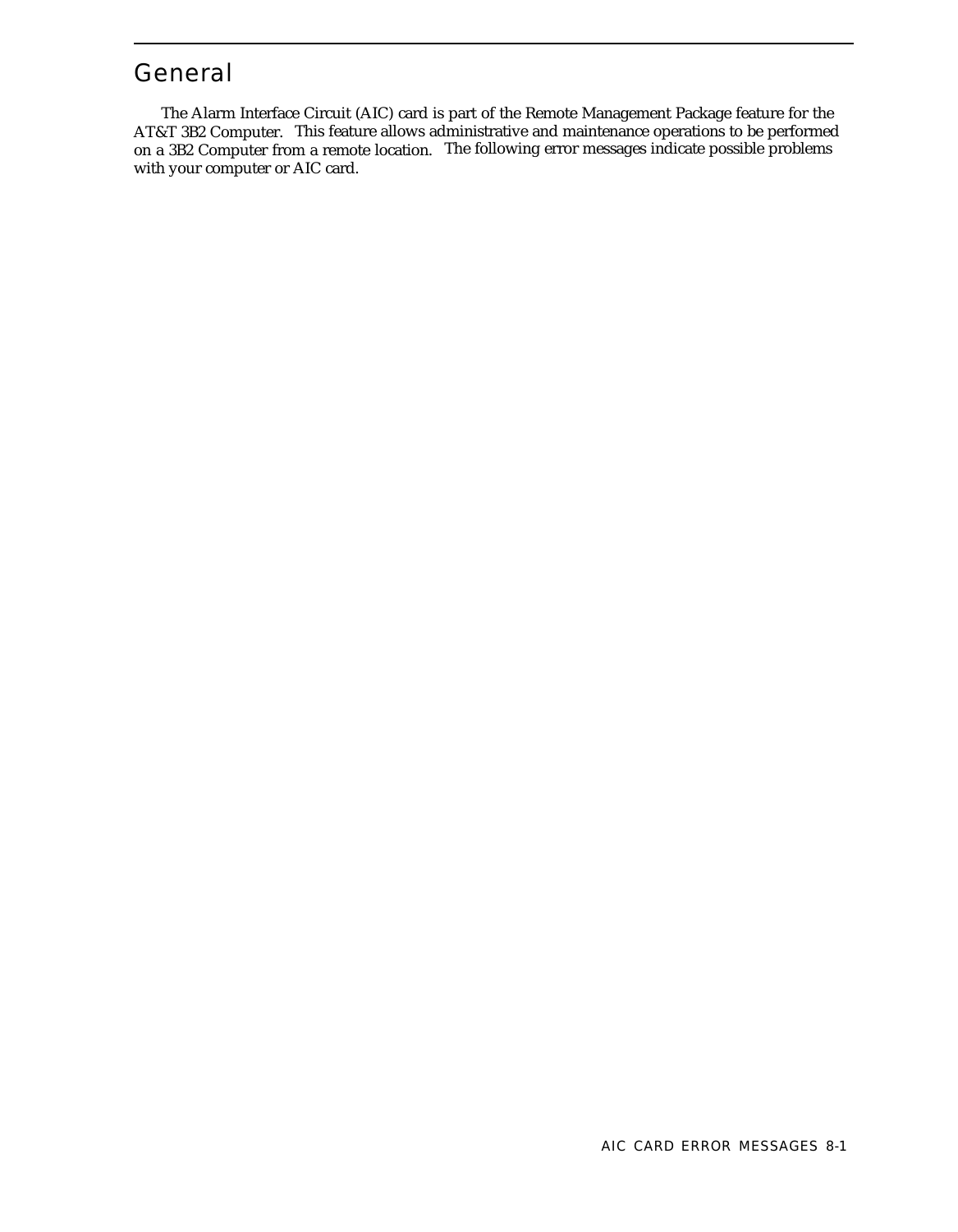# Error Messages (AIC)

# *Message Displayed*

**PANIC: AIC SANITY TIMEOUT**

#### *Description*

The system was in a state where the system daemon "cron" could not execute needed system level processes.

*Action*

Reboot the system and verify "cron" has started.

# *References*

===================================================================================================

*Message Displayed*

# **PANIC: AIC AC FAILURE & LOW BATTERY**

*Description*

The AIC board has received an AC-failure and low UPS battery condition.

*Action*

Wait until power returns, power up the system and recharge UPS battery.

*References*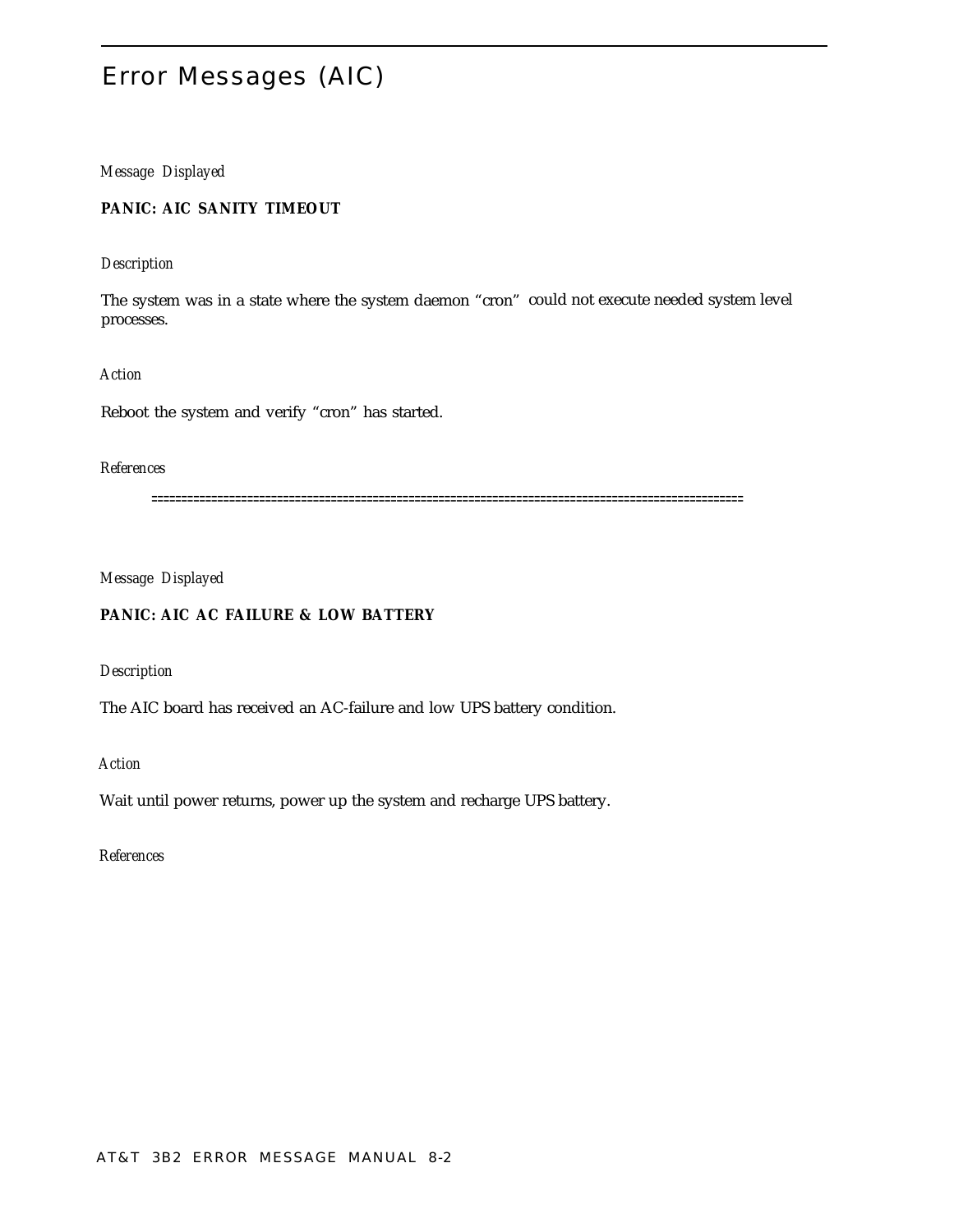# General

This chapter contains the error codes that are created and displayed by the Cartridge Tape Controller (CTC) Utilities. The error codes are stored in the file /usr/include/sys/ct.h. There are additional error codes found in /usr/include/sys/errno.h. Information on the *errno.h* error codes can be found in the **intro(2)** manual page of the *AT&T 3B2 Computer Programmer Reference Manual.*

The messages are divided into severity classes and listed alphabetically as presented in the "Severity Classes" and the "Error Message Descriptions" sections of Chapter 1. Any messages NOT included in a severity class will be found at the end of the chapter.

# Numbered **NOTICE** Message Displayed

The following is an example of the "numbered" CTC NOTICE error messages that will be displayed on the console terminal. The number at the end of the message is used as the reference for the error message. Since all "numbered" CTC NOTICE error messages (error number 215 being an exception) are the same except for the error number, the *"Message Displayed"* section is insignificant.

NOTICE: CTC Access Error: Consult the Error Message Section of the 3B2 Computer Cartridge Tape Utilities Guide (error num= *2nn)*

# Repumping CTC

Many of the corrective actions for CTC errors involve "repumping" the CTC firmware. The command to repump the CTC firmware is as follows:

#### **/etc/pump/dev/rSA/ctape?/lib/pump/ctc**

where: The (?) is the number of the CTC (such as, ctape1 for the first CTC).

If the error condition still exists, reboot the system. If the error persists, remove and reinstall the Cartridge Tape Utilities software.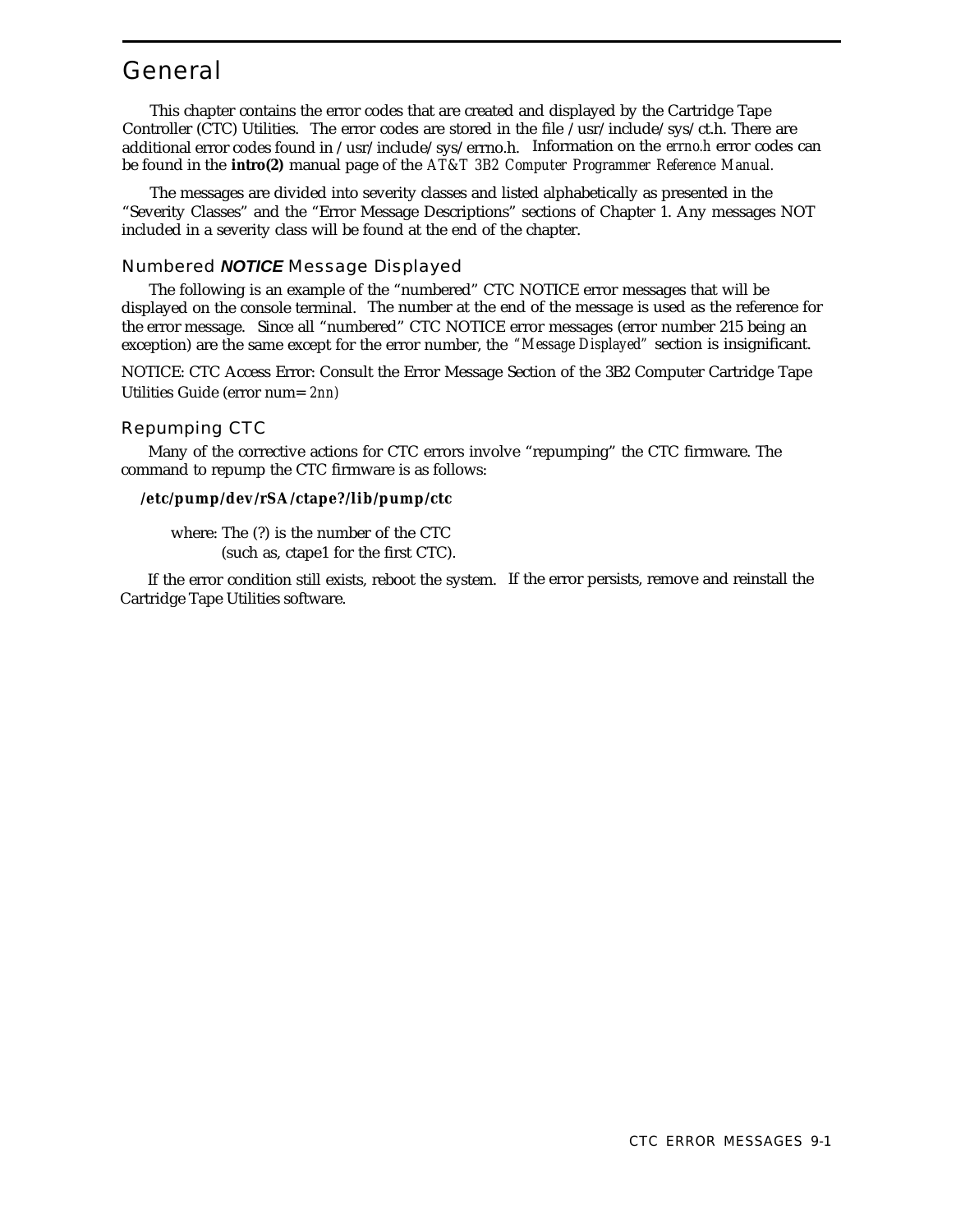# Error Messages (CTC)

# *Error Number*

*<CTC error message>* **(error num=200)**

*Message Displayed*

*(See page one of this chapter.)*

## *Description*

Access to the device is blocked because a special control function (ioctl -open) has exclusive access. This condition will occur if the tape unit is being used to do a backup/restore or format operation.

# *Action*

Wait for either of these operations to complete, then retry.

#### *References*

====================================================================================

*Error Number*

*<CTC error message>* **(error num=201)**

*Message Displayed*

*(See page one of this chapter.)*

#### *Description*

This condition occurs when the CTC board fails to complete its initialization and is left in an insane state.

#### *Action*

Repump the CTC firmware.

*References*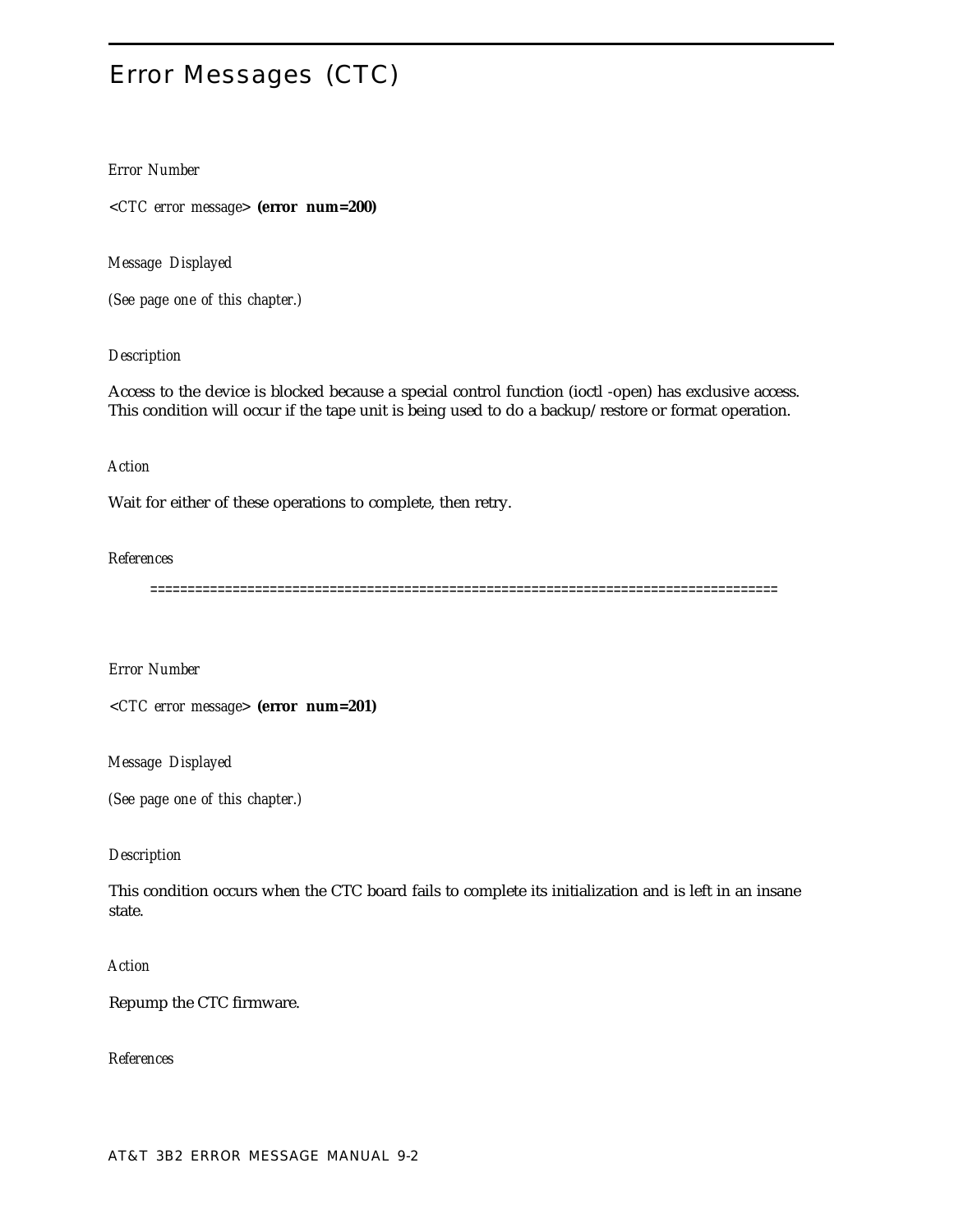# *Error Number*

*<CTC error message>* **(error num=202)**

*Message Displayed*

*(See page one of this chapter.)*

## *Description*

This condition occurs when it is detected that the CTC board is not operating properly and is then marked unavailable.

*Action*

Repump the CTC firmware.

# *References*

===============================================================================

*Error Number*

*<CTC error message>* **(error num=203)**

*Message Displayed*

*(See page one of this chapter.)*

#### *Description*

This condition occurs when an attempt is made to do an operation on the CTC subdevice (such as, cartridge tape drive or floppy disk drive) that is not connected to the CTC board.

*Action*

Check hardware configuration for proper subdevices.

*References*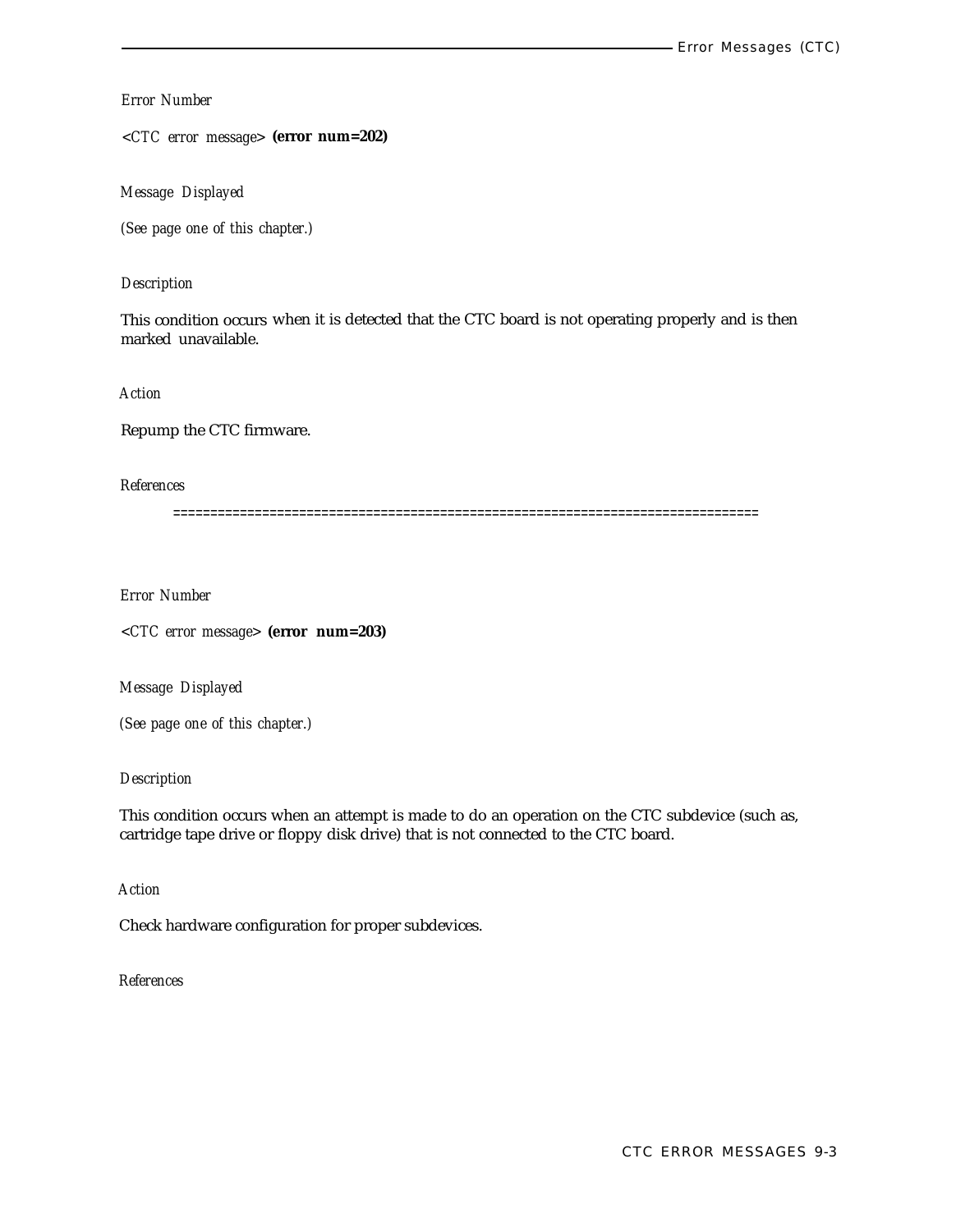*<CTC error message>* **(error num=204)**

*Message Displayed*

*(See page one of this chapter.)*

#### *Description*

This condition shows that a software routine failed to execute properly.

*Action*

Repump the CTC firmware.

# *References*

=======================================================================================

*Error Number*

*<CTC error message>* **(error num=205)**

*Message Displayed*

*(See page one of this chapter.)*

# *Description*

This condition shows that read/write access from the CTC board to the subdevice is blocked. This condition will not occur under normal operating conditions.

*Action*

Repump the CTC firmware.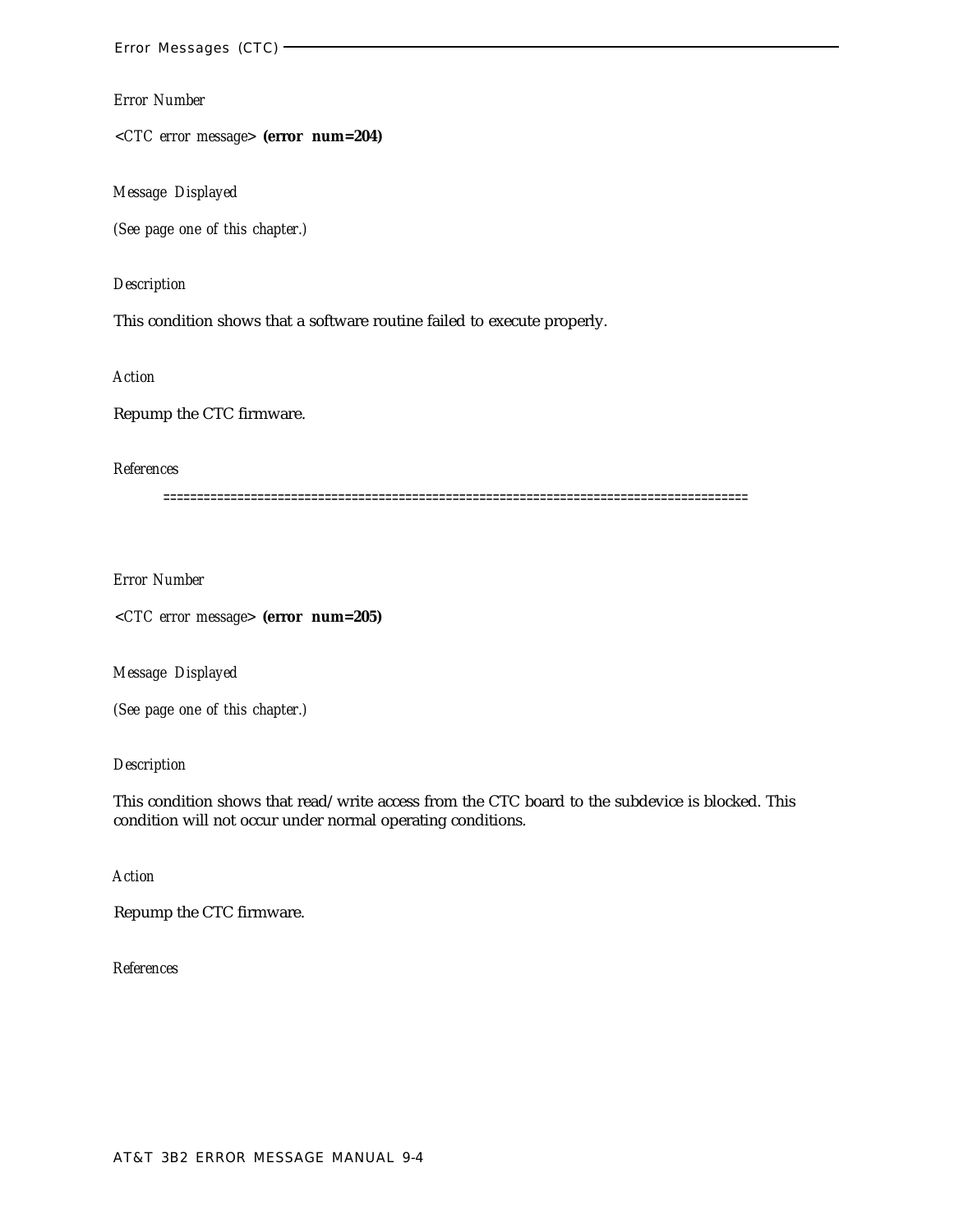*<CTC error message>* **(error num=206)**

*Message Displayed*

*(See page one of this chapter.)*

## *Description*

Cartridge tape in subdevice is write protected or mounted read-only.

*Action*

Remove write protection from media or mount in read/write mode.

## *References*

=======================================================================================

*Error Number*

*<CTC error message>* **(error num=207)**

*Message Displayed*

*(See page one of this chapter.)*

## *Description*

This condition occurs when attempts are made to write to a cartridge tape that has run out of available space.

# *Action*

Retry on cartridge tape with adequate space.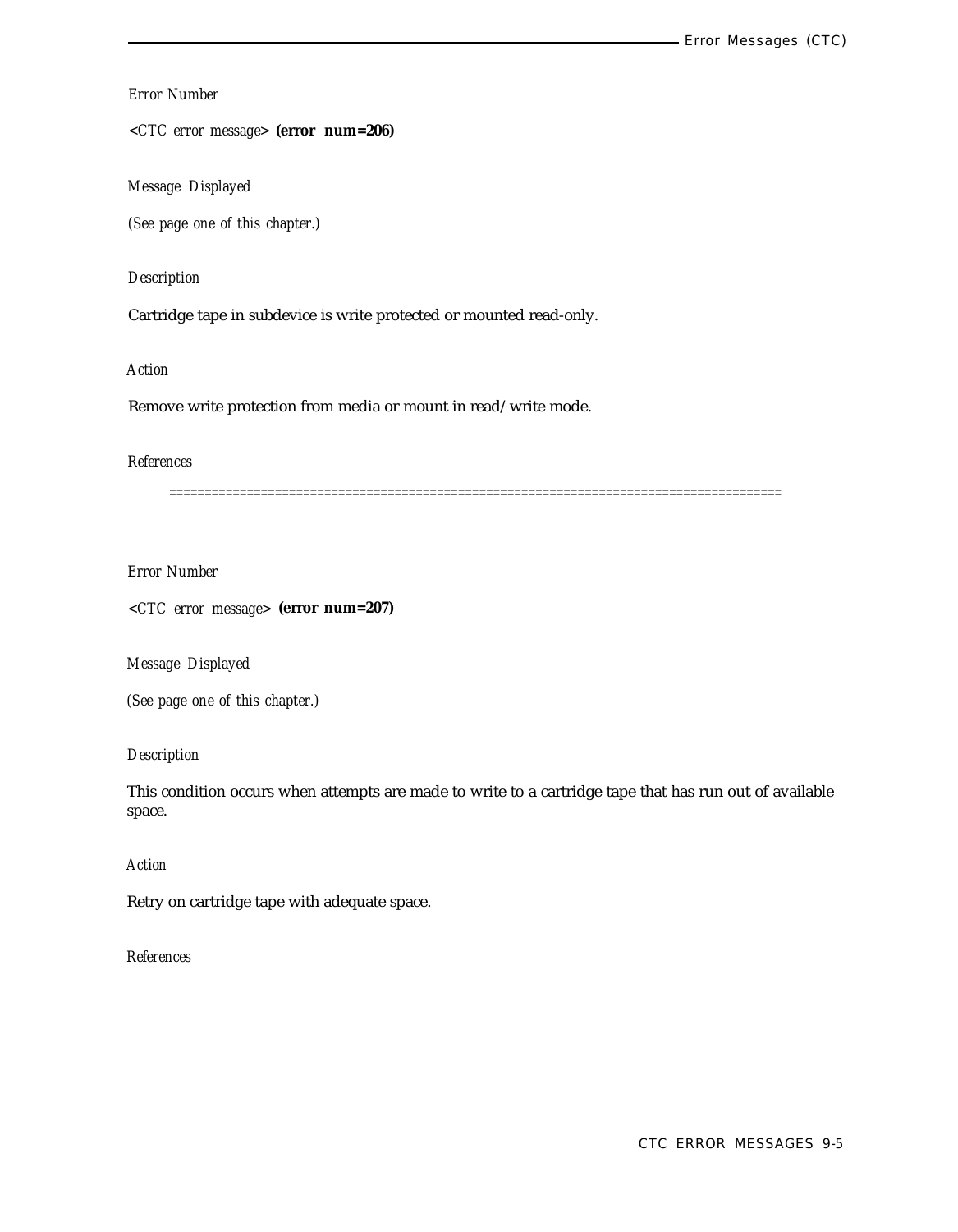*<CTC error message>* **(error num=208)**

*Message Displayed*

*(See page one of this chapter.)*

## *Description*

The Volume Table of Contents (VTOC) on the cartridge tape is not detected as sane. This may be a result of the cartridge tape needing to be re-tensioned.

## *Action*

Remove tape from drive and reinsert tape into drive and wait for re-tensioning pass to complete. Retry operation. If failure condition recurs, reformat cartridge tape.

## **Warning: Reformatting tape will destroy data stored on the cartridge tape.**

*References*

=============================================================================================

*Error Number*

*<CTC error message>* **(error num=209)**

*Message Displayed*

*(See page one of this chapter.)*

## *Description*

The physical descriptor sector on the cartridge tape is not detected as sane. This may be a result of the cartridge tape needing to be re-tensioned.

## *Action*

Remove tape from drive, reinsert tape into drive, and wait for re-tensioning pass to complete. Retry operation. If failure condition recurs, reformat cartridge tape.

Warning: Reformatting tape will destroy data stored on the cartridge tape.

*References*

AT&T 3B2 ERROR MESSAGE MANUAL 9-6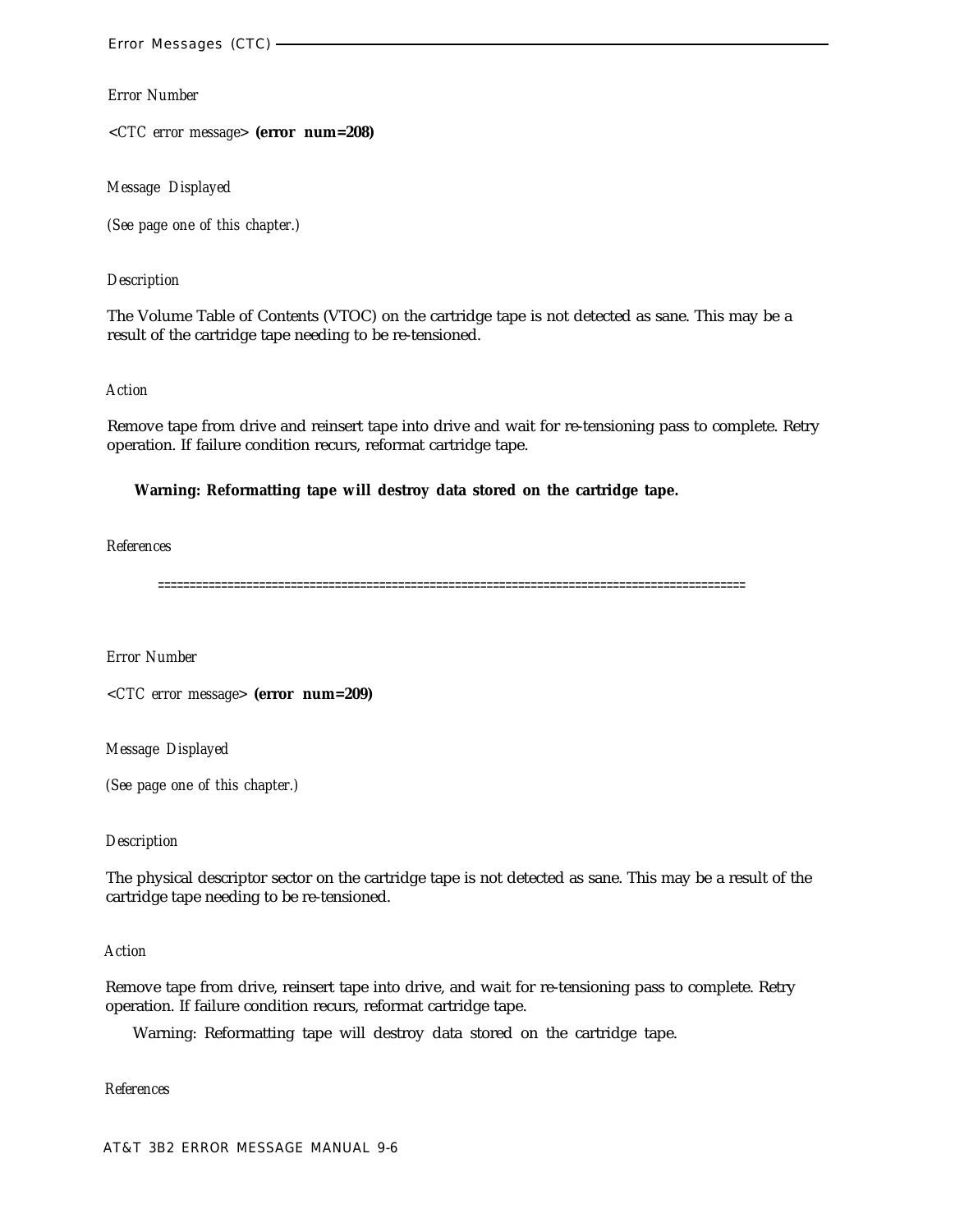*<CTC error message>* **(error num=210**

*Message Displayed*

*(See page one of this chapter.)*

## *Description*

This condition occurs when a software routine fails to function properly. This condition will not occur under normal operating conditions.

*Action*

Repump the CTC firmware.

*References*

==========================================================================================

*Error Number*

*<CTC error message>* **(error num=211)**

*Message Displayed*

*(See page one of this chapter.)*

*Description*

This condition occurs when an attempt is made to access the CTC board while a cartridge tape or floppy disk is being formatted.

*Action*

Wait for format operation to complete, then retry.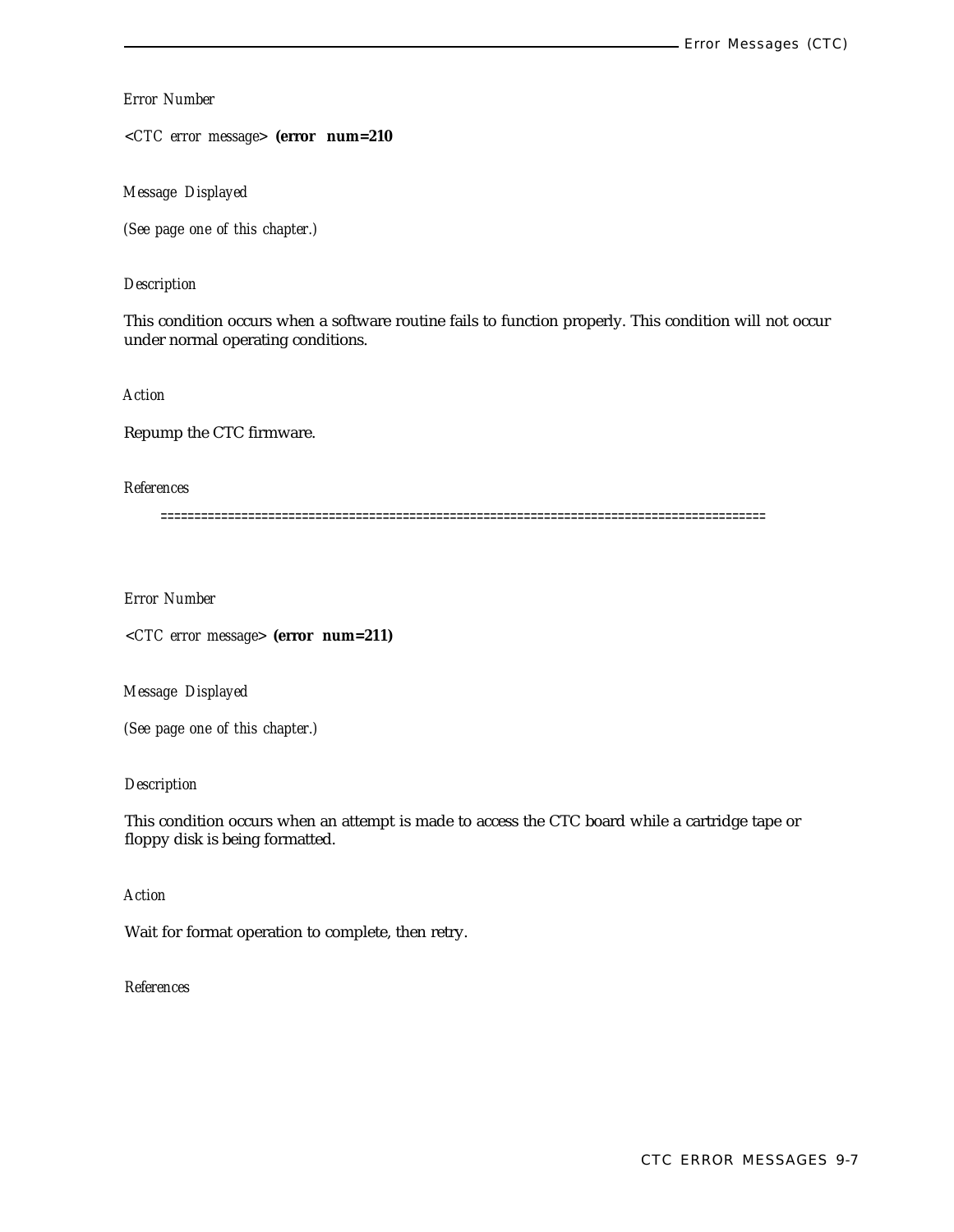*<CTC error message>* **(error num=212)**

*Message Displayed*

*(See page one of this chapter.)*

*Description*

This condition occurs when the CTC board failed to complete a task in the time allotted.

*Action*

Repump the CTC firmware.

*References*

==================================================================================

*Error Number*

*<CTC error message>* **(error num=213)**

*Message Displayed*

*(See page one of this chapter.)*

*Description*

This condition shows a CTC board hardware failure.

*Action*

Repump the CTC firmware.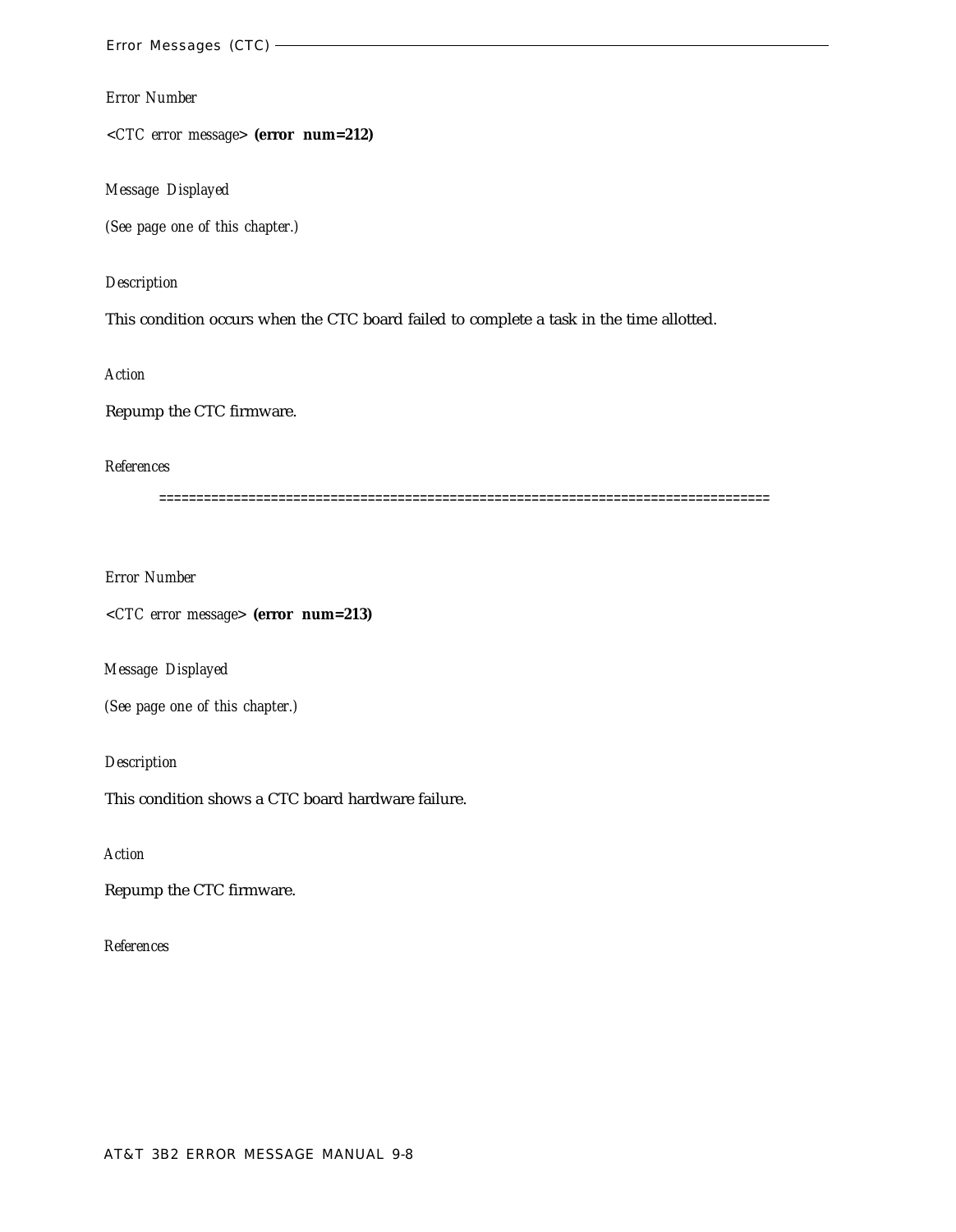*<CTC error message>* **(error num=214)**

*Message Displayed*

*(See page one of this chapter.)*

#### *Description*

The device was not ready for access.

*Action*

Try again.

#### *References*

====================================================================================

*Error Number*

*<CTC error message>* **(error num=215)**

*Message Displayed*

*(See page one of this chapter.)* **CTC** *n* **- cartridge tape - could not read stream** *n,* **segment** *n,* **sector** *n,* **status=** *0xnn* **read stream** n, **segment** n, **sector** n, **status=** *0xnn*

*Description*

Attempt to read or write to cartridge tape has failed.

#### *Action*

Try again. If repeated failures occur, re-tension cartridge tape by removing and reinserting cartridge tape into the tape drive. If condition persists, it maybe because of a bad cartridge tape.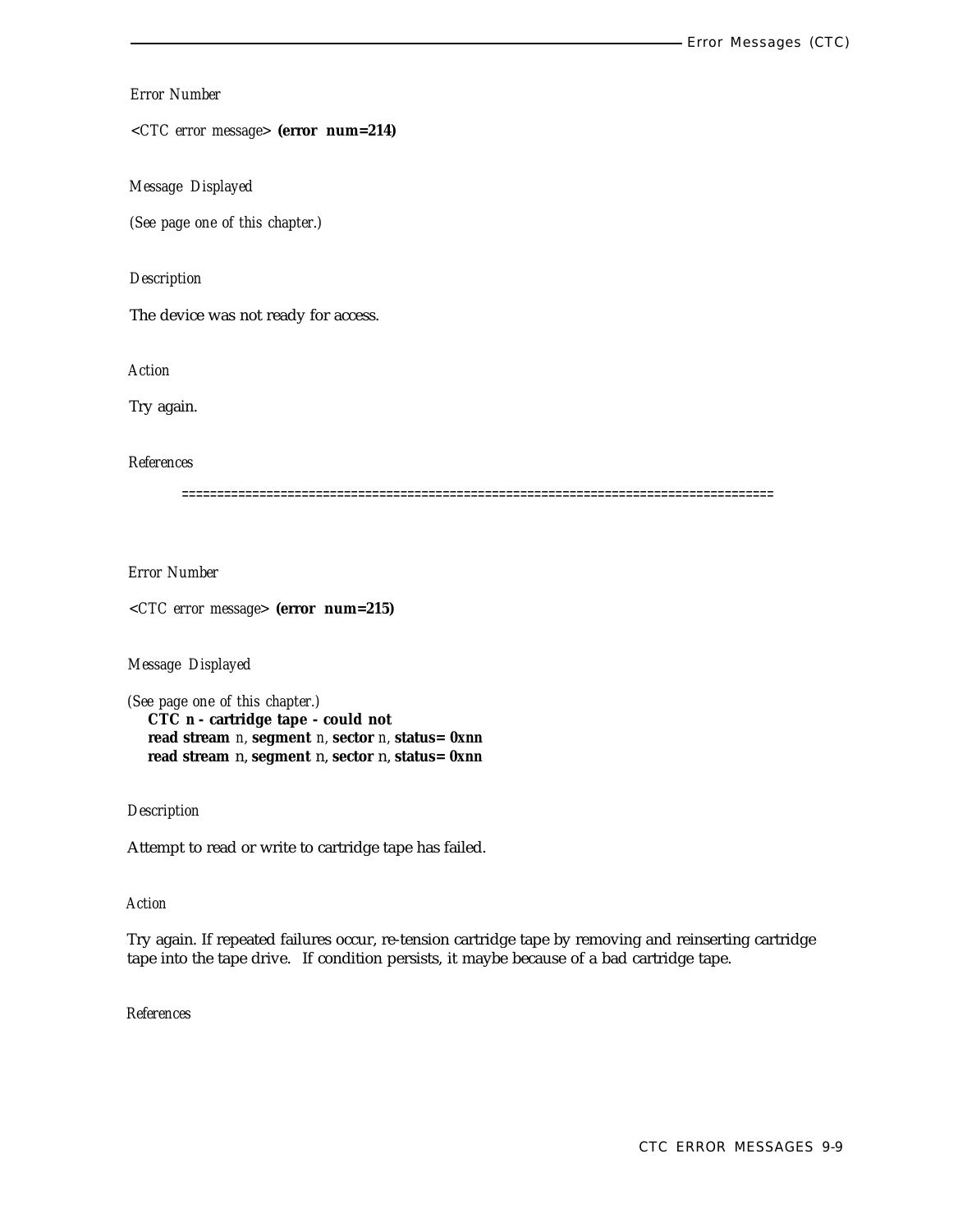*<CTC error message>* **(error num=216)**

*Message Displayed*

*(See page one of this chapter.)*

*Description*

This condition occurs when an attempt is made to write to a write protected cartridge tape.

*Action*

Remove write protection from cartridge tape.

## *References*

============================================================================================

*Error Number*

*<CTC error message>* **(error num=217)**

*Message Displayed*

*(See page one* of *this chapter.)*

## *Description*

This condition occurs when a stream request exceeds the 15.5 kilobyte limit. This condition will not occur under normal conditions.

## *Action*

Repump the CTC firmware.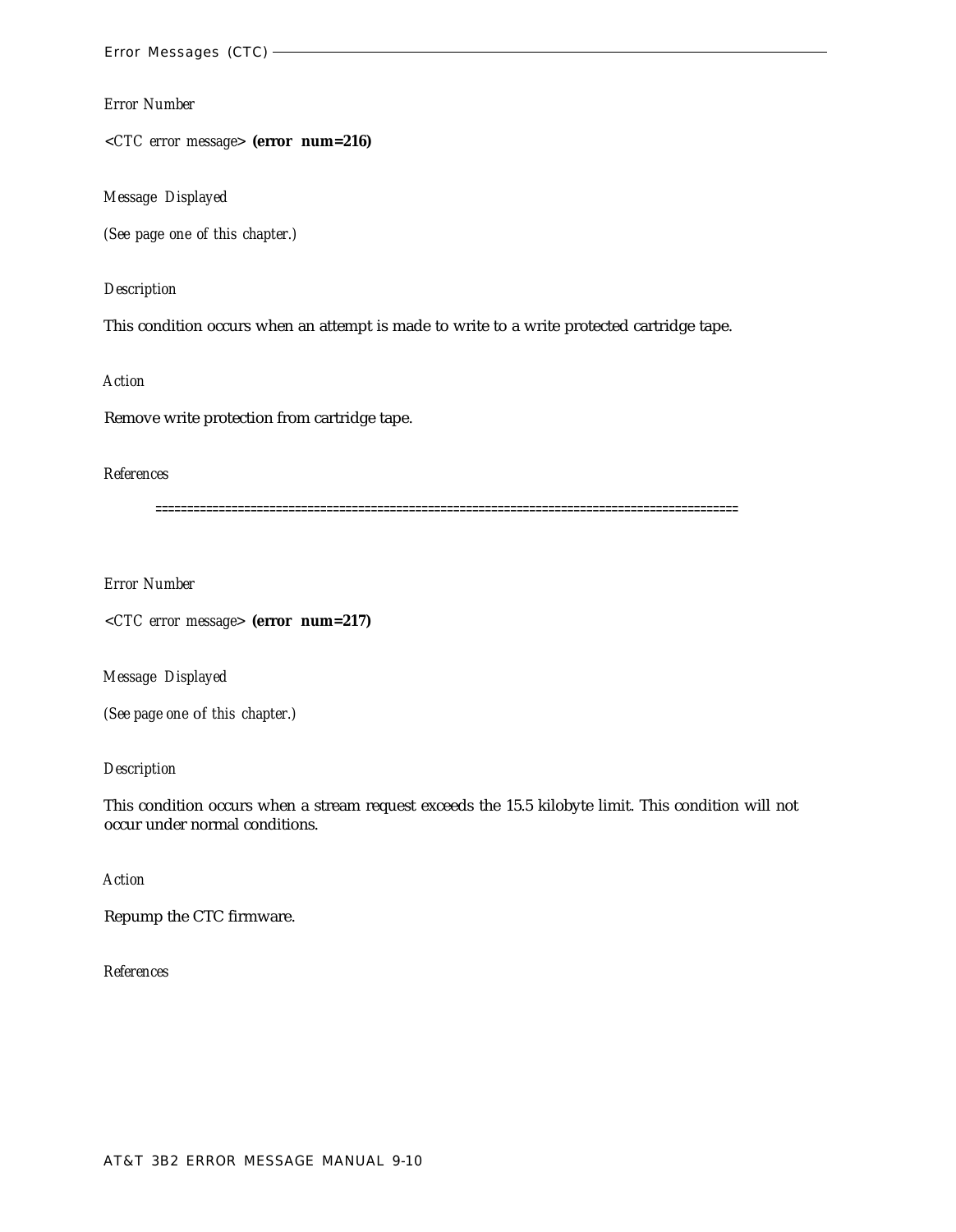*<CTC error message>* **(error num=218)**

*Message Displayed*

*(See page one* of *this chapter.)*

## *Description*

This condition occurs when the software detects a bad open flag and cannot determine the read/write direction. This condition will not occur under normal conditions.

*Action*

Repump the CTC firmware.

#### *References*

===========================================================================================================

*Error Number*

*<CTC error message>* **(error num=219)**

*Message Displayed*

*(See page one of this chapter.)*

*Description*

This condition occurs when an attempt is made to do an operation on media that is not present in the subdevice.

*Action*

Put cartridge tape in tape drive.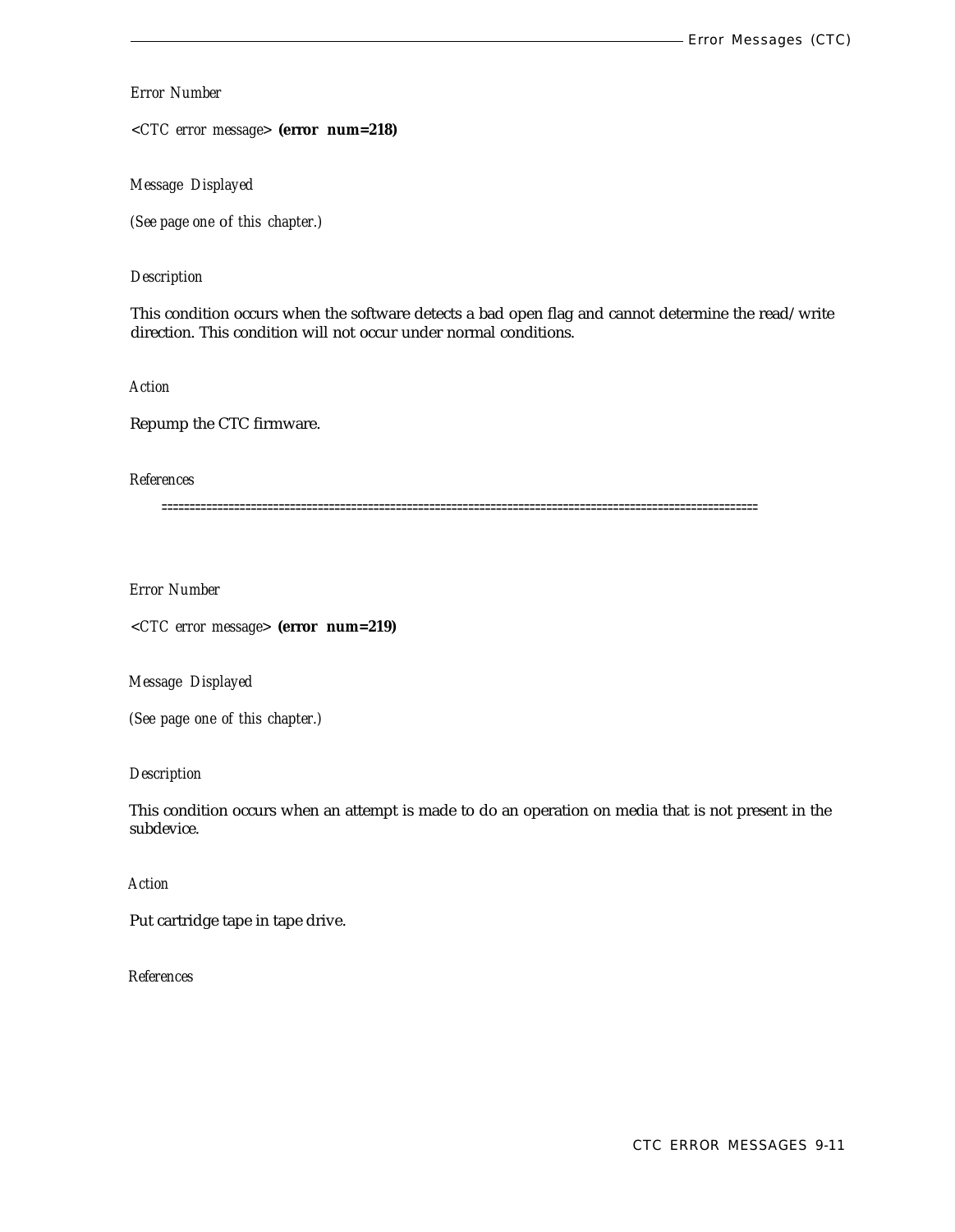## **NOTICE: CTC driver queue count wrong on CTC** *n!*

#### *Description*

The firmware queue count indicates job(s) pending. The CTC driver state indicates that no jobs are pending and all jobs have been completed or vice-versa. In either case, there is an inconsistency between the firmware and driver queue count.

*Action*

Repump the CTC firmware.

*References*

===========================================================================================

*Message Displayed*

## **NOTICE: ctopen: Driver-Firmware have confused open states on CTC** *n (n)*

#### *Description*

The driver and firmware do not agree on the state of the device attached to the CTC board. The driver has the device marked as "open" while the firmware has the device marked as "closed" or vice-versa.

*Action*

Repump the CTC firmware. There is a strong possibility that file system corruption may occur if a file system was mounted on the device as a result of this condition. Check the appropriate file system with the **fsck** command after a successful repump.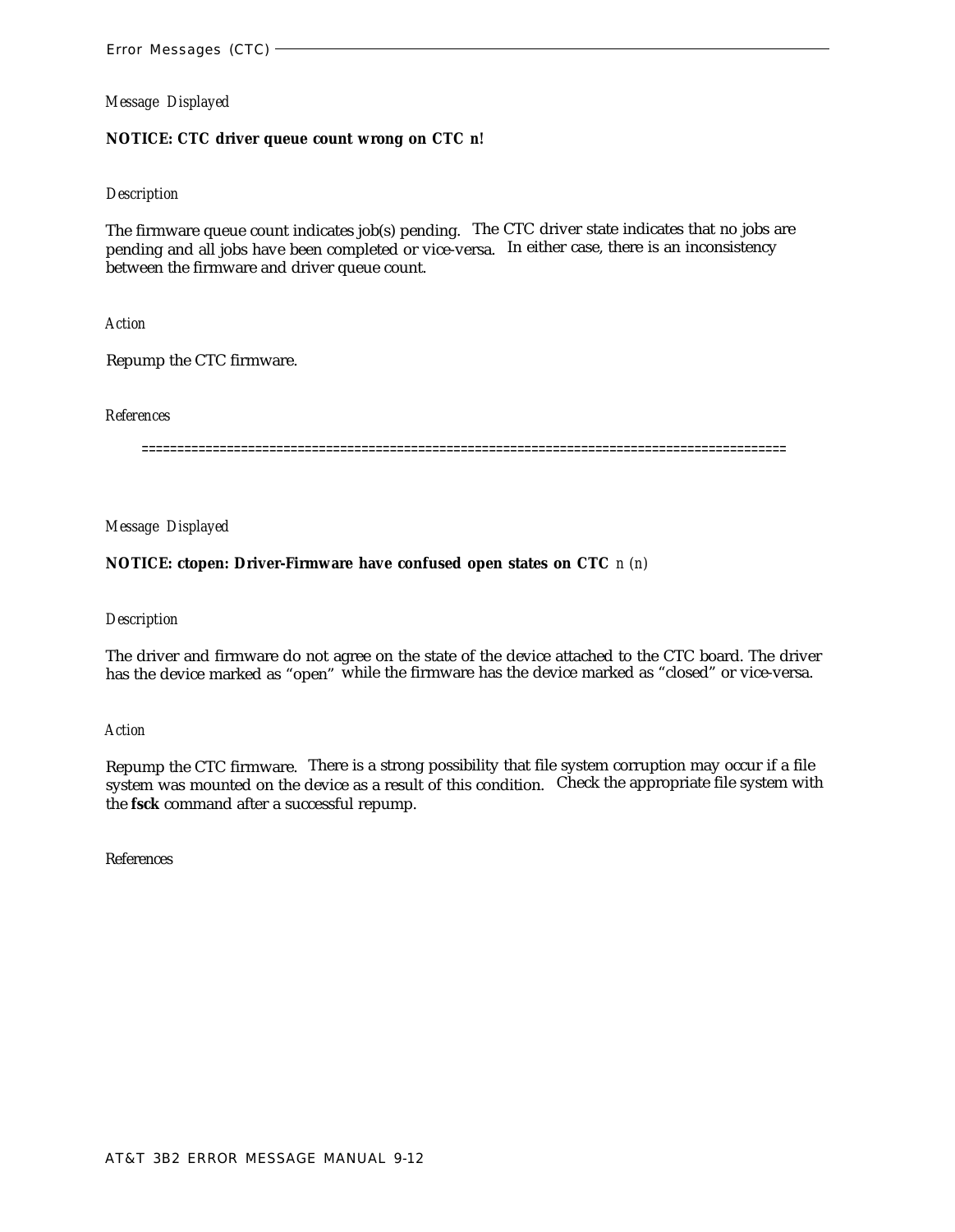## **NOTICE: Schedule preventive maintenance for CTC** *n —* **Failure to clean the tape drive will lead to data loss.**

#### *Description*

The cartridge tape drive keeps track of how much time it has been in motion (actually spinning a tape). This is referred to as the drive usage count. This error message is displayed when the drive usage count reaches a certain limit, meaning it is time to clean the tape drive.

## *Action*

Clean the cartridge tape drive and reset the usage counter.

#### *References*

==========================================================================================

*Message Displayed*

**NOTICE: The cartridge tape in drive** *n* **is wearing out. Please replace it as soon as possible. It has an estimated life of 2 more backups. Failure to replace the tape cartridge will lead to data loss.**

#### *Description*

Cartridge tapes may only be used a limited number of times before the tape is considered unreliable. This number is defined as "pass count" when the cartridge tape is formatted. The cartridge tape being used has almost reached the maximum number of passes (pass count).

*Action*

Replace the cartridge tape with a newer tape.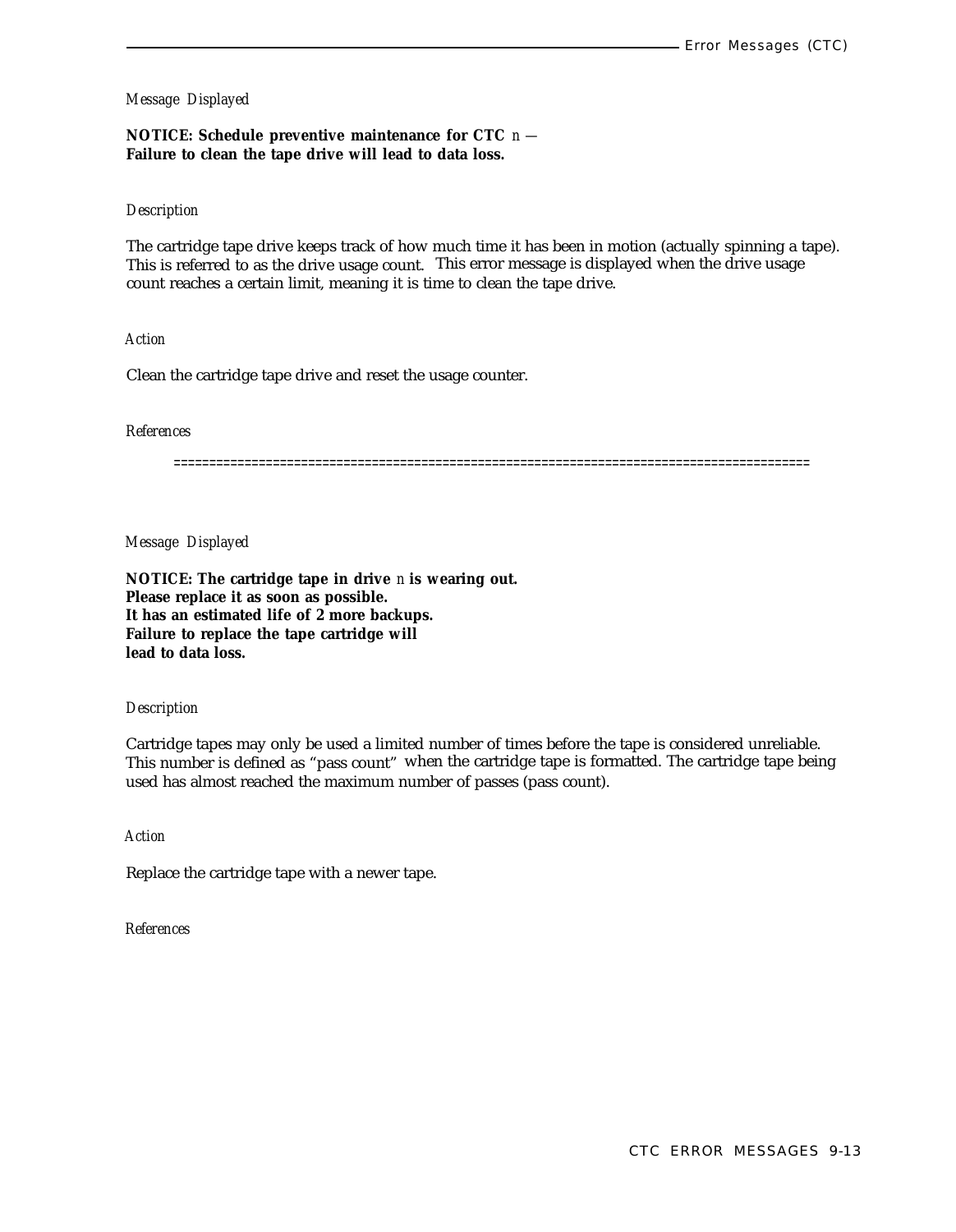# **PANIC: ctcontig vtop failed**

# *Description*

Virtual to physical address translation has failed and caused a PANIC.

# *Action*

After the panic completes, take the system to the firmware mode, use the **sysdump** command, and reboot.

## *References*

===========================================================================================================

*Message Displayed*

## **PANIC: ctcontig vtop is insane**

*Description*

Virtual to physical address translation has failed and caused a PANIC.

#### *Action*

Take the system to the firmware mode, use the **sysdump** command, and reboot.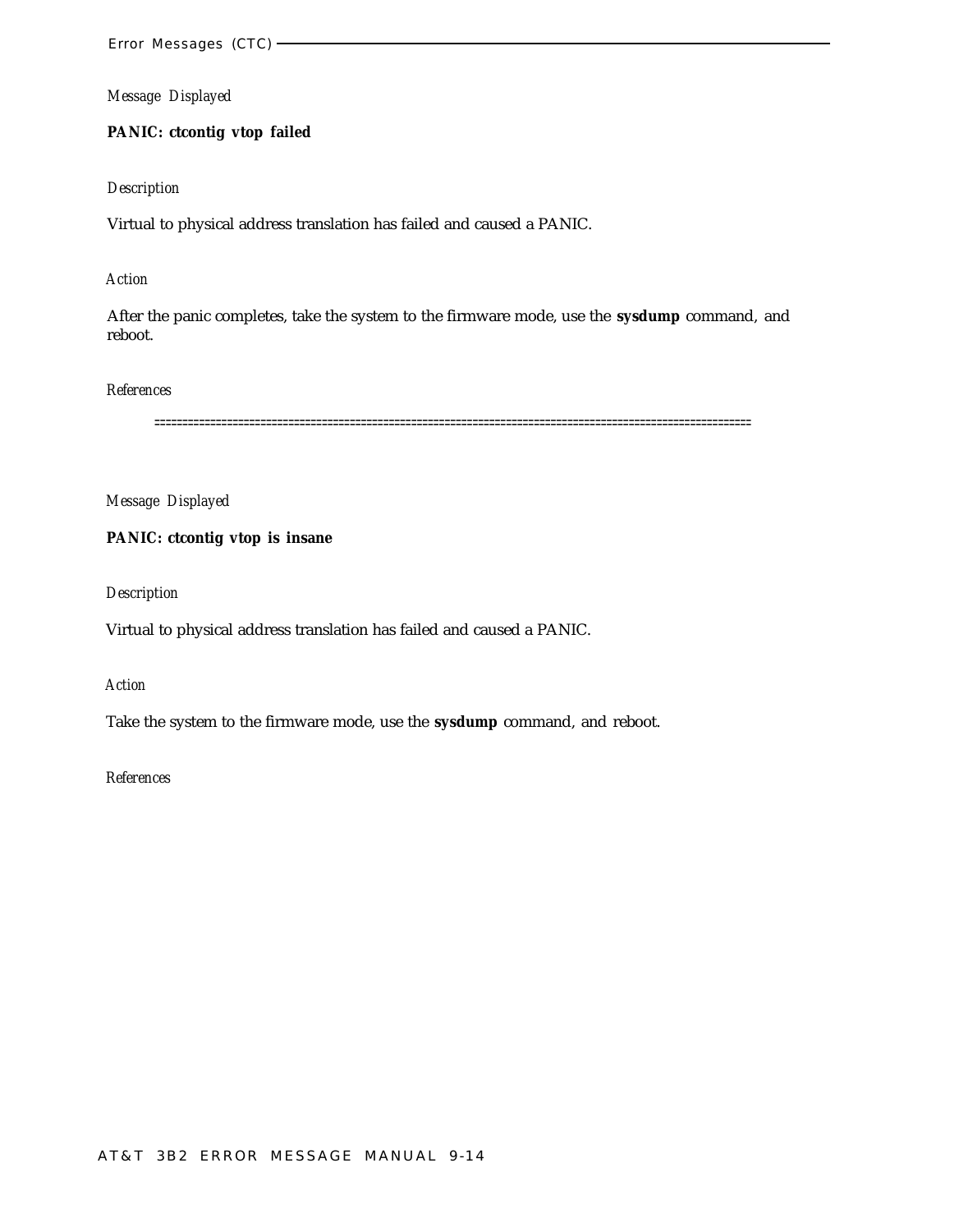# **WARNING: CTC** *n:* **Bad vtop on ctpmpdata -** *n*

## *Description*

An error was encountered while attempting to convert a virtual address to a physical address.

## *Action*

Repump the CTC firmware. If condition persists, reboot the UNIX Operating System.

#### *References*

==================================================================================================

# *Message Displayed*

# **WARNING: CTC** *n:* **Pump dld call failed!** *(n,n,n)*

*Description*

Attempt to download pump code failed.

# *Action*

Attempt to repump the CTC firmware. If the repump fails, check the hardware. The CTC card may need to be replaced.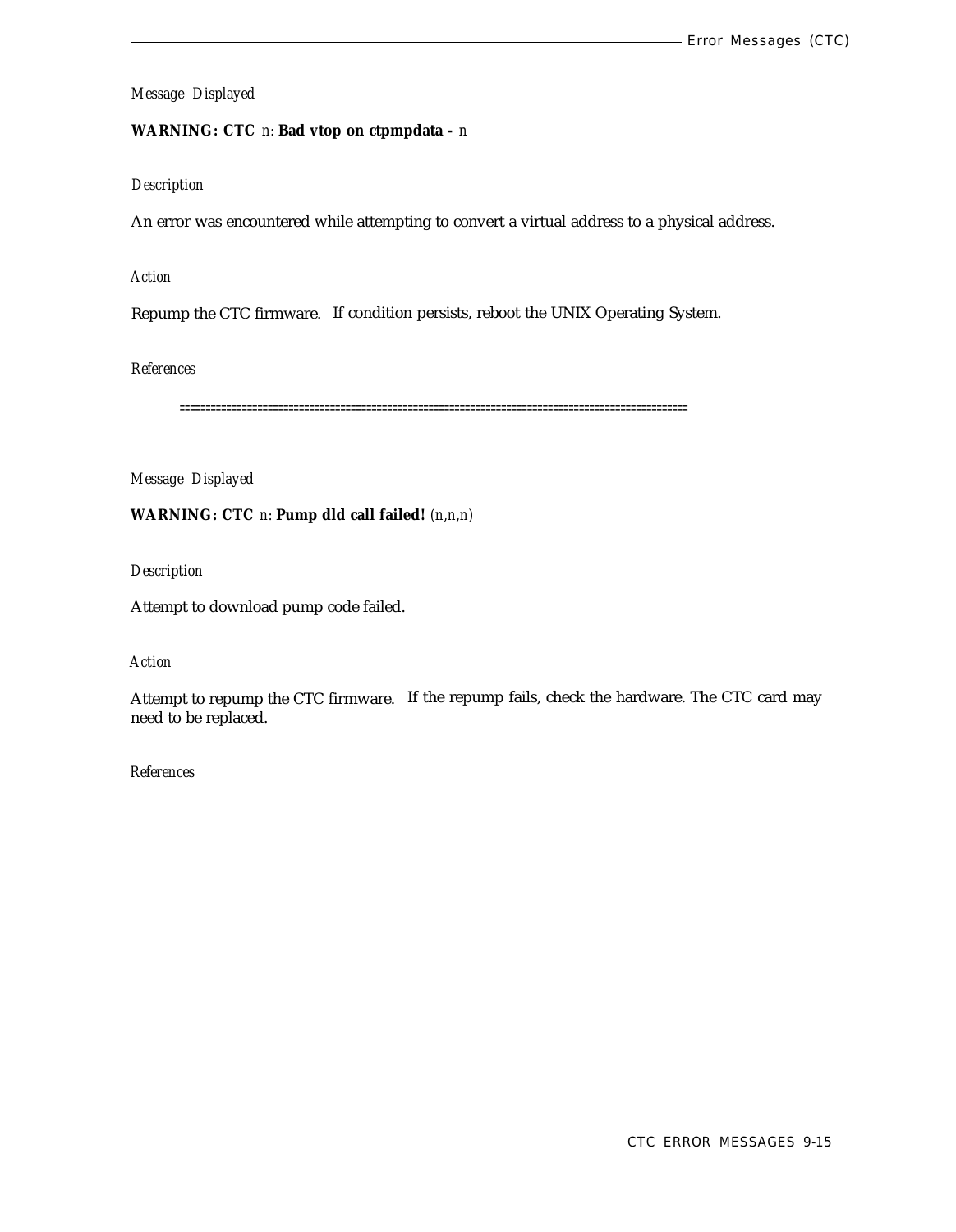# **WARNING: CTC** *n;* **Pump dld copyin failed!** *(n,n)*

#### *Description*

Attempt to download pump code failed.

## *Action*

Attempt to repump the CTC firmware. If the repump fails, check the hardware. The CTC card may need to be replaced.

#### *References*

=============================================================== =

*Message Displayed*

## **WARNING: CTC** *n:* **Unknown pump command:** *n*

*Description*

Attempt to download pump code failed.

#### *Action*

Attempt to repump the CTC firmware. If the repump fails, check the hardware. The CTC card may need to be replaced.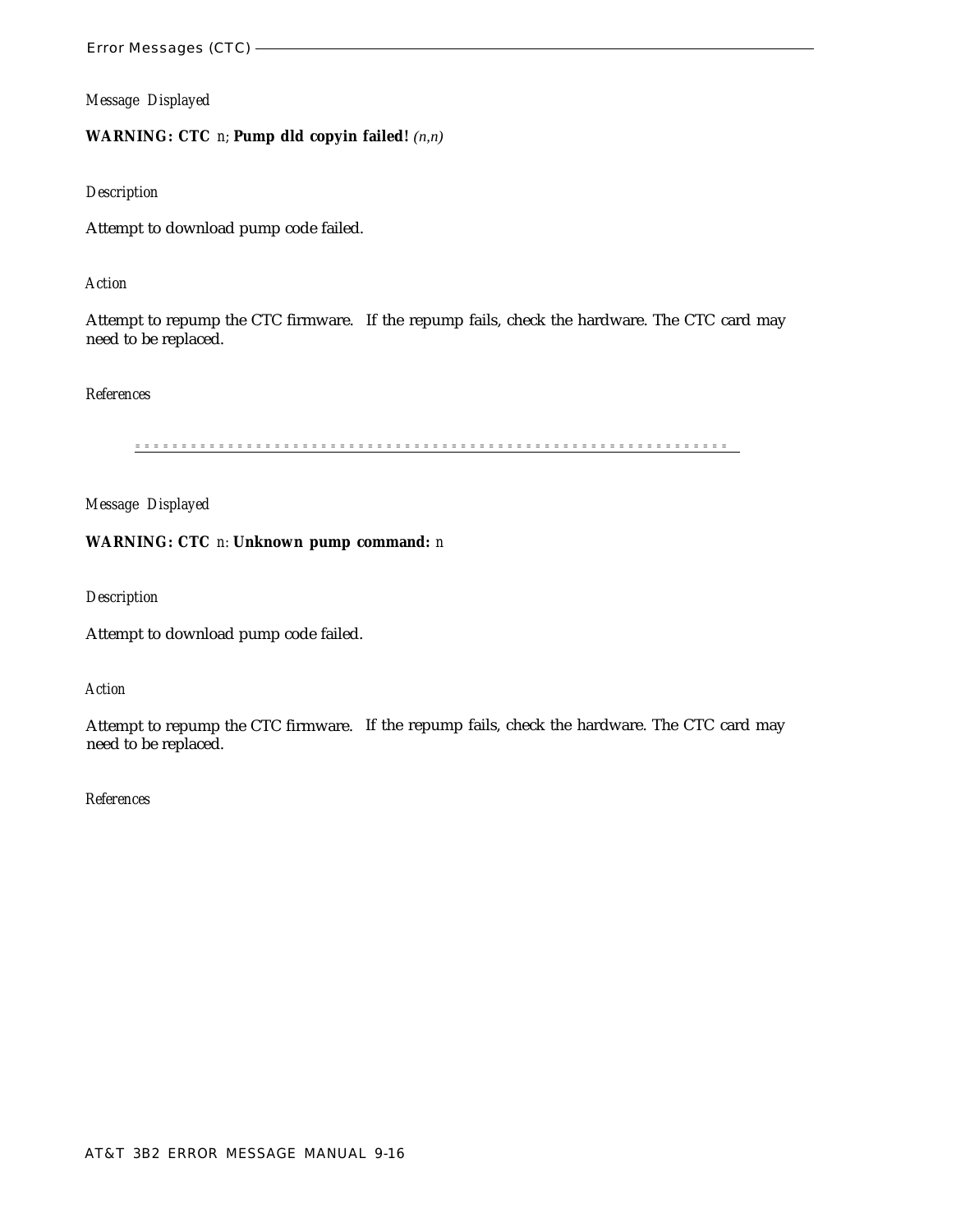## **WARNING: ctimjob: CTC** *n* **timeout flushing work queue and taking off line!**

## *Description*

The system is not able to communicate with CTC card *n.* The firmware did not complete the job within the allotted 8 minutes.

*Action*

Repump the CTC *n* firmware. Resubmit the associated job.

## *References*

===========================================================================================================

*Message Displayed*

**WARNING: ctint: CTC** *n* **timeout flushing work queue and taking off line!**

#### *Description*

A spurious interrupt was received from an unknown source which caused a driver time-out. CTC *n* is no longer accessible.

*Action*

Repump the CTC *n* firmware. If these error messages occur frequently, there may be a hardware fault.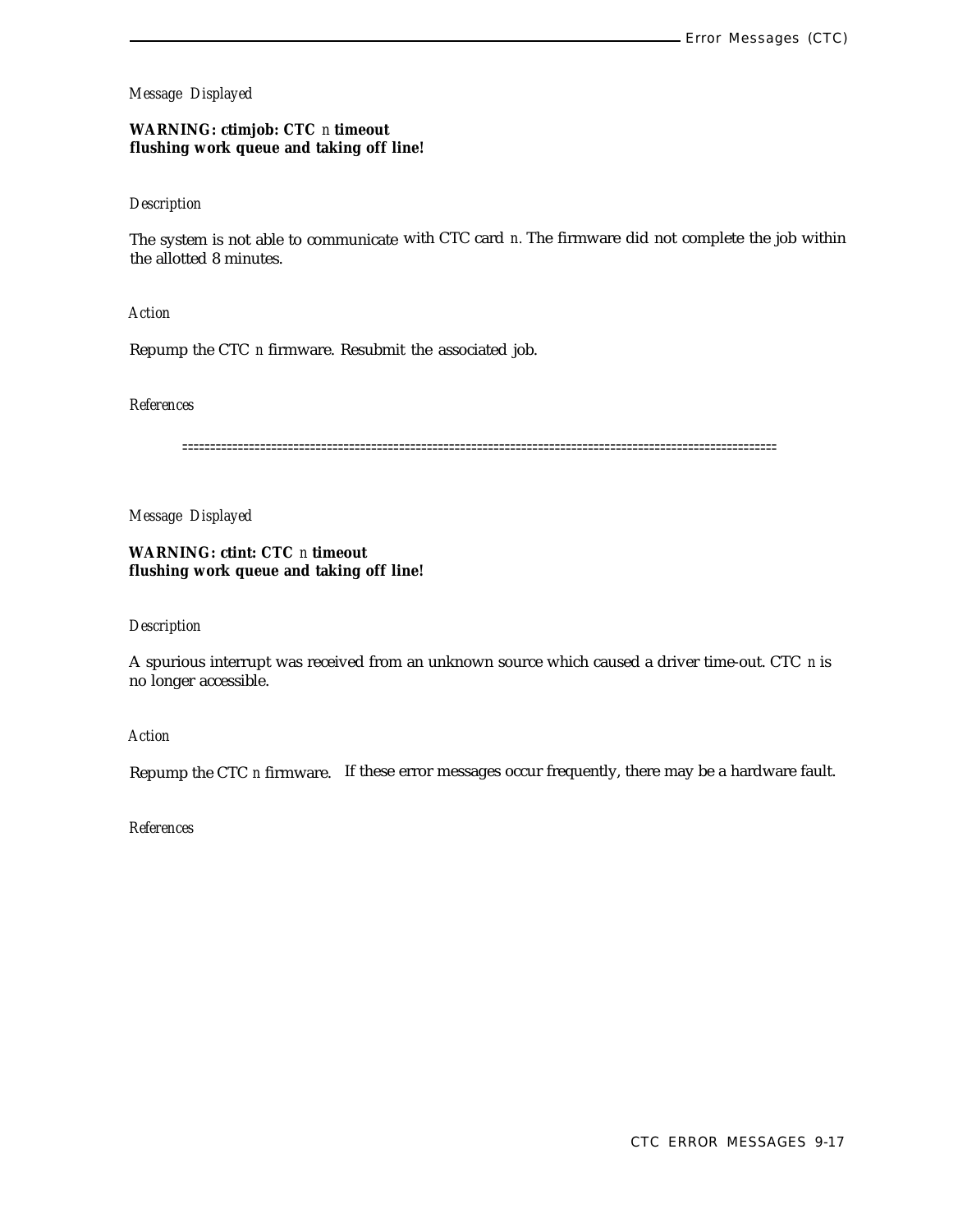# **WARNING: ctint: case not\_init on CTC** *n*

## *Description*

The CTC firmware was not properly initialized.

#### *Action*

Repump the CTC firmware.

## *References*

===================================================================

*Message Displayed*

## **WARNING: ctint: completion queue empty on CTC** *n*

## *Description*

A spurious interrupt was received from an unknown source.

# *Action*

No action is required. Monitor the situation and if the condition occurs frequently, repump the CTC firmware.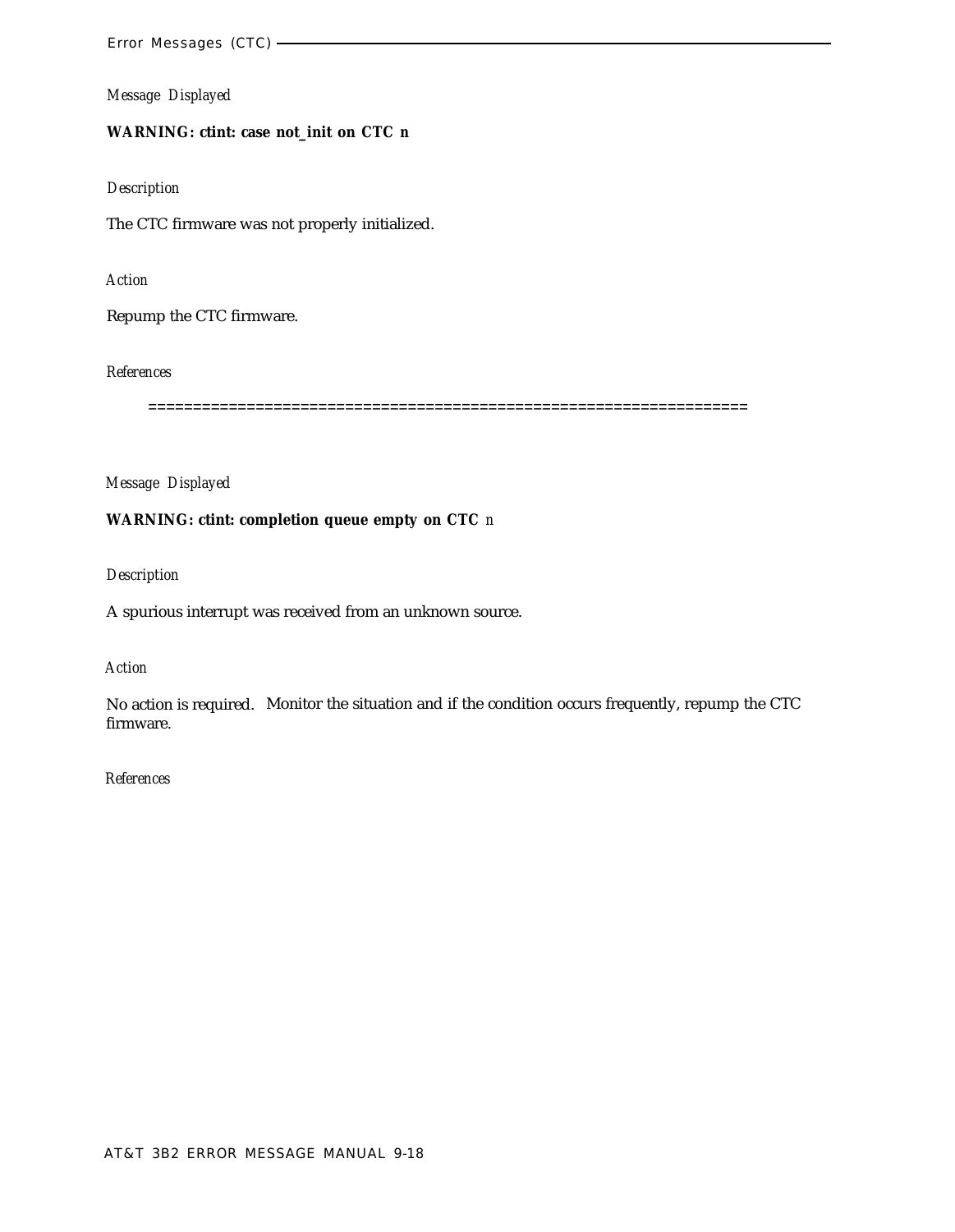# **WARNING: ctinti CTC** *n* **faulted, taking off line!**

# *Description*

The CTC card detected a fault condition and is reporting the situation to the system.

# *Action*

Log the error and repump the CTC firmware. If the repump fails, the board should be replaced.

## *References*

==================================================================================

*Message Displayed*

# **WARNING: ctint: NULL ctjob on CTC** *n!* **(Close -** *n)*

# *Description*

The CTC firmware has returned a corrupted internal job ID to the CTC driver. The card is taken off-line and all remaining jobs are NOT completed. The current job will be hung permanently until the firmware is repumped.

## *Action*

Repump the CTC firmware and resubmit the job that the driver was currently working on (the one which was hung).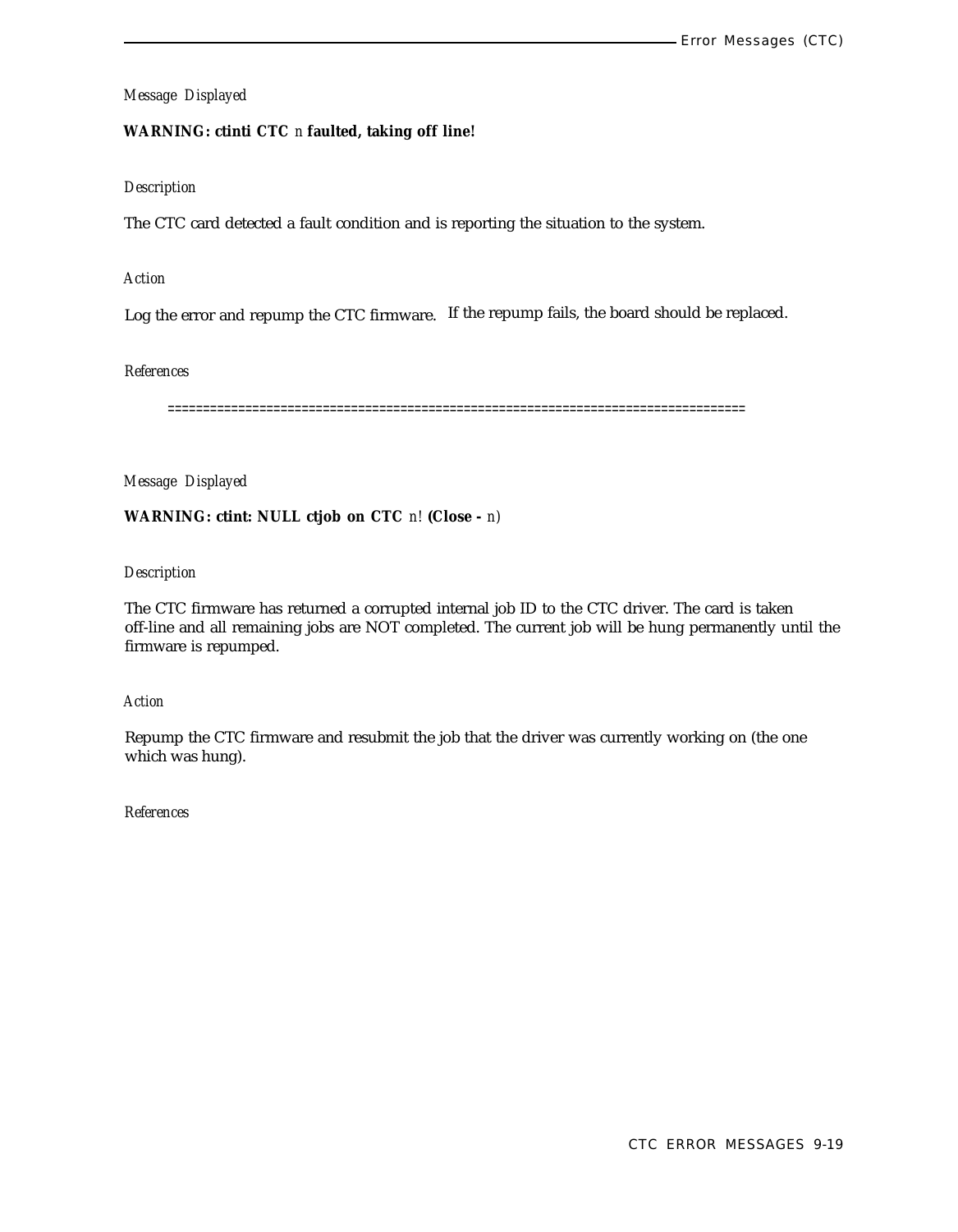## **WARNING: ctint: NULL ctjob on CTC** *n!* **(Format -** *n)*

#### *Description*

The CTC firmware has returned a corrupted internal job ID to the CTC driver. The card is taken off-line and the formatting job completed with an error code. No other jobs are pending.

#### *Action*

Repump the CTC firmware and resubmit the job that the driver was currently working on (the one which had the error).

#### *References*

==================================================================================================

*Message Displayed*

## **WARNING: ctint: NULL ctjob on CTC** *n!* **(R/W -** *n)*

#### *Description*

The CTC firmware has returned a corrupted internal job ID to the CTC driver. The card is taken off-line and all remaining jobs are NOT completed. The current job will be hung permanently until the firmware is repumped.

#### *Action*

Repump the CTC firmware and resubmit the job that the driver was currently working on (the one which was hung).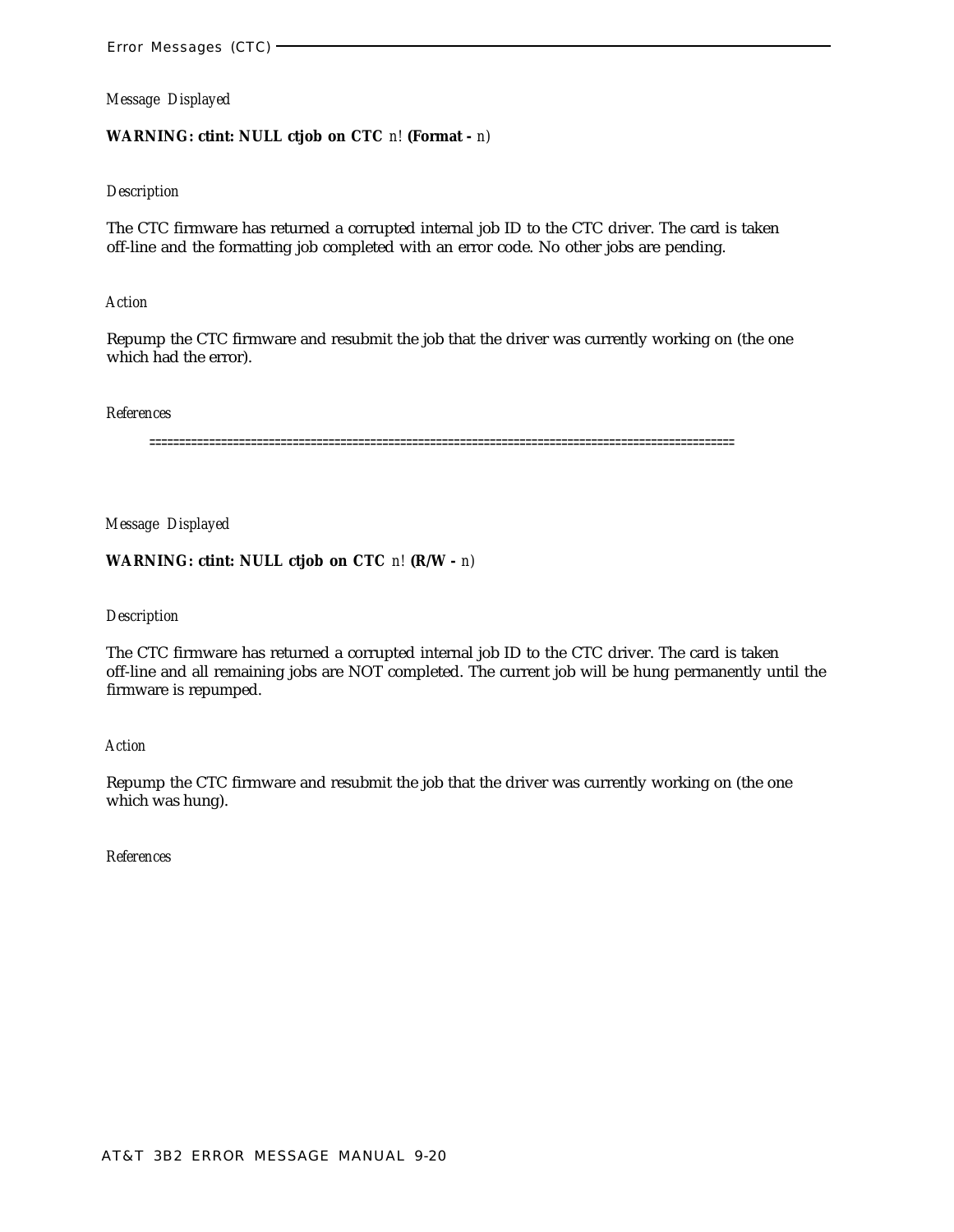# **WARNING: ctint: NULL ctjob->prodic on CTC** *n!* **(R/W** - *n)*

## *Description*

The CTC firmware has returned a corrupted UNIX System job ID to the CTC driver. The card is taken off-line and all remaining jobs are NOT completed. The current job will be hung permanently until the firmware is repumped.

# *Action*

Repump the CTC firmware and resubmit the job that the driver was currently working on (the one which was hung).

## *References*

=====================================================================================================

*Message Displayed*

# **WARNING: ctint: unknown opcode** *(n)* **on CTC** *n!*

## *Description*

Simply note occurrence and track any future occurrences.

*Action*

If problem persists, repump the CTC firmware. This problem could hang a job on a CTC card.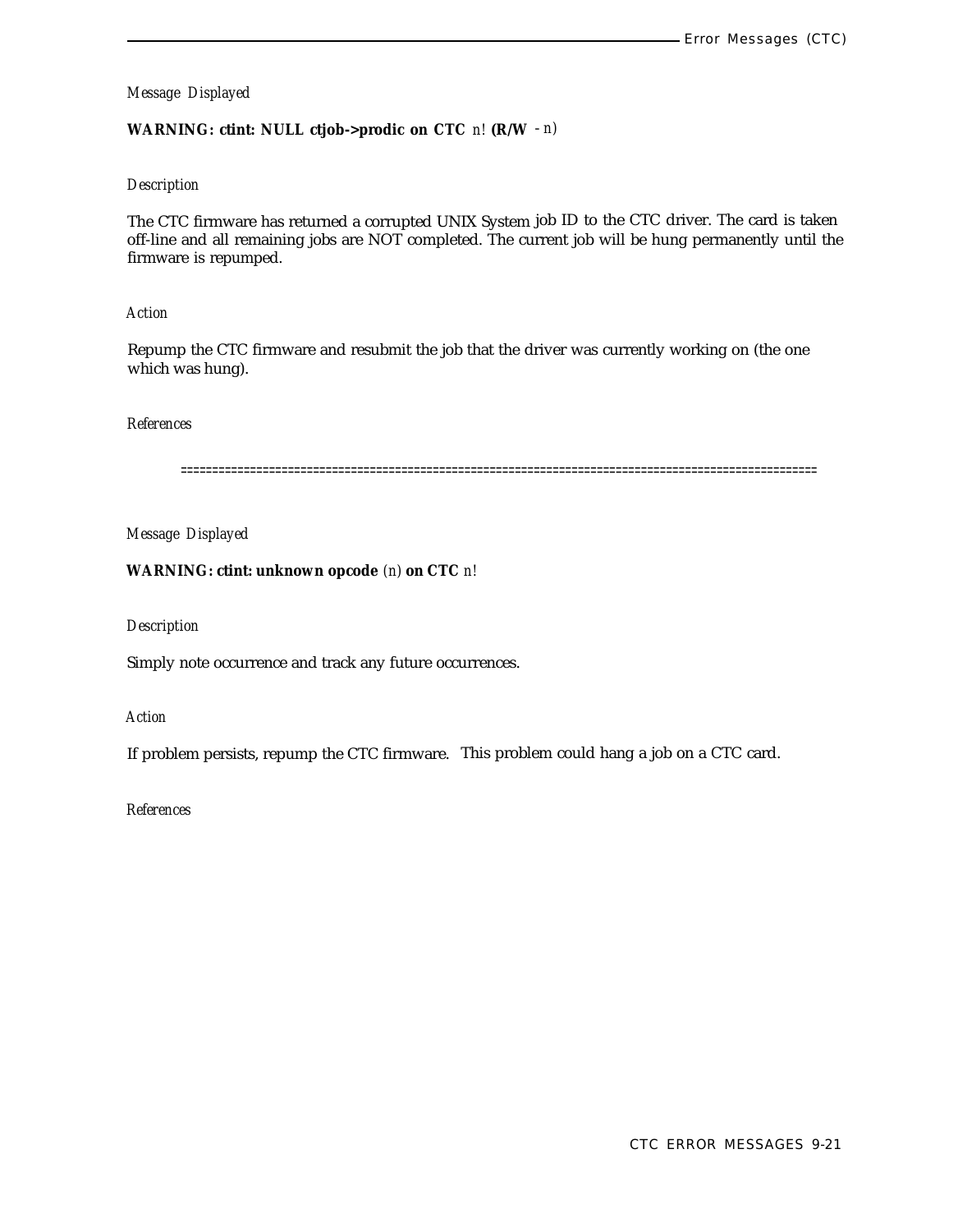# **WARNING: ctint: unknown value from cq\_stat on CTC** *n! (n)*

# *Description*

The CTC driver cannot determine the status of the completion queue for the CTC card.

## *Action*

Repump the CTC firmware.

*References*

============================================================================================

*Message Displayed*

# **WARNING: ctopen: Bad vtop on ct\_board.ct\_vtoc -** *n*

*Description*

An error was encountered while attempting to convert a virtual address to a physical memory address.

*Action*

Repump the CTC firmware. If error condition persists, reboot the system.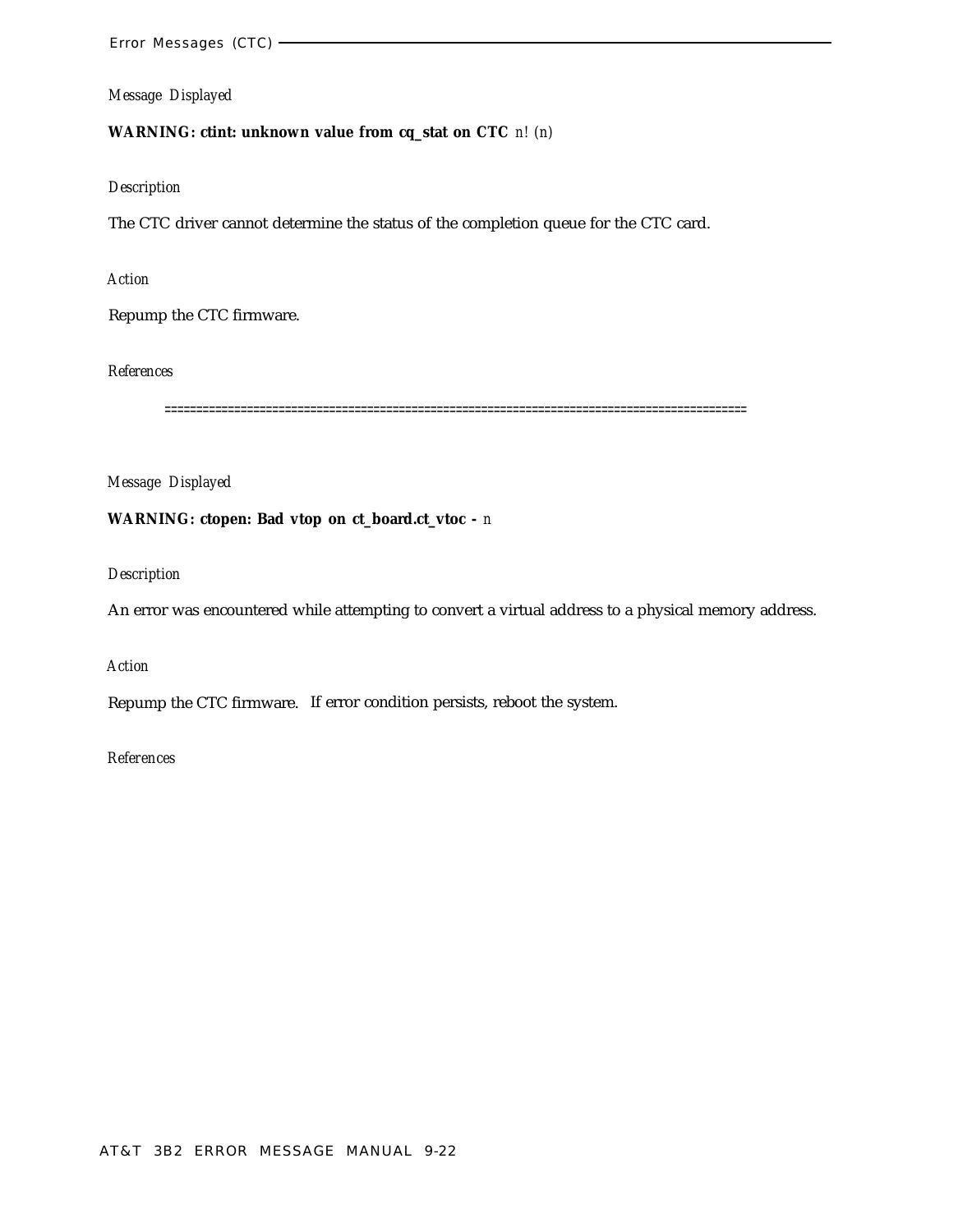# **WARNING: ctopen: Bad vtop on ct\_board.pdsect -** *n*

# *Description*

An error was encountered while attempting to convert a virtual address to a physical memory address.

#### *Action*

Repump the CTC firmware. If error condition persists, reboot the system.

# *References*

=================================================================================

## *Message Displayed*

# **WARNING: ctsetup: Bad vtop buf. addr. on CTC** *n*

## *Description*

Virtual to physical address translation has failed. The problem indicates a memory map problem.

# *Action*

Retry request. If failures continue to occur, reboot the UNIX System.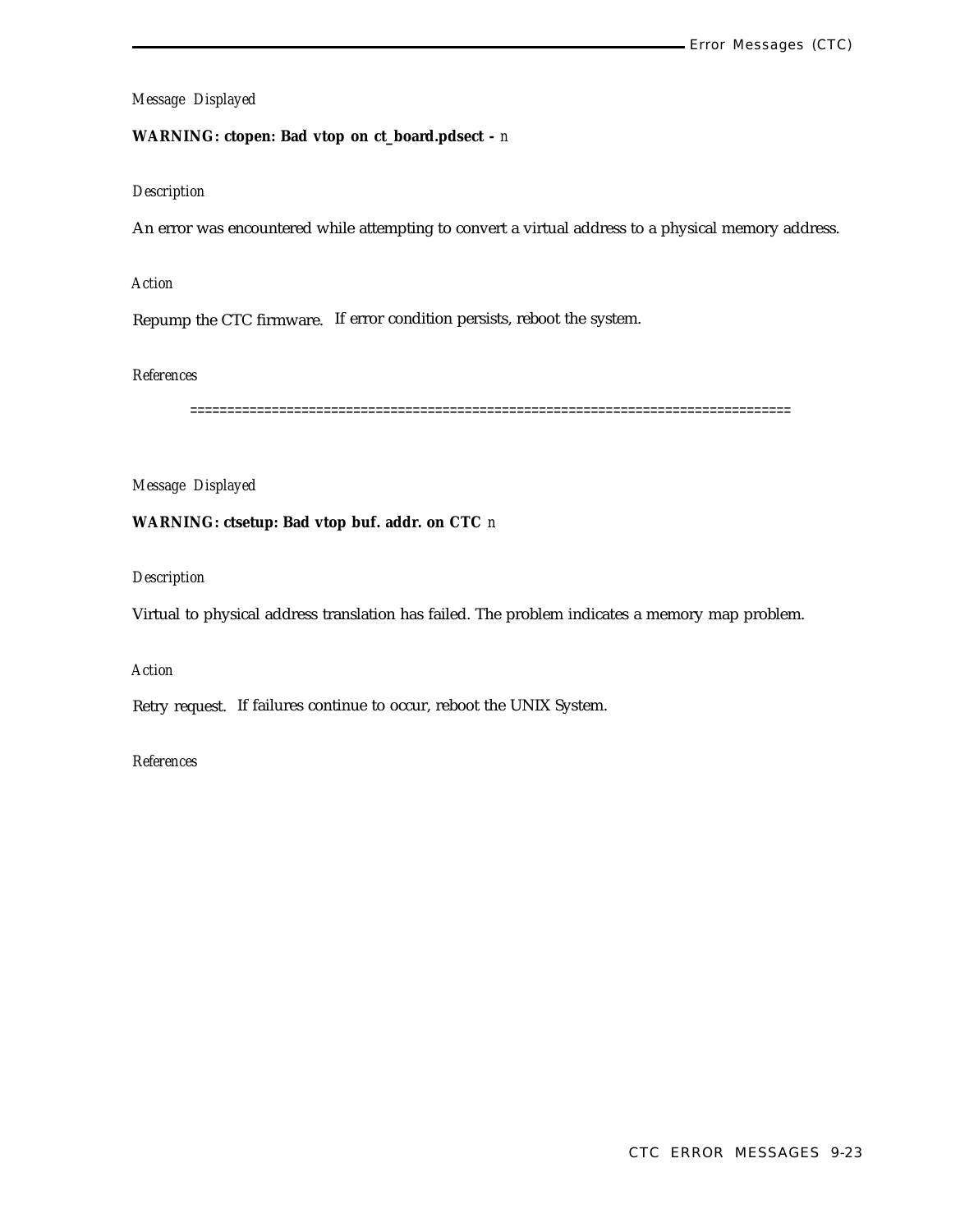## **WARNING: ctstrategy: partition** *n* **on board** *n* **sub\_dev** *n* **marked read only**

#### *Description*

An attempt to "write" to a partition failed because the partition was marked "read-only."

#### *Action*

If writing to the partition is necessary, modify the VTOC to make the partition writable.

#### *References*

=====================================================================================================

## *Message Displayed*

## **WARNING: ctud\_ctim: Can't update NVRAM controller pass count on CTC** *n*

#### *Description*

The CTC driver cannot read/write the pass count stored in the NVRAM.

# *Action*

Try to recover by rebooting the system. If problem still exists, have the system board checked out.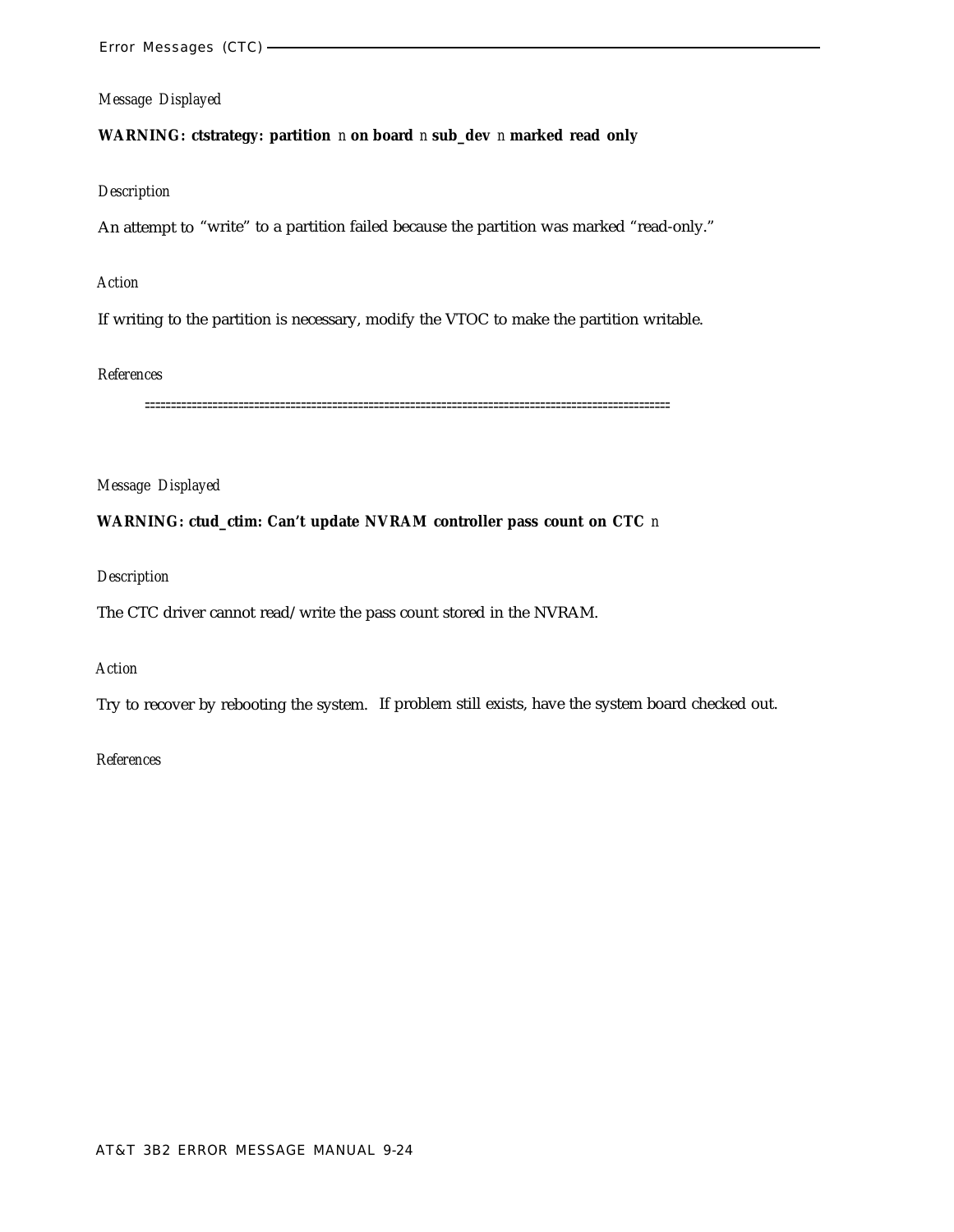**ctcinfo: cannot open /dev/rSA/ctape** *n,* **errno = 215**

## *Description*

The tape in the cartridge tape drive is not formatted. Therefore, the attempt to extract information about tape using the **ctcinfo** command or its simple administration derivative failed.

*Action*

Format the tape.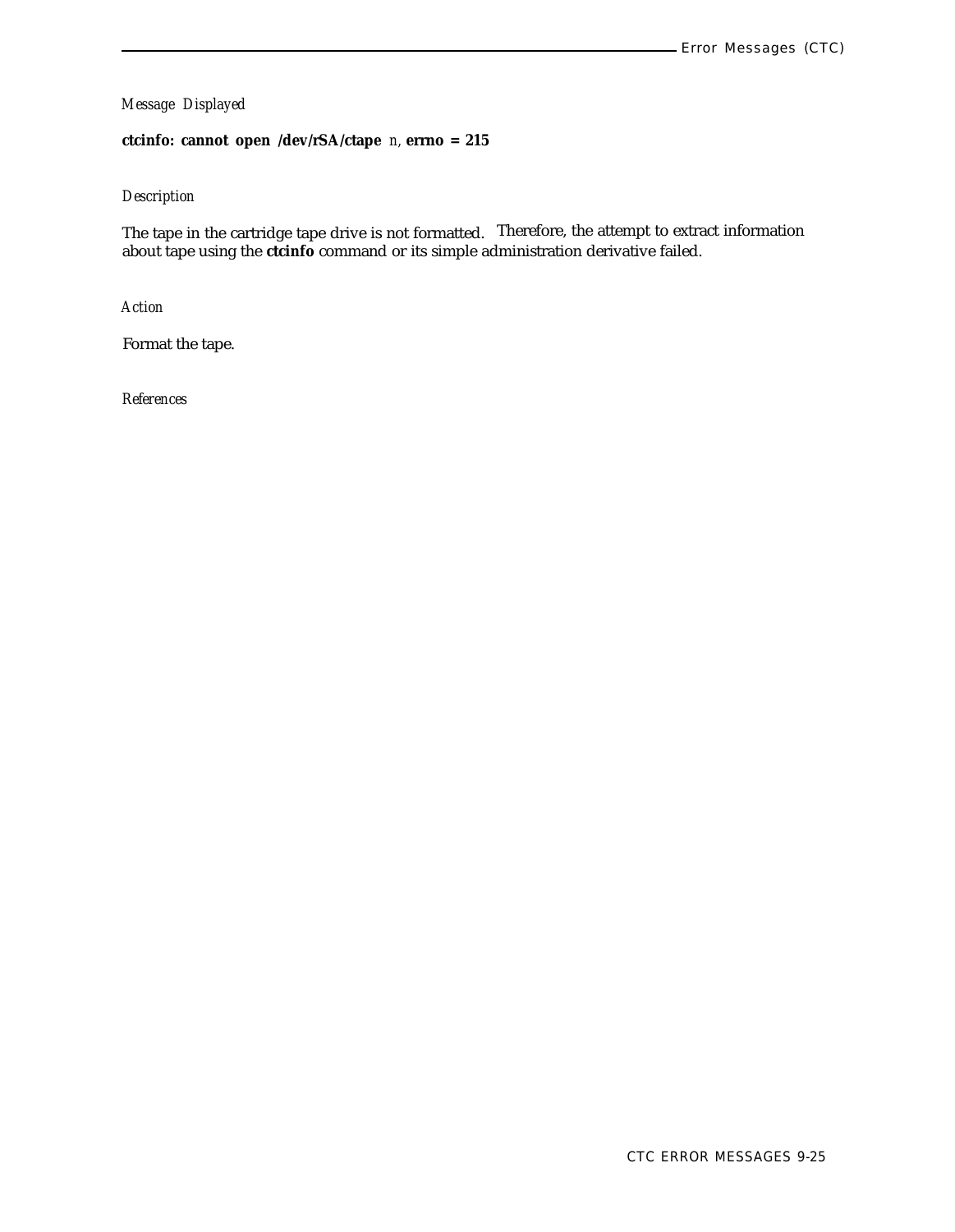# General

The Multiprocessor Enhancement (MPB) Card in essence gives you a second processing center like the one located on the 3B2/600 system board. It provides you with a second CPU, MMU, and MAU allowing the computer to process more information faster.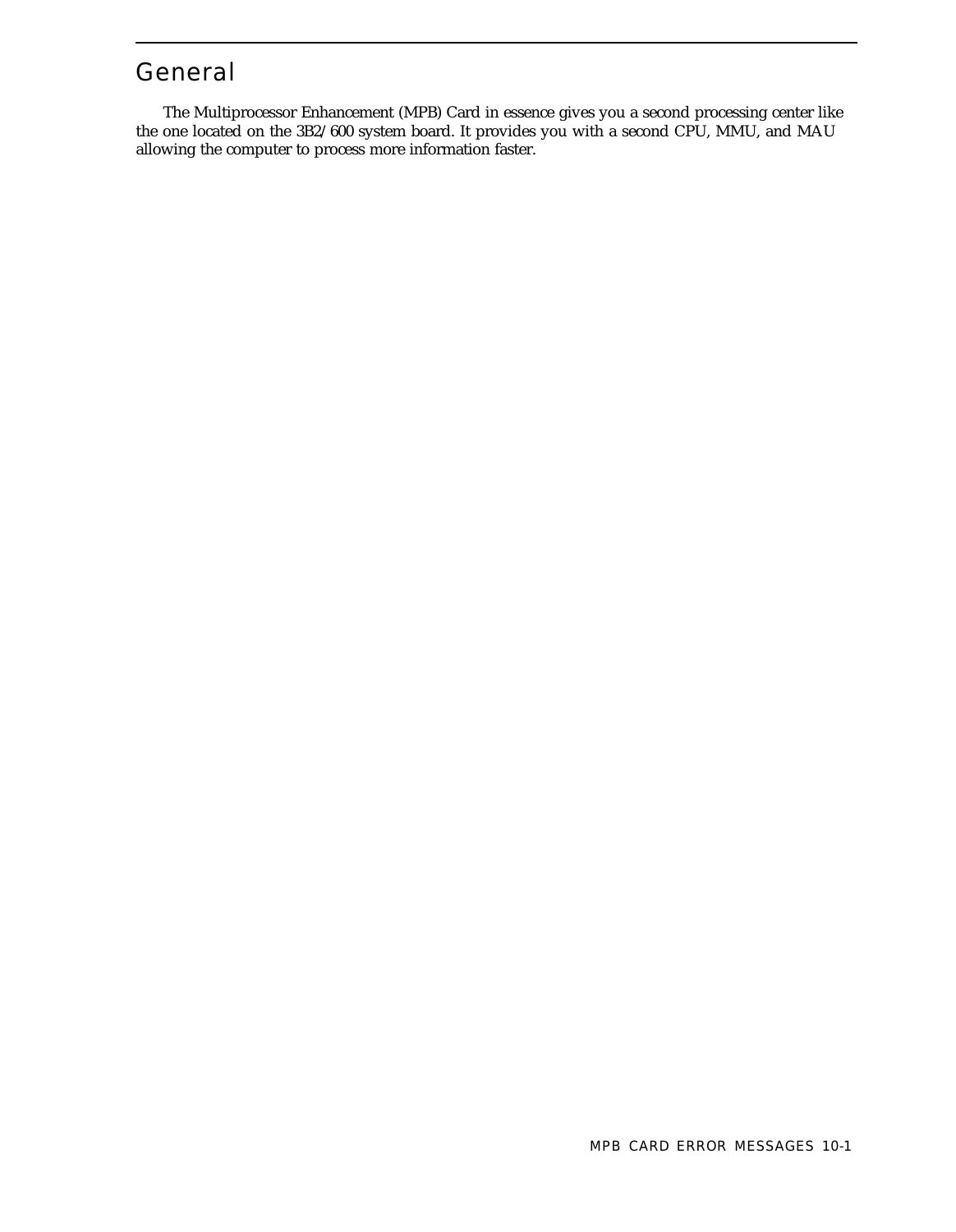# Error Messages (MPB)

*Message Displayed*

**PANIC: MPB hung**

*Description*

Occurs when the system board detects that the coprocessor is hung.

*Action*

Run diagnostics on the multiprocessor board.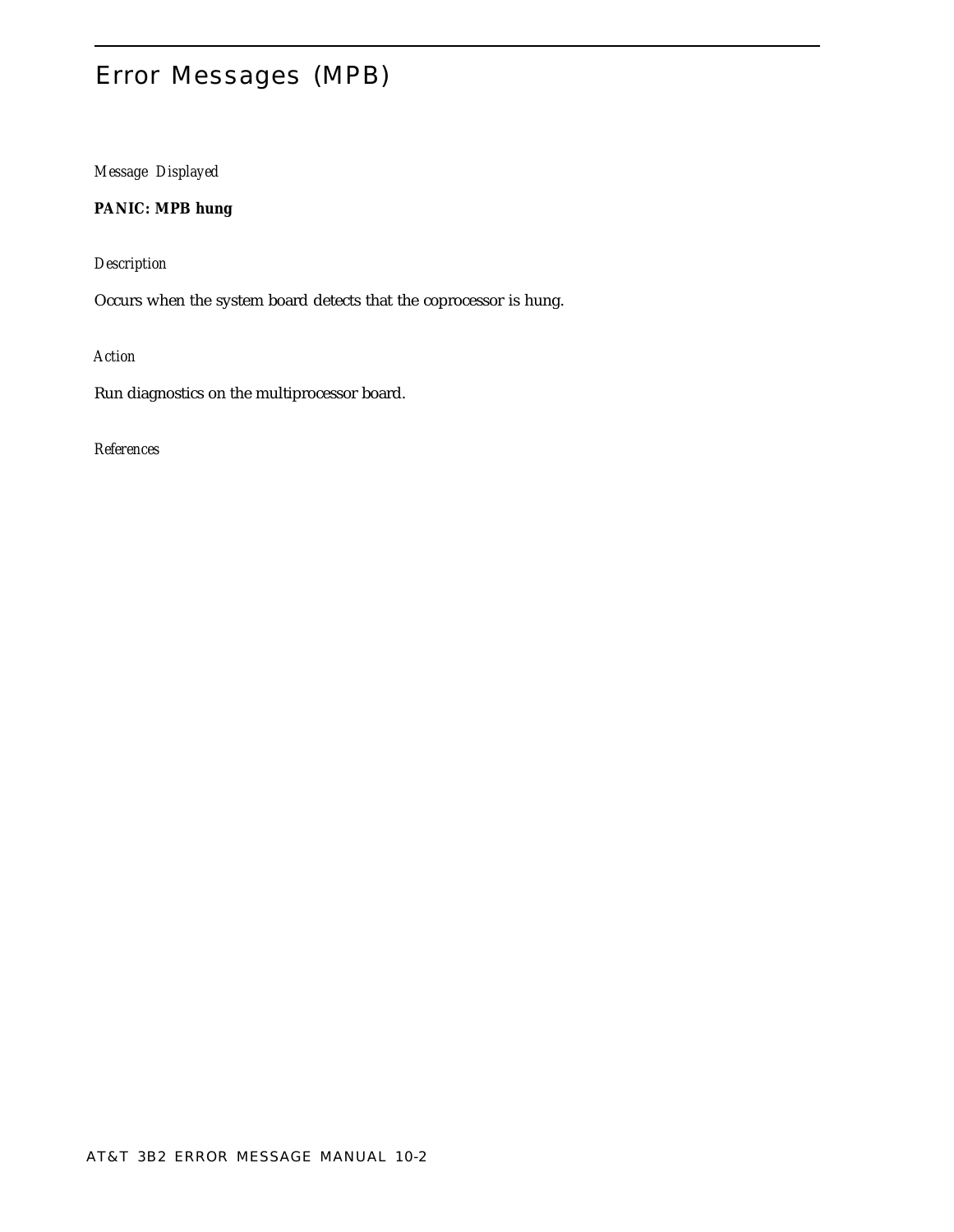# General

This chapter includes the error messages associated with the Network Interface Configuration Table. All AT&T 3B2 Computers with the Release 2.1 Version 1 3BNET Utilities are added to the configuration tables of other 3B2 Computers also having the Release 2.1 Version 1 of the utilities. This occurs as each system becomes active on the network.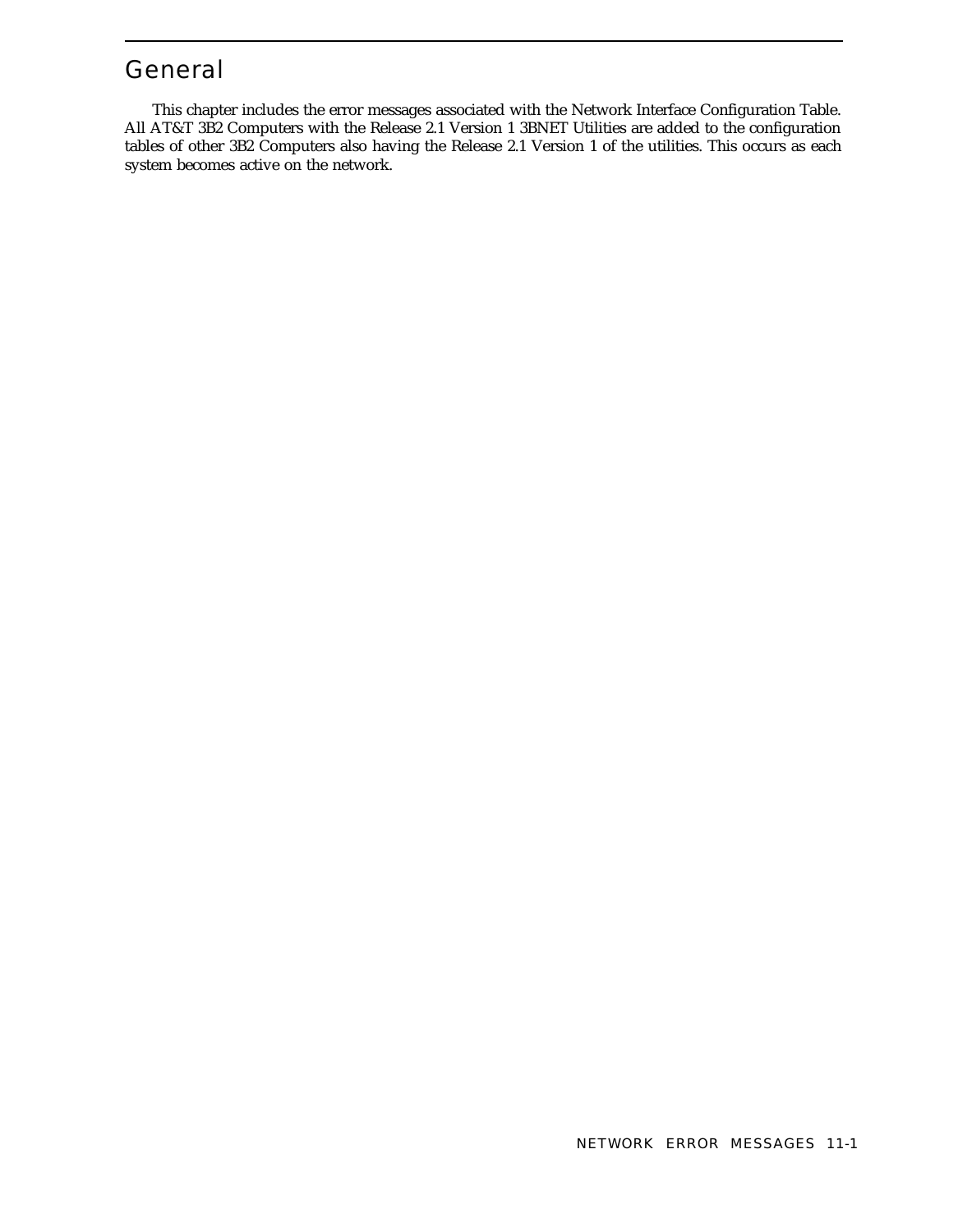# Network Interface Add Node (niaddnode)

# *Message Displayed*

# **3BNET administration is not active on this node**

*Description*

Self-explanatory.

# *Action*

The system shows cause to panic, but no specific action is required.

# *References*

======================================================================================================

# *Message Displayed*

## **Cannot open network port to request node addition**

*Description*

Self-explanatory.

*Action*

The system shows cause to panic, but no specific action is required.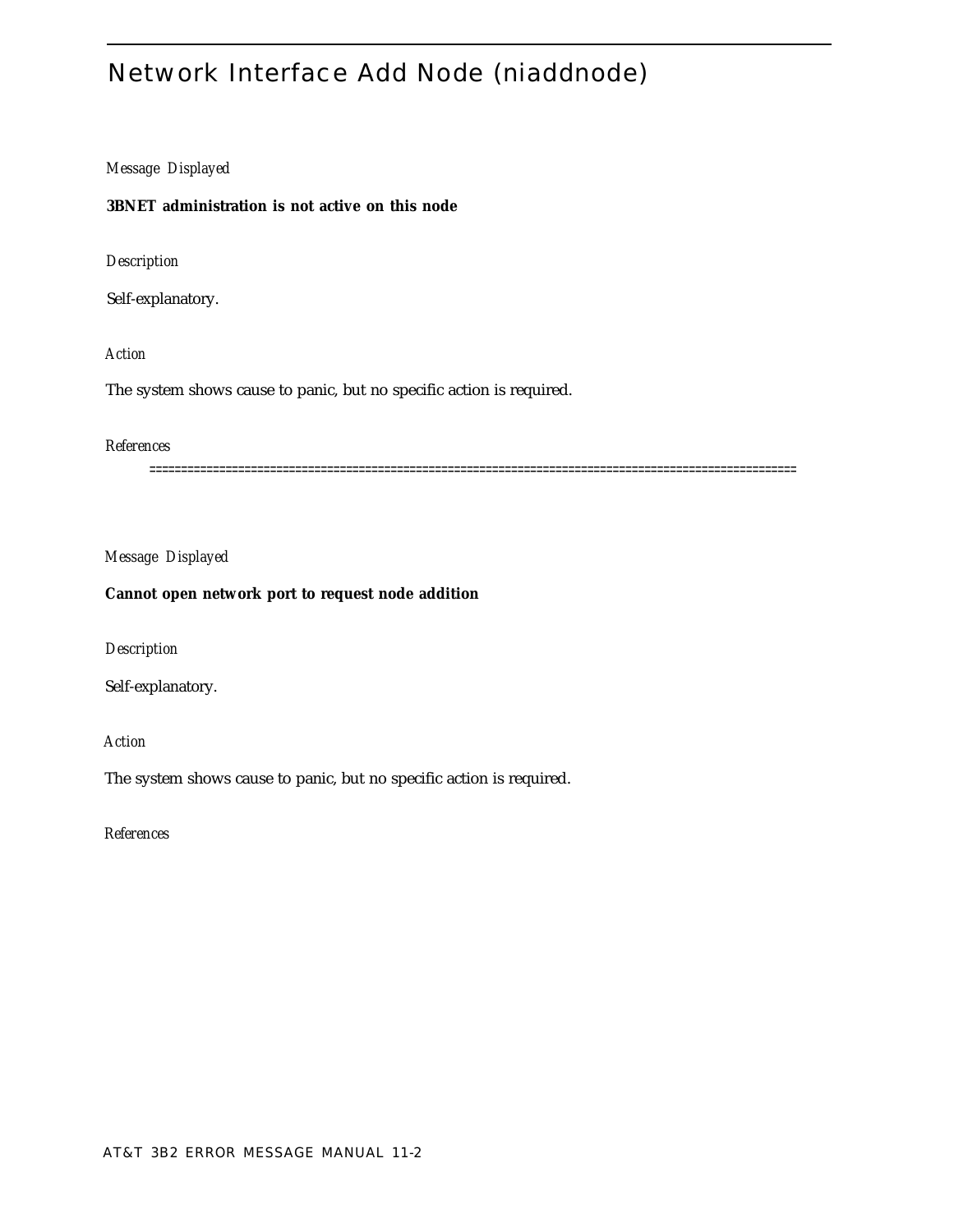## **Cannot determine operational status of 3BNET on this node**

*Description*

Self-explanatory.

# *Action*

The system shows cause to panic, but no specific action is required.

*References*

==========================================================================================

*Message Displayed*

# **Node already exists in configuration table**

*Description*

Self-explanatory.

*Action*

The system shows cause to panic, but no specific action is required.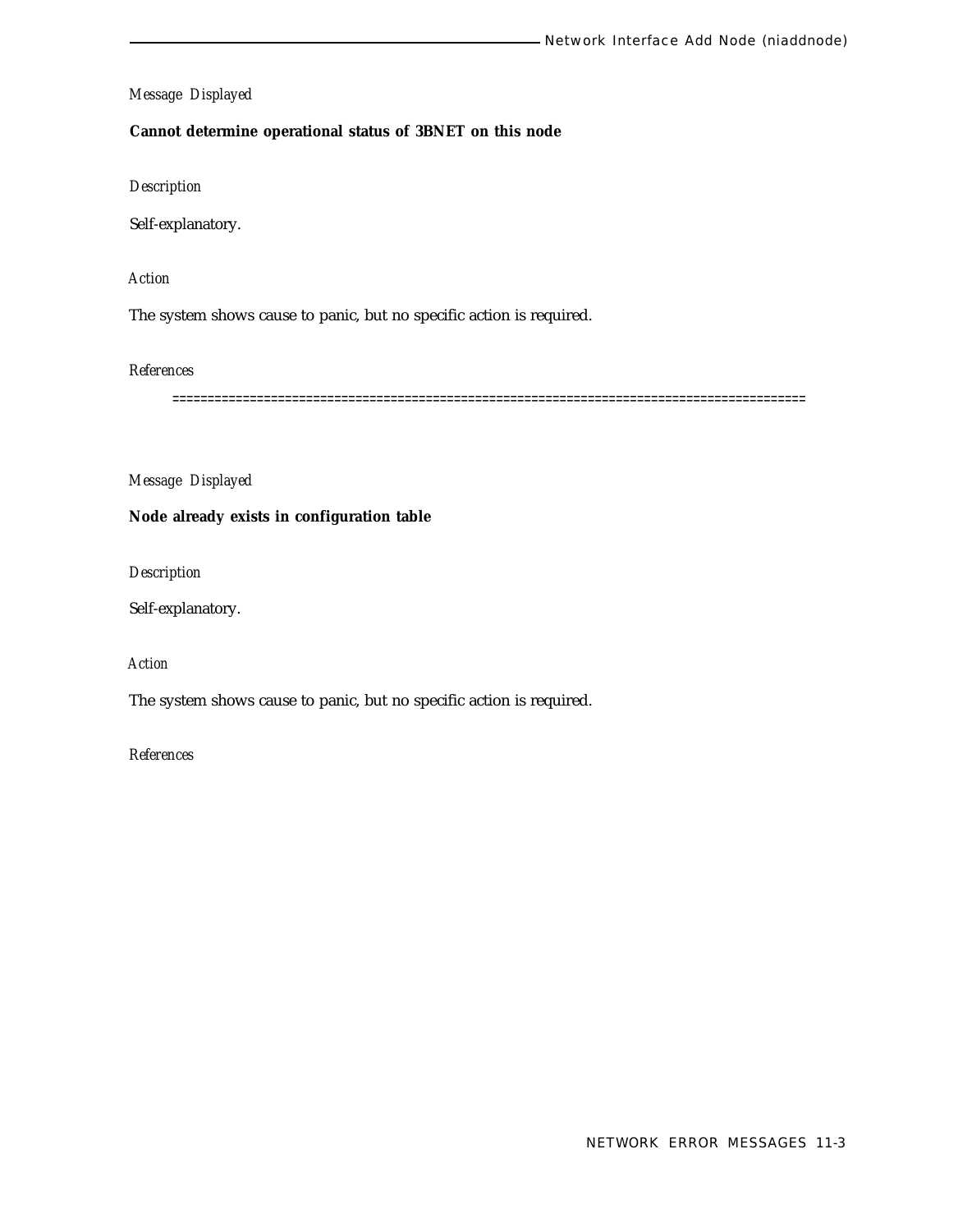# **Configuration table is full, cannot add node**

## *Description*

Self-explanatory.

# *Action*

The system shows cause to panic, but no specific action is required.

## *References*

================================================================================================

# *Message Displayed*

## **Unknown response to request for node addition**

#### *Description*

Self-explanatory,

# *Action*

The system shows cause to panic, but no specific action is required.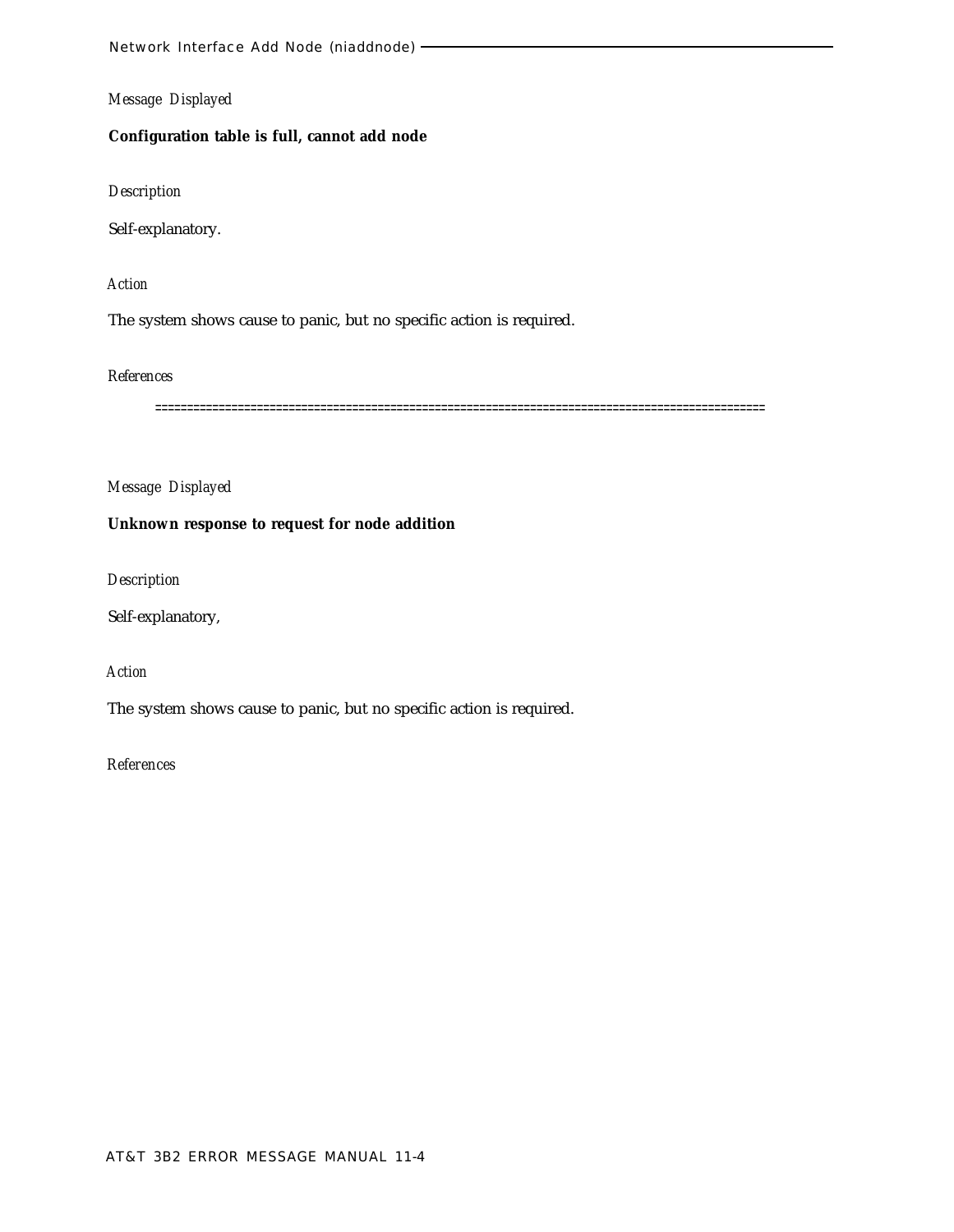## **No response to request for node addition**

## *Description*

Self-explanatory. Requested machine does not respond.

## *Action*

The system shows cause to panic, but no specific action is required.

## *References*

===============================================================================================

## *Message Displayed*

# **Cannot configure network port to request node addition**

*Description*

Self-explanatory.

# *Action*

The system shows cause to panic, but no specific action is required.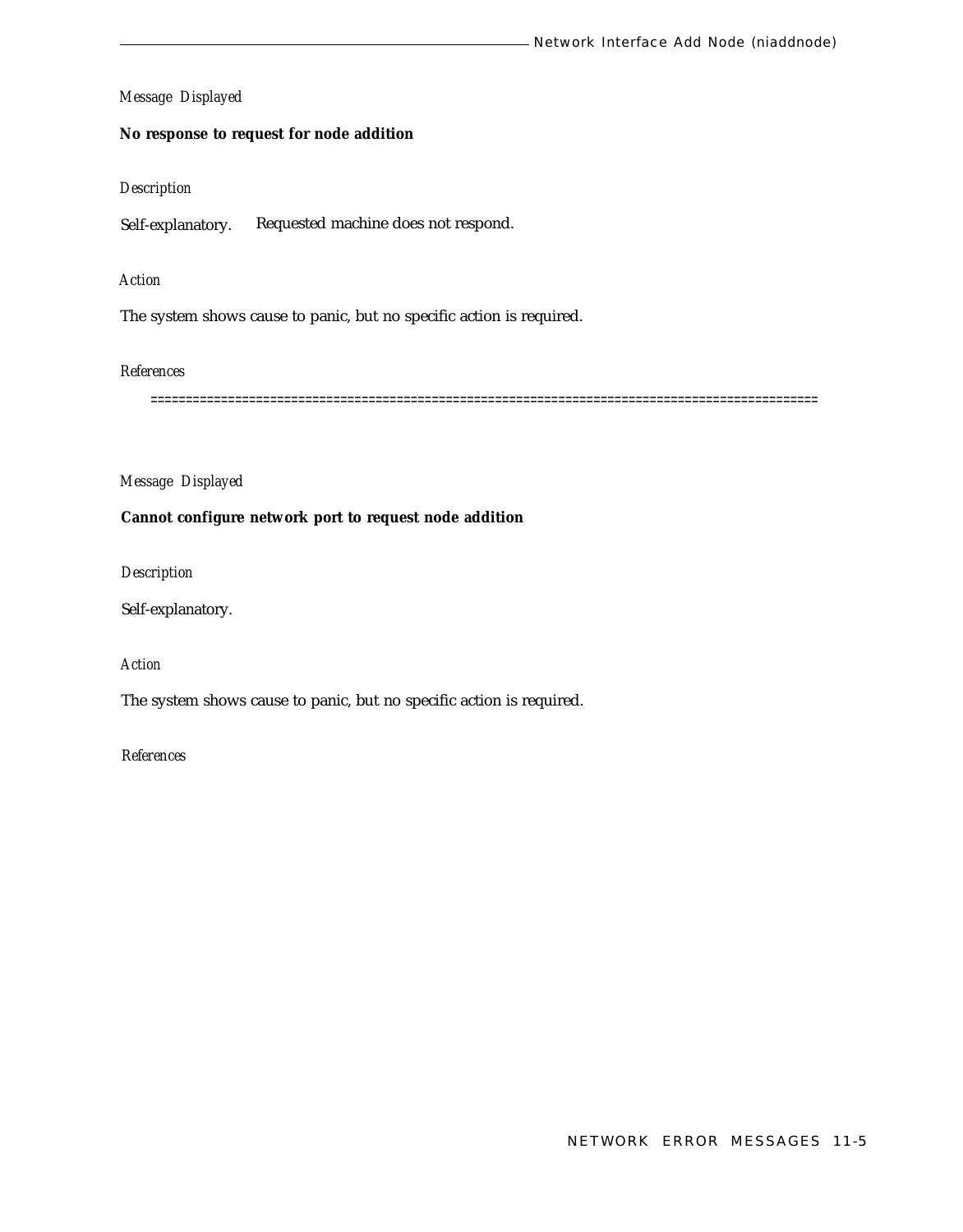# **Failure on attempt to request node addition**

*Description*

Self-explanatory.

*Action*

The system shows cause to panic, but no specific action is required,

*References*

==========================================================================================

*Message Displayed*

## **Physical Network Address must be 12 hexadecimal digits**

*Description*

Self-explanatory.

*Action*

The system shows cause to panic, but no specific action is required.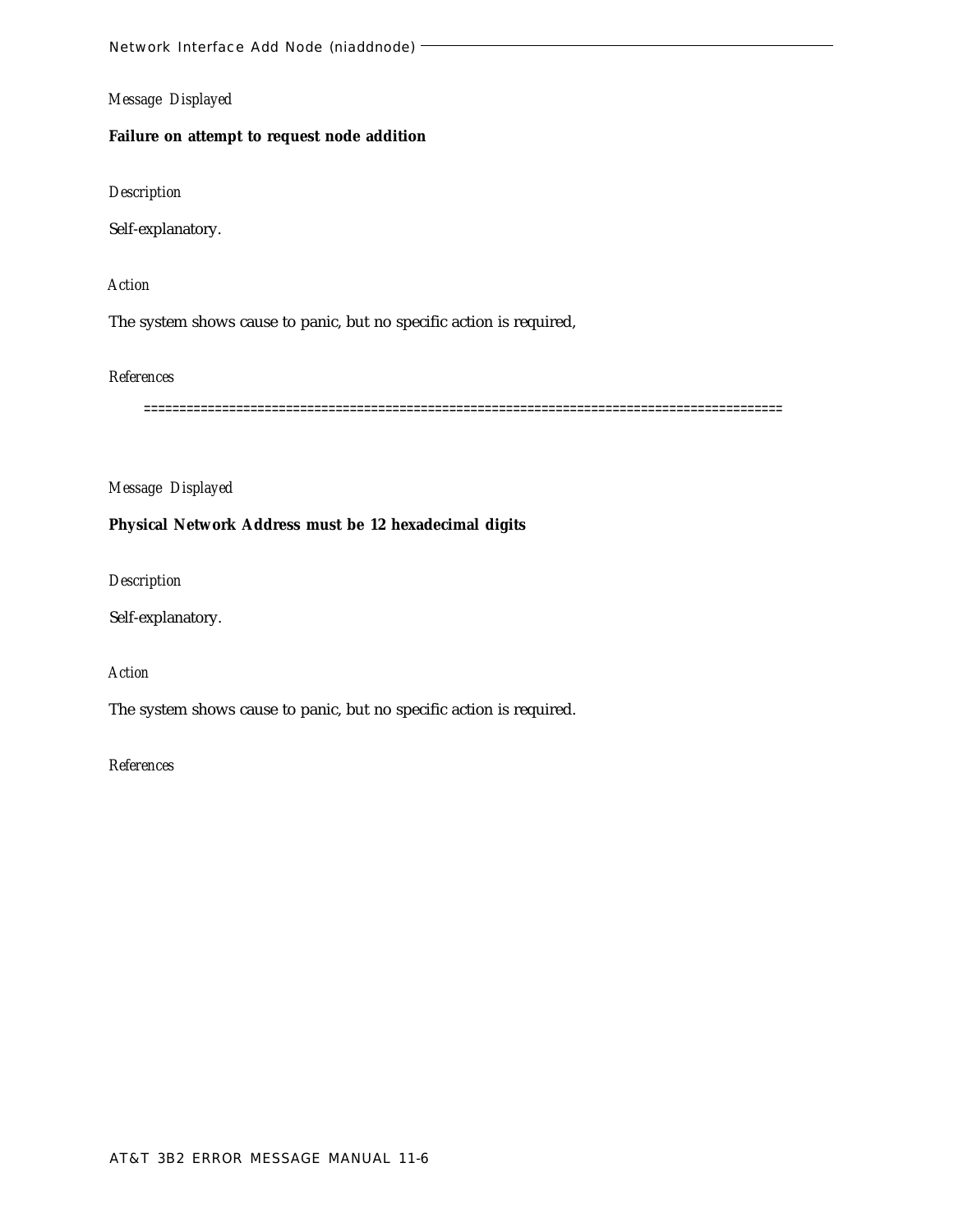# Network Interface Audit (niaudit)

# *Message Displayed*

**Must have superuser privileges to execute "niaudit"**

*Description*

Self-explanatory.

*Action*

The system shows cause to panic, but no specific action is required.

# *References*

===============================================================================================

*Message Displayed*

# **3BNET daemon audit is disabled (date)**

*Description*

Self-explanatory.

*Action*

The system shows cause to panic, but no specific action is required.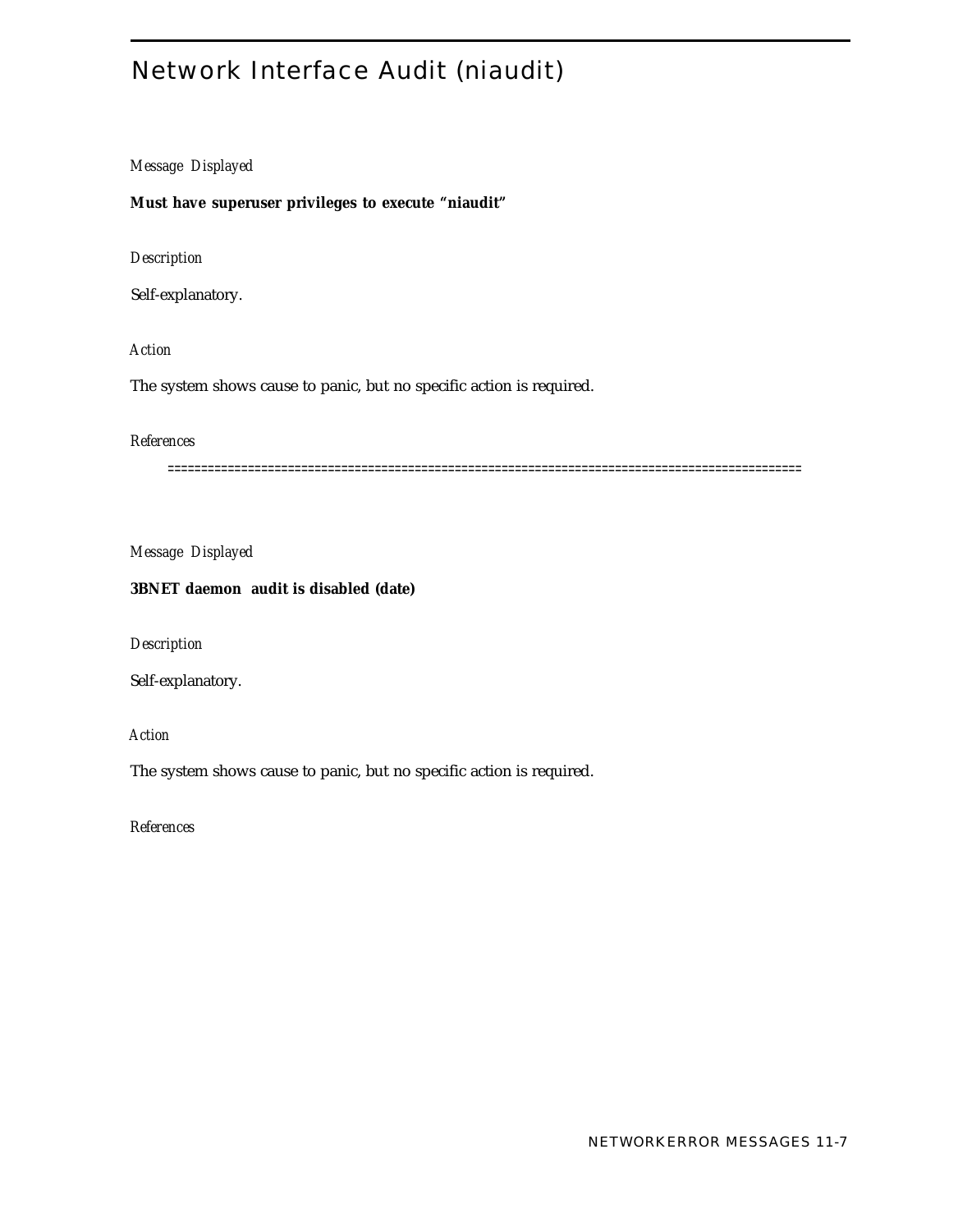# **Nistat failed: daemon audit abandoned: (date)**

*Description*

Self-explanatory.

# *Action*

The system shows cause to panic, but no specific action is required.

*References*

=========================================================================================

*Message Displayed*

**3BNET restart failed (date)**

*Description*

Self-explanatory.

*Action*

The system shows cause to panic, but no specific action is required.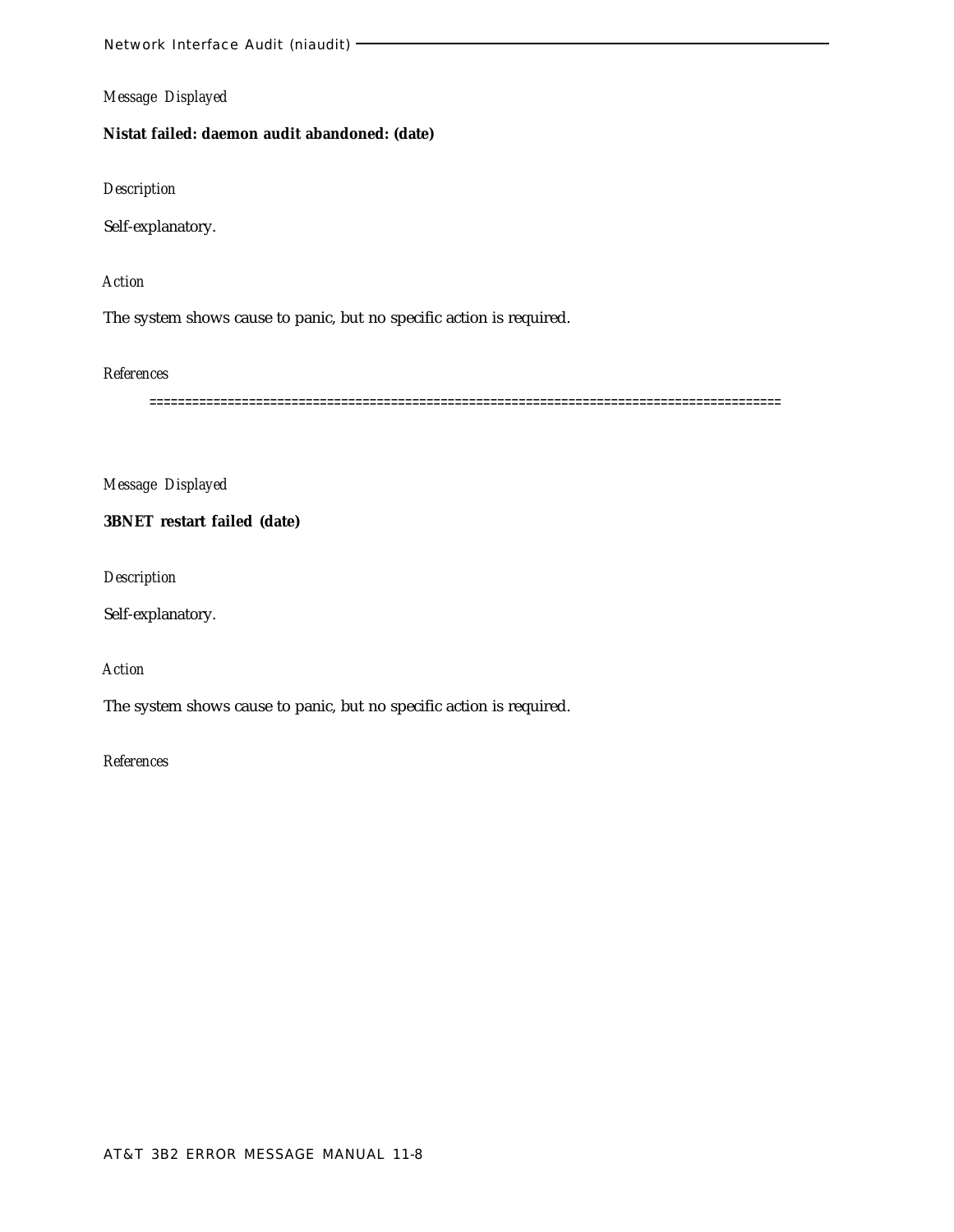# Network Interface Exchange Password (niexpf)

# *Message Displayed*

**Must have superuser privileges to execute "niexpf"**

*Description*

Self-explanatory.

*Action*

The system shows cause to panic, but no specific action is required.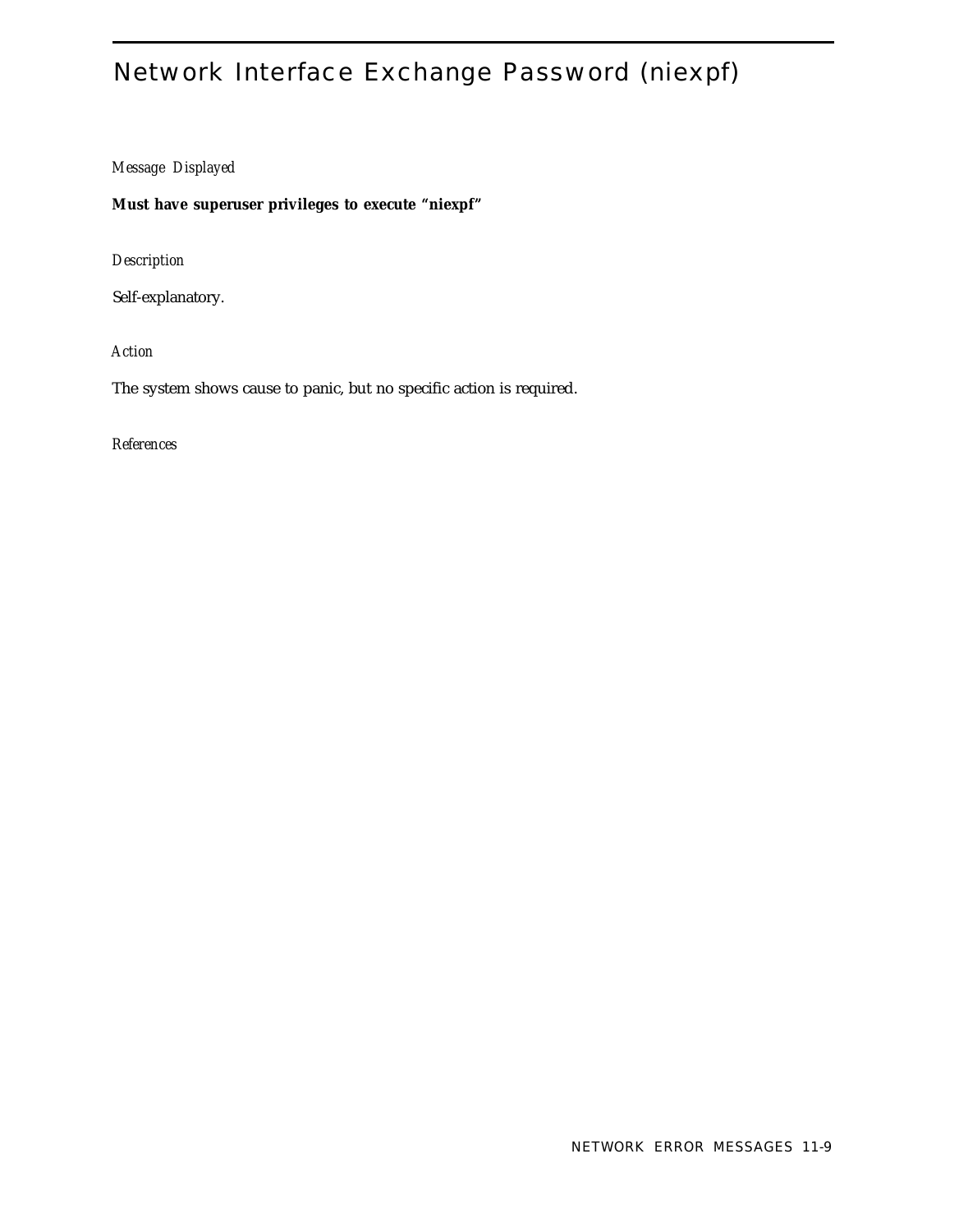# Network Interface Stop (nistop)

*Message Displayed*

**Must have superuser privileges to execute "nistop"**

*Description*

Self-explanatory.

*Action*

The system shows cause to panic, but no specific action is required.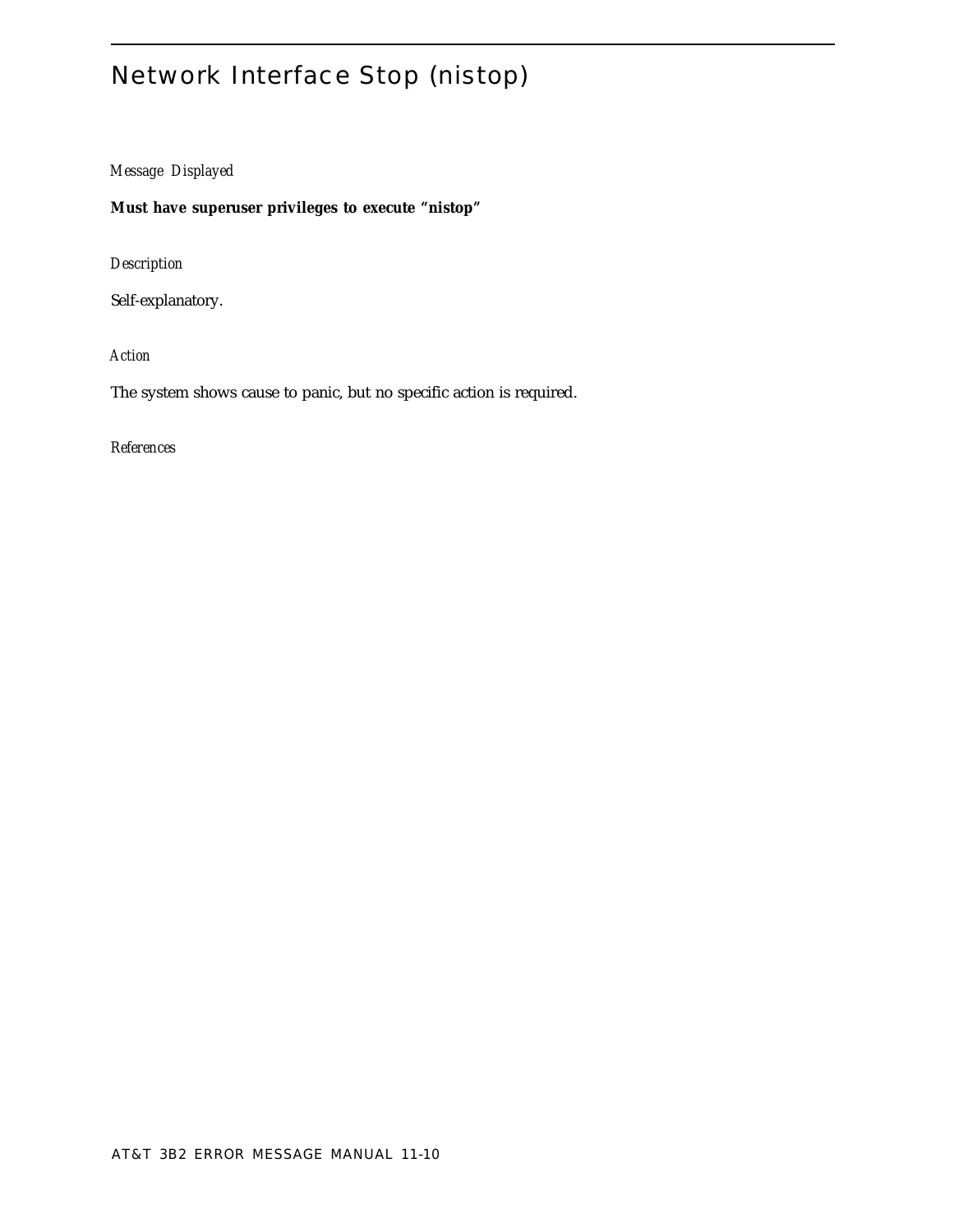# Network Interface Table (nitable)

## *Message Displayed*

# **Configuration file does not exist on this node**

*Description*

Self-explanatory.

## *Action*

The system shows cause to panic, but no specific action is required.

# *References*

==============================================================================================

*MessageDisplayed*

**Configuration table is empty**

*Description*

self-explanatory.

*Action*

The system shows cause to panic, but no specific action is required. Use ''niaddnode'' to internodes.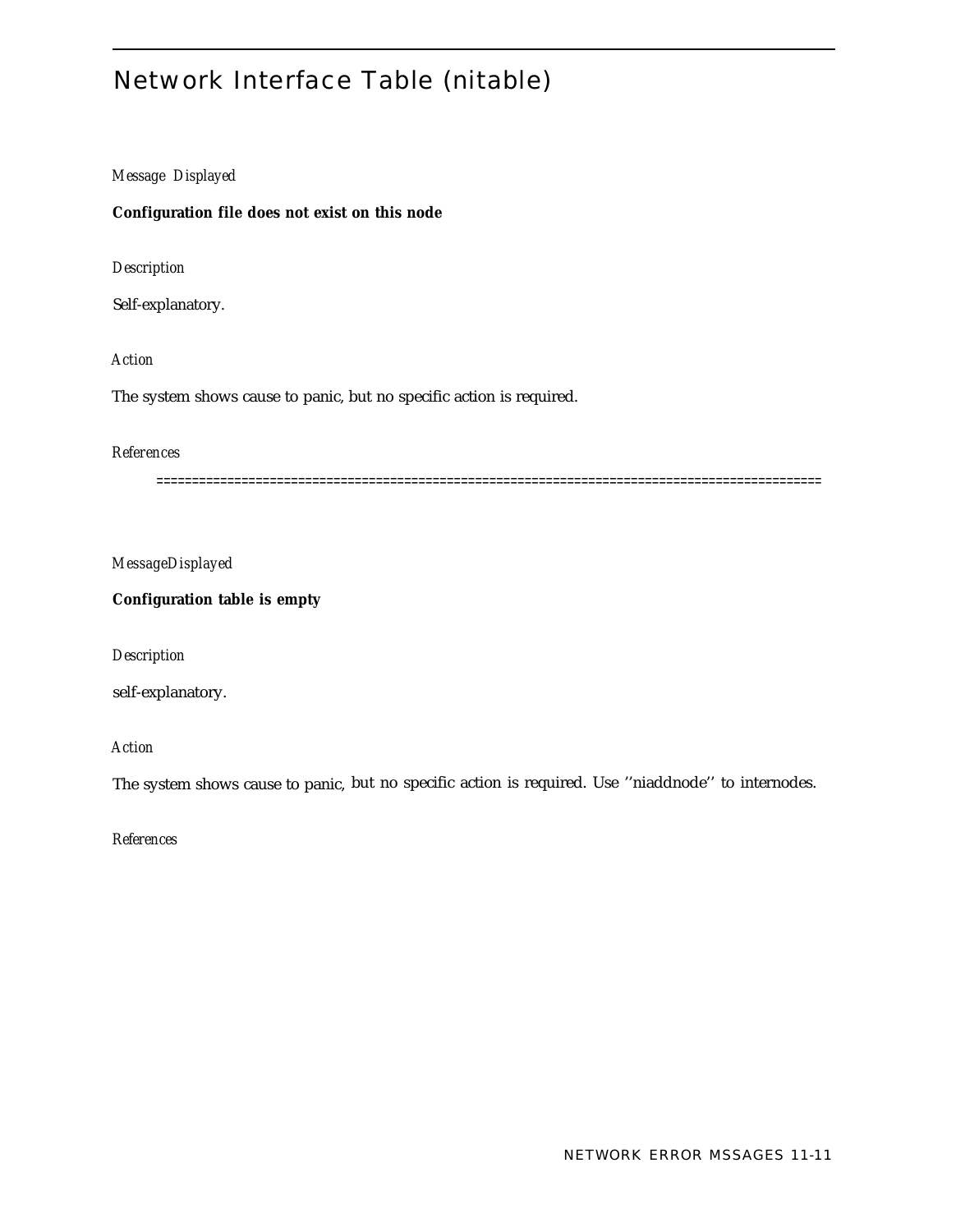# General

The following error messages are for the PORTS and EPORTS feature cards. The PORTS error messages indicate any changes in the status of the PORTS entries or permissions. These errors occur when there is not enough space to allocate for memory and/or whenever files cannot be opened or created.

The EPORTS (Enhanced Ports) Driver error messages are displayed when problems occur with the EPORTS Driver software. These error messages may also result from a problem with the EPORTS card itself. The following section defines these error messages and gives a description and action to take.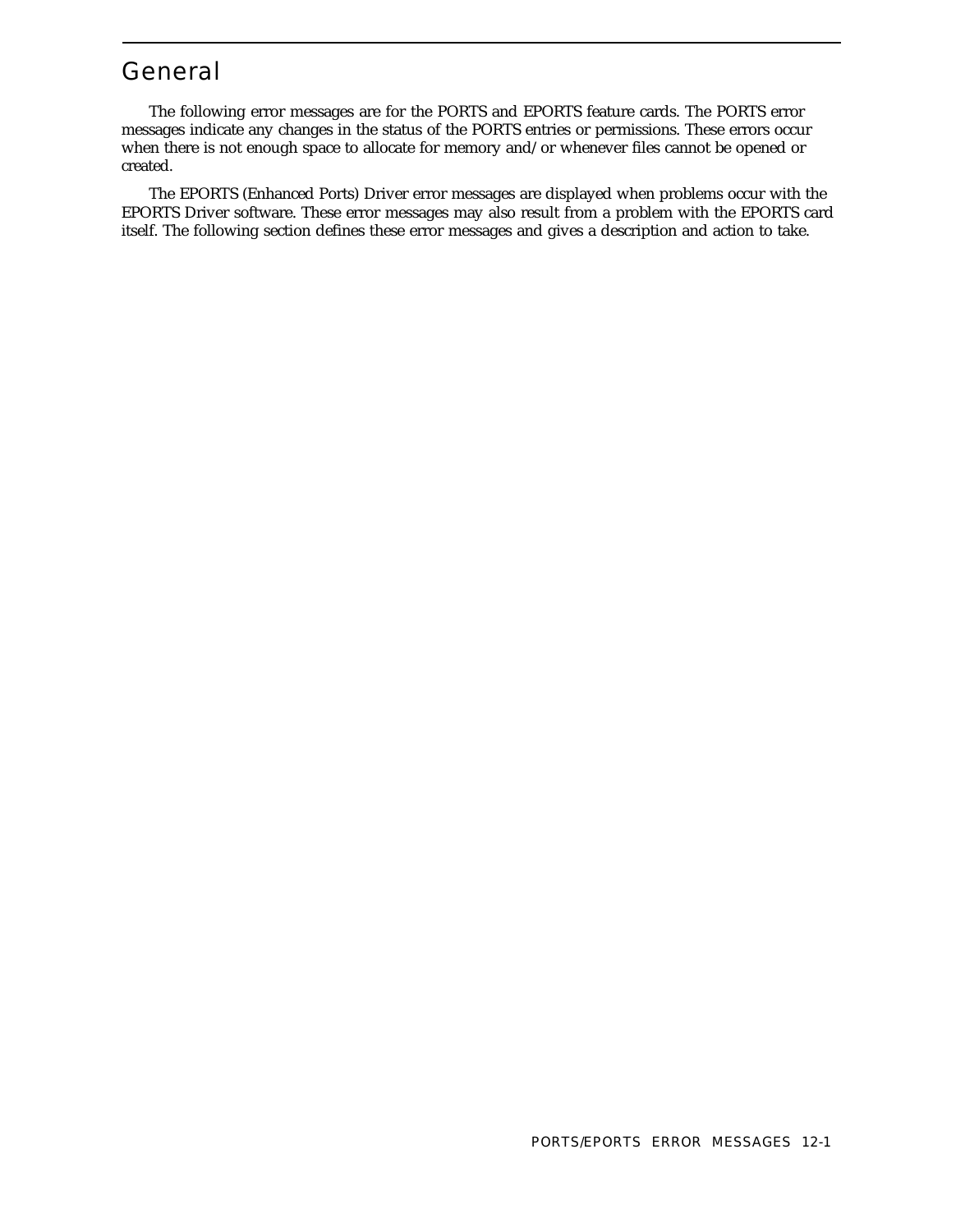# PORTS Error Messages

# *Message Displayed*

**/etc/inittab cannot be opened for reading and writing. Please call your local service representative.**

*Description*

Self-explanatory.

*Action*

Manually make all device files and /etc/inittab entries; check the permissions on /etc/inittab.

*References*

=============================================================================================

*Message Displayed*

Ports: Cannot open /dev directory. Error *n:* See UNIX System User's Manual -Intro(2).

*Description*

Self-explanatory.

*Action*

Manually make all device files and /etc/inittab entries; check the permissions on /etc/inittab.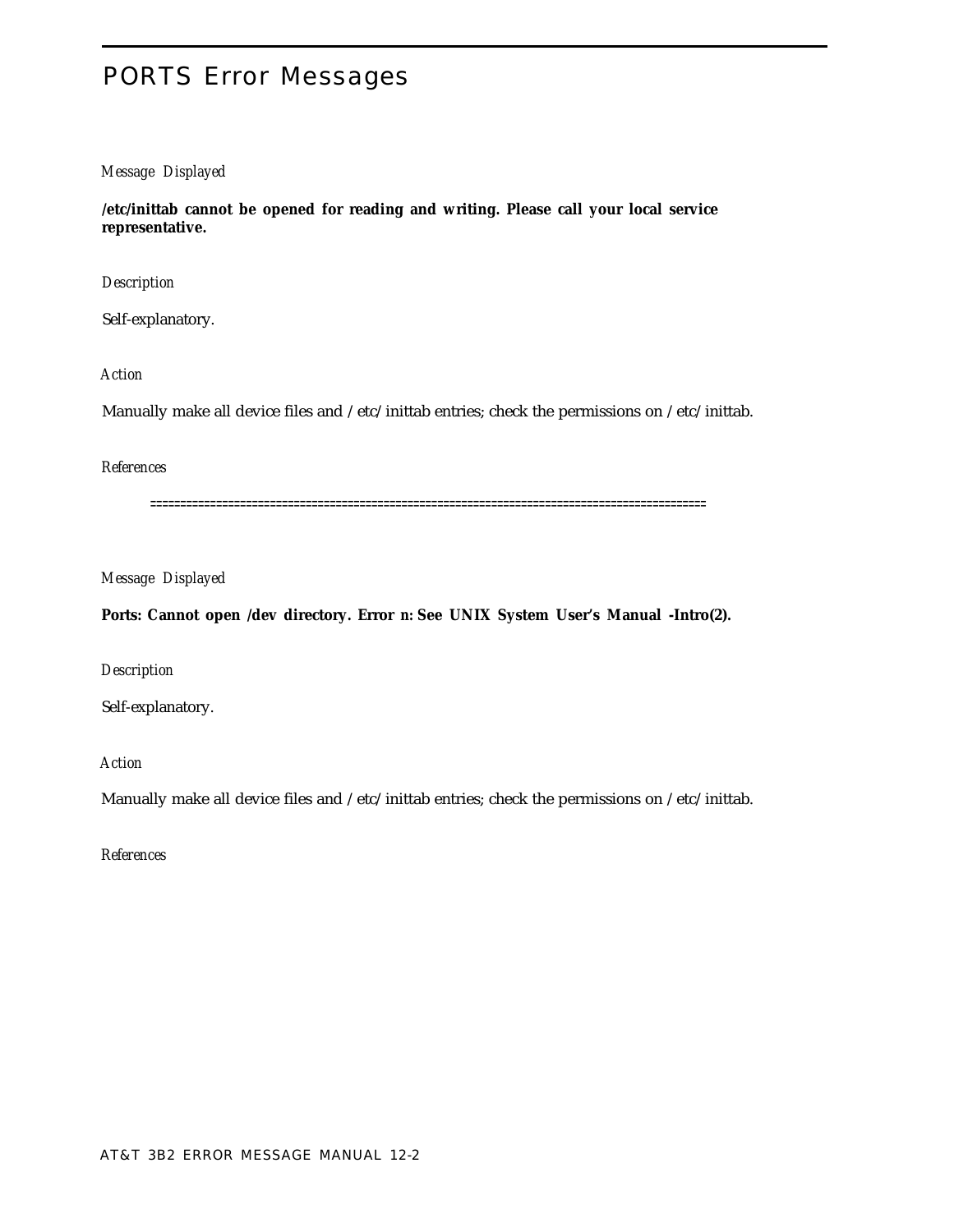**Ports: Error** *n -* **Wasn't able to create a temporary file.**

*Description*

Self-explanatory.

*Action*

Manually make all device files and /etc/inittab entries.

*References*

========================================================================================

*Message Displayed*

**Ports: Not enough space to allocate memory**

*Description*

Self-explanatory.

*Action*

Manually make all device files and /etc/inittab entries.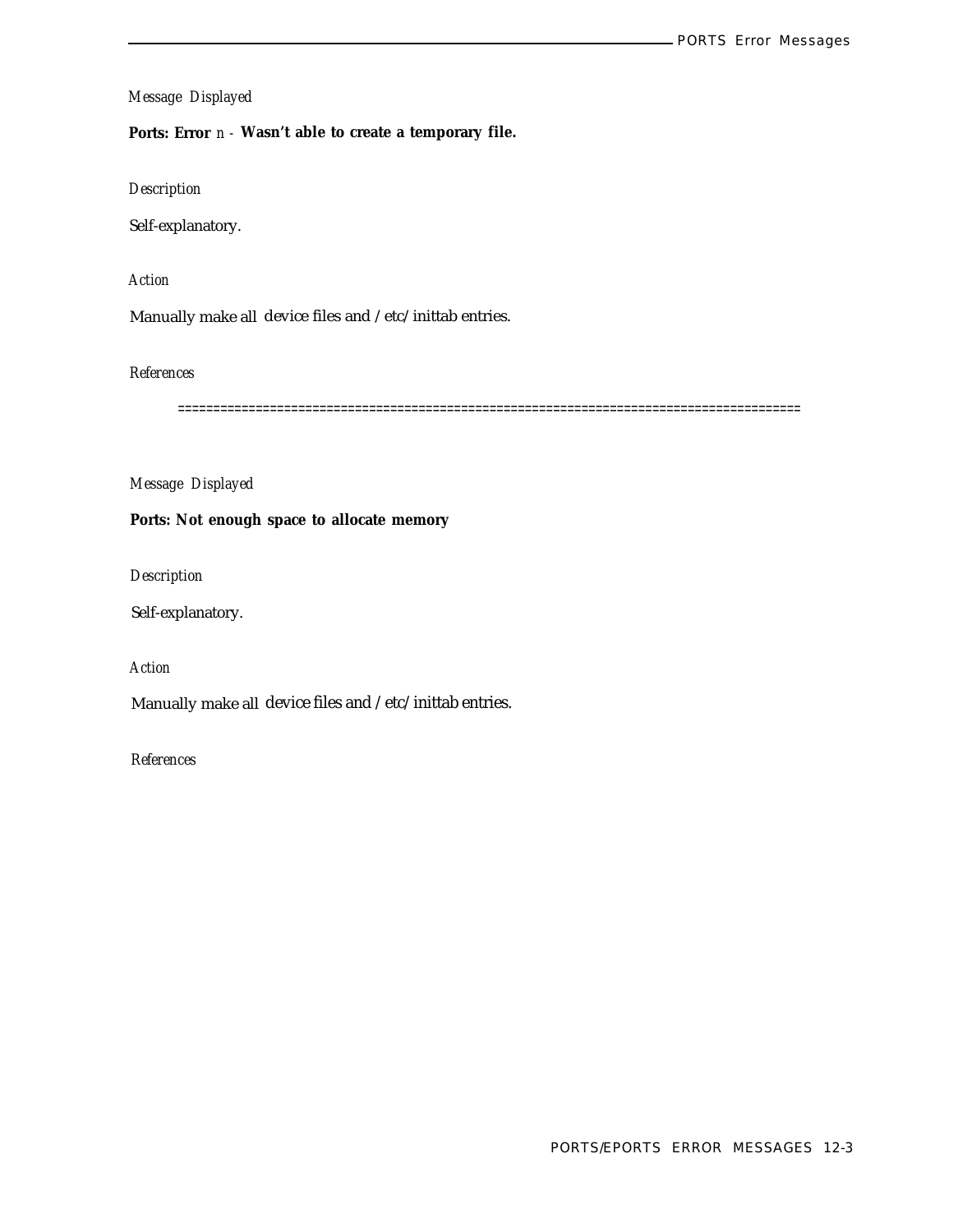**Ports: Sys3b call to get edt table failed. Call your local service representative.**

*Description*

Self-explanatory.

*Action*

Manually make all device files and /etc/inittab entries.

*References*

=========================================================================================

*Message Displayed*

**WARNING: PORTS : QFAULT-- opcode =** *n,* **board =** *brd\_id,* **subdev = dev\_id, byte count =** *n,* **buffer address** *= buf\_addr*

*Description*

"QFAULT" is an error code received from PORTS pumpware.

*Action*

Repump the board. If the problem still exists, reboot the operating system.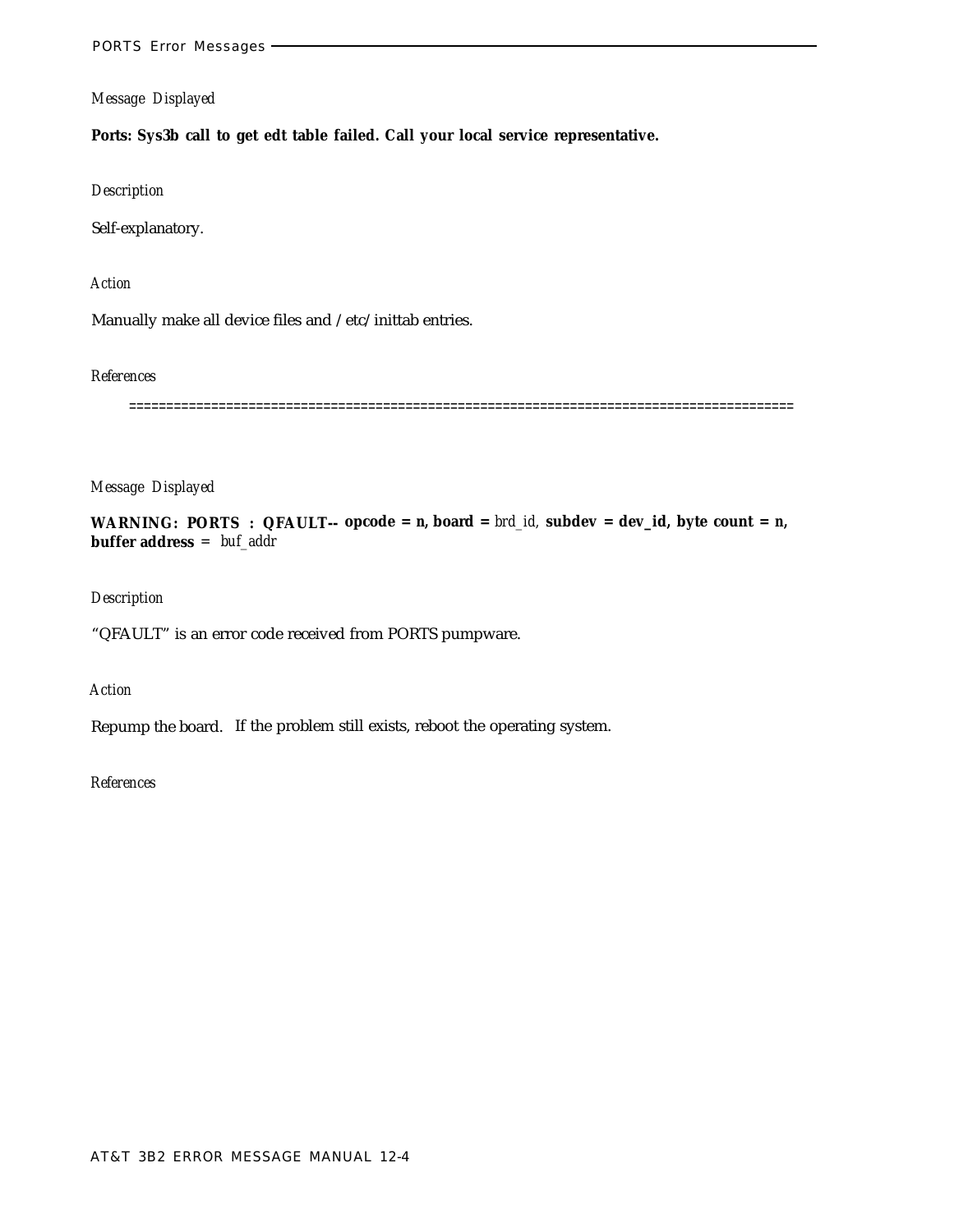**WARNING : PORTS : FAULT** -- **opcode** =  $n$ , **board** =  $brd_id$ , **subdev** =  $dev_id$ , **byte count** =  $n$ , **buffer address =** *buf\_addr*

#### *Description*

"FAULT" is an error code received from PORTS pumpware.

*Action*

Repump the board. If the problem still exists, run diagnostics and reboot the system.

# *References*

=============================================================================================

*Message Displayed*

# **WARNING : PORTS : unknown completion code**

*Description*

The PORTS pumpware returned a completion code that the PORTS driver does not recognize.

*Action*

Repump the board.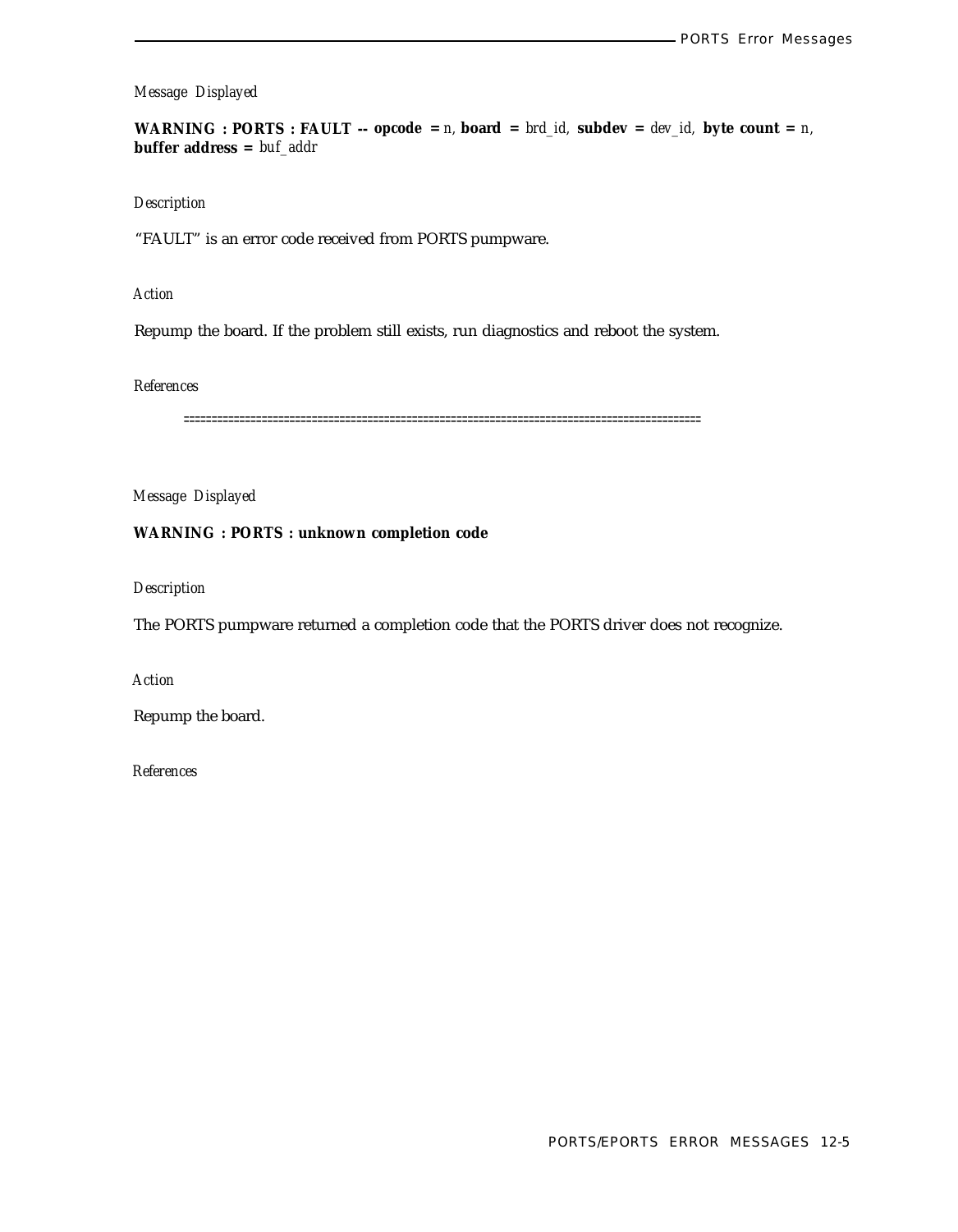# **WARNING : PORTS : unknown pump command and cmd\_code**

# *Description*

The PORTS driver received an unrecognizable pump command.

# *Action*

Check the applications program that is issuing the pump command.

# *References*

==================================================================================================

# *Message Displayed*

# **WARNING : PORTS : SYSGEN failure on board** *brd\_id*

# *Description*

The PORTS driver is not able to system generate the board.

# *Action*

Repump the PORTS board.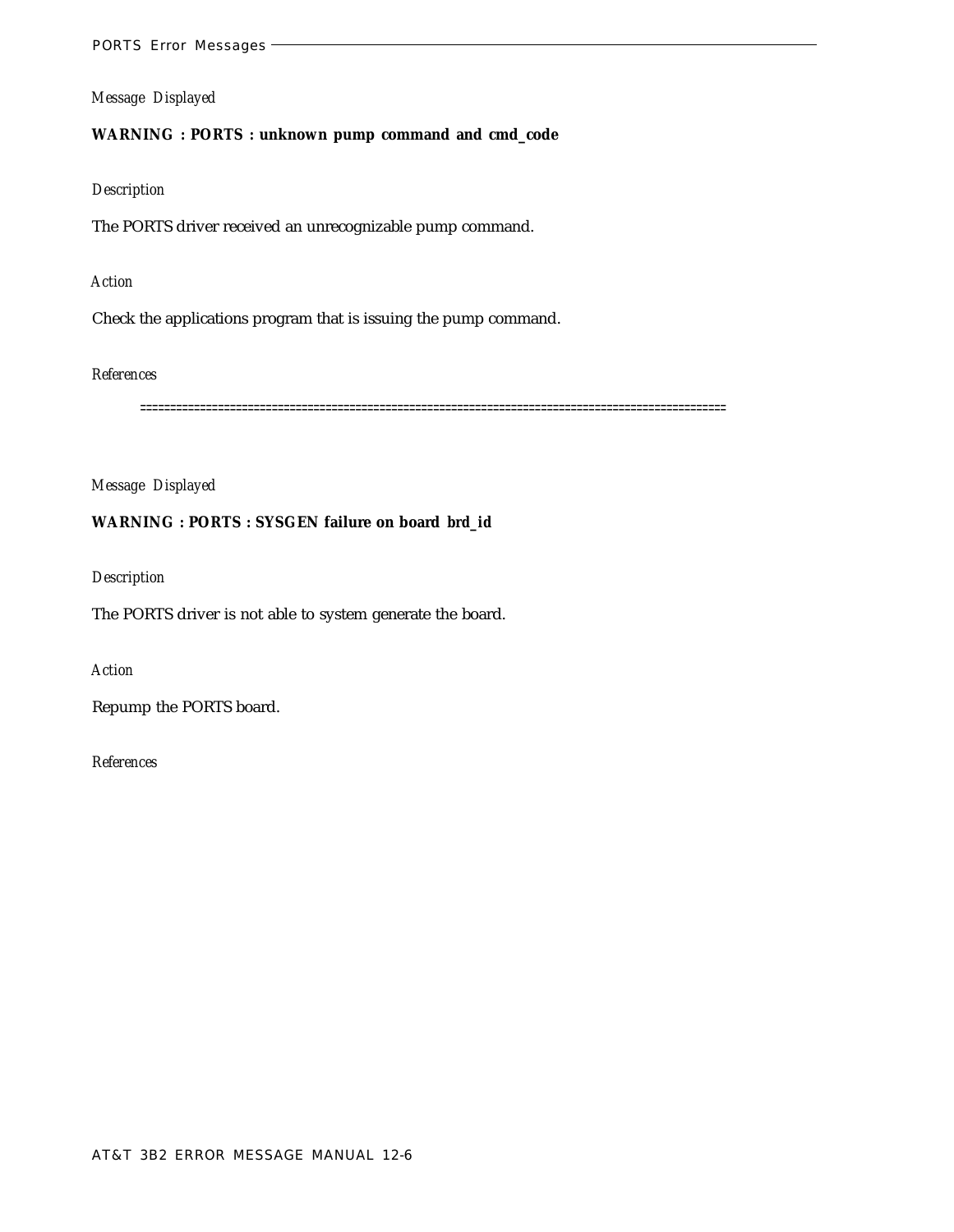# **WARNING : PORTS : TIMEOUT \*\*\* SYSGEN failure on board** *brd-id*

# *Description*

The PORTS driver timed out on a system generation attempt.

# *Action*

Repump the PORTS board.

*References*

===========================================================================================

*Message Displayed*

# **WARNING : PORTS : EXPRESS QUEUE OVERFLOW : ONE ENTRY LOST**

*Description*

An express job is lost due to too many express requests.

*Action*

None.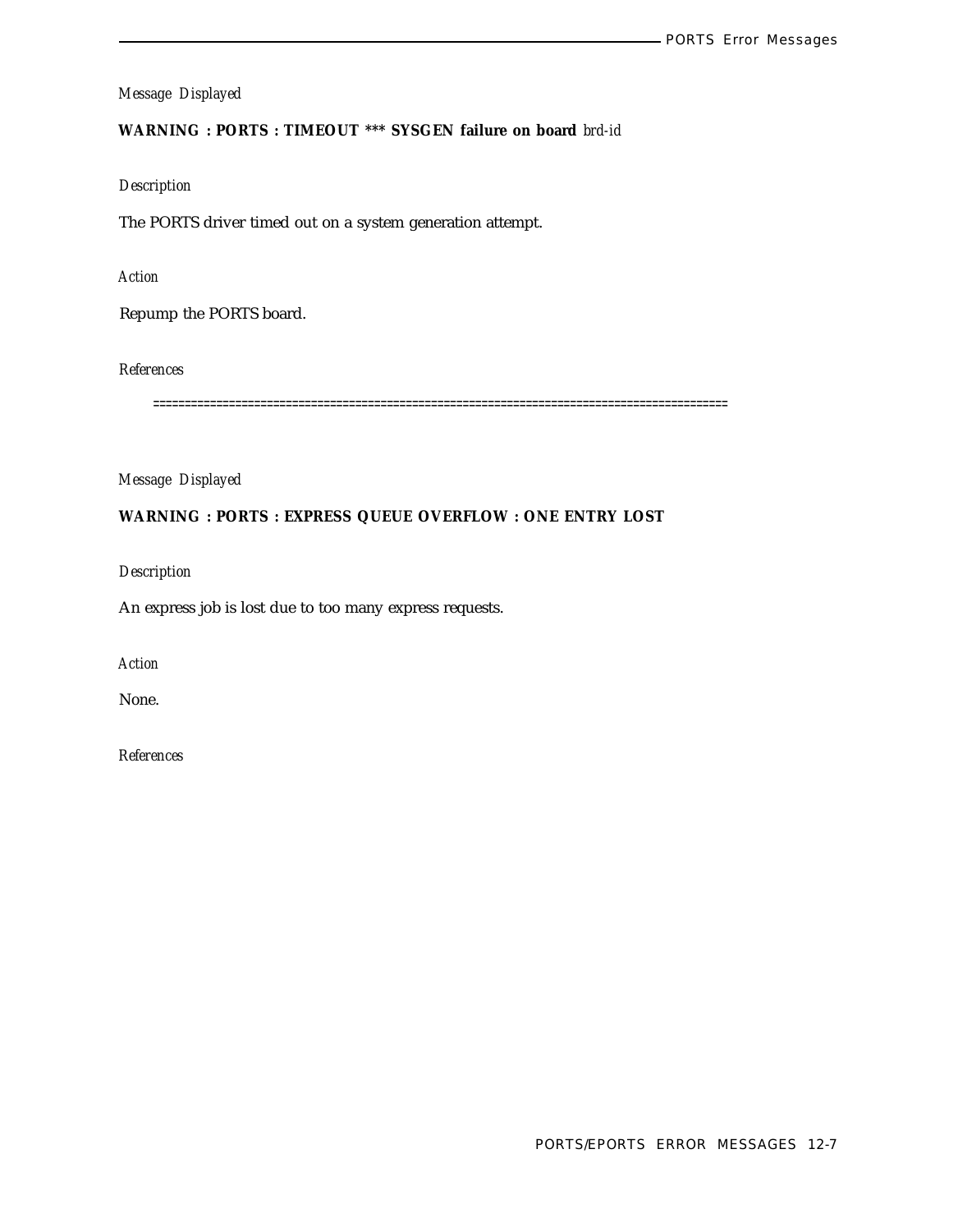# EPORTS Error Messages

# *Message Displayed*

# **WARNING: EPORTS: EXPRESS BLOCK QUEUE OVERFLOW: ONE ENTRY LOST**

# *Description*

An express job of type block is lost due to too many block requests.

*Action*

No action.

*References*

=============================================================================================

*Message Displayed*

# **WARNING: EPORTS: EXPRESS QUEUE OVERFLOW:ONE ENTRY LOST**

*Description*

Anon-block express job is lost due to too many express requests.

*Action*

No action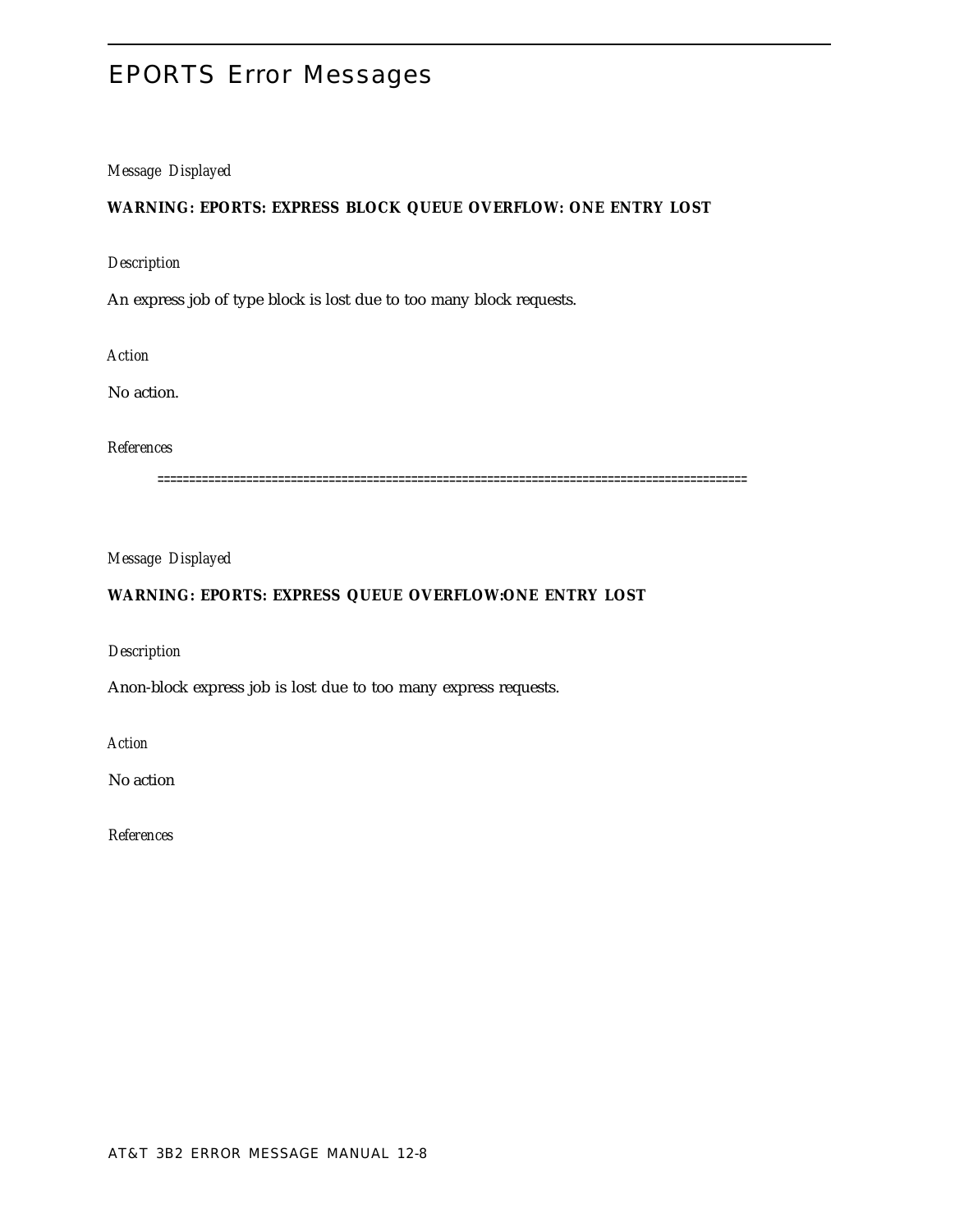**WARNING: EPORTS: FAULT -- opcode =** *n,* **board =** *brd\_id,* **subdev =** *dev\_id,* **byte count = n, buffer address =** *n*

**WARNING EPORTS** *n,* **FAULT OPCODE -- Taking board out of service!!!**

#### *Description*

"FAULT" is an error code received from EPORTS pumpware. The board is reset and further communication with the board is denied.

*Action*

Repump the board and kill all processes associated with the board.

#### *References*

===========================================================================================

*Message Displayed*

**WARNING: EPORTS: QFAULT** --  $\Delta$  **opcode** = *n*,  $\Delta$  **board** =  $\Delta$ *brd-id*,  $\Delta$ **subdev** =  $\Delta$ **ev\_id**,  $\Delta$ *byte count = n*, **buffer address =** *n*

#### *Description*

"QFAULT" is an error code received from EPORTS pumpware.

*Action*

Repump the board and kill all processes associated with the board. If the problem still exists, reboot the operating system.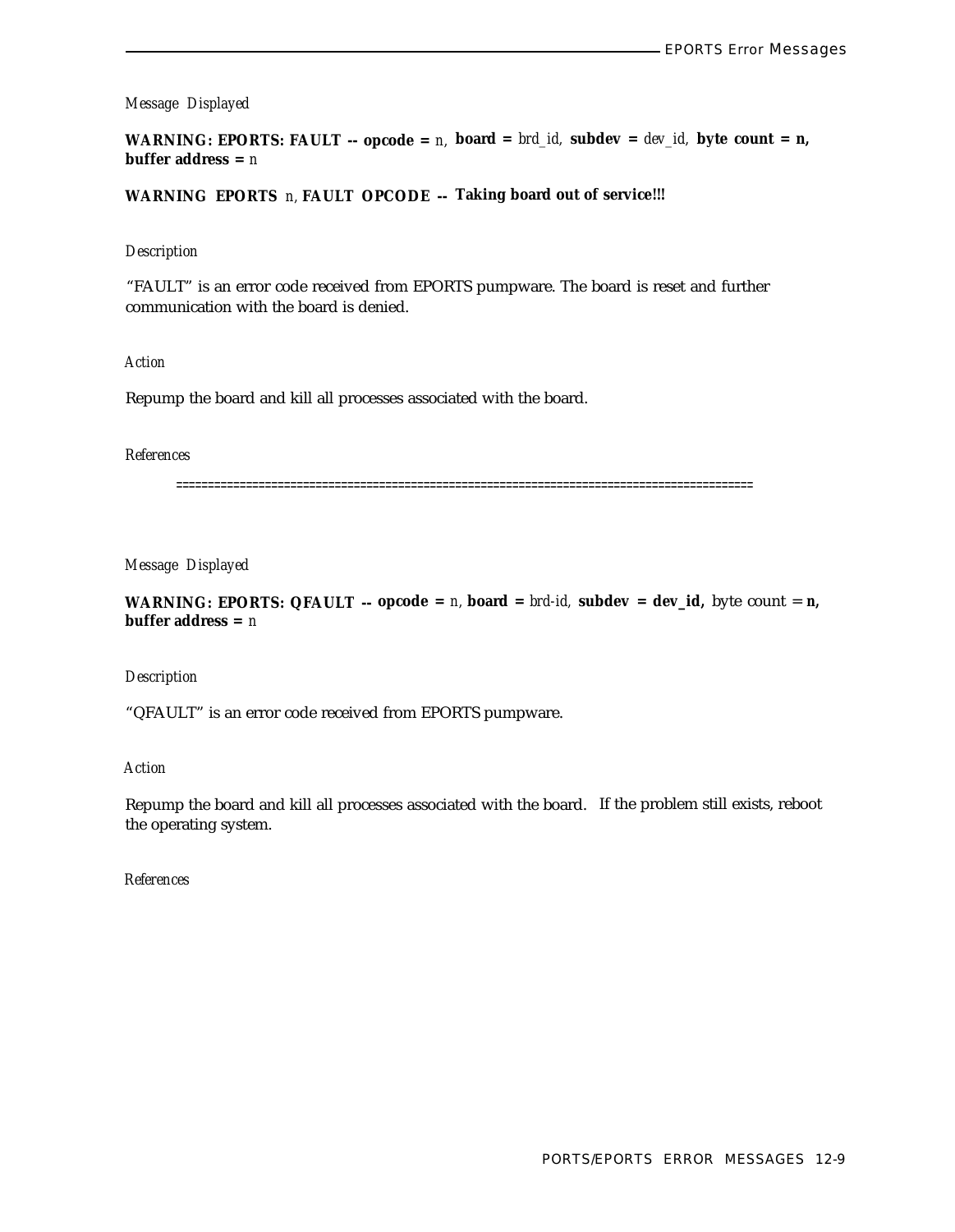# **WARNING: EPORTS** *n* **SANITY FAILURE -- Taking board out of service!!!**

#### *Description*

The EPORTS driver has determined that the board is insane. The board is reset and any further communications to the board are not recognized.

#### *Action*

Repump the board and kill all processes associated with the board.

#### *References*

========================================================================================

# *Message Displayed*

# **WARNING: EPORTS: SYSGEN failure on board** *n*

# *Description*

The EPORTS driver is not able to system generate the board.

#### *Action*

Repump the board and kill all processes associated with the board.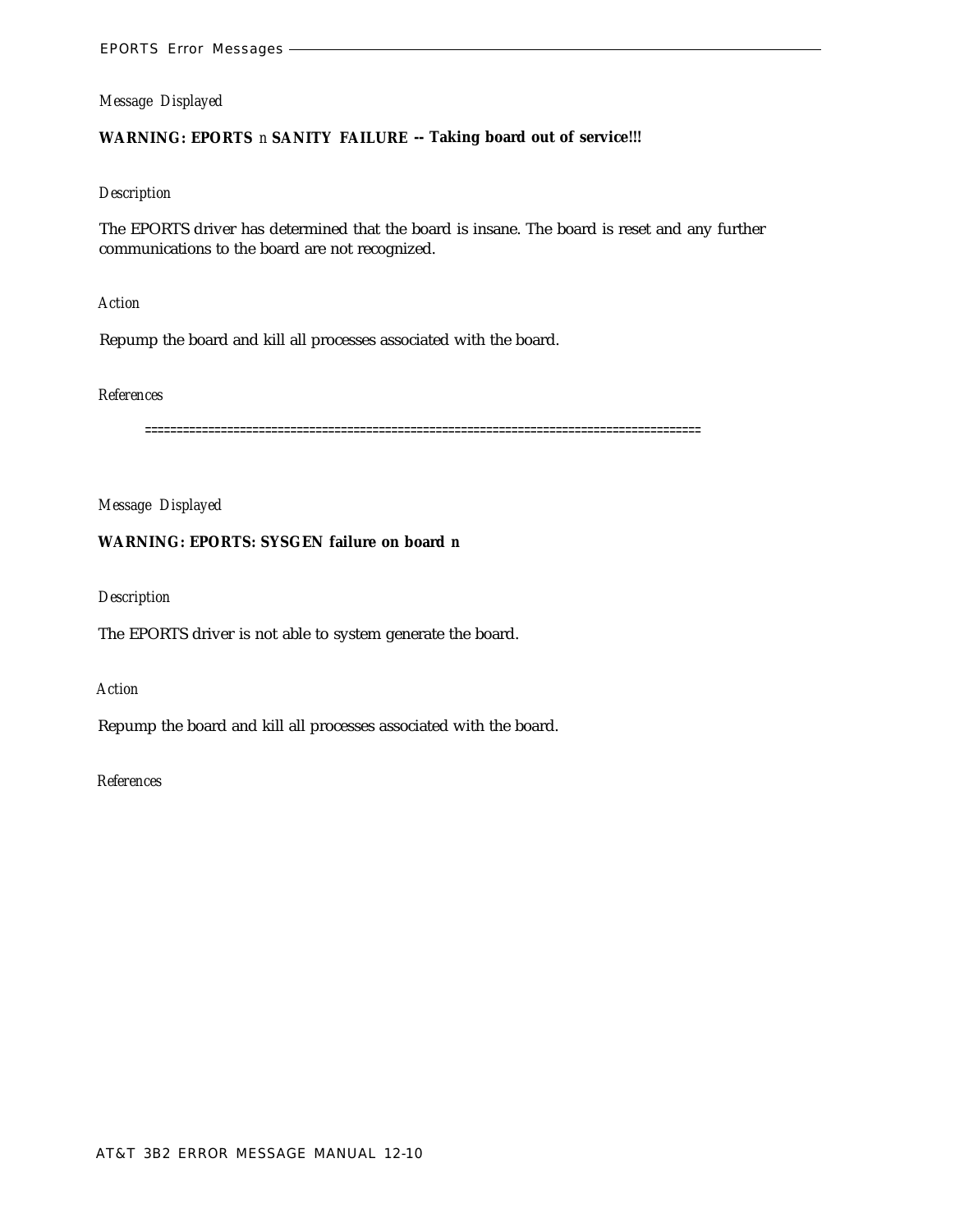# **WARNING: EPORTS: TIMEOUT \*\*\* SYSGEN failure on board** *n*

#### *Description*

The EPORTS driver timed out on a system generation attempt.

# *Action*

Repump the board and kill all processes associated with the board.

# *References*

===================================================================================================

# *Message Displayed*

# **WARNING: EPORTS: UNKNOWN COMPLETION CODE** *n*

*Description*

The EPORTS pumpware returned a completion code that the EPORTS driver does not recognize.

# *Action*

Repump the board and kill all processes associated with the board.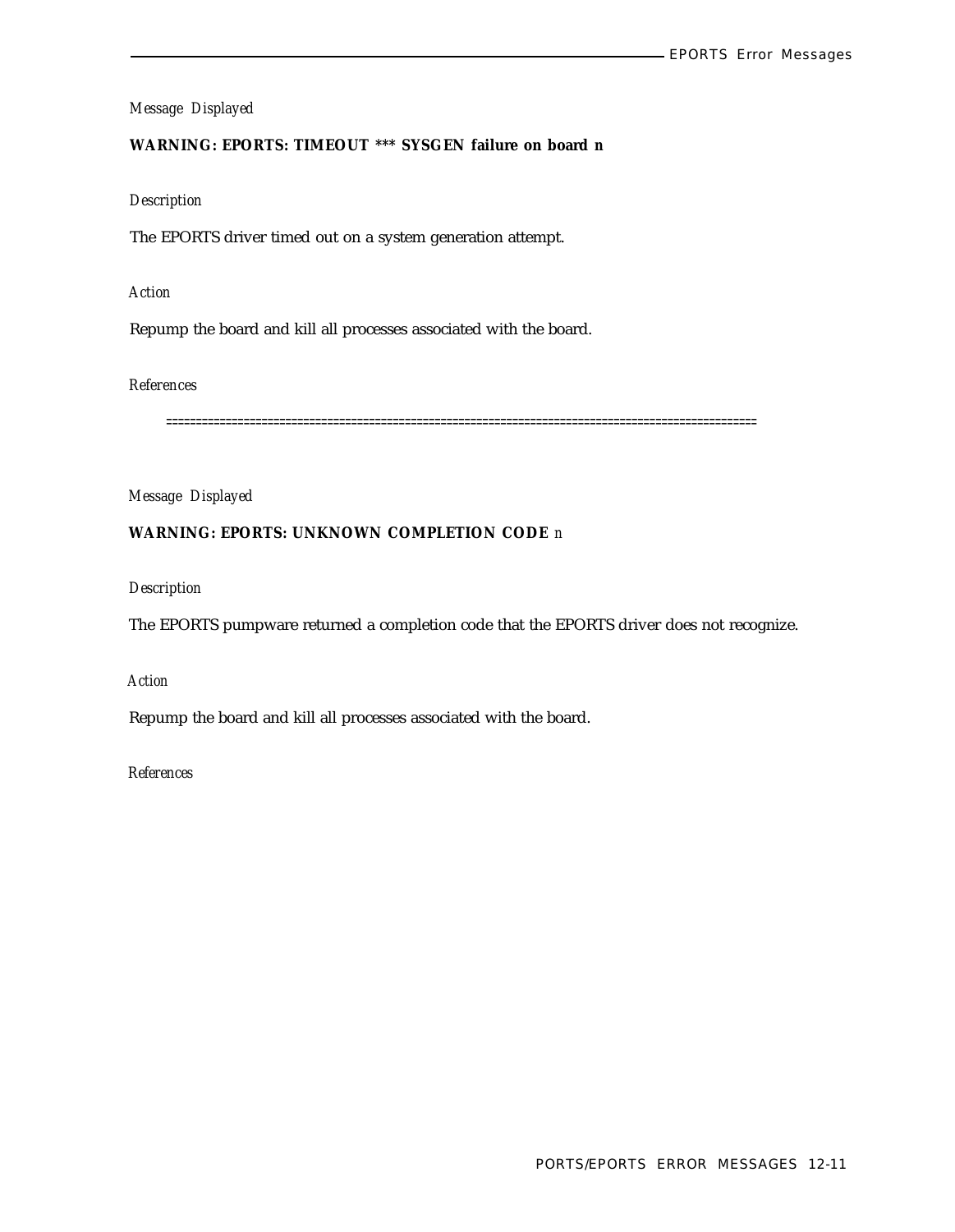# EPORTS Error Messages

*Message Displayed*

# **WARNING: EPORTS: Unknown pump command** *n*

# *Descripttion*

The EPORTS driver received an unrecognizable pump command.

# *Action*

Check the application program that is issuing the pump command.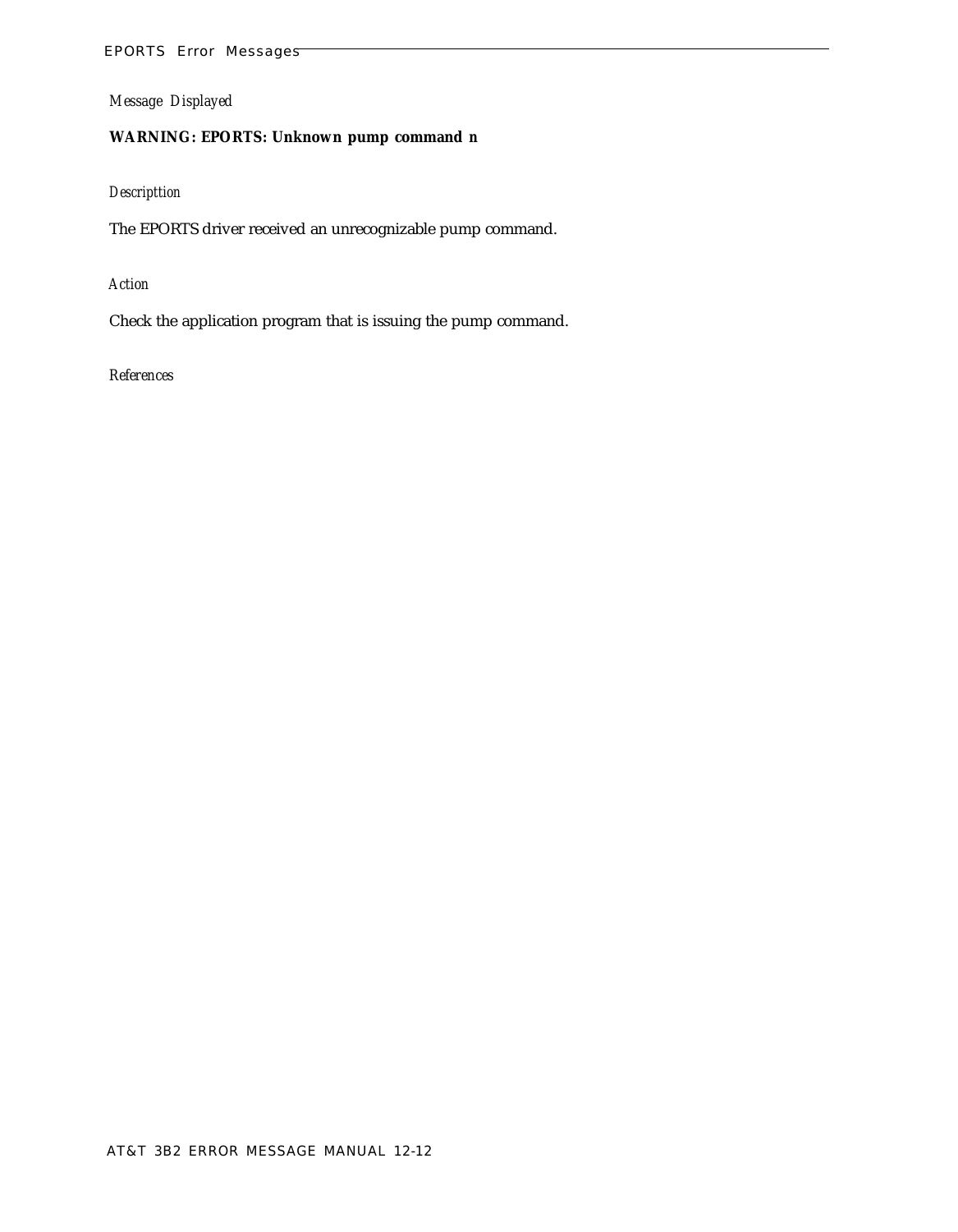# Genera l

The SCSI Disk Driver error messages are displayed when problems occur with the SCSI Disk Driver software. These error messages may also result from a problem with the hard disk itself. The following section defines some of these error messages and gives a description and action to take.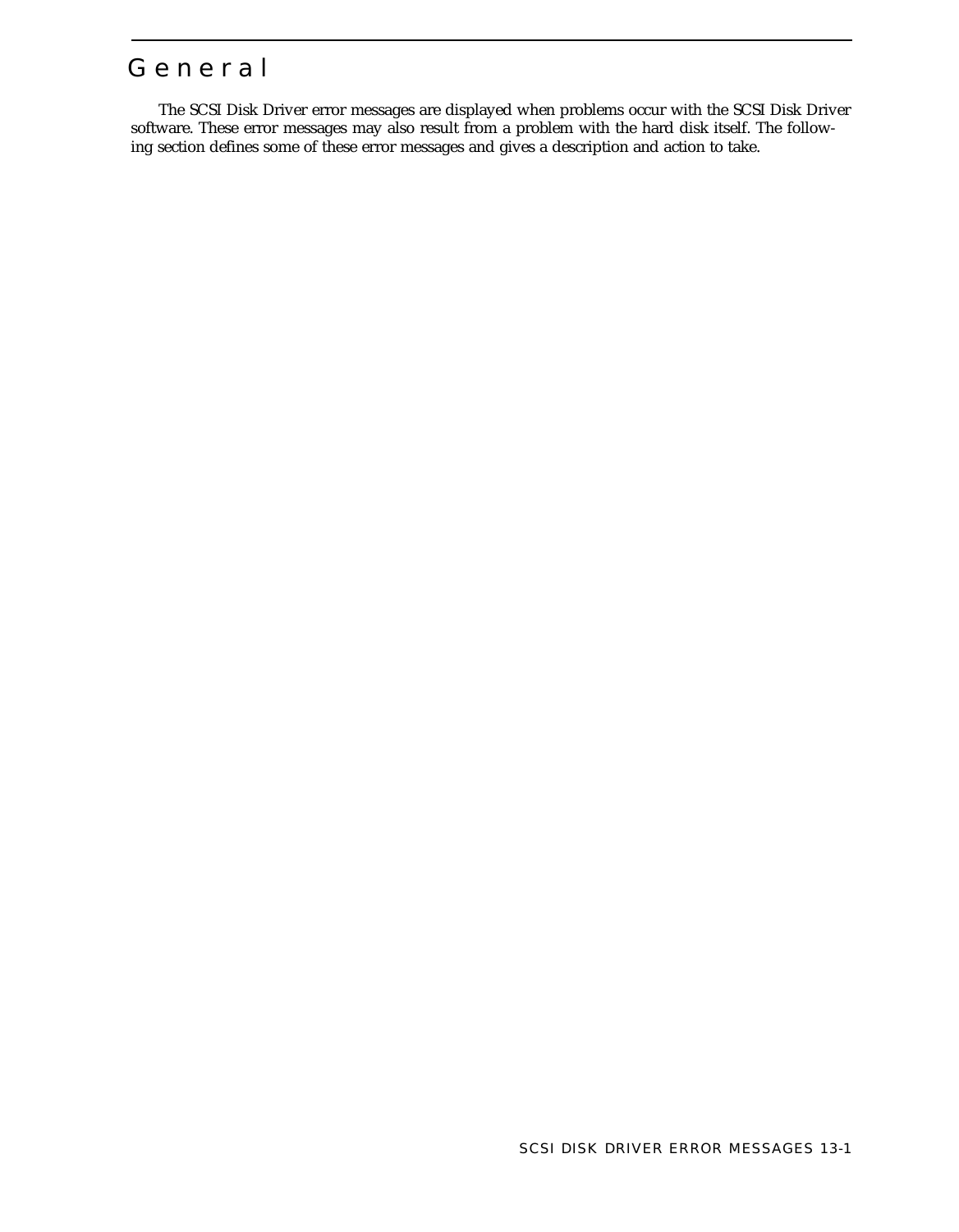# SD00 Disk Driver Error Messages

# *Message Displayed*

**NOTICE: SD00:** *string:* **hard disk drive** *n,* **tc** *n,* **slot** *n,* **slice** *n.*

# *Description*

This is a notice from the kernel through the driver.

*Action*

*See* notice actions from the kernel.

*References*

**(sd00.c)**

=========================================================================================

*Message Displayed*

**NOTICE: SD00: The number of external major numbers** *(n)* **does not match the number of boards** *(n).*

#### *Description*

The number of major numbers supplied by lboot does not match the number of boards specified by lboot. This should never be seen on a sane system.

*Action*

Reboot your system. If repeated, you probably have a corrupted kernel or core disk. Reinstall the SCSI Host Adapter and disk driver software. If the problem still persists, rebuild the kernel on the boot disk and reinstall the SCSI Host Adapter and SCSI Disk Driver (SD00) software.

*References*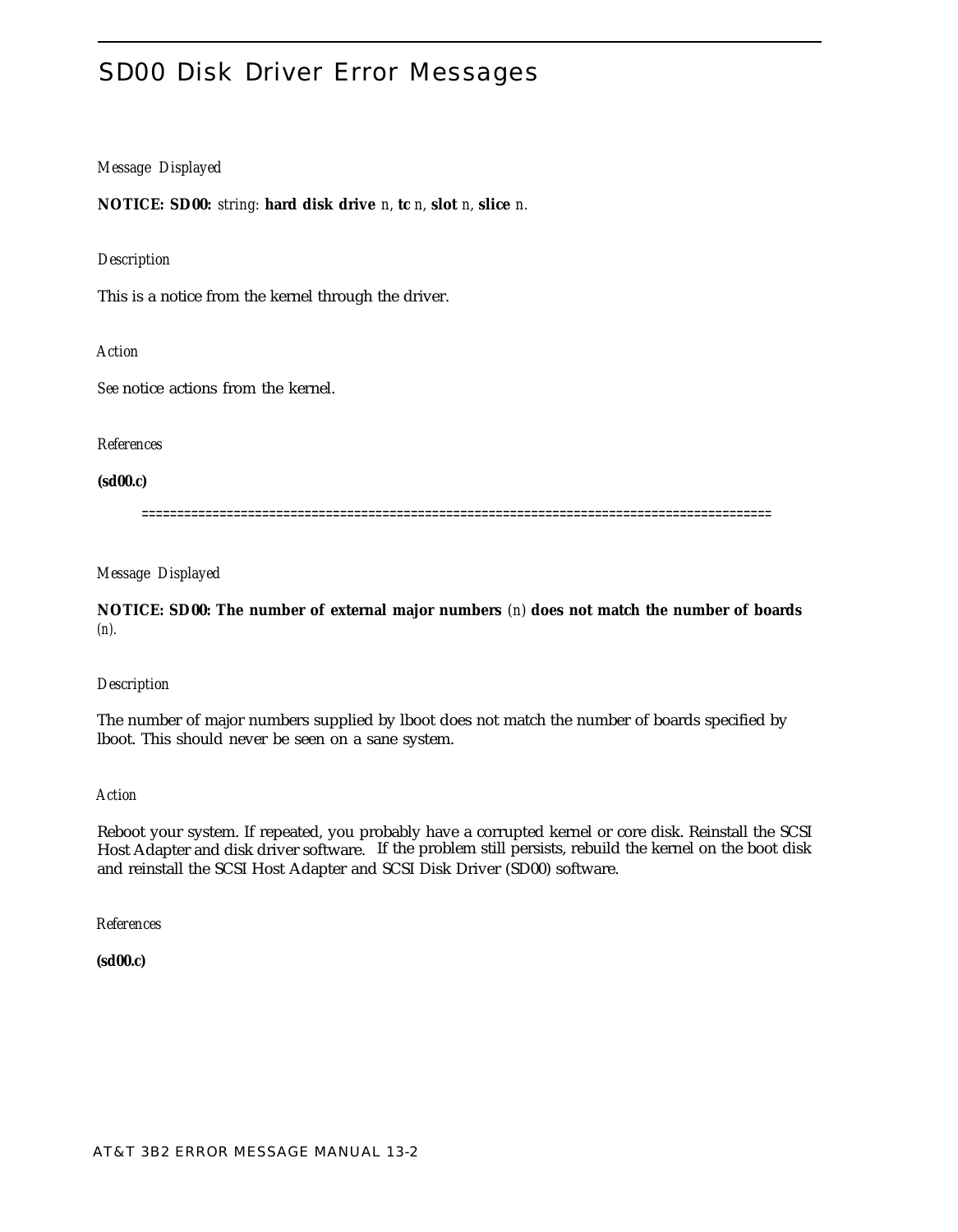**WARNING: SD00: Initialization failed for disk** *n,* **tc** *n,* **slot** *n,* **job not accepted by sdi\_icmd.**

#### *Description*

The SD00 initialization routine could not send a job to the SCSI driver interface. This should never be seen on a sane system.

#### *Action*

Reboot your system. If repeated, you probably have a corrupted kernel or core disk. Reinstall the SCSI Host Adapter and disk driver software. If the problem still persists, rebuild the kernel on the boot disk and reinstall the SCSI Host Adapter and SCSI Disk Driver (SD00) software.

#### *References*

#### **(sd00.c)**

======================================================================================

# *Message Displayed*

# **WARNING: SD00: Initialization failed, block not released by sdi\_freeblk.**

#### *Description*

The SD00 initialization routine could not free up the SCSI control block it was using to do test unit ready 's. This should never be seen on a sane system.

#### *Action*

Reboot your system. If repeated, you probably have a corrupted kernel or core disk. Reinstall the SCSI Host Adapter and disk driver software. If the problem still persists, rebuild the kernel on the boot disk and reinstall the SCSI Host Adapter and SCSI Disk Driver (SD00) software.

*References*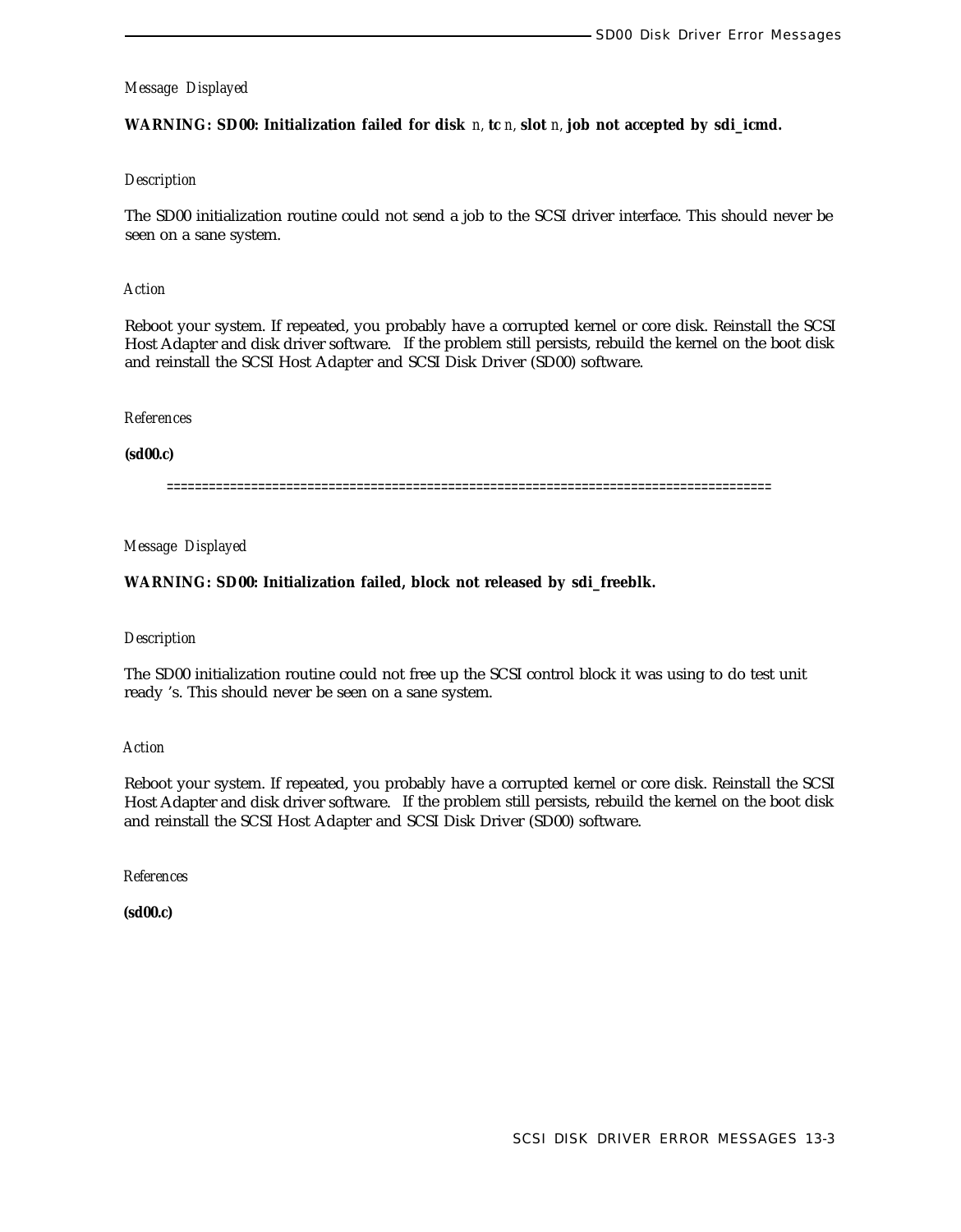**WARNING: SD00: Partition** *n* **on drive** *n,* **tc** *n,* **slot** *n* **is marked read only.**

# *Description*

A user tried to write to a read only partition.

# *Action*

Don't try to write to a read only partition. Change partition to read/write.

# *References*

# **(sd00.c)**

=============================================================================

# *Message Displayed*

# **WARNING: SD00: Unexpected failure returned by sdi\_freeblk for disk** *n,* **tc** *n,* **slot** *n.*

# *Description*

The sdi\_freeblk routine returned an error which means it could not free up the SCSI control block for a job. This should never be seen on a sane system.

# *Action*

Reboot your system. If repeated, you probably have a corrupted kernel or core disk. Reinstall the SCSI Host Adapter and disk driver software. If the problem still persists, rebuild the kernel on the boot disk and reinstall the SCSI Host Adapter and SCSI Disk Driver (SD00) software.

*References*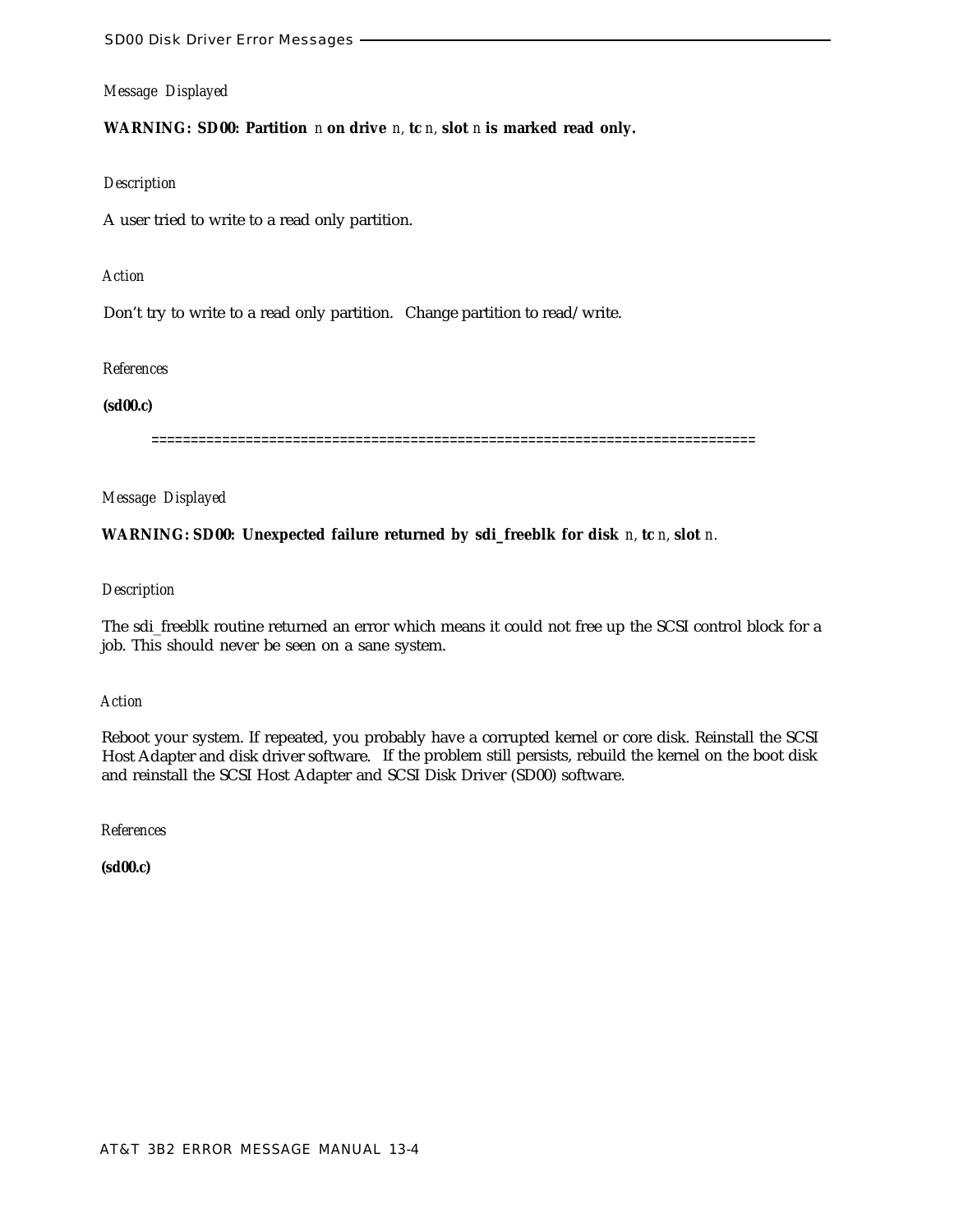# **WARNING: SD00 Unexpected job completion from disk** *n,* **tc** *n,* **slot** *n.*

# *Description*

The sd00\_waitint interrupt routine was called before the job was assigned a completion code. This should never be seen on a sane system.

#### *Action*

Reboot your system. If repeated, you probably have a corrupted kernel or core disk. Reinstall the SCSI Host Adapter and disk driver software. If the problem still persists, rebuild the kernel on the boot disk and reinstall the SCSI Host Adapter and SCSI Disk Driver (SD00) software.

#### *References*

**(sd00.c)**

==========================================================================================

*Message Displayed*

# **WARNING: SD00: Invalid pointer returned by SDI interrupt routine.**

#### *Description*

The pointer returned to the SD00 interrupt routine has been corrupted. This should never be seen on a sane system.

## *Action*

Reboot your system. If repeated, you probably have a corrupted kernel or core disk. Reinstall the SCSI Host Adapter and disk driver software. If the problem still persists, rebuild the kernel on the boot disk and reinstall the SCSI Host Adapter and SCSI Disk Driver (SD00) software.

*References*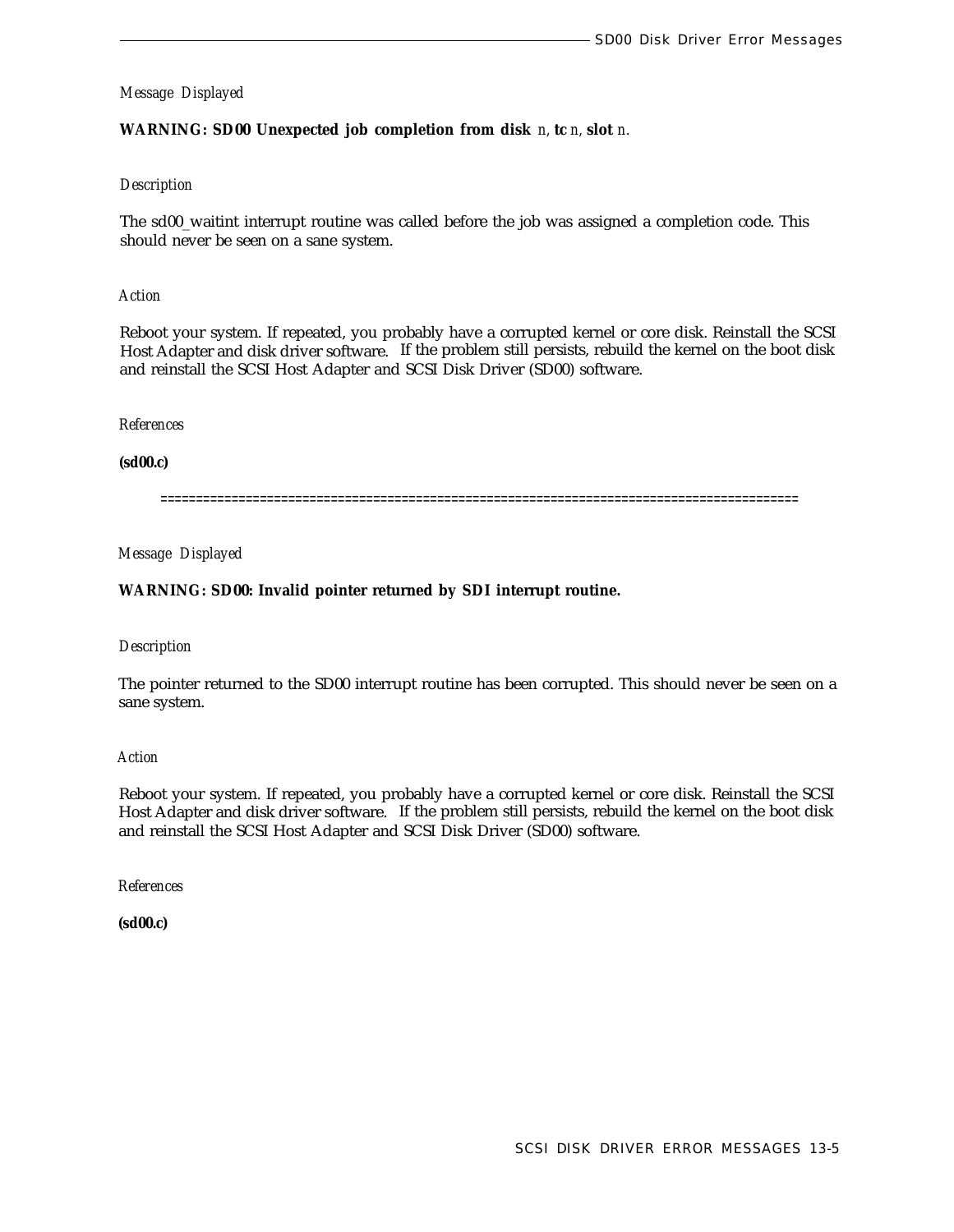# **WARNING: SD00: Bad status** *(0xn)* **returned from sdi for disk** *n,* **tc** *n,* **slot** *n.*

# *Description*

A status other than check condition was returned from the target controller, for example, a busy status  $(0x8)$ .

#### *Action*

This should only happen when the user is doing something illegal like formatting a disk while reading/writing another disk under the same target controller. If this is seen very rarely (less than once a month) no action is required. If it is seen more often than this, determine what the user is doing wrong. Two first guesses would be the use of **format** and the use of **hdefix** (both should be used in single-user mode only).

#### *References*

**(sd00.c)**

==================================================================================

*Message Displayed*

# **WARNING: SD00: Drive not ready: error** *(0xn)* **on slot** *n,* **tc** *n,* **drive** *n.*

#### *Description*

The target controller returned a drive not ready in response to a check condition. This implies the disk drive or power cabling has gone bad.

#### *Action*

Run diagnostics Phase 23. If diagnostics pass, reboot the system. If the problem is repeated, the cabling or power supply should be suspected to be faulty. Replace one at a time and see if the problem is repeated. If the problem persists, replace the disk.

*References*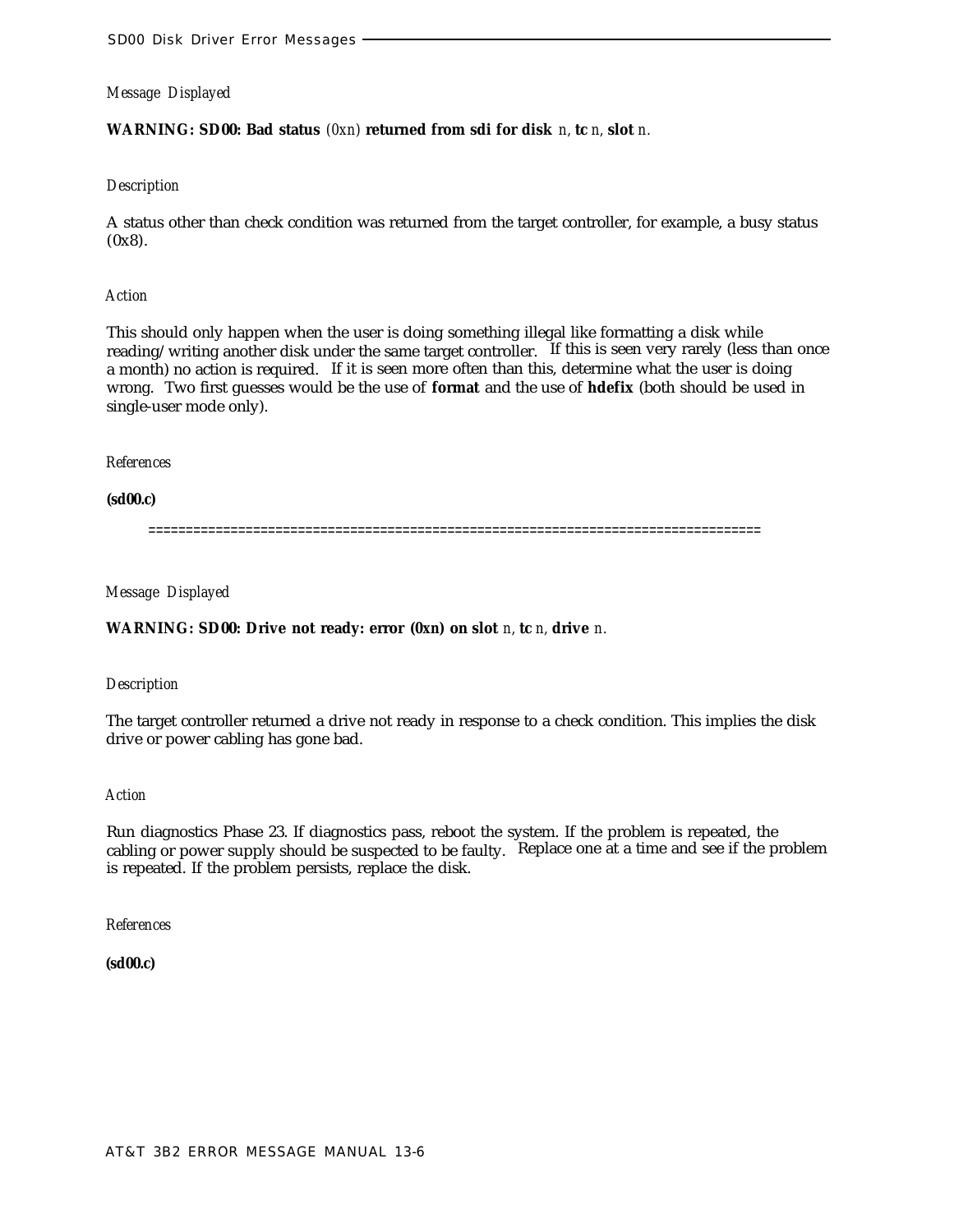# **WARNING: SD00: Cannot access block %d on slot** *n,* **tc** *n,* **drive** *n,* **error** *(0xn).*

#### *Description*

The target controller encountered a bad block during a read or a write. There should be a hard disk error logger message associated with this message if the hard disk error logger is running at this time.

#### *Action*

If there are an excessive number of these occurring during normal use of a disk and they are reporting many different block numbers, then you may have a cabling, power, or disk problem. Run diagnostics Phase 23. If diagnostics pass, reboot the system. If the problem is repeated, the cabling or power supply should be suspected to be faulty. Replace one at a time and see if the problem is repeated. If the problem persists, replace the disk.

#### *References*

**(sd00.c)**

==================================================================================

#### *Message Displayed*

**WARNING: SD00: Hardware error: error** *(0xn)* **on slot** *n,* **tc** *n,* **drive** *n.*

#### *Description*

A hardware error occurred on the specified disk. This implies a cabling or a hard disk problem has occurred.

#### *Action*

Run diagnostics Phase 23. If diagnostics pass, reboot the system. If the problem is repeated, the cabling or power supply should be suspected to be faulty. Replace one at a time and see if the problem is repeated. If the problem persists, replace the disk.

#### *References*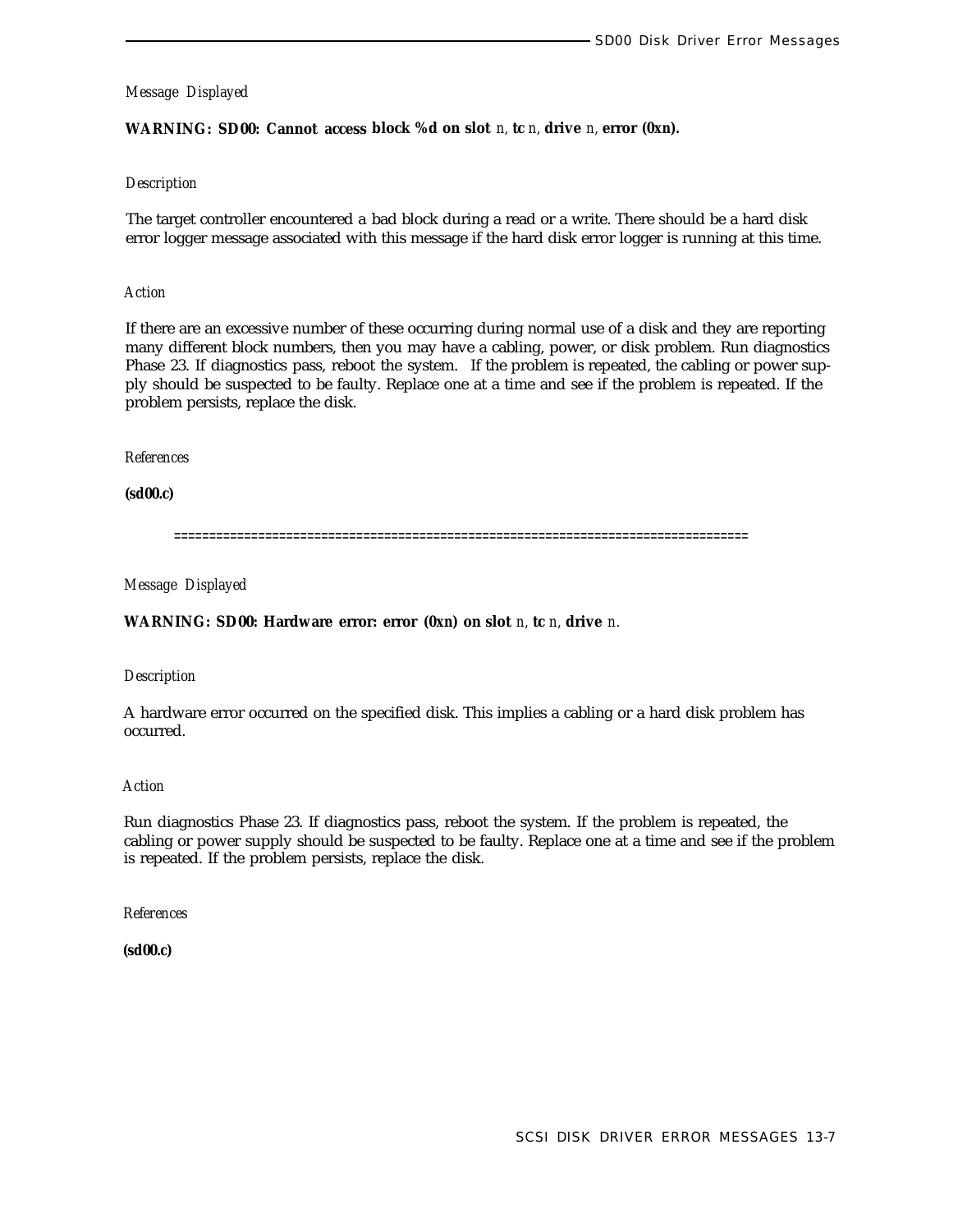# **WARNING: SD00: Illegal request: error** *(0xn)* **on slot** *n,* **tc** *n,* **drive** *n.*

# *Description*

An illegal request was detected by the target controller. This should never be seen on a sane system.

# *Action*

Run diagnostics Phase 23. If diagnostics pass, reboot the system. If the problem is repeated, the cabling or power supply should be suspected to be faulty. Replace one at a time and see if the problem is repeated. If the problem persists, replace the disk. Also, check the target controller, that is, try replacing it.

#### *References*

#### **(sd00.c)**

============================================================================================

# *Message Displayed*

# **WARNING: SD00: Write protected: error** *(0xn)* **on slot** *n,* **tc** *n,* **drive** *n.*

#### *Description*

A user tried to write to a write protected device.

#### *Action*

There should be no AT&T supported write protected devices in the field. If this error occurs, the user is probably running non-supported equipment.

*References*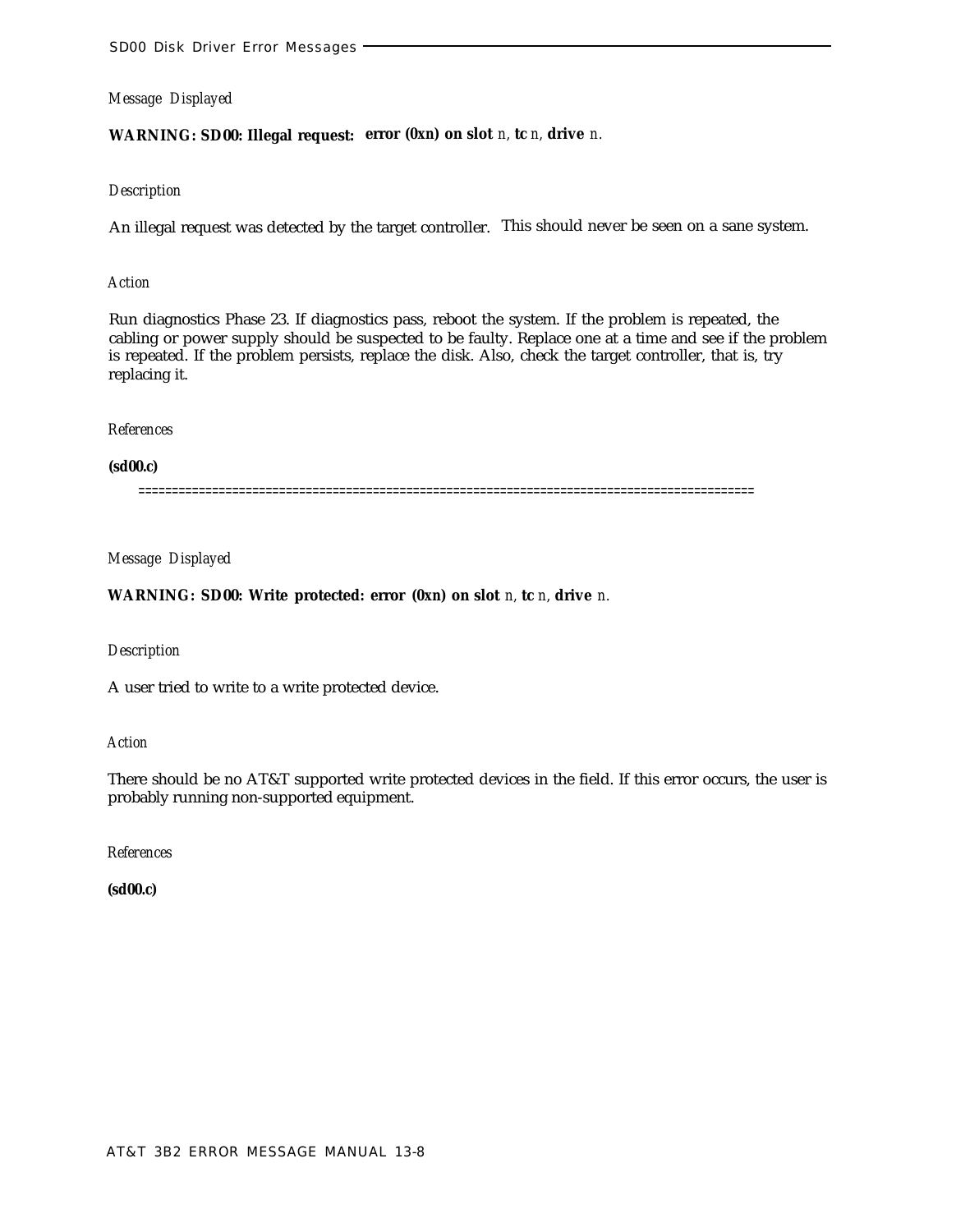# **WARNING: SD00: Aborted job: error** *(0xn)* **on slot** *n,* **tc** *n,* **drive** *n.*

# *Description*

A job was aborted during normal processing.

# *Action*

Reboot your system. If repeated, you probably have a corrupted kernel or core disk. Reinstall the SCSI Host Adapter and disk driver software. If the problem persists, rebuild the kernel on the boot disk and reinstall the SCSI Host Adapter and SCSI Disk Driver (SD00) software.

# *References*

**(sd00.c)**

=================================================================================

# *Message Displayed*

**WARNING: SD00: Unknown sense key** *(0xn)* **and error** *(0xn)* **returned from slot** *n,* **tc** *n,* **drive** *n.*

# *Description*

An unknown sense key was returned from the target controller. This should never be seen on a sane system.

# *Action*

Run diagnostics Phase 23. If diagnostics pass, reboot the system. If the problem is repeated, the cabling or power supply should be suspected to be faulty. Replace one at a time and see if the problem is repeated. If the problem persists, replace the disk and reboot your system. If the problem still persists, you probably have a corrupted kernel or core disk. Reinstall the SCSI Host Adapter software. If the problem still persists, rebuild the kernel on the boot disk and reinstall the SCSI Host Adapter and SCSI Disk Driver (SD00) software.

*References*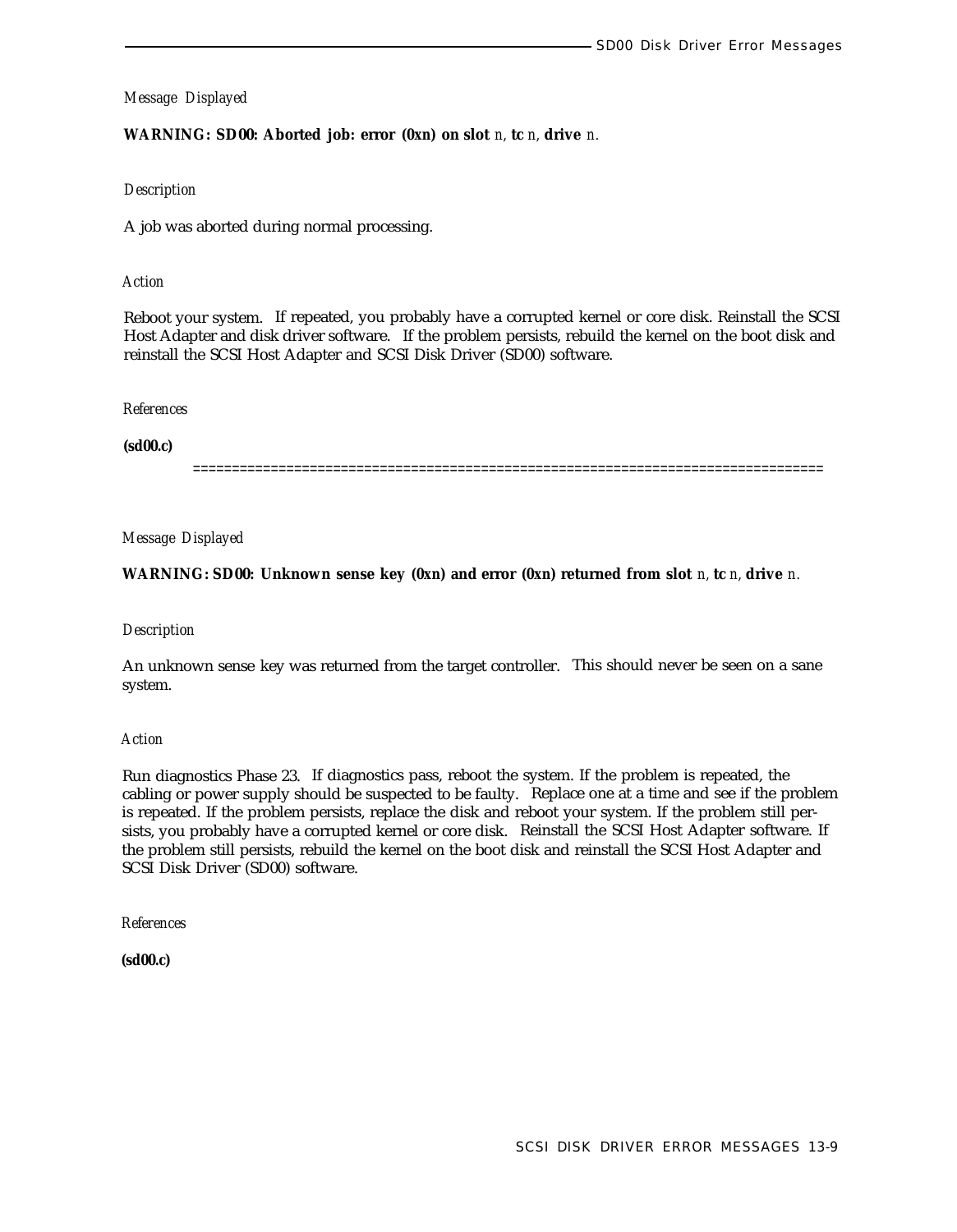# **WARNING: Unexpected failure of sdi\_icmd for disk** *n,* **tc** *n,* **slot** *n.*

#### *Description*

The sdi\_icmd call failed. This should never be seen on a sane system.

#### *Action*

Reboot your system. If repeated, you probably have a corrupted kernel or core disk. Reinstall the SCSI Host Adapter and disk driver software. If the problem still persists, rebuild the kernel on the boot disk and reinstall the SCSI Host Adapter and SCSI Disk Driver (SD00) software.

#### *References*

#### **(sd00.c)**

==================================================================================

# *Message Displayed*

## **WARNING: SD00: Unknown completion for disk** *n,* **tc** *n,* **slot** *n.*

#### *Description*

An invalid completion code was returned from the SCSI driver. This should never be seen on a sane system.

#### *Action*

Reboot your system. If repeated, you probably have a corrupted kernel or core disk. Reinstall the SCSI Host Adapter and disk driver software. If the problem still persists, rebuild the kernel on the boot disk and reinstall the SCSI Host Adapter and SCSI Disk Driver (SD00) software.

*References*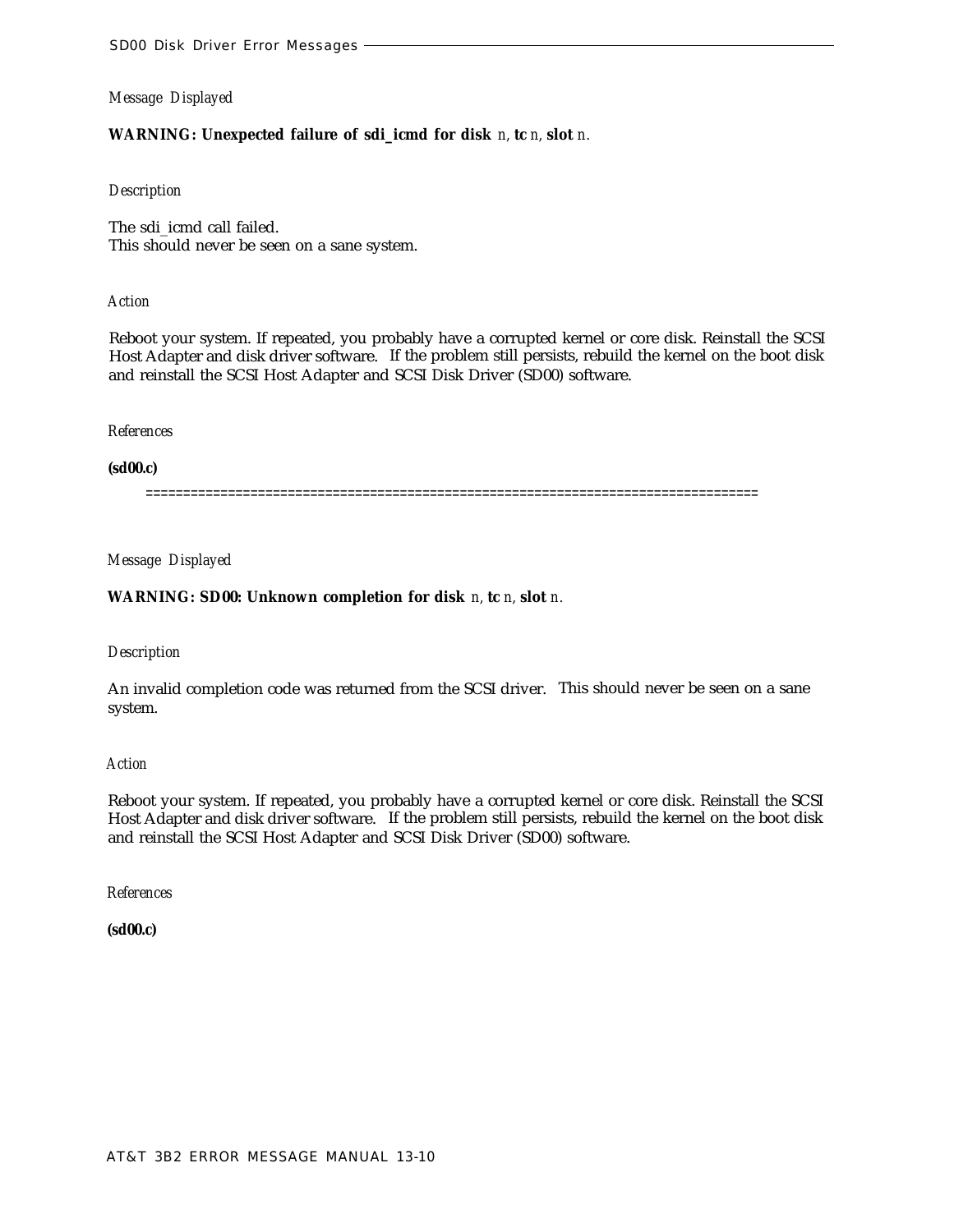# **WARNING: SD00 Resume timed out for disk** *n,* **tc** *n,* **slot** *n.*

# *Description*

The resume command timed out. This implies that the firmware has panicked. This should never be seen on a sane system.

#### *Action*

Reboot your system. If repeated, you probably have a corrupted kernel or core disk. Reinstall the SCSI Host Adapter and disk driver software. If the problem still persists, rebuild the kernel on the boot disk and reinstall the SCSI Host Adapter and SCSI Disk Driver (SD00) software.

#### *References*

**(sd00.c)**

==================================================================================

*Message Displayed*

**WARNING: SD00: Unexpected failure from resume for disk** *n,* **tc** *n,* **slot** *n.* **Completion code =** *0xn.*

#### *Description*

The resume command failed. This should never be seen on a sane system.

*Action*

Reboot your system. If repeated, you probably have a corrupted kernel or core disk. Reinstall the SCSI Host Adapter and disk driver software. If the problem still persists, rebuild the kernel on the boot disk and reinstall the SCSI Host Adapter and SCSI Disk Driver (SD00) software.

*References*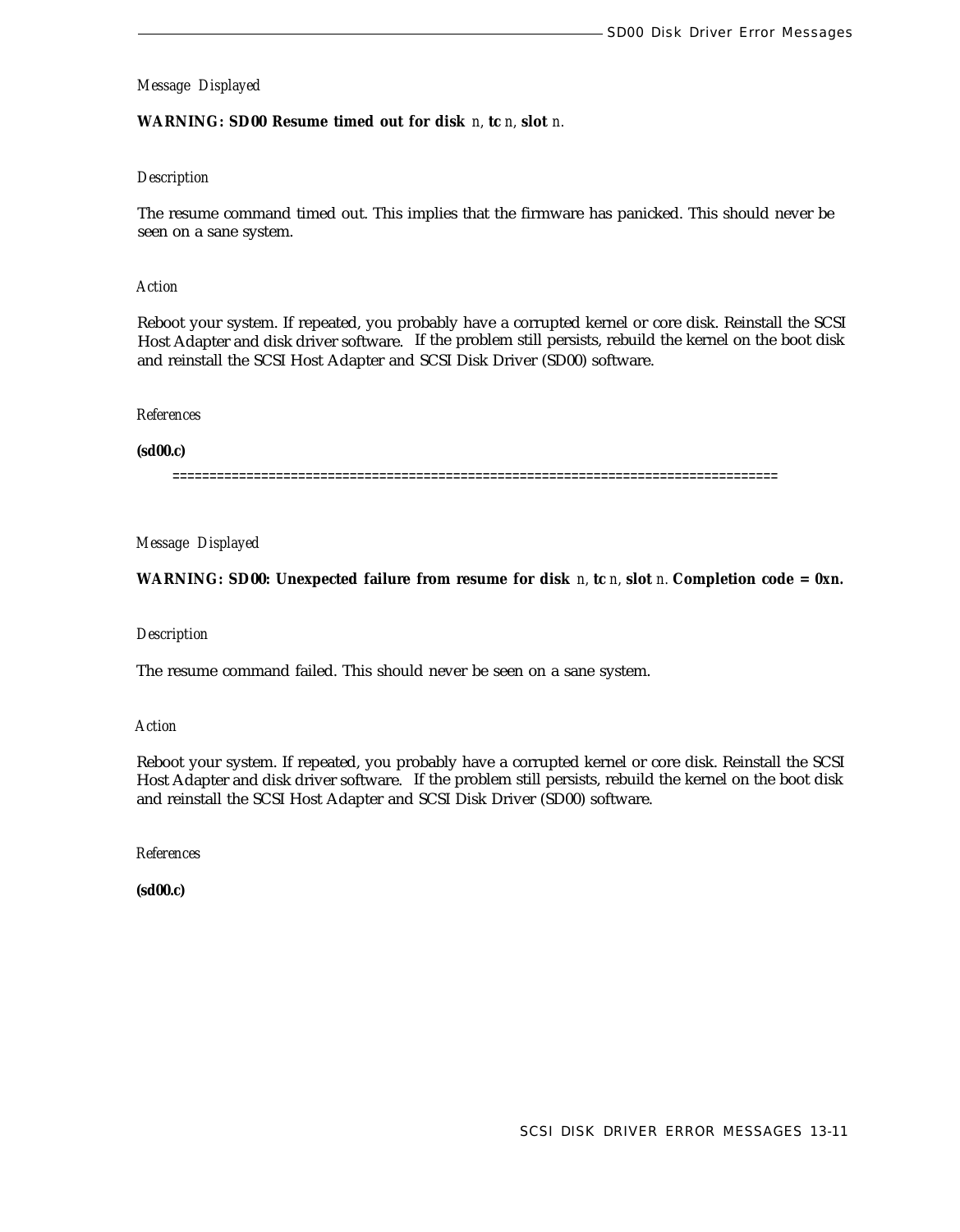# **WARNING: SD00: Unexpected failure from sdi\_send during update of disk** *n,* **tc** *n,* **slot** *n.*

#### *Description*

The sdi\_send call failed during the open call to the driver. This implies that the driver already has an outstanding job for the specified logical unit, and the open is not the first open. This error message can be ignored if it **is not** the first open.

*Action*

No action if not the first open.

If **it is** the first open, reboot your system. If repeated, you probably have a corrupted kernel or core disk. Reinstall the SCSI Host Adapter and disk driver software. If the problem still persists, rebuild the kernel on the boot disk and reinstall the SCSI Host Adapter and SCSI Disk Driver (SD00) software.

*References*

**(sd00.c)**

============================================================================================

*Message Displayed*

**WARNING: SD00: Cannot read sector 0 on disk** *n,* **tc** *n,* **slot** *n.*

*Description*

This implies that the disk is not formatted correctly.

*Action*

*See* the "Formatting and Partitioning Section" in the *AT&T 3B2 Computer UNIX System V Release 3 System Administrator's Guide.*

*References*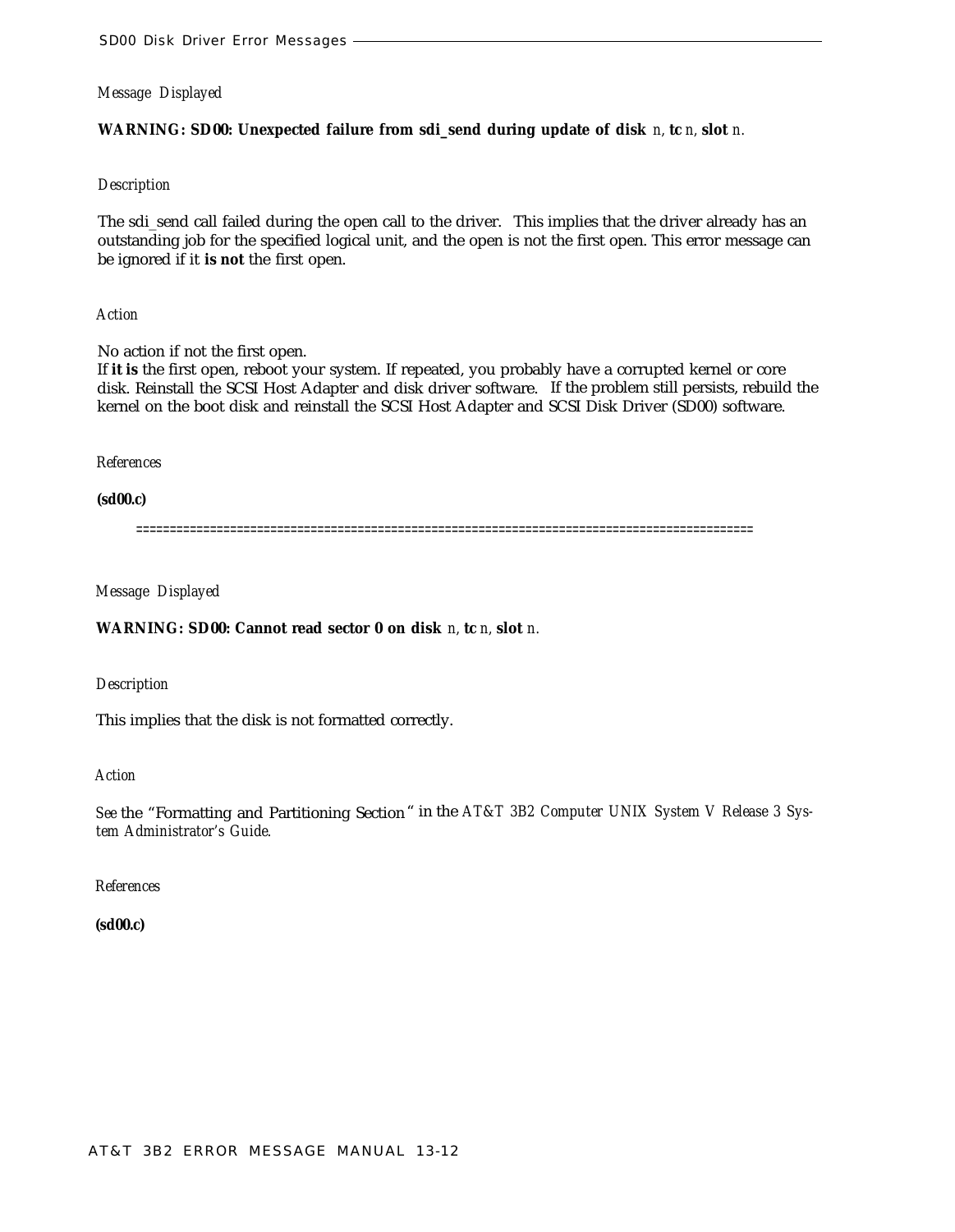**WARNING: SD00: Bad sanity word in the physical description sector on disk** *n,* **tc** *n,* **slot** *n.*

*Description*

The PDSECTOR on the disk is bad.

*Action*

*See* the "Formatting and Partitioning Section" in the *AT&T 3B2 Computer UNIX System V Release 3 System Administrator's Guide.*

*References*

**(sd00.c)**

======================================================================================

*Message Displayed*

**WARNING: SD00: Cannot read the VTOC on disk** *n,* **tc** *n,* **slot** *n.*

*Description*

The VTOC is not readable on the given disk.

*Action*

Since the VTOC is a critical area of the disk, the disk should be reformatted. See the "Formatting and Partitioning Section" in the *AT&T 3B2 Computer UNIX System V Release 3 System Administrator's Guide.*

*References*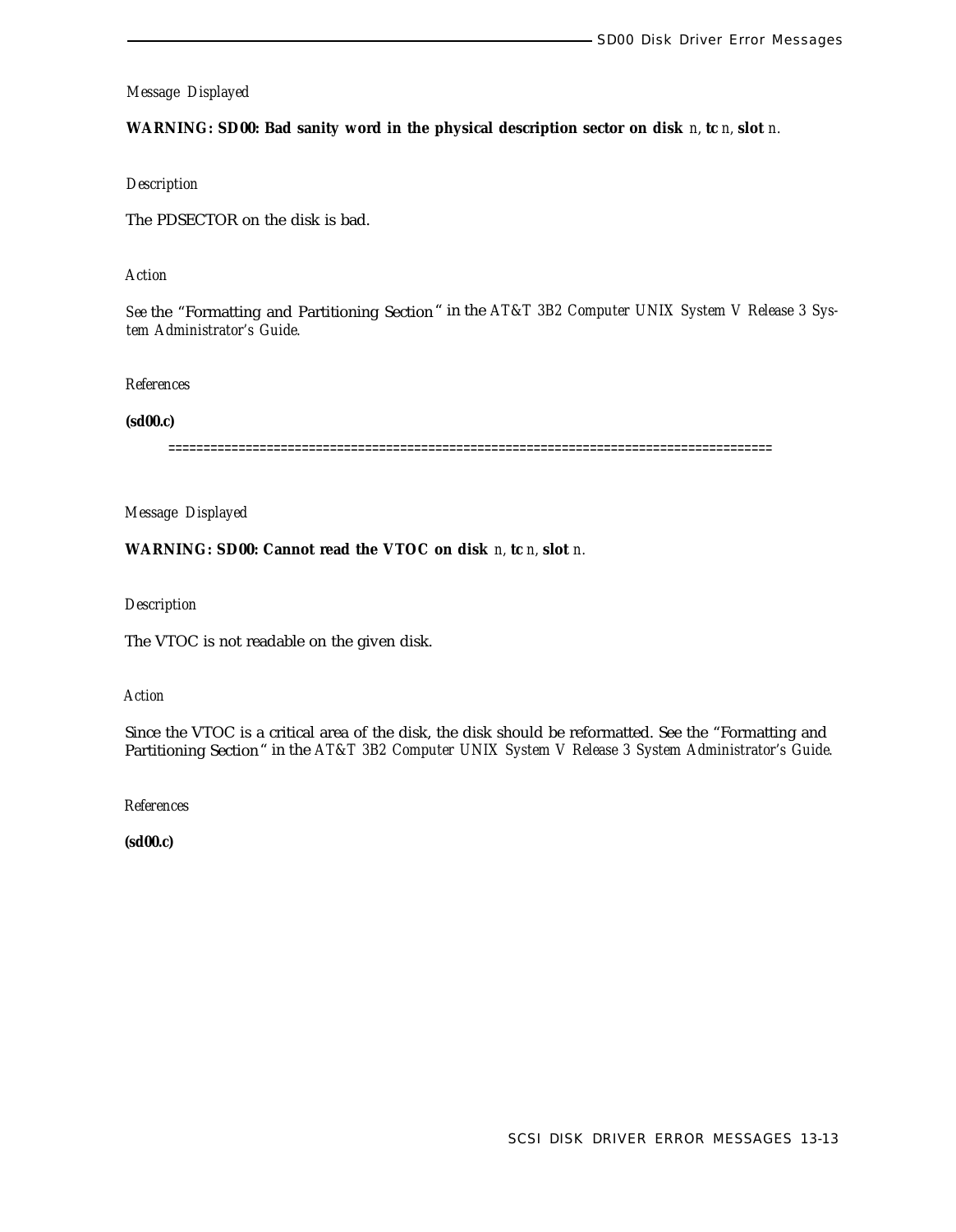**WARNING: SD00: Bad sanity word in the VTOC on disk** *n,* **tc** *n,* **slot** *n.*

#### *Description*

The VTOC has a bad sanity word.

# *Action*

*See* the "Formatting and Partitioning Section" in the *AT&T 3B2 Computer UNIX* System *V Release* 3 Sys*tem Administrator's Guide.*

#### *References*

# **(sd00.c)**

=============================================================================================

*Message Displayed*

# **WARNING: SD00: Unexpected failure returned by sdi\_freeblk during update of disk** *n,* **tc** *n,* **slot** *n.*

# *Description*

The freeing up of the SCSI control block used by the open routine failed. This should never be seen on a sane system.

#### *Action*

Reboot your system. If repeated, you probably have a corrupted kernel or core disk. Reinstall the SCSI Host Adapter and disk driver software. If the problem still persists, rebuild the kernel on the boot disk and reinstall the SCSI Host Adapter and SCSI Disk Driver (SD00) software.

*References*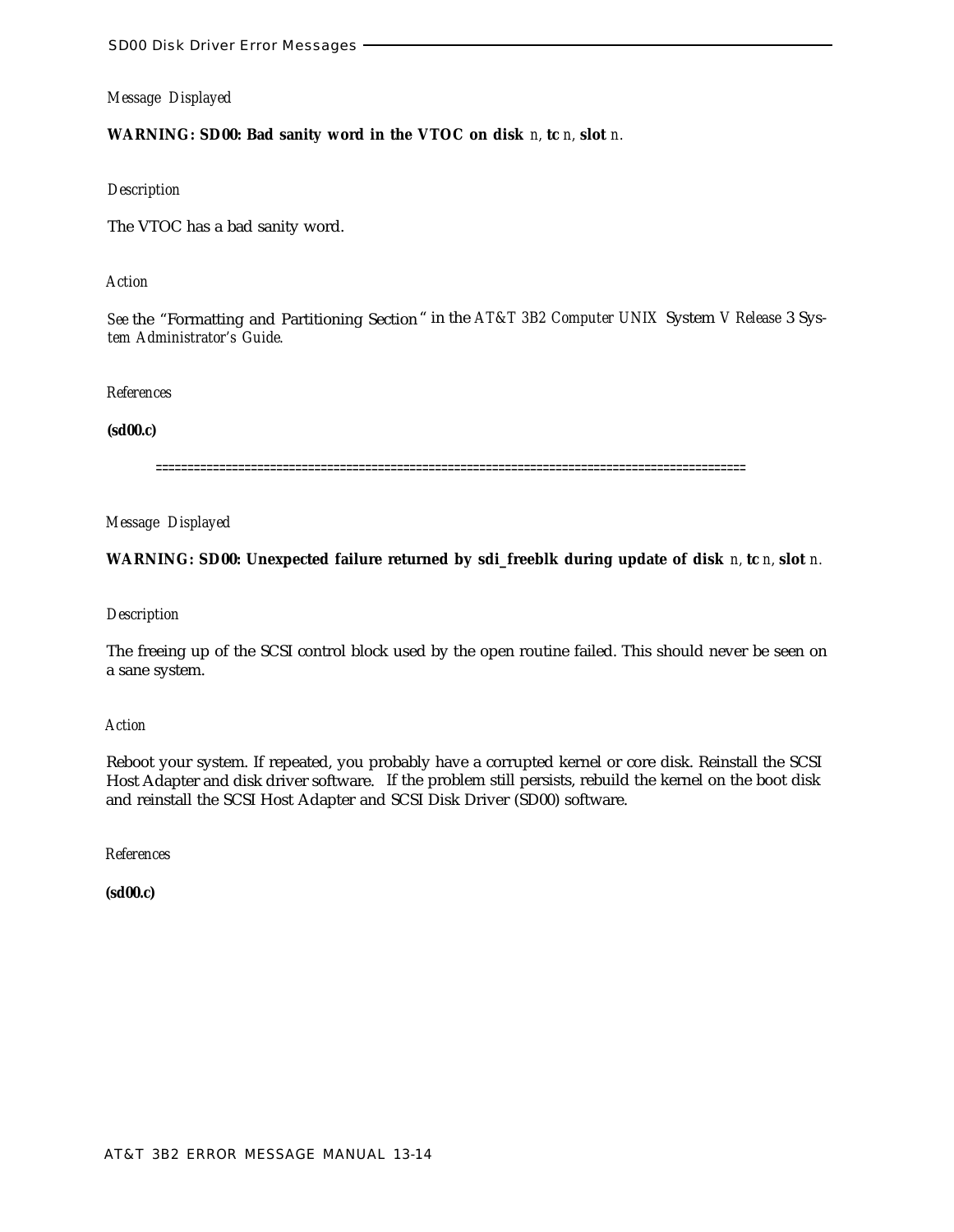# **WARNING: SD00: Write of VTOC block failed for disk** *n,* **tc** *n,* **slot** *n.*

#### *Description*

The write of the block which contains the VTOC failed.

#### *Action*

*See* the "Formatting and Partitioning Section " in the *AT&T 3B2 Computer UNIX System V Release 3 System Administrator's Guide.*

#### *References*

#### **(sd00.c)**

=================

*Message Displayed*

#### **WARNING: SD(M): Flushed job returned for disk** *n,* **tc** *n,* **slot** *n.*

## *Description*

A job was flushed during normal operation. This job has failed. Subsequent jobs should pass.

#### *Action*

Reboot your system. If repeated, you probably have a corrupted kernel or core disk. Reinstall the SCSI Host Adapter and disk driver software. If the problem still persists, rebuild the kernel on the boot disk and reinstall the SCSI Host Adapter and SCSI Disk Driver (SD00) software.

*References*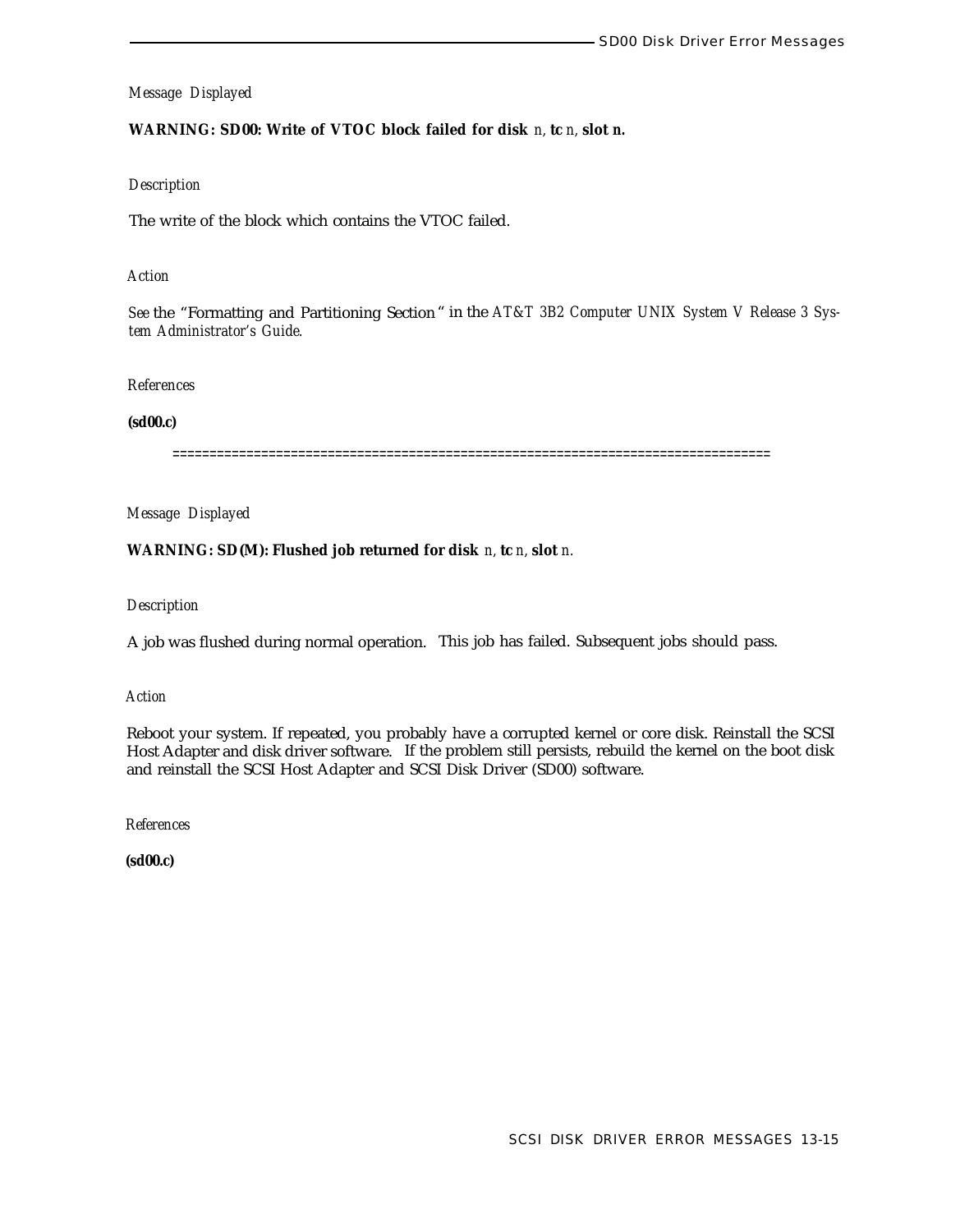# **WARNING: SD00: Aborted job returned for disk** *n,* **tc** *n,* **slot** *n.*

# *Description*

A job was aborted during normal operation. This job has failed. Subsequent jobs should pass.

#### *Action*

Reboot your system. If repeated, you probably have a corrupted kernel or core disk. Reinstall the SCSI Host Adapter and disk driver software. If the problem still persists, rebuild the kernel on the boot disk and reinstall the SCSI Host Adapter and SCSI Disk Driver (SD00) software.

#### *References*

# **(sd00.c)**

=====================================================================================

# *Message Displayed*

# **WARNING: SD00: Reset detected for disk** *n,* **tc** *n,* **slot** *n.*

# *Description*

A SCSI bus reset was detected for this job that has failed. Subsequent jobs should pass.

#### *Action*

There is a bad target controller on the bus that needs to be replaced. To determine which one is the bad target controller, remove them one at a time until the message goes away.

# *References*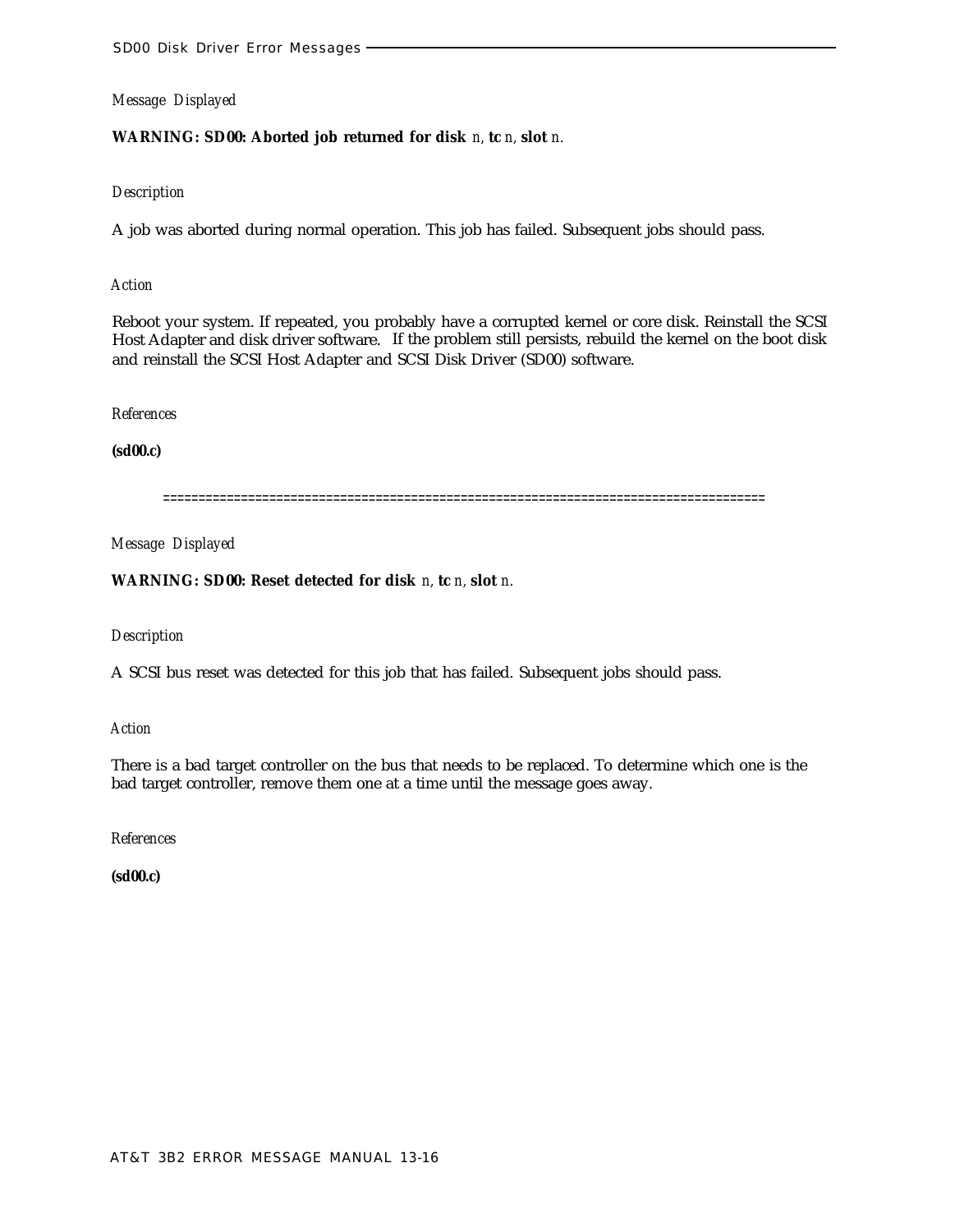**WARNING: SD00 Target reset detected for disk** *n,* **tc** *n,* **slot** *n.*

## *Description*

A target reset was detected for this job that has failed. Subsequent jobs should pass.

## *Action*

Reboot your system. If repeated, you probably have a corrupted kernel or core disk. Reinstall the SCSI Host Adapter and disk driver software. If the problem still persists, rebuild the kernel on the boot disk and reinstall the SCSI Host Adapter and SCSI Disk Driver (SD00) software.

#### *References*

#### **(sd00.c)**

===========================================================================================

*Message Displayed*

**WARNING: SD00: VTOP error detected for disk** *n,* **tc** *n,* **slot** *n.*

# *Description*

A VTOP error occurred during the processing of this job. This should never be seen on a sane system.

*Action*

Reboot your system. If repeated, you probably have a corrupted kernel or core disk. Reinstall the SCSI Host Adapter and disk driver software. If the problem still persists, rebuild the kernel on the boot disk and reinstall the SCSI Host Adapter and SCSI Disk Driver (SD00) software.

*References*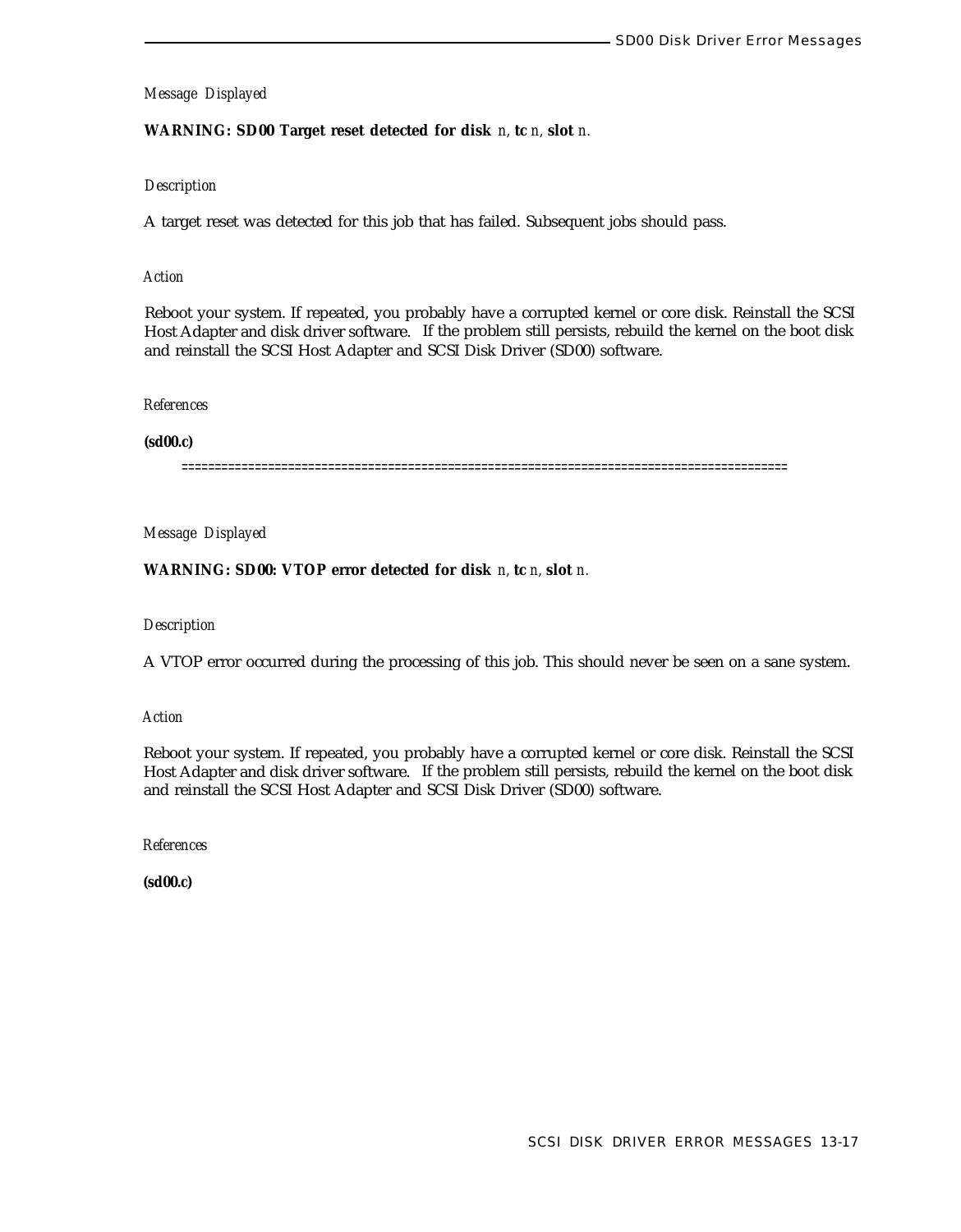**WARNING: SD00: Job timed out for disk** *n,* **tc** *n,* **slot** *n.*

#### *Description*

This job timed out during normal operation. This should never be seen on a sane system.

#### *Action*

Reboot your system. There is a bad target controller on the bus that needs to be replaced. To determine which one is the bad target controller, remove them one at a time until the message goes away.

#### *References*

### **(sd00.c)**

======================================================================================

#### *Message Displayed*

# **WARNING: SD00: Drive not equipped: Disk** *n,* **tc** *n,* **slot** *n.*

#### *Description*

The SCSI driver believes that the specified unit is no longer equipped. This implies that the SCSI driver has been corrupted, or the target driver has been corrupted. This should-never be seen on a sane system.

#### *Action*

Reboot your system. If repeated, you probably have a corrupted kernel or core disk. Reinstall the SCSI Host Adapter and disk driver software. If the problem still persists, rebuild the kernel on the boot disk and reinstall the SCSI Host Adapter and SCSI Disk Driver (SD00) software.

*References*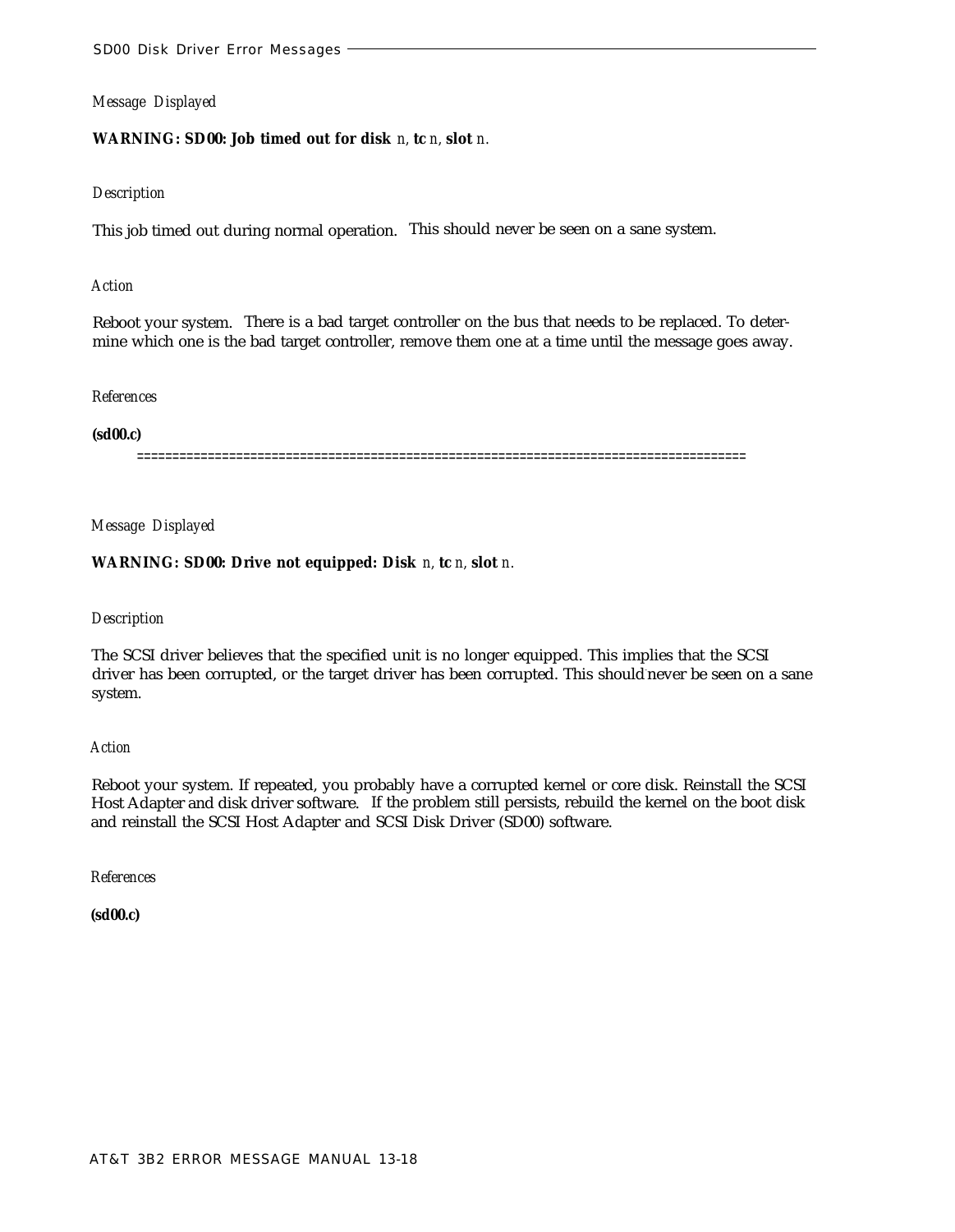# **WARNING: SD00: Host adapter error detected by disk** *n,* **tc** *n,* **slot** *n.*

#### *Description*

An error was detected in the SCSI driver. This should never be seen on a sane system.

#### *Action*

Reboot your system. If repeated, you probably have a corrupted kernel or core disk. Reinstall the SCSI Host Adapter and disk driver software. If the problem still persists, rebuild the kernel on the boot disk and reinstall the SCSI Host Adapter and SCSI Disk Driver (SD00) software.

#### *References*

#### **(sd00.c)**

================================================================================================

# *Message Displayed .*

## **WARNING: SD00: Memory fault detected for disk** *n,* **tc** *n,* **slot** *n.*

#### *Description*

A memory fault was detected in the SCSI driver. This should never be seen on a sane system.

*Action*

Reboot your system. If repeated, you probably have a corrupted kernel or core disk. Reinstall the SCSI Host Adapter and disk driver software. If the problem still persists, rebuild the kernel on the boot disk and reinstall the SCSI Host Adapter and SCSI Disk Driver (SD00) software.

*References*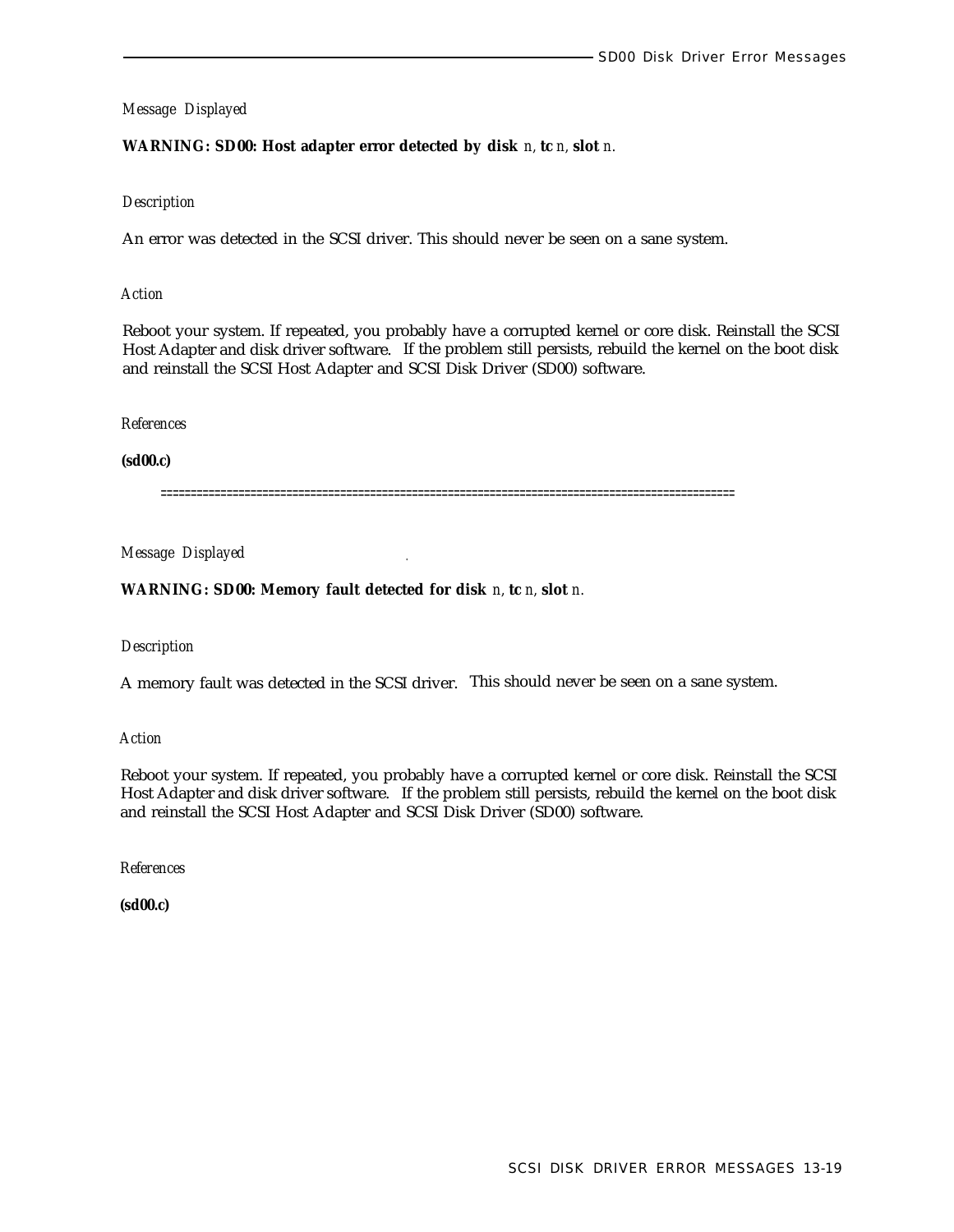# **WARNING: SD00: SCSI bus error detected by disk** *n,* **tc** *n,* **slot** *n.*

#### *Description*

This should never be seen on a sane system.

# *Action*

Run diagnostics.

#### *References*

#### **(sd00.c)**

========================================================================================

*Message Displayed*

# **WARNING: SD00: SCSI control block error detected for disk** *n,* **tc** *n,* **slot** *n.*

#### *Description*

The SCSI control block was corrupted or filled out incorrectly. This should never be seen on a sane system.

#### *Action*

Reboot your system. If repeated, you probably have a corrupted kernel or core disk. Reinstall the SCSI Host Adapter and disk driver software. If the problem still persists, rebuild the kernel on the boot disk and reinstall the SCSI Host Adapter and SCSI Disk Driver (SD00) software.

*References*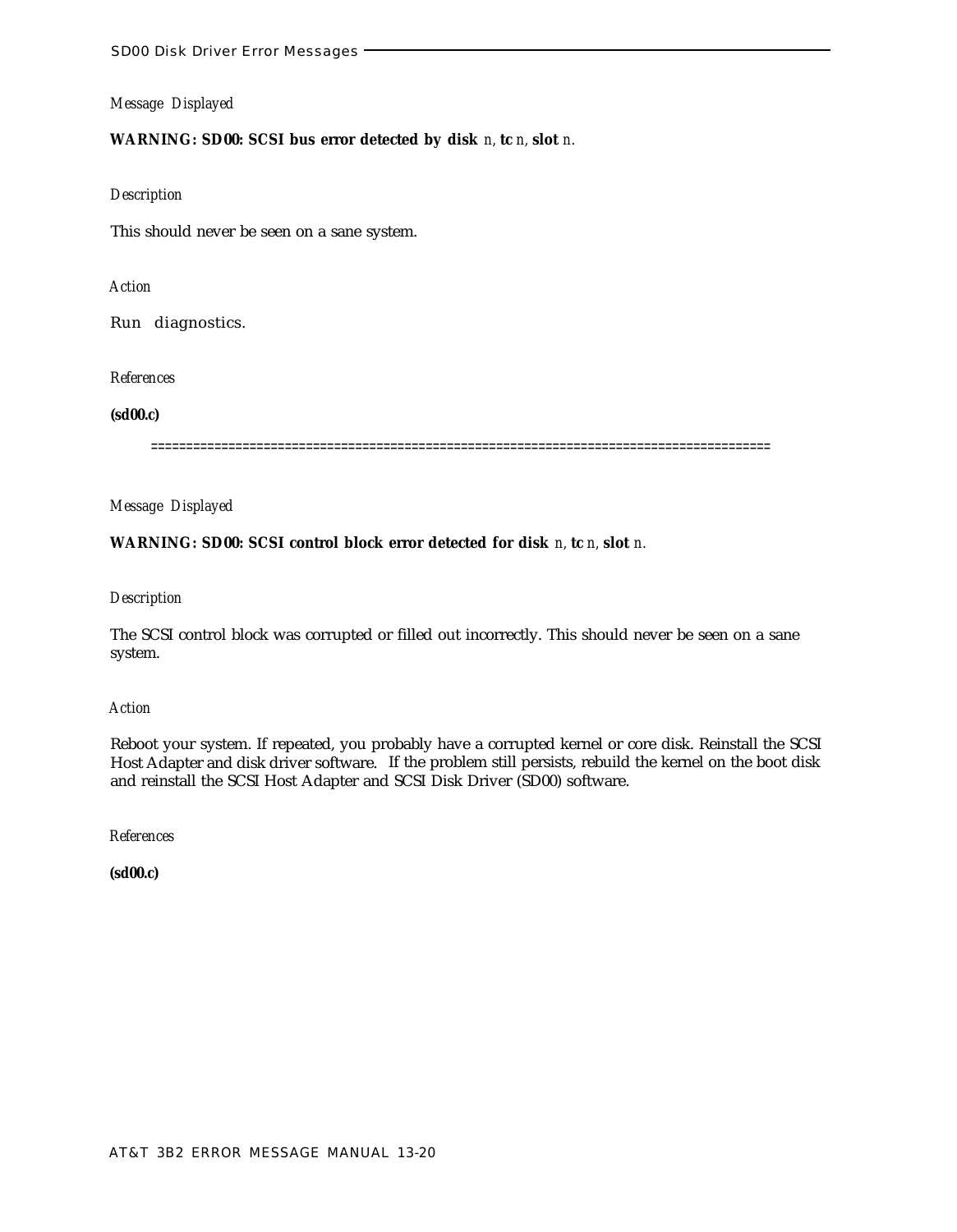#### **WARNING: SD00: Drive out of service: Disk** *n,* **tc** *n,* **slot** *n.*

# *Description*

This should never be seen on a sane system.

## *Actio n*

Reboot your system. If repeated, you probably have a corrupted kernel or core disk. Reinstall the SCSI Host Adapter and disk driver software. If the problem still persists, rebuild the kernel on the boot disk and reinstall the SCSI Host Adapter and SCSI Disk Driver (SD00) software.

# *References*

## **(sd00.c)**

========================================================================================================

# *Message Displayed*

# **WARNING: SD00: SCSI bus selection failed for disk** *n,* **tc** *n,* **slot** *n.*

# *Description*

The firmware was unable to select the specified target controller for command processing. This should never be seen on a sane system.

# *Action*

Reboot your system. There is a bad target controller on the bus that needs to be replaced. To determine which one is the bad target controller, remove them one at a time until the message goes away.

# *Reference s*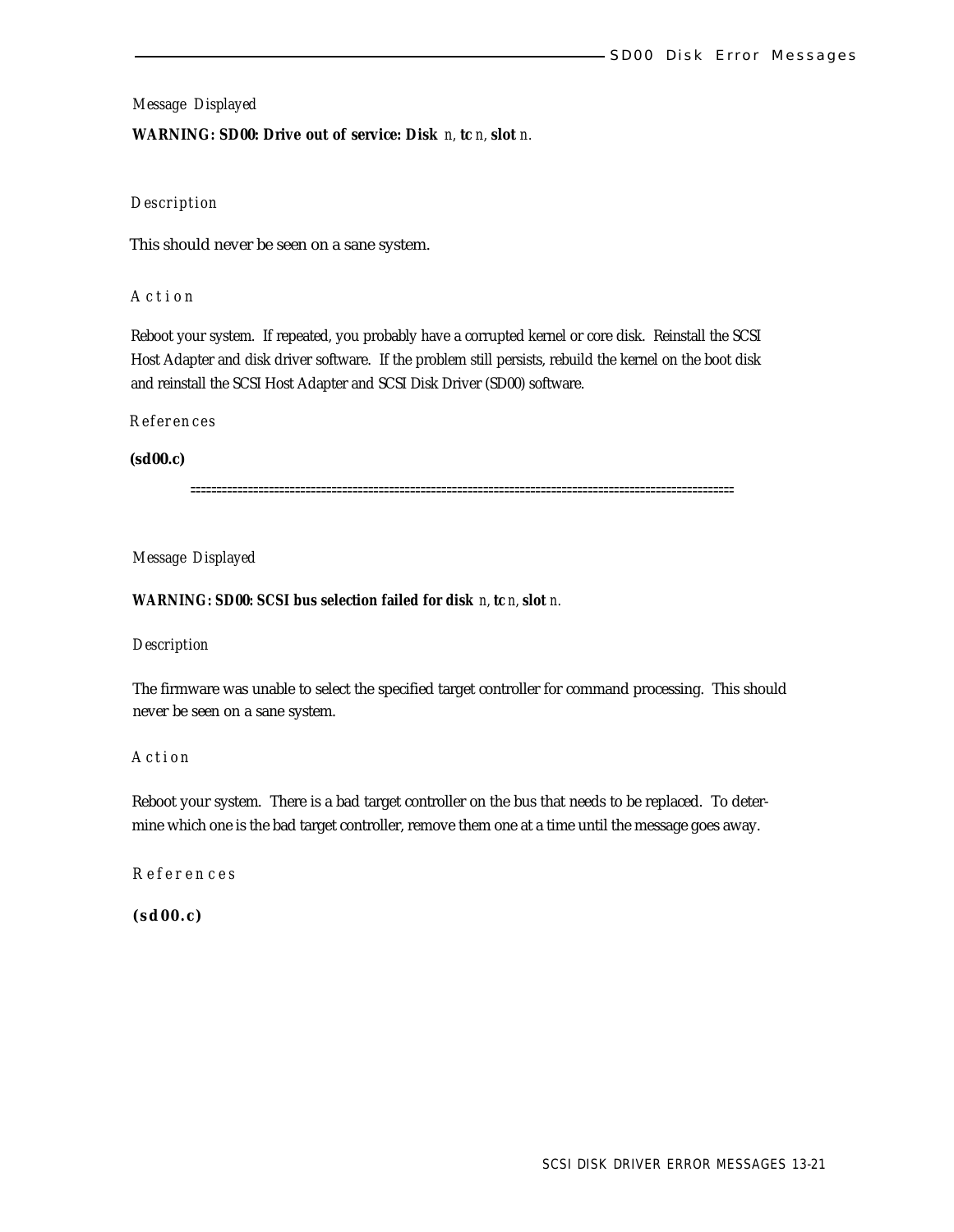# **WARNING: SD00: Parameter mismatch for disk** *n,* **tc** *n,* **slot** *n.*

#### *Description*

This should never be seen on a sane system.

## *Action*

Reboot your system. If repeated, you probably have a corrupted kernel or core disk. Reinstall the SCSI Host Adapter and disk driver software. If the problem still persists, rebuild the kernel on the boot disk and reinstall the SCSI Host Adapter and SCSI Disk Driver (SD00) software.

#### *References*

# **(sd00.c)**

===============================================================================================

# *Message Displayed*

# **WARNING: SD00: More than one immediate command sent to disk** *n,* **tc** *n,* **slot** *n.*

# *Description*

The SCSI driver has detected more than one immediate command sent to the specified logical unit. This should never be seen on a sane system.

#### *Action*

Reboot your system. If repeated, you probably have a corrupted kernel or core disk. Reinstall the SCSI Host Adapter and disk driver software. If the problem still persists, rebuild the kernel on the boot disk and reinstall the SCSI Host Adapter and SCSI Disk Driver (SD00) software.

*References*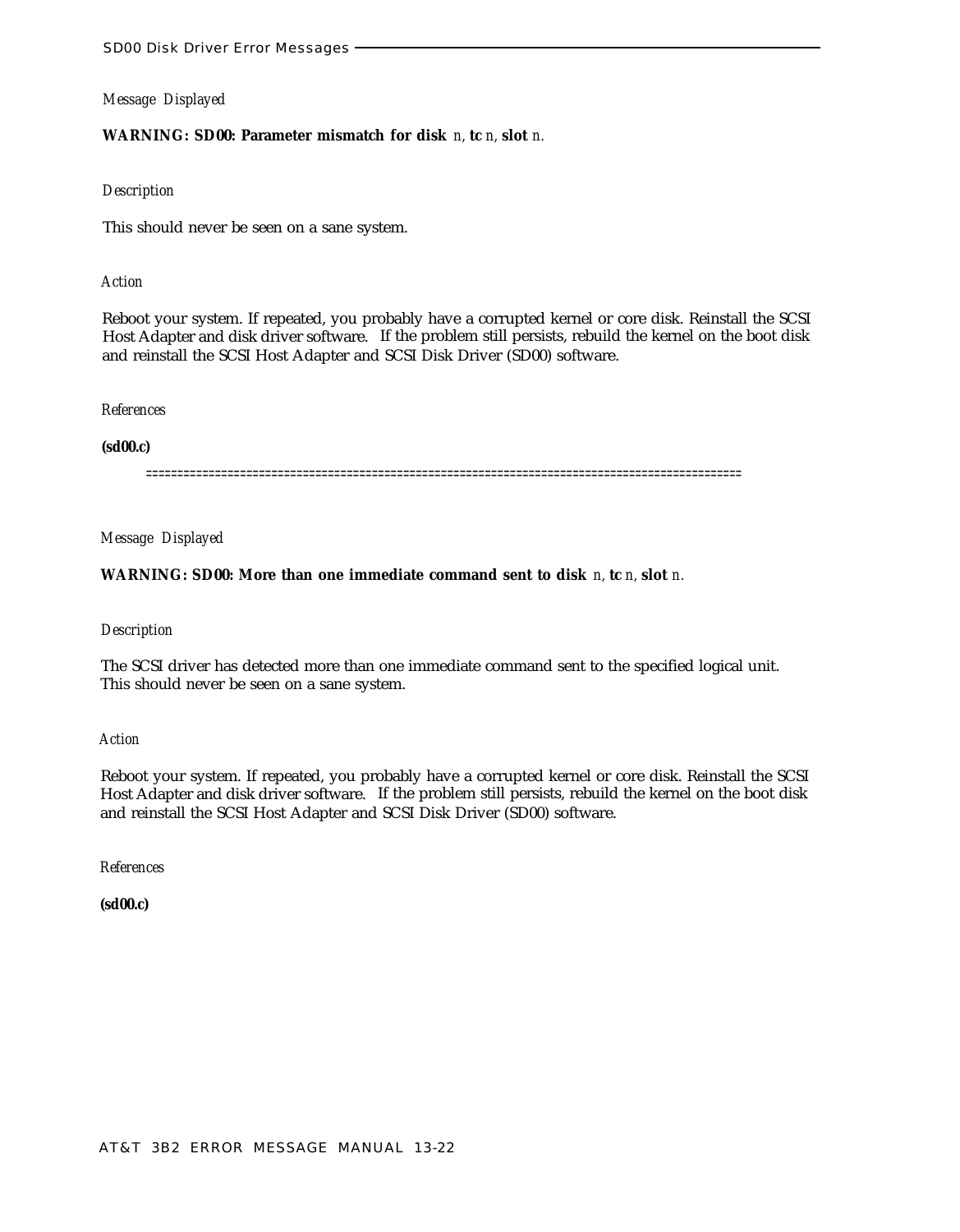# **WARNING: SD00: Unknown completion code of** *0xn* **returned from SDI for disk** *n,* **tc** *n,* **slot** *n.*

# *Description*

An unknown completion code was returned from the SCSI driver interface. This implies that the SCSI driver has been corrupted. This should never be seen on a sane system.

*Action*

Reboot your system. If repeated, you probably have a corrupted kernel or core disk. Reinstall the SCSI Host Adapter and disk driver software. If the problem still persists, rebuild the kernel on the boot disk and reinstall the SCSI Host Adapter and SCSI Disk Driver (SD00) software.

*References*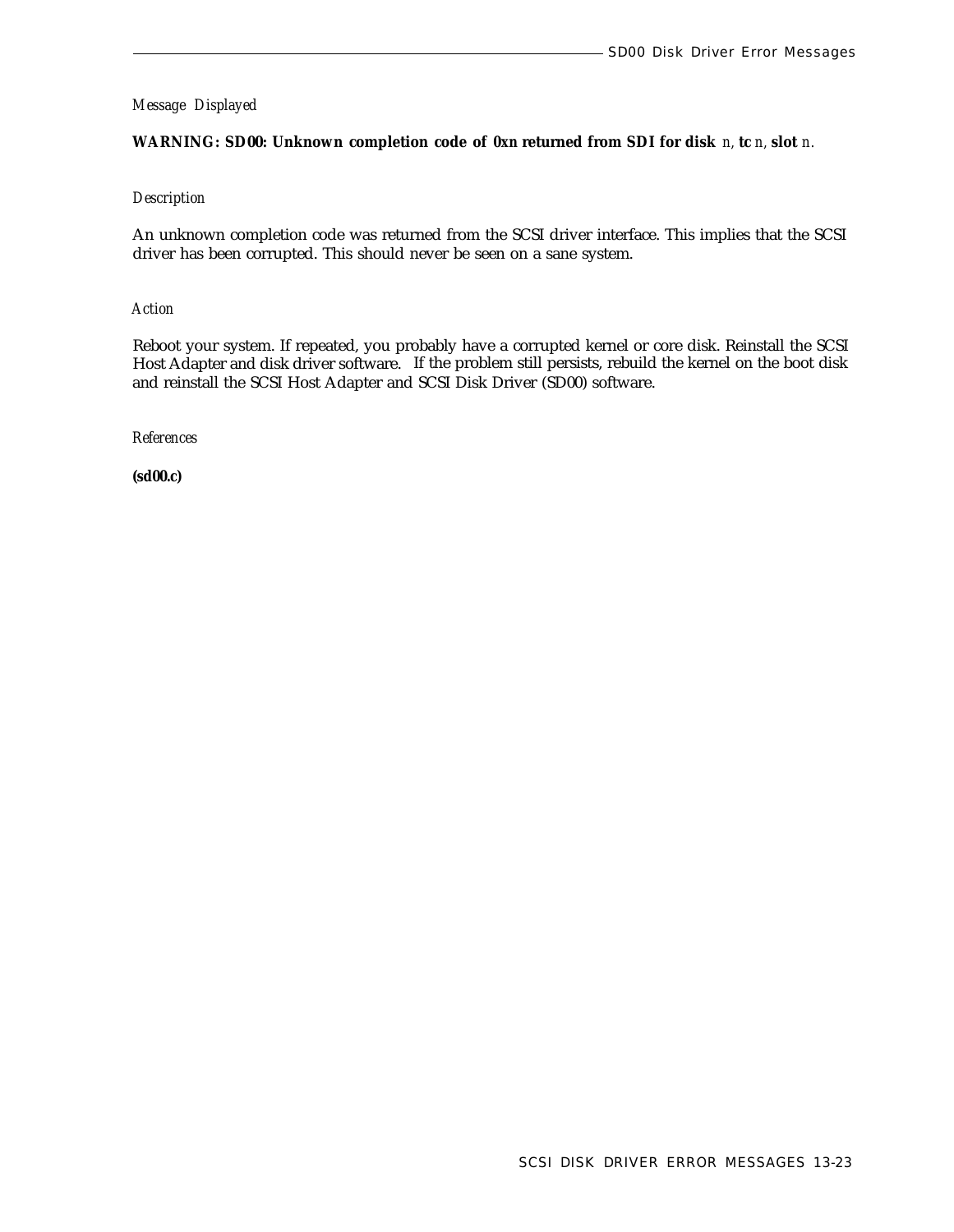# SD01 Disk Driver Error Messages

# *Message Displayed*

**NOTICE: SD01: slot** *n,* **tc** *n,* **Unit** *n,* **job queue is full. Err:** *0dd02001*

# *Description*

#### **0dd02001**

The addressed disk queue was filled up. This is caused by overloading the disk or the disk not executing jobs.

### *Action*

If the condition continues, verify that the disk is executing requests. If so, decrease the load.

#### *References*

# **(disktd.c)**

===================================================================================================

# *Message Displayed*

**NOTICE: SD01: The driver is out of jobs. Err:** *2dd02002*

# *Description*

#### **2dd02002**

The SCSI disk controller ran out of job structures for I/O requests. It is caused by a large number of outstanding disk I/O requests.

# *Action*

If the error occurs often, increase the Sd01jcnt parameter in the /etc/master.d/sd01.

#### *References*

# **(disktd.c)**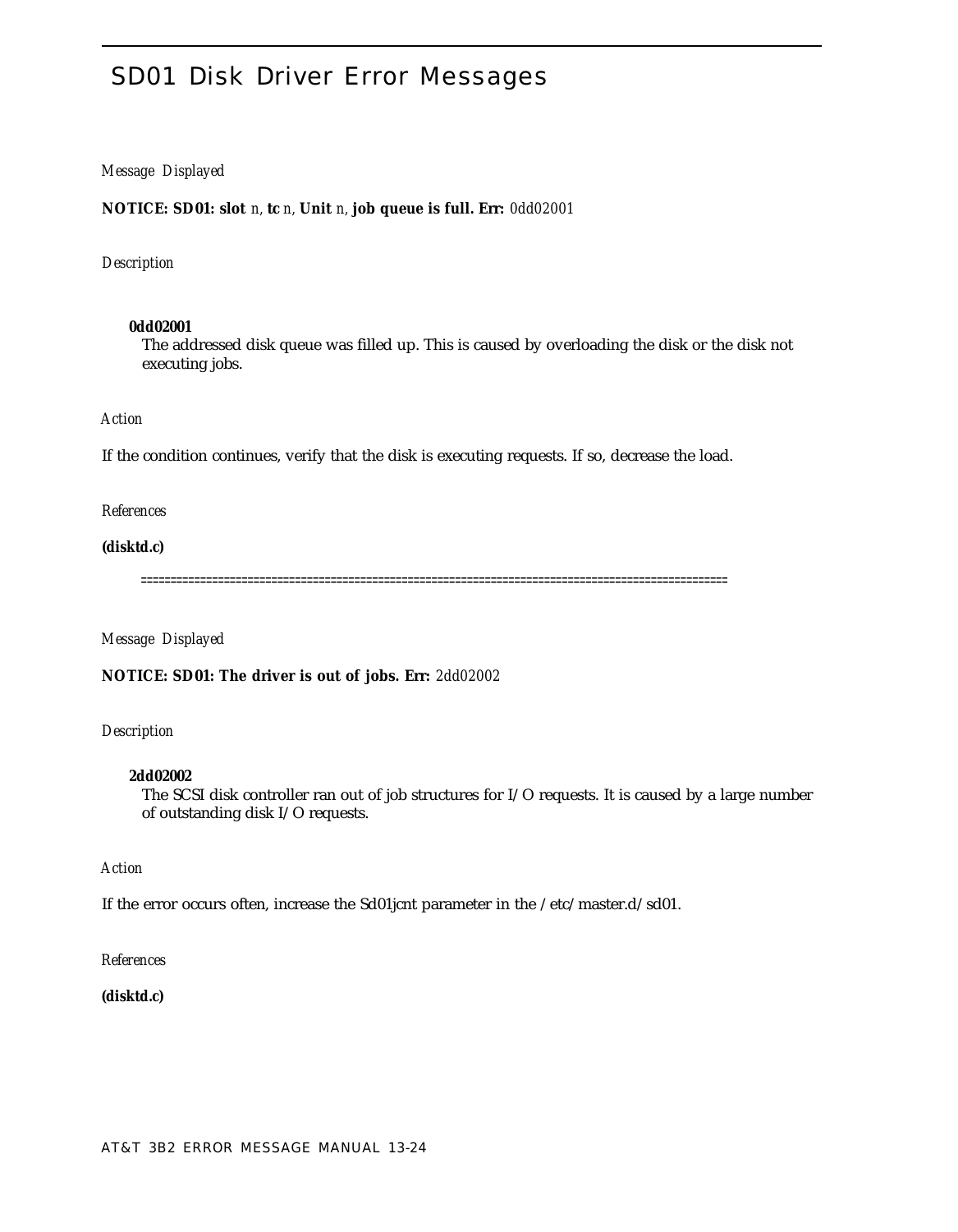#### **WARNING: SD01: Bad type to host adapter. Err:** *n*

#### *Description*

#### **8dd04001**

The host adapter rejected a request from the SCSI disk driver. This is caused by a parameter mismatch within the driver.

#### **8dd0e002**

The host adapter rejected a request from the SCSI disk driver. This is caused by a parameter mismatch within the driver.

## **8dd0f002**

The host adapter rejected a request from the SCSI disk driver. This is caused by a parameter mismatch within the driver.

#### **8dd11001**

The host adapter rejected a request from the SCSI disk driver. This is caused by a parameter mismatch within the driver.

## **8dd12004**

The host adapter rejected a request sense job from the SCSI disk driver. The originally failing job will also be failed. This is caused by a parameter mismatch within the driver.

#### **8dd13001**

The host adapter rejected a request sense job from the SCSI disk driver. The originally failing job will also be failed. This is caused by a parameter mismatch within the driver.

## *Action*

If the condition persists without system activity, the system should be rebooted.

*References*

**(disktd.c)**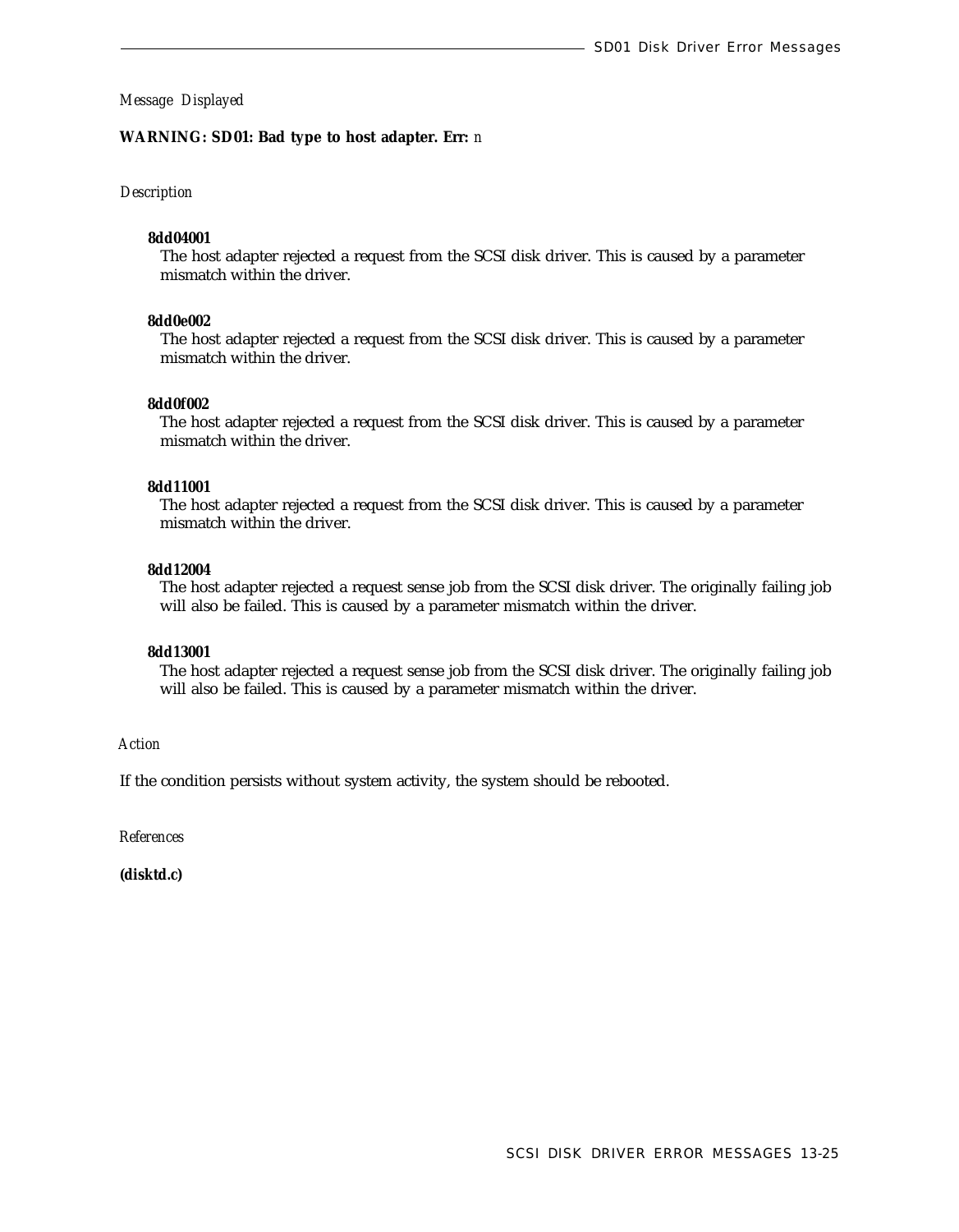**WARNING: SD01: I/O error.** *string,* **Unit =** *n,* **Err:** *n*

**block=** *n,* **count=** *n 1*

# **SDI return code:** *0n*

#### *Description*

# **6dd0e001**

An I/O request failed due to an error returned by the host adpater. All recovery action failed and the I/O request was returned to the requester. The secondary error code is equal to the SDI return code.

#### **4dd0f001**

A SCSI disk driver function request was retried. The retry performed because the host adapter driver detected an error. The SDI return code is the second error code word.

#### **6dd0f003**

A SCSI disk driver function request failed because the host adapter driver detected a fatal error or the retry count was exceeded. This failure will cause the affected unit to hang.

#### **6dd12002**

An internal SCSI disk target Request Sense job failed, because of an error detected by the host adapter driver. The original I/O request will be failed. The SDI return code is in the second error code.

#### **4dd12003**

The SCSI disk driver is retrying an internal Request Sense job which failed because of an error detected by the host adapter driver. The second error code indictes the SDI return code.

#### **4dd13002**

The SCSI disk driver is retrying an I/O request because of a fault which was detected by the host adapter driver. The second error code indicates the SDI return code.

#### *Action*

If the condition persists without system activity, then the system must be rebooted. See **Table D: Err Code** *n* **Descriptions** in Chapter 15 for the SDI return codes.

*References*

**(sd01.c)**

<sup>1.</sup> The block number and count are only printed if a read or write job fails.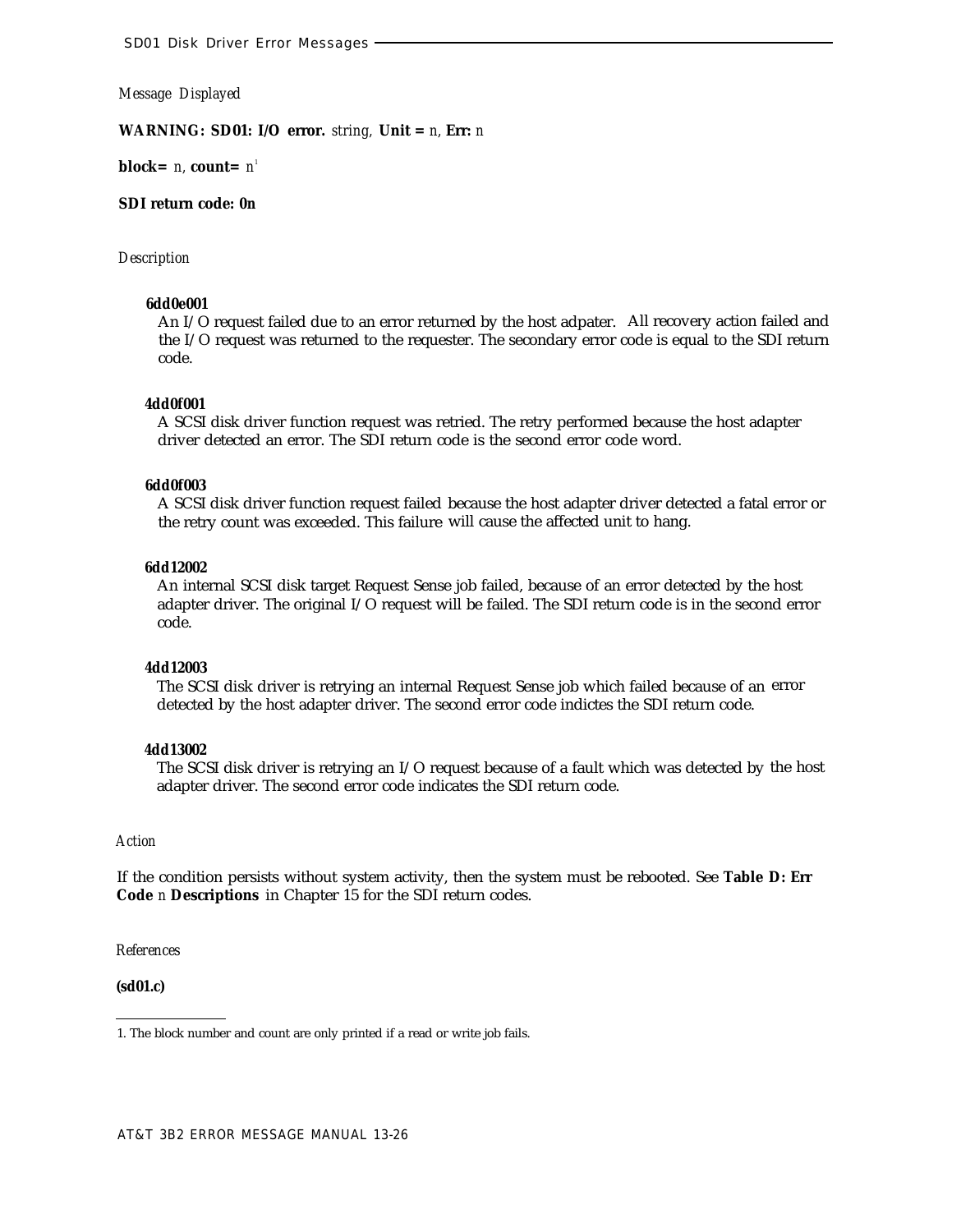**WARNING: SD01: I/O error.** *string,* **Unit =** *n,* **Err:** *n*

**block=** *n,* **count=** *n 2*

**Sense key:** *n,* **Extended sense:** *n,* **Op code:** *n*

# *Description*

### **4dd12001**

The SCSI disk driver is retrying an I/O request because of an error detected by the target controller. The cause of the error is indicated by the second and third error codes. These error codes are the sense key and extended sense codes, respectively.

#### **4dd12005**

The disk controller performed retry or ECC which was successful. The cause of the error is indicated by the second and third error codes. These error codes are the sense key and extended sense codes, respective y.

*Action*

See **Table C: Sense Key** *n* **Descriptions** in Chapter 15 for Sense Key code information. See the disk target controller codes in the vendor's manual for more information on Extended Sense Key codes. Refer to the **SCSI Definition Manual** for more information on the Op codes.

*References*

**(disktd.c)**

<sup>2.</sup> The block number and count are only printed if a read or write job fails.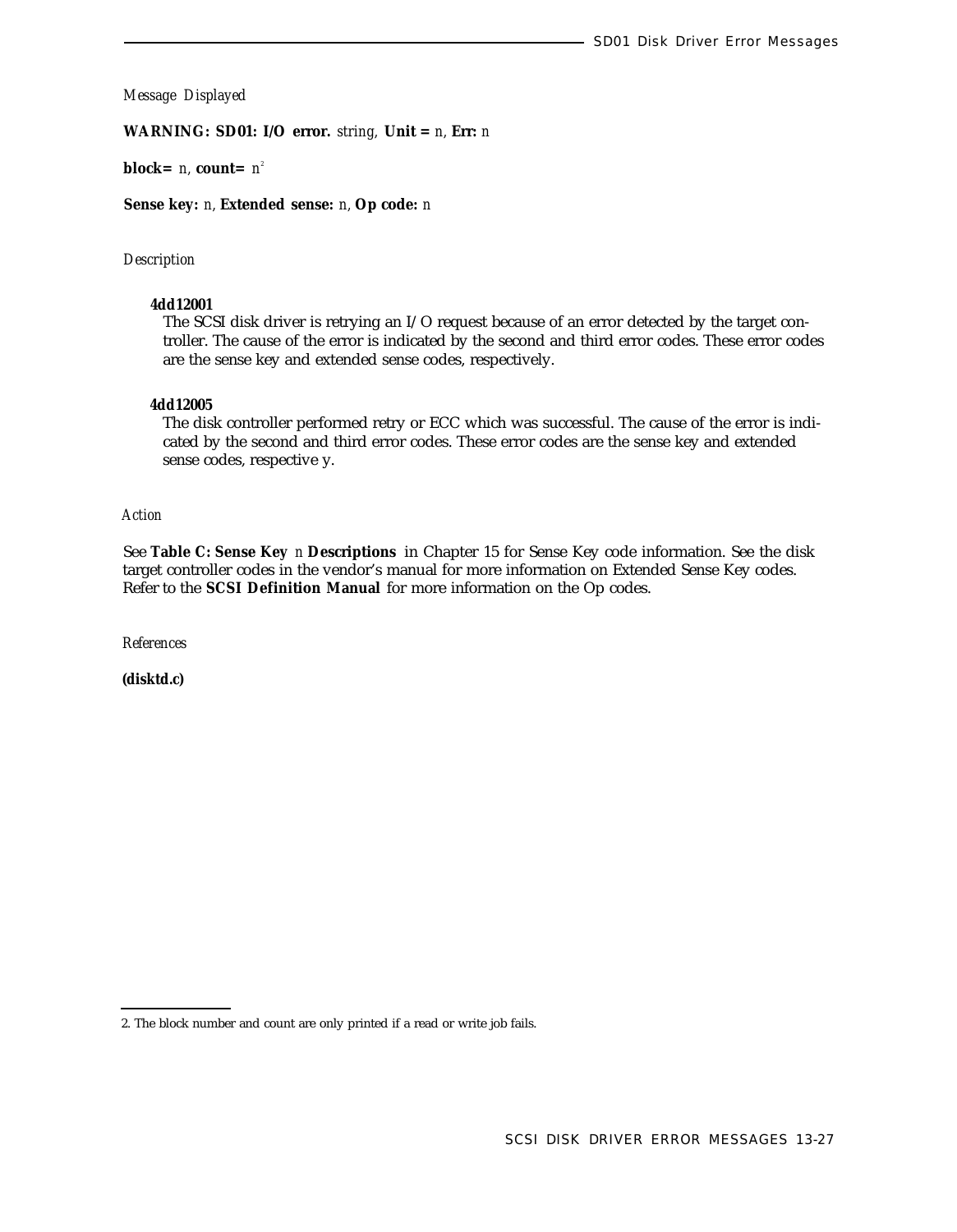**WARNING: SD01: I/O error.** *string,* **Unit =** *n,* **Err:** *n*

**Target controller status:** *n*

*Description*

# **4dd13003**

The addressed SCSI disk returned an unusual status. The job will be retried later. The second error code is the status which was returned. This condition is usually caused by a problem in the target controller.

# *Action*

*See* the disk target controller codes in the vendor's disk target controller manual for more information.

*References*

**(disktd.c)**

=================================================================================================

*Message Displayed*

**WARNING: SD01: slot** *n,* **tc** *n,* **Unit** *n, string*

*Description*

This is a notice from the kernel through the driver.

*Action*

*See* notice actions from the kernel.

*References*

**(disktd.c)**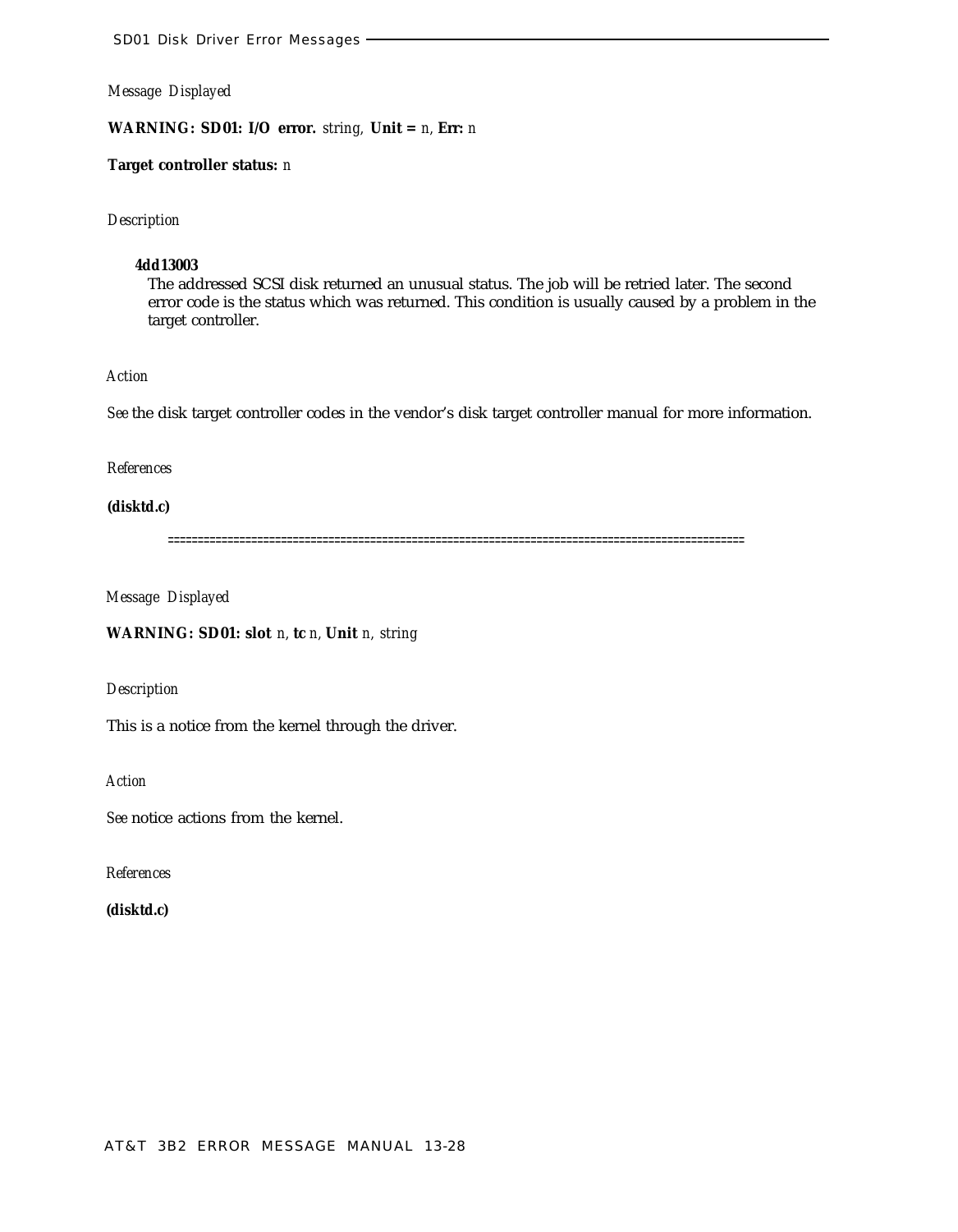**WARNING: SD01:** *string,* **Unit =** *n,* **Err** *n*

### **Target controller status:** *n*

#### *Description*

#### **6dd1f001**

"Disk does *not* have a sane Physical Description sector." The physical description sector is bad on the addressed disk. The disk must be formatted before it can be accessed for normal use. See **format (lM).**

# **6dd1f002**

"Disk does not have a sane VTOC." The Volume Table of Contents is bad on the addressed disk. The disk must be partitioned before it can be accessed for normal use. See **fmthard (1M).**

# *Action*

*See* **Table A: Err** *n* **Descriptions** in Chapter 15 for information on **Err** *n* numbers.

*References*

**(disktd.c)**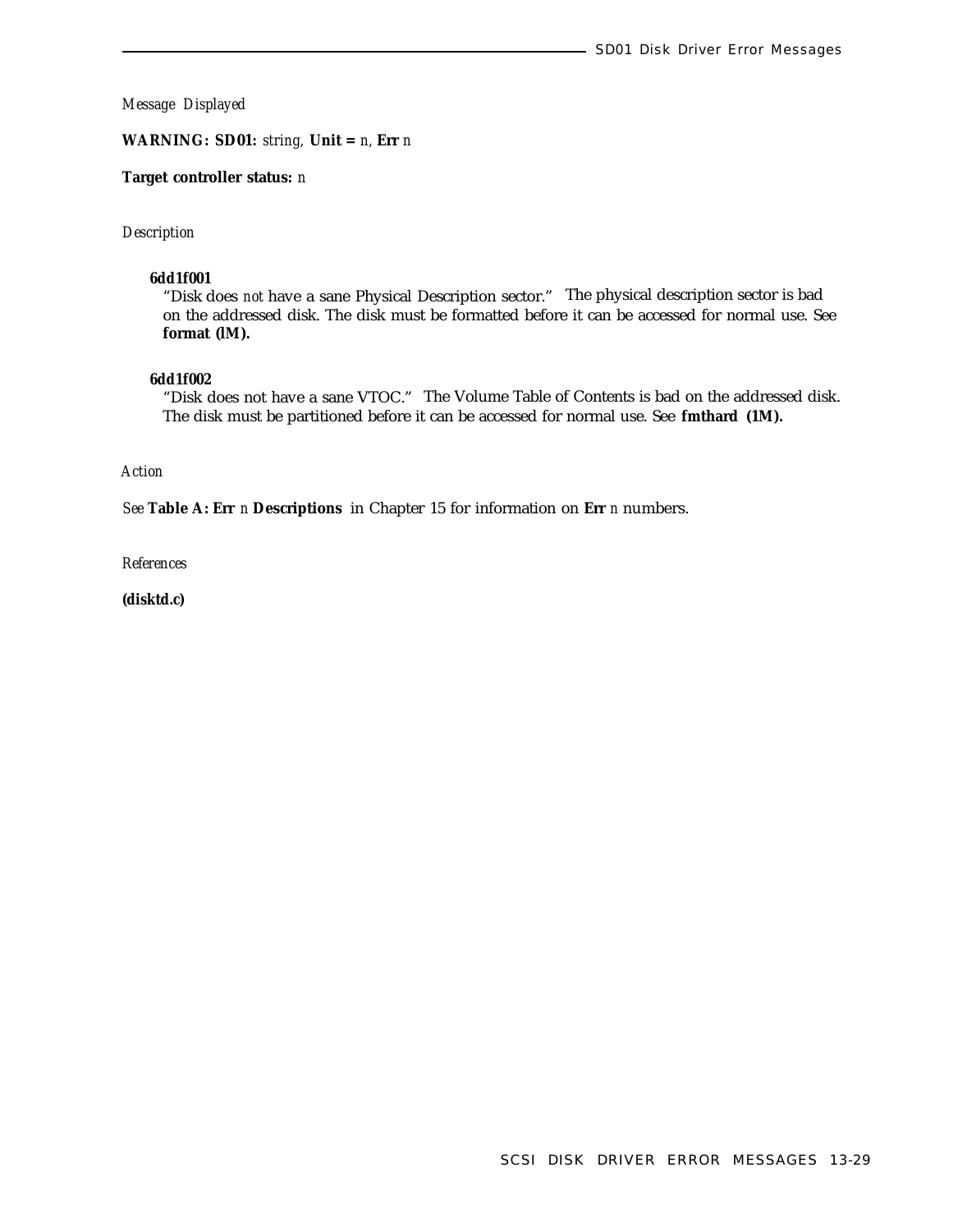# General

The following section describes the SCSI Host Adapter error messages and gives a description and action to take for these errors.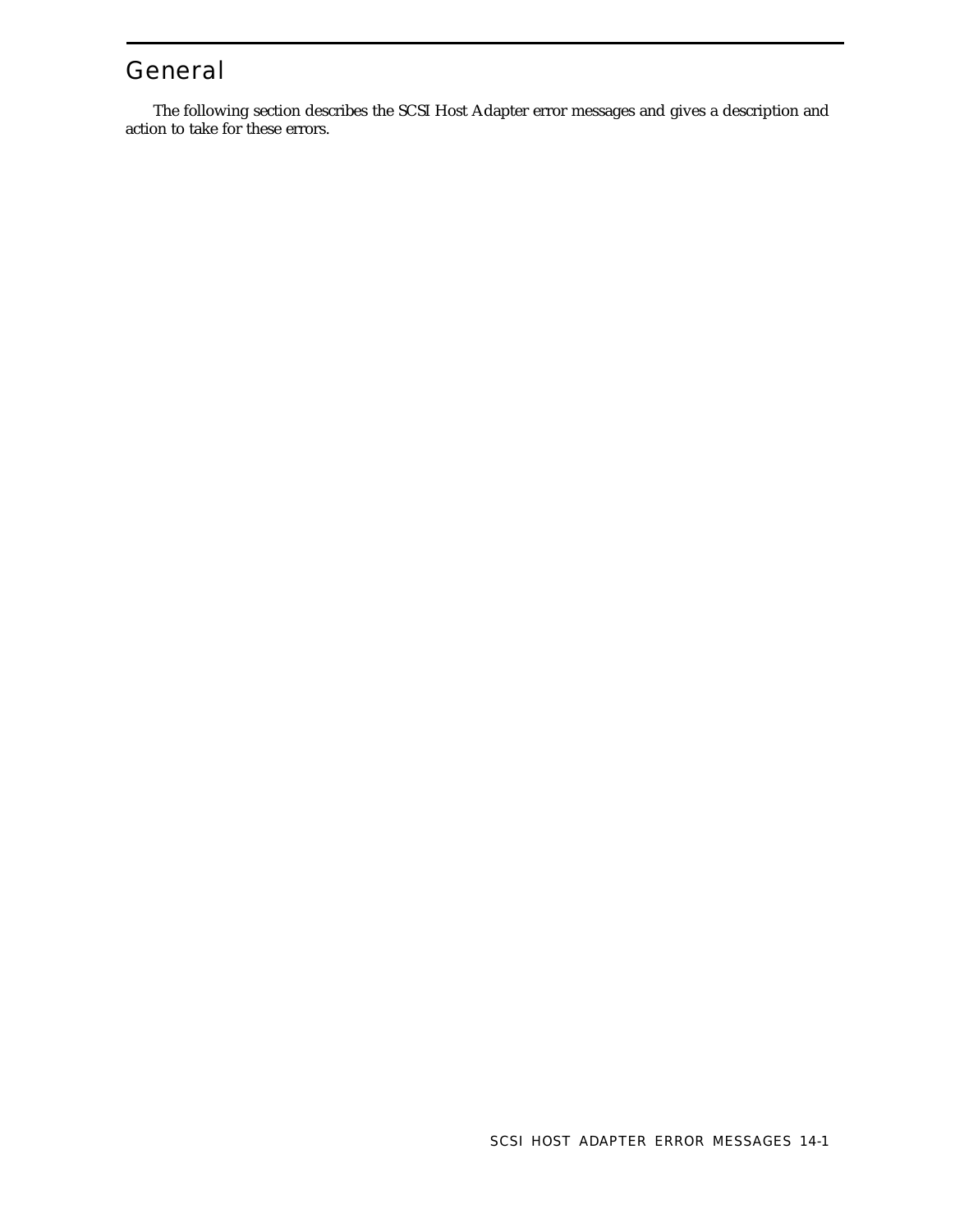# NOTICE Prefaced Error Messages

# *Message Displayed*

# **NOTICE: SCSI: Restarting jobs after a SCSI Bus Reset for slot** *n.*

### *Description*

The SCSI driver has detected a hung job and has reset the SCSI bus. This has in turn stopped jobs until the reset has completed. This notice means that the reset has completed normally and the jobs will be continued normally.

*Action*

No action.

*References*

**(scsi.c)**

============================================================================================

*Message Displayed*

**NOTICE: SCSI: Suword failed.**

*Description*

The call to the kernel suword routine failed. This should never happen on a sane system.

*Action*

Reboot the system. If repeated, you probably have a corrupted kernel on your core disk. Try to rebuild */unix* by removing */unix* and executing **mkunix -o /unix.** If the problem still exists you should rebuild the core disk from scratch.

*References*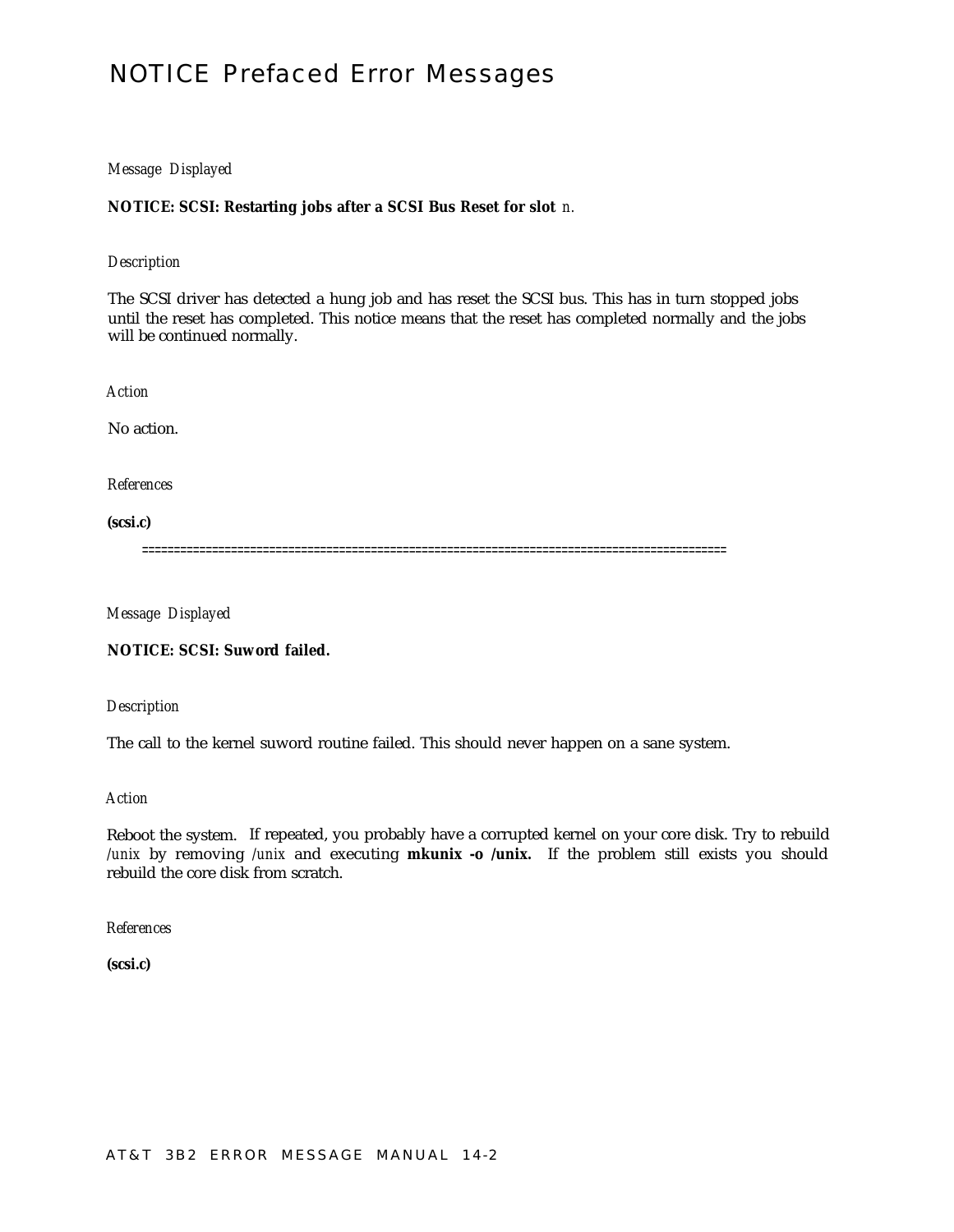# WARNING Prefaced Error Messages

# *Message Displayed*

**WARNING: SCSI: lu** *n,* **tc** *n,* **slot** *n* **was busy during the close.**

### *Description*

The SCSI device specified by the device number was still active when a close to the device was attempted. This should never be seen on a sane system.

### *Action*

Reboot your system. If repeated, you probably have a corrupted SCSI driver or kernel. Reinstall the SCSI SW (floppy 1). If the problem still exists, try to rebuild */unix* by booting */etc/system.* If the problem still exists, you should rebuild the core disk from scratch.

### *References*

**(scsi.c)**

=============================================================================================

*Message Displayed*

**WARNING: SCSI: Fault on board in slot** *n*

*Description*

The SCSI board in the specified slot has returned a fault return code during the pump process. This should never be seen from a board that is operating normally.

### *Action*

Repump the SCSI board. If repeated, you may have a corrupted pump file. Reinstall the SCSI SW (floppy 1). If repeated, you probably have a bad SCSI Host Adapter board. Replace the SCSI Host Adapter board.

*References*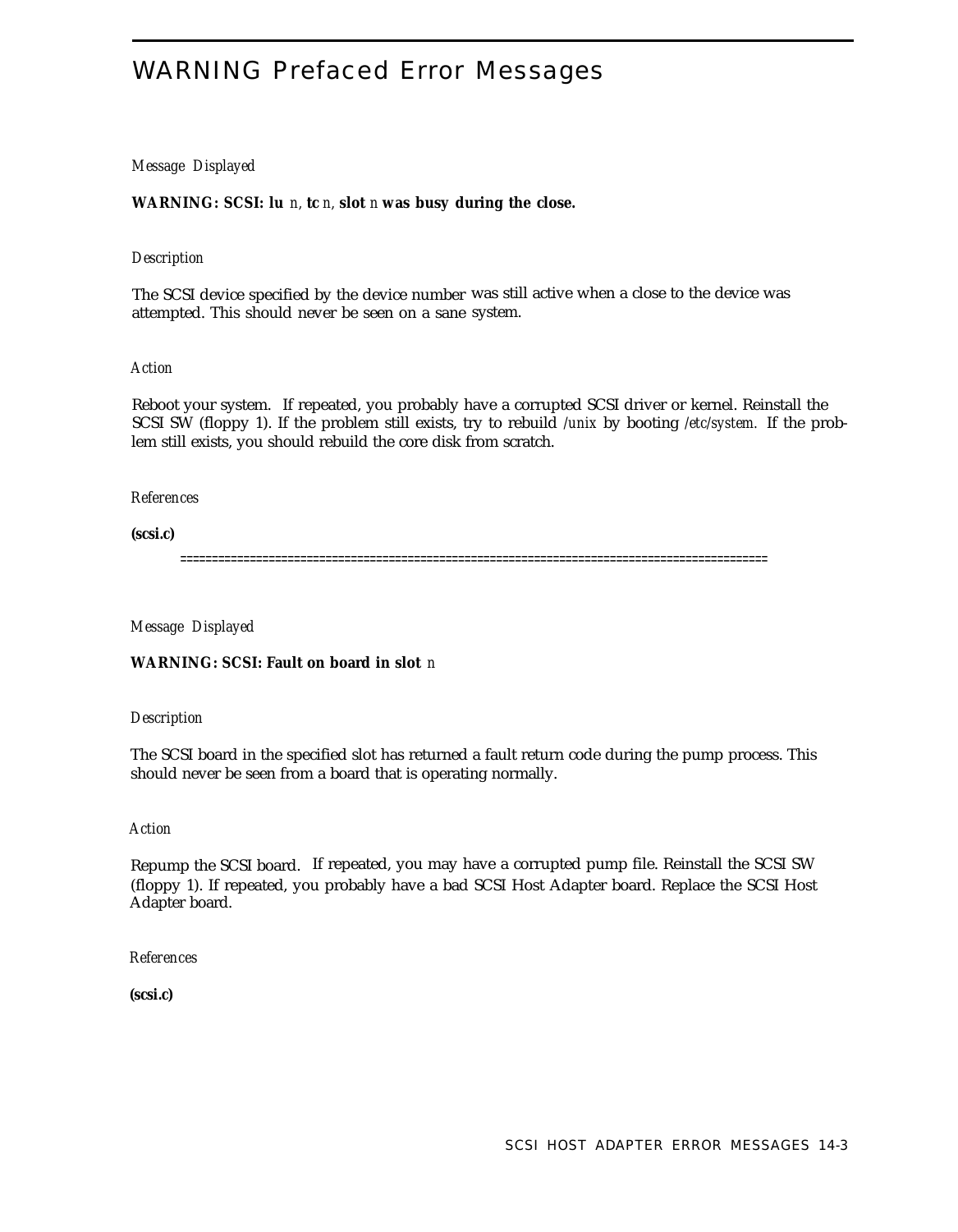### **WARNING: SCSI: Qfault on board in slot** *n*

# *Description*

The SCSI board in the specified slot has returned a qfault return code during the pump process. This should never be seen from a board that is operating normally.

# *Action*

Repump the SCSI board. If repeated, you may have a corrupted pump file. Reinstall the SCSI SW (floppy 1). If repeated, you probably have a bad SCSI Host Adapter board. Replace the SCSI Host Adapter board.

# *References*

**(scsi.c)**

=======================================================================================

# *Message Displayed*

# **WARNING: SCSI: Firmware panic occurred on board in slot** *n,* **taking board off line.**

### *Description*

A panic, which is described by the string printed on the third line, has occurred in the SCSI board firmware. This should never be seen from a sane SCSI board that is using sane AT&T specified peripherals.

### *Action*

Reboot your system. Run diagnostics to verify the sanity of your system (all phases). If repeated, there is probably a target controller which is doing something illegal on the SCSI bus. Remove the target controllers from the bus one at a time until the problem goes away.

**Note:** The PANIC string may sometimes give you a clue as to which is the offending target controller.

# *References*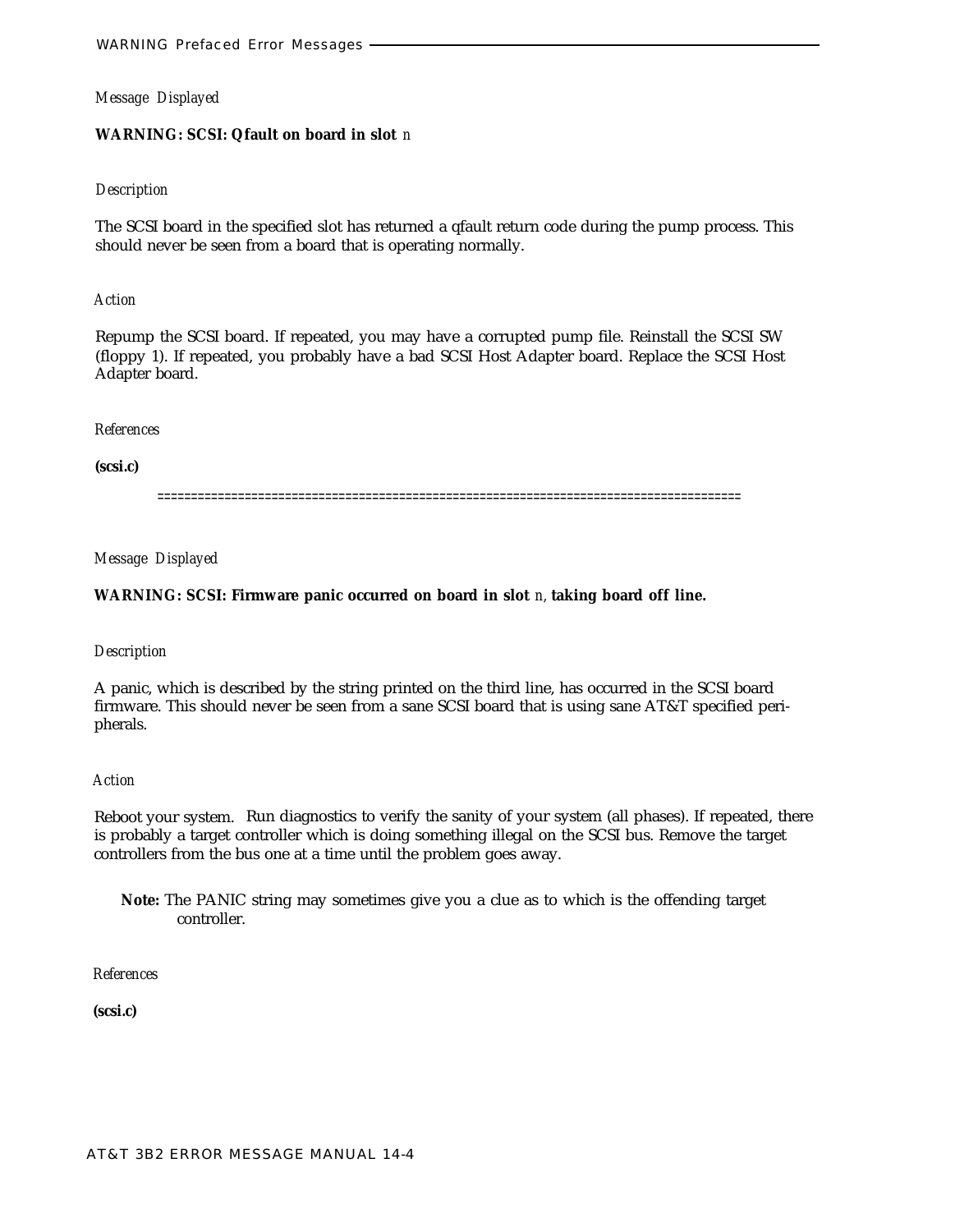# **WARNING: SCSI: Unexpected interrupt from firmware in slot** *n.*

# *Description*

The SCSI driver has detected an unexpected interrupt from the firmware in the given slot. This message should never be seen on a sane system with a sane SCSI board.

### *Action*

Repump your SCSI board. If repeated, reload the SCSI SW (floppy 1). If the problem still exists, there may be a hardware problem somewhere on the CIO bus or on one of the applications cards.

#### *References*

**(scsi.c)**

=====================================================================================================

*Message Displayed*

#### **WARNING: SCSI: Illegal type returned during SFB operation to lu** *n,* **tc** *n,* **slot** *n.*

#### *Description*

The type field of the SCSI control block was not correct for the type of job that was received. This should never happen on a sane system.

### *Action*

Reboot your system. If repeated, you probably have a corrupted target controller driver. Reinstall all target controller drivers one at a time until the problem goes away. The first target controller to uninstall is the one called out in the WARNING message.

*References*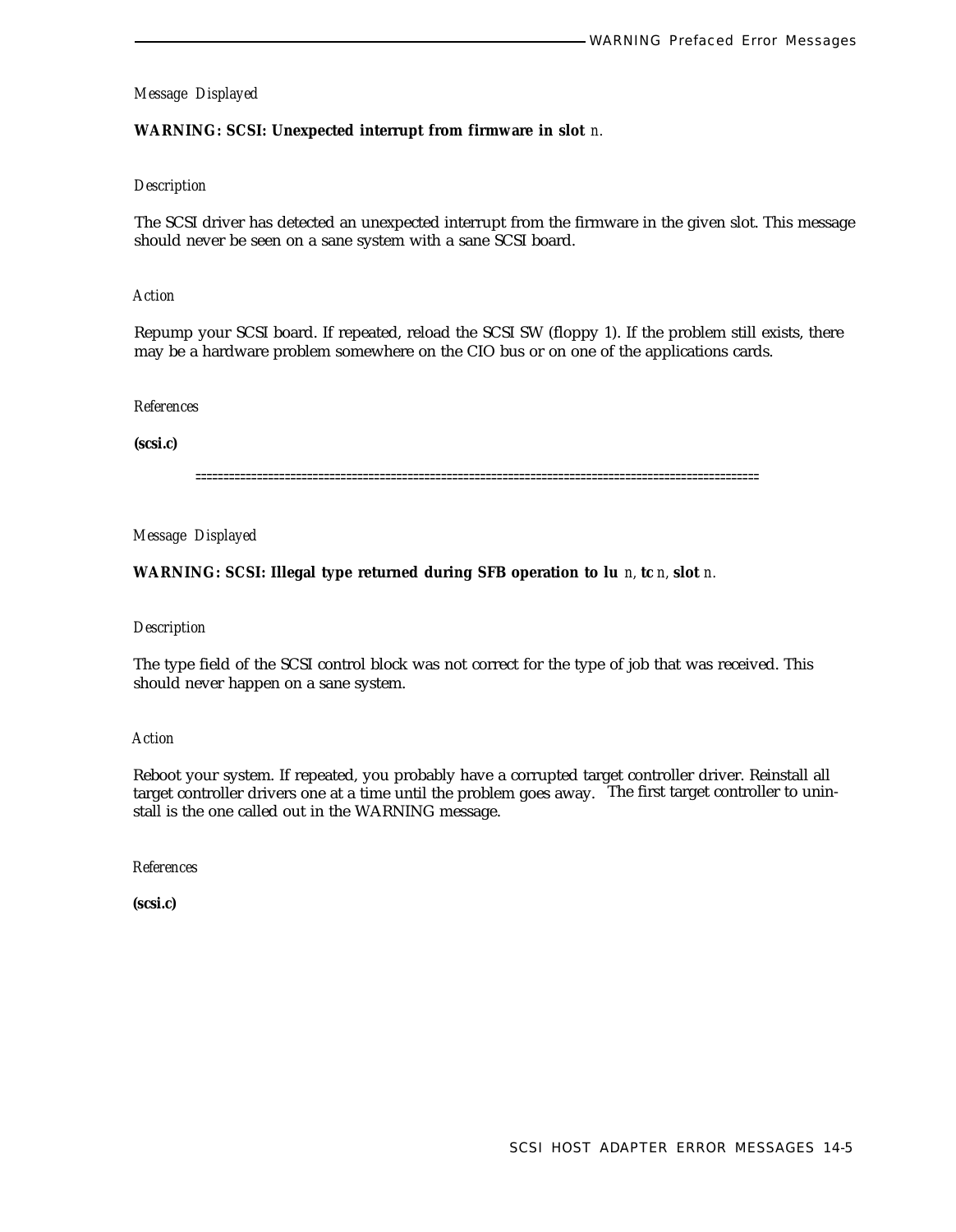# **WARNING: SCSI: Illegal type returned during SCB operation to lu** *n,* **tc** *n,* **slot** *n.*

# *Description*

The type field of the SCSI control block was not correct for the type of job that was received. This should never happen on a sane system.

#### *Action*

Reboot your system. If repeated, you probably have a corrupted target controller driver. Reinstall all target controller drivers one at a time until the problem goes away. The first target controller to uninstall is the one called out in the WARNING message.

### *References*

### **(scsi.c)**

======================================================================================================

#### *Message Displayed*

# **WARNING: SCSI: Unknown status** *(n)* **returned by firmware for lu** *n,* **tc** *n,* **slot** *n.*

#### *Description*

The status returned from the firmware was not a known status for the driver; hence the firmware or the driver has been corrupted. This should never happen on a sane system.

# *Action*

Reboot your system. If repeated, reinstall the SCSI SW (floppy 1). If the problem still exists, the Host Adapter may be bad. Replace it.

### *References*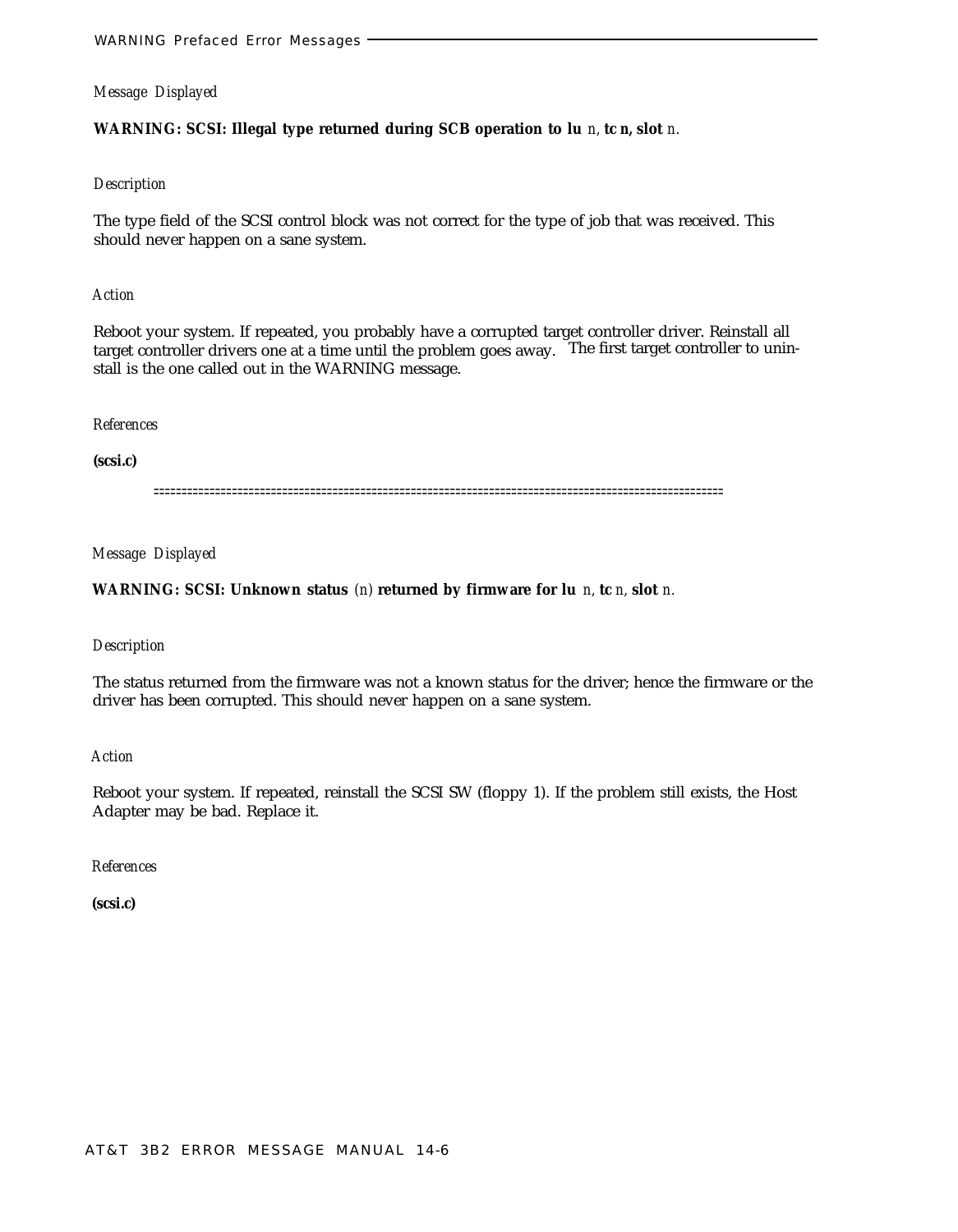# **WARNING: SCSI: Illegal opcode returned from firmware on board in slot** *n.*

### *Description*

The opcode returned from the firmware was not a known opcode for the driver; hence the firmware or the driver has been corrupted. This should never happen on a sane system.

### *Action*

Reboot your system. If repeated, reinstall the SCSI SW (floppy 1). If the problem still exists, the Host Adapter may be bad. Replace it.

### *References*

**(scsi.c)**

=================================================================================================

*Message Displayed*

# **WARNING: SCSI: Corrupted address returned during pass through operation.**

### *Description*

The addresses within the SCSI control block have been corrupted while the job was in firmware. This implies either kernel or firmware corruption has occurred. This should never happen on a sane system.

*Action*

Reboot your system. If repeated, reinstall the SCSI SW (floppy 1). If the problem still exists, the Host Adapter may be bad. Replace it.

*References*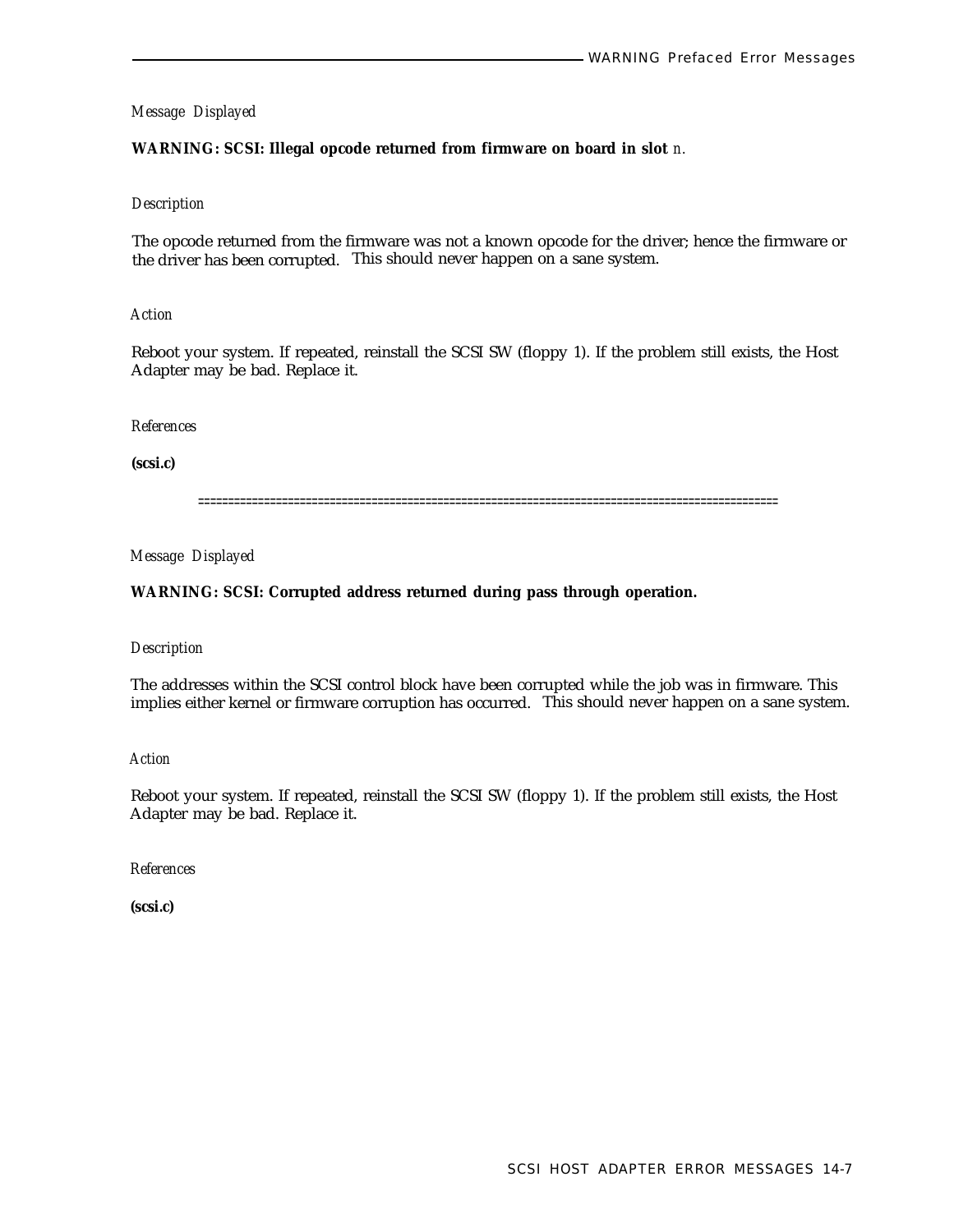# **WARNING: SCSI: Bad completion code returned during pass through operation.**

# *Description*

The completion code did not get modified during the SCSI operation. This should never happen on a sane system.

# *Action*

Reboot your system. If repeated, reinstall the SCSI SW (floppy 1). If the problem still exists, the Host Adapter may be bad. Replace it.

# *References*

**(scsi.c)**

==========================================================================================

*Message Displayed*

# **WARNING: SCSI: Unexpected timeout for slot** *n*

# *Description*

The SCSI driver's work lists have been corrupted. They show an active job while the active job counter is equal to zero. This should never happen on a sane system.

*Action*

Reboot your system. If repeated, you probably have a corrupted SCSI driver or kernel. Reinstall the SCSI SW (floppy 1). If the problem still exists, try to rebuild */unix* by booting */etc/systern.* If the problem still exists, you should rebuild the core disk from scratch.

*References*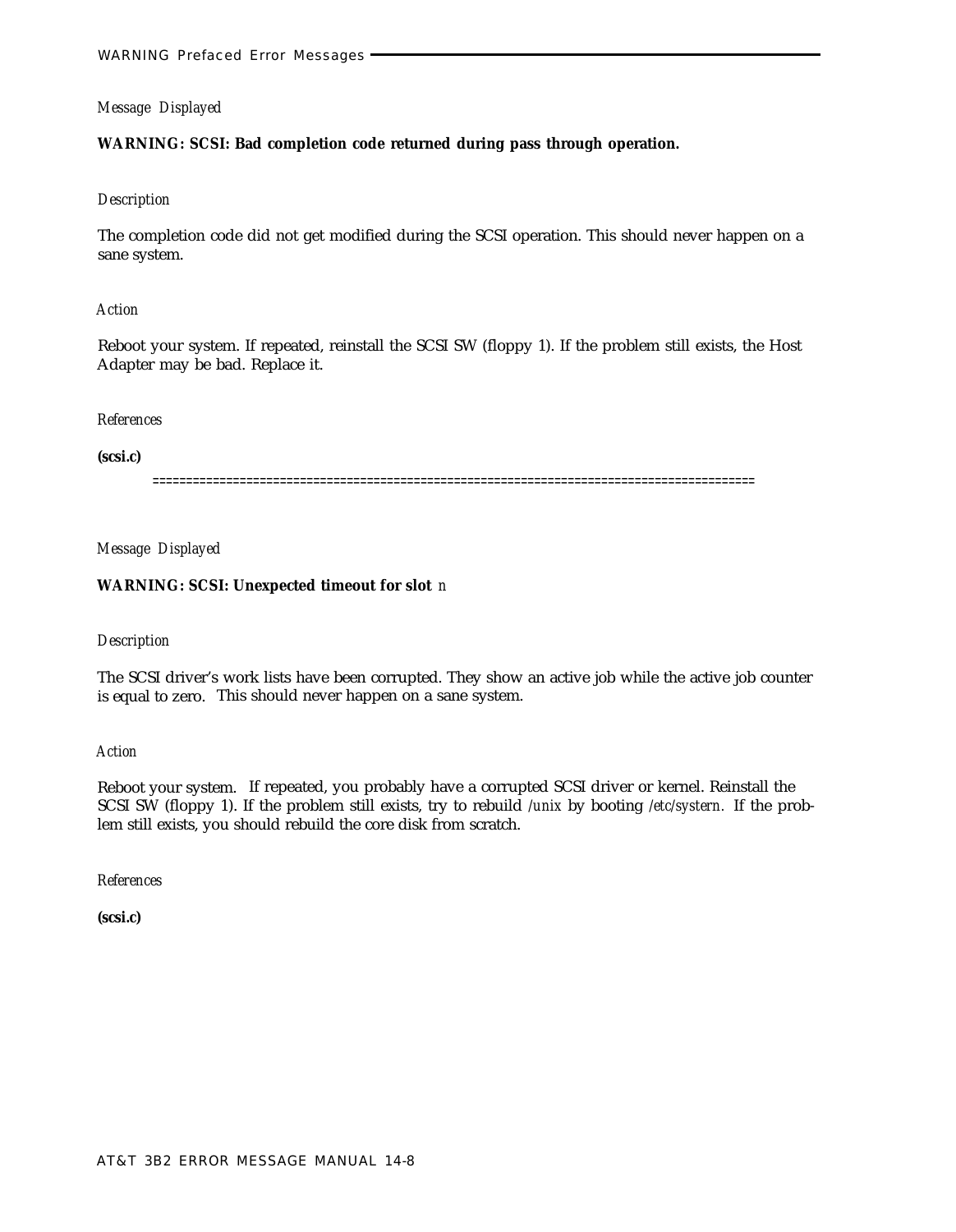# **WARNING: SCSI: Illegal type found during timer operation for board in slot** *n.*

### *Description*

The SCSI control block type field is unknown by this SCSI driver. This should never happen on a sane system.

# *Action*

Reboot your system. If repeated, you probably have a corrupted SCSI driver or kernel. Reinstall the SCSI SW (floppy 1). If the problem still exists, try to rebuild */unix* by removing */unix* and executing **mkunix -o /unix.** If the problem still exists, you should rebuild the core disk from scratch.

### *References*

**(scsi.c)**

========================================================================================

# *Message Displayed*

# **WARNING: SCSI: Firmware on board in slot** *n* **is not responding please repump the board.**

# *Description*

The SCSI firmware in the given slot has panicked. This should never happen on a sane system.

*Action*

Repump the SCSI board. If repeated, you may have a corrupted pump file. Reinstall the SCSI SW (floppy 1). If repeated, you probably have a bad SCSI Host Adapter board. Replace the SCSI Host Adapter board.

### *References*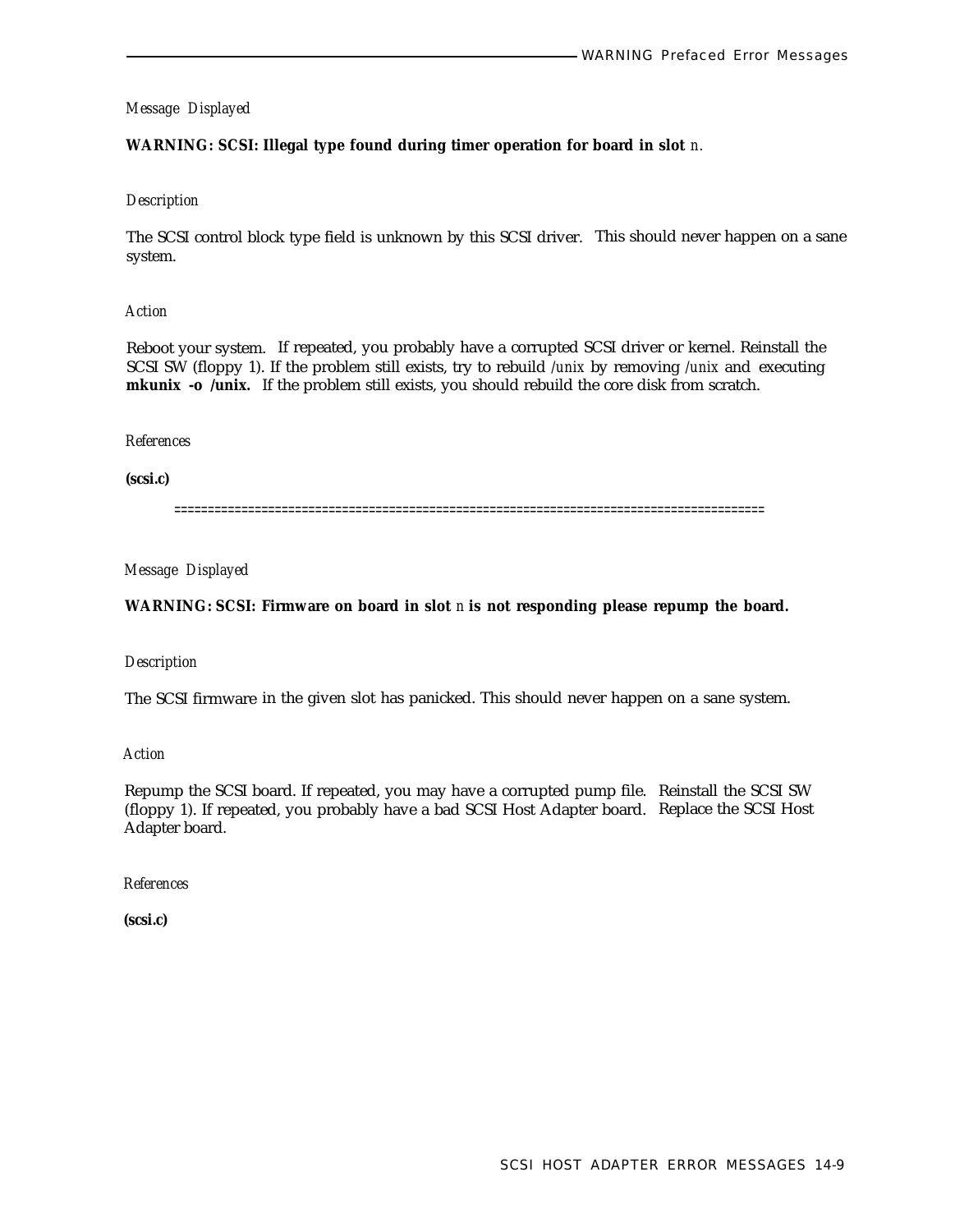# **WARNING: SCSI: No boards recognized by lboot.**

# *Description*

The SCSI driver's init routine was called when there were zero SCSI cards recognized by lboot during the boot process. This should never happen on a sane system.

### *Action*

Reboot the system. Run filledt manually. Run diagnostics manually (ALL PHASES); if all pass, boot /etc/system. If repeated, you must have a corrupted system disk. Try to rebuild /unix by removing */unix* and executing **mkunix -o /unix.** If the problem still exists, you should rebuild the core disk from scratch.

### *References*

**(scsi.c)**

==============================================================================================

*Message Displayed*

# **WARNING: SCSI: Sysgen failed for board in slot** *n.*

*Description*

The sysgen operation during the pump of the SCSI board failed. This should never happen on a sane system.

*Action*

Repump the SCSI board. If repeated, you may have a corrupted pump file. Reinstall the SCSI SW (floppy 1). If repeated, you probably have a bad SCSI Host Adapter board. Replace the SCSI Host Adapter board.

*References*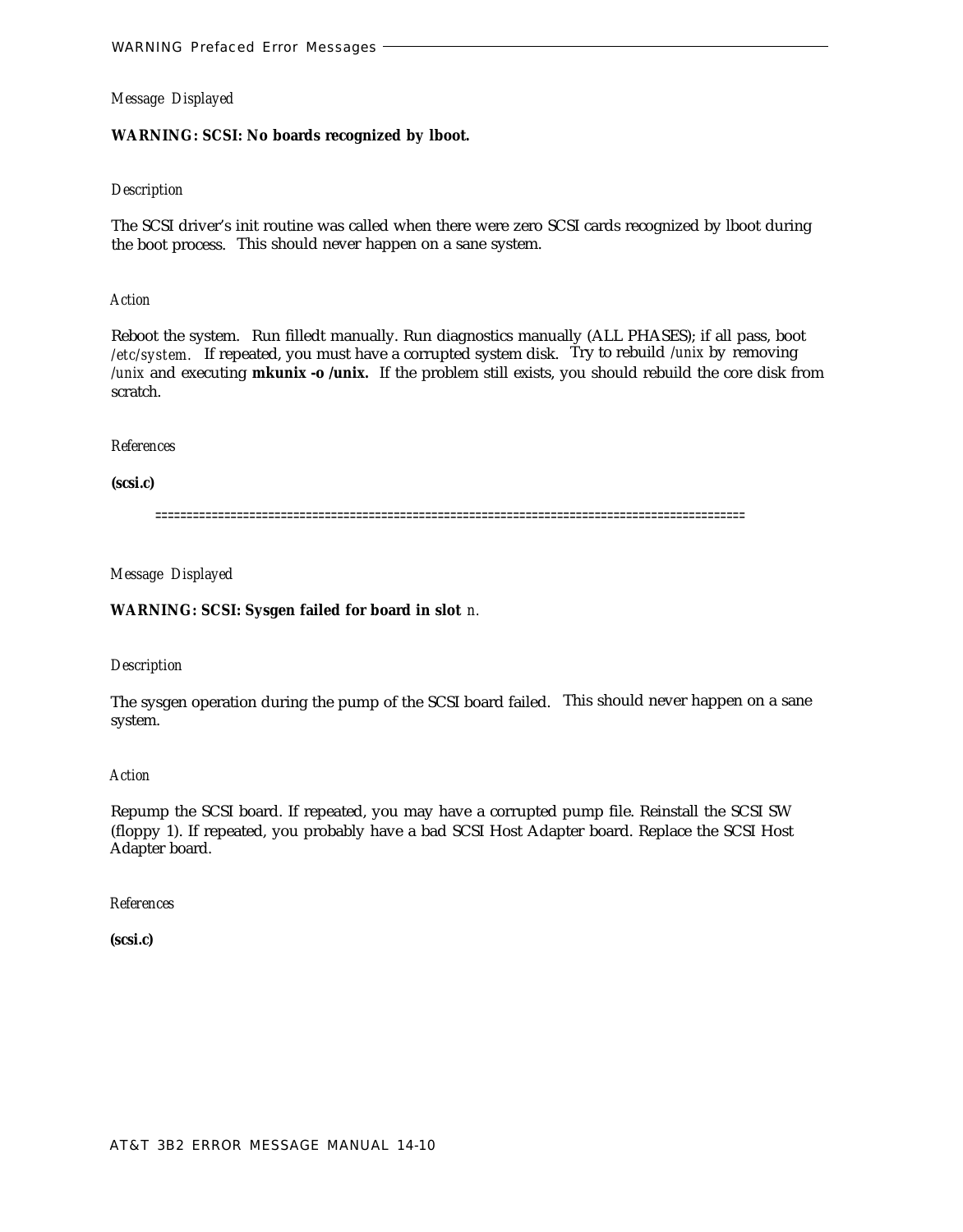# **WARNING: SCSI: The extended edt on the board is slot** *n* **is insane.**

### *Description*

The extended Equipped Device Table in firmware is corrupted. This is filled in during boot time and should never be corrupted on a sane system.

#### *Action*

Reboot the system. Run filledt manually. Run diagnostics manually (ALL PHASES); if all pass, boot */etc/system.* If repeated, you must have a corrupted system disk. Try to rebuild */unix* by removing */unix* and executing **mkunix -o /unix.** If the problem still exists, you should rebuild the core disk from scratch.

### *References*

**(scsi.c)**

=============================================================================================

*Message Displayed*

**WARNING: SCSI: The number of external major numbers** *(n)* **does not match the number of boards** *(n).*

### *Description*

The number of devices recognized by lboot is different than the number of major numbers allocated by lboot. This should never happen on a sane system.

# *Action*

Reboot the system. Run filledt manually. Run diagnostics manually (ALL PHASES); if all pass, boot */etc/system.* If repeated, you must have a corrupted system disk. Try to rebuild */unix* by removing */unix* and executing **mkunix -o /unix.** If the problem still exists, you should rebuild the core disk from scratch.

*References*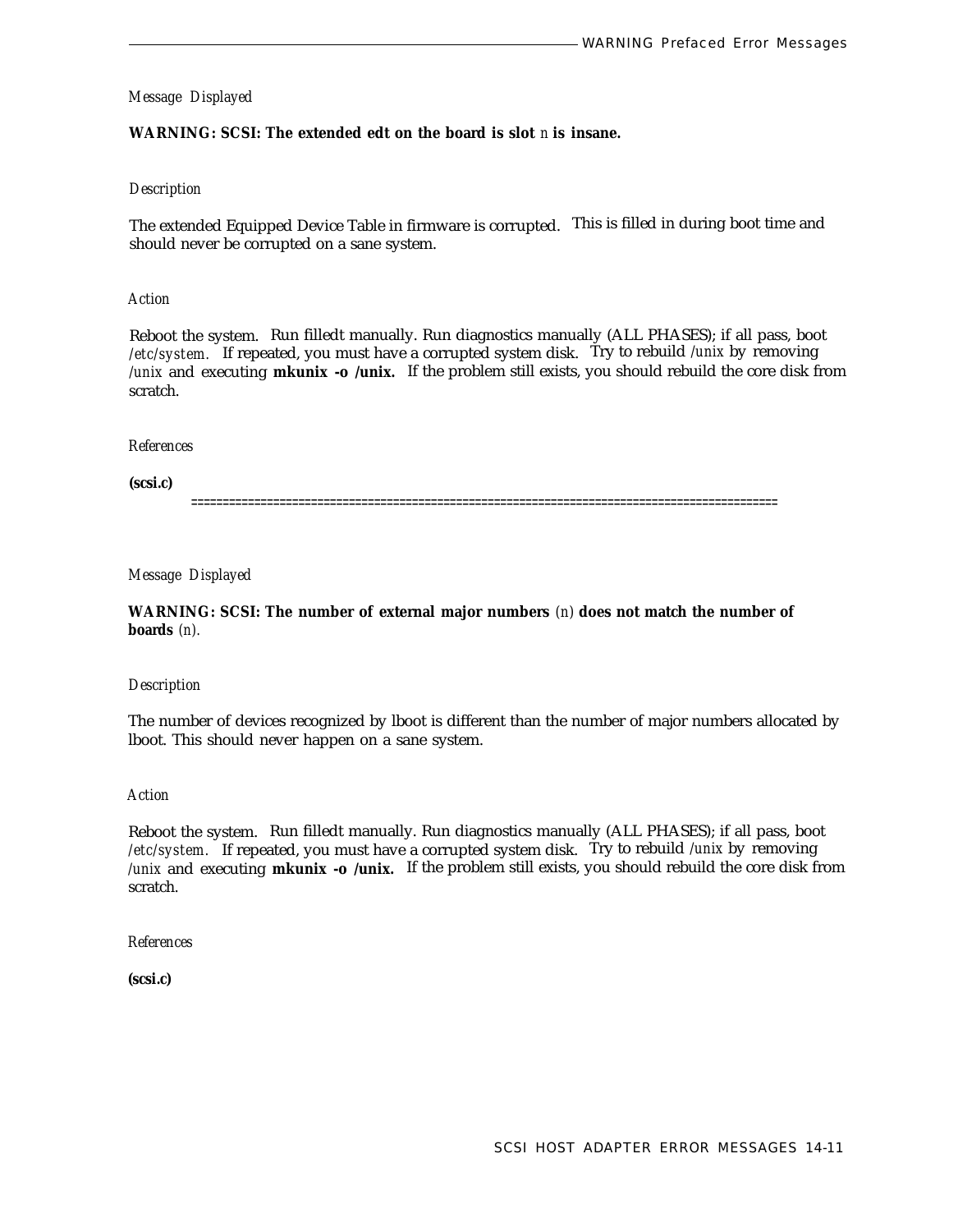# **WARNING: SCSI: Sdi\_send called with an illegal pointer.**

#### *Description*

The sdi\_send function was called with an invalid type or with a NULL pointer. This should never happen on a sane system.

### *Action*

Reboot your system. If repeated, you probably have a corrupted target controller driver. Reinstall all target controller drivers one at a time until the problem goes away. The first target controller to uninstall is the one called out in the WARNING message.

### *References*

**(scsi.c)**

========================================================================================

*Message Displayed*

#### **WARNING: SCSI: Sdi\_send called with an illegal major number of** *n.*

### *Description*

The sdi\_send function was called with a major number that was not configured into the extended Equipped Device Table information. This should never happen on a sane system.

*Action*

Reboot your system. If repeated, you probably have a corrupted target controller driver or corrupted kernel on your core disk. Reinstall all target controller drivers one at a time until the problem goes away. The first target controller to uninstall is the one called out in the WARNING message. If the kernel is corrupt, try to rebuild */unix* by booting */etc/system.* If the problem still exists, you should rebuild the core disk from scratch.

*References*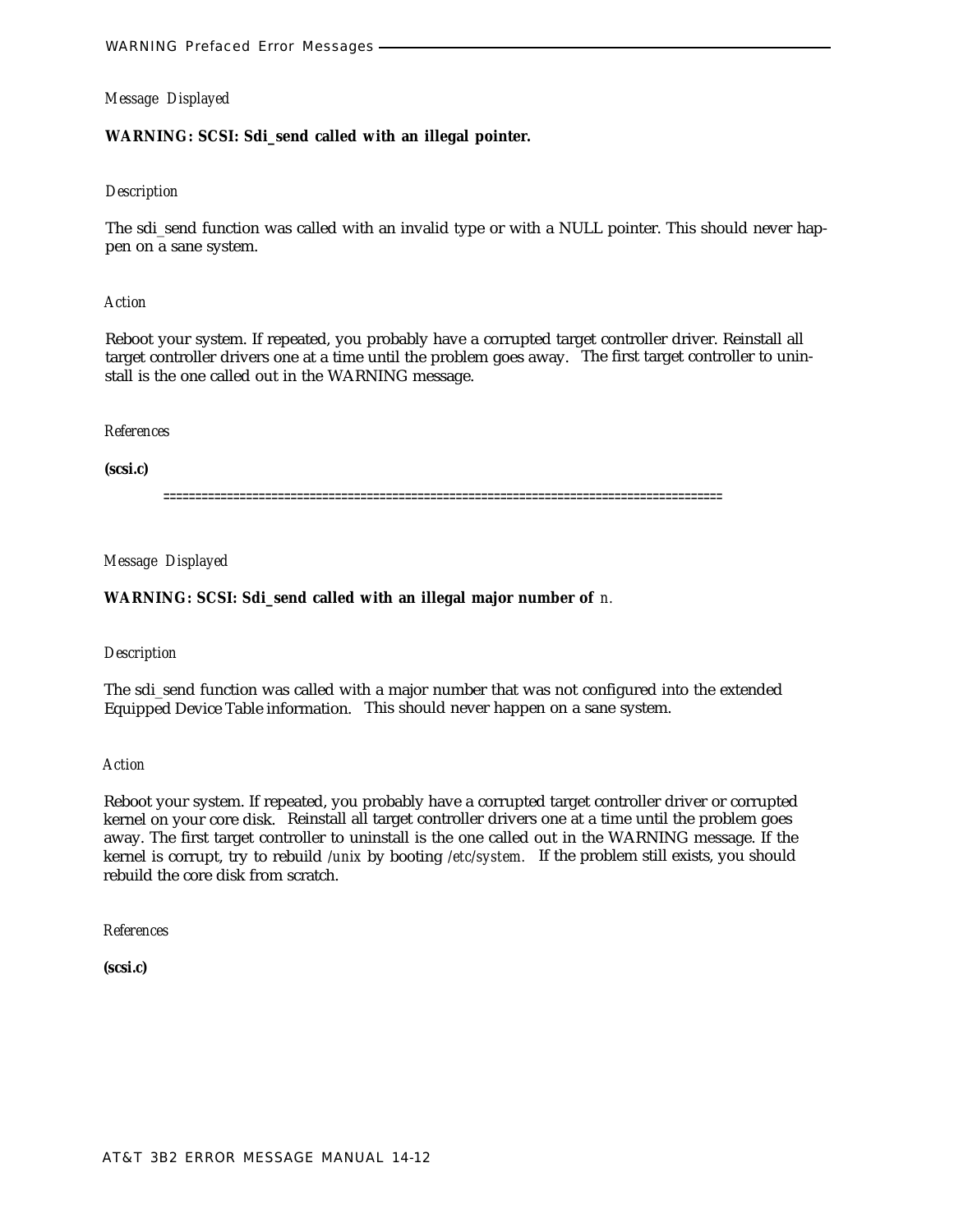#### **WARNING: SCSI: Sdi\_send called with firmware not operational on board in slot** *n.*

#### *Description*

The sdi\_send function was called while the firmware was not operational. This could happen if the firmware panicked and the target drivers sent more jobs before the board was repumped.

#### *Action*

This only happens while the SCSI Host Adapter board is being pumped. If this is happening often, you should determine why the board is being pumped so often and stop it.

### *References*

**(scsi.c)**

=====================================================================================

*Message Displayed*

#### **WARNING: SCSI: Sdi\_send called with a negative timeout value.**

#### *Description*

The sdi\_send function was called with a SCSI control block that contained a negative time-out value. This is not allowed. This should never happen on a sane system.

#### *Action*

Reboot your system. If repeated, you probably have a corrupted target controller driver or corrupted kernel on your core disk. Reinstall all target controller drivers one at a time until the problem goes away. The first target controller to uninstall is the one called out in the WARNING message. If the kernel is corrupt, try to rebuild */unix* by booting */etc/system.* If the problem still exists, you should rebuild the core disk from scratch.

*References*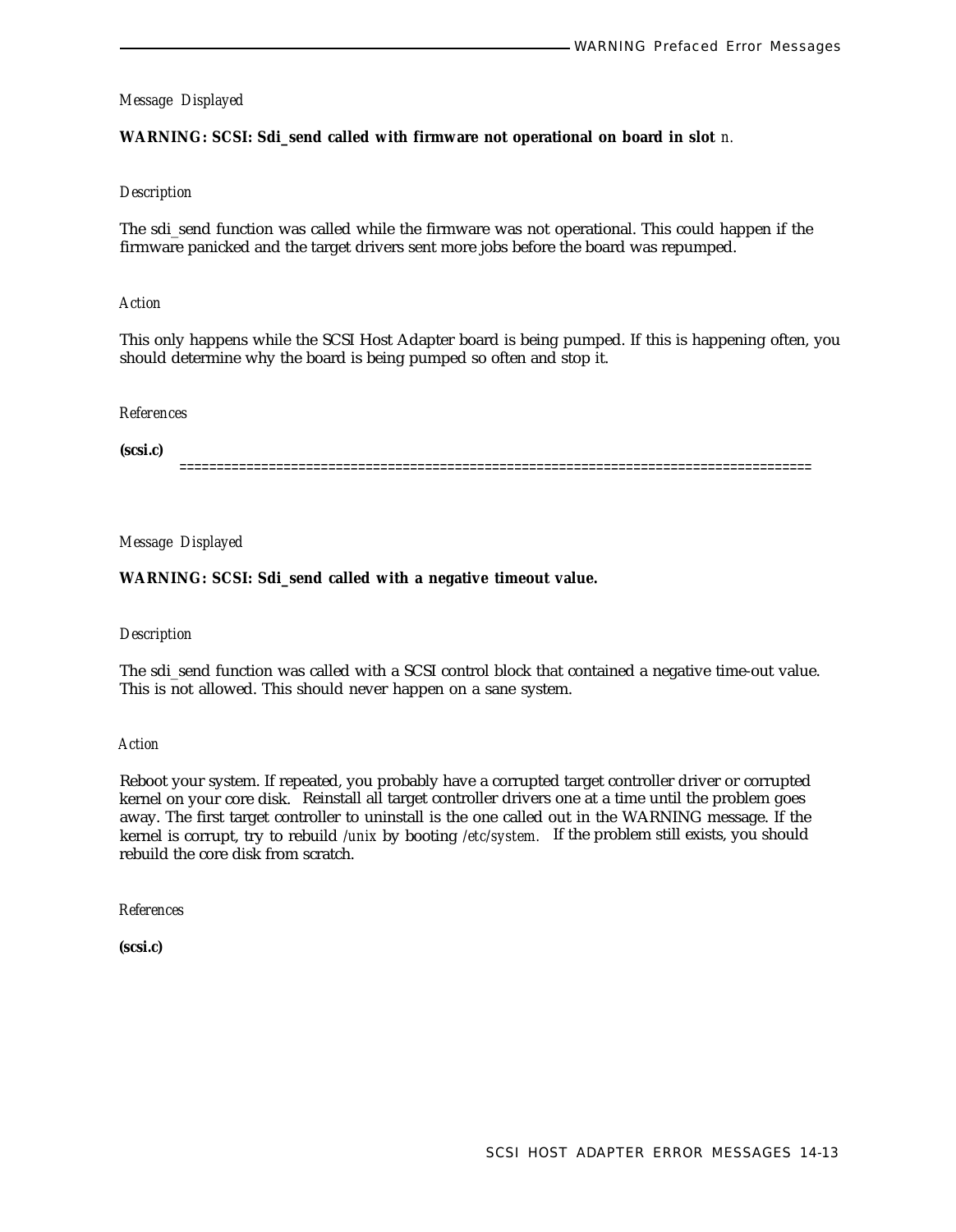# **WARNING: SCSI: Sdi\_icmd called with an illegal pointer.**

### *Description*

The sdi\_icmd function was called with a NULL pointer. This should never happen on a sane system.

### *Action*

Reboot your system. If repeated, you probably have a corrupted target controller driver or corrupted kernel on your core disk. Reinstall all target controller drivers one at a time until the problem goes away. The first target controller to uninstall is the one called out in the WARNING message. If the kernel is corrupt, try to rebuild */unix* by booting */etc/system.* If the problem still exists, you should rebuild the core disk from scratch.

### *References*

**(scsi.c)**

=================================================================================

*Message Displayed*

# **WARNING: SCSI: Sdi\_icmd called with an illegal major number of** *n.*

### *Description*

The sdi\_icmd function was called with a major number that was not configured into the extended Equipped Device Table information. This should never happen on a sane system.

### *Action*

Reboot your system. If repeated, you probably have a corrupted target controller driver or corrupted kernel on your core disk. Reinstall all target controller drivers one at a time until the problem goes away. The first target controller to uninstall is the one called out in the WARNING message. If the kernel is corrupt, try to rebuild */unix* by booting */etc/system.* If the problem still exists, you should rebuild the core disk from scratch.

*References*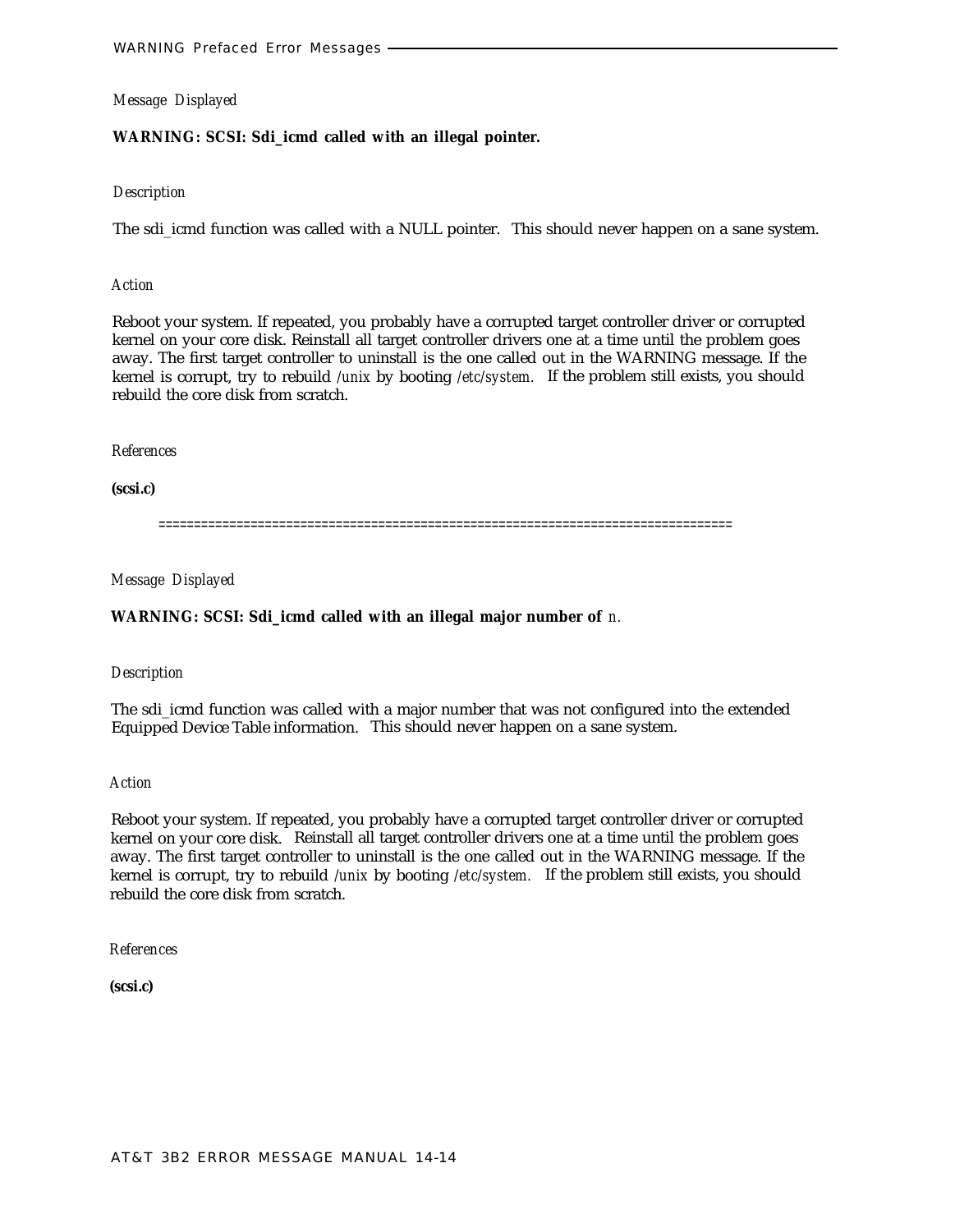# **WARNING: SCSI: Sdi\_icmd called with an illegal opcode of** *n.*

# *Description*

The sdi\_icmd function was called with a SCSI control block that contained an unsupported opcode. This should never happen on a sane system.

# *Action*

Reboot your system. If repeated, you probably have a corrupted target controller driver or corrupted kernel on your core disk. Reinstall all target controller drivers one at a time until the problem goes away. The first target controller to uninstall is the one called out in the WARNING message. If the kernel is corrupt, try to rebuild */unix* by booting */etc/system.* If the problem still exists, you should rebuild the core disk from scratch.

# *References*

**(scsi.c)**

=====================================================================================================

# *Message Displayed*

# **WARNING: SCSI: Sdi\_icmd called with firmware not operational on board in slot** *n.*

# *Description*

The sdi\_icmd function was called while the firmware was not operational. This could happen if the firmware panicked, and the target drivers sent more jobs before the board was repumped.

### *Action*

This only happens while the SCSI Host Adapter board is being pumped. If this is happening often, you should determine why the board is being pumped so often and stop it.

# *References*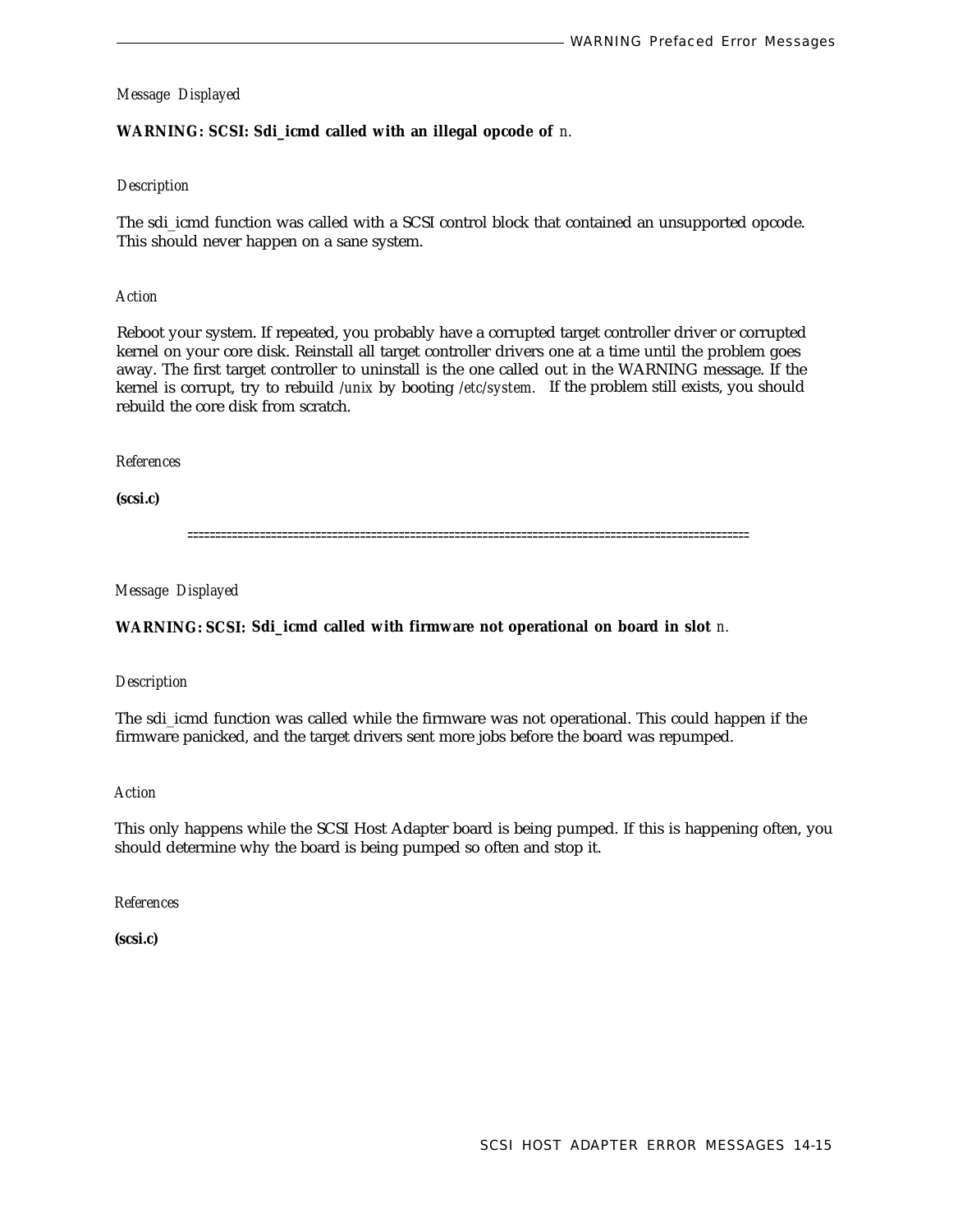# **WARNING: SCSI: Sdi\_icmd called with a negative timeout value.**

# *Description*

The sdi icmd function was called with a SCSI control block that contained a negative timeout value. This is not allowed. This should never happen on a sane system.

### *Action*

Reboot your system. If repeated, you probably have a corrupted target controller driver or corrupted kernel on your core disk. Reinstall all target controller drivers one at a time until the problem goes away. The first target controller to uninstall is the one called out in the WARNING message. If the kernel is corrupt, try to rebuild */unix* by booting */etc/system.* If the problem still exists, you should rebuild the core disk from scratch.

# *References*

**(scsi.c)**

====================================================================================

*Message Displayed*

# **WARNING: SCSI: Sdi\_icmd called with an illegal type of** *n.*

# *Description*

The sdi\_icmd function was called with an invalid type field in the SCSI control block. This should never happen on a sane system.

### *Action*

Reboot your system. If repeated, you probably have a corrupted target controller driver or corrupted kernel on your core disk. Reinstall all target controller drivers one at a time until the problem goes away. The first target controller to uninstall is the one called out in the WARNING message. If the kernel is corrupt, try to rebuild */unix* by booting */etc/system.* If the problem still exists, you should rebuild the core disk from scratch.

### *References*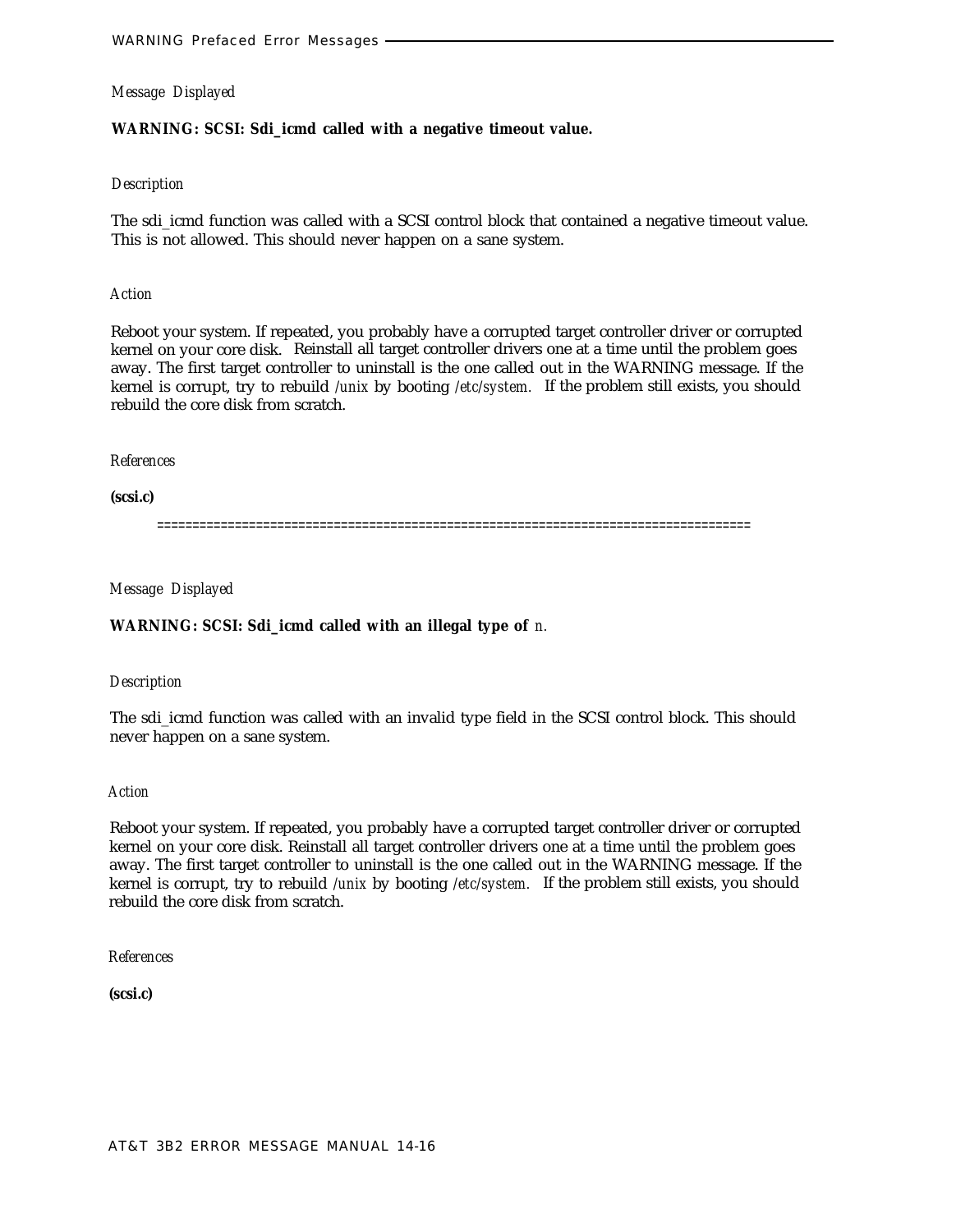# **WARNING: SCSI: Sdi\_name called with an illegal major number of** *n.*

### *Description*

The sdi\_name function was called with a major number that was not configured into the extended Equipped Device Table information. This should never happen on a sane system.

### *Action*

Reboot your system. If repeated, you probably have a corrupted target controller driver or corrupted kernel on your core disk. Reinstall all target controller drivers one at a time until the problem goes away. The first target controller to uninstall is the one called out in the WARNING message. If the kernel is corrupt, try to rebuild */unix* by booting */etc/system.* If the problem still exists, you should rebuild the core disk from scratch.

#### *References*

**(scsi.c)**

============================================================================================

*Message Displayed*

### **WARNING: SCSI: Sdi\_getdev called with an illegal major number of** *n.*

### *Description*

The sdi\_getdev function was called with a major number that was not configured into the extended Equipped Device Table information. This should never happen on a sane system.

#### *Action*

Reboot your system. If repeated, you probably have a corrupted target controller driver or corrupted kernel on your core disk. Reinstall all target controller drivers one at a time until the problem goes away. The first target controller to uninstall is the one called out in the WARNING message. If the kernel is corrupt, try to rebuild */unix* by booting */etc/system.* If the problem still exists, you should rebuild the core disk from scratch.

*References*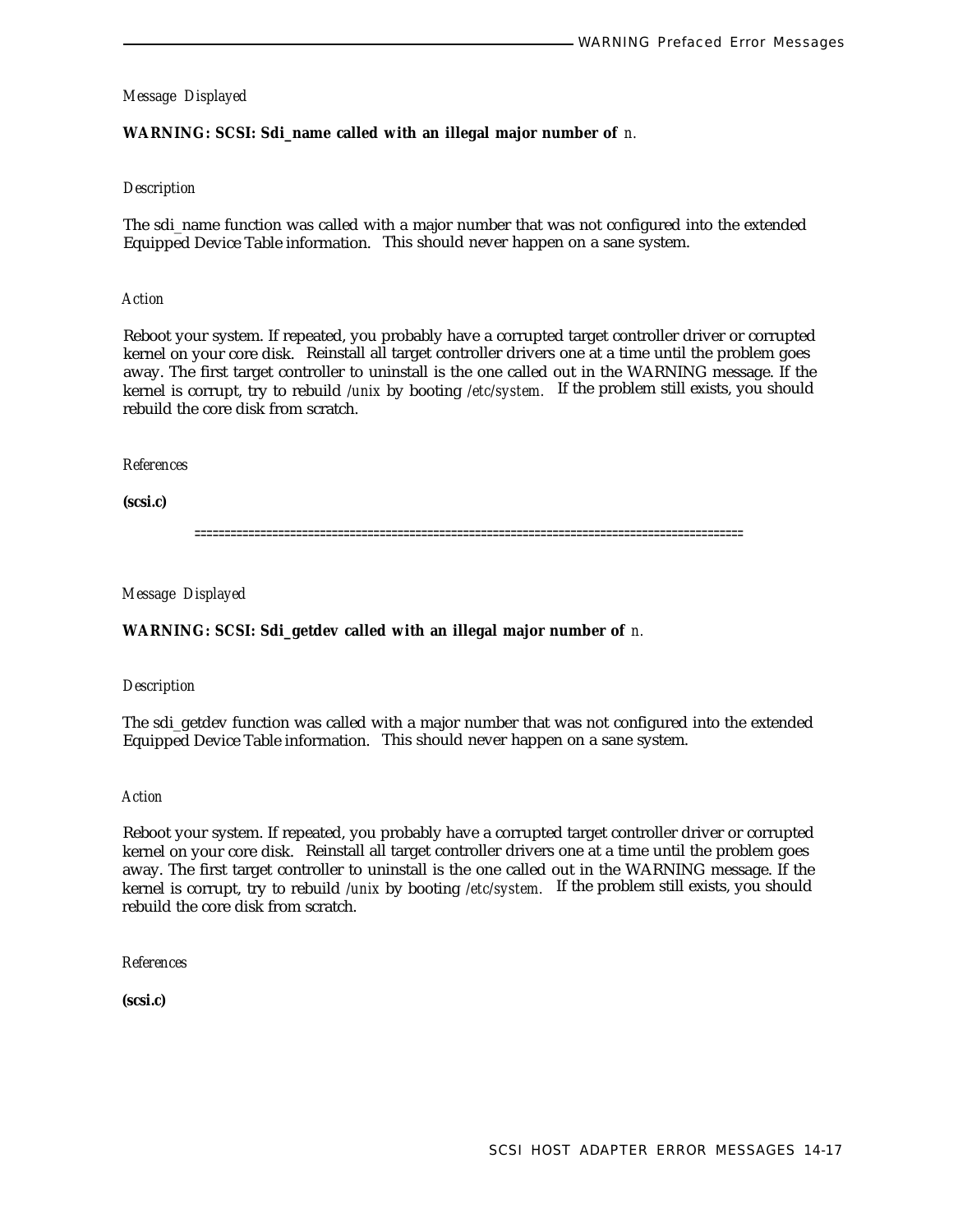# **WARNING: SCSI: Sdi\_getblk called with a corrupted free list.**

# *Description*

The sdi\_getblk function was called with the free list of SCSI control blocks corrupted. This should never happen on a sane system.

### *Action*

Reboot your system. If repeated, you probably have a corrupted SCSI driver or kernel. Reinstall the SCSI SW (floppy 1). If the problem still exists, try to rebuild */unix* by booting */etc/system.* If the problem still exists, you should rebuild the core disk from scratch.

### *References*

**(scsi.c)**

===================================================================================================

# *Message Displayed*

# **WARNING: SCSI: Sdi\_freeblk called with an illegal pointer.**

# *Description*

The sdi\_freeblk function was called with a NULL pointer. This should never happen on a sane system.

*Action*

Reboot your system. If repeated, you probably have a corrupted target controller driver or corrupted kernel on your core disk. Reinstall all target controller drivers one at a time until the problem goes away. The first target controller to uninstall is the one called out in the WARNING message. If the kernel incorrupt, try to rebuild */unix* by booting */etc/systern.* If the problem still exists, you should rebuild the core disk from scratch.

*References*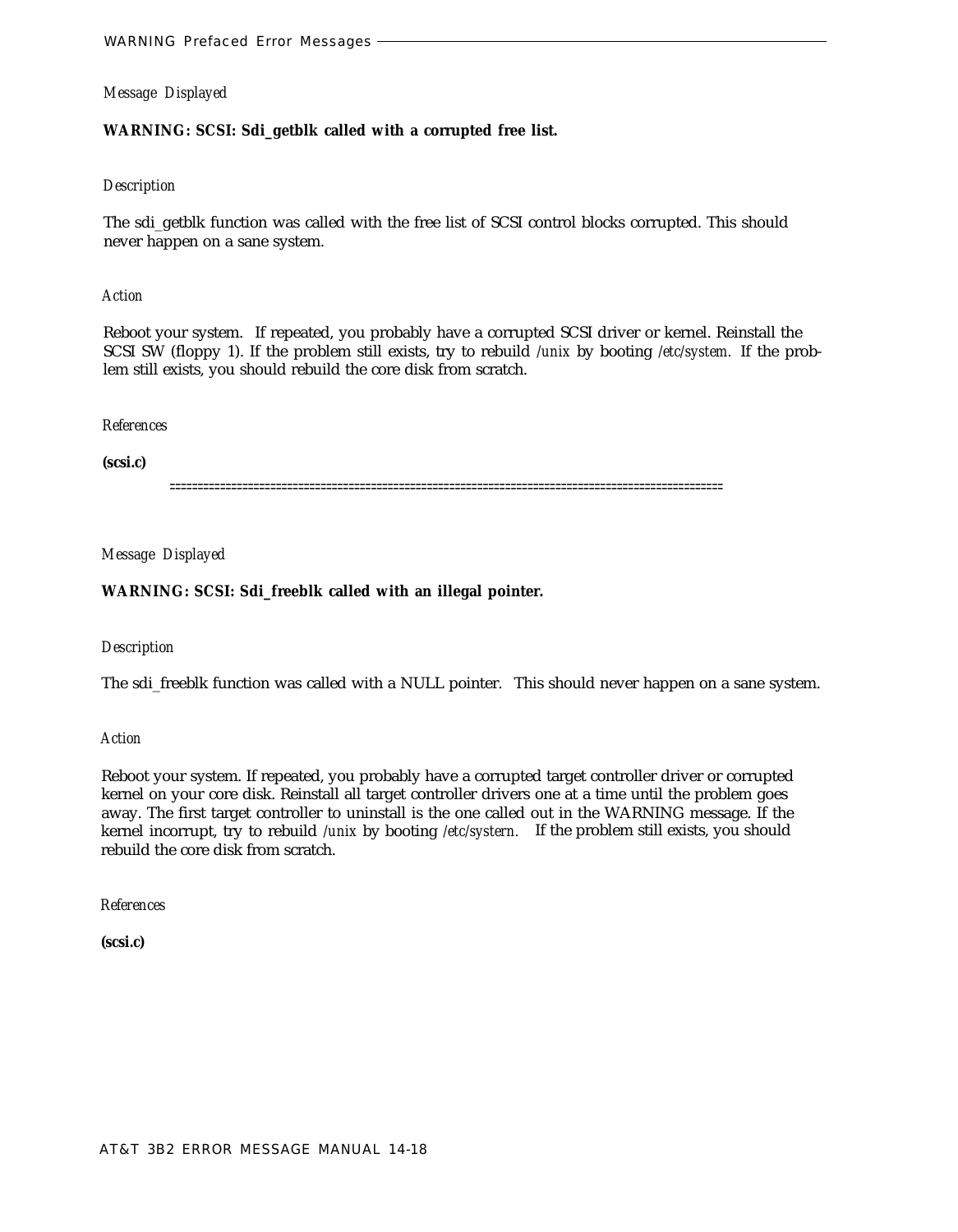# **WARNING: SCSI: Sdi\_freeblk called with a corrupted free list.**

# *Description*

The sdi\_freeblk function was called with the free list of SCSI control blocks corrupted. This should never happen on a sane system.

### *Action*

Reboot your system. If repeated, you probably have a corrupted SCSI driver or kernel. Reinstall the SCSI SW (floppy 1). If the problem still exists, try to rebuild */unix* by booting */etc/system.* If the prob lem still exists, you should rebuild the core disk from scratch.

#### *References*

**(scsi.c)**

==========================================================================================

Message *Displayed*

### **WARNING: SCSI: Sdi\_translate called with an illegal pointer**

#### *Description*

The sdi\_translate function was called with a NULL pointer. This should never happen on a sane system.

#### *Action*

Reboot your system. If repeated, you probably have a corrupted target controller driver or corrupted kernel on your core disk. Reinstall all target controller drivers one at a time until the problem goes away. The first target controller to uninstall is the one called out in the WARNING message. If the kernel is corrupt, try to rebuild */unix* by booting */etc/system.* If the problem still exists, you should rebuild the core disk from scratch.

References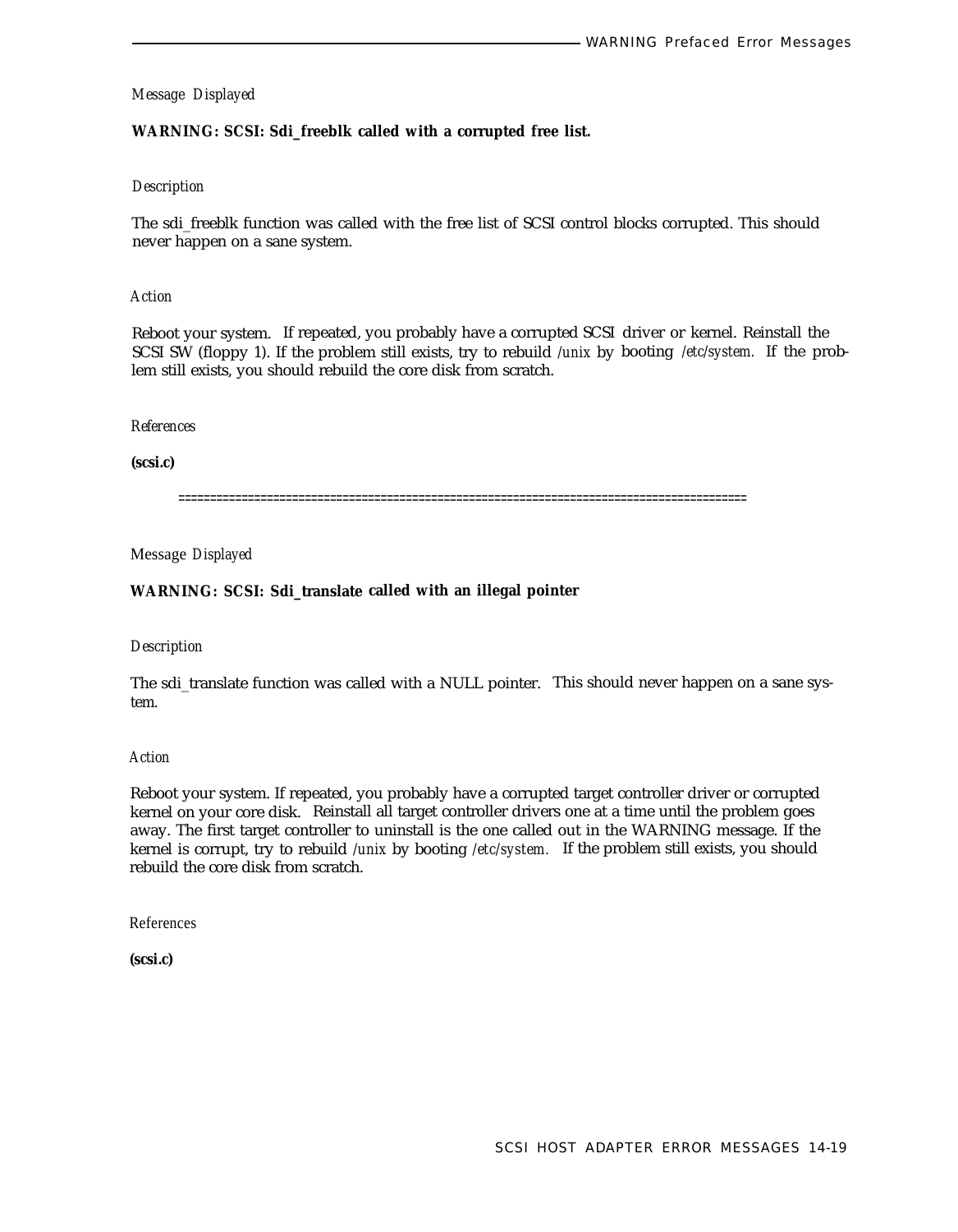# **WARNING: SCSI: Linked commands NOT available.**

# *Description*

The sdi\_translate function was called with a non-NULL link field in the SCSI control block. This is not supported by the current driver. This should never happen on a sane system.

### *Action*

Reboot your system. If repeated, you probably have a corrupted target controller driver or corrupted kernel on your core disk. Reinstall all target controller drivers one at a time until the problem goes away. The first target controller to uninstall is the one called out in the WARNING message. If repeated, you may have to uninstall the target controller driver causing the problem. If the kernel is corrupt, try to rebuild */unix* by booting */etc/system.* If the problem still exists, you should rebuild the core disk from scratch.

# *References*

**(scsi.c)**

============================================================================

*Message Displayed*

# **WARNING: SCSI: Tried to pump an invalid id** *n,* **slot** *n.*

### *Description*

The device number used by the pump command was not directed to the SCSI board. This should never happen on a sane system.

### *Action*

Reboot your system. If repeated, you probably have a corrupted SCSI driver or kernel. Reinstall the SCSI SW (floppy 1). If the problem still exists, try to rebuild */unix* by booting */etc/system.* If the problem still exists, you should rebuild the core disk from scratch.

### *References*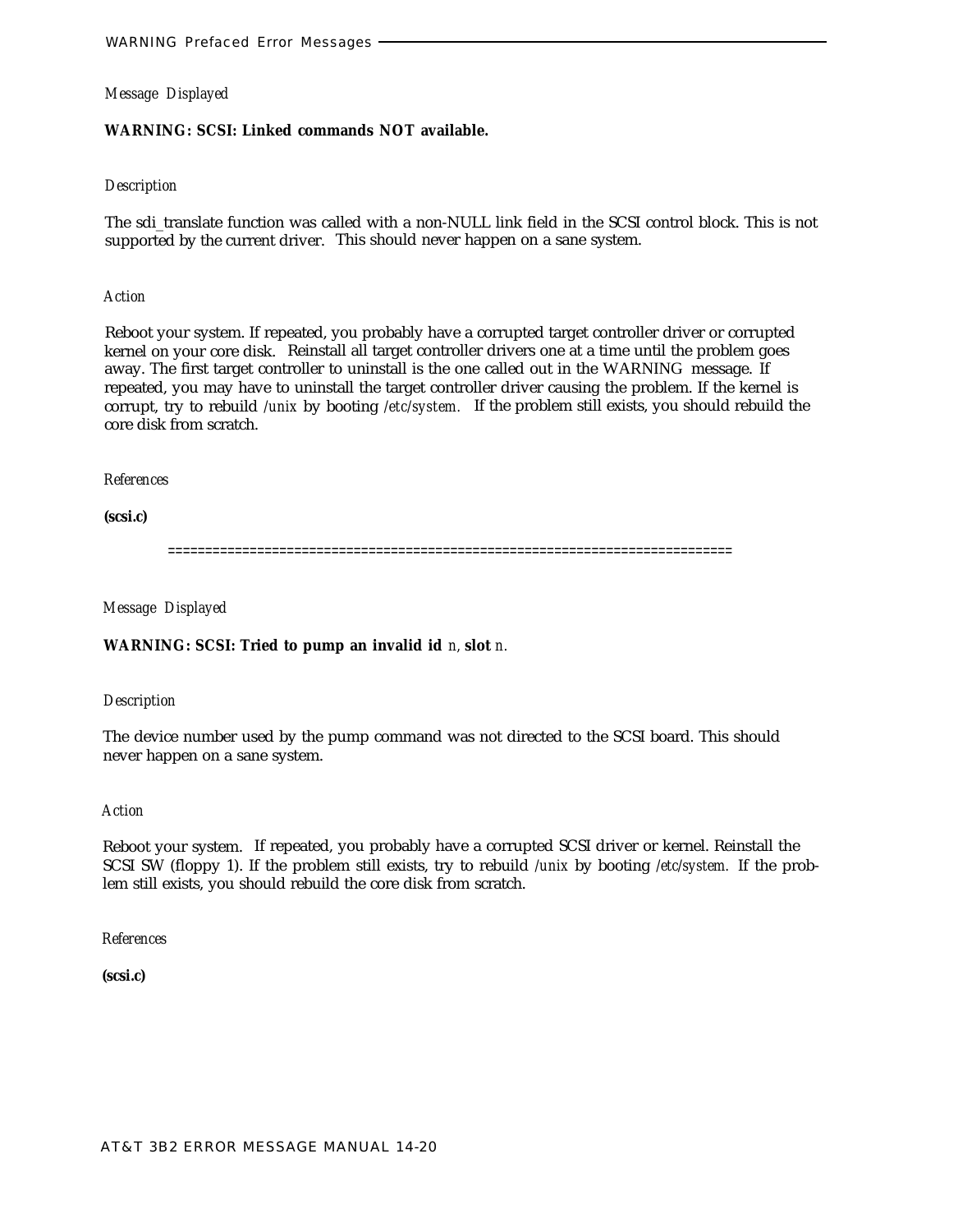# **WARNING: SCSI: Ram address is not on a page boundary for pumping board in slot** *n.*

# *Description*

The RAM address specified in the pump download memory command was not on a page boundary. This is not allowed. This should never happen on a sane system.

# *Action*

Reboot your system. If repeated, you probably have a corrupted SCSI driver or kernel. Reinstall the SCSI SW (floppy 1). If the problem still exists, try to rebuild */unix* by booting */etc/system.* If the problem still exists, you should rebuild the core disk from scratch.

#### *References*

**(scsi.c)**

======================================================================================

*Message Displayed*

**WARNING: SCSI: Board in slot** *n* **was busy during a FCF.**

#### *Description*

The system must be corrupted at this point. This should never happen on a sane system.

*Action*

Reboot your system. If repeated, you probably have a corrupted SCSI driver or kernel. Reinstall the SCSI SW (floppy 1). If the problem still exists, try to rebuild */unix* by booting */etc/system.* If the problem still exists, you should rebuild the core disk from scratch.

*References*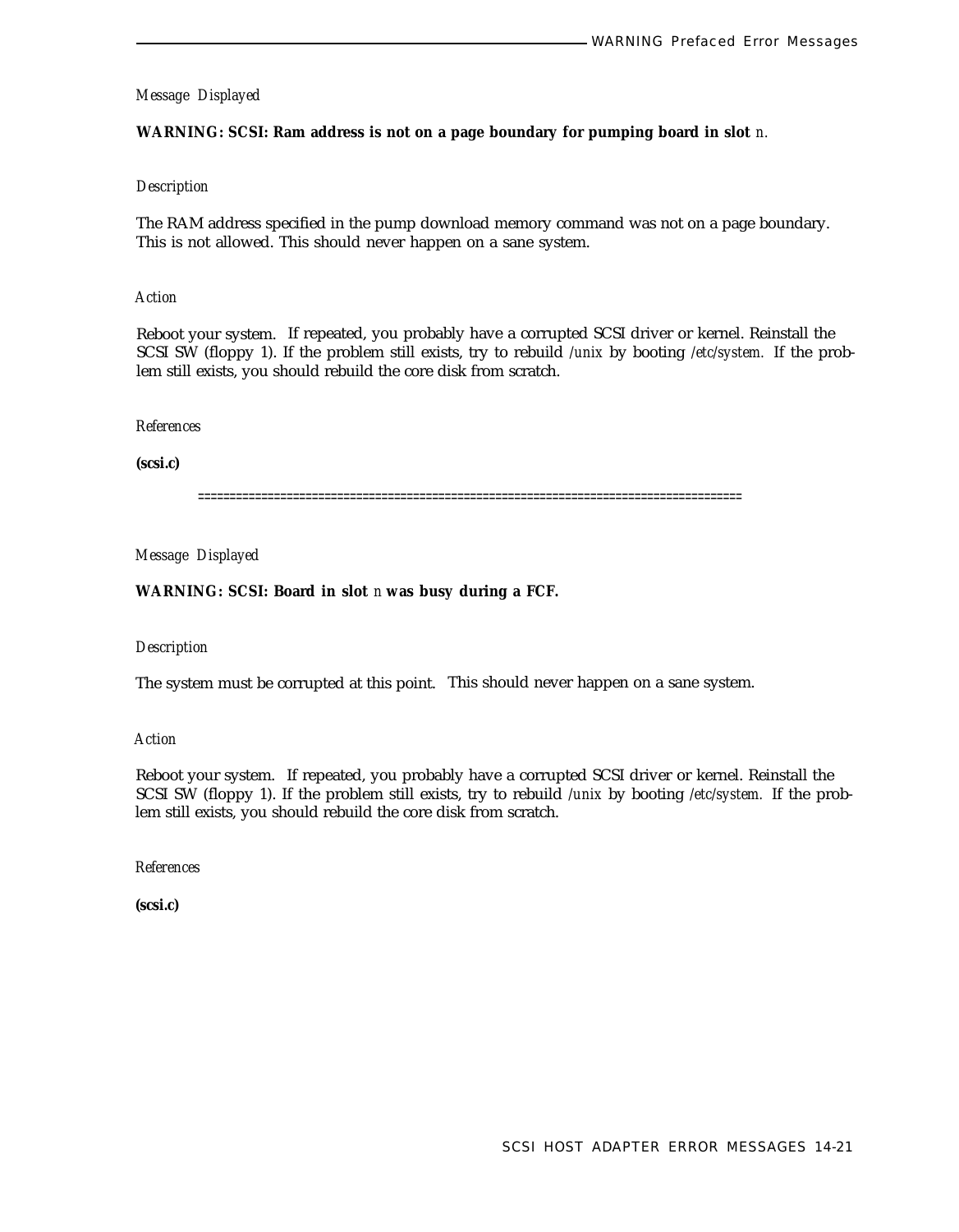# **WARNING: SCSI: Pass-thru was tried with an illegal id** *n,* **slot** *n.*

### *Description*

The pass-through command was attempted with an illegal device number.

### *Action*

Check the pass-through code. If using format hdefix or any supported utility when this happens, reboot your system. If repeated, you probably have a corrupted SCSI driver or kernel. Reinstall the SCSI SW (floppy 1). If the problem still exists, try to rebuild */unix* by booting */etc/system.* If the problem still exists, you should rebuild the core disk from scratch.

#### *References*

**(scsi.c)**

===================================================================================

### *Message Displayed*

### **WARNING: SCSI: Unexpected failure from sdi\_freeblk during pass-through to id** *n,* **slot** *n.*

### *Description*

The sdi\_freeblk routine did not return successfully at the end of a SCSI pass-through operation. This should never happen on a sane system.

#### *Action*

Reboot your system. If repeated, you probably have a corrupted SCSI driver or kernel. Reinstall the SCSI SW (floppy 1). If the problem still exists, try to rebuild */unix* by booting */etc/system.* If the problem still exists, you should rebuild the core disk from scratch.

*References*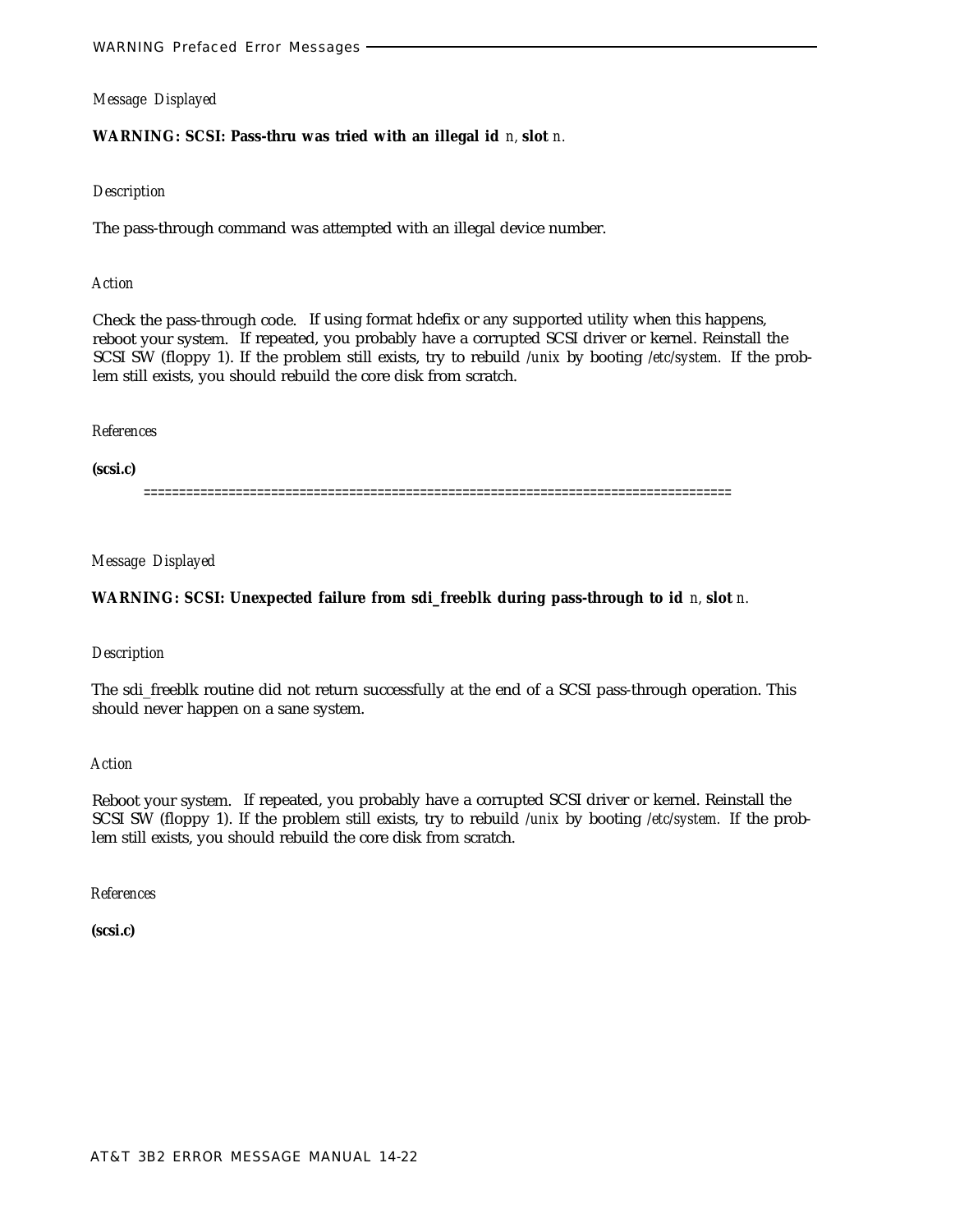# **WARNING: SCSI: Corrupted address from physio.**

### *Description*

The address used for pass-through was corrupted during the call to physio in the kernel. This should never happen on a sane system.

#### *Action*

Reboot your system. If repeated, you probably have a corrupted SCSI driver or kernel. Reinstall the SCSI SW (floppy 1). If the problem still exists, try to rebuild */unix* by booting */etc/system.* If the problem still exists, you should rebuild the core disk from scratch.

#### *References*

**(scsi.c)**

===========================================================================

*Message Displayed*

### **WARNING: SCSI: Edsd was tried with an illegal id** *n,* **slot** *n.*

### *Description*

The B\_EDSD ioctl was attempted with an illegal device number.

### *Action*

Check the program doing the EDSD, if it is a supported AT&T command, reboot your system. If repeated, you probably have a corrupted SCSI driver or kernel. Reinstall the SCSI SW (floppy 1). If the problem still exists, try to rebuild */unix* by booting */etc/system.* If the problem still exists, you should rebuild the core disk from scratch.

*References*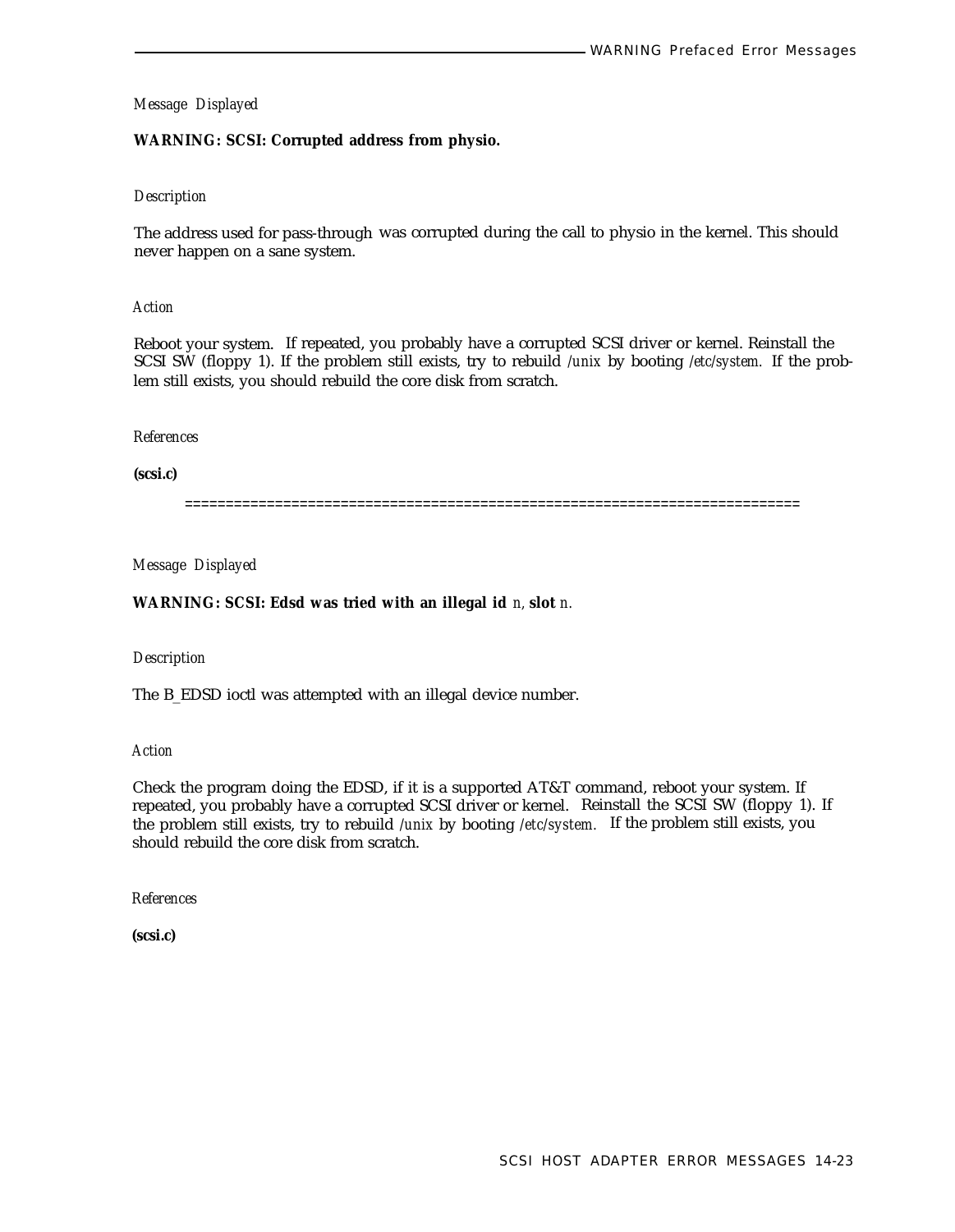# **WARNING: SCSI: Edsd failed for id** *n,* **slot** *n.*

### *Description*

The B\_EDSD ioctl was run while another process was talking to the same device. This is not allowed by the SCSI driver. This should never happen on a sane system.

### *Action*

Reboot your system. If repeated, you probably have a corrupted SCSI driver or kernel. Reinstall the SCSI SW (floppy 1). If the problem still exists, try to rebuild */unix* by booting */etc/system.* If the problem still exists, you should rebuild the core disk from scratch.

# *References*

# **(scsi.c)**

================================================================================

# *Message Displayed*

# **WARNING: SCSI: Edsd request too large for id** *n,* **slot** *n.*

# *Description*

The B\_EDSD ioctl request was for more memory than one buffer's worth of memory. The command will return only one buffer's worth to the user.

### *Action*

Check the program doing the EDSD, if it is a supported AT&T command, reboot your system. If repeated, you probably have a corrupted SCSI driver or kernel. Reinstall the SCSI SW (floppy 1). If the problem still exists, try to rebuild */unix* by booting */etc/system.* If the problem still exists, you should rebuild the core disk from scratch.

*References*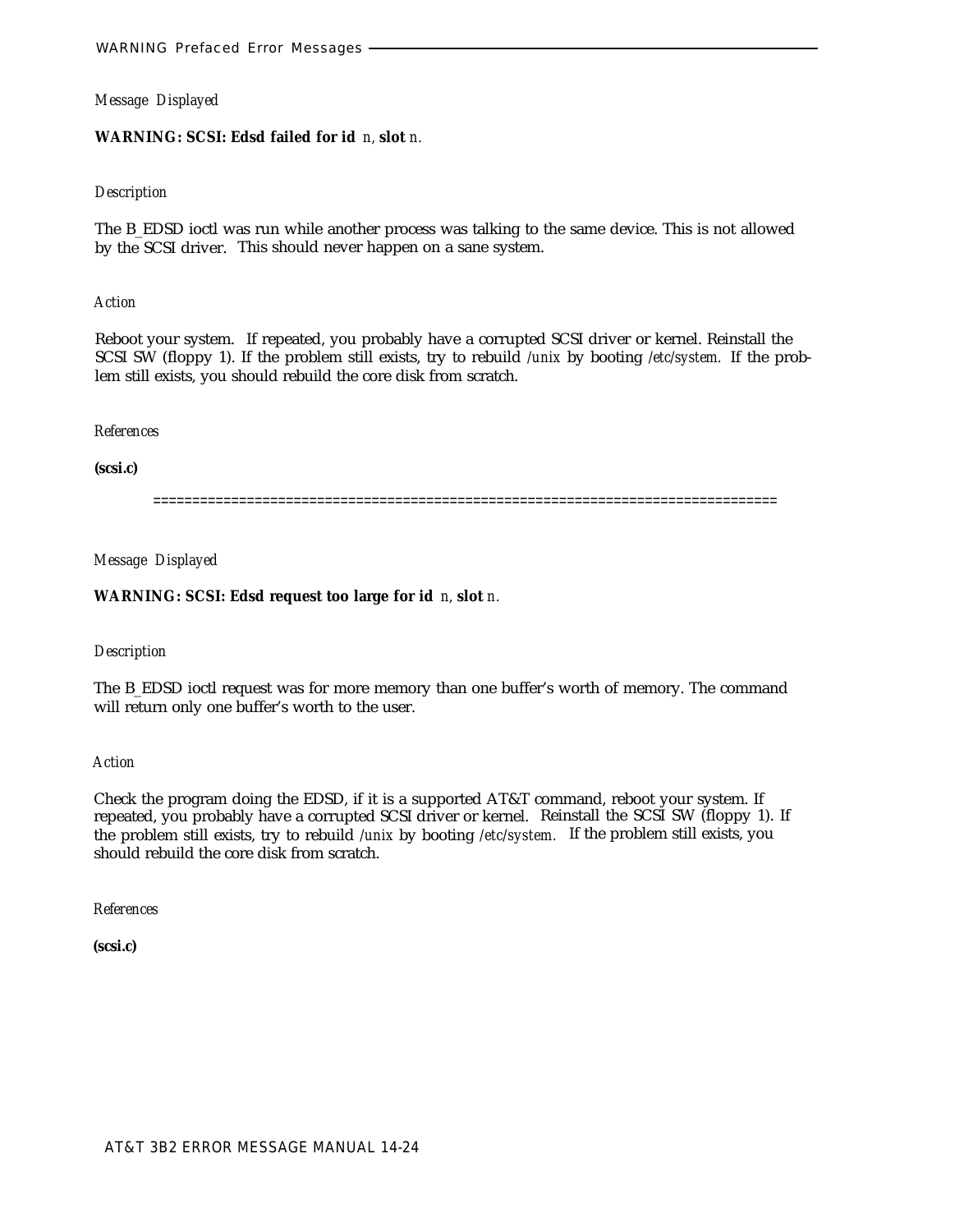# **WARNING: SCSI: Edsd timed out for slot** *n.*

# *Description*

The B\_EDSD ioctl timed out while in firmware. This implies the firmware has panicked. This should never happen on a sane system.

*Action*

Repump the SCSI board. If repeated, you may have a corrupted pump file. Reinstall the SCSI SW (floppy 1). If repeated, you probably have a bad SCSI Host Adapter board. Replace the SCSI Host Adapter board.

### *References*

**(scsi.c)**

===========================================================================================

*Message Displayed*

# **WARNING: SCSI: Redt was tried with an illegal id** *n,* **slot** *n.*

*Description*

The B\_REDT ioctl was attempted with an illegal device number.

*Action*

Reboot your system. If repeated, you probably have a corrupted SCSI driver or kernel. Reinstall the SCSI SW (floppy 1). If the problem still exists, try to rebuild */unix* by booting */etc/system.* If the problem still exists, you should rebuild the core disk from scratch.

*References*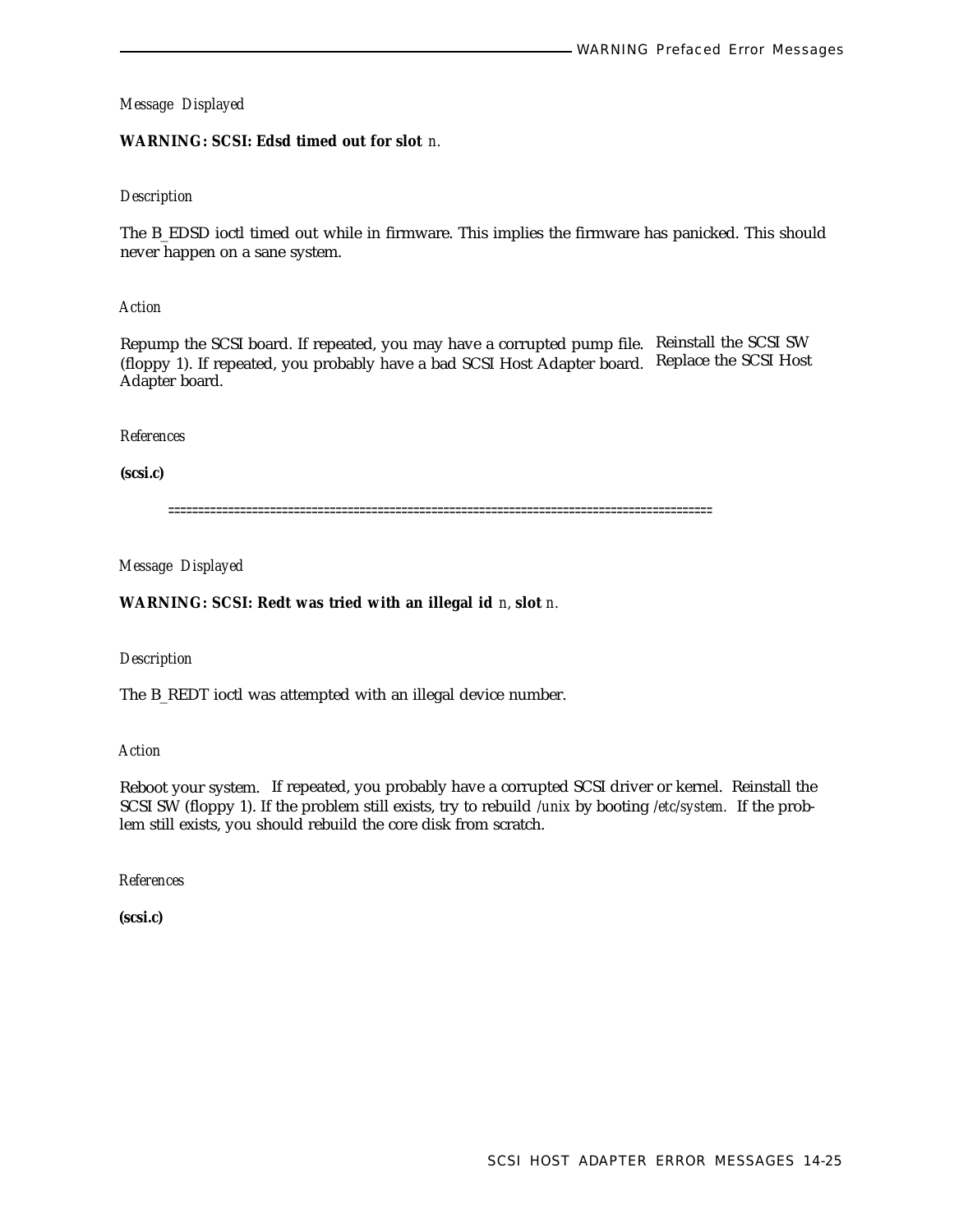### **WARNING: SCSI: Redt failed for id** *n,* **slot** *n.*

# *Description*

The B\_REDT ioctl was run while another process was talking to the same device. This is not allowed by the SCSI driver. This should never happen on a sane system.

#### *Action*

Reboot your system. If repeated, you probably have a corrupted SCSI driver or kernel. Reinstall the SCSI SW (floppy 1). If the problem still exists, try to rebuild */unix* by booting */etc/system.* If the problem still exists, you should rebuild the core disk from scratch.

#### *References*

**(scsi.c)**

=============================================================================================

# *Message Displayed*

### **WARNING: SCSI: Redt request was too large for id** *n,* **slot** *n.*

#### *Description*

The B\_REDT ioctl was for more memory than one buffer's worth of memory. The command will return only one buffer's worth to the user.

### *Action*

Check the program calling the REDT programs, such as, prtconf, getmajor, etc.. Reboot your system. If repeated, you probably have a corrupted SCSI driver or kernel. Reinstall the SCSI SW (floppy 1). If the problem still exists, try to rebuild */unix* by booting */etc/system,* If the problem still exists, you should rebuild the core disk from scratch.

*References*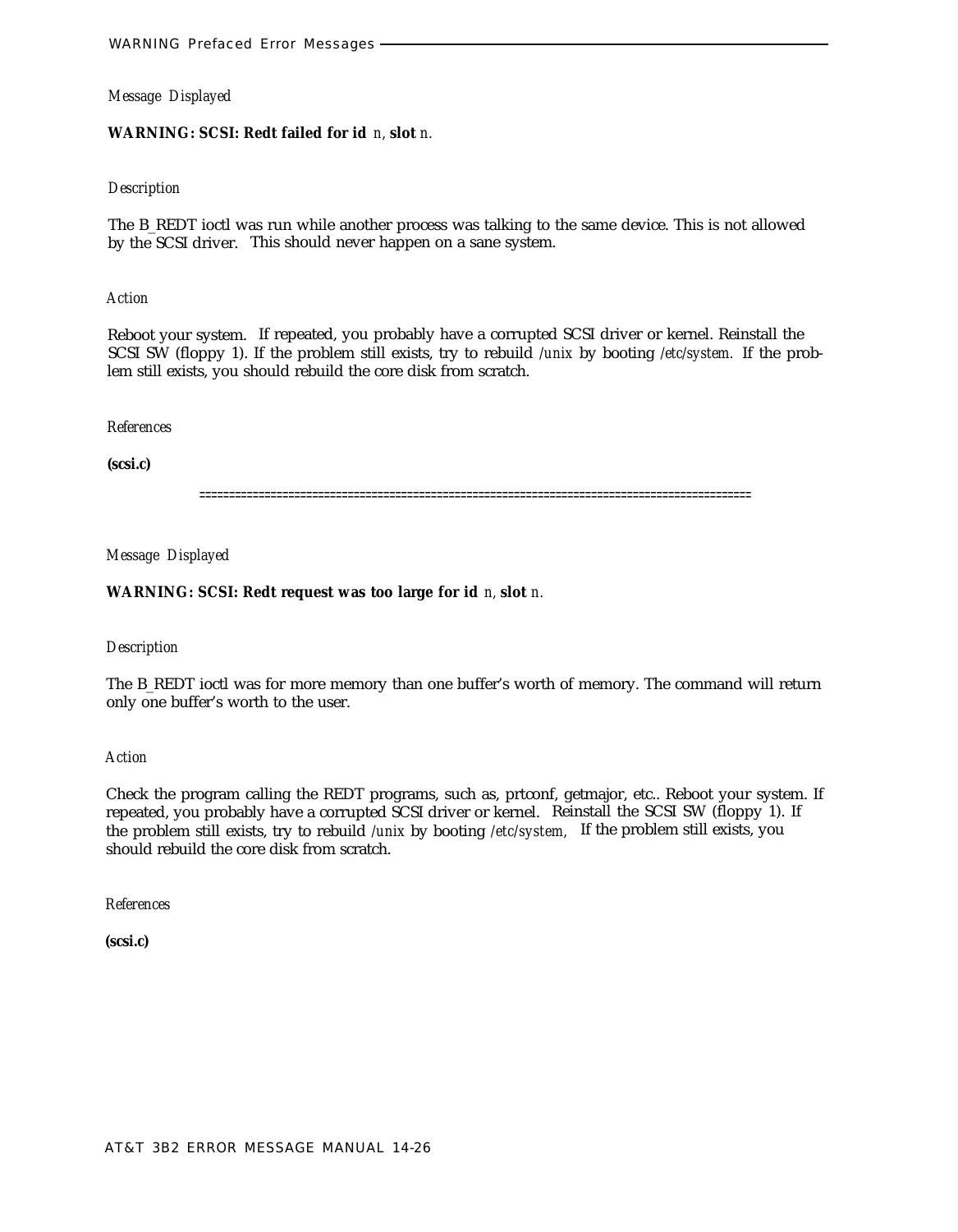# **WARNING. SCSI: Redt timed out for slot** *n.*

# *Description*

The B\_REDT ioctl timed out while in firmware. This implies the firmware has panicked. This should never happen on a sane system.

### *Action*

Repump the SCSI board. If repeated, you may have a corrupted pump file. Reinstall the SCSI SW (floppy 1). If repeated, you probably have a bad SCSI Host Adapter board. Replace the SCSI Host Adapter board.

# *References*

**(scsi.c)**

====================================================================================

# *Message Displayed*

# **WARNING: SCSI: Wedt was tried with an illegal id** *n,* **slot** *n.*

### *Description*

The B\_WEDT ioctl was attempted with an illegal device number.

### *Action*

Reboot your system. If repeated, you probably have a corrupted SCSI driver or kernel. Reinstall the SCSI SW (floppy 1). If the problem still exists, try to rebuild */unix* by booting */etc/system.* if the problem still exists, you should rebuild the core disk from scratch.

*References*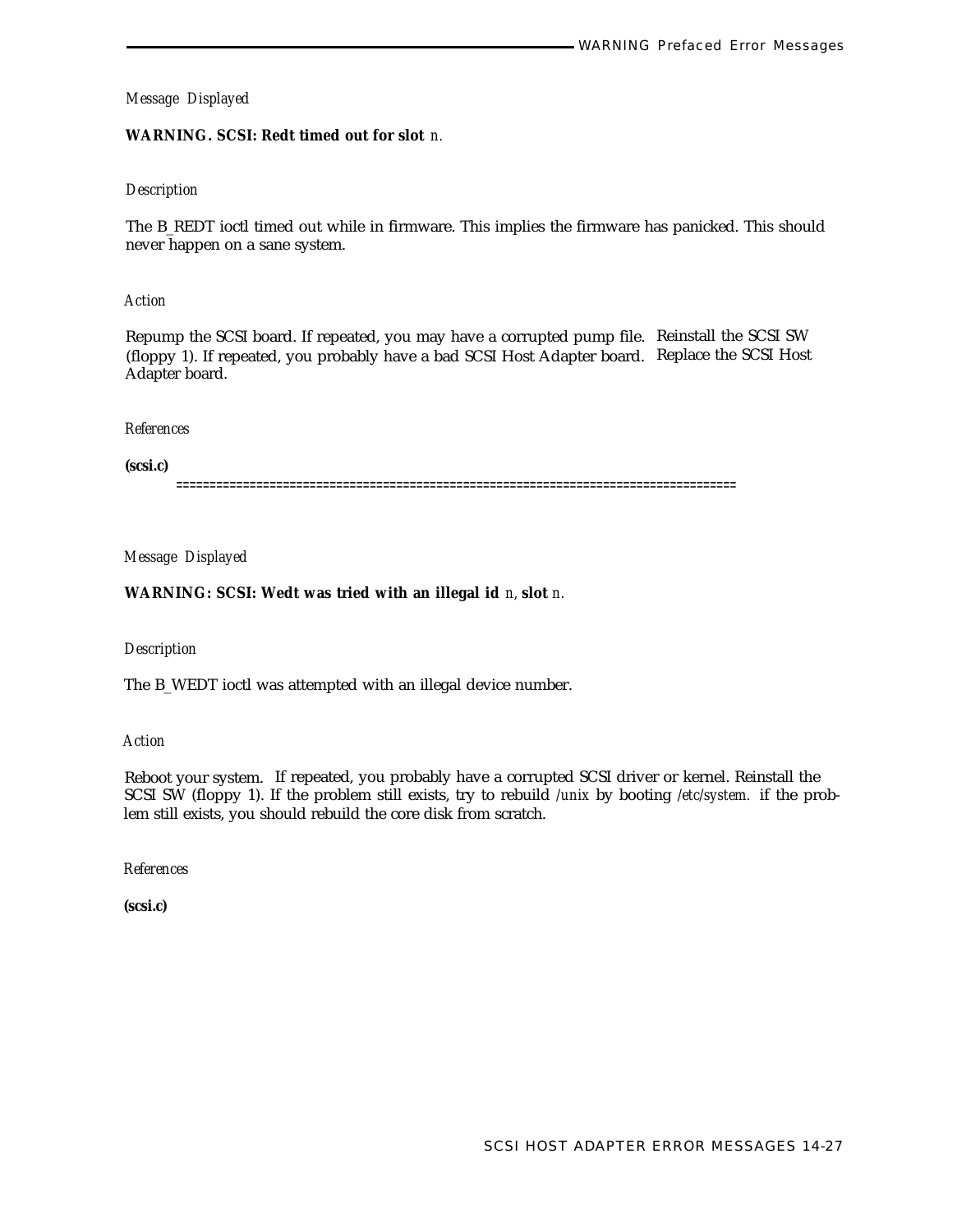# **WARNING: SCSI: Wedt failed for id** *n,* **slot** *n.*

### *Description*

The B\_WEDT ioctl was run while another process was talking to the same device. This is not allowed by the SCSI driver. This should never happen on a sane system.

# *Action*

Reboot your system. If repeated, you probably have a corrupted SCSI driver or kernel. Reinstall the SCSI SW (floppy 1). If the problem still exists, try to rebuild */unix* by booting */etc/system.* If the problem still exists, you should rebuild the core disk from scratch.

# *References*

**(scsi.c)**

**=================================================================**

*Message Displayed*

# **WARNING: SCSI: Wedt timed out for slot** *n.*

# *Description*

The B\_WEDT ioctl timed out while in firmware. This implies the firmware has panicked. This should never happen on a sane system.

*Action*

Repump the SCSI board. If repeated, you may have a corrupted pump file. Reinstall the SCSI SW (floppy 1). If repeated, you probably have a bad SCSI Host Adapter board. Replace the SCSI Host Adapter board.

*References*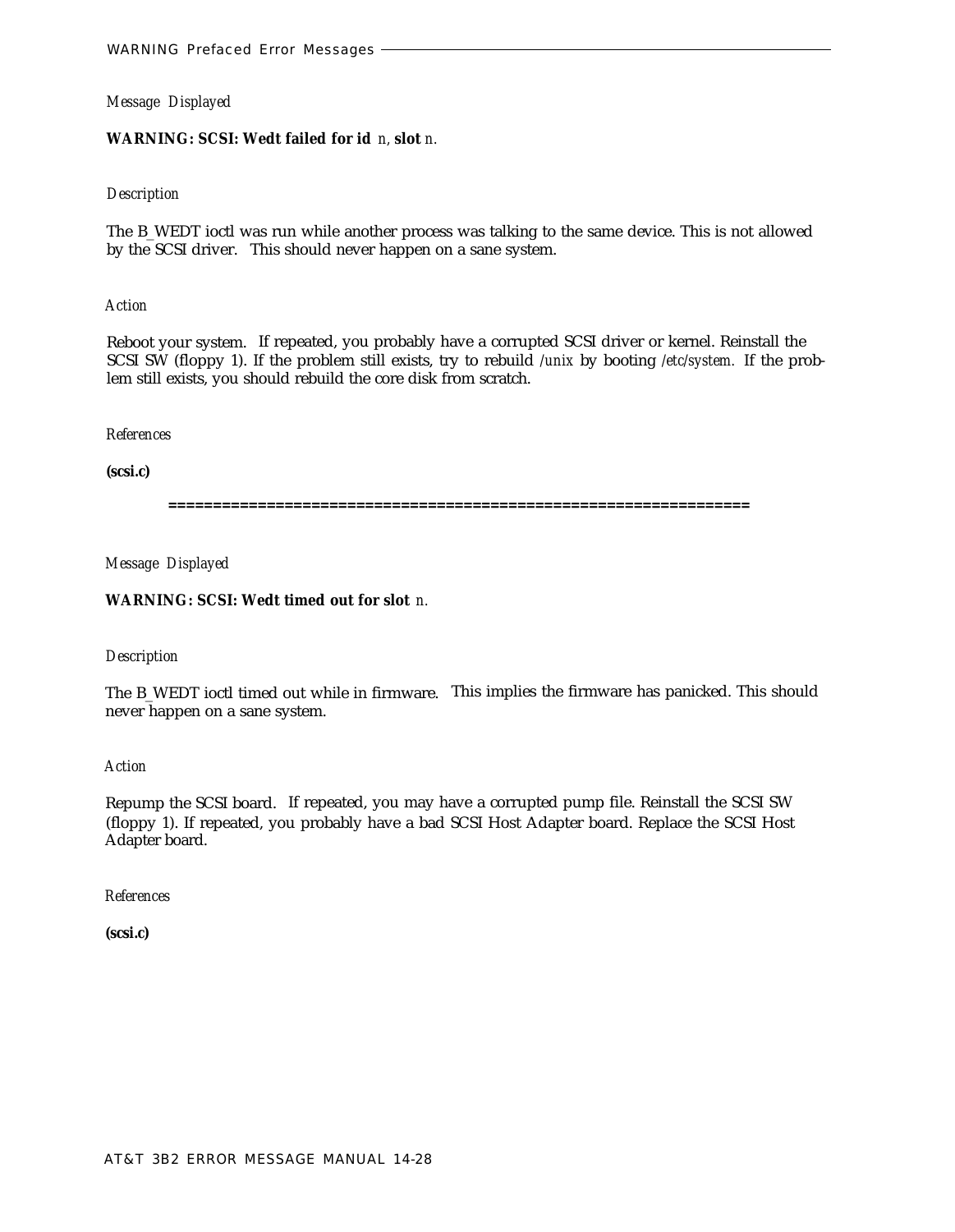# **WARNING: SCSI: Wedt request was too large for id** *n,* **slot** *n.*

### *Description*

The B\_WEDT ioctl was for more memory than one buffer's worth of memory. The command will write only one buffer's worth to the firmware.

### *Action*

Check the pass-through code. If using format hdefix or any supported utility when this happens, reboot your system. If repeated, you probably have a corrupted SCSI driver or kernel. Reinstall the SCSI SW (floppy 1). If the problem still exists, try to rebuild */unix* by booting */etc/system.* If the problem still exists, you should rebuild the core disk from scratch.

### *References*

**(scsi.c)**

=================================================================================

*Message Displayed*

# **WARNING: SCSI: Breset was tried with an illegal id** *n,* **slot** *n.*

### *Description*

The SDL\_BRESET ioctl was attempted with an illegal device number.

*Action*

Reboot your system. If repeated, you probably have a corrupted SCSI driver or kernel. Reinstall the SCSI SW (floppy 1). If the problem still exists, try to rebuild */unix* by booting */etc/system.* If the problem still exists, you should rebuild the core disk from scratch.

*References*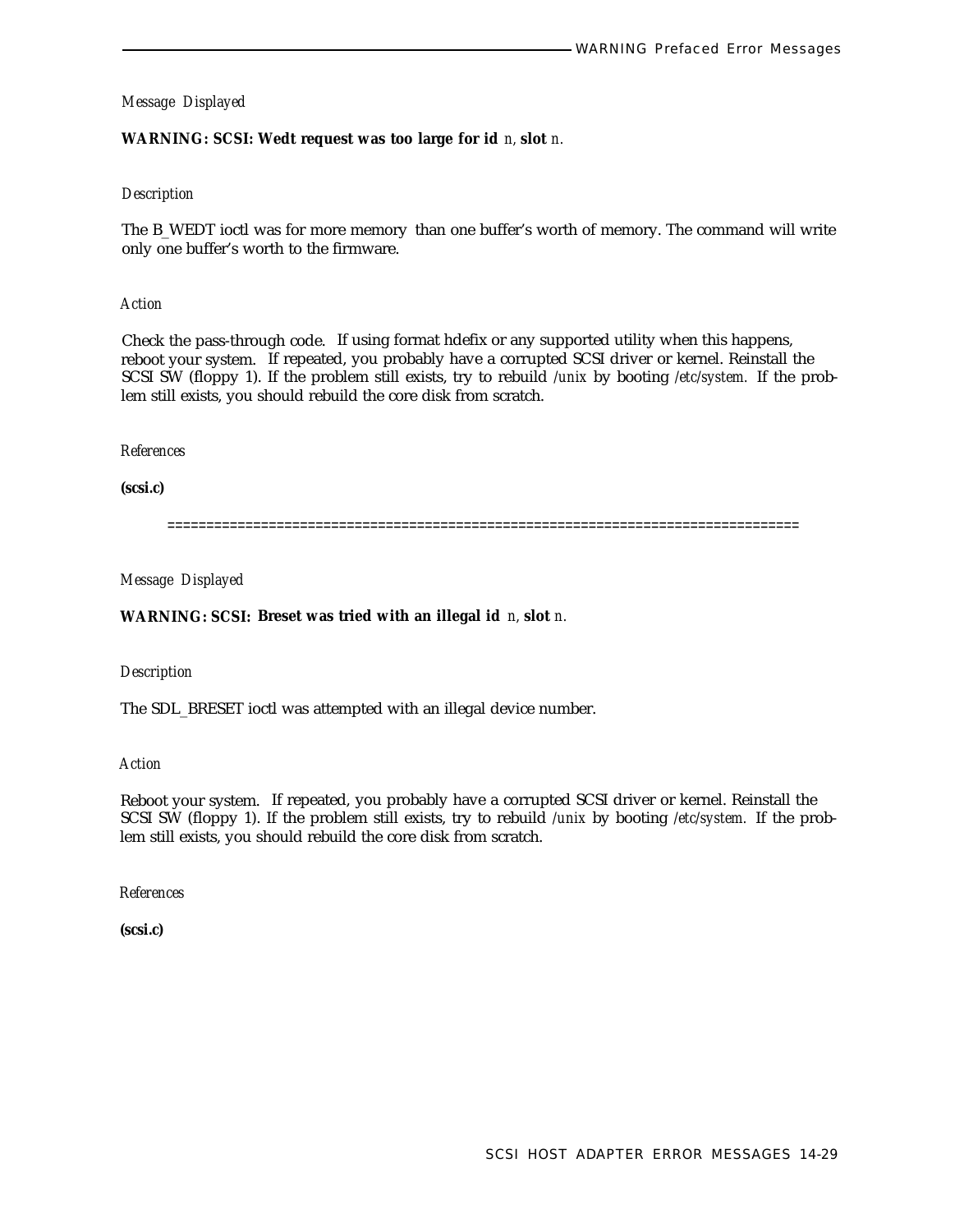# **WARNING: SCSI: Breset failed for id** *n,* **slot** *n.*

### *Description*

The SDL\_BRESET ioctl was run while another process was talking to the same device. This is not allowed by the SCSI driver. This should never happen on a sane system.

# *Action*

Reboot your system. If repeated, you probably have a corrupted SCSI driver or kernel. Reinstall the SCSI SW (floppy 1). If the problem still exists, try to rebuild */unix* by booting */etc/system.* If the problem still exists, you should rebuild the core disk from scratch.

# *References*

**(scsi.c)**

==================================================================================

# *Message Displayed*

**WARNING: SCSI: Breset timed out for slot** *n.*

# *Description*

The SDI\_BRESET ioctl timed out while in firmware. This implies the firmware has probably panicked. This should never happen on a sane system.

*Action*

Repump the SCSI board. If repeated, you may have a corrupted pump file. Reinstall the SCSI SW (floppy 1). If repeated, you probably have a bad SCSI Host Adapter board. Replace the SCSI Host Adapter board.

*References*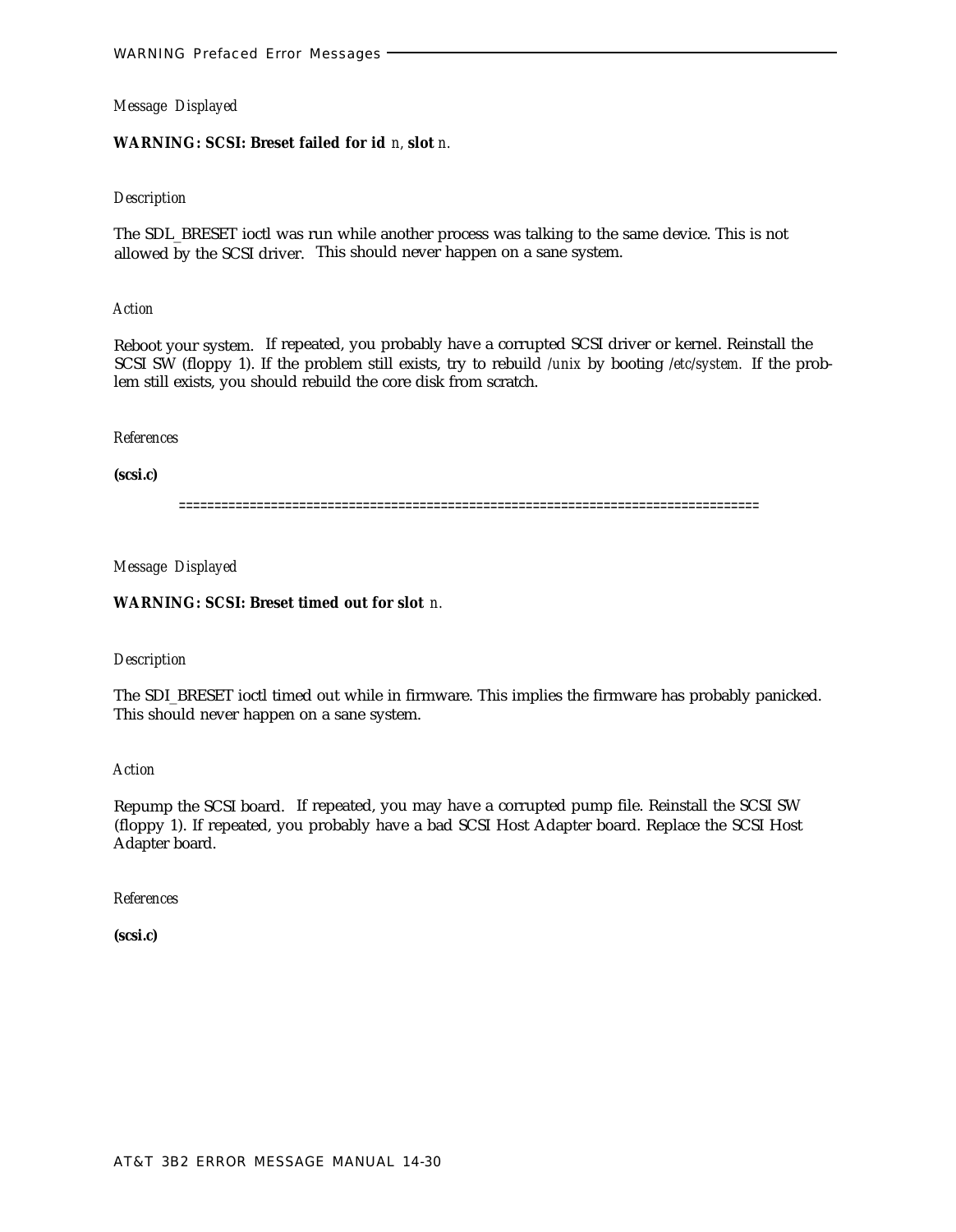# **WARNING: SCSI: Treset was tried with an illegal id** *n,* **slot** *n.*

# *Description*

The SDI\_TRESET ioctl was attempted with an illegal device number.

# *Action*

Reboot your system. If repeated, you probably have a corrupted SCSI driver or kernel. Reinstall the SCSI SW (floppy 1). If the problem still exists, try to rebuild /unix by booting */etc/system.* If the problem still exists, you should rebuild the core disk from scratch.

### *References*

**(scsi.c)**

======================================================================================

*Message Displayed*

**WARNING: SCSI: Tried to delete an invalid entry from the timeout list for lu** *n,* **tc** *n,* **slot** *n.*

# *Description*

The timeout list has been corrupted. This should never happen on a sane system.

*Action*

Reboot your system. If repeated, you probably have a corrupted SCSI driver or kernel. Reinstall the SCSI SW (floppy 1). If the problem still exists, try to rebuild */unix* by booting */etc/system.* If the problem still exists, you should rebuild the core disk from scratch.

*References*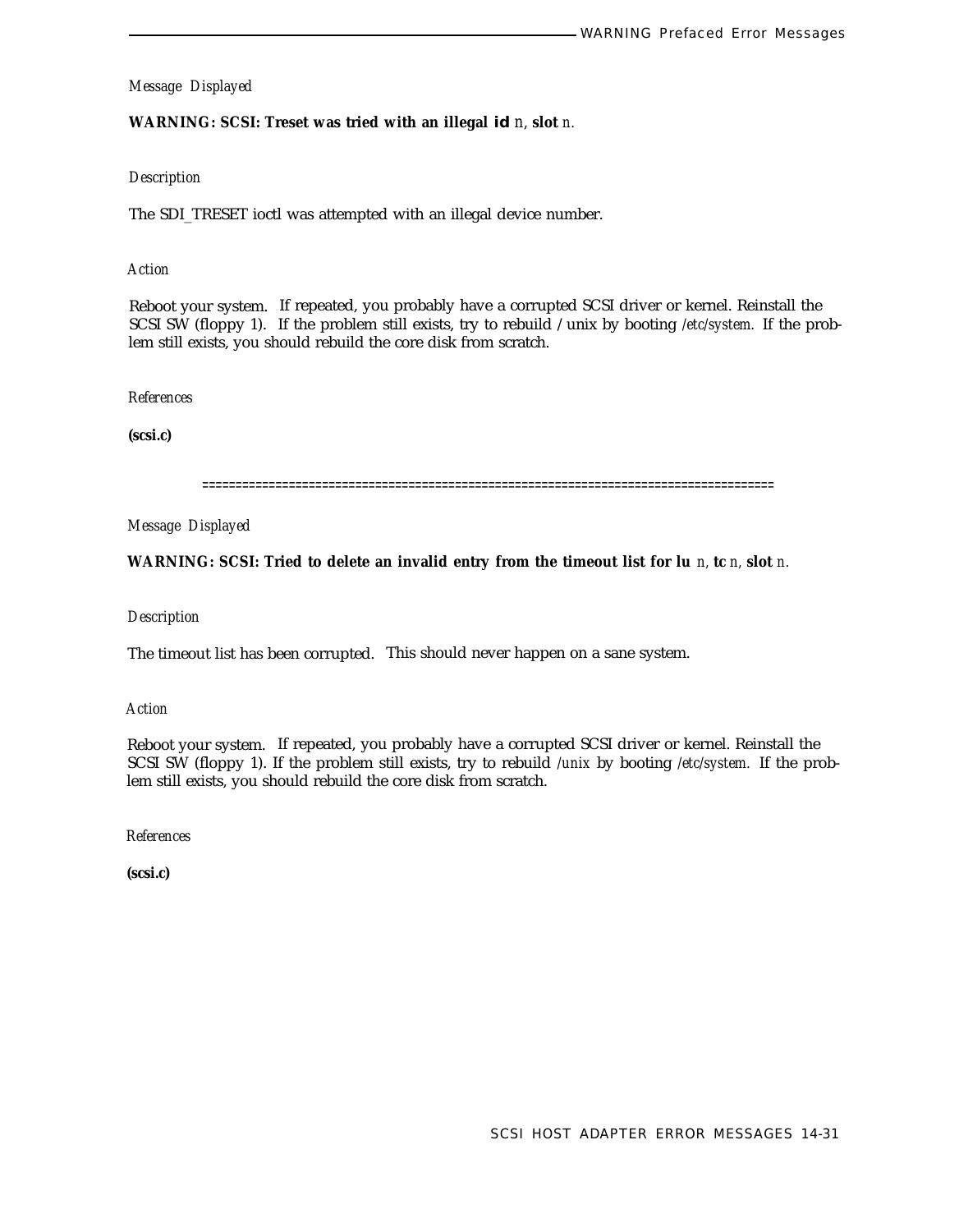# PANIC Prefaced Error Messages

# *Message Displayed*

# **PANIC: SCSI: Bad address returned by VTOP.**

# *Description*

The kernel VTOP function failed. This should never happen on a sane system.

# *Action*

Reboot the system. If repeated, you probably have a corrupted kernel on your core disk. Try to rebuild */unix* by removing */unix* and executing **mkunix -o /unix.** If the problem still exists, you should rebuild the core disk from scratch.

# *References*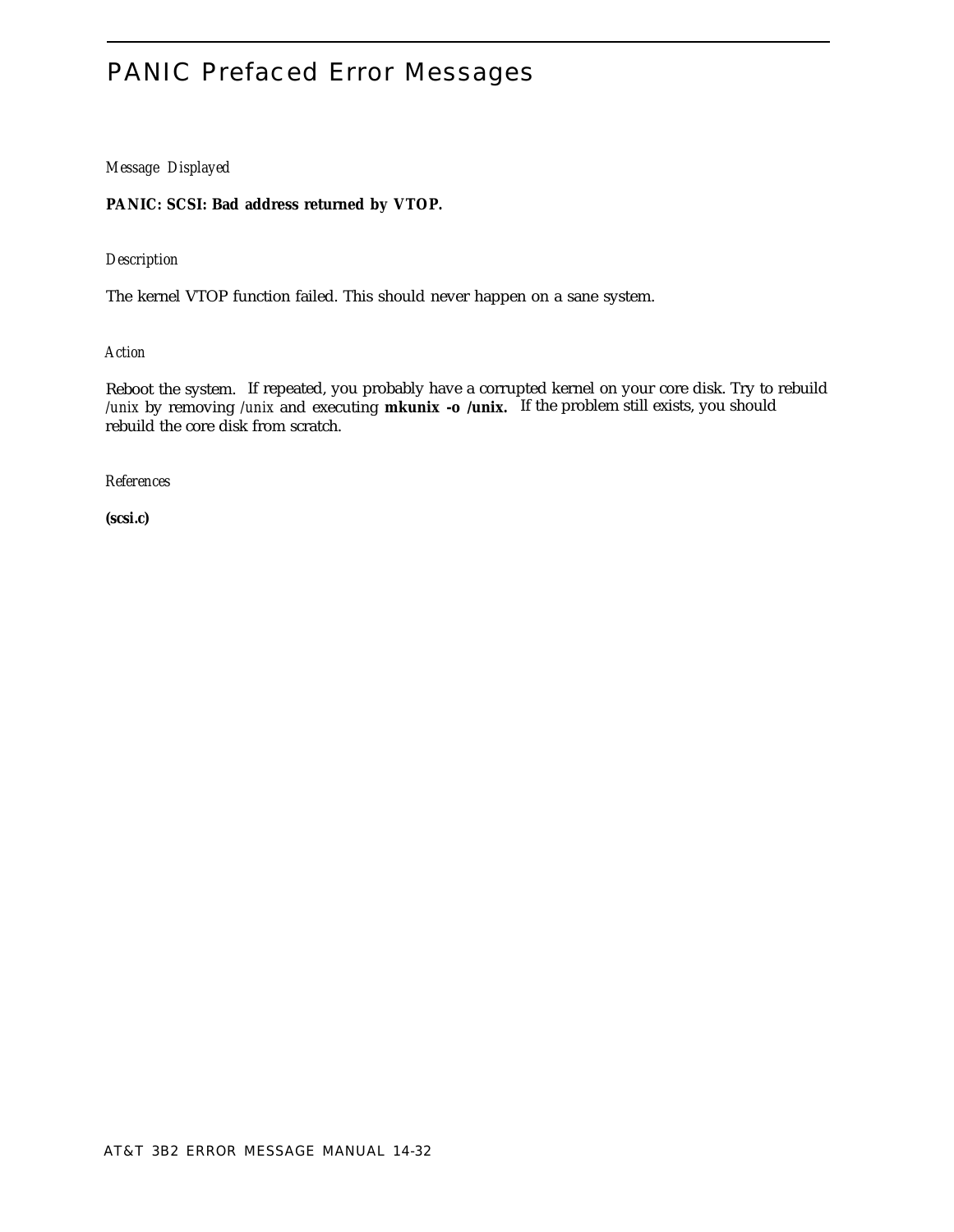# General

The SCSI tape driver error messages are displayed when problems occur with SCSI tape driver hardware and software. There are three basic error messages. These messages contain error numbers and are described on the following pages. Detailed information for these error numbers are described in the designated tables.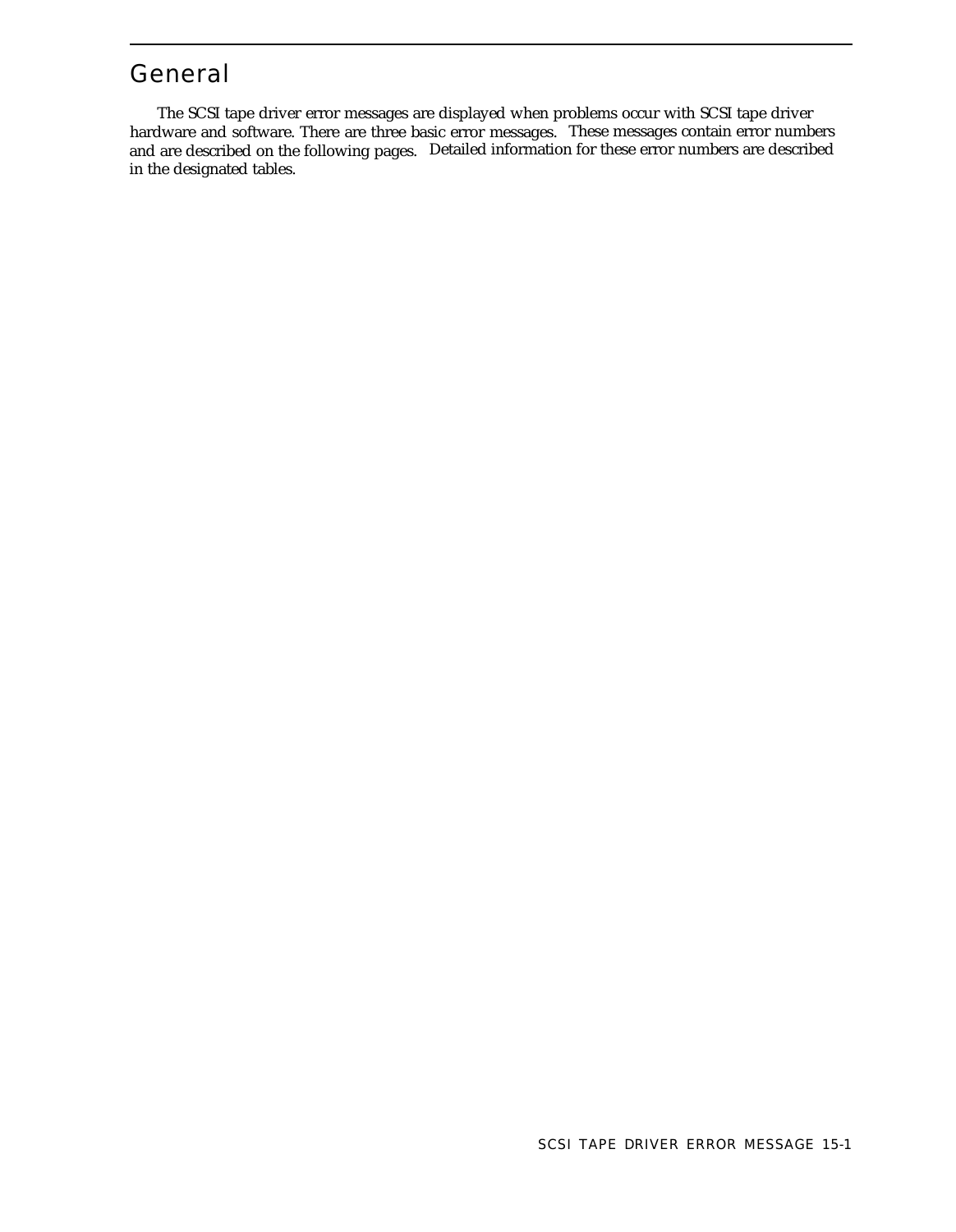# Tape Driver Error Messages

Following is a list of the SCSI tape driver error messages:

(1) **WARNING ST** *nn:* **Slot** *n:* **TC** *n:* **LU** *n:* **Err** *n:* **CMD** *n:* **Sense Key** *n*

**(2) WARNING: ST** *nn:* **Slot** *n:* **TC** *n:* **LU** *n:* **Err** *n*

**(3) WARNING. ST** *nn:* **Slot** *n:* **TC** *n:* **LU** *n:* **Err** *n:* **CMD** *n:* **Err Code** *n*

Each error message contains an **"ST** *nn"* and **"Err** *n"* error number. The **"ST** *nn"* indicates what device is sending you the error message:

■ ST00 -- *9-Track Tape Error Message*

■ ST00 -- *Cartridge Tape Error Message*

The **"Err** *n"* number designates a particular type of error. These numbers are designated and described in **Table A: Err** *n* **Descriptions.**

Each error message also contains at least one of the following error detection codes:

- **CMD** *n --* This is a hexadecimal error number that references what command was being executed when the computer failed. See **Table B: CMD** *n* **Descriptions.**
- **Sense Key** *n --* This is a hexadecimal error number that references what type of Sense Key error has occurred. See **Table C: Sense Key** *n* **Descriptions.**
- **Err Code** *n --* This is an SDI error code that references a description of the occurring error in **Table D: Err Code** *n* **Descriptions.**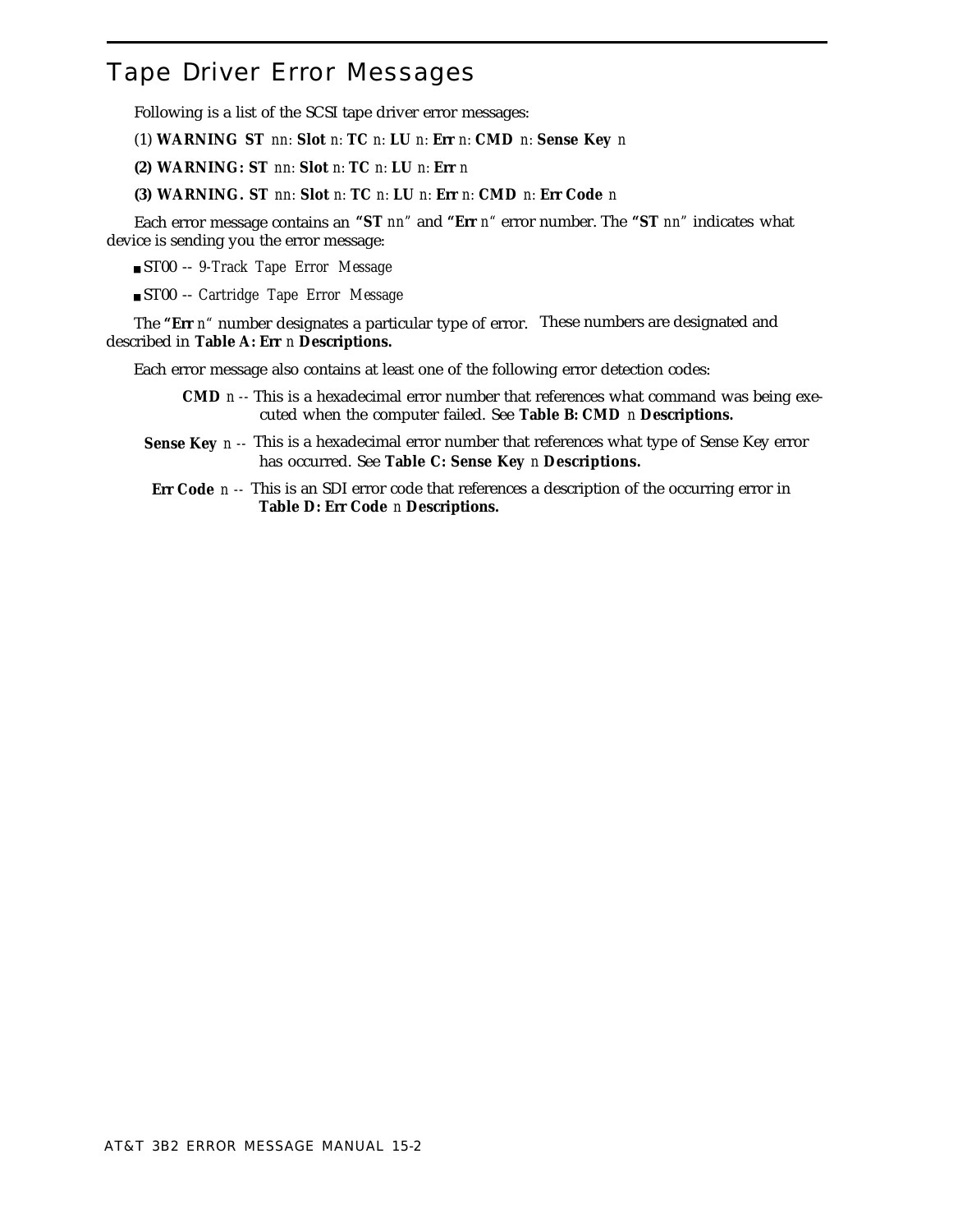| Err n    | <b>Descriptions</b>                                                                                                                                                                                                                                                                                                                                                                                                                                                           |
|----------|-------------------------------------------------------------------------------------------------------------------------------------------------------------------------------------------------------------------------------------------------------------------------------------------------------------------------------------------------------------------------------------------------------------------------------------------------------------------------------|
| 60503001 | The status information returned as a result of a SCSI REQUEST<br>SENSE command is not in the SCSI defined extended sense format.<br>Either the device does not correctly support the format or the<br>device does not support the extended sense format at all, or the<br>data has been corrupted. Perform diagnostics to verify that the<br>device is operating correctly. Else reboot the system.                                                                           |
| 60503003 | The tape device was not able to perform the SCSI WRITE<br>FILEMARKS commands. The tape device is suspect. Either the driver is<br>in a fault state or the command is not supported by that device.<br>Refer to the sense key for a further description of the error.<br>Perform diagnostics to verify the state of the tape device.                                                                                                                                           |
| 60503004 | The attempted SCSI tape command may not be supported by that tape<br>device or the device may be failing. Perform diagnostics to verify<br>the state of the device. If the problem still exists, this may not<br>be an AT&T supported tape device.                                                                                                                                                                                                                            |
| 60503005 | An attempt to access the tape device has failed.<br>The tape device or medium is suspect.<br>Refer to the SCSI sense key descriptions to obtain<br>a detailed description of the error state.<br>Diagnostics should be performed in order to identify the problem.                                                                                                                                                                                                            |
| 60504003 | The SDI type job did not complete successfully. The SDI command type<br>is (CMD x) and the Err Code field provides a reference to describe the<br>state in more detail. Error recovery should be based on the Err Code.                                                                                                                                                                                                                                                       |
| 60505003 | The SCSI Request Sense command did not complete successfully.<br>The Err Code provides a description of the error type. Recovery action<br>should be based on the Err Code value. Suggested recovery actions are to<br>run diagnostics on the tape device, reset the SCSI bus, or refer to the<br>appropriate Err Code.                                                                                                                                                       |
| 60506003 | The device that an attempt is being made to access is in use (RESERVED)<br>by another initiator (user) on the SCSI bus. This requires that the<br>bus support multiple initiators. Access cannot be made to that device<br>until the other initiator (user) releases that device from use.<br>You must be sure that the other host system on the SCSI bus has<br>released the device; that is, no one is using the device or the device<br>is not locked by the other system. |
| 60506004 | The SCSI command (CMD x) was returned with an error from the SCSI<br>subsystem. The SCSI subsystem detected an error while processing the<br>command. The Err Code provides a description of the error type.<br>Recovery actions should be based on the value of the Err Code.                                                                                                                                                                                                |
| 60509001 | Cannot open requested device. Error has occurred because of a<br>system power failure. Perform the powerup procedure for the<br>system and device before accessing the device.                                                                                                                                                                                                                                                                                                |
| 60509002 | Cannot open device. The device address passed to the tape driver is<br>not within the bounds of the device structures defined for the tape.<br>The user should reboot the system and ensure the tape features are<br>built with the system and the device nodes are created correctly.                                                                                                                                                                                        |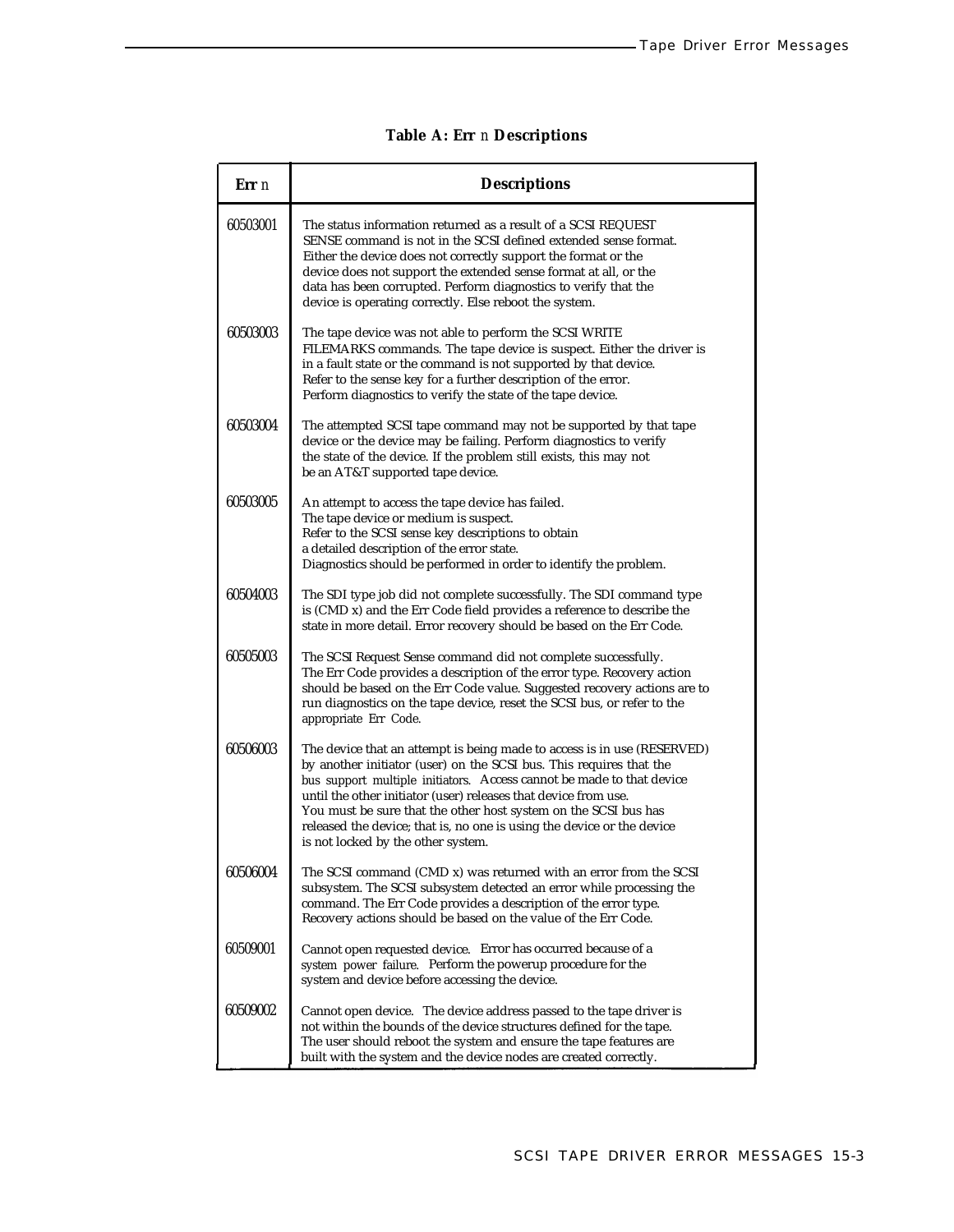| Err n    | <b>Descriptions</b>                                                                                                                                                                                                                                                                                                                                                                                                                                                                   |
|----------|---------------------------------------------------------------------------------------------------------------------------------------------------------------------------------------------------------------------------------------------------------------------------------------------------------------------------------------------------------------------------------------------------------------------------------------------------------------------------------------|
| 6050B002 | The tape device does nonsupport the block size required by the<br>system for block mode transfers; the tape device and system<br>block size are not compatible thus the tape device cannot be<br>used in this mode. Perform diagnostics on the device to verify it<br>is operating properly. If this passes, the tape device may not be<br>an AT&T supported device.                                                                                                                  |
| 80502001 | The SCSI subsystem is not operational. An invalid job block address<br>has been returned to the tape driver from the SCSI subsystem.<br>The user should reboot the system to clear the error.                                                                                                                                                                                                                                                                                         |
| 80503002 | The tape driver is not able to send the SCSI type command (CMD x) to<br>the device through the SCSI subsystem. An Err Code (0xl) indicates the<br>job was returned with a retry status and an Err Code (0xffffffff)<br>indicates that the job was returned with an error (for example, a bad<br>type in the SB structure). In either case the error should not normally<br>occur. The user should reboot the system in an attempt to clear the<br>condition.                          |
| 80503006 | The tape driver is not able to send the SDI type command $(CMD x)$ to the<br>device through the SCSI subsystem via the immediate queue. An Err Code<br>(0xl) indicates the job was returned with a retry status and an Err<br>Code (0xffffffff) indicates that the job was returned with an error<br>(for example; a bad type in the SB structure). In either case the error<br>should not normally occur. The user should reboot the system in an<br>attempt to clear the condition. |
| 80504001 | The SCSI subsystem is not operational. An unknown SDI type job has<br>been returned by the SCSI subsystem to the tape driver. The user<br>should reboot the system in an attempt to clear this condition.                                                                                                                                                                                                                                                                             |
| 80505001 | The SCSI subsystem is not operational. The expected SCSI REQUEST<br>SENSE job was not returned from the SCSI subsystem.<br>The user should reboot the system to clear this condition.                                                                                                                                                                                                                                                                                                 |
| 80505002 | The tape driver is not able to send the SDI type command (CMD x) to the<br>device through the SCSI subsystem via the immediate queue. An Err Code<br>(0xl) indicates the job was returned with a retry status and an Err Code<br>(0xffffffff) indicates that the job was returned with an error (for<br>example, a bad type in the SB structure). In either case the error<br>should not normally occur. The user should reboot the system in an<br>attempt to clear the condition.   |
| 80506001 | The SCSI subsystem is not operational. The job returned to the driver<br>from the SDI subsystem is either out of sequence or unknown.<br>The user should reboot the system to clear the condition.                                                                                                                                                                                                                                                                                    |
| 80506002 | The tape driver is not able to send the SDI type command (CMD x) to the<br>device through the SCSI subsystem via the immediate queue. An Err Code<br>(0xl) indicates the job was returned with a retry status and an Err Code<br>(0xffffffff) indicates that the job was returned with an error (for<br>example, a bad type in the SB structure). In either case the error<br>should not normally occur. The user should reboot the system in an<br>attempt to clear the condition.   |

## **Table A: Err** *n* **Descriptions (Cont.)**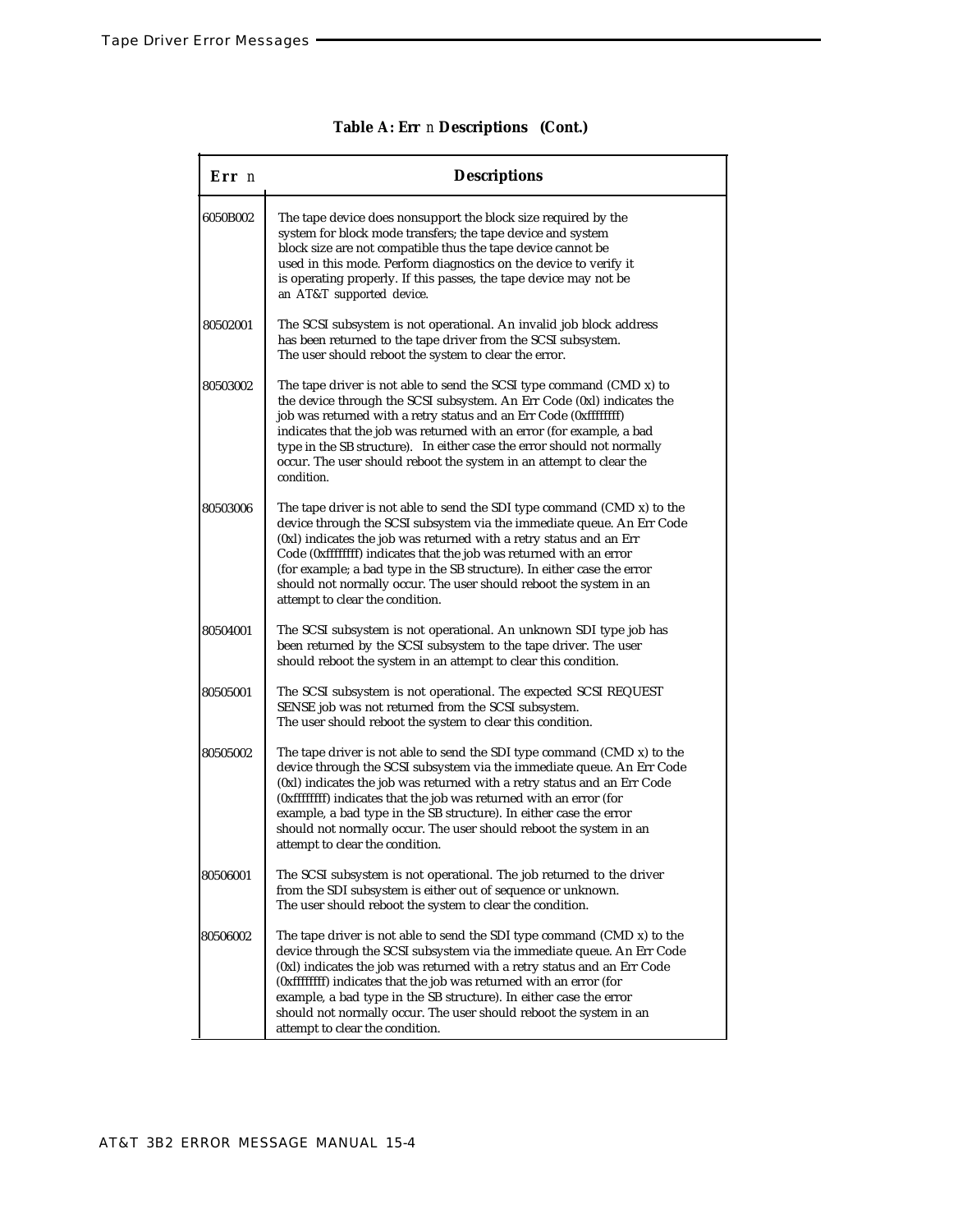|  | Table A: Err n Descriptions (Cont.) |  |
|--|-------------------------------------|--|
|--|-------------------------------------|--|

| Err n    | <b>Descriptions</b>                                                                                                                                                                                                                                                                                                                                                                                                                                                                         |  |  |
|----------|---------------------------------------------------------------------------------------------------------------------------------------------------------------------------------------------------------------------------------------------------------------------------------------------------------------------------------------------------------------------------------------------------------------------------------------------------------------------------------------------|--|--|
| 80506005 | The tape driver is notable to send the SDI type command (CMD x) to the<br>device through the SCSI subsystem via the immediate queue. An Err Code<br>(0xl) indicates the job was returned with a retry status and an Err Code<br>(0xffffffff) indicates that the job was returned with an error (for<br>example, a bad type in the SB structure). In either case the error<br>should not normally occur. The user should reboot the system in an<br>attempt to clear the condition.          |  |  |
| 80506006 | The tape driver is not able to send the SCSI REQUEST SENSE command<br>(CMD x) to the device through the SCSI subsystem via the immediate<br>queue. An Err Code (0xl) indicates the job was returned with a retry<br>status and an Err Code (0xffffffff) indicates that the job was returned<br>with an error (for example, bad type in the SB structure). In either<br>case the error should not normally occur. The user should reboot the<br>system in an attempt to clear the condition. |  |  |
| 80507001 | The tape driver is not able to send the SCSI type command<br>(CMD x) to the device through the SCSI subsystem via the<br>immediate queue. An Err Code (0xl) indicates the job was<br>returned with a retry status and an Err Code (0xffffffff)<br>indicates that the job was returned with an error (for example, R<br>a bad type in the SB structure). In either case the error should<br>not normally occur. The user should reboot the system in an<br>attempt to clear the condition.   |  |  |
| 8050800  | The tape driver is not able to send the SCSI type command<br>(CMD x) to the device through the SCSI subsystem via the immediate<br>queue. An Err Code (0xl) indicates the job was returned with a<br>retry status and an Err Code (0xffffffff) indicates that<br>the job was returned with an error (for example, a bad type in the<br>SB structure). In either case the error should not normally<br>occur. The user should reboot the system in an attempt to clear the<br>condition.     |  |  |
| 80508002 | The SCSI subsystem is not operational. The SDI subsystem cannot free<br>the job block (memory) passed to it by the tape driver.<br>This could indicate that a bad address was returned by the tape driver.<br>The user should reboot the system to clear the error.                                                                                                                                                                                                                         |  |  |
| 80508003 | The SCSI subsystem is not operational. The tape subsystem cannot free<br>job block (memory) returned to it by the SCSI subsystem. This could<br>indicate that a bad address was returned by the SCSI subsystem.<br>The user should reboot the system to clear the error.                                                                                                                                                                                                                    |  |  |
| 8050A001 | The SCSI subsystem is not operational. The SCSI subsystem could not<br>release the requested job block (memory) to the free list that was<br>passed to it by the tape driver. The user should reboot the system to<br>clear this situation.                                                                                                                                                                                                                                                 |  |  |
| 8050B001 | The tape driver is not able to send the SCSI type command (CMD x)<br>to the device through the SCSI subsystem via the immediate queue.<br>An Err Code (0xffffffff) indicates that the job was returned with an<br>error (for example, a bad type in the SB structure). In either<br>case the error should not normally occur. The user should reboot the<br>system in an attempt to clear the condition.                                                                                    |  |  |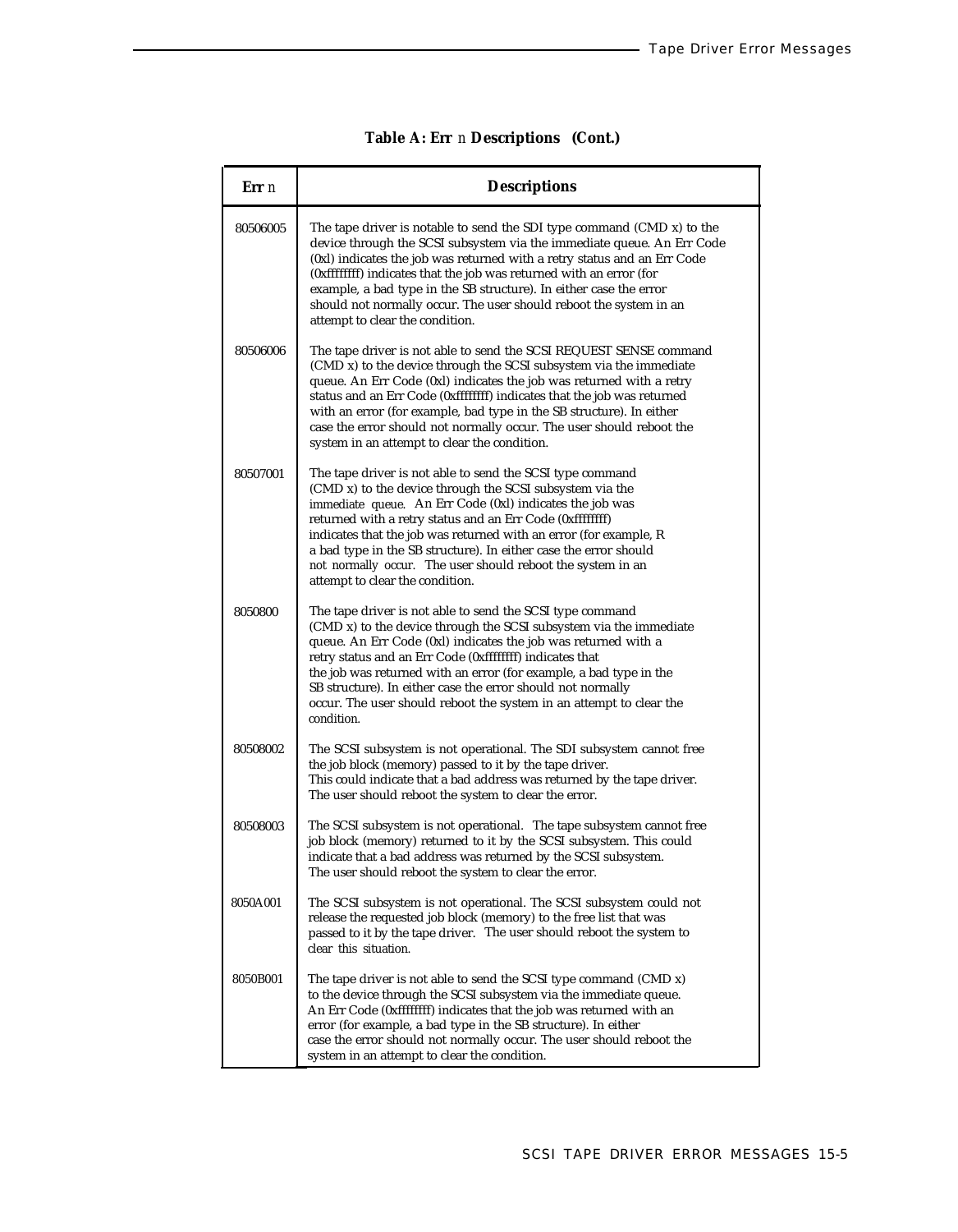| Err n    | <b>Descriptions</b>                                                                                                                                                                                                                                                                                                                                                                                                                                                             |
|----------|---------------------------------------------------------------------------------------------------------------------------------------------------------------------------------------------------------------------------------------------------------------------------------------------------------------------------------------------------------------------------------------------------------------------------------------------------------------------------------|
| 8050A002 | The SCSI subsystem is not operational. The tape subsystem could not<br>release the requested job block (memory) to the free list that was<br>returned to it by the SCSI subsystem. The user should reboot the<br>system to clear this situation.                                                                                                                                                                                                                                |
| 8050C001 | A system power failure has occurred. The driver is not allowed to<br>access any tape device in this condition. The powerup sequence must<br>be performed prior to accessing this device.                                                                                                                                                                                                                                                                                        |
| 8050D001 | A system power failure has occurred. The driver is not allowed to<br>access any tape device in this condition. The powerup sequence must<br>be performed prior to accessing this device.                                                                                                                                                                                                                                                                                        |
| 8050E001 | A system power failure has occurred. The driver is not allowed<br>to access any tape device in this condition. The powerup sequence<br>must be performed prior to accessing this device.                                                                                                                                                                                                                                                                                        |
| 8050F001 | The tape driver is not able to send the SCSI type or SDI command $(CMD x)$<br>through the SCSI subsystem via the immediate queue. An Err Code<br>(0xl) indicates the job was returned with a retry status and an Err<br>Code (0xffffffff) indicates that the job was returned with an error<br>(for example, a bad type in the SB structure). In either case the error<br>should not normally occur. The user should reboot the system in an<br>attempt to clear the condition. |

## **Table A: Err** *n* **Descriptions (Cont.)**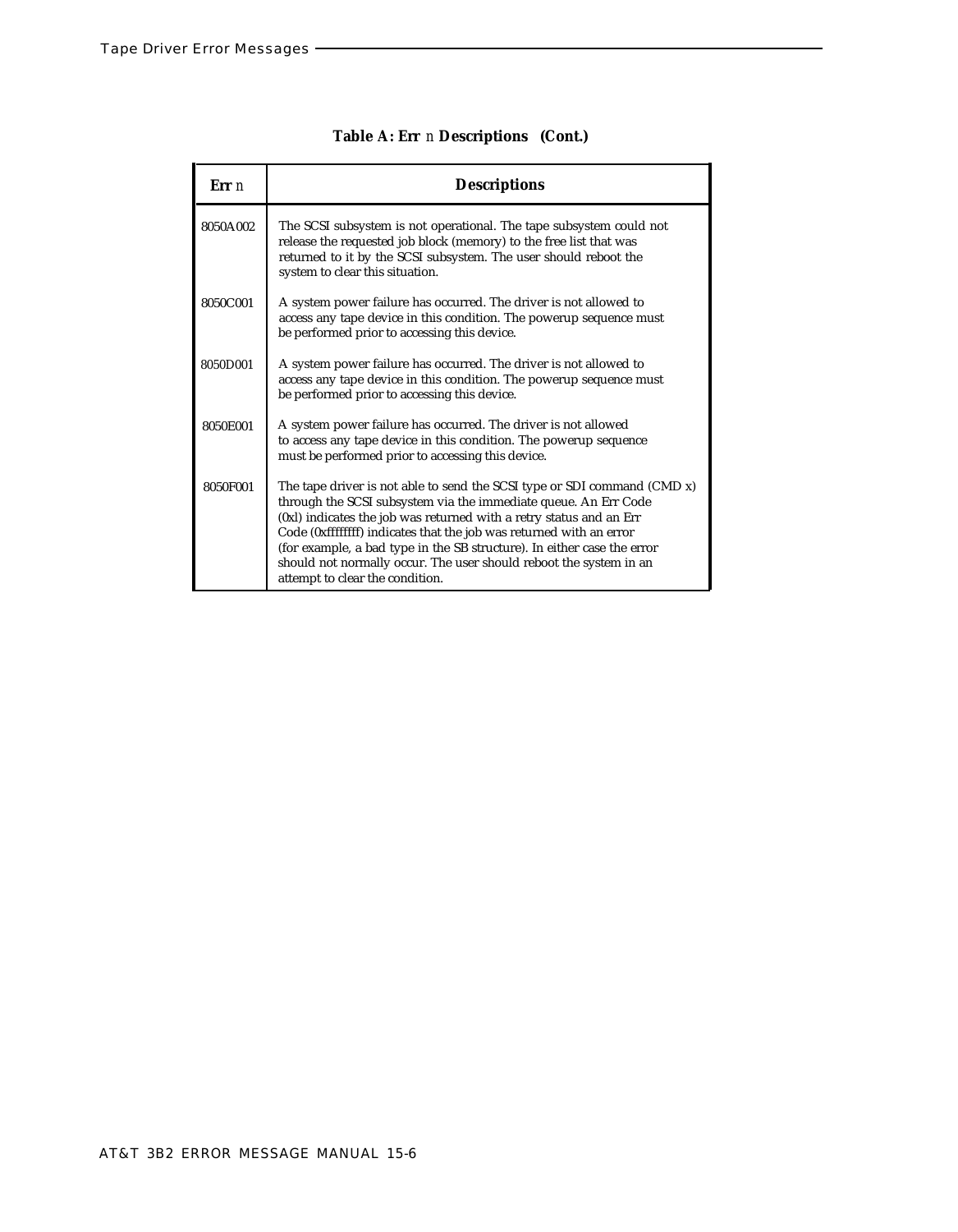ś

| $\mathbf{CMD}$ n<br>(Hex) | <b>SCSI Tape Command</b><br><b>Executing at Time</b><br>of Failure | <b>Description</b>                                                                                                                                                                                                                             |
|---------------------------|--------------------------------------------------------------------|------------------------------------------------------------------------------------------------------------------------------------------------------------------------------------------------------------------------------------------------|
| 0 <sub>0</sub>            | Test Unit Ready                                                    | Checks to see if the tape drive is ready.                                                                                                                                                                                                      |
| 01                        | Rewind                                                             | Requests that the target controller rewind<br>the tape drive to the beginning-of-medium<br>or load point. Prior to executing the rewind<br>operation, the target controller writes any<br>buffered data to the medium.                         |
| 03                        | <b>Request Sense</b>                                               | Requests that the target controller transfer<br>sense data to the initiator.                                                                                                                                                                   |
| 0 <sub>5</sub>            | Read Block Limits                                                  | Requests that the target controller capability<br>for block length limits be returned for the tape<br>device.                                                                                                                                  |
| 08                        | Read                                                               | Transfers one or more block(s) to the initiator<br>beginning with the next block on the tape drive.                                                                                                                                            |
| 0A                        | Write                                                              | Transfers one or more block(s) from the initiator<br>to the current position on the tape drive medium.                                                                                                                                         |
| 0 <sub>B</sub>            | <b>Track Select</b>                                                | Requests that the track specified be selected.                                                                                                                                                                                                 |
| OF                        | Read Reverse                                                       | Functions identically to the READ command except<br>that the medium motion is in the reverse direction.<br>Thus, blocks and bytes within the blocks are<br>transferred in the reverse order.                                                   |
| 10                        | Write Filemarks                                                    | Causes the specified number of filemarks to be<br>written beginning at the current medium position<br>on the tape drive. If an error occurs during this<br>operation, buffered data may not have been completely<br>transferred to the medium. |
| 11                        | Space                                                              | Allows you to move forward and backward through<br>your medium.                                                                                                                                                                                |
| 12                        | Inquiry                                                            | Requests that information regarding parameters of the<br>target controller and its attached peripheral device(s)<br>be sent to the initiator.                                                                                                  |

## **Table B: CMD** *n* **Descriptions**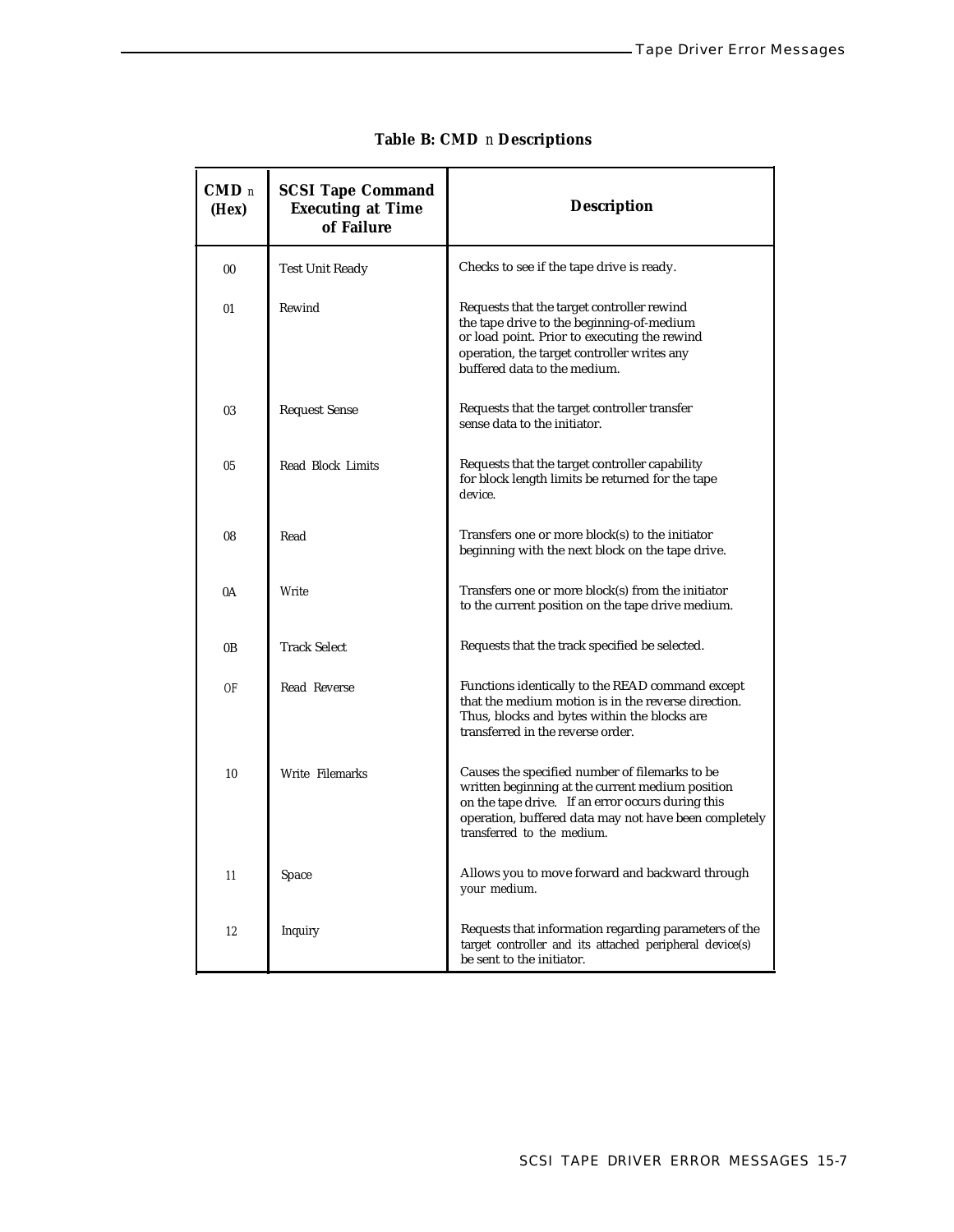| CMD <sub>n</sub><br>(Hex) | <b>SCSI Tape Command</b><br><b>Executing at Time</b><br>of Failure | <b>Description</b>                                                                                                                                                               |
|---------------------------|--------------------------------------------------------------------|----------------------------------------------------------------------------------------------------------------------------------------------------------------------------------|
| 13                        | Verify                                                             | Verifies one or more block(s) beginning with the<br>next block on the tape drive medium.                                                                                         |
| 14                        | Recover Buffered Data                                              | Reads data that has been transferred to a targets<br>buffer, but has not been written onto the medium.                                                                           |
| 15                        | Mode Select                                                        | Allows the initiator to specify tape drive, medium,<br>or peripheral device parameters to the target controller.                                                                 |
| 16                        | Reverse Unit                                                       | Reserves the specified tape drive for exclusive use by<br>the requesting initiator, or if third party reservation<br>option is implemented, to another specified SCSI device.    |
| 17                        | Release Unit                                                       | Releases the tape drive if it is currently reserved by the<br>requesting initiator.                                                                                              |
| 18                        | copy                                                               | Copies data from one tape drive to another or to the<br>same tape drive.                                                                                                         |
| 19                        | Erase                                                              | Causes all or part of the remaining medium to be<br>erased beginning from the current logical position.                                                                          |
| 1A                        | Mode Sense                                                         | Allows a target controller to report its tape drive,<br>medium, or peripheral device parameters to the initiator.<br>This is a complementary command to the MODE SELECT command. |
| 1B                        | Load/Unload                                                        | Requests that the target controller enable or disable<br>the tape drive for further operations.                                                                                  |
| <sub>1</sub> C            | Receive Diagnostic Results                                         | Requests that analysis data be sent to the initiator<br>after completion of a SEND DIAGNOSTIC command.                                                                           |
| ID                        | Send Diagnostic                                                    | Request the target controller to perform diagnostic<br>tests on itself or the attached peripheral devices,<br>or on both.                                                        |
| lE                        | Prevent/Allow Medium Removal                                       | Requests that the target controller enable or disable<br>the removal of the medium in the tape drive.                                                                            |

## **Table B: CMD** *n* **Descriptions (Cont.)**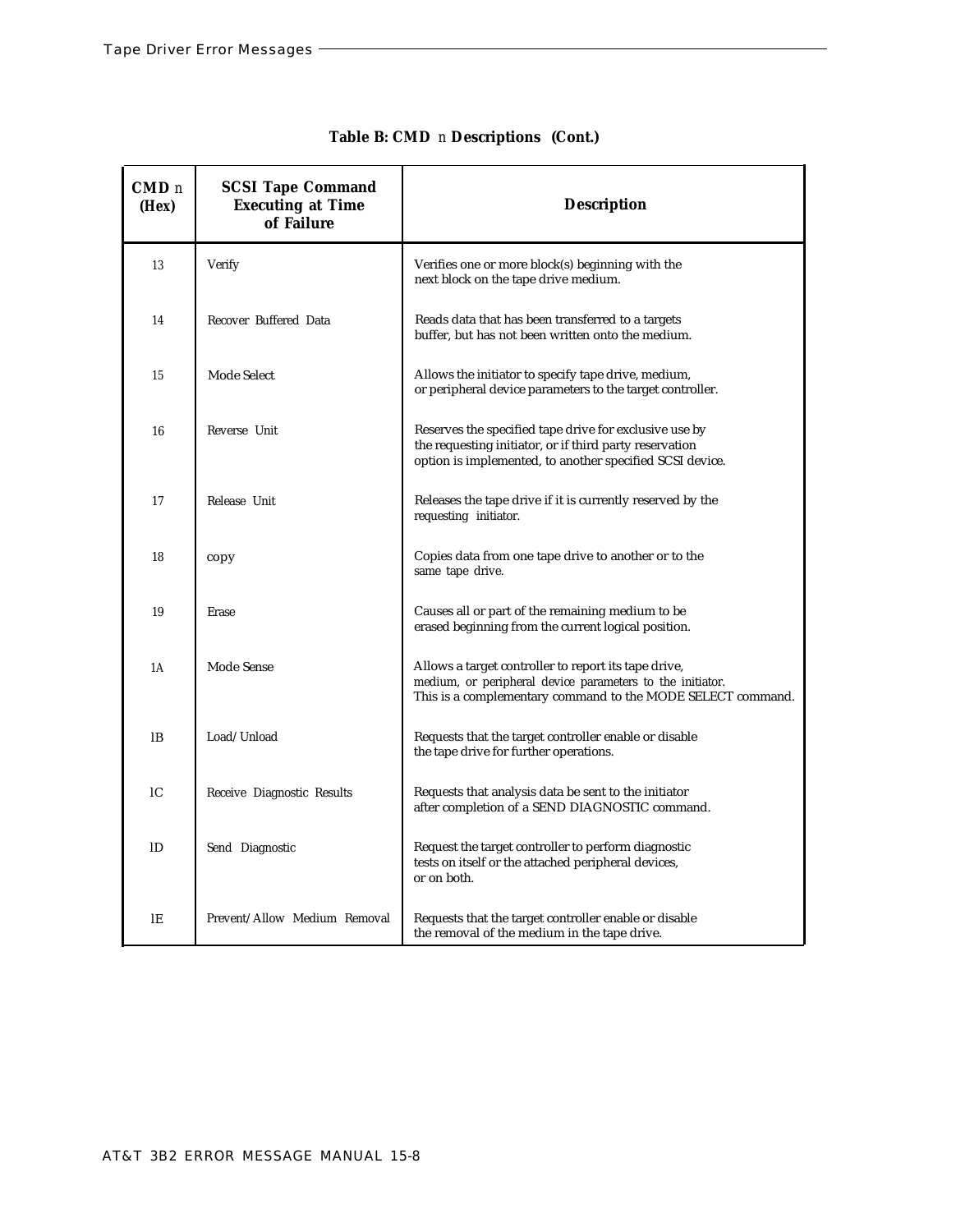| Sense!Key!(hex)  | <b>Descriptions</b>                                                                                                                                                                                                                                                                                                                                                                                                                                                                                                                                    |  |  |
|------------------|--------------------------------------------------------------------------------------------------------------------------------------------------------------------------------------------------------------------------------------------------------------------------------------------------------------------------------------------------------------------------------------------------------------------------------------------------------------------------------------------------------------------------------------------------------|--|--|
| $\boldsymbol{0}$ | NO SENSE. Indicates that there is no specific sense key<br>information to be reported for the designated logical unit.<br>This is the case for a successful command or a<br>command that received a CHECK CONDITION status because one<br>of the FM, EOM, or ILI bits is set to one.                                                                                                                                                                                                                                                                   |  |  |
| $\mathbf{1}$     | RECOVERED ERROR. Indicates that the last command<br>completed successfully with some recovery action performed<br>by the target controller. Details may be determined by examining<br>the additional sense bytes and the information Bytes.                                                                                                                                                                                                                                                                                                            |  |  |
| $\overline{c}$   | NOT READY. Indicates that the logical unit addressed<br>cannot be accessed. Operator intervention may be required<br>to correct this condition.                                                                                                                                                                                                                                                                                                                                                                                                        |  |  |
| 3                | MEDIUM ERROR. Indicates that the command terminated with<br>a nonrecovered error condition that was probably caused by<br>a flaw in the medium or an error in the recorded data.                                                                                                                                                                                                                                                                                                                                                                       |  |  |
| 4                | HARDWARE ERROR. Indicates that the target controller detected a<br>nonrecoverable hardware failure (for example, controller<br>failure, device failure, parity error, etc.) while<br>performing the command or during a self-test.                                                                                                                                                                                                                                                                                                                     |  |  |
| 5                | ILLEGAL REQUEST. Indicates that there was an illegal<br>parameter in the command descriptor block or in the<br>additional parameters supplied as data for some commands<br>(FORMAT UNIT, SEARCH DATA, etc.). If the target<br>controller detects an invalid parameter in the command<br>descriptor block, then it terminates the command without<br>altering the medium. If the target controller detects an<br>invalid parameter in the additional parameters supplied as<br>data, then the target controller may have already altered<br>the medium. |  |  |
| 6                | UNIT ATTENTION. Indicates that the removable medium may<br>have been changed or the target controller has been reset.                                                                                                                                                                                                                                                                                                                                                                                                                                  |  |  |
| 7                | DATA PROTECT. Indicates that a command that reads or<br>writes the medium was attempted on a block that is<br>protected from this operation. The read or write operation<br>is not performed.                                                                                                                                                                                                                                                                                                                                                          |  |  |
| 8                | BLANK CHECK. Indicates that a write-once read-multiple<br>device or a sequential-access device encountered a blank<br>block while reading or a write-once read-multiple device<br>encountered a nonblank block while writing.                                                                                                                                                                                                                                                                                                                          |  |  |

# **Table C: Sense Key** *n* **Descriptions**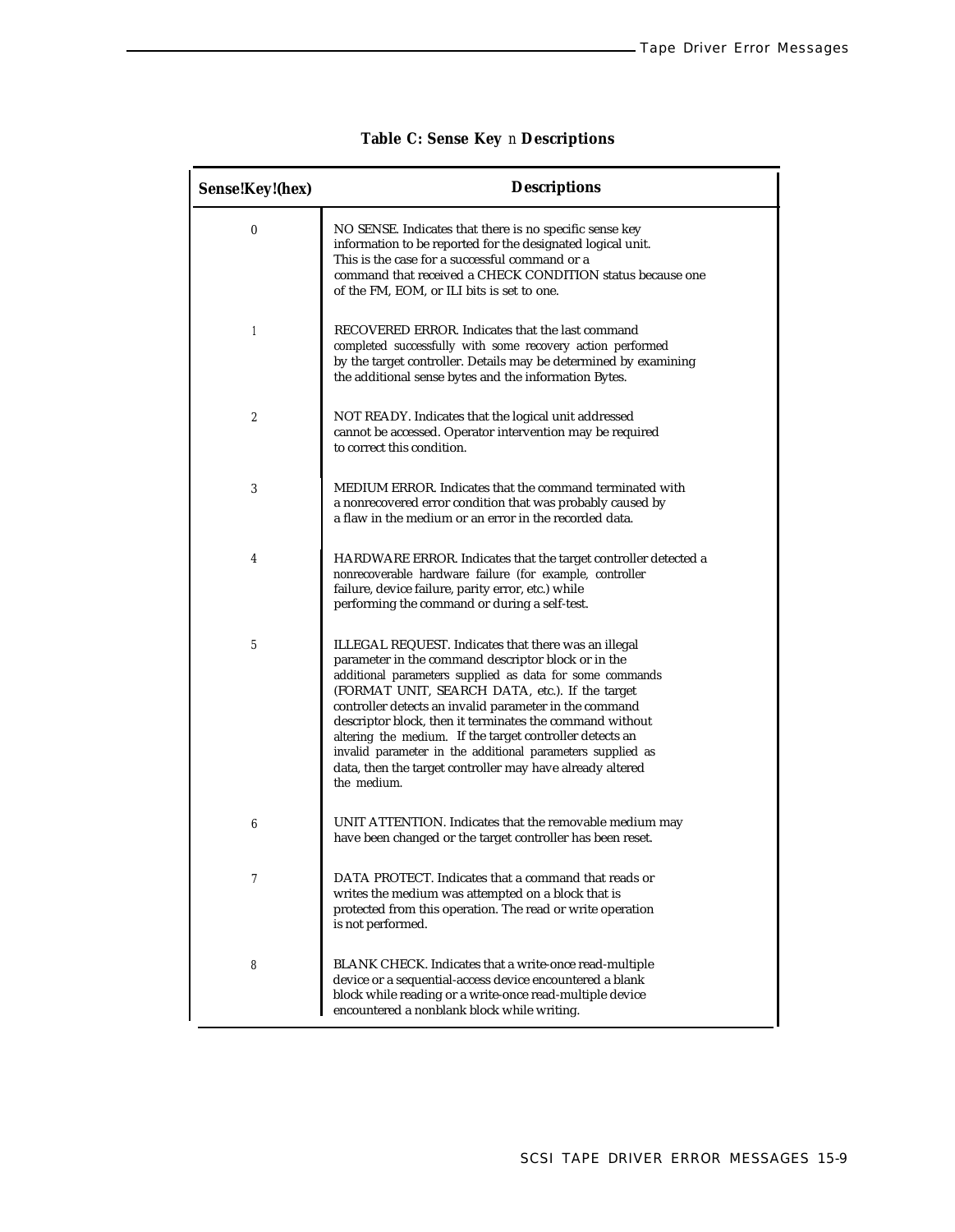| Sense!Key!(hex) | <b>Descriptions</b>                                                                                                                                                                                                                                                         |
|-----------------|-----------------------------------------------------------------------------------------------------------------------------------------------------------------------------------------------------------------------------------------------------------------------------|
| 9               | Vendor unique. This sense key is available for reporting<br>vendor unique conditions.                                                                                                                                                                                       |
| A               | COPY ABORTED. Indicates a COPY, COMPARE, or COPY AND<br>VERIFY command was aborted due to an error condition on the<br>source device, the destination device, or both. (See<br>COPY command for additional information about this sense key.)                               |
| B               | ABORTED COMMAND. Indicates that the target controller aborted the<br>command. The initiator may be able to recover by trying<br>the command again.                                                                                                                          |
| C               | EQUAL. Indicates a SEARCH DATA command has satisfied an<br>equal comparison.                                                                                                                                                                                                |
| D               | VOLUME OVERFLOW. Indicates that a buffered peripheral<br>device has reached the end-of-medium and data remains in<br>the buffer that has not been written to the medium. A<br>RECOVER BUFFERED DATA command(s) may be issued to read the<br>unwritten data from the buffer. |
| E               | MISCOMPARE. Indicates that the source data did not match<br>the data read from the medium.                                                                                                                                                                                  |
| F               | This sense key is reserved.                                                                                                                                                                                                                                                 |

|  |  | Table C: Sense Key n Descriptions (Cont.) |  |
|--|--|-------------------------------------------|--|
|--|--|-------------------------------------------|--|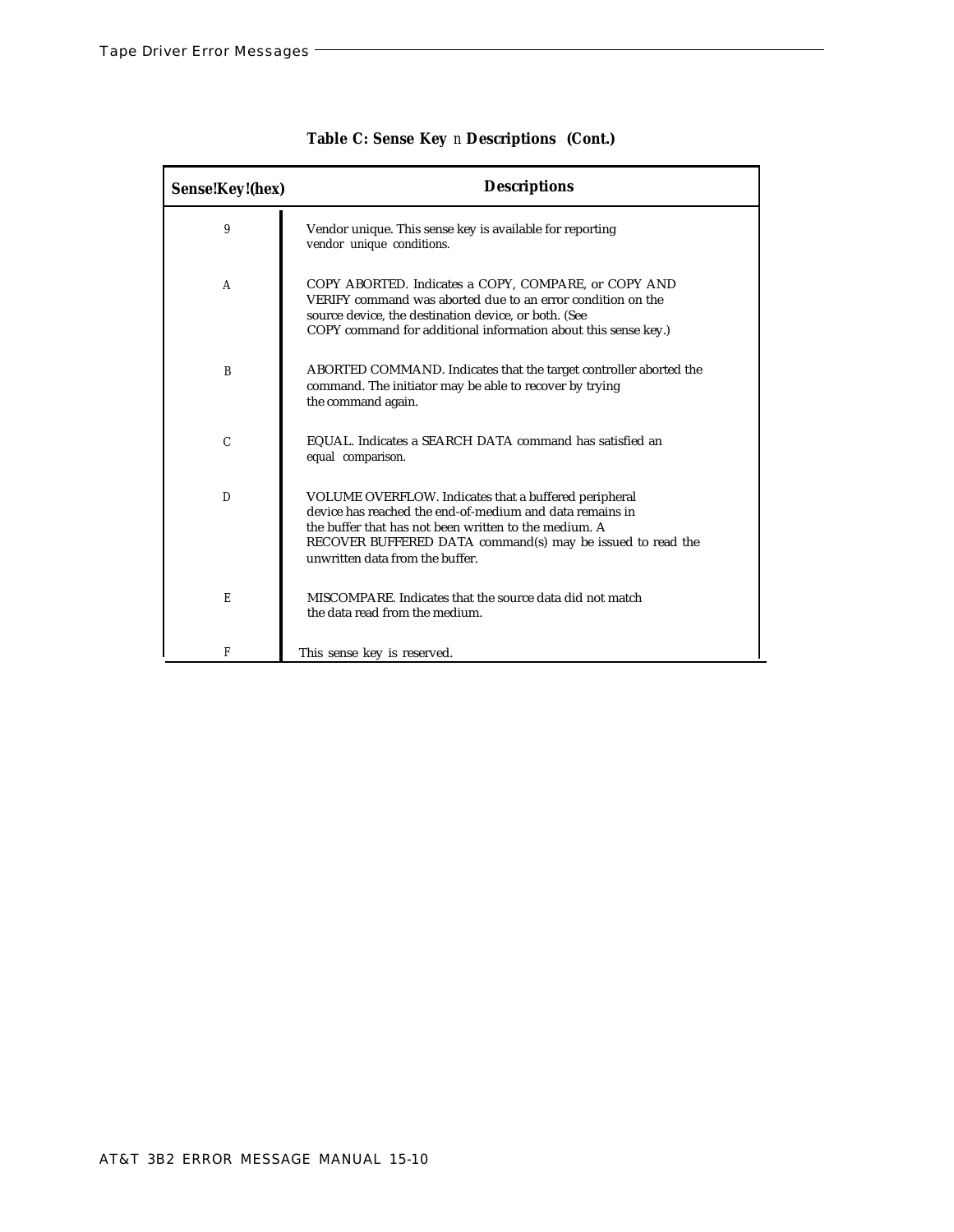| Reference         | <b>Err Code</b> | <b>Message</b>                   | <b>Description</b>                                                                                                                                                                                                                                                                                                |
|-------------------|-----------------|----------------------------------|-------------------------------------------------------------------------------------------------------------------------------------------------------------------------------------------------------------------------------------------------------------------------------------------------------------------|
| SDI_NOALLOC       | 00000000        | This block is not allocated      | This block has not been allocated<br>by the host adapter driver. The<br>target drivers should never detect<br>this sc_comp_code; a target<br>driver should probably PANIC if<br>it received a block with<br>sc_comp_code set to<br>SDI_NOALLOC. The sc_comp_code<br>is set to this value when the SB is<br>freed. |
| SDI_ASW           | 00000001        | Job completed normally           | All seems well means that the job<br>has completed and no errors were<br>detected.                                                                                                                                                                                                                                |
| <b>SDI_LINKFO</b> | 00000002        | Linked command done without flag | Indicates that this linked command<br>completed normally and the SCSI<br>command flag bit was zero.                                                                                                                                                                                                               |
| SDI_LINKFl        | 00000003        | Linked command done with flag    | Indicates that this linked command<br>completed normally and the SCSI<br>command flag bit was one.                                                                                                                                                                                                                |
| SDI_PROGRES       | 00000013        | Job in progress                  | Indicates that the job has not<br>completed yet.                                                                                                                                                                                                                                                                  |
| SDI_UNUSED        | 00000014        | Job not in use                   | This code is for use by the target<br>driver when it is not using the<br>control structure. The host adapter<br>driver will set the sc_comp_code<br>to this value when it allocates a SCSI<br>Block for the target driver.                                                                                        |
| SDI_SUSPEND       | 10000000        | Processing has been suspended    | The host adapter driver has suspended<br>job processing for this device.                                                                                                                                                                                                                                          |
| <b>SDI_MESS</b>   | 20000000        | A message has been sent          | A message regarding this event has<br>already been printed on the console<br>and logged.                                                                                                                                                                                                                          |
| SDI_RETRY         | 40000000        | Retry the job                    | The error was probably unrelated to<br>the job. Retry the job.                                                                                                                                                                                                                                                    |
| <b>SDI_ERROR</b>  | 80000000        | An error was detected            | Indicates there was an error.                                                                                                                                                                                                                                                                                     |

# **Table D: Err Code** *n* **Descriptions**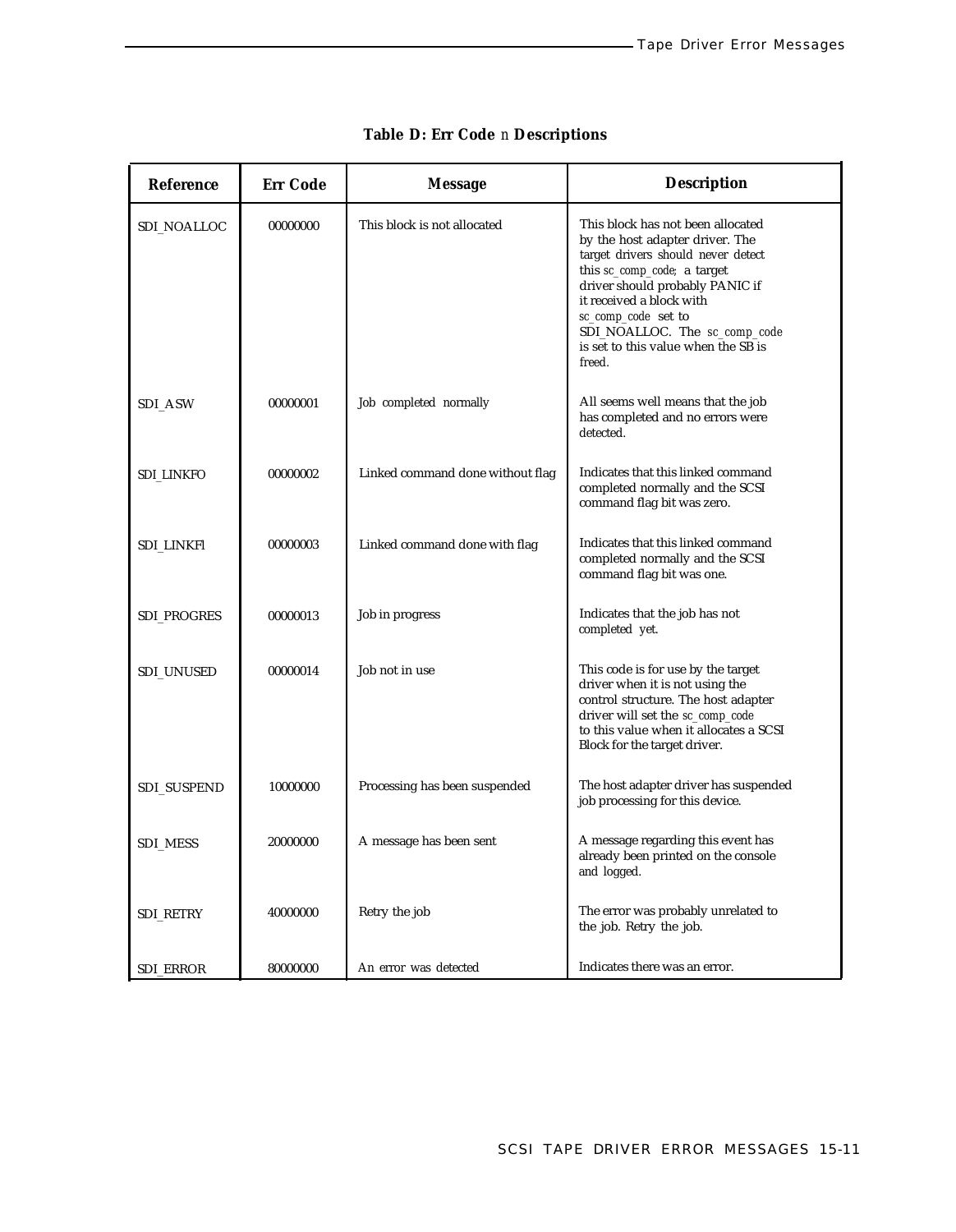| <b>Reference</b>  | <b>Err Code</b> | <b>Message</b>                         | <b>Description</b>                                                                                                                                            |
|-------------------|-----------------|----------------------------------------|---------------------------------------------------------------------------------------------------------------------------------------------------------------|
| SDI_NOTEQ         | 8000000A        | Addressed device not present           | This error code is returned when the<br>host adapter driver believes that the<br>device addressed is not connected.                                           |
| <b>SDI_SCBERR</b> | 8000000F        | SCSI Control Block (SCB) error         | The SCSI Control Block (SCB) contains<br>an error or invalid type. The target<br>driver is insane; reload the target<br>driver.                               |
| SDI ONEIC         | 80000017        | More than one immediate request        | This error code is returned when<br>more than one immediate request<br>has been sent.                                                                         |
| <b>SDI SFBERR</b> | 80000019        | <b>SCSI Function Block (SFB) error</b> | There is an error in the field of<br>the SFB. The target driver is insane;<br>reload the target driver.                                                       |
| SDI_V2PERR        | A0000008        | vtop failed                            | Indicates that the virtual to physical<br>address translation failed.                                                                                         |
| <b>SDI_MEMERR</b> | A000000C        | Memory Fault                           | Indicates there was a memory fault<br>while accessing the data area of the<br>job.                                                                            |
| <b>SDI_SBUSER</b> | A000000D        | SCSI bus error                         | The host adapter encountered a problem<br>on the SCSI bus and all recovery action<br>failed. A controller with a faulty bus<br>could cause such an error.     |
| SDI_CRESET        | D0000007        | Reset was caused by this unit          | The host adapter driver was working<br>on this job and a fatal protocol error<br>was detected, which caused the host<br>adapter driver to reset the SCSI bus. |
| <b>SDI_TIME</b>   | D0000009        | Job timed out                          | This error code is returned when the<br>host adapter driver times out a job.                                                                                  |
| SDI_CKSTAT        | <b>D000000E</b> | Target returned check status           | The status byte should be checked.<br>This error is returned when the<br>target controller returns a status<br>other than GOOD.                               |

## **Tablel D: Err Code** *n* **Descriptions (Cont.)**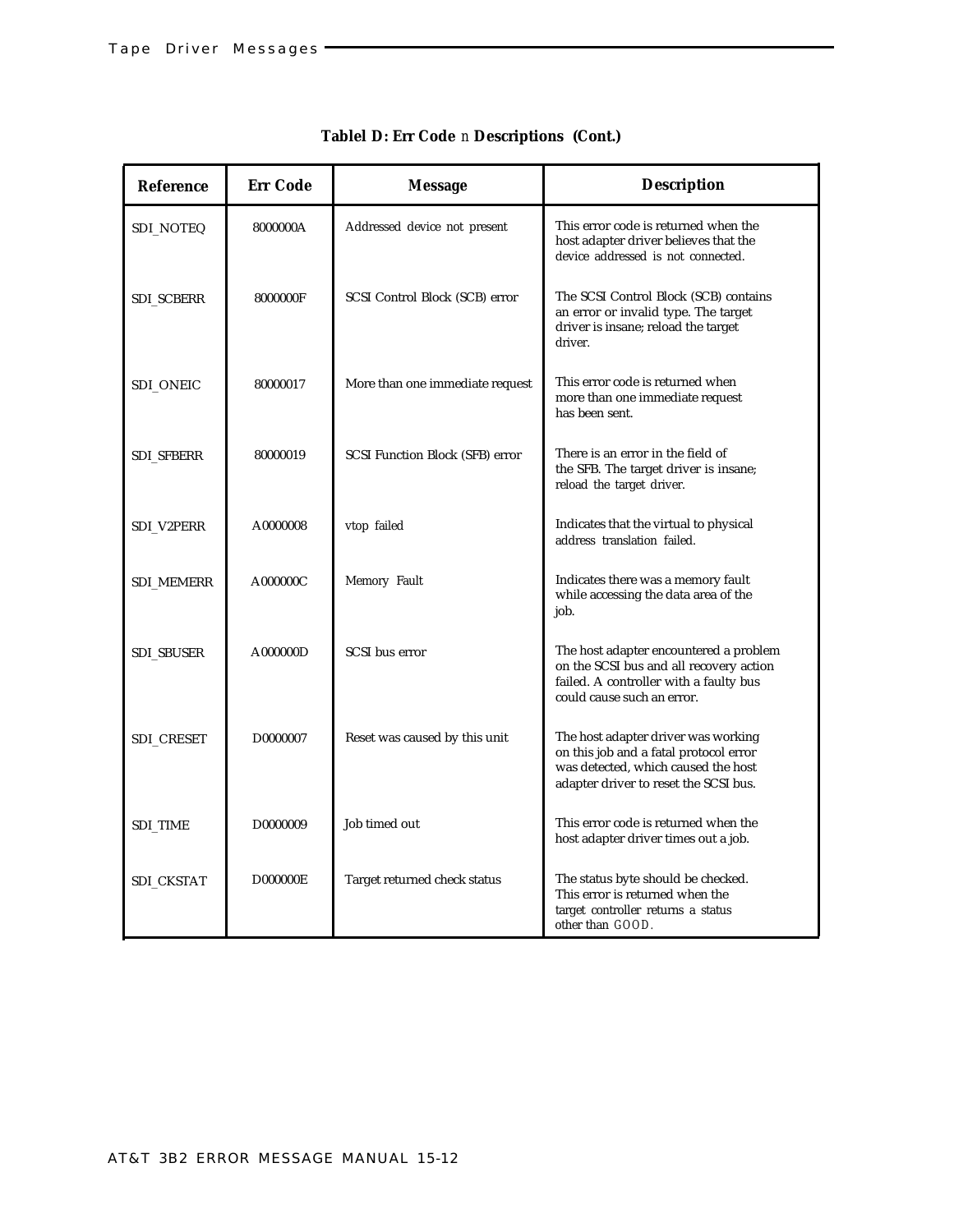| <b>Reference</b>  | <b>Err Code</b> | <b>Message</b>                | <b>Description</b>                                                                                                                                                                                                                                                         |
|-------------------|-----------------|-------------------------------|----------------------------------------------------------------------------------------------------------------------------------------------------------------------------------------------------------------------------------------------------------------------------|
| <b>SDI_NOSELE</b> | D0000011        | The SCSI bus select faded     | The host adapter driver timed out<br>trying to select the controller.                                                                                                                                                                                                      |
| SDI MISMAT        | D0000012        | Parameter mismatch            | The controller attempted to perform<br>an operation that did not agree with<br>the data in the SCSI Control Block<br>(SCB), that is, the controller attempted<br>a data-in transfer and the SCB_READ<br>flag was not set.                                                  |
| <b>SDI_QFLUSH</b> | E0000004        | Job was flushed               | When the target driver requests that<br>the job queue for a device be flushed,<br>all jobs in the queue are returned<br>with this completion code.                                                                                                                         |
| <b>SDI_HAERR</b>  | E000000B        | Host adapter error            | Indicates that there is some<br>problem between the host adapter<br>driver and the host adapter controller.<br>Possible causes are a 3B I/O bus<br>parity or an insane host adapter.                                                                                       |
| <b>SDI_ABORT</b>  | F0000005        | Command was aborted           | Indicates that this job was aborted<br>by the target driver.                                                                                                                                                                                                               |
| <b>SDI_RESET</b>  | F0000006        | Reset was detected on the bus | When the host adapter driver detects<br>a reset on the SCSI bus, it will<br>return all outstanding and queued jobs<br>to the target drivers with this condition<br>code. This code is also returned when a<br>target driver requests that a target<br>controller be reset. |

# **Table D: Err Code** *n* **Descriptions (Cont.)**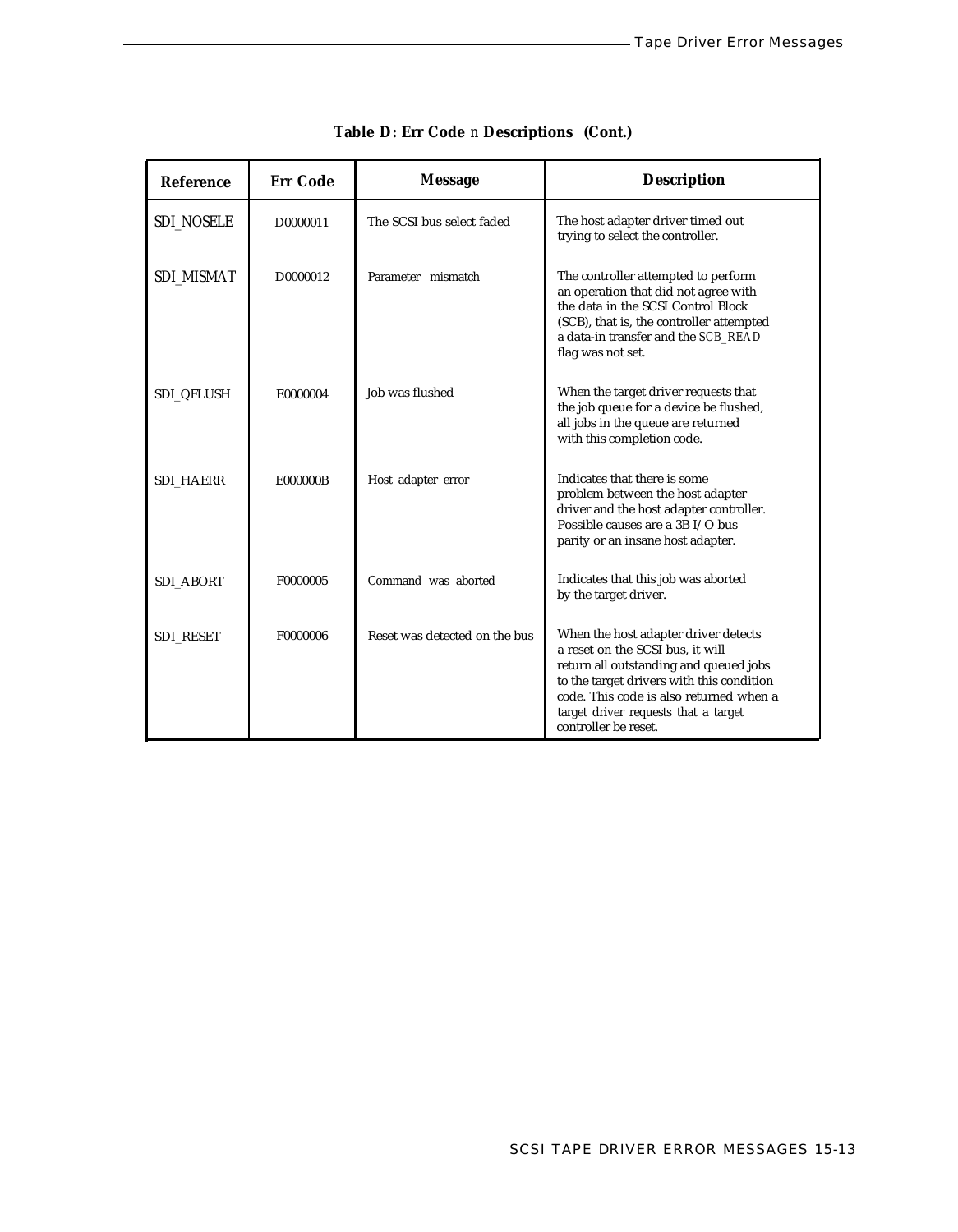# General

The following error messages are for the STARLAN networking system, which allows networking between 3B2 Computers.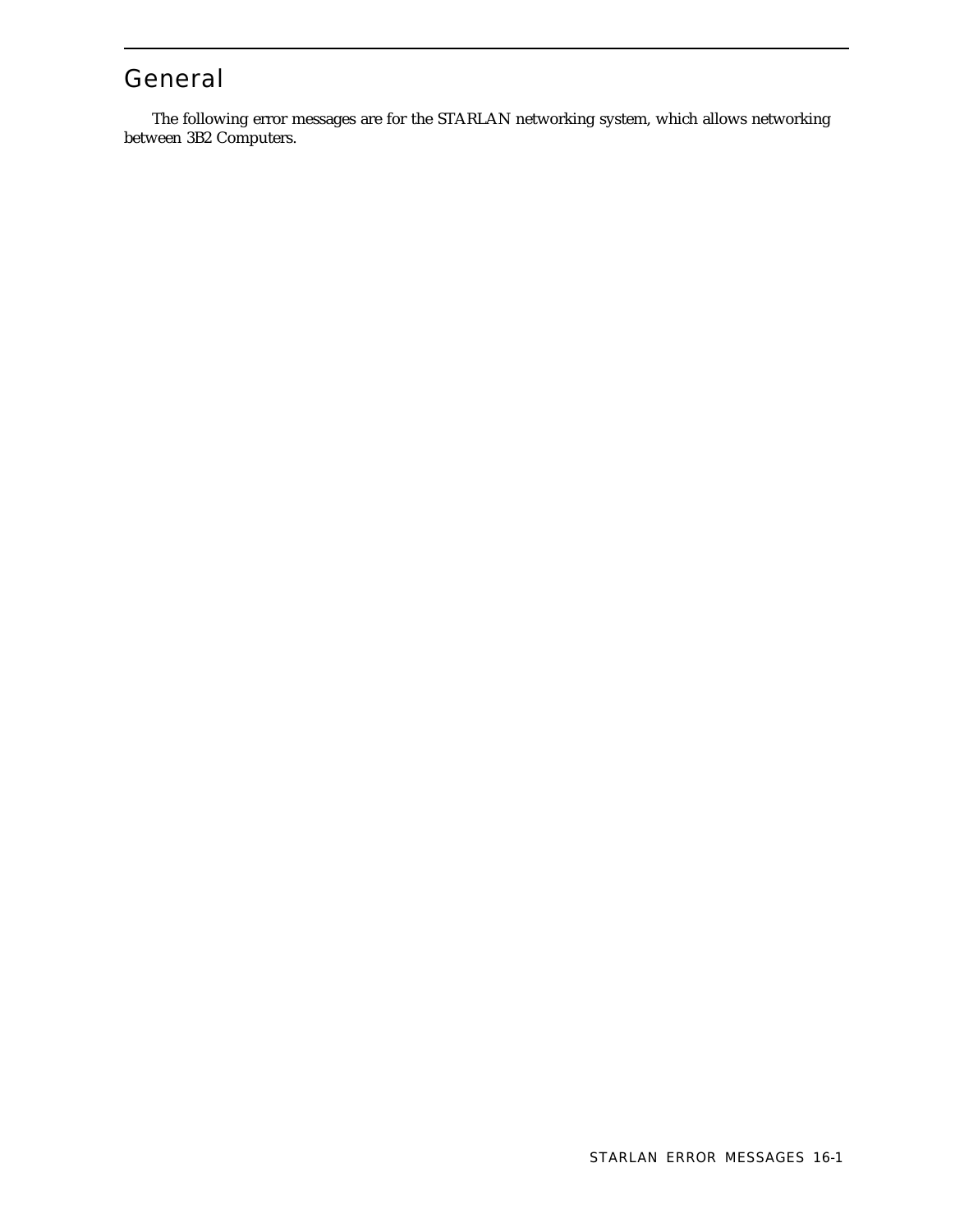# <span id="page-338-0"></span>Error Messages (STARLAN)

#### *Message Displayed*

**AT&T STARLAN NETWORK Program Package is not executable alone-- It requires STARLAN NETWORK NAU deliverables to be installed also.**

#### *Description*

The STARLAN NETWORK software has not been installed.

#### *Action*

Install the Network Access Unit (NAU) and NAU software according to the directions in the *STARLAN* NETWORK *Network Access Unit AT&T 3B2 Computer Installation Guide.* Then reinstall the 3B2 Network Program.

#### *References*

===============================================================================================

*Message Displayed*

**Can not access the SRM driver.**

#### *Description*

Indicates that the system has not been rebooted since the Network Program software was installed.

*Action*

Reboot the system.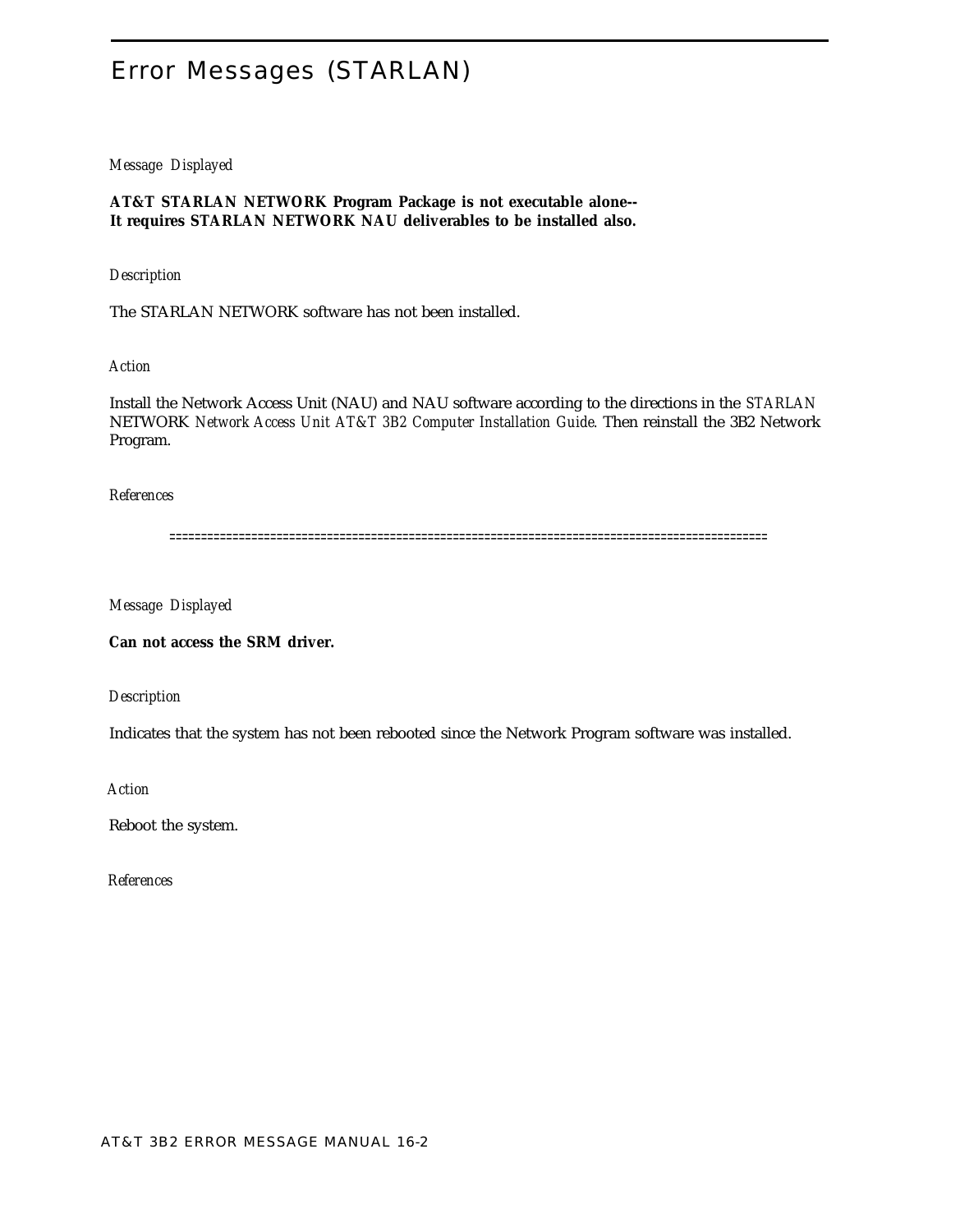#### <span id="page-339-0"></span>**Caught an unexpected signal:** *nn*

#### *Description*

This message indicates that an unknown UNIX System signal was received by the **admdaemon.**

#### *Action*

Use the **ps** command to find the admdaemon process in the process table, and then terminate the process by entering **kill -15** *pid* and pressing the return key.

#### *References*

========================================================================================

#### *Message Displayed*

Pump of the NAU via */usr/slan/lib/naupump* **failed. Reason code = 256**

#### *Description*

The message may indicate one of the following conditions:

- *The /usr/slan/lib/naupump* file does not exist.
- The */usr/slan/lib/naupump* file is corrupted.
- The */usr/lib/pump/nau* file does not exist.
- The */usr/lib/pump/nau* file is corrupted.

#### *Action*

Restart the network by entering the enable-net command from sysadm. If the problem persists, reinstall the NAU software.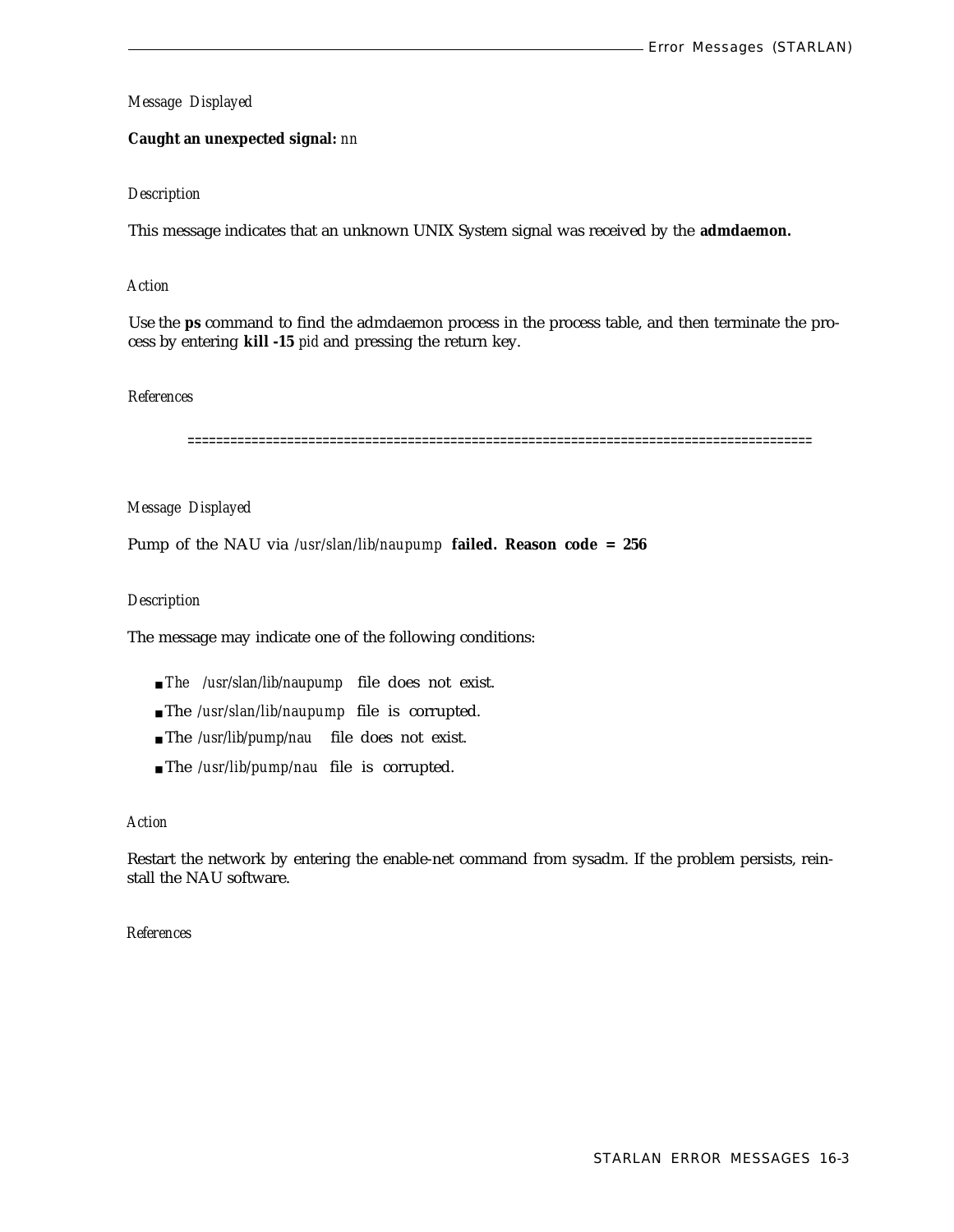### **The STARLAN NETWORK NAU has gone out of service, Reason code = 3.**

#### *Description*

This message may indicate that the modular cord(s) are in the wrong jack or that it is disconnected.

#### *Action*

Check the modular cord(s).

*References*

============================================================================================

*Message Displayed*

#### **This is a non-recoverable error: Correct and respawn admdaemon.**

#### *Description*

This message is accompanied by another error message informing you of a specific problem.

#### *Action*

Check the accompanying message for the action to be taken.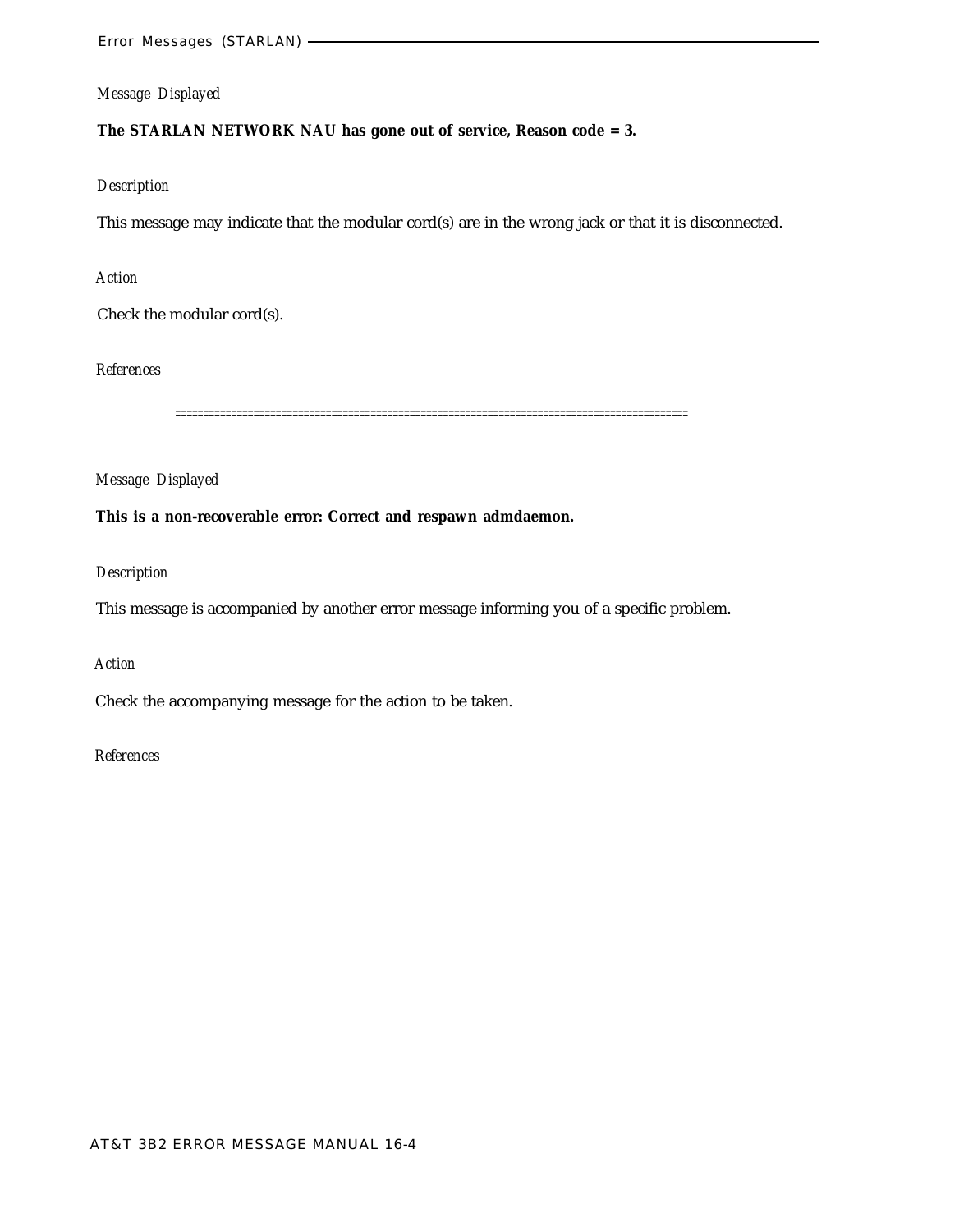#### **This is a recoverable error: Correct and restart the network.**

#### *Description*

This message is accompanied by another error message informing you of a specific problem.

#### *Action*

Check the accompanying message for the action to be taken.

#### *References*

=========================================================================================

#### *Message Displayed*

**Unable to open logfile** */usr/slan/lob/admlog.nn (nn* **is the day of the month.)**

#### *Description*

This message may indicate one of the following conditions:

- The permissions for the *admlog.nn* file are not correct.
- The /usr/slan/log directory does not exist.
- The permissions for the */usr/slan/log* directory are not correct.

#### *Action*

Check that the directory exists and that the permissions for the directory are 0755. Use the ps command to find the **admdaemon** process in the process table, and then terminate the process by entering **kill -15** *pid* and pressing the RETURN key.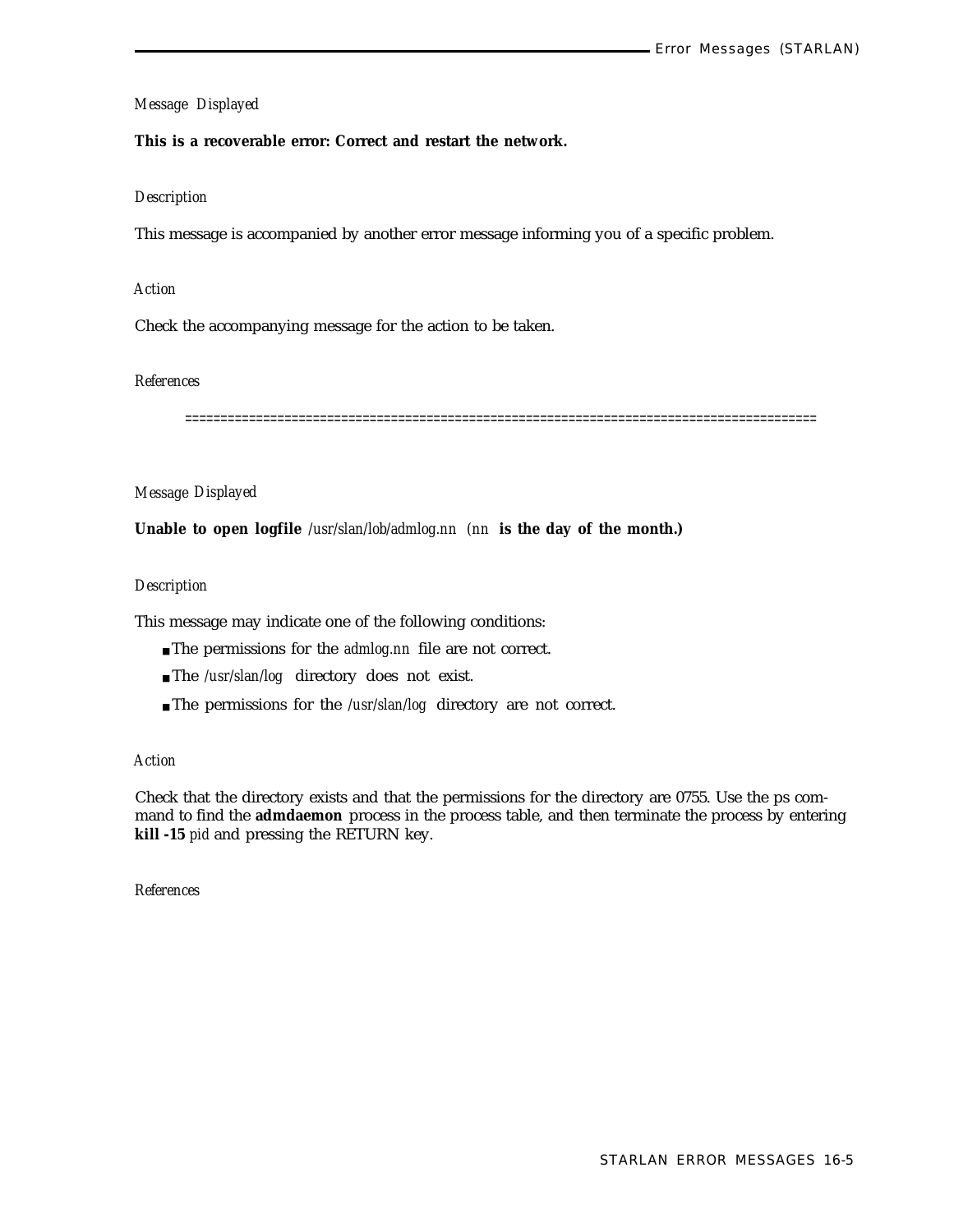**Usage: admdaemon [-w time\_to\_wait]**

#### *Description*

This message indicates that the */etc/inittab* file may be corrupt.

*Action*

Reinstall the Network Program software.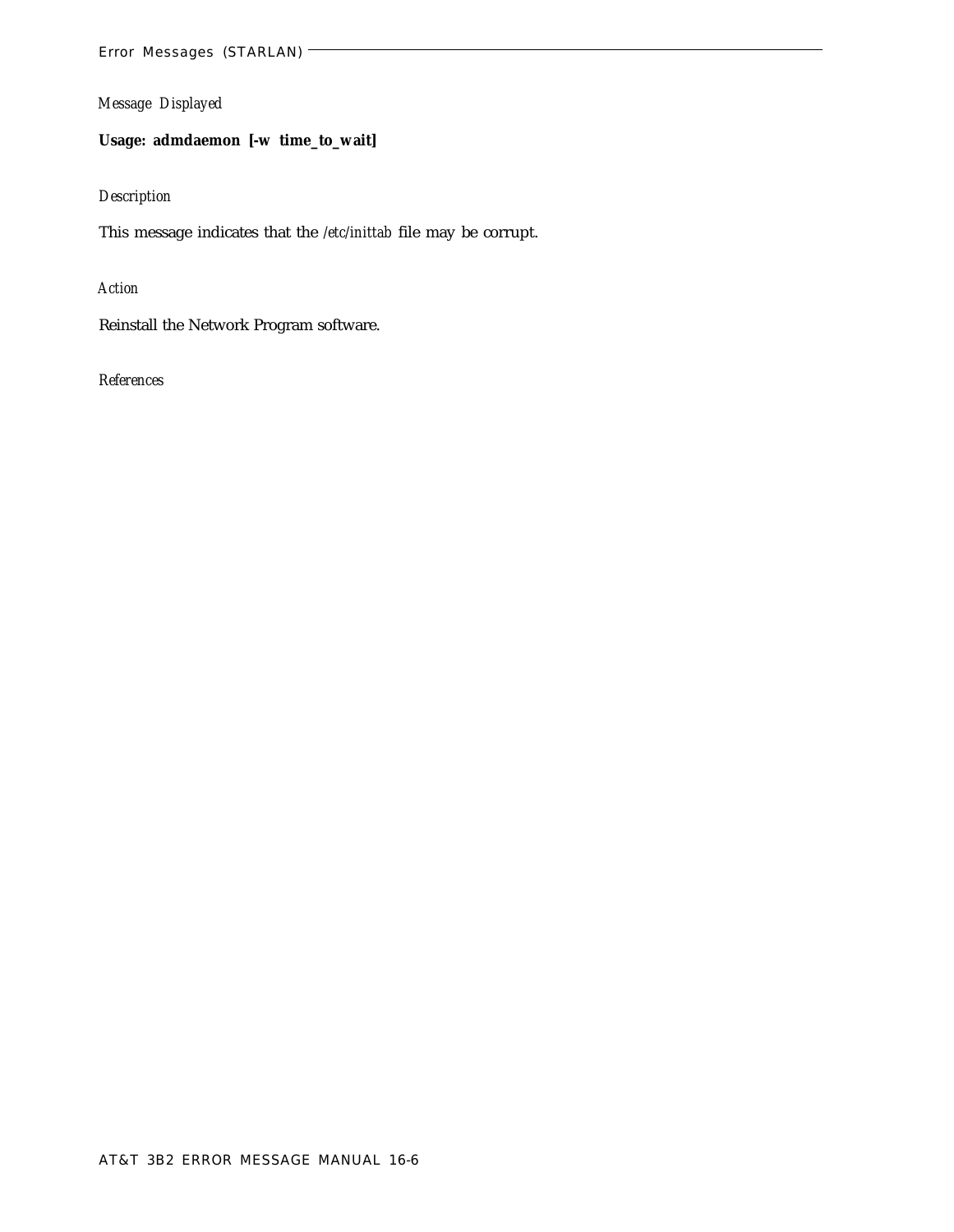# General

The Expansion Disk Controller (XDC) plugs into an AT&T 3B2 Computer backplane slot to provide the capability of adding one or two external hard disk drives to your system configuration. When an error is detected in the XDC software or firmware, a message will be sent back to the calling process. This chapter lists those messages associated with the XDC software/firmware.

Many of the corrective actions require you to repump the XDC firmware. To repump the XDC firmware, execute the following command:

#### **/etc/pump /dev/rdsk/c#d0s6 /lib/pump/xdc**

where # is the appropriate controller number.

You could use the following command if you know the number of the disk on the board being pumped.

#### **/etc/pump /dev/rSA/disk# /lib/pump/xdc**

where # is the appropriate disk drive number.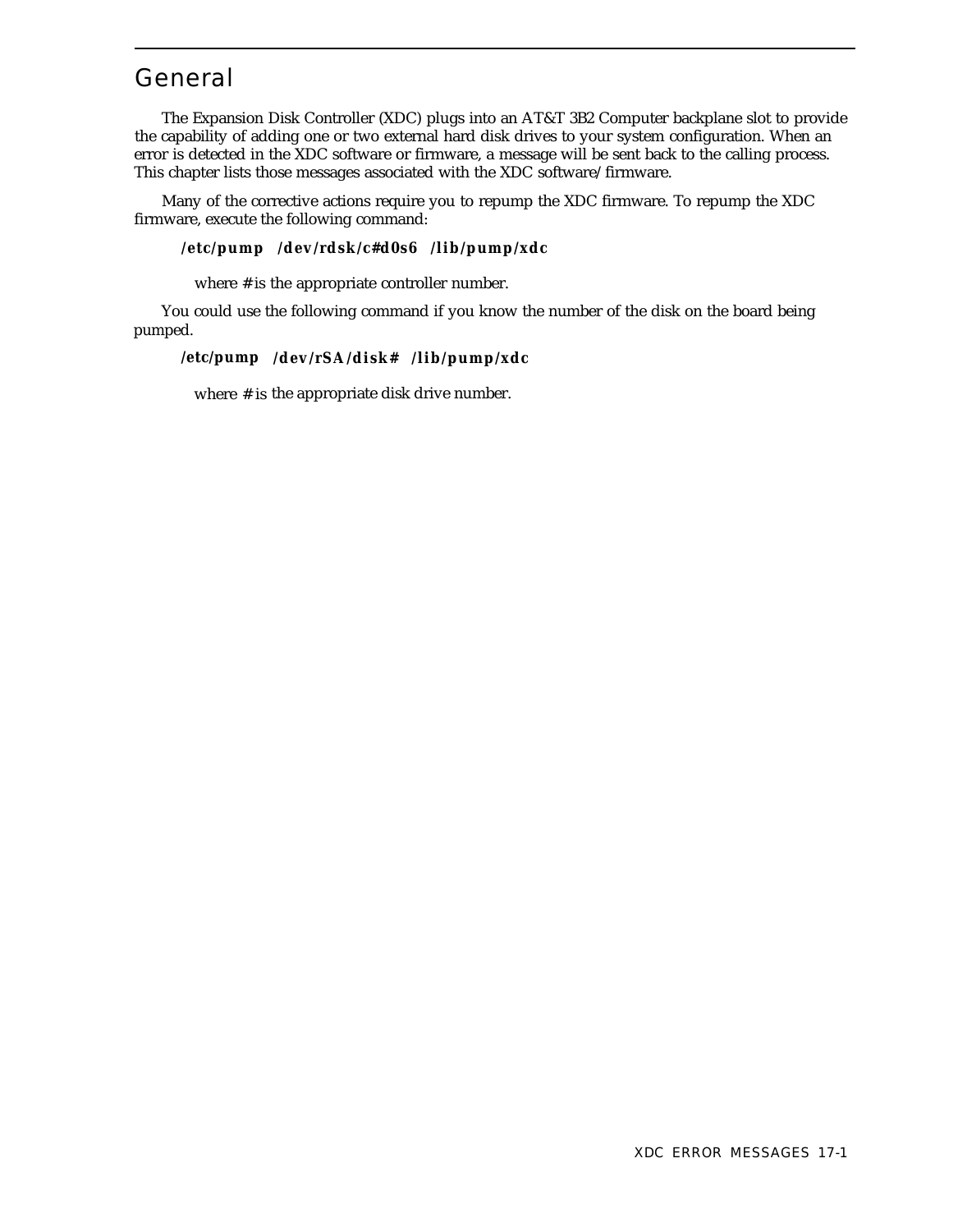# Error Messages (XDC)

#### *Message Displayed*

**NOTICE:** *str* **on external hard disk drive** *n,* **board** *n,* **slice** *n*

#### *Description*

This is a generic error message used to print messages about the designated file system.

*Action*

Must be determined according to the message received.

#### *References*

**(io/xd.c)**

==========================================================================

*Message Displayed*

#### **PANIC: External Hard Disk: Bad address returned from VTOP**

*Description*

This message occurs when a call to the **vtop** function fails. The system shows cause to panic.

*Action*

Reboot the operating system.

*References*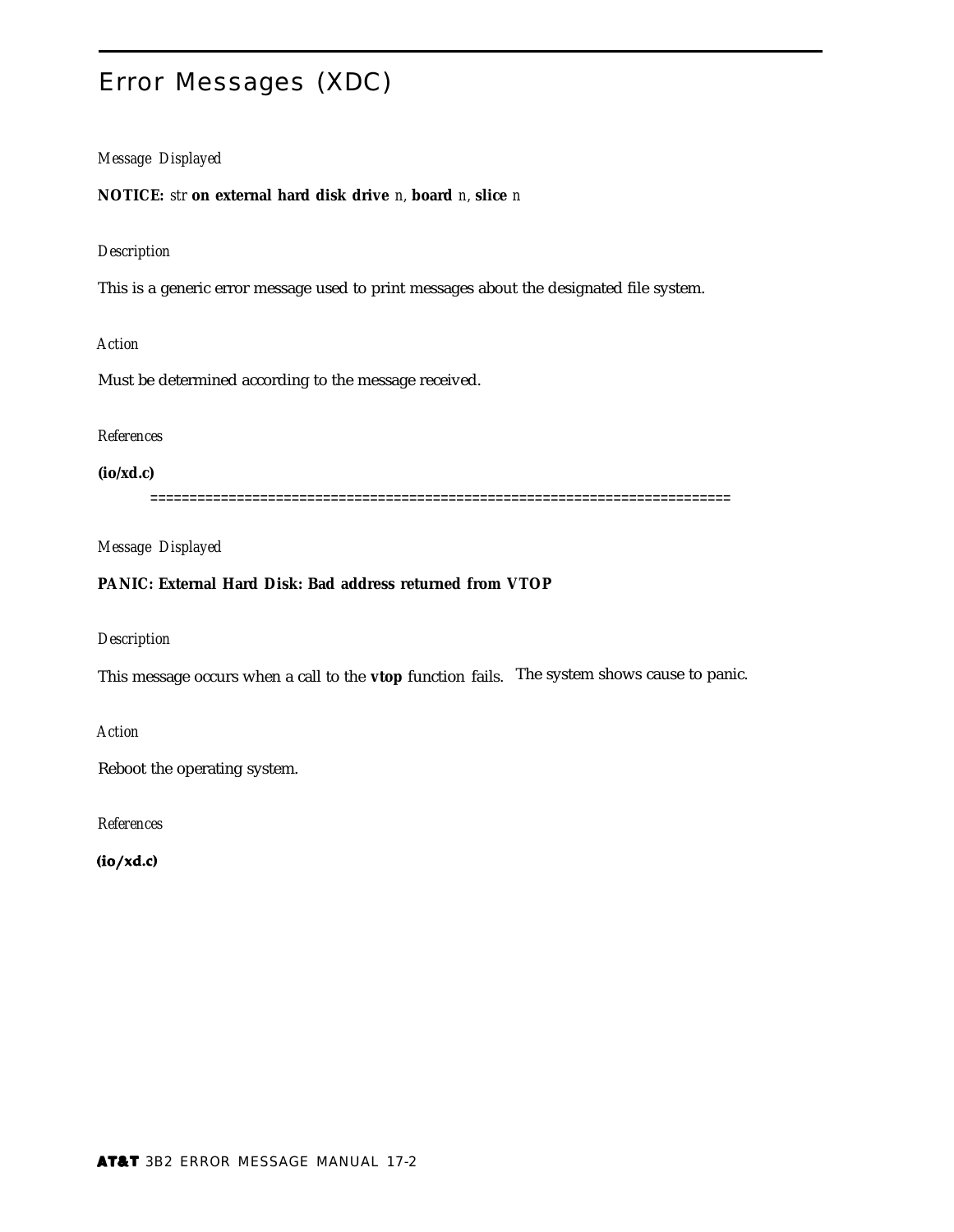**WARNING: External Hard Disk: A job has a timed out on board** *n* **drive** *n.* **Please repump the board.**

#### *Description*

The timer has timed out on an individual job. All jobs for drives on that board have been flushed, and the board is reset.

*Action*

Repump the firmware.

*References*

**(io/xd.c)**

===============================================================================================

*Message Displayed*

**WARNING: External Hard Disk: Bad sanity word in physical description sector on board** *n,* **drive** *n.*

#### *Description*

The sanity word is bad; thus the disk is not reliable.

*Action*

Reformat the disk.

References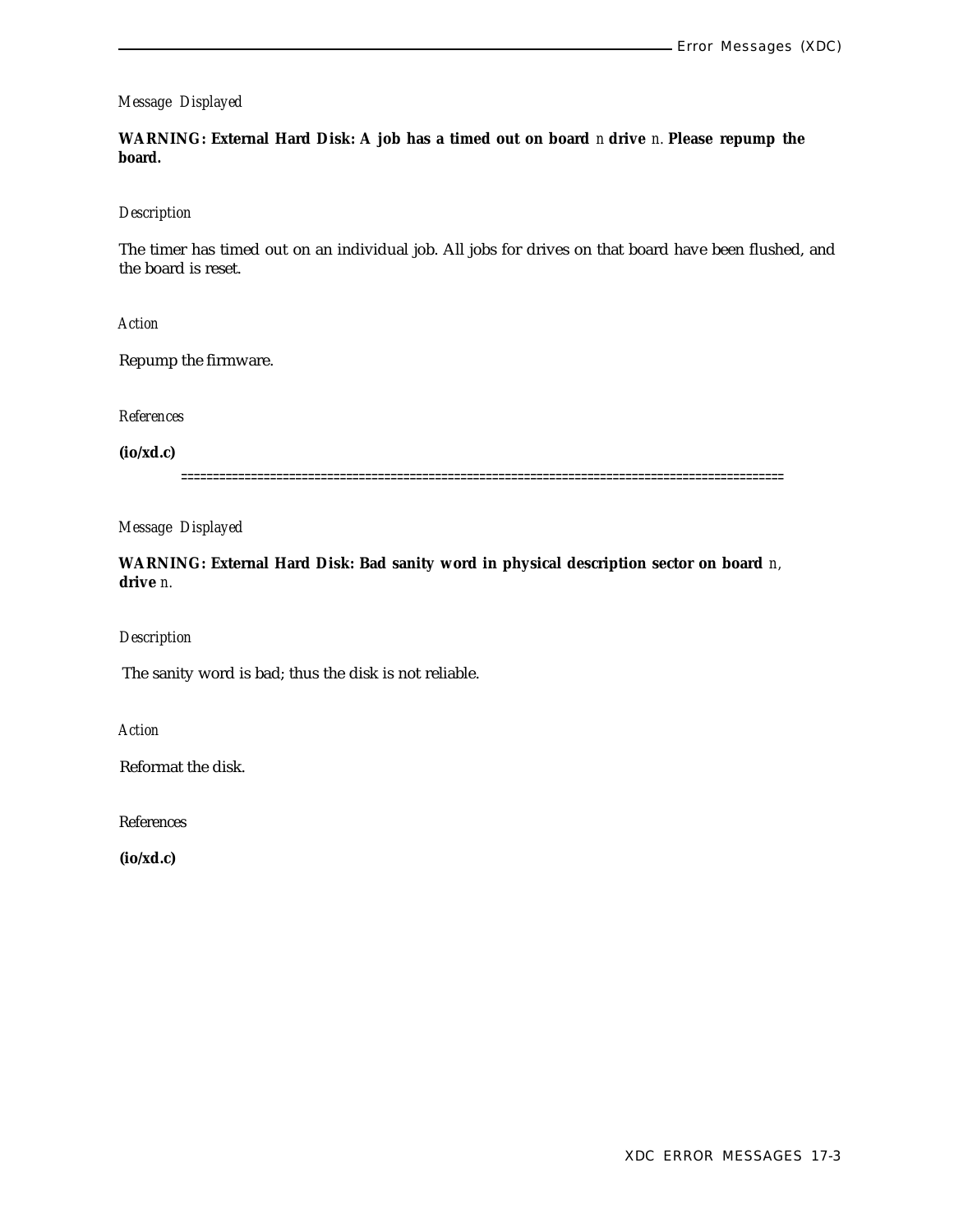#### **WARNING: External Hard Disk: Bad sanity word in VTOC on Board** *n,* **Drive** *n.*

#### *Description*

The Volume Table of Contents (VTOC) either never existed on this drive or was corrupted in some way.

#### *Action*

Use the Simple Administration partitioning command **(sysadm partitioning)** to create a VTOC on the drive.

#### *References*

#### **(io/xd.c)**

======================================================================================================

*Message Displayed*

**WARNING: External Hard Disk: Board** *n,* **Drive** n is **in the 1.0 layout. It can not be used until the conversion is made to the current layout.**

#### *Description*

The disk drive was shipped with a 1.0 layout.

*Action*

Use the Simple Administration partitioning command **(sysadm partitioning)** on the disk drive.

*References*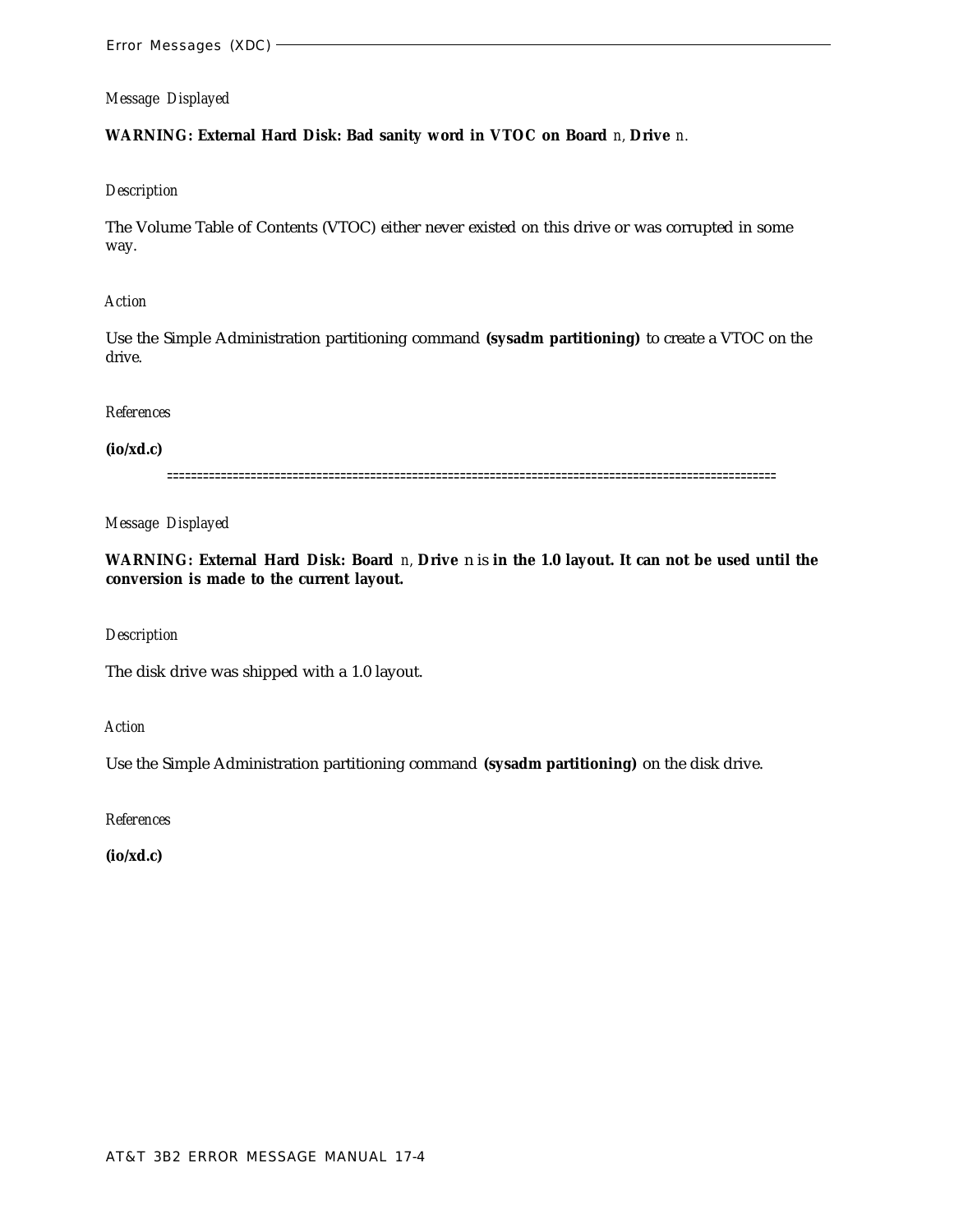#### **WARNING: External Hard Disk Cannot access block** *n* **on board** *n,* **drive** *n.*

#### *Description*

The block has been retried and deemed inaccessible by the firmware. The bad block handling driver has been notified and has logged the error in the error log.

#### *Action*

Follow the bad block handling procedures in the System Administration Documentation to map the bad block.

#### *References*

#### **(io/xd.c)**

========================================================================================

*Message Displayed*

#### **WARNING: External Hard Disk: Cannot read defect map on board** *n,* **drive** *n.*

#### *Description*

The defect map cannot be read off the disk because of a physical I/O problem.

*Action*

Repump the firmware. If a problem persists, reformat the disk.

*References*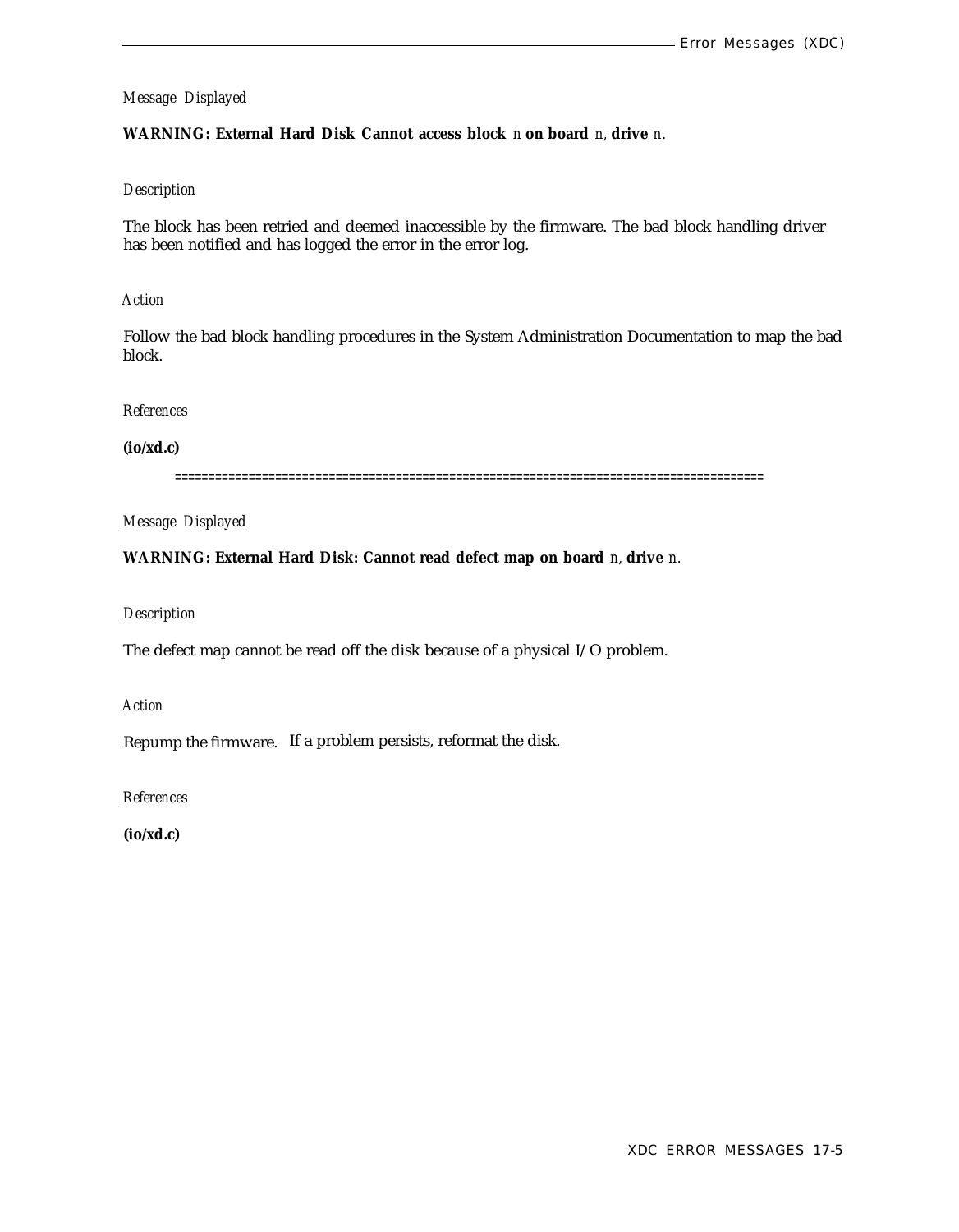#### **WARNING: External Hard Disk: Cannot read sector 0 on board** *n,* **drive** *n.*

#### *Description*

The Physical Description Sector (sector 0) cannot be read off the disk because of an I/O problem.

#### *Action*

Repump the firmware. If a problem persists, reformat the disk.

#### *References*

#### **(io/xd.c)**

===================================================================================================

#### *MessageDisplayed*

#### **WARNING: External Hard Disk: Cannot read the VTOC on board** *n,* **drive** *n.*

#### *Description*

The Volume Table of Contents cannot be read from the hard disk due to physical I/O problems.

#### *Action*

Repump the firmware. If a problem persists, reformat the disk.

#### *References*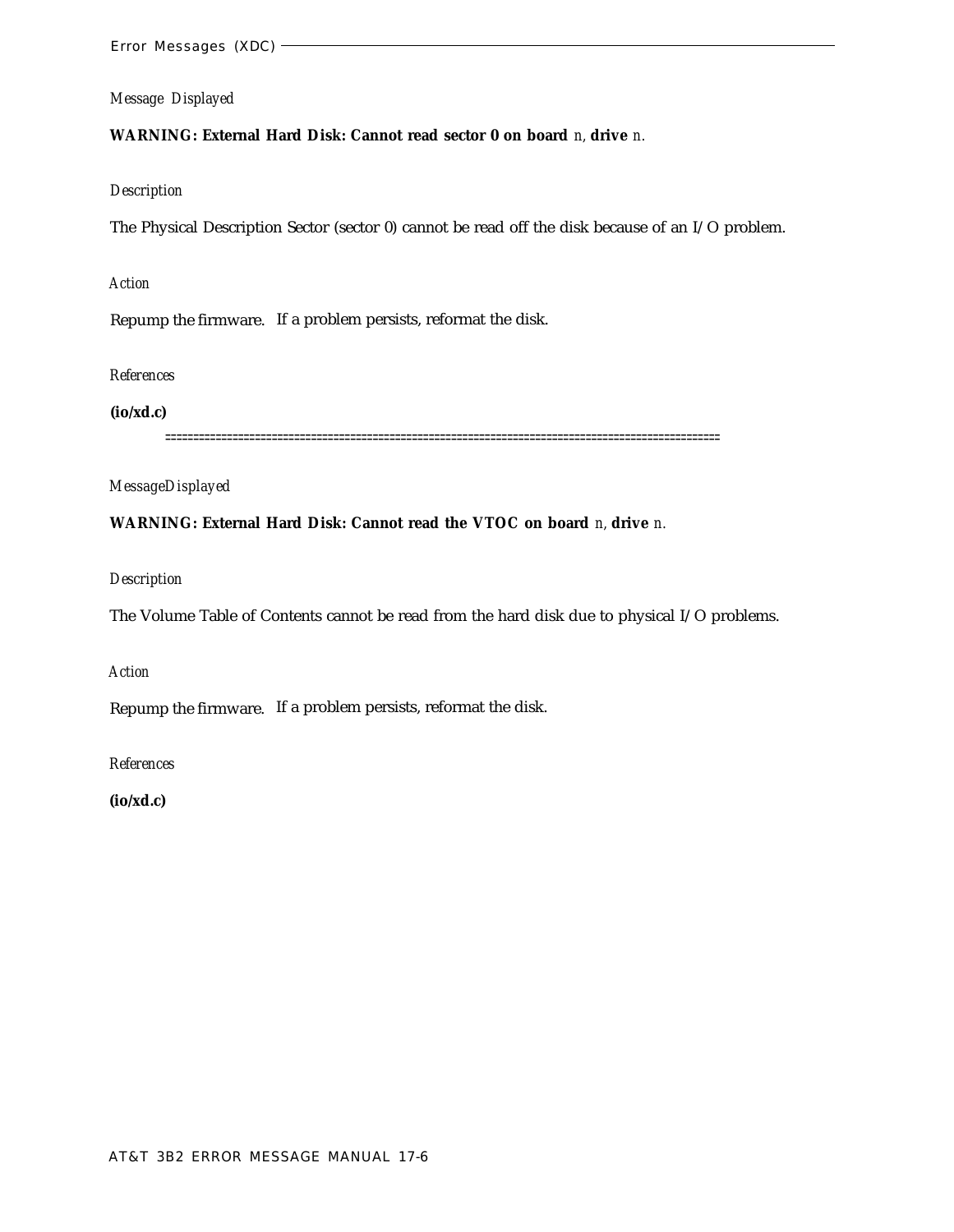#### **WARNING: External Hard Disk: Cannot recal drive on board** *n,* **drive** *n.*

#### *Description*

The recalibration of the drive, which returns the drive heads back to cylinder 0, has failed. This is probably a hardware problem with the disk drive.

*Action*

Replace the disk.

*References*

**(io/xd.c)**

=========================================================================================================

*Message Displayed*

**WARNING: External Hard Disk: Communication with drives on board** *n* **is not possible. Please repump the board.**

#### *Description*

A time-out occurred because of no response from the firmware. All jobs for the drives on that board have been flushed, and the board is reset.

*Action*

Repump the firmware.

*References*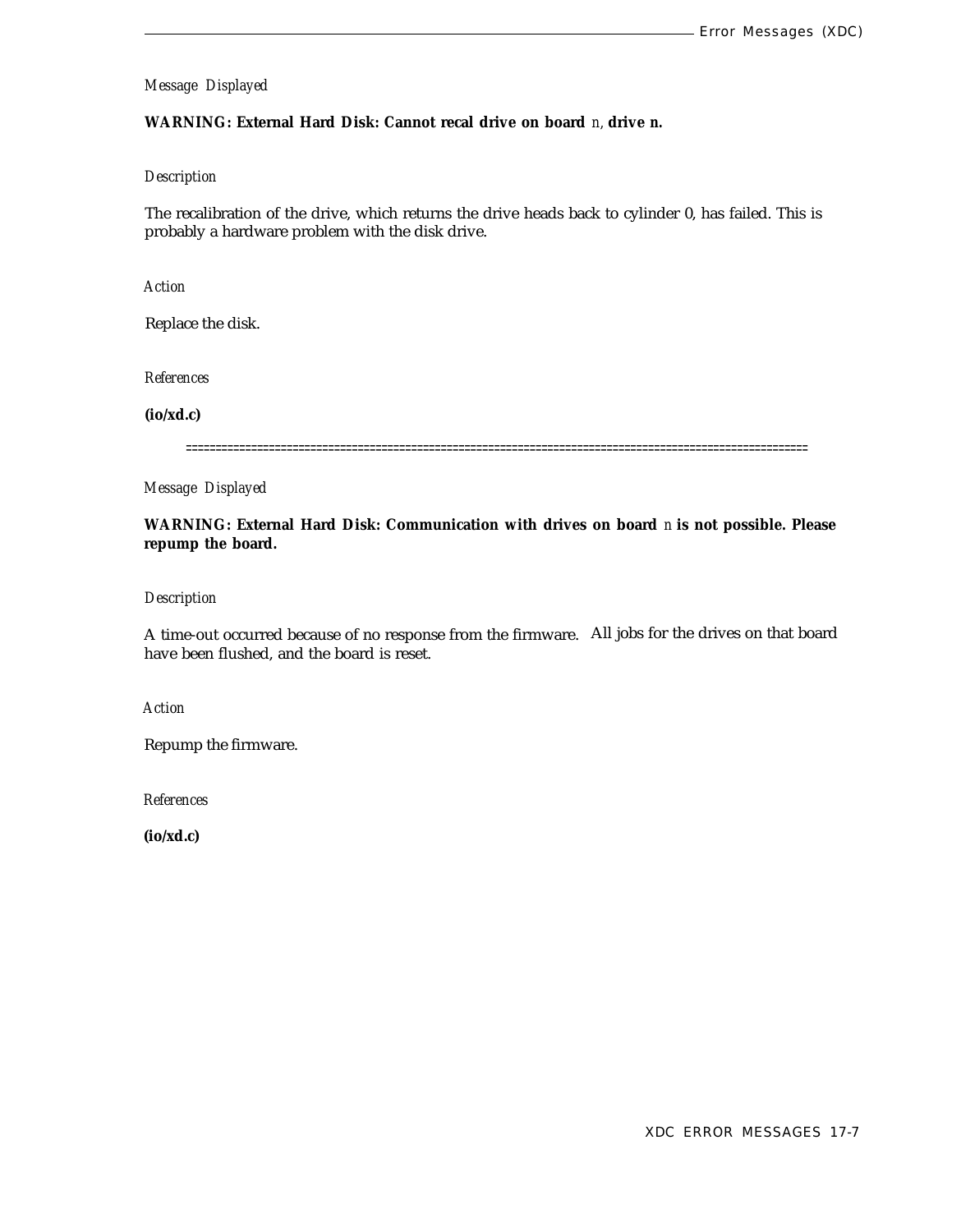#### **WARNING: External Hard Disk: Drive** *n* **out of service on board** *n.*

#### *Description*

Something has caused the drive to spin down. This could be a bad drive connection, or the power to the drive has been cut off.

*Action*

Check the hardware connections and configuration. Reboot the operating system.

#### *References*

**(io/xd.c)**

================================================================================

*Message Displayed*

**WARNING: External Hard Disk Drive not equipped for board** *n,* **drive** *n.*

*Description*

Access to a nonexisting or nonworking drive has been attempted.

#### *Action*

If the drive exists, repump the firmware. If the drive does not exist, reboot the system and check the configuration.

#### *References*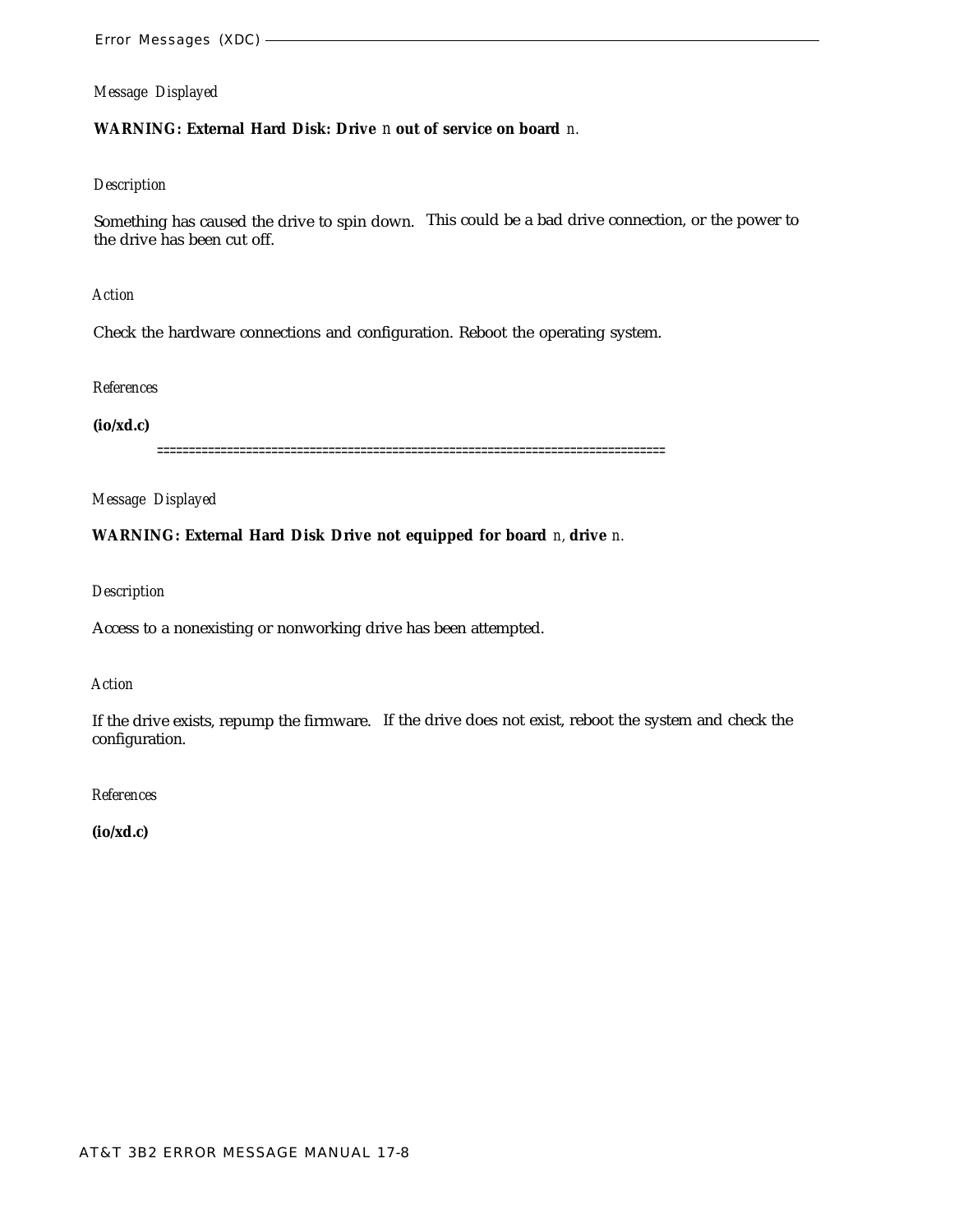### **WARNING: External Hard Disk Fault on board n.**

#### *Description*

"Fault" is an error code received from the firmware.

#### *Action*

Repump the firmware. If the problem still exists, reboot the operating system.

*References*

**(io/xd.c)**

==================================================================================

*Message Displayed*

**WARNING: External Hard Disk: Inconsistency between number of boards and external major numbers.**

*Description*

The system information about the number of boards installed does not agree with the number of boards actually installed.

*Action*

Reboot the operating system.

*References*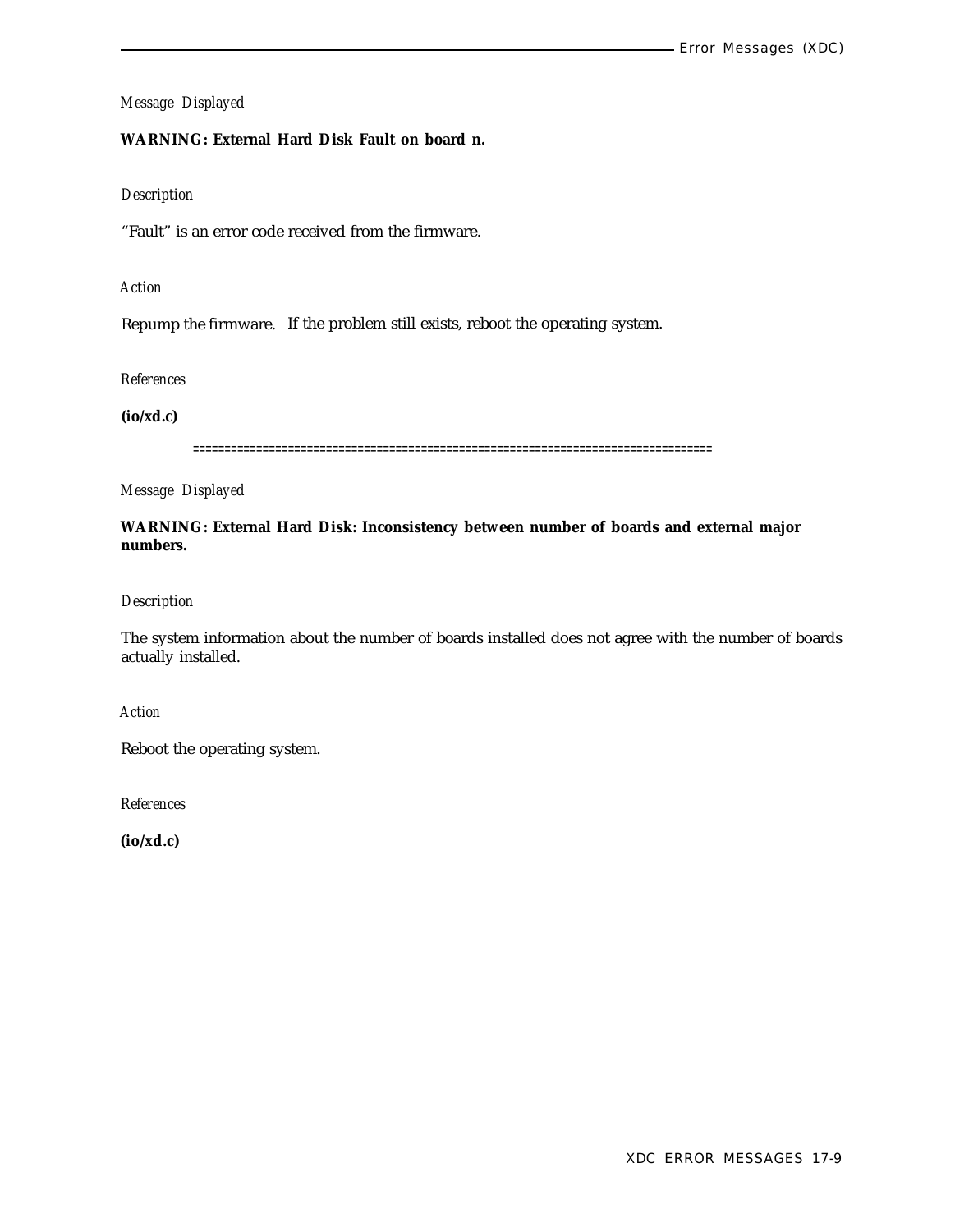**WARNING: External Hard Disk: partition** *n* **on drive** *n,* **board** *n* **is marked read only.**

#### *Description*

This partition is marked as "read only" in the VTOC for the designated disk.

#### *Action*

Do not attempt to write to this partition. If you need to write to the partition, change the VTOC with the **/etc/fmthard** command so it is no longer "read only."

#### *References*

#### **(io/xd.c)**

==================================================================================

*Message Displayed*

#### **WARNING: External Hard Disk: Qfault on board** *n.*

#### *Description*

"Qfault" is an error code received from the firmware.

#### *Action*

Repump the firmware. If the problem still exists, reboot the operating system.

#### *References*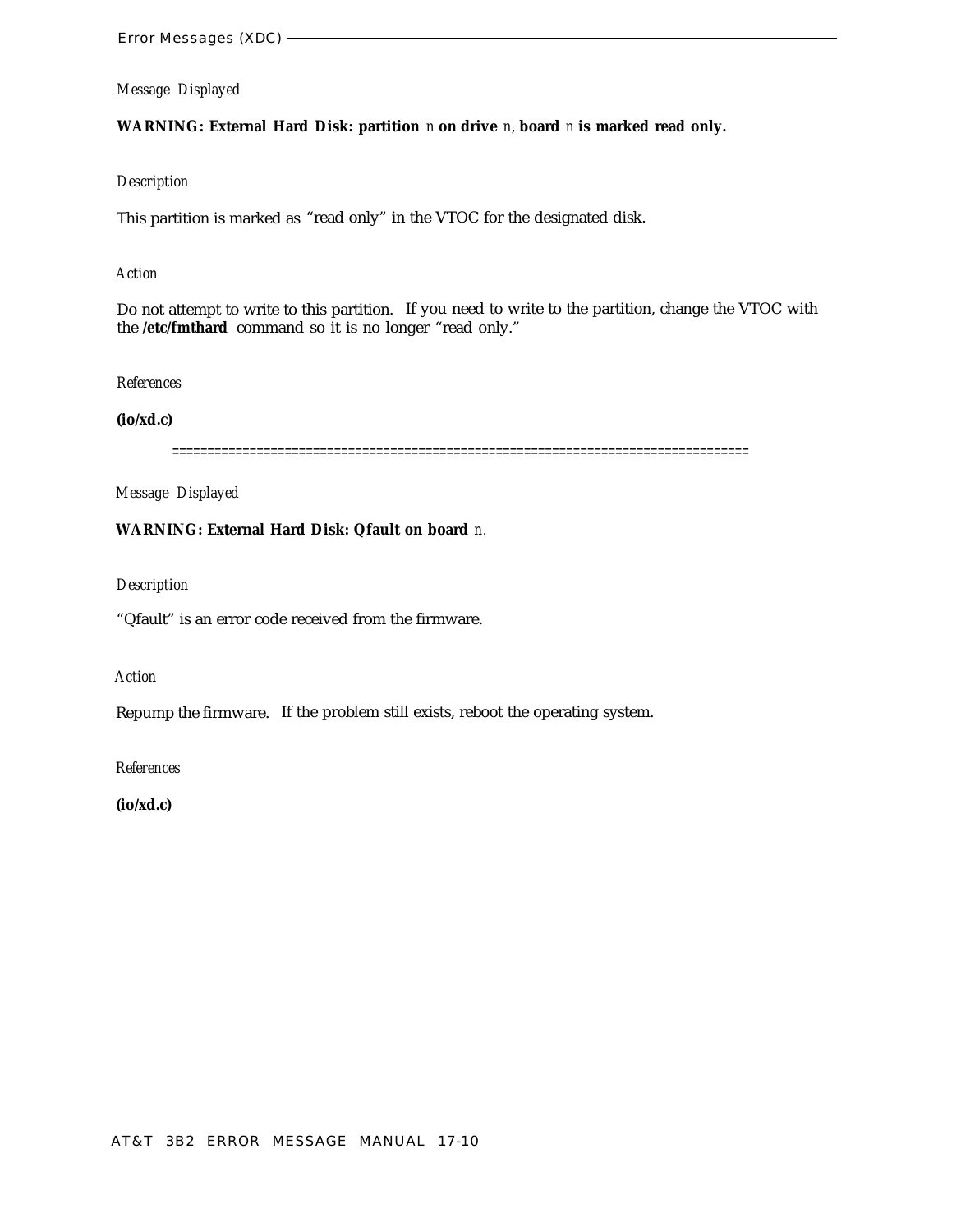**WARNING: External Hard Disk: Received an unknown error code of** *n* **from firmware on board** *n,* **drive** *n.*

#### *Description*

The firmware returned an error code that the driver did not recognize.

*Action*

Repump the firmware.

*References*

**(io/xd.c)**

==================================================================================

*Message Displayed*

**WARNING: External Hard Disk: Requested block outside of partition non board** *n,* **drive** *n.*

*Description*

The block being requested for I/O falls outside the specified partition.

*Action*

Verify the address of the data being accessed.

*References*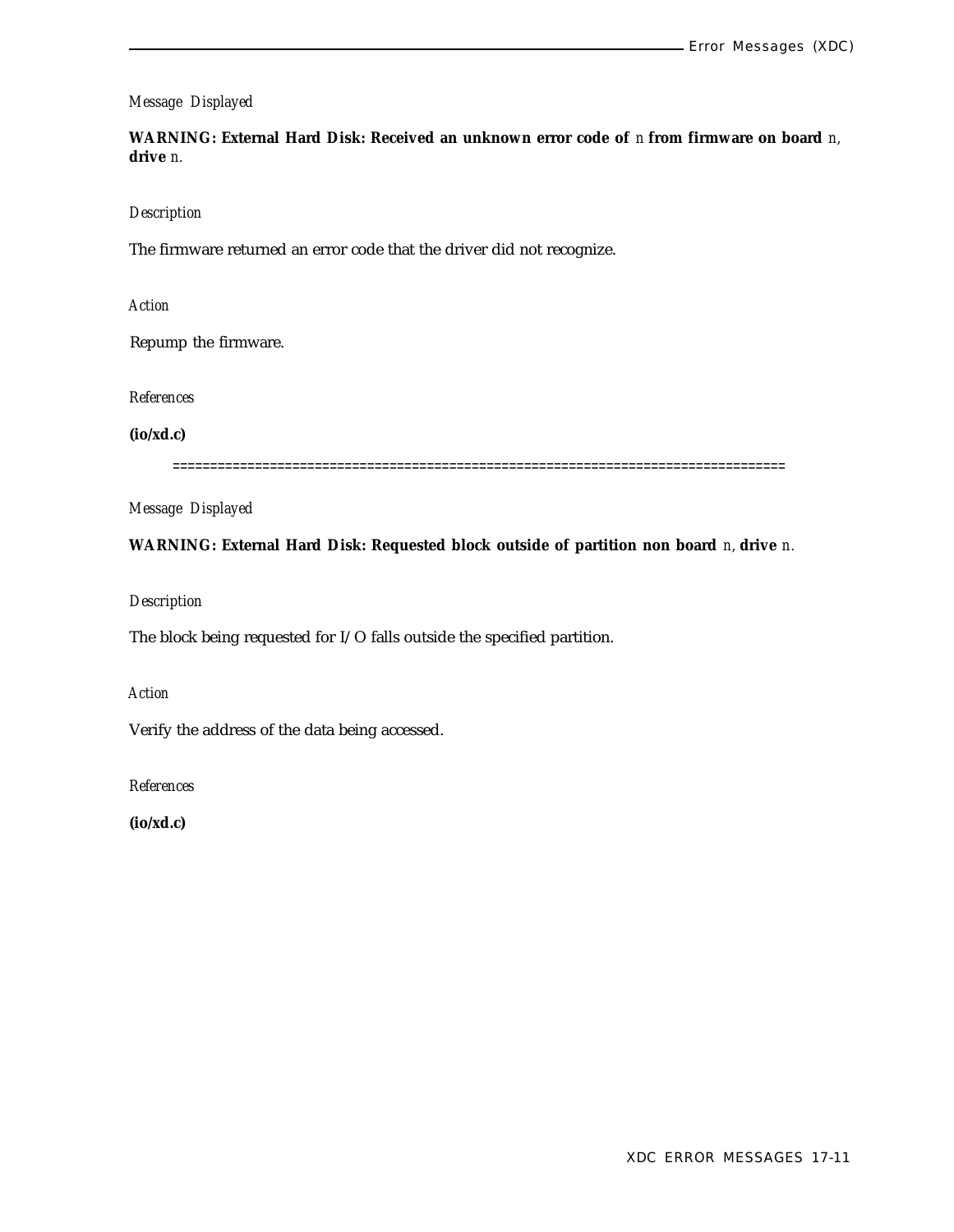**WARNING: External Hard Disk: Requested command is not available on board** *n,* **drive** *n.*

#### *Description*

A command has been sent to the firmware which is not available on the external disk

### *Action*

If a valid command was requested, repump the firmware.

#### *References*

**(io/xd.c)**

============================================================================

*Message Displayed*

### **WARNING: External Hard Disk: Sysgen failed for board** *n.*

*Description*

The initialization routine of the driver was not able to initialize the board.

#### *Action*

Reboot the operating system. If the problem still exists, check the hardware configuration for proper installation.

*References*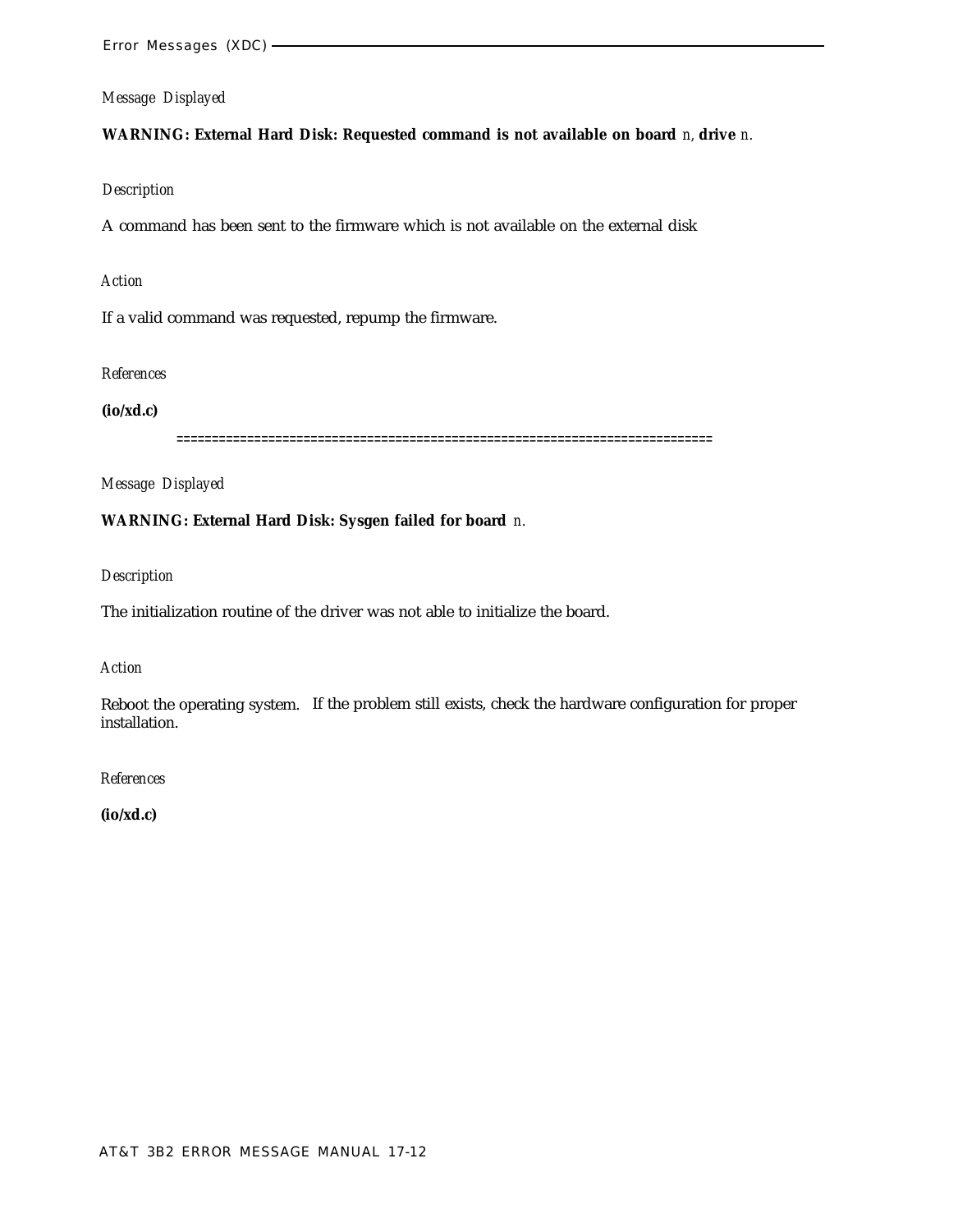**WARNING: External Hard Disk: Too little space allocated in driver for defect table on board** *n,* **drive** *n.*

#### *Description*

The space required for the defect table to be read into and stored is larger than the space allocated for it by the driver.

#### *Action*

The driver is set to handle defect tables from disks with eight (8) or less 512-byte sectors. Any disks larger than eight 512-byte sectors can not be used.

#### *References*

**(io/xd.c)**

===========================================================================================

*Message Displayed*

#### **WARNING: External Hard Disk: User tried to open off-line board** *n*

#### *Description*

The board has not been pumped with the random access memory firmware.

*Action*

Repump the firmware.

*References*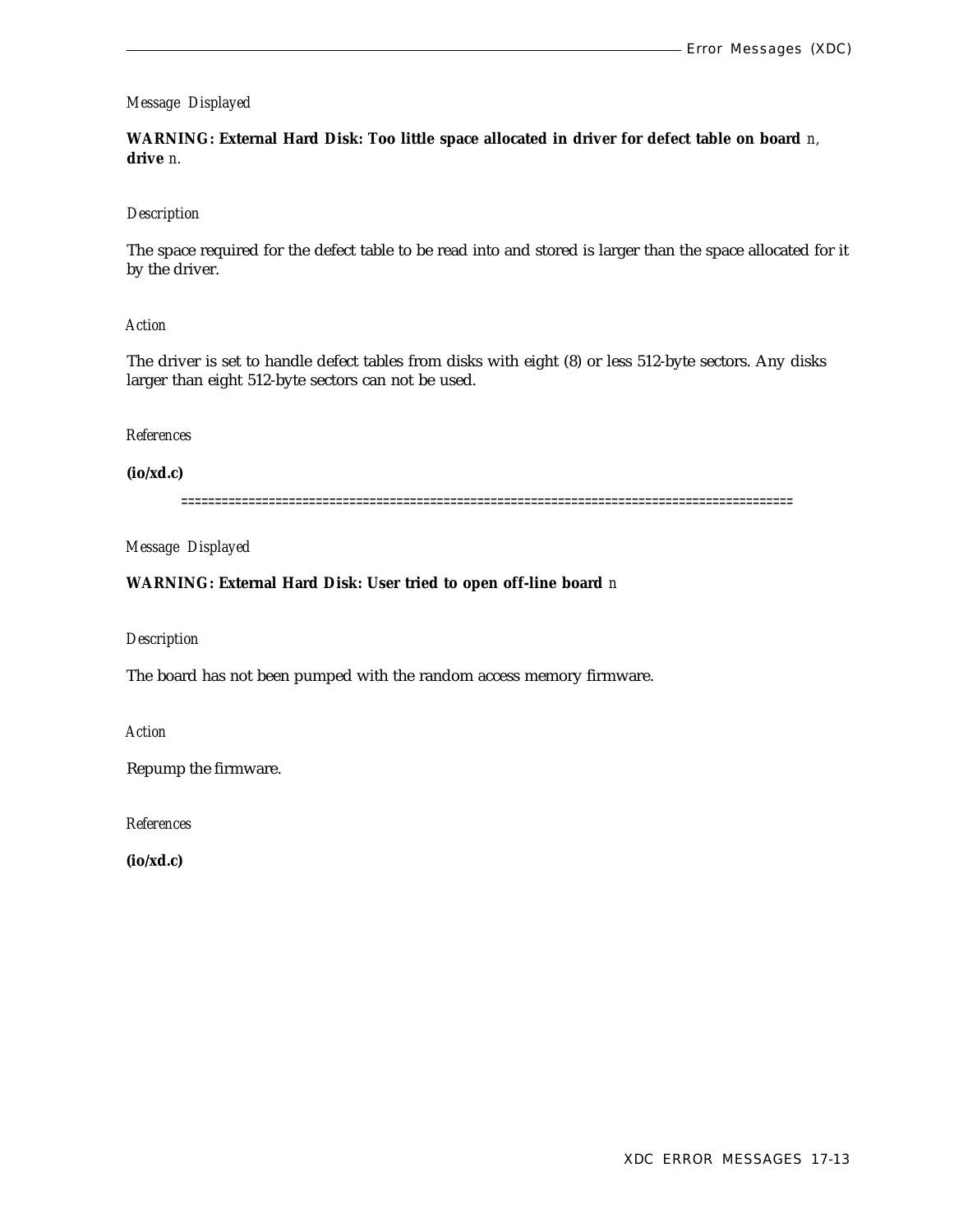# <span id="page-356-0"></span>Index

**3BNET administration is not active on this node,** *[11-2](#page-241-0)* **3BNET daemon audit is disabled (date),** *[11-7](#page-246-0)* **3BNET restart failed: (date),** *[11-8](#page-247-0)*

#### A

**AT&T STARLAN NETWORK Program Package is not executable alone-- It requires STARLAN NETWORK NAU deliv2,** *[16-2](#page-338-0)*

#### B

*bootprgm* **configured for less memory than available,** *[4-15](#page-64-0) bootprgm* **configured for more memory than available - use /etc/system,** *[4-14](#page-63-0)*

#### C

**Can not access the SRM driver.,** *[16-2](#page-338-0)* **Cannot configure network port to request node additional** *[11-5](#page-244-0)* **Cannot determine operational status of 3BNET on this node,** *[11-3](#page-242-0)* **Cannot open network port to request node addition,** *[11-2](#page-241-0)* **Can't open a.out filename for reading!,** *[6-2](#page-124-0)* **Caught an unexpected signal:** *nn, [16-3](#page-339-0)* **Configuration file does not exist on this node,** *[11-11](#page-250-0)* **Configuration table is empty,** *[11-11](#page-250-0)* **Configuration table is full, cannot add node,** *[11-4](#page-243-0) <CTC error message>* **(error num=200),** *[9-2](#page-214-0) <CTC error message>* **(error num=201),** *[9-2](#page-214-0) <CTC error message>* **(error num=202),** *[9-3](#page-215-0) <CTC error message>* **(error num=203),** *[9-3](#page-215-0) <CTC error message>* **(error num=204),** *[9-4](#page-216-0) <CTC error message>* **(error num=205),** *[9-4](#page-216-0) <CTC error message>* **(error num=206),** *[9-5](#page-217-0) <CTC error message>* **(error num=207),** *[9-5](#page-217-0) <CTC error message>* **(error num=208),** *[9-6](#page-218-0) <CTC error message>* **(error num=209),** *[9-6](#page-218-0) <CTC error message>* **(error num=210),** *[9-7](#page-219-0) <CTC error message>* **(error num=211),** *[9-7](#page-219-0) <CTC error message>* **(error num=212),** *[9-8](#page-220-0) <CTC error message>* **(error num=213),** *[9-8](#page-220-0) <CTC error message>* **(error num=214),** *[9-9](#page-221-0) <CTC error message>* **(error num=215),** *[9-9](#page-221-0) <CTC error message>* **(error num=216),** *[9-10](#page-222-0) <CTC error message>* **(error num=217),** *[9-10](#page-222-0) <CTC error message>* **(error num=218),** *[9-11](#page-223-0) <CTC error message>* **(error num=219),** *[9-11](#page-223-0)* **ctcinfo: cannot open /dev/rSA/ctape** *n,* **errno = 215,** *[9-25](#page-237-0)*

#### D

**Device** *name* **(board code** *n)* **not configured,** *[4-34](#page-83-0)* **Device** *name* **previously configured at board code** *n, [4-34](#page-83-0)* **DIAGNOSTIC MONITOR ERROR 1-00,** *[5-2](#page-113-0)*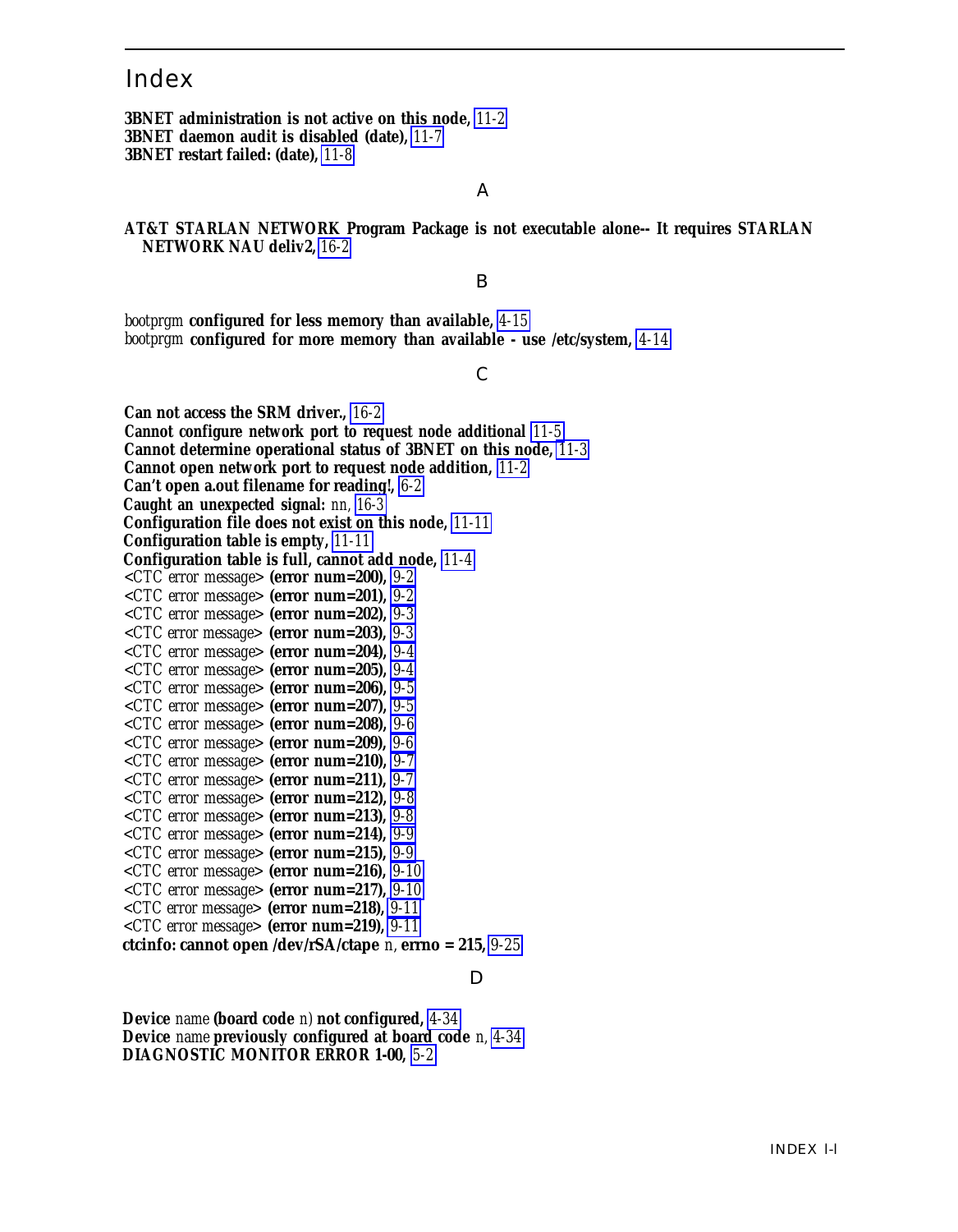<span id="page-357-0"></span>**DIAGNOSTIC MONITOR ERROR 1-01,** *[5-3](#page-114-0)* **DIAGNOSTIC MONITOR ERROR 1-02,** *[5-4](#page-115-0)* **DIAGNOSTIC MONITOR ERROR 1-03,** *[5-4](#page-115-0)* **DIAGNOSTIC MONITOR ERROR 1-04,** *[5-5](#page-116-0)* **DIAGNOSTIC MONITOR ERROR 1-05,** *[5-6](#page-117-0)* **DIAGNOSTIC MONITOR ERROR 1-06,** *[5-7](#page-118-0)* **DIAGNOSTIC MONITOR ERROR 1-07,** *[5-7](#page-118-0)* **DIAGNOSTIC MONITOR ERROR 1-08,** *[5-8](#page-119-0)* **DIAGNOSTIC MONITOR ERROR 1-09,** *[5-8](#page-119-0)* **DIAGNOSTIC MONITOR ERROR 1-10,** *[5-9](#page-120-0)* **DIAGNOSTIC MONITOR ERROR 1-11,** *[5-9](#page-120-0)* **DIAGNOSTIC MONITOR ERROR 1-12,** *[5-10](#page-121-0)* **DIAGNOSTIC MONITOR ERROR 1-13,** *[5-10](#page-121-0)* **DIAGNOSTIC MONITOR ERROR 1-14,** *[5-11](#page-122-0)* **DIAGNOSTIC MONITOR ERROR 2-00,** *[5-2](#page-113-1)* **DIAGNOSTIC MONITOR ERROR 2-01,** *[5-3](#page-114-0)* **DIAGNOSTIC MONITOR ERROR 2-02,** *[5-4](#page-115-0)* **DIAGNOSTIC MONITOR ERROR 2-03,** *[5-4](#page-115-0)* **DIAGNOSTIC MONITOR ERROR 2-04,** *[5-5](#page-116-0)* **DIAGNOSTIC MONITOR ERROR 2-05,** *[5-6](#page-117-0)* **DIAGNOSTIC MONITOR ERROR 2-06,** *[5-7](#page-118-0)* **DIAGNOSTIC MONITOR ERROR 2-07,** *[5-7](#page-118-0)* **DIAGNOSTIC MONITOR ERROR 2-08,** *[5-8](#page-119-0)* **DIAGNOSTIC MONITOR ERROR 2-09,** *[5-8](#page-119-0)* **DIAGNOSTIC MONITOR ERROR [2-10,](#page-19-0)** *[5-9](#page-120-0)* **DIAGNOSTIC MONITOR ERROR [2-11,](#page-20-0)** *[5-9](#page-120-0)* **DIAGNOSTIC MONITOR ERROR [2-12,](#page-21-0)** *[5-10](#page-121-0)* **DIAGNOSTIC MONITOR ERROR [2-13,](#page-22-0)** *[5-10](#page-121-0)* **DIAGNOSTIC MONITOR ERROR [2-14,](#page-23-0)** *[5-11](#page-122-0)* **Driver** *driver:* **major number greater than 127,** *[4-35](#page-84-0)* **Driver** *driver:* **missing section text, data or .bss,** *[4-36](#page-85-0)* **Driver** *driver:* **not a valid object file,** *[4-36](#page-85-0)* **Driver** *driver:* **not processed by mkboot(lM),** *[4-37](#page-86-0)* **Driver not found for** *name* **device (board code** *n* **),** *[4-35](#page-84-0) driver:* **character string initializer truncated,** *[4-15](#page-64-1) driver:* **dependent driver** *name* **is EXCLUDED,** *[4-16](#page-65-0) driver:* **dependent driver** *name* **not available,** *[4-16](#page-65-0) driver:* **device not equipped for dependent driver** *name, [4-17](#page-66-0) driver: name = n (driver* **EXCLUDED, parameter ignored),** *[4-48](#page-97-0) driver: name* =  $n$  (set to zero), [4-49](#page-98-0) *driver: name = n, [4-48](#page-97-0) driver: name = string (driver* **EXCLUDED, parameter ignored),** *[4-50](#page-99-0) driver: name = string* **(set to zero),** *[4-50](#page-99-0) driver: name = string, [4-49](#page-98-0) driver:* **illegal character string initialization: zero assumed,** *[4-17](#page-66-0) driver:* **routine** *name:* **unknown id RNULL assumed,** *[4-18](#page-67-0)*

#### E

**editsa: ERROR, driver** *driver* **not found in /boot,** *[3-9](#page-46-0)* **editsa: ERROR,** *name* **does not match EDT entry for slot** *n, [3-10](#page-47-0)* **editsa: ERROR,** *name* **not found in software application file,** *[3-11](#page-48-0)* **editsa: ERROR, HWNAME and SWNAME specified are identical,** *[3-10](#page-47-0)*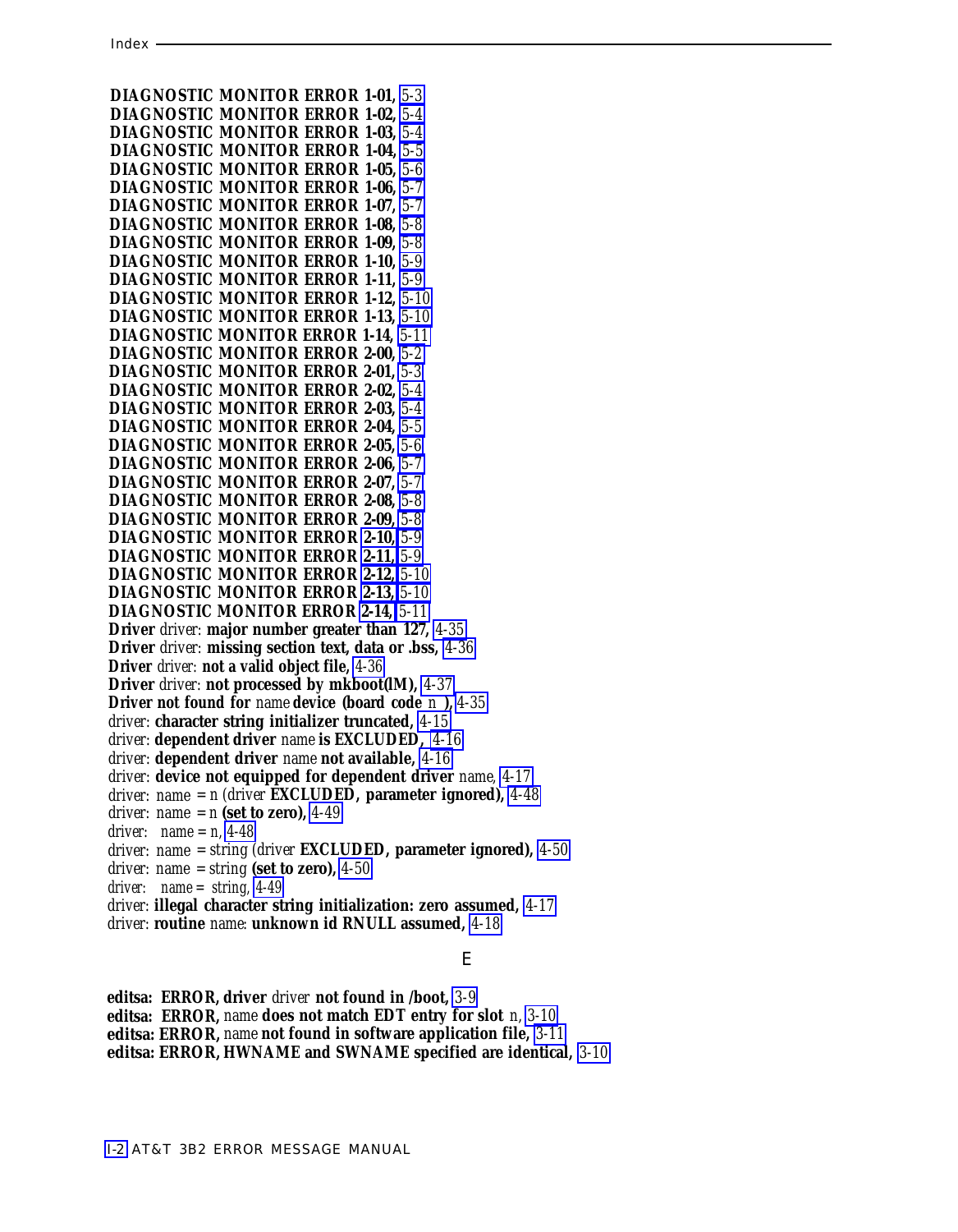<span id="page-358-0"></span>**editsa: ERROR, missing software application file,** *[3-11](#page-48-1)* **editsa: ERROR, slot number** *n* **is invalid,** *3-12* **editsa command error messages,** *[3-1](#page-38-0)* **editsa messages,** *[3-1](#page-38-0)* **EDT COMPLETION ERROR 1-00,** *[3-2](#page-39-0)* **EDT COMPLETION ERROR 1-01,** *[3-2](#page-39-0)* **EDT COMPLETION ERROR 1-02,** *[3-3](#page-40-0)* **EDT COMPLETION ERROR 1-03,** *[3-3](#page-40-0)* **EDT COMPLETION ERROR 1-04,** *[3-4](#page-41-0)* **EDT COMPLETION ERROR 1-05,** *[3-4](#page-41-0)* **EDT COMPLETION ERROR 1-06,** *[3-5](#page-42-0)* **EDT COMPLETION ERROR 1-07,** *[3-5](#page-42-0)* **EDT COMPLETION ERROR 1-08,** *[3-6](#page-43-0)* **EDT COMPLETION ERROR 1-09,** *[3-7](#page-44-0)* **EDT COMPLETION ERROR 1-10,** *[3-7](#page-44-0)* **EDT COMPLETION ERROR 1-11,** *[3-8](#page-45-0)* **EDT COMPLETION ERROR 1-12,** *[3-8](#page-45-0)* **EDT COMPLETION ERROR 1-13,** *[3-9](#page-46-1)* **EDT COMPLETION ERROR 2-00,** *[3-2](#page-39-0)* **EDT COMPLETION ERROR 2-01,** *[3-2](#page-39-0)* **EDT COMPLETION ERROR 2-02,** *[3-3](#page-40-0)* **EDT COMPLETION ERROR 2-03,** *[3-3](#page-40-0)* **EDT COMPLETION ERROR 2-04,** *[3-4](#page-41-0)* **EDT COMPLETION ERROR 2-05,** *[3-4](#page-41-0)* **EDT COMPLETION ERROR 2-06,** *[3-5](#page-42-0)* **EDT COMPLETION ERROR 2-07,** *[3-5](#page-42-0)* **EDT COMPLETION ERROR 2-08,** *[3-6](#page-43-0)* **EDT COMPLETION ERROR 2-09,** *[3-7](#page-44-0)* **EDT COMPLETION ERROR [2-10,](#page-19-1)** *[3-7](#page-44-0)* **EDT COMPLETION ERROR [2-11,](#page-20-1)** *[3-8](#page-45-0)* **EDT COMPLETION ERROR [2-12,](#page-21-1)** *[3-8](#page-45-0)* **EDT COMPLETION ERROR [2-13,](#page-22-1)** *[3-9](#page-46-1)* **errno.h,** *[9-1](#page-213-0)* **error info command,** *[2-1](#page-10-0)* **Error: No section name called .start,** *[6-2](#page-124-1)* **Error: Object file is not in b16 or x86 common object format,** *[6-3](#page-125-0)* **errorinfo command,** *[2-1](#page-10-0)* **/etc/inittab cannot be opened for reading and writing. Please call your local service representativ2,** *[12-2](#page-252-0)* **EXCLUDE:** *name:* **driver is INCLUDED,** *[4-37](#page-86-1)* **External symbol** *name* **is undefined set to zero,** *[4-38](#page-87-0)* F

**Failure on attempt to request node additional,** *[11-6](#page-245-0)* **FW ERROR 1-01,** *[2-5](#page-14-0)* **FW ERROR 1-02,** *[2-6](#page-15-0)* **FW ERROR 1-03,** *[2-7](#page-16-0)* **FW ERROR 1-04,** *[2-8](#page-17-0)* **FW ERROR 1-05,** *[2-9](#page-18-0)* **FW ERROR 1-06,** *[2-9](#page-18-0)* **FW ERROR 1-07,** *[2-10](#page-19-1)* **FW ERROR 1-08,** *[2-10](#page-19-1)*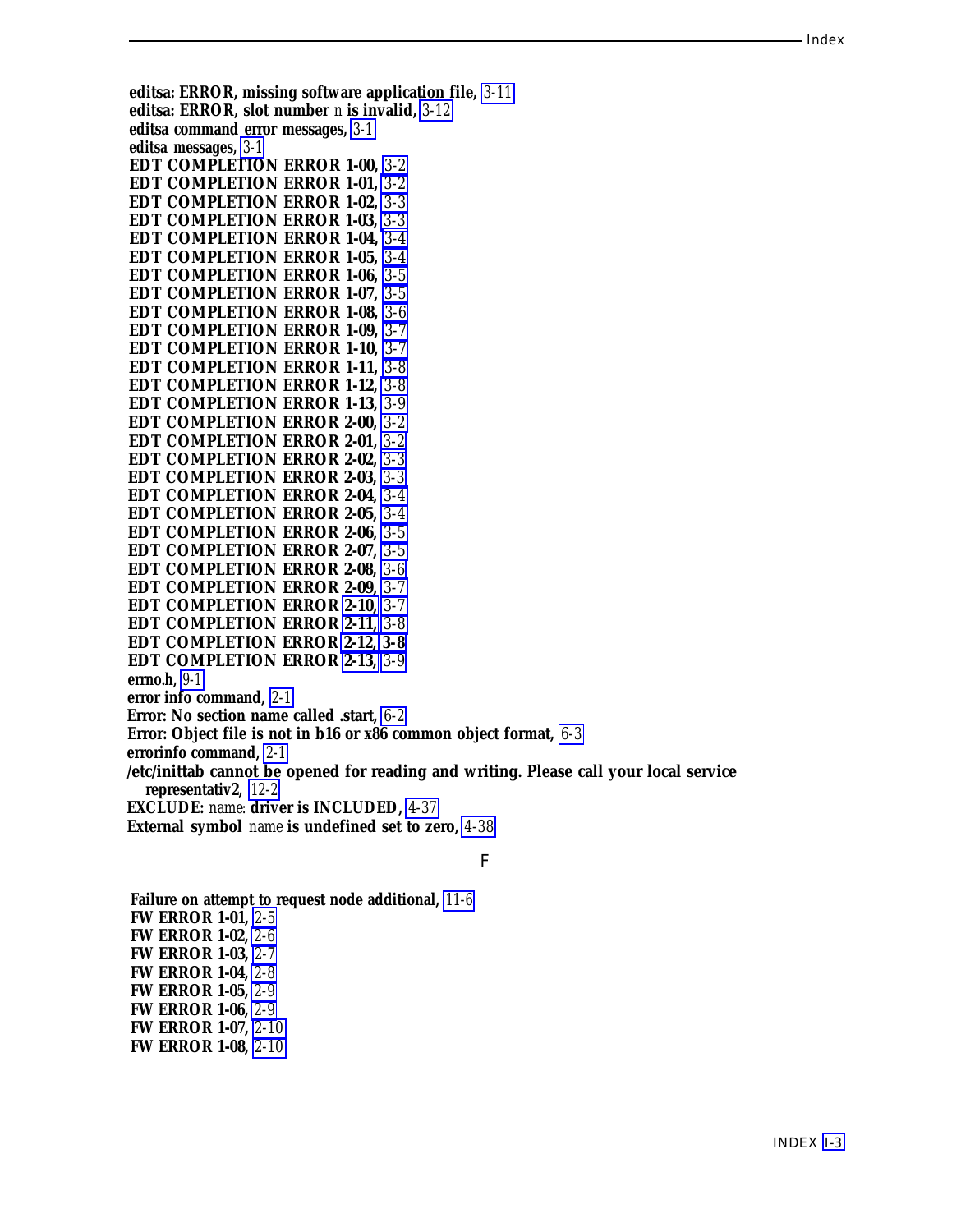- **FW ERROR 1-09,** *[2-11](#page-20-2)* **FW ERROR 2-01,** *[2-16](#page-25-0)*
- **FW ERROR 2-02,** *[2-17](#page-26-0)*
- **FW ERROR 2-03,** *[2-18](#page-27-0)*
- **FW ERROR 2-04,** *[2-19](#page-28-0)*
- **FW ERROR 2-05,** *[2-20](#page-29-0)*
- **FW ERROR 2-06,** *[2-20](#page-29-0)*
- **FW ERROR 2-07,** *[2-21](#page-30-0)*
- **FW ERROR 2-08,** *[2-21](#page-30-0)* **FW ERROR 2-09,** *[2-22](#page-31-0)*
- **FW ERROR [2-10,](#page-19-2)** *[2-22](#page-31-0)*
- **FW ERROR [2-11,](#page-20-2)** *[2-23](#page-32-0)*
- **FW ERROR [2-12,](#page-21-2)** *[2-23](#page-32-0)*
- **FW ERROR PERIPHERAL I/O READ(WRITE) ERROR AT BLOCK** *n,* **SUBDEVICE** *n,* **SLOT** *n* 13, *[2-13](#page-22-2)*
- **FW ERROR PERIPHERAL I/O READ(WRITE) ERROR AT BLOCK** *n,* **SUBDEVICE** *n,* **SLOT** *n* 25, *[2-25](#page-34-0)*
- **FW ERROR id** *n* **CRC error at disk address X,** *[2-11](#page-20-2)*
- **FW ERROR — if CRC error at disk address X,** *[2-24](#page-33-0)*
- **FW ERROR —** *n* **is not a valid option number,** *[2-12,](#page-21-2) [2-25](#page-34-0)*
- **FW ERROR max input of 80 characters, re-enter entire line,** *[2-12,](#page-21-2) [2-24](#page-33-0)*
- **FW ERROR SORRY!,** *[2-13,](#page-22-2) [2-26](#page-35-0)*
- **FW ERROR — THERMAL SHUTDOWN,** *[2-26](#page-35-0)*
- **FW ERROR Unsupported Baud Rate:** *n, [2-14,](#page-23-1) [2-27](#page-36-0)*
- **FW WARNING — NVRAM DEFAULT VALUES ASSUMED,** *[2-15,](#page-24-0) [2-28](#page-37-0)*

[I](#page-3-0)

**#include <errno.h>,** *9-l*

**INCLUDE:** *name;* **device not equipped,** *[4-39](#page-88-0)*

- **INCLUDE:** *name;* **driver is EXCLUDED,** *[4-39](#page-88-0)*
- **INCLUDE:** *name;* **driver not found,** *[4-40](#page-89-0)*
- **I/O ERROR id= block= count= jstat= erstat= xerstat=,** *[4-38](#page-87-1)*

#### M

**Must have superuser privileges to execute "niaudit",** *[11-7](#page-246-1)* **Must have superuser privileges to execute "niexpf",** *[11-9](#page-248-0)* **Must have superuser privileges to execute "nistop",** *[11-10](#page-249-0)*

#### N

*name:* **already allocated,** *[4-18](#page-67-1) name:* **already defined,** *[4-19](#page-68-0) name:* **Bad file number,** *[4-19](#page-68-0) name:* **data initializer #C(expression) unknown; zero assumed,** *[4-20](#page-69-0) name:* **data initializer #D(expression) unknown; zero assumed,** *[4-20](#page-69-0) name:* **data initializer &expression cannot be resolved,** *[4-21](#page-70-0) name:* **data initializer #expression unknown; zero assumed,** *[4-22](#page-71-0) name:* **data initializer expression unknown; zero assumed,** *[4-22](#page-71-0) name:* **data initializer #M(expression) unknown; zero assumed,** *[4-21](#page-70-0) name* **does not exist,** *[4-23](#page-72-0) name:* **File too large,** *[4-23](#page-72-0)*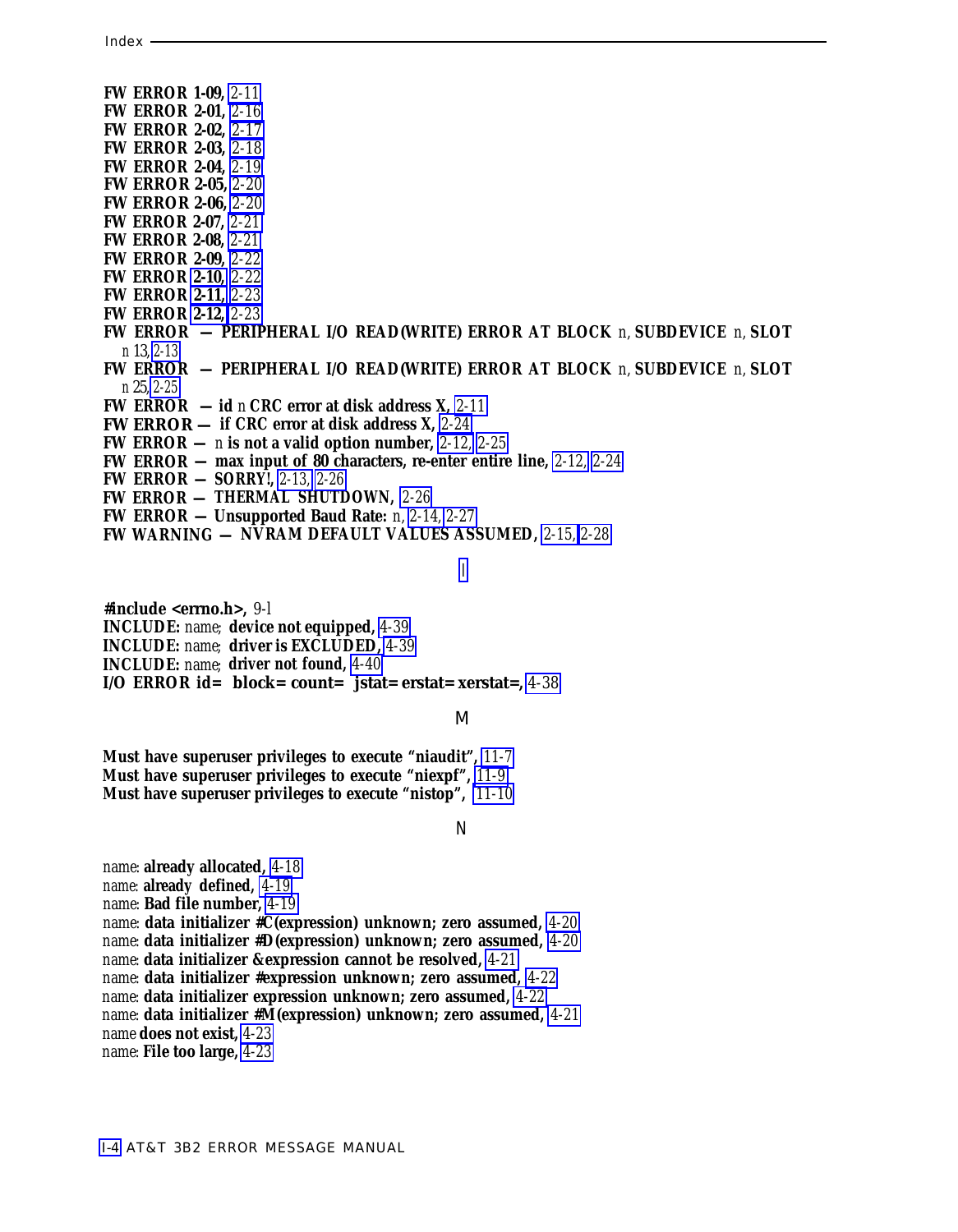*name:* **flagged as ONCE only; #C set to 1,** *[4-24](#page-73-0) name:* **Invalid argument,** *[4-25](#page-74-0) name* **invalid object file,** *[4-25](#page-74-0) name:* **I/O error,** *[4-24](#page-73-0) name:* **No drivers,** *[4-26](#page-75-0) name:* **no section headers,** *[4-26](#page-75-0) name:* **No such device,** *[4-27](#page-76-0) name:* **No such file or directory,** *[4-27](#page-76-0) name:* **no symbols,** *[4-28](#page-77-0) name:* **Not a directory,** *[4-28](#page-77-0) name:* **not MAC32 magic,** *[4-29](#page-78-0) name:* **not object file and not ascii text file,** *[4-29](#page-78-0) name:* **previously allocated ,** *[4-30](#page-79-0) name:* **previously defined,** *[4-30](#page-79-0) name:* **required driver is EXCLUDED,** *[4-31](#page-80-0) name:* **routine** *name()* **not found,** *[4-31](#page-80-0) name:* **Special device cannot be used,** *[4-32](#page-81-0) name:* **Too many open files,** *[4-32](#page-81-0) name:* **truncated read,** *[4-33](#page-82-0) name:* **truncated string table,** *[4-33](#page-82-0)* **Nistat failed: daemon audit abandoned (date),** *[11-8](#page-247-0)* **No drivers available, absolute BOOT program must be used,** *[4-40](#page-89-0)* **No memory for driver linked-list,** *[4-41](#page-90-0)* **No memory for driver symbol table processing,** *[4-42](#page-91-0)* **No memory for kernel optional header,** *[4-41](#page-90-0)* **No memory for symbol table,** *[4-42](#page-91-0)* **No response to request for node addition,** *[11-5](#page-244-0)* **No section loaded at virtual address zero: interrupt vectors are inaccessible,** *[4-43](#page-92-0)* **Node already exists in configuration table,** *[11-3](#page-242-0)* **NOTICE: bad block on floppy drive, slice** *n, [7-5](#page-136-0)* **NOTICE: bad block on integral hard disk drive** *n,* **partition** *n, [7-5](#page-136-0)* **NOTICE: bad count on floppy drive, slice** *n, [7-6](#page-137-0)* **NOTICE: bad count on integral hard disk drive** *n,* **partition** *n, [7-6](#page-137-0)* **NOTICE: Bad free count on floppy drive, slice** *n, [7-7](#page-138-0)* **NOTICE: Bad free count on integral hard disk drive** *n,* **partition** *n, [7-7](#page-138-0)* **NOTICE: bn =** *n* **er =** *n,n, [7-8](#page-139-0)* **NOTICE: Can't allocate message buffer.,** *[7-8](#page-139-0)* **NOTICE: Changing console baud,** *[7-9](#page-140-0)* **NOTICE: Configured value of NOFILES** *(n)* **is greater than max** *(n)* **NOFILES set to** *n., [7-9](#page-140-0)* **NOTICE: Configured value of NOFILES** *(n)* **is less than min** *(n)* **NOFILES set to** *n., [7-10](#page-141-0)* **NOTICE: CTC Access Error: Consult the Error Message Section of the 3B2 Computer Cartridge Tape Utili10,** *[7-10](#page-141-0)* **NOTICE: CTC Access Error: Consult the Error Message Section of the 3B2 Computer Cartridge Tape Utilil,** *[9-1](#page-213-0)* **NOTICE: CTC driver queue count wrong on CTC** *n!, [9-12](#page-224-0)* **NOTICE: ctopen: Driver-Firmware have confused open states on CTC** *n (n), [9-12](#page-224-0)* **NOTICE: /dev/swap doesn't match swapdev; changing it on fs,** *[7-11](#page-142-0)* **NOTICE:** *str* **- Insufficient memory to** *str n* **pages - system call failed,** *[7-19](#page-150-0)* **NOTICE:** *str -* **swpuse count overflow.,** *[7-20](#page-151-0)* **NOTICE:** *str* **on external hard disk drive** *n,* **board** *n,* **slice** *n, [17-2](#page-344-0)* **NOTICE: File table overflow,** *[7-11](#page-142-0)* **NOTICE: Floppy Access Error: Consult the Error Message Section of the System Administration Utilities Guide,** *[7-12](#page-143-0)*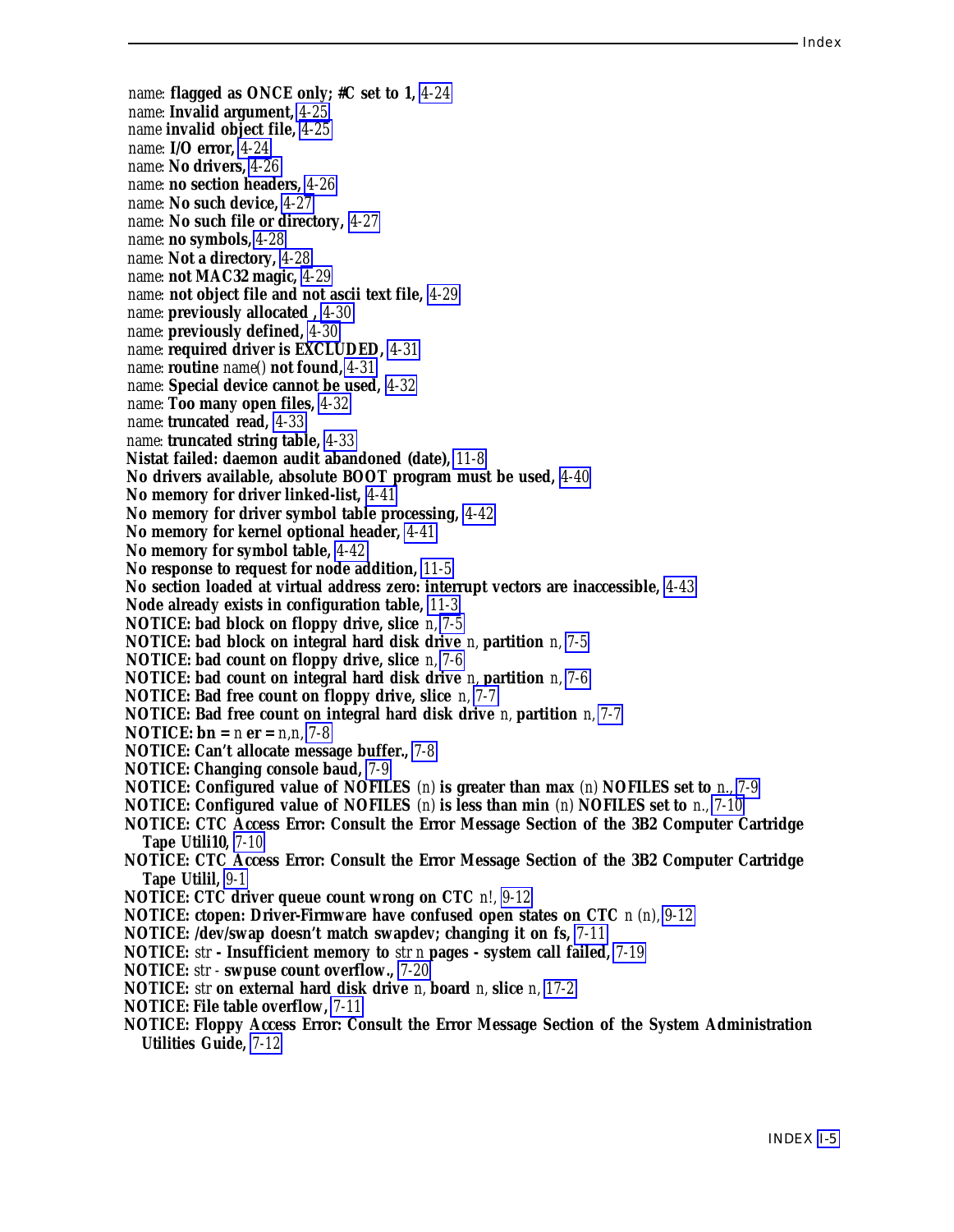- **NOTICE: iaddress >2^24,** *[7-13](#page-144-0)*
- **NOTICE: no space on floppy drive, slice** *n, [7-13](#page-144-0)*
- **NOTICE: no space on integral hard disk drive** *n,* **partition** *n, [7-14](#page-145-0)*
- **NOTICE: Out of inodes on floppy drive, slice** *n, [7-14](#page-145-0)*
- **NOTICE: Out of inodes on integral hard disk drive** *n,* **partition** *n, [7-25](#page-156-0)*
- **NOTICE: page read error on floppy drive, slice** *n, [7-15](#page-146-0)*
- **NOTICE: page read error on integral hard disk** *n,* **partition** *n, [7-16](#page-147-0)*
- **NOTICE: proc on q,** *[7-16](#page-147-0)*
- **NOTICE: READ CLOCK TOO MANY TRIES,** *[7-17](#page-148-0)*
- **NOTICE: Schedule preventive maintenance for CTC** *n, [9-13](#page-225-0)*
- **NOTICE: SCSI: Restarting jobs after a SCSI Bus Reset for slot** *n, [14-2](#page-293-0)*
- **NOTICE: SCSI: Suword failed.,** *[14-2](#page-293-0)*
- **NOTICE: SD00: hard disk drive** *n,* **tc** *n,* **slot** *n,* **slice** *n., [13-2](#page-264-0)*
- **NOTICE: SD00: The number of external major numbers** *(n)* **does not match the number of boards** *(n), [13-2](#page-264-0)*
- **NOTICE: SD01: slot** *n,* **tc** *n,* **Unit** *n,* **job queue is full. Err:** *0dd02001, [13-24](#page-286-0)*
- **NOTICE: SD01: The driver is out of jobs. Err:** *2dd02002, [13-24](#page-286-0)*
- **NOTICE: shmctl couldn't lock** *n* **pages into memory,** *[7-17](#page-148-0)*
- **NOTICE: Soft power switch shutdown,** *[7-18](#page-149-0)*
- **NOTICE: spurious iu counter interrupt,** *[7-18](#page-149-0)*
- **NOTICE: stray interrupt at** *n, [7-19](#page-150-1)*
- **NOTICE: swap space running out: needed** *n* **blocks,** *[7-21](#page-152-0)*
- **NOTICE: swapdel too few free pages,** *[7-20](#page-151-1)*
- **NOTICE: The cartridge tape in drive** *n* **is wearing out. Please replace it as soon as possible.,** *[9-13](#page-225-0)*
- **NOTICE: tune.t\_maxfc reduced to** *n., [7-21](#page-152-0)*
- **NOTICE: tune.t-maxsc reduced to** *n., [7-22](#page-153-0)*
- **NOTICE: useracc couldn't lock page,** *[7-22](#page-153-0)*

#### P

**PANIC: AIC AC FAILURE & LOW BATTERY,** *[8-2](#page-212-0)* **PANIC: AIC SANITY TIMEOUT,** *[8-2](#page-212-0)* **PANIC: blkdev,** *[7-45](#page-176-0)* **PANIC: bumprcnt - region count list overflow.,** *[7-46](#page-177-0)* **PANIC: Call to internal routine of uninstalled package,** *[7-46](#page-177-0)* **PANIC: cannot chdir( / ),** *[4-2](#page-51-0)* **PANIC: cannot expand TEXT with swap,** *[7-47](#page-178-0)* **PANIC: cannot mount root,** *[4-3](#page-52-0)* **PANIC: cannot mount root,** *[7-47](#page-178-0)* **PANIC: ctcontig: vtop failed,** *[9-14](#page-226-0)* **PANIC: ctcontig: vtop is insane,** *[9-14](#page-226-0)* **PANIC: data size error in swapin,** *[7-48](#page-179-0)* **PANIC: devtab,** *[7-48](#page-179-0)* **PANIC: error\_action() failed,** *[4-3](#page-52-0)* **PANIC: External Hard Disk: Bad address returned from VTOP,** *[17-2](#page-344-1)* **PANIC:** *name, [4-2](#page-51-0)* **PANIC: file table overflow,** *[4-4](#page-53-0)* **PANIC: flexname too,** *[4-4](#page-53-0)* **PANIC: floppy disk: bad address returned from VTOP,** *[7-49](#page-180-0)* **PANIC: getpages - pbremove,** *[7-49](#page-180-0)* **PANIC: hard disk Bad address returned by VTOP,** *[7-50](#page-181-0)* **PANIC: iget - mounted on inode not in mount table.,** *[7-50](#page-181-0)*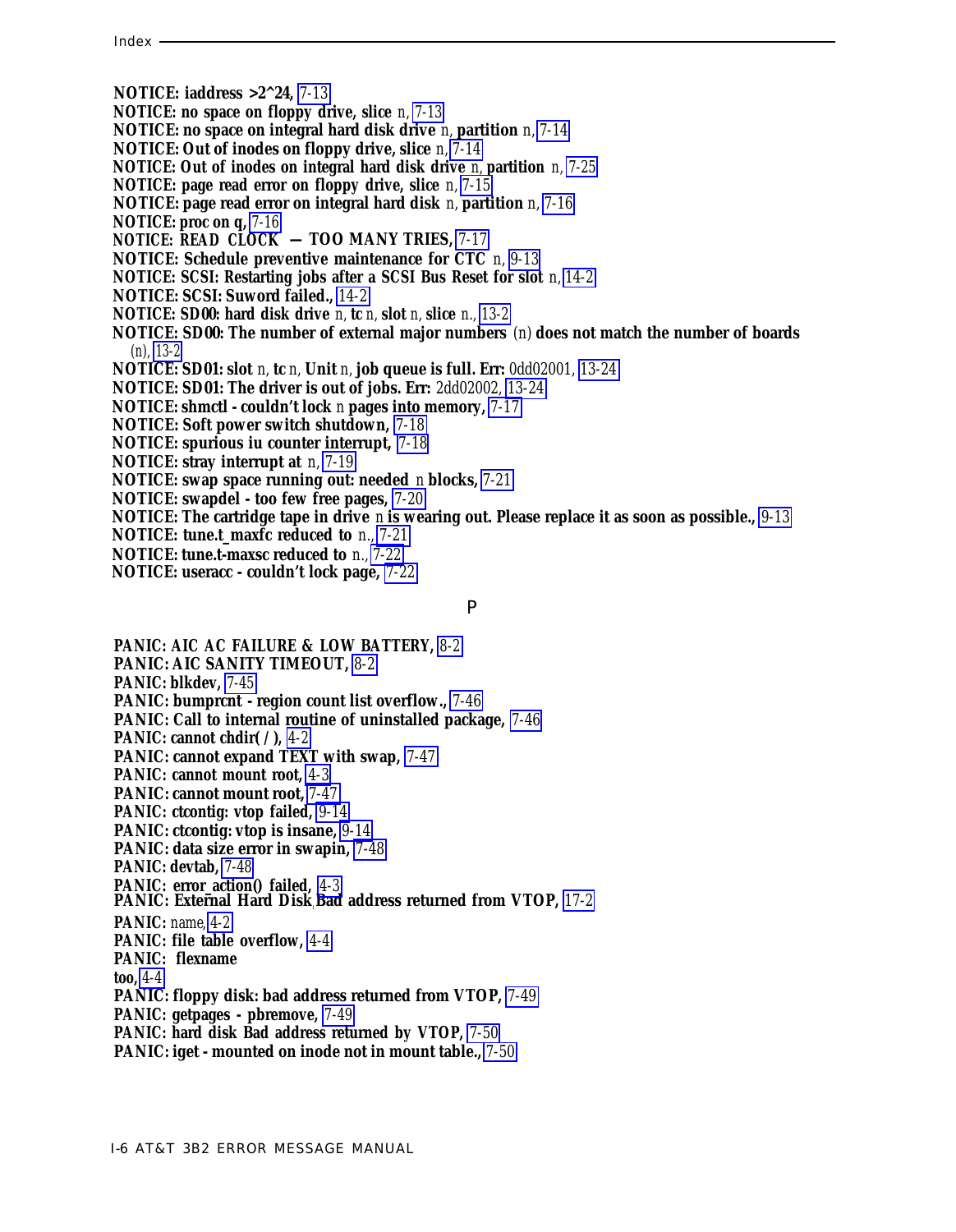**PANIC: Illegal error action,** *[4-5](#page-54-0)* **PANIC: Illegal SIT counter selected,** *[7-51](#page-182-0)* **PANIC: inode locked,** *[4-6](#page-55-0)* **PANIC: inode table overflow,** *[4-5](#page-54-0)* **PANIC: i/o error in swap,** *[7-51](#page-182-0)* **PANIC: iput - bad mount count,** *[7-52](#page-183-0)* **PANIC: iupdat - fifo iaddress >2^24,** *[7-52](#page-183-0)* **PANIC: iupdat - iaddress > 2^24,** *[7-53](#page-184-0)* **PANIC: KERNEL BUS TIMEOUT,** *[7-53](#page-184-0)* **PANIC: KERNEL DATA ALIGNMENT ERROR,** *[7-54](#page-185-0)* **PANIC: KERNEL MMU FAULT** *n, [7-55](#page-186-0)* **PANIC: KERNEL MMU FAULT** *str, [7-54](#page-185-0)* **PANIC: KERNEL MODE** *str* **FAULT,** *[7-56](#page-187-0)* **PANIC: KERNEL MODE FAULT, FT=** *n,* **ISC=** *n, [7-55](#page-186-0)* **PANIC: kernel process stack exception,** *[7-56](#page-187-0)* **PANIC: Krnlflt returned to k\_trap.,** *[7-57](#page-188-0)* **PANIC: kseg - ptmemall failed,** *[7-57](#page-188-0)* **PANIC: loadstbl - bad section id,** *[7-58](#page-189-0)* **PANIC: loadstbl - segment table too short.,** *[7-58](#page-189-0)* **PANIC: main - copyout of icode failed,** *[7-59](#page-190-0)* **PANIC: main - swapadd failed,** *[7-59](#page-190-0)* **PANIC: MAXCNTL exceeded,** *[4-6](#page-55-0)* **PANIC: memory overflow,** *[4-7](#page-56-0)* **PANIC: microbus timeout interrupt** *0xnnnnnnnn, [7-60](#page-191-0)* **PANIC: MPB hung,** *[10-2](#page-239-0)* **PANIC: Multiple-bit error interrupt at** *0xnnnnnnnn, [7-60](#page-191-0)* **PANIC: newproc — fork failed,** *[7-61](#page-192-0)* **PANIC: newproc — no procs,** *[7-62](#page-193-0)* **PANIC: no fs,** *[7-62](#page-193-0)* **PANIC: no imt,** *[7-62](#page-193-0)* **PANIC: No memory for EXCLUDE list,** *[4-7](#page-56-0)* **PANIC: no memory for FILE buffer,** *[4-8](#page-57-0)* **PANIC: No memory for io\_nit[], io\_start[] or pwr\_clr[],** *[4-8](#page-57-0)* **PANIC: No memory for loadmap,** *[4-9](#page-58-0)* **PANIC: No memory for parameter checking,** *[4-9](#page-58-0)* **PANIC: No memory for sys3bconfig structure,** *[4-10](#page-59-0)* **PANIC: No memory for Xreloc,** *[4-10](#page-59-0)* **PANIC: No memory for Xsymbol,** *[4-11](#page-60-0)* **PANIC: no procs,** *[7-63](#page-194-0)* **PANIC: not a valid root,** *[7-63](#page-194-0)* **PANIC: out of free blocks,** *[4-11](#page-60-0)* **PANIC: pinsert - pinsert dup,** *[7-64](#page-195-0)* **PANIC: pir queue overflow,** *[7-64](#page-195-0)* **PANIC: procdup() problem,** *[7-65](#page-196-0)* **PANIC: process exception, proc =**  $0xn$ **, pcbp =**  $0xn$ **, [7-65](#page-196-0) PANIC: process exception, user =** *0xn, [7-66](#page-197-0)* **PANIC: Sanity timeout,** *[7-66](#page-197-0)* **PANIC: SCSI: Bad address returned by VTOP.,** *[14-32](#page-323-0)* **PANIC: setrq - proc on q.,** *[7-67](#page-198-0)* **PANIC: shmslp: swap** *n* **size** *n* **count** *n* **valid** *n, [7-67](#page-198-0)* **PANIC: srmount - cannot mount root,** *[7-68](#page-199-0)* **PANIC: srmount - not a valid root,** *[7-68](#page-199-0)* **PANIC: svirtophys - movtrw failed.,** *[7-69](#page-200-0)*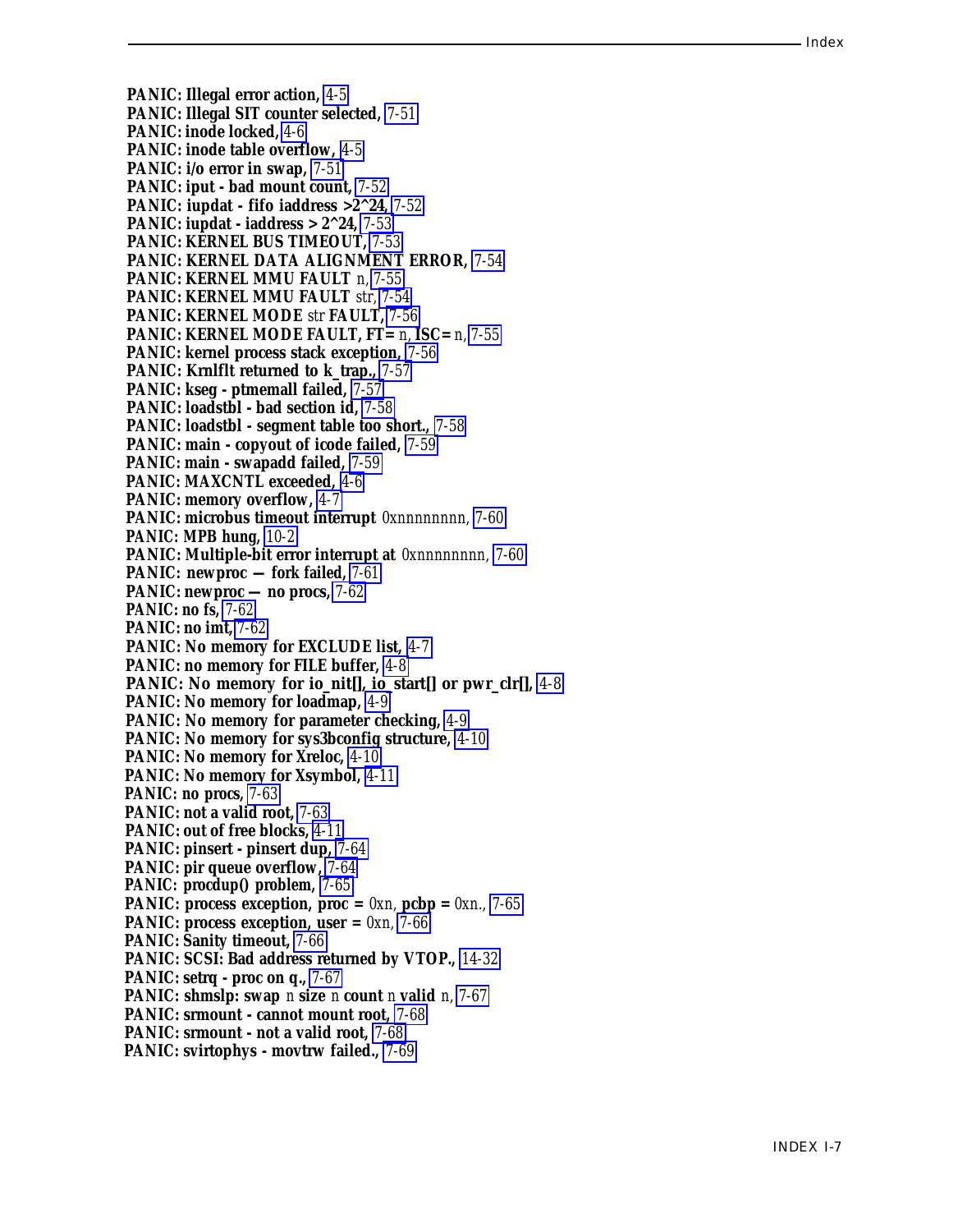**PANIC: swapin lost text,** *[7-69](#page-200-1)* **PANIC: swapseg - i/o error in swap,** *[7-70](#page-201-0)* **PANIC: sys3b - DELMEM premove failed,** *[7-70](#page-201-0)* **PANIC: SYSTEM ALIGNMENT ERROR INTERRUPT,** *[7-71](#page-202-0)* **PANIC: SYSTEM BUS TIME OUT INTERRUPT,** *[7-71](#page-202-0)* **PANIC: SYSTEM PARITY ERROR INTERRUPT (in trap),** *[7-72](#page-203-0)* **PANIC: text size error in swapin,** *[7-72](#page-203-0)* **PANIC: textSIZE,** *[4-12](#page-61-0)* **PANIC: Timeout table overflow,** *[7-73](#page-204-0)* **PANIC: total size error in swapin,** *[7-73](#page-204-0)* **PANIC: trap recursion,** *[7-74](#page-205-0)* **PANIC: uballoc — ptmemall failed for u-block,** *[7-74](#page-205-0)* **PANIC: Undefined expression element,** *[4-12](#page-61-0)* **PANIC: Unexpected user stack fault, ISC =** *n., [7-75](#page-206-0)* **PANIC: Unknown error number,** *[4-13](#page-62-0)* **PANIC: Unknown level 15 interrupt,** *[7-76](#page-207-0)* **PANIC: unknown level in cmd\_err (level=** *n,* **msg=** *str), [7-75](#page-206-0)* **PANIC: Unknown NMI,** *[7-76](#page-207-0)* **PANIC: Unsupported relocation type,** *[4-13](#page-62-0)* **PANIC: vfault — bad dbd\_type,** *[7-77](#page-208-0)* **PANIC: xalloc - bad magic,** *[7-77](#page-208-0)* **PANIC: xalloc lost text,** *[7-78](#page-209-0)* **PANIC: xswap() current process** *0xn, [7-78](#page-209-0)* **PANIC: xswap error,** *[7-79](#page-210-0)* **Parameter** *name* **multiply defined,** *[4-47](#page-96-0)* **p->errlog[i].** *string, [7-4](#page-135-0)* **Physical Network Address must be 12 hexadecimal digits,** *[11-6](#page-245-0)* **Ports: Cannot open /dev directory. Error** *n:* **See UNIX System User's Manual -Intro (2).[,12-2](#page-252-0) Ports: Error n - Wasn't able to create a temporary file.,** *[12-3](#page-253-0)* **Ports: Not enough space to allocate memory,** *[12-3](#page-253-0)* **Ports: Sys3b call to get edt table failed. Call your local service representative.,** *[12-4](#page-254-0)* **Pump: A timeout has occurred on "/dev/devname" during "phase'',** *[6-3](#page-125-0)* **Pump: "/dev/devname" did not respond during "phase'',** *[6-4](#page-126-0)* **Pump: "/dev/devname" returned a CIO FAULT during "phase'',** *[6-4](#page-126-0)* **Pump: "/dev/devname" returned a CIO Invalid Queue Entry during "phase'',** *[6-5](#page-127-0)* **Pump error:** *n* **-ioctl call,** *[6-6](#page-128-0)* **Pump error: UNIX error number: Can't get status of /dev/devname,** *[6-6](#page-128-0)* **Pump of the NAU via** */usr/slan/lib/naupump* **failed. Reason code = 256,** *[16-3](#page-339-0)* **Pump: There was no return for "/dev/devname" during "phase'',** *[6-5](#page-127-0)*

#### R

**repumping CTC firmware,** *[9-1](#page-213-1)*

## S

**Section** *name(file)* **loaded below MAINSTORE address,** *[4-43](#page-92-1)*

**Section** *name(file)* **loaded beyond end of MAINSTORE,** *[4-44](#page-93-0)*

**Section** *name(file)* **overlaps boot program,** *[4-44](#page-93-0)*

**Section** *name(file)* **overlaps** *name(file), [4-45](#page-94-0)*

**Section size is too big for the buffer,** *[6-7](#page-129-0)*

*str:* **Can't find a** *STR* **/dev/rdsk file with a major device number of** *n, [6-7](#page-129-0)*

*str: STR* **firmware file is missing: /lib/pump/** *str, [6-8](#page-130-0)*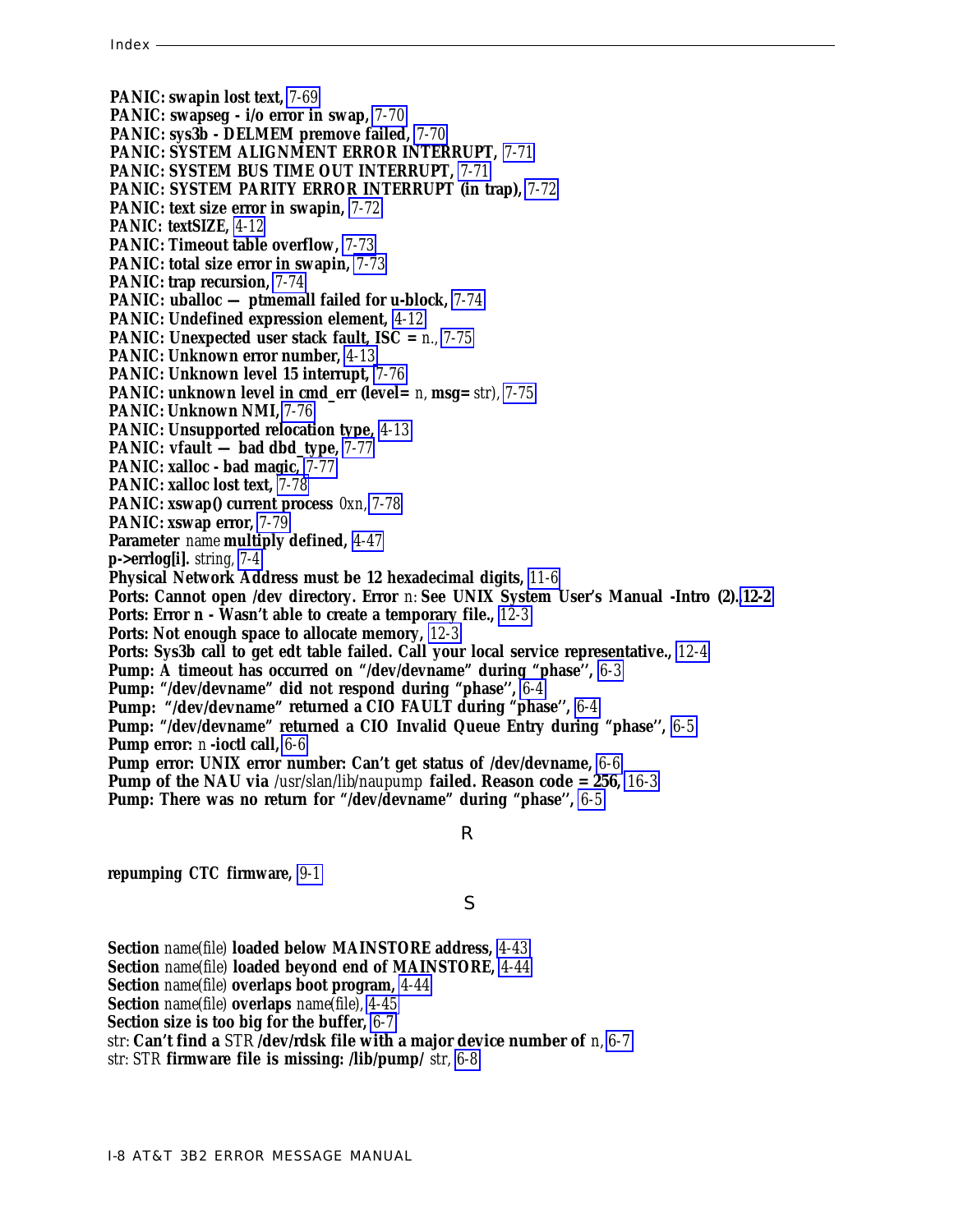*str: STR* **firmware pump failed on 5 successive attempts,** *[6-8](#page-130-1) str:* **STR initialization failed on** *STR* **Major** *n, [6-9](#page-131-0) str: STR* **initialization failed.,** [6-9](#page-131-0) *string,* **p->errlog[i].time,** *[7-4](#page-135-1)* **System: cannot boot directory,** *[4-57](#page-106-0)* **System: cannot boot special device,** *[4-57](#page-106-0)* **System cannot boot special file,** *[4-58](#page-107-0)* **System: count must be numeric,** *[4-58](#page-107-0)* **System: file not BLOCK or CHAR special,** *[4-59](#page-108-0)* **System: line** *n:* **cannot boot directory,** *[4-51](#page-100-0)* **System line** *n:* **cannot boot special device,** *[4-51](#page-100-0)* **System: line** *n:* **cannot boot special file,** *[4-52](#page-101-0)* **System: line** *n:* **count must be numeric,** *[4-52](#page-101-0)* **System: line** *n:* **file not BLOCK or CHAR special,** *[4-53](#page-102-0)* **System. line** *n:* **line too long,** *[4-53](#page-102-0)* **System: line** *n:* **major/minor must be numeric,** *[4-54](#page-103-0)* **System: line** *n:* **must be numeric,** *[4-54](#page-103-0)* **System: line** *n:* **no such file,** *[4-55](#page-104-0)* **System line** *n:* **path too long,** *[4-55](#page-104-0)* **System: line** *n:* **syntax error,** *[4-56](#page-105-0)* **System: line too long,** *[4-59](#page-108-0)* **System: major/minor must be numeric,** *[4-60](#page-109-0)* **System: must be numeric,** *[4-60](#page-109-0)* **System. no such file,** *[4-61](#page-110-0)* **System: path too long,** *[4-61](#page-110-0)* **System syntax error,** *[4-62](#page-111-0)*

#### T

**The STARLAN NETWORK NAU has gone out of service, Reason code = 3.,** *[16-4](#page-340-0)* **This is a non-recoverable error: Correct and respawn admdaemon.,** *[16-4](#page-340-0)* **This is a recoverable error: Correct and restart the network.,** *[16-5](#page-341-0)*

## U

**Unable to open logfile** */usr/slan/lob/admlog.nn (nn* **is the day of the month.),** *[16-5](#page-341-0)* **Unknown response to request for node additional [1-4](#page-9-0) unremio failed err=** *n, [7-3](#page-134-0)* **Usage: admdaemon [-w time\_to\_wait],** *[16-6](#page-342-0)*

#### V

**VTOC does not exist or is damaged.,** *[4-45](#page-94-1)* **VTOC read failed.,** *[4-46](#page-95-0)*

## W

**WARNING : PORTS : EXPRESS QUEUE OVERFLOW : ONE ENTRY LOST,** *[12-7](#page-257-0)* **WARNING : PORTS : FAULT** -- opcode = *n*, board = *brd id*, subdev = *dev id*, byte count = *n*, **buffer address =** *buf\_addr, [12-5](#page-255-0)* **WARNING : PORTS : QFAULT** -- opcode =  $n$ , board =  $brd\_id$ , subdev =  $dev\_id$ , byte count =  $n$ ,

**buffer address =** *buf\_addr, [12-4](#page-254-1)*

**WARNING : PORTS : SYSGEN failure on board** *brd\_id, [12-6](#page-256-0)*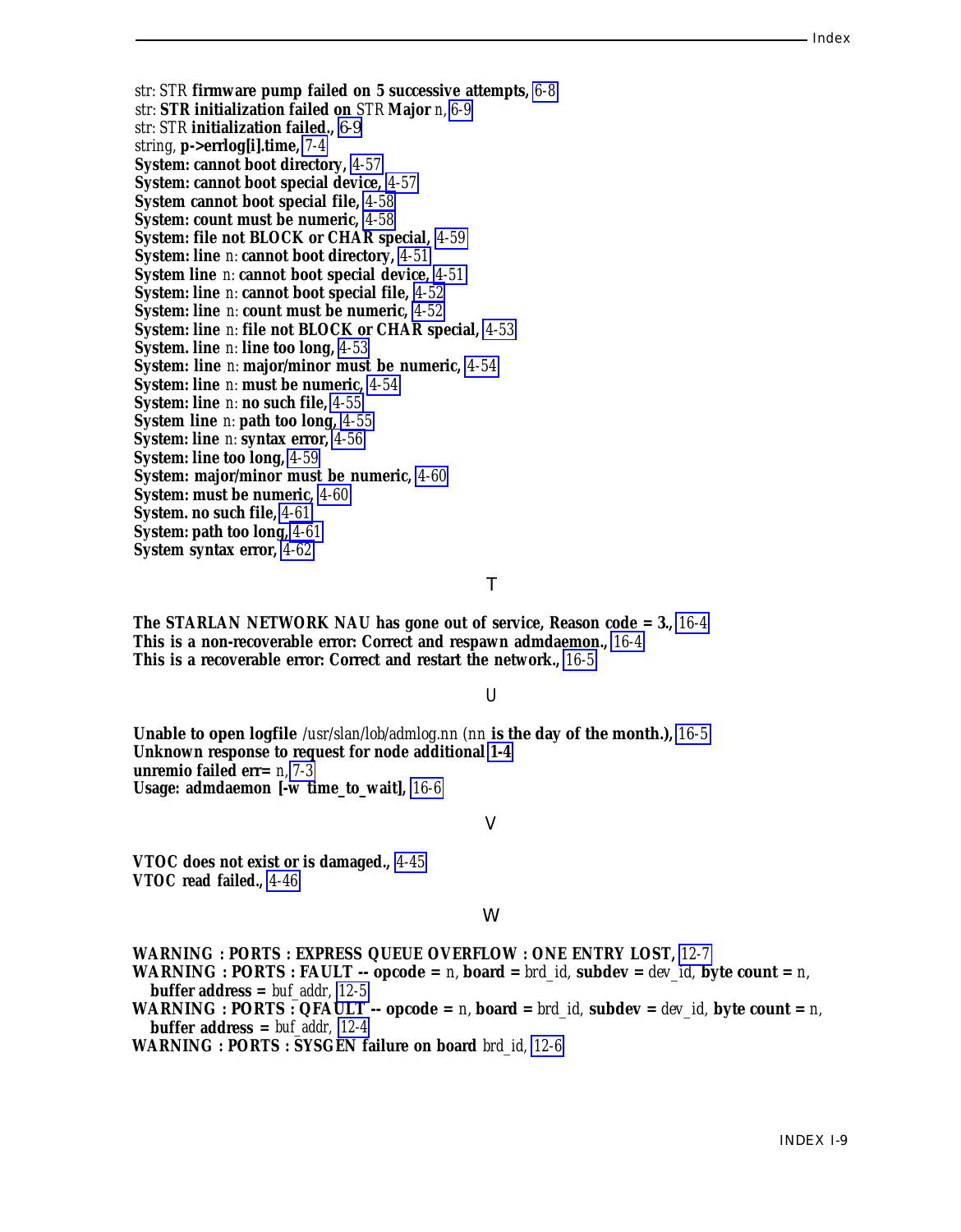**WARNING : PORTS : TIMEOUT \*\*\* SYSGEN failure on board** *brd\_id, [12-7](#page-257-1)*

- **WARNING : PORTS : unknown completion code,** *[12-5](#page-255-1)*
- **WARNING : PORTS : unknown pump command and cmd\_code,** *[12-6](#page-256-1)*
- **WARNING: Cannot read time-of-day clock TRAP proc=** *n* **psw=** *n* **pc=** *n, [7-23](#page-154-0)*
- **WARNING CTC** *n:* **Bad vtop on ctpmpdata -** *n, [9-15](#page-227-0)*
- **WARNING: CTC** *n:* **Pump dld call failed!** *(n,n,n), [9-15](#page-227-0)*
- **WARNING: CTC** *n;* **Pump dld copyin failed!** *(n,n), [9-16](#page-228-0)*
- **WARNING: CTC** *n:* **Unknown pump command** *n, [9-16](#page-228-0)*
- **WARNING: ctimjob: CTC** *n* **timeout flushing work queue and taking off line!,** *[9-17](#page-229-0)*
- **WARNING ctint: case not\_init on CTC** *n, [9-18](#page-230-0)*
- **WARNING: ctint: completion queue empty on CTC** *n, [9-18](#page-230-0)*
- **WARNING: ctint: CTC** *n* **faulted, taking off line!,** *[9-19](#page-231-0)*
- **WARNING: ctint: CTC** *n* **timeout flushing work queue and taking offline!,** *[9-17](#page-229-0)*
- **WARNING: ctint: NULL ctjob on CTC** *n!* **(Close** *n), [9-19](#page-231-0)*
- **WARNING: ctint: NULL ctjob on CTC** *n!* **(Format** *n), [9-20](#page-232-0)*
- **WARNING: ctint: NULL ctjob on CTC** *n!* **(R/W** *n), [9-20](#page-232-0)*
- **WARNING: ctint: NULL ctjob->prodic on CTC** *n!* **(R/W** *n), [9-21](#page-233-0)*
- **WARNING: ctint: unknown opcode** *(n)* **on CTC** *n!, [9-21](#page-233-0)*
- **WARNING: ctint: unknown value from cq\_stat on CTC** *n! (n), [9-22](#page-234-0)*
- **WARNING: ctopen: Bad vtop on ct\_board.ct\_vtoc -** *n, [9-22](#page-234-0)*
- **WARNING ctopen: Bad vtop on ct-board.pdsect -** *n, [9-23](#page-235-0)*
- **WARNING: ctsetup: Bad vtop buf. addr. on CTC** *n, [9-23](#page-235-0)*
- **WARNING ctstrategy: partition** *n* **on board** *n* **sub\_dev** *n* **marked read only,** *[9-24](#page-236-0)*
- **WARNING: ctud\_ctim: Can't update NVRAM controller pass count on CTC** *n, [9-24](#page-236-0)*
- **WARNING: EPORTS: EXPRESS BLOCK QUEUE OVERFLOW: ONE ENTRY LOST,** *[12-8](#page-258-0)*
- **WARNING: EPORTS: EXPRESS QUEUE OVERFLOW:ONE ENTRY LOST,** *[12-8](#page-258-0)*
- **WARNING: EPORTS** *n,* **FAULT OPCODE -- Taking board out of service!!!,** *[12-9](#page-259-0)*
- **WARNING: EPORTS** *n* **SANITY FAILURE -- Taking board out of service!!!,** *[12-10](#page-260-0)*
- **WARNING: EPORTS: FAULT -- opcode =** *n,* **board =** *brd\_id,* **subdev =** *dev\_id,* **byte count =** *n,* **buffer address =** *n, [12-9](#page-259-0)*
- **WARNING: EPORTS: QFAULT -- opcode =** *n,* **board =** *brd\_id,* **subdev =** *dev\_id,* **byte count =** *n,* **buffer address =** *n, [12-9](#page-259-0)*
- **WARNING: EPORTS: SYSGEN failure on board** *n, [12-10](#page-260-0)*
- **WARNING: EPORTS: TIMEOUT \*\*\* SYSGEN failure on board** *n, [12-11](#page-261-0)*
- **WARNING: EPORTS: UNKNOWN COMPLETION CODE** *n, [12-11](#page-261-0)*
- **WARNING: EPORTS: Unknown pump command** *n, [12-12](#page-262-0)*
- **WARNING: External Hard Disk: A job has a timed out on board** *n* **drive** *n.* **Please repump the board.,** *[17-3](#page-345-0)*
- **WARNING: External Hard Disk: Bad sanity word in physical description sector on board** *n,* **drive** *n., [17-3](#page-345-0)*
- **WARNING: External Hard Disk: Bad sanity word in VTOC on Board** *n,* **Drive** *n., 1 [7-4](#page-135-2)*
- **WARNING: External Hard Disk: Board** *n,* **Drive** *n* **is in the 1.0 layout. It can not be used until the conversion is made to the current layout.,** *[17-4](#page-346-0)*
- **WARNING: External Hard Disk: Cannot access block** *n* **on board** *n,* **drive** *n., [17-5](#page-347-0)*
- **WARNING: External Hard Disk: Cannot read defect map on board** *n,* **drive** *n., [17-5](#page-347-0)*
- **WARNING: External Hard Disk: Cannot read sector 0 on board n, drive** *n., [17-6](#page-348-0)*
- **WARNING: External Hard Disk Cannot read the VTOC on board** *n,* **drive** *n., [17-6](#page-348-0)*
- **WARNING: External Hard Disk: Cannot recal drive on board** *n,* **drive** *n., 1 [7-7](#page-138-1)*
- **WARNING External Hard Disk: Communication with drives on board** *n* **is not possible. Please repump the board.,** *[17-7](#page-349-0)*
- **WARNING: External Hard Disk: Drive** *n* **out of service on board** *n., [17-8](#page-350-0)*
- **WARNING: External Hard Disk: Drive not equipped for board** *n,* **drive** *n., [17-8](#page-350-0)*
- **WARNING: External Hard Disk: Fault on board** *n., [17-9](#page-351-0)*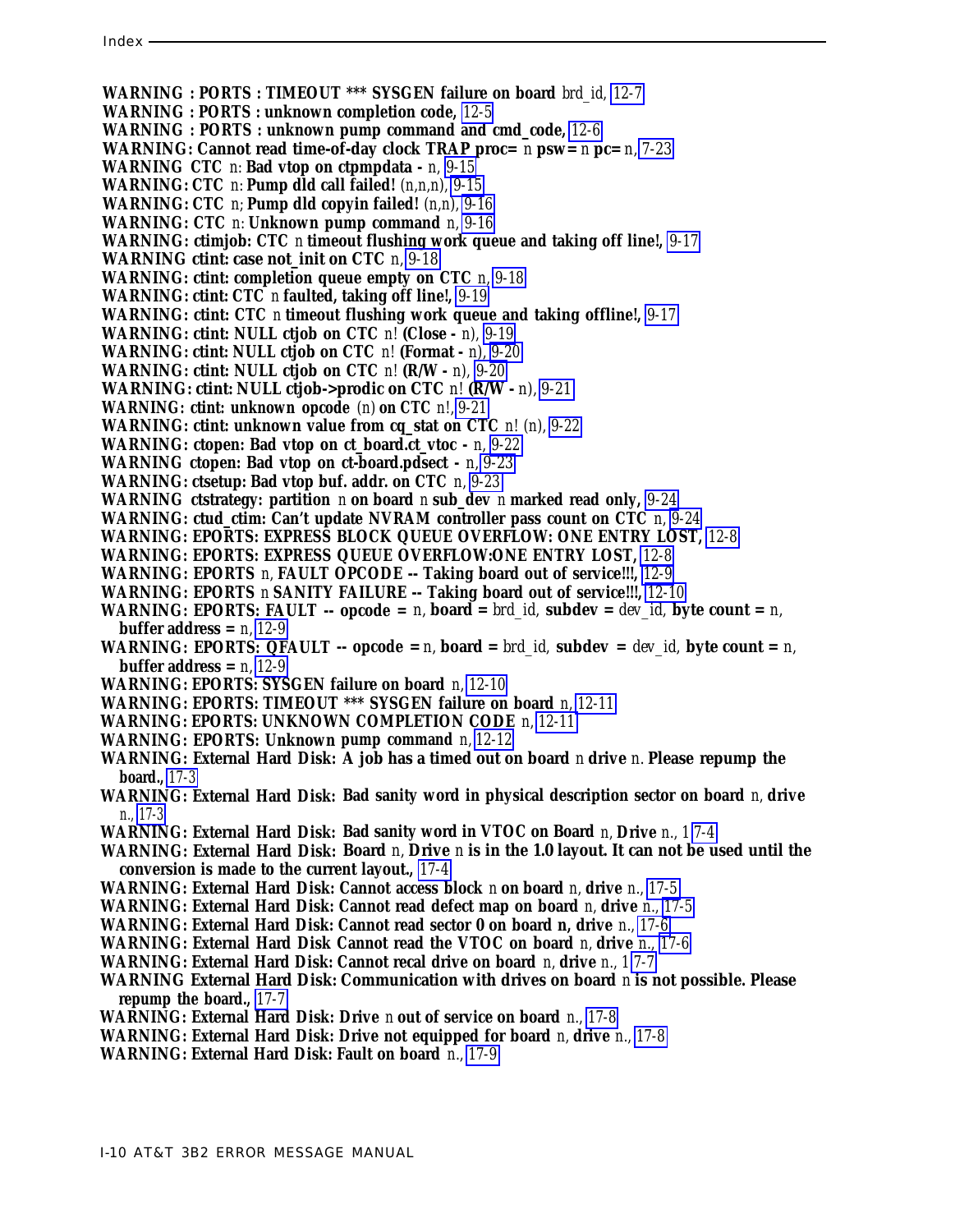- **WARNING: External Hard Disk Inconsistency between number of boards and external major numbers.,** *[17-9](#page-351-1)*
- **WARNING: External Hard Disk: partition** *n* **on drive** *n,* **board** *n* **is marked read only.,** *[17-10](#page-352-0)*
- **WARNING: External Hard Disk: Qfault on board** *n., [17-10](#page-352-0)*
- **WARNING: External Hard Disk Received an unknown error code of** *n* **from firmware on board** *n.,-* **[17-11](#page-353-0)**
- **WARNING: External Hard Disk Requested block outside of partition** *n* **on board n, drive** *n., [17-11](#page-353-0)*
- **WARNING: External Hard Disk Requested command is not available on board** *n,* **drive** *n., [17-12](#page-354-0)*
- **WARNING: External Hard Disk: Sysgen failed for board** *n., [17-12](#page-354-0)*
- **WARNING: External Hard Disk: Too little space allocated in driver for defect table on board** *n,* **drive** *n., [17-13](#page-355-0)*
- **WARNING: External Hard Disk User tried to open off-line board** *n, [17-13](#page-355-0)*
- **WARNING:** *str* **on bad dev** *n* **(8),** *[7-43](#page-174-0)*
- **WARNING:** *str* **CRC hard disk error: maj/min =** *n/n, [7-43](#page-174-0)*
- **WARNING: floppy disk Bad address returned from VTOP,** *[7-23](#page-154-1)*
- **WARNING: floppy disk timeout: request flushed,** *[7-24](#page-155-0)*
- **WARNING: hard disk: Bad sanity word on drive** *n., [7-25](#page-156-1)*
- **WARNING: hard disk: Cannot read defect map on drive** *n, [7-26](#page-157-0)*
- **WARNING: hard disk: Bad sanity word in VTOC on drive** *n., [7-24](#page-155-0)*
- **WARNING: hard disk cannot access sector** *n,* **head** *n,* **cylinder** *n,* **on drive** *n, [7-25](#page-156-1)*
- **WARNING: hard disk: cannot read sector 0 on drive** *n, [7-26](#page-157-0)*
- **WARNING: hard disk: Cannot read the VTOC on drive** *n, [7-27](#page-158-0)*
- **WARNING: hard disk cannot recal drive** *n, [7-27](#page-158-0)*
- **WARNING: hard disk: Drive n is in the 1.0 layout. It can not be used until conversion is made to the current layout.,** [7-28](#page-159-0)
- **WARNING: hard disk: Drive** *n* **not equipped,** *[7-28](#page-159-0)*
- **WARNING: hard disk drive** *n* **out of service,** *[7-29](#page-160-0)*
- **WARNING: hard disk partition** *n* **on drive** *n* **is marked read only,** *[7-29](#page-160-0)*
- **WARNING: hard disk: too little space allocated in driver for defect table on drive** *n, [7-30](#page-161-0)*
- **WARNING: HDE queue full, following report not logged,** *[7-30](#page-161-0)*
- **WARNING: hdeeqd: major(ddev) =** *n* **(>=cdevcnt),** *[7-31](#page-162-0)*
- **WARNING: iget inode table overflow,** *[7-31](#page-162-0)*
- **WARNING: inode table overflow,** *[7-32](#page-163-0)*
- **WARNING: Lost date and time,** *[7-32](#page-163-0)*
- **WARNING: mauinit: ERROR:** *string, [7-33](#page-164-0)*
- **WARNING: mfree map overflow** *n.* **Lost** *n* **items at** *n, [7-33](#page-164-0)*
- **WARNING: No kernel virtual space. size=** *n,* **mode=** *n,* **base=** *n, [7-34](#page-165-0)*
- **WARNING: No swap space for exec args,** *[7-34](#page-165-0)*
- **WARNING: Null m\_mount in iget mp:** *n, [7-35](#page-166-0)*
- **WARNING: out of swap space: needed** *n* **blocks,** *[7-35](#page-166-0)*
- **WARNING: out of text,** *[7-36](#page-167-0)*
- **WARNING: PORTS: EXPRESS QUEUE OVERLOAD: One entry lost,** *[7-36](#page-167-0)*
- **WARNING: PORTS: FAULT opcode=**  $n$ **, board**  $n$ **, subdev =**  $n$ **, bytecnt =**  $n$ **, buff address =**  $n$ **,**  $7-37$
- **WARNING: PORTS: QFAULT opcode=** *n,* **board** *n,* **subdev =** *n,* **bytecnt = n, buff address =** *n, [7-37](#page-168-0)*
- **WARNING: PORTS: SYSGEN failure on board** *n, [7-38](#page-169-0)*
- **WARNING: PORTS: timeout on drain board** *(n),* **port** *(n), [7-38](#page-169-0)*
- **WARNING: PORTS: unknown completion code:** *n, [7-39](#page-170-0)*
- **WARNING: PORTS: Unknown pump command:** *n, [7-39](#page-170-0)*
- **WARNING: Region table overflow,** *[7-40](#page-171-0)*
- **WARNING: SCSI: Bad completion code returned during pass through operation.,** *[14-8](#page-299-0)*
- **WARNING: SCSI: Board in slot** *n* **was busy during a FCF.,** *[14-21](#page-312-0)*
- **WARNING: SCSI: Breset failed for id** *n,* **slot** *n., [14-30](#page-321-0)*
- **WARNING: SCSI: Breset timed out for slot** *n., [14-30](#page-321-0)*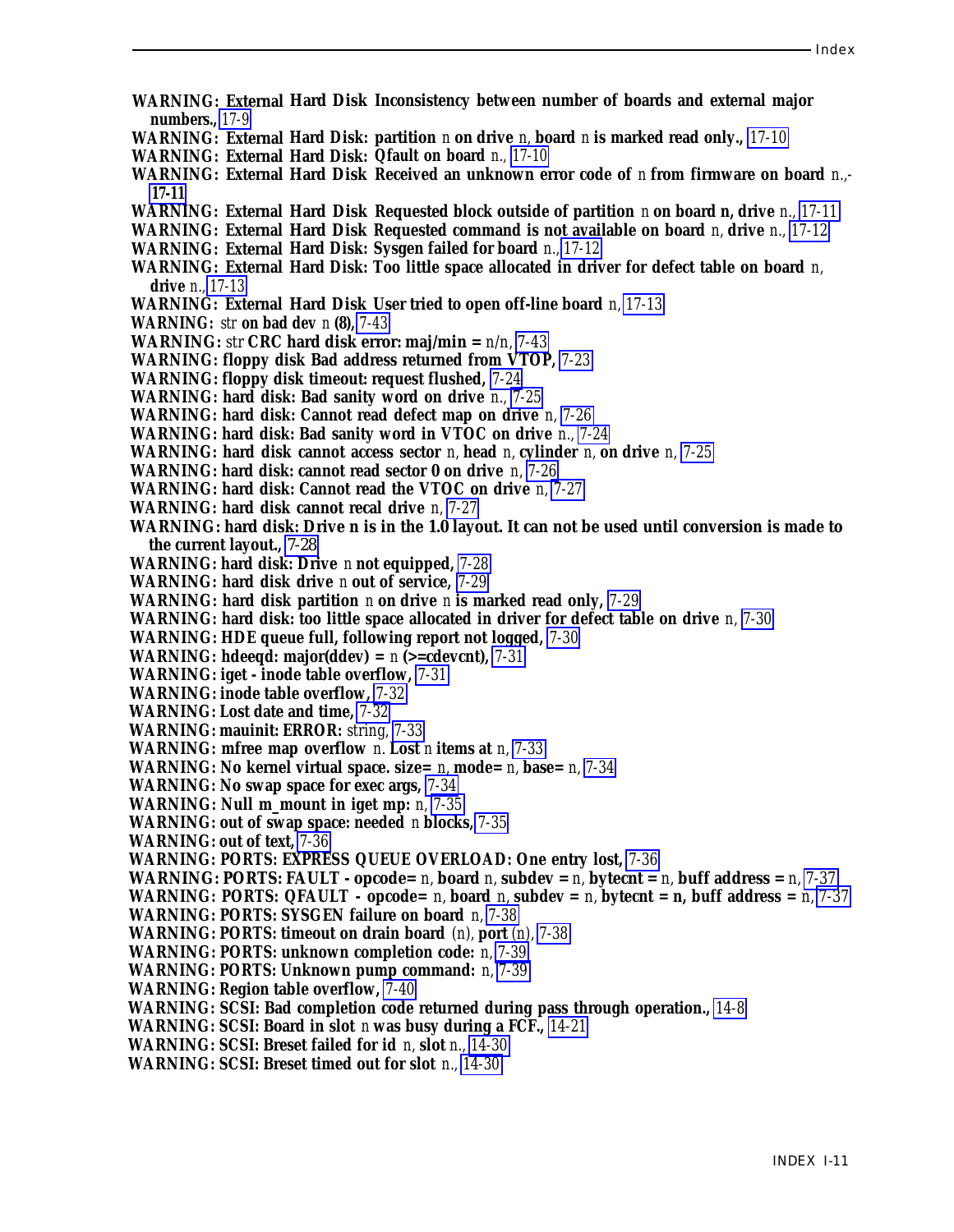**WARNING: SCSI: Breset was tried with an illegal id** *n,* **slot** *n., [14-29](#page-320-0)* **WARNING: SCSI: Corrupted address from physio.,** *[14-23](#page-314-0)* **WARNING: SCSI: Corrupted address returned during pass through operation.,** *[14-7](#page-298-0)* **WARNING: SCSI: Edsd failed for id** *n,* **slot** *n., [14-24](#page-315-0)* **WARNING: SCSI: Edsd request too large for id** *n,* **slot** *n., [14-24](#page-315-0)* **WARNING: SCSI: Edsd timed out for slot** *n., [14-25](#page-316-0)* **WARNING: SCSI: Edsd was tried with an illegal id** *n,* **slot** *n., [14-23](#page-314-0)* **WARNING: SCSI: Fault on board in slot** *n, [14-3](#page-294-0)* **WARNING: SCSI: Firmware on board in slot** *n* **is not responding please repump the board.,** *[14-9](#page-300-0)* **WARNING: SCSI: Firmware panic occurred on board in slot** *n,* **taking board off line.,** *[14-4](#page-295-0)* **WARNING: SCSI: Illegal opcode returned from firmware on board in slot** *n., [14-7](#page-298-0)* **WARNING: SCSI: Illegal type found during timer operation for board in slot** *n., [14-9](#page-300-0)* **WARNING: SCSI: Illegal type returned during SCB operation to lu** *n,* **tc** *n,* **slot** *n., [14-6](#page-297-0)* **WARNING: SCSI: Illegal type returned during SFB operation to lu** *n,* **tc** *n,* **slot** *n., [14-5](#page-296-0)* **WARNING: SCSI: Linked commands NOT available.,** *[14-20](#page-311-0)* **WARNING: SCSI: lu** *n,* **tc** *n,* **slot** *n* **was busy during the close.,** *[14-3](#page-294-0)* **WARNING: SCSI: No boards recognized by lboot.,** *[14-10](#page-301-0)* **WARNING: SCSI: Pass-thru was tried with an illegal id** *n,* **slot** *n., [14-22](#page-313-0)* **WARNING: SCSI: Qfault on board in slot** *n, [14-4](#page-295-0)* **WARNING: SCSI: Ram address is not on a page boundary for pumping board in slot** *n., [14-21](#page-312-1)* **WARNING: SCSI: Redt failed for id** *n,* **slot** *n., [14-26](#page-317-0)* **WARNING: SCSI: Redt request was too large for id** *n,* **slot** *n., [14-26](#page-317-0)* **WARNING: SCSI: Redt timed out for slot** *n., [14-27](#page-318-0)* **WARNING: SCSI: Redt was tried with an illegal id** *n,* **slot** *n., [14-25](#page-316-0)* **WARNING: SCSI: Sdi\_freeblk called with a corrupted free list.,** *[14-19](#page-310-0)* **WARNING: SCSI: Sdi\_freeblk called with an illegal pointer.,** *[14-18](#page-309-0)* **WARNING: SCSI: Sdi\_getblk called with a corrupted free list.,** *[14-18](#page-309-0)* **WARNING: SCSI: Sdi\_getdev called with an illegal major number of** *n., [14-17](#page-308-0)* **WARNING: SCSI: Sdi\_icmd called with a negative timeout value.,** *[14-16](#page-307-0)* **WARNING: SCSI: Sdi\_icmd called with an illegal major number of** *n., [14-14](#page-305-0)* **WARNING: SCSI: Sdi\_icmd called with an illegal opcode of** *n., [14-15](#page-306-0)* **WARNING: SCSI: Sdi\_icmd called with an illegal pointer.,** *[14-14](#page-305-0)* **WARNING: SCSI: Sdi\_icmd called with an illegal type of** *n., [14-16](#page-307-0)* **WARNING: SCSI: Sdi\_icmd called with firmware not operational on board in slot** *n., [14-15](#page-306-0)* **WARNING: SCSI: Sdi\_name called with an illegal major number of** *n., [14-17](#page-308-0)* **WARNING: SCSI: Sdi\_send called with a negative timeout value.,** *[14-13](#page-304-0)* **WARNING: SCSI: Sdi\_send called with an illegal major number of** *n., [14-12](#page-303-0)* **WARNING: SCSI: Sdi\_send called with an illegal pointer.,** *[14-12](#page-303-0)* WARNING: SCSI: Sdi\_send called with firmware not operational on board in slot *n., [14-13](#page-304-0)* **WARNING: SCSI: Sdi\_translate called with an illegal pointer,** *[14-19](#page-310-0)* **WARNING: SCSI: Sysgen failed for board in slot n.,** *[14-10](#page-301-0)* **WARNING: SCSI: The extended edt on the board is slot** *n* **is insane.,** *[14-11](#page-302-0)* **WARNING: SCSI: The number of external major numbers** *(n)* **does not match the number of boards** *(n)., [14-11](#page-302-0)* **WARNING: SCSI: Treset was tried with an illegal id** *n,* **slot** *n., [14-31](#page-322-0)* **WARNING: SCSI: Tried to delete an invalid entry from the timeout list for lu** *n,* **tc** *n,* **slot** *n., [14-31](#page-322-0)* **WARNING: SCSI: Tried to pump an invalid id** *n,* **slot** *n., [14-20](#page-311-0)* **WARNING: SCSI: Unexpected failure from sdi\_freeblk during pass-through to id** *n,* **slot** *n., [14-22](#page-313-0)* **WARNING: SCSI: Unexpected interrupt from firmware in slot** *n., [14-5](#page-296-0)* **WARNING: SCSI: Unexpected timeout for slot** *n, [14-8](#page-299-1)* **WARNING: SCSI: Unknown status** *(n)* **returned by firmware for lu** *n,* **tc** *n,* **slot** *n., [14-6](#page-297-0)* **WARNING: SCSI: Wedt failed for id** *n,* **slot** *n., [14-28](#page-319-0)* **WARNING: SCSI: Wedt request was too large for id** *n,* **slot** *n., [14-29](#page-320-0)*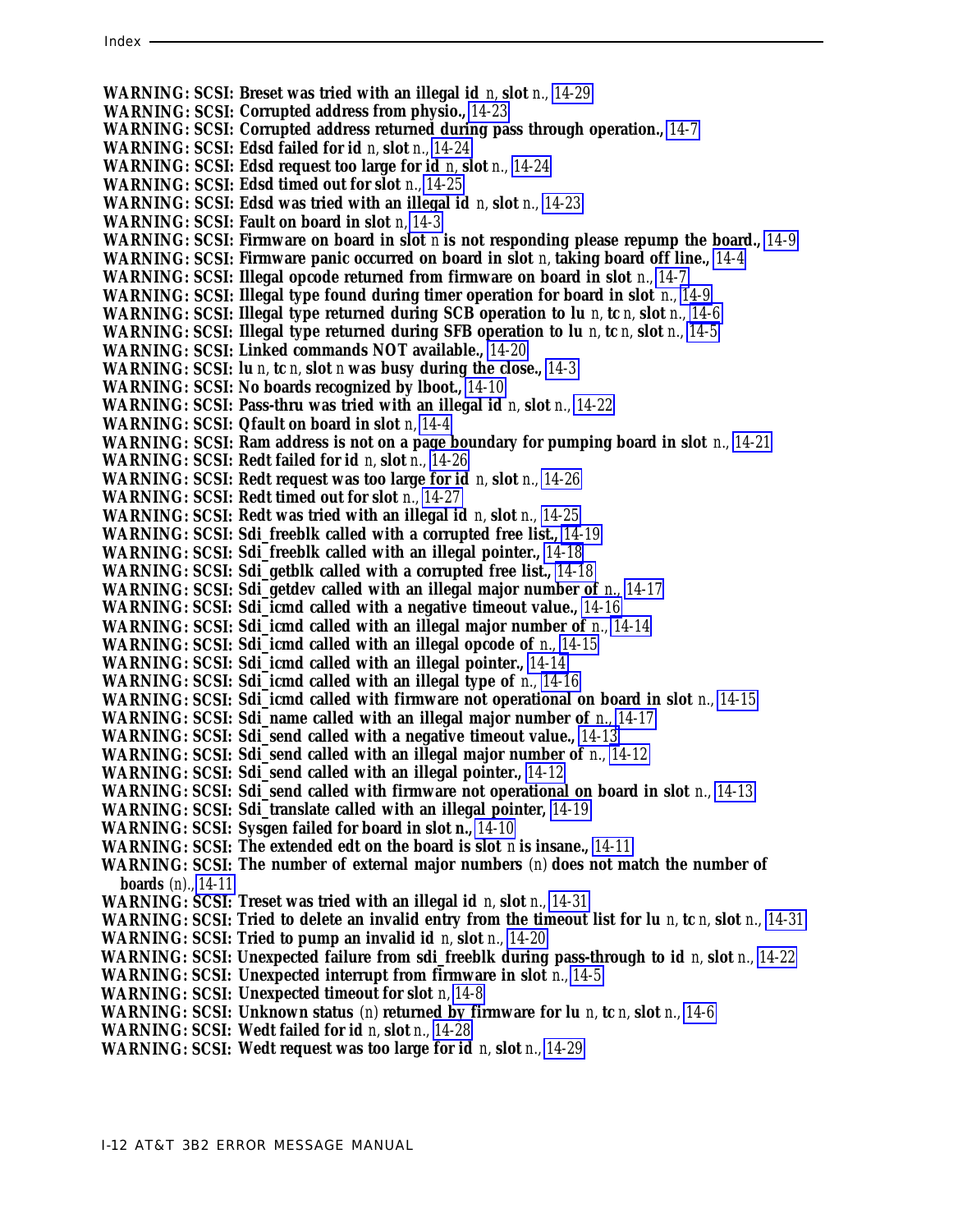**WARNING: SCSI: Wedt timed out for slot** *n., [14-28](#page-319-1)* **WARNING: SCSI: Wedt was tried with an illegal id** *n,* **slot** *n., [14-27](#page-318-1)* **WARNING: SD00: Aborted job: error** *(0xn)* **on slot** *n,* **tc** *n,* **drive** *n., [13-9](#page-271-0)* **WARNING: SD00: Aborted job returned for disk** *n,* **tc** *n,* **slot** *n., [13-16](#page-278-0)* **WARNING: SD00: Bad sanity word in the physical description sector on disk** *n,* **tc** *n,* **slot** *n., [13-13](#page-275-0)* **WARNING: SD00: Bad sanity word in the VTOC on disk** *n,* **tc** *n,* **slot** *n., [13-14](#page-276-0)* **WARNING: SD00: Bad status** *(0xn)* **returned from sdi for disk** *n,* **tc** *n,* **slot** *n., [13-6](#page-268-0)* **WARNING: SD00: Cannot access block %d on slot** *n,* **tc** *n,* **drive** *n,* **error** *(0xn)., [13-7](#page-269-0)* **WARNING SD00: Cannot read sector 0 on disk** *n,* **tc** *n,* **slot** *n., [13-12](#page-274-0)* **WARNING: SD00: Cannot read the VTOC on disk** *n,* **tc** *n,* **slot** *n., [13-13](#page-275-0)* **WARNING: SD00: Drive not equipped: Disk** *n,* **tc** *n,* **slot** *n., [13-18](#page-280-0)* **WARNING: SD00: Drive not ready: error** *(0xn)* **on slot** *n,* **tc** *n,* **drive** *n., [13-6](#page-268-0)* **WARNING: SD00: Drive out of service: Disk** *n,* **tc** *n,* **slot** *n., [13-21](#page-283-0)* **WARNING: SD00: Flushed job returned for disk** *n,* **tc** *n,* **slot** *n., [13-15](#page-277-0)* **WARNING: SD00: Hardware error: error (0xn) on slot** *n,* **tc** *n,* **drive** *n., [13-7](#page-269-0)* **WARNING: SD00: Host adapter error detected by disk** *n,* **tc** *n,* **slot** *n., [13-19](#page-281-0)* **WARNING: SD00: Illegal request: error** *(0xn)* **on slot** *n,* **tc** *n,* **drive** *n., [13-8](#page-270-0)* **WARNING: SD00: Initialization failed, block not released by sdi\_freeblk.,** *[13-3](#page-265-0)* **WARNING: SD00: Initialization failed for disk n, tc** *n,* **slot** *n,* **job not accepted by sdi\_icmd. ,** *[13-3"](#page-265-1)* **WARNING: SD00: Invalid pointer returned by SDI interrupt routine.,** *[13-5](#page-267-0)* **WARNING: SD00: Job timed out for disk** *n,* **tc** *n,* **slot** *n., [13-18](#page-280-0)* **WARNING: SD00: Memory fault detected for disk** *n,* **tc** *n,* **slot** *n., [13-19](#page-281-0)* **WARNING: SD00: More than one immediate command sent to disk** *n,* **tc** *n,* **slot** *n., [13-22](#page-284-0)* **WARNING: SD00: Parameter mismatch for disk** *n,* **tc** *n,* **slot** *n., [13-22](#page-284-0)* **WARNING: SD00: Partition n on drive** *n,* **tc** *n,* **slot** *n* **is marked read only.,** *[13-4](#page-266-0)* **WARNING: SD00: Reset detected for disk** *n,* **tc** *n,* **slot** *n., [13-16](#page-278-0)* **WARNING: SD00: Resume timed out for disk** *n,* **tc** *n,* **slot** *n., [13-11](#page-273-0)* **WARNING: SD00: SCSI bus error detected by disk** *n,* **tc** *n,* **slot** *n., [13-20](#page-282-0)* **WARNING: SD00: SCSI bus selection failed for disk** *n,* **tc** *n,* **slot** *n., [13-21](#page-283-0)* **WARNING: SD00: SCSI control block error detected for disk** *n,* **tc** *n,* **slot** *n., [13-20](#page-282-0)* **WARNING: SD00: Target reset detected for disk n, tc** *n,* **slot** *n., [13-17](#page-279-0)* **WARNING: SD00: Unexpected failure from resume for disk** *n,* **tc** *n,* **slot** *n.* **Completion code =** *0xn., [13-11](#page-273-0)* **WARNING: SD00: Unexpected failure from sdi\_send during update of disk** *n,* **tc** *n,* **slot** *n., [13-12](#page-274-0)* **WARNING: SD00: Unexpected failure of sdi\_icmd for disk** *n,* **tc** *n,* **slot** *n., [13-10](#page-272-0)* **WARNING: SD00: Unexpected failure returned by sdi\_freeblk during update of disk** *n,* **tc** *n,* **slot** *n., [13-14](#page-276-0)* **WARNING: SD00: Unexpected failure returned by sdi\_freeblk for disk** *n,* **tc** *n,* **slot** *n., [13-4](#page-266-0)* **WARNING: SD00: Unexpected job completion from disk** *n,* **tc** *n,* **slot** *n., [13-5](#page-267-0)* **WARNING: SD00: Unknown completion code of** *0xn* **returned from SDI for disk** *n,* **tc** *n,* **slot** *n.,-* **[13-23](#page-285-0) WARNING: SD00: Unknown completion for disk** *n,* **tc** *n,* **slot** *n., [13-10](#page-272-0)* **WARNING: SD00: Unknown sense key** *(0xn)* **and error** *(0xn)* **returned from slot** *n,* **tc** *n,* **drive** *n., [13-9](#page-271-0)* **WARNING: SD00: VTOP error detected for disk** *n,* **tc** *n,* **slot n.,** *[13-17](#page-279-0)* **WARNING: SD00: Write of VTOC block failed for disk** *n,* tc *n,* slot *n.,* [13-15](#page-277-0) **WARNING: SD00: Write protected error** *(0xn)* on slot *n,* tc *n,* drive *n.,* [13-8](#page-270-0) **WARNING: SD01: Bad type to host adapter. Err:** *n, [13-25](#page-287-0)* **WARNING: SD01:** *string,* **Unit =** *n,* **Err** *n, [13-29](#page-291-0)* **WARNING: SD01: I/O error.** *string,* **Unit =** *n,* **Err:** *n, [13-26](#page-288-0) - [13-28](#page-290-0)* **WARNING: SD01: slot** *n,* **tc** *n,* **Unit** *n, string, [13-28](#page-290-0)* **WARNING: Single-bit memory error at address** *0xnnnnnnnn* **is always above 0x2,000,000,** *[7-41](#page-172-0)* **WARNING: ST** *nn:* **Slot** *n:* **TC** *n:* **LU** *n:* **Err** *n, [15-2](#page-325-0)* **WARNING: ST** *nn:* **Slot** *n:* **TC** *n:* **LU** *n:* **Err** *n:* **CMD** *n:* **Err Code** *n, [15-2](#page-325-0)*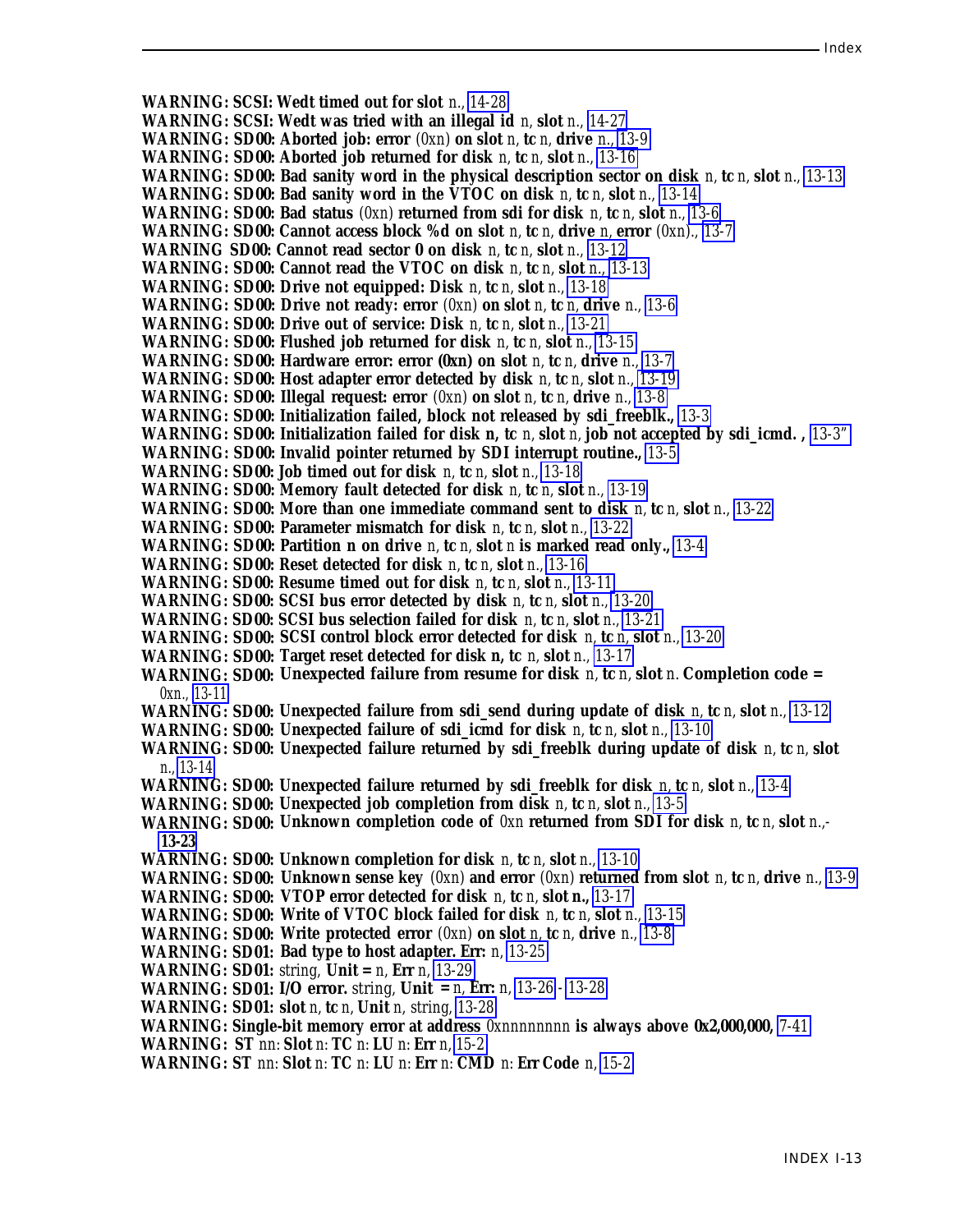**WARNING. ST** *nn:* **Slot** *n:* **TC** *n:* **LU** *n:* **Err** *n:* **CMD** *n:* **Sense Key** *n., [15-2](#page-325-1)* **WARNING. Thermal overload shutdown,** *[7-44](#page-175-0)* WARNING: too few HDE equipped disk slots Bad block handling skipped for maj/min =  $n/n$ . *7-44*

**xterrclose =** *n, [7-2](#page-133-0)* **xterrstart =** *n, [7-2](#page-133-0)* **xterrxtin =** *n, [7-3](#page-134-1)*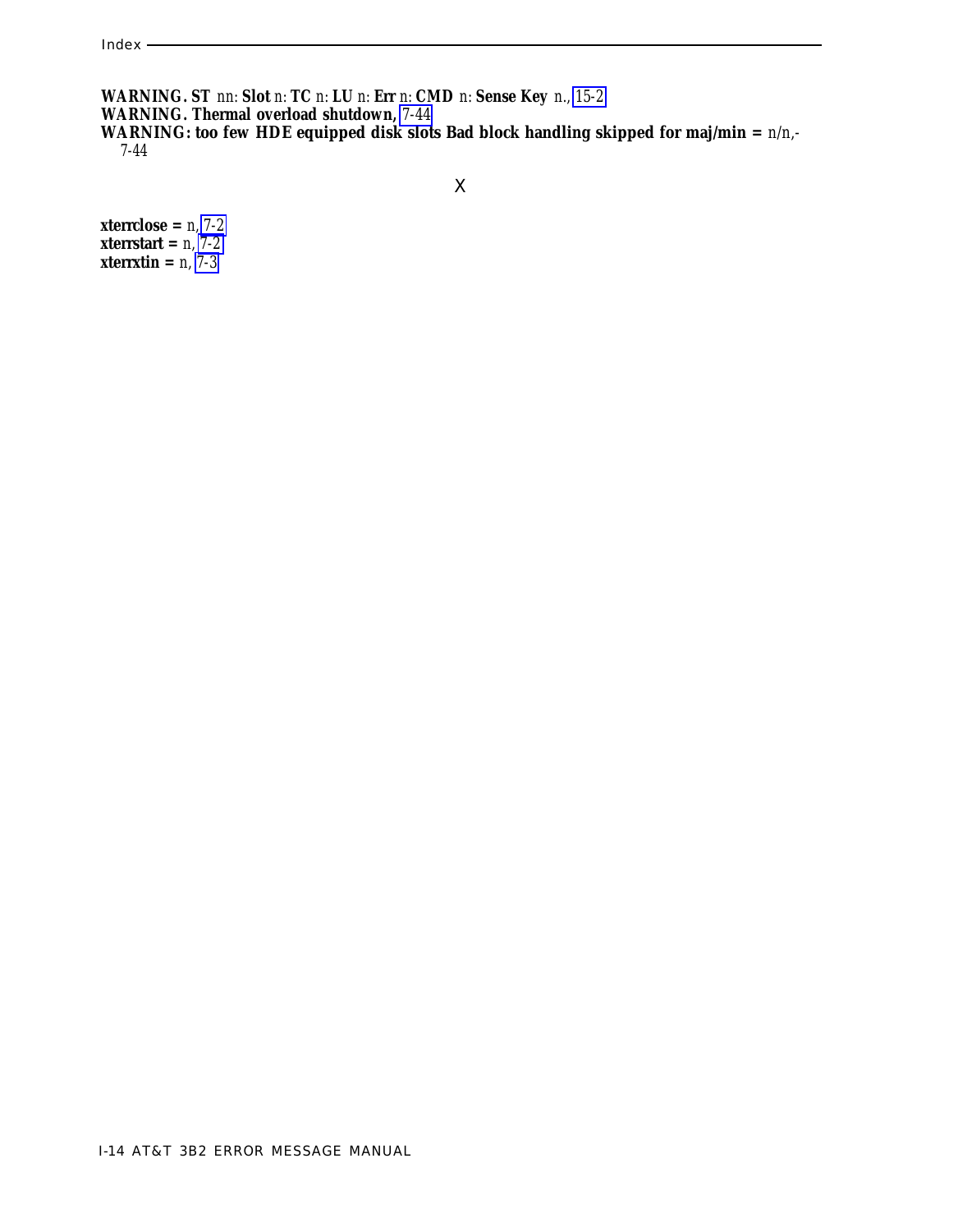**Your comments and suggestions are appreciated and will help us to provide the best documentation for your use.**

**1. How would you rate this document for COMPLETENESS? (Please Circle)**

| <b>Excellent</b> | Adequate | Poor |  |
|------------------|----------|------|--|
|                  |          |      |  |

2. **Identify any information that you feel should be included or removed.**

3. **How would you rate this document for ACCURACY of information? (Please Circle)**

**Excellent Adequate Poor <sup>4</sup> -------- --------- -------- --------- -------- --------- ------- --------- <sup>3</sup> <sup>2</sup> <sup>1</sup>** 0

4. **Specify page and nature of any error(s) found in this document.**

**5. How would you rate this document for ORGANIZATION of information? (Please Circle)**

| Excellent | Adequate  | Poor |  |
|-----------|-----------|------|--|
|           | --------- |      |  |

*6.* **Describe any format or packaging problems you have experienced with this document.**

*7.* **Do you have any general comments or suggestions regarding this document?**

**8. We would like to know a little about your background as a user of this document:**

|  | A. Your job function |  |
|--|----------------------|--|
|  |                      |  |

**B. Number of years experience with computer hardware: operation , maintenance .**

**C. Number of years experience with computer software: user , programmer .**

| <b>Your Name</b>        | Phone No. $\frac{1}{2}$ |
|-------------------------|-------------------------|
| Company                 |                         |
| <b>Address</b> –        |                         |
| <b>City &amp; State</b> |                         |